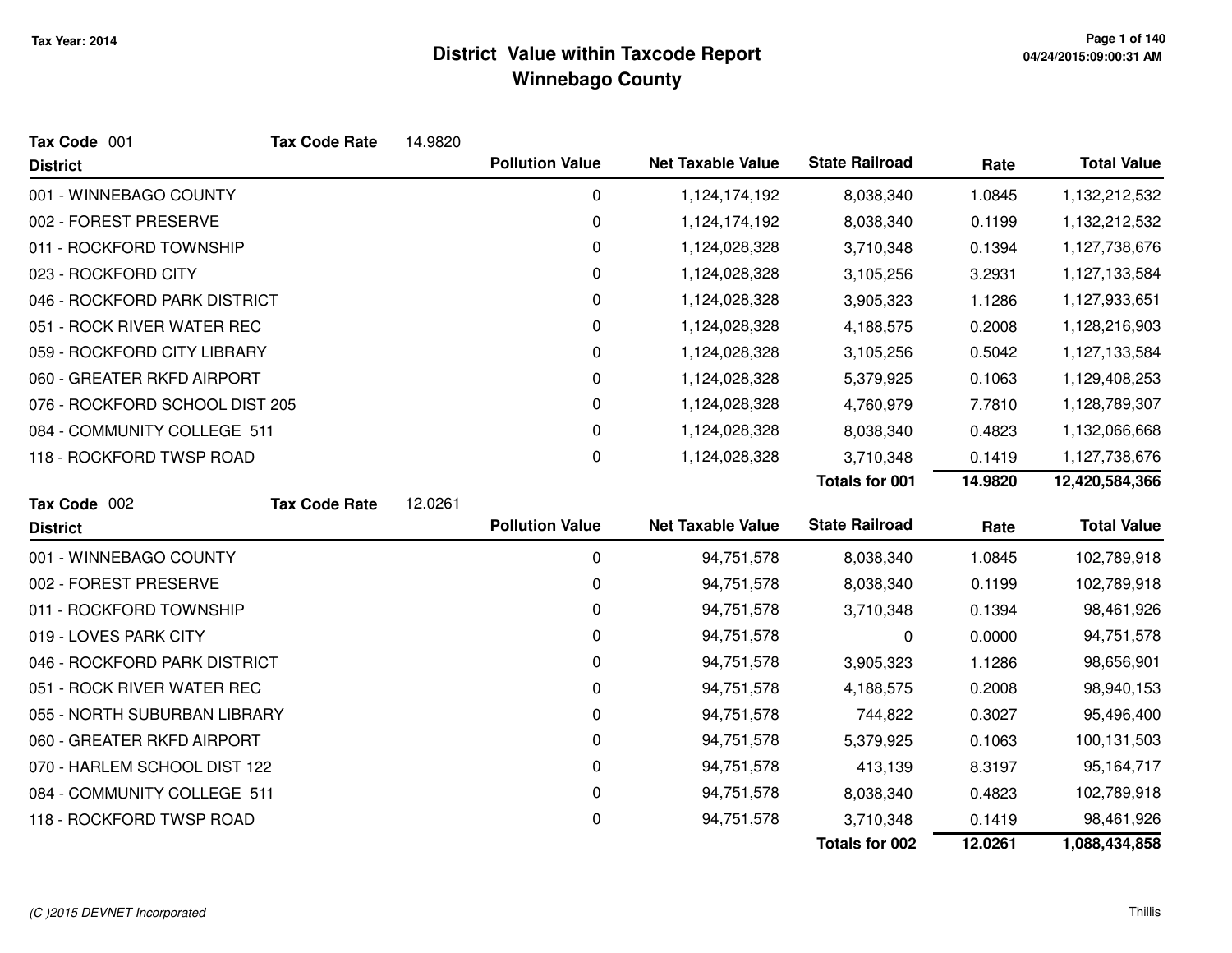| Tax Code 003                   | <b>Tax Code Rate</b> | 12.3556 |                        |                          |                       |         |                    |
|--------------------------------|----------------------|---------|------------------------|--------------------------|-----------------------|---------|--------------------|
| <b>District</b>                |                      |         | <b>Pollution Value</b> | <b>Net Taxable Value</b> | <b>State Railroad</b> | Rate    | <b>Total Value</b> |
| 001 - WINNEBAGO COUNTY         |                      |         | 0                      | 24,763,594               | 8,038,340             | 1.0845  | 32,801,934         |
| 002 - FOREST PRESERVE          |                      |         | $\mathbf 0$            | 24,763,594               | 8,038,340             | 0.1199  | 32,801,934         |
| 011 - ROCKFORD TOWNSHIP        |                      |         | 0                      | 24,763,594               | 3,710,348             | 0.1394  | 28,473,942         |
| 031 - CHERRY VALLEY FIRE       |                      |         | 0                      | 24,763,594               | 750,326               | 0.9765  | 25,513,920         |
| 046 - ROCKFORD PARK DISTRICT   |                      |         | 0                      | 24,763,594               | 3,905,323             | 1.1286  | 28,668,917         |
| 054 - CHERRY VALLEY LIBRARY    |                      |         | 0                      | 24,763,594               | 822,012               | 0.3952  | 25,585,606         |
| 060 - GREATER RKFD AIRPORT     |                      |         | 0                      | 24,763,594               | 5,379,925             | 0.1063  | 30,143,519         |
| 076 - ROCKFORD SCHOOL DIST 205 |                      |         | 0                      | 24,763,594               | 4,760,979             | 7.7810  | 29,524,573         |
| 084 - COMMUNITY COLLEGE 511    |                      |         | 0                      | 24,763,594               | 8,038,340             | 0.4823  | 32,801,934         |
| 118 - ROCKFORD TWSP ROAD       |                      |         | 0                      | 24,763,594               | 3,710,348             | 0.1419  | 28,473,942         |
|                                |                      |         |                        |                          | <b>Totals for 003</b> | 12.3556 | 294,790,221        |
| Tax Code 005                   | <b>Tax Code Rate</b> | 11.9604 |                        |                          |                       |         |                    |
| <b>District</b>                |                      |         | <b>Pollution Value</b> | <b>Net Taxable Value</b> | <b>State Railroad</b> | Rate    | <b>Total Value</b> |
| 001 - WINNEBAGO COUNTY         |                      |         | $\pmb{0}$              | 9,943,459                | 8,038,340             | 1.0845  | 17,981,799         |
| 002 - FOREST PRESERVE          |                      |         | $\mathbf 0$            | 9,943,459                | 8,038,340             | 0.1199  | 17,981,799         |
| 011 - ROCKFORD TOWNSHIP        |                      |         | 0                      | 9,943,459                | 3,710,348             | 0.1394  | 13,653,807         |
| 031 - CHERRY VALLEY FIRE       |                      |         | 0                      | 9,943,459                | 750,326               | 0.9765  | 10,693,785         |
| 046 - ROCKFORD PARK DISTRICT   |                      |         | 0                      | 9,943,459                | 3,905,323             | 1.1286  | 13,848,782         |
| 060 - GREATER RKFD AIRPORT     |                      |         | 0                      | 9,943,459                | 5,379,925             | 0.1063  | 15,323,384         |
| 076 - ROCKFORD SCHOOL DIST 205 |                      |         | 0                      | 9,943,459                | 4,760,979             | 7.7810  | 14,704,438         |
| 084 - COMMUNITY COLLEGE 511    |                      |         | $\pmb{0}$              | 9,943,459                | 8,038,340             | 0.4823  | 17,981,799         |
| 118 - ROCKFORD TWSP ROAD       |                      |         | 0                      | 9,943,459                | 3,710,348             | 0.1419  | 13,653,807         |
|                                |                      |         |                        |                          | Totals for 005        | 11.9604 | 135,823,400        |
| Tax Code 006                   | <b>Tax Code Rate</b> | 11.9072 | <b>Pollution Value</b> | <b>Net Taxable Value</b> | <b>State Railroad</b> |         | <b>Total Value</b> |
| <b>District</b>                |                      |         |                        |                          |                       | Rate    |                    |
| 001 - WINNEBAGO COUNTY         |                      |         | 0                      | 114,746,905              | 8,038,340             | 1.0845  | 122,785,245        |
| 002 - FOREST PRESERVE          |                      |         | 0                      | 114,746,905              | 8,038,340             | 0.1199  | 122,785,245        |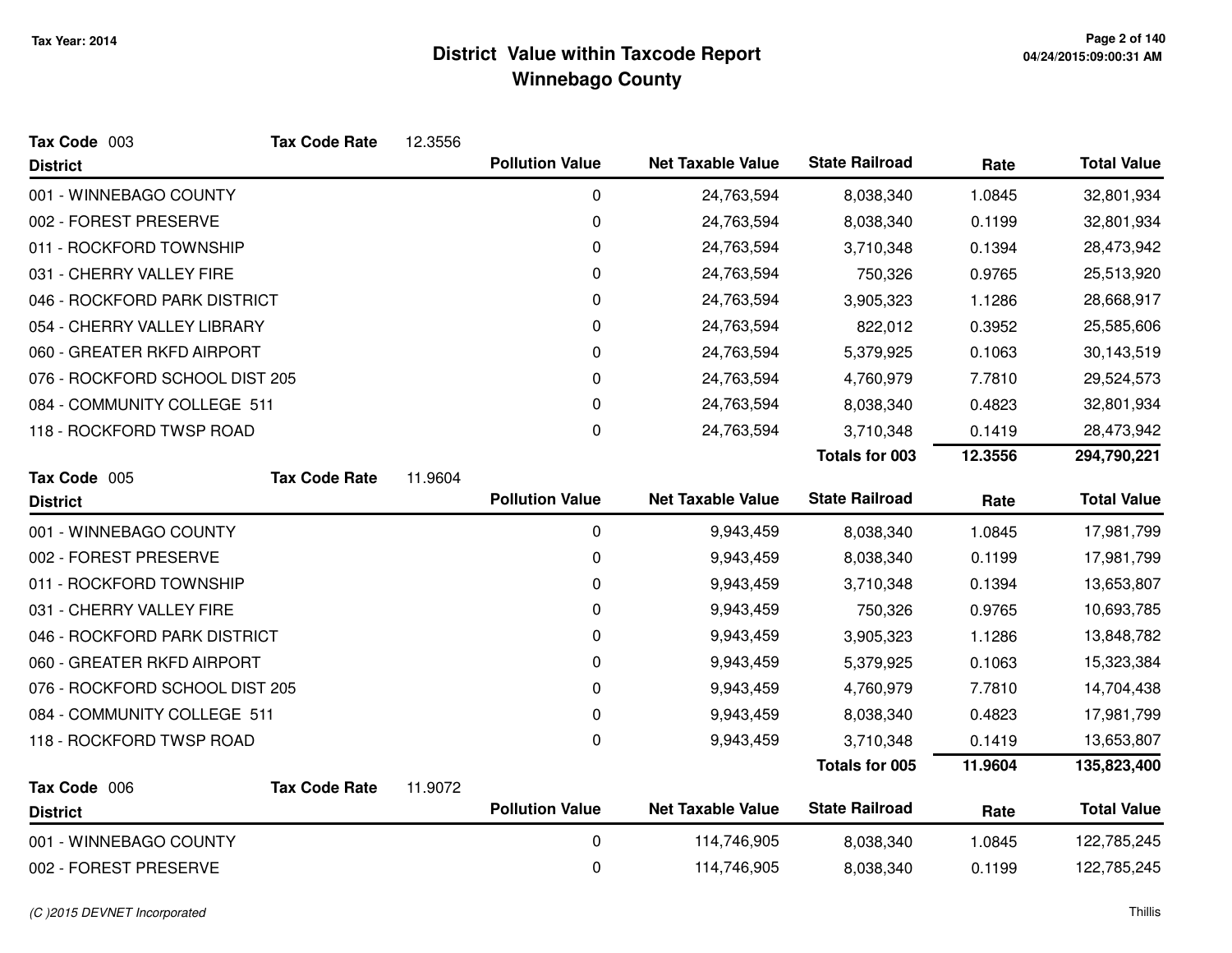| Tax Code 006                 | <b>Tax Code Rate</b> | 11.9072 |                        |                          |                       |         |                    |
|------------------------------|----------------------|---------|------------------------|--------------------------|-----------------------|---------|--------------------|
| <b>District</b>              |                      |         | <b>Pollution Value</b> | <b>Net Taxable Value</b> | <b>State Railroad</b> | Rate    | <b>Total Value</b> |
| 006 - HARLEM TOWNSHIP        |                      |         | 0                      | 114,746,905              | 0                     | 0.1138  | 114,746,905        |
| 019 - LOVES PARK CITY        |                      |         | 0                      | 114,746,905              | 0                     | 0.0000  | 114,746,905        |
| 046 - ROCKFORD PARK DISTRICT |                      |         | 0                      | 114,746,905              | 3,905,323             | 1.1286  | 118,652,228        |
| 051 - ROCK RIVER WATER REC   |                      |         | 0                      | 114,746,905              | 4,188,575             | 0.2008  | 118,935,480        |
| 055 - NORTH SUBURBAN LIBRARY |                      |         | 0                      | 114,746,905              | 744,822               | 0.3027  | 115,491,727        |
| 060 - GREATER RKFD AIRPORT   |                      |         | $\Omega$               | 114,746,905              | 5,379,925             | 0.1063  | 120,126,830        |
| 070 - HARLEM SCHOOL DIST 122 |                      |         | 0                      | 114,746,905              | 413,139               | 8.3197  | 115,160,044        |
| 084 - COMMUNITY COLLEGE 511  |                      |         | 0                      | 114,746,905              | 8,038,340             | 0.4823  | 122,785,245        |
| 113 - HARLEM TWSP ROAD       |                      |         | 0                      | 114,746,905              | 0                     | 0.0486  | 114,746,905        |
|                              |                      |         |                        |                          | <b>Totals for 006</b> | 11.9072 | 1,300,962,759      |
| Tax Code 007                 | <b>Tax Code Rate</b> | 11.7064 |                        |                          |                       |         |                    |
| <b>District</b>              |                      |         | <b>Pollution Value</b> | <b>Net Taxable Value</b> | <b>State Railroad</b> | Rate    | <b>Total Value</b> |
| 001 - WINNEBAGO COUNTY       |                      |         | 0                      | 6,175,882                | 8,038,340             | 1.0845  | 14,214,222         |
| 002 - FOREST PRESERVE        |                      |         | $\mathbf 0$            | 6,175,882                | 8,038,340             | 0.1199  | 14,214,222         |
| 006 - HARLEM TOWNSHIP        |                      |         | 0                      | 6,175,882                | 0                     | 0.1138  | 6,175,882          |
| 019 - LOVES PARK CITY        |                      |         | 0                      | 6,175,882                | 0                     | 0.0000  | 6,175,882          |
| 046 - ROCKFORD PARK DISTRICT |                      |         | 0                      | 6,175,882                | 3,905,323             | 1.1286  | 10,081,205         |
| 055 - NORTH SUBURBAN LIBRARY |                      |         | 0                      | 6,175,882                | 744,822               | 0.3027  | 6,920,704          |
| 060 - GREATER RKFD AIRPORT   |                      |         | 0                      | 6,175,882                | 5,379,925             | 0.1063  | 11,555,807         |
| 070 - HARLEM SCHOOL DIST 122 |                      |         | 0                      | 6,175,882                | 413,139               | 8.3197  | 6,589,021          |
| 084 - COMMUNITY COLLEGE 511  |                      |         | 0                      | 6,175,882                | 8,038,340             | 0.4823  | 14,214,222         |
| 113 - HARLEM TWSP ROAD       |                      |         | $\Omega$               | 6,175,882                | 0                     | 0.0486  | 6,175,882          |
|                              |                      |         |                        |                          | <b>Totals for 007</b> | 11.7064 | 96,317,049         |
| Tax Code 008                 | <b>Tax Code Rate</b> | 11.4874 | <b>Pollution Value</b> | <b>Net Taxable Value</b> | <b>State Railroad</b> |         | <b>Total Value</b> |
| <b>District</b>              |                      |         |                        |                          |                       | Rate    |                    |
| 001 - WINNEBAGO COUNTY       |                      |         | $\mathbf 0$            | 43,013,357               | 8,038,340             | 1.0845  | 51,051,697         |
| 002 - FOREST PRESERVE        |                      |         | 0                      | 43,013,357               | 8,038,340             | 0.1199  | 51,051,697         |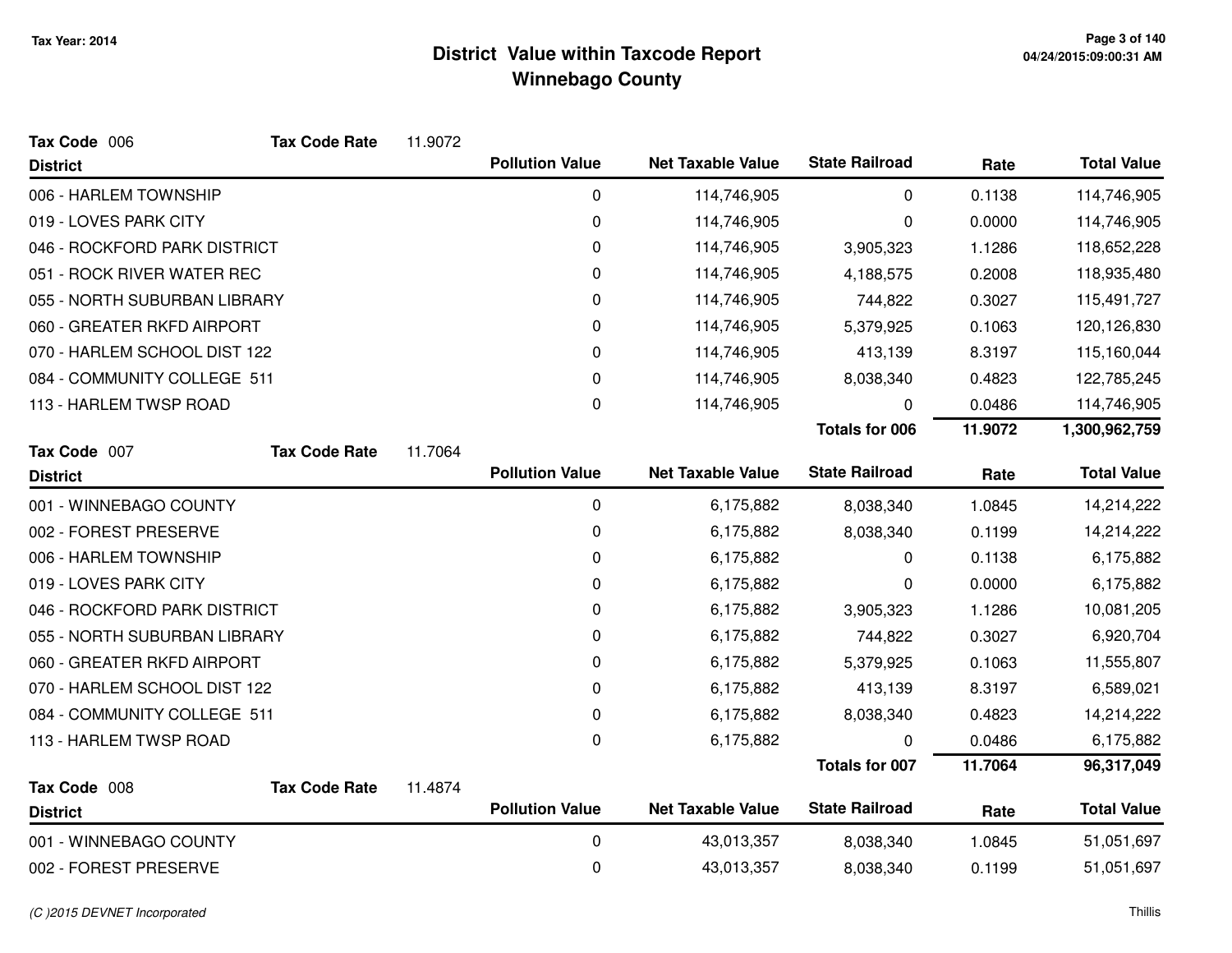| Tax Code 008                   | <b>Tax Code Rate</b> | 11.4874 |                        |                          |                       |         |                    |
|--------------------------------|----------------------|---------|------------------------|--------------------------|-----------------------|---------|--------------------|
| <b>District</b>                |                      |         | <b>Pollution Value</b> | <b>Net Taxable Value</b> | <b>State Railroad</b> | Rate    | <b>Total Value</b> |
| 011 - ROCKFORD TOWNSHIP        |                      |         | 0                      | 43,013,357               | 3,710,348             | 0.1394  | 46,723,705         |
| 019 - LOVES PARK CITY          |                      |         | 0                      | 43,013,357               | 0                     | 0.0000  | 43,013,357         |
| 046 - ROCKFORD PARK DISTRICT   |                      |         | 0                      | 43,013,357               | 3,905,323             | 1.1286  | 46,918,680         |
| 051 - ROCK RIVER WATER REC     |                      |         | 0                      | 43,013,357               | 4,188,575             | 0.2008  | 47,201,932         |
| 055 - NORTH SUBURBAN LIBRARY   |                      |         | $\mathbf 0$            | 43,013,357               | 744,822               | 0.3027  | 43,758,179         |
| 060 - GREATER RKFD AIRPORT     |                      |         | 0                      | 43,013,357               | 5,379,925             | 0.1063  | 48,393,282         |
| 076 - ROCKFORD SCHOOL DIST 205 |                      |         | 0                      | 43,013,357               | 4,760,979             | 7.7810  | 47,774,336         |
| 084 - COMMUNITY COLLEGE 511    |                      |         | 0                      | 43,013,357               | 8,038,340             | 0.4823  | 51,051,697         |
| 118 - ROCKFORD TWSP ROAD       |                      |         | 0                      | 43,013,357               | 3,710,348             | 0.1419  | 46,723,705         |
|                                |                      |         |                        |                          | <b>Totals for 008</b> | 11.4874 | 523,662,267        |
| Tax Code 010                   | <b>Tax Code Rate</b> | 12.4716 |                        |                          |                       |         |                    |
| <b>District</b>                |                      |         | <b>Pollution Value</b> | <b>Net Taxable Value</b> | <b>State Railroad</b> | Rate    | <b>Total Value</b> |
| 001 - WINNEBAGO COUNTY         |                      |         | 0                      | 3,636,624                | 8,038,340             | 1.0845  | 11,674,964         |
| 002 - FOREST PRESERVE          |                      |         | $\mathbf 0$            | 3,636,624                | 8,038,340             | 0.1199  | 11,674,964         |
| 011 - ROCKFORD TOWNSHIP        |                      |         | 0                      | 3,636,624                | 3,710,348             | 0.1394  | 7,346,972          |
| 037 - NORTH PARK FIRE          |                      |         | 0                      | 3,636,624                | 353,168               | 0.4455  | 3,989,792          |
| 046 - ROCKFORD PARK DISTRICT   |                      |         | 0                      | 3,636,624                | 3,905,323             | 1.1286  | 7,541,947          |
| 051 - ROCK RIVER WATER REC     |                      |         | 0                      | 3,636,624                | 4,188,575             | 0.2008  | 7,825,199          |
| 055 - NORTH SUBURBAN LIBRARY   |                      |         | 0                      | 3,636,624                | 744,822               | 0.3027  | 4,381,446          |
| 060 - GREATER RKFD AIRPORT     |                      |         | 0                      | 3,636,624                | 5,379,925             | 0.1063  | 9,016,549          |
| 070 - HARLEM SCHOOL DIST 122   |                      |         | 0                      | 3,636,624                | 413,139               | 8.3197  | 4,049,763          |
| 084 - COMMUNITY COLLEGE 511    |                      |         | 0                      | 3,636,624                | 8,038,340             | 0.4823  | 11,674,964         |
| 118 - ROCKFORD TWSP ROAD       |                      |         | 0                      | 3,636,624                | 3,710,348             | 0.1419  | 7,346,972          |
|                                |                      |         |                        |                          | <b>Totals for 010</b> | 12.4716 | 86,523,532         |
| Tax Code 012                   | <b>Tax Code Rate</b> | 10.0391 |                        |                          |                       |         |                    |
| <b>District</b>                |                      |         | <b>Pollution Value</b> | <b>Net Taxable Value</b> | <b>State Railroad</b> | Rate    | <b>Total Value</b> |
| 001 - WINNEBAGO COUNTY         |                      |         | $\mathbf 0$            | 135,815                  | 8,038,340             | 1.0845  | 8,174,155          |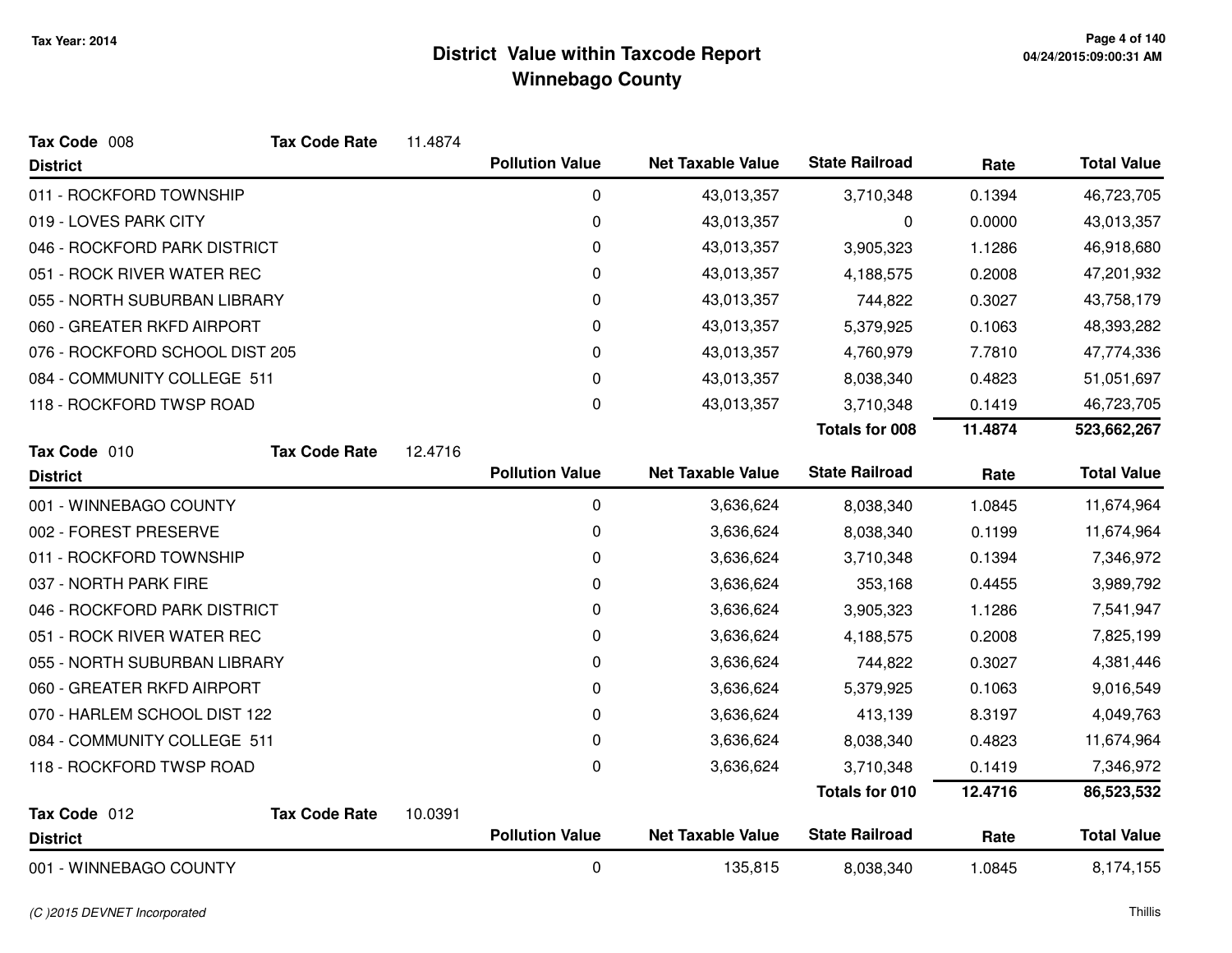| Tax Code 012                   | <b>Tax Code Rate</b>         | 10.0391 |                        |                          |                       |         |                    |
|--------------------------------|------------------------------|---------|------------------------|--------------------------|-----------------------|---------|--------------------|
| <b>District</b>                |                              |         | <b>Pollution Value</b> | <b>Net Taxable Value</b> | <b>State Railroad</b> | Rate    | <b>Total Value</b> |
| 002 - FOREST PRESERVE          |                              |         | 0                      | 135,815                  | 8,038,340             | 0.1199  | 8,174,155          |
| 006 - HARLEM TOWNSHIP          |                              |         | 0                      | 135,815                  | 0                     | 0.1138  | 135,815            |
| 019 - LOVES PARK CITY          |                              |         | 0                      | 135,815                  | 0                     | 0.0000  | 135,815            |
|                                | 055 - NORTH SUBURBAN LIBRARY |         | 0                      | 135,815                  | 744,822               | 0.3027  | 880,637            |
| 060 - GREATER RKFD AIRPORT     |                              |         | 0                      | 135,815                  | 5,379,925             | 0.1063  | 5,515,740          |
| 076 - ROCKFORD SCHOOL DIST 205 |                              |         | 0                      | 135,815                  | 4,760,979             | 7.7810  | 4,896,794          |
| 084 - COMMUNITY COLLEGE 511    |                              |         | 0                      | 135,815                  | 8,038,340             | 0.4823  | 8,174,155          |
| 113 - HARLEM TWSP ROAD         |                              |         | 0                      | 135,815                  | 0                     | 0.0486  | 135,815            |
|                                |                              |         |                        |                          | <b>Totals for 012</b> | 10.0391 | 36,223,081         |
| Tax Code 013                   | <b>Tax Code Rate</b>         | 11.6302 |                        |                          |                       |         |                    |
| <b>District</b>                |                              |         | <b>Pollution Value</b> | <b>Net Taxable Value</b> | <b>State Railroad</b> | Rate    | <b>Total Value</b> |
| 001 - WINNEBAGO COUNTY         |                              |         | 0                      | 20,321,079               | 8,038,340             | 1.0845  | 28,359,419         |
| 002 - FOREST PRESERVE          |                              |         | 0                      | 20,321,079               | 8,038,340             | 0.1199  | 28,359,419         |
| 011 - ROCKFORD TOWNSHIP        |                              |         | 0                      | 20,321,079               | 3,710,348             | 0.1394  | 24,031,427         |
| 037 - NORTH PARK FIRE          |                              |         | 0                      | 20,321,079               | 353,168               | 0.4455  | 20,674,247         |
| 046 - ROCKFORD PARK DISTRICT   |                              |         | 0                      | 20,321,079               | 3,905,323             | 1.1286  | 24,226,402         |
| 051 - ROCK RIVER WATER REC     |                              |         | 0                      | 20,321,079               | 4,188,575             | 0.2008  | 24,509,654         |
| 060 - GREATER RKFD AIRPORT     |                              |         | 0                      | 20,321,079               | 5,379,925             | 0.1063  | 25,701,004         |
| 076 - ROCKFORD SCHOOL DIST 205 |                              |         | 0                      | 20,321,079               | 4,760,979             | 7.7810  | 25,082,058         |
| 084 - COMMUNITY COLLEGE 511    |                              |         | 0                      | 20,321,079               | 8,038,340             | 0.4823  | 28,359,419         |
| 118 - ROCKFORD TWSP ROAD       |                              |         | 0                      | 20,321,079               | 3,710,348             | 0.1419  | 24,031,427         |
|                                |                              |         |                        |                          | <b>Totals for 013</b> | 11.6302 | 253,334,476        |
| Tax Code 014                   | <b>Tax Code Rate</b>         | 14.9820 |                        |                          |                       |         |                    |
| <b>District</b>                |                              |         | <b>Pollution Value</b> | <b>Net Taxable Value</b> | <b>State Railroad</b> | Rate    | <b>Total Value</b> |
| 001 - WINNEBAGO COUNTY         |                              |         | 0                      | 1,671,681                | 8,038,340             | 1.0845  | 9,710,021          |
| 002 - FOREST PRESERVE          |                              |         | 0                      | 1,671,681                | 8,038,340             | 0.1199  | 9,710,021          |
| 011 - ROCKFORD TOWNSHIP        |                              |         | 0                      | 1,671,681                | 3,710,348             | 0.1394  | 5,382,029          |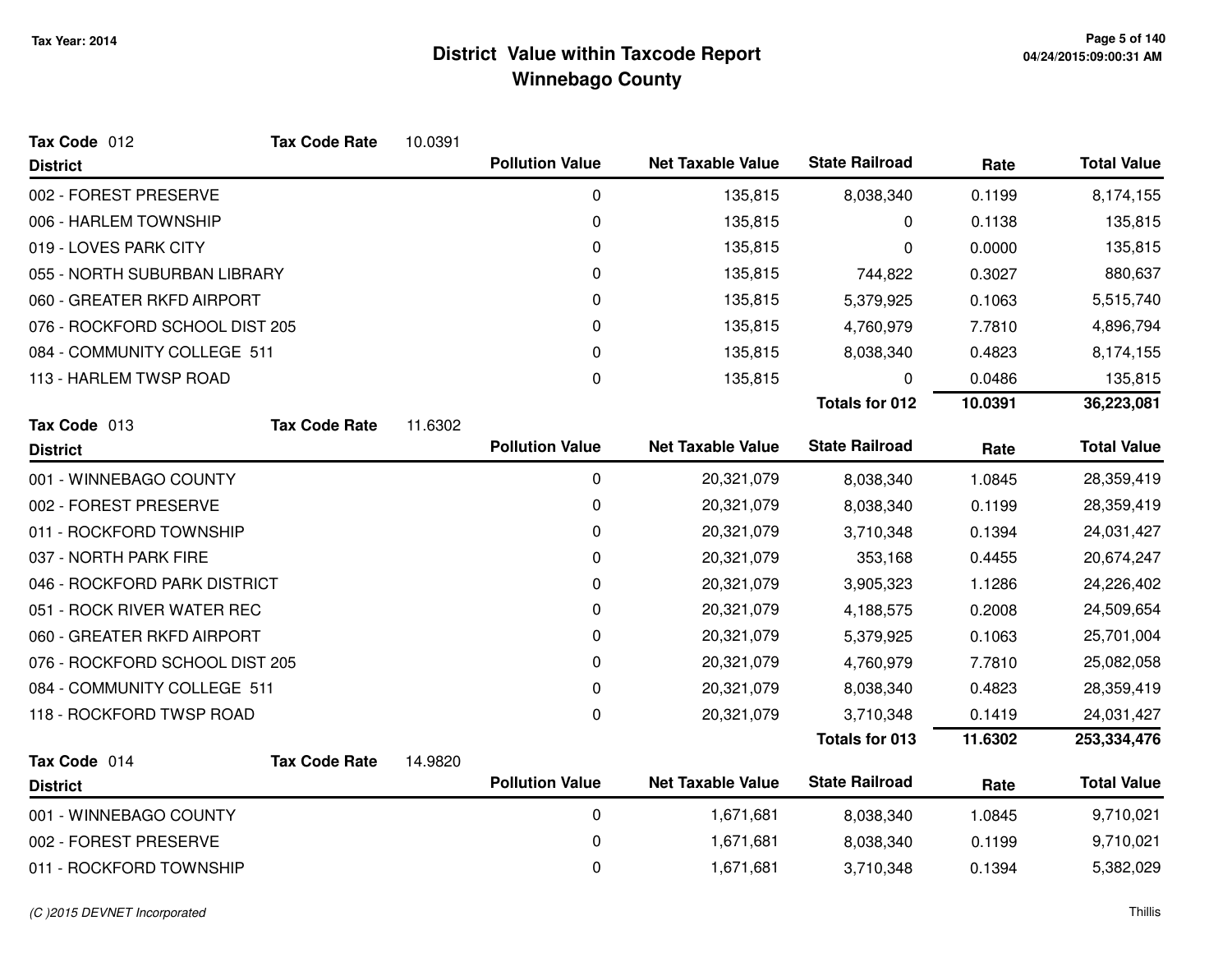| Tax Code 014                   | <b>Tax Code Rate</b> | 14.9820 |                        |                          |                       |         |                    |
|--------------------------------|----------------------|---------|------------------------|--------------------------|-----------------------|---------|--------------------|
| <b>District</b>                |                      |         | <b>Pollution Value</b> | <b>Net Taxable Value</b> | <b>State Railroad</b> | Rate    | <b>Total Value</b> |
| 023 - ROCKFORD CITY            |                      |         | 0                      | 1,671,681                | 3,105,256             | 3.2931  | 4,776,937          |
| 046 - ROCKFORD PARK DISTRICT   |                      |         | 0                      | 1,671,681                | 3,905,323             | 1.1286  | 5,577,004          |
| 051 - ROCK RIVER WATER REC     |                      |         | 0                      | 1,671,681                | 4,188,575             | 0.2008  | 5,860,256          |
| 059 - ROCKFORD CITY LIBRARY    |                      |         | 0                      | 1,671,681                | 3,105,256             | 0.5042  | 4,776,937          |
| 060 - GREATER RKFD AIRPORT     |                      |         | 0                      | 1,671,681                | 5,379,925             | 0.1063  | 7,051,606          |
| 076 - ROCKFORD SCHOOL DIST 205 |                      |         | 0                      | 1,671,681                | 4,760,979             | 7.7810  | 6,432,660          |
| 084 - COMMUNITY COLLEGE 511    |                      |         | 0                      | 1,671,681                | 8,038,340             | 0.4823  | 9,710,021          |
| 104 - SOUTH ROCKFORD TIF       |                      |         | 0                      | 706,906                  | 0                     | 0.0000  | 706,906            |
| 118 - ROCKFORD TWSP ROAD       |                      |         | 0                      | 1,671,681                | 3,710,348             | 0.1419  | 5,382,029          |
|                                |                      |         |                        |                          | <b>Totals for 014</b> | 14.9820 | 75,076,427         |
| Tax Code 016                   | <b>Tax Code Rate</b> | 11.1847 |                        |                          |                       |         |                    |
| <b>District</b>                |                      |         | <b>Pollution Value</b> | <b>Net Taxable Value</b> | <b>State Railroad</b> | Rate    | <b>Total Value</b> |
| 001 - WINNEBAGO COUNTY         |                      |         | 0                      | 5,216                    | 8,038,340             | 1.0845  | 8,043,556          |
| 002 - FOREST PRESERVE          |                      |         | 0                      | 5,216                    | 8,038,340             | 0.1199  | 8,043,556          |
| 011 - ROCKFORD TOWNSHIP        |                      |         | 0                      | 5,216                    | 3,710,348             | 0.1394  | 3,715,564          |
| 046 - ROCKFORD PARK DISTRICT   |                      |         | 0                      | 5,216                    | 3,905,323             | 1.1286  | 3,910,539          |
| 051 - ROCK RIVER WATER REC     |                      |         | 0                      | 5,216                    | 4,188,575             | 0.2008  | 4,193,791          |
| 060 - GREATER RKFD AIRPORT     |                      |         | 0                      | 5,216                    | 5,379,925             | 0.1063  | 5,385,141          |
| 076 - ROCKFORD SCHOOL DIST 205 |                      |         | 0                      | 5,216                    | 4,760,979             | 7.7810  | 4,766,195          |
| 084 - COMMUNITY COLLEGE 511    |                      |         | 0                      | 5,216                    | 8,038,340             | 0.4823  | 8,043,556          |
| 118 - ROCKFORD TWSP ROAD       |                      |         | 0                      | 5,216                    | 3,710,348             | 0.1419  | 3,715,564          |
|                                |                      |         |                        |                          | <b>Totals for 016</b> | 11.1847 | 49,817,462         |
| Tax Code 017                   | <b>Tax Code Rate</b> | 12.5564 |                        |                          |                       |         |                    |
| <b>District</b>                |                      |         | <b>Pollution Value</b> | <b>Net Taxable Value</b> | <b>State Railroad</b> | Rate    | <b>Total Value</b> |
| 001 - WINNEBAGO COUNTY         |                      |         | $\mathbf 0$            | 19,928,861               | 8,038,340             | 1.0845  | 27,967,201         |
| 002 - FOREST PRESERVE          |                      |         | 0                      | 19,928,861               | 8,038,340             | 0.1199  | 27,967,201         |
| 011 - ROCKFORD TOWNSHIP        |                      |         | 0                      | 19,928,861               | 3,710,348             | 0.1394  | 23,639,209         |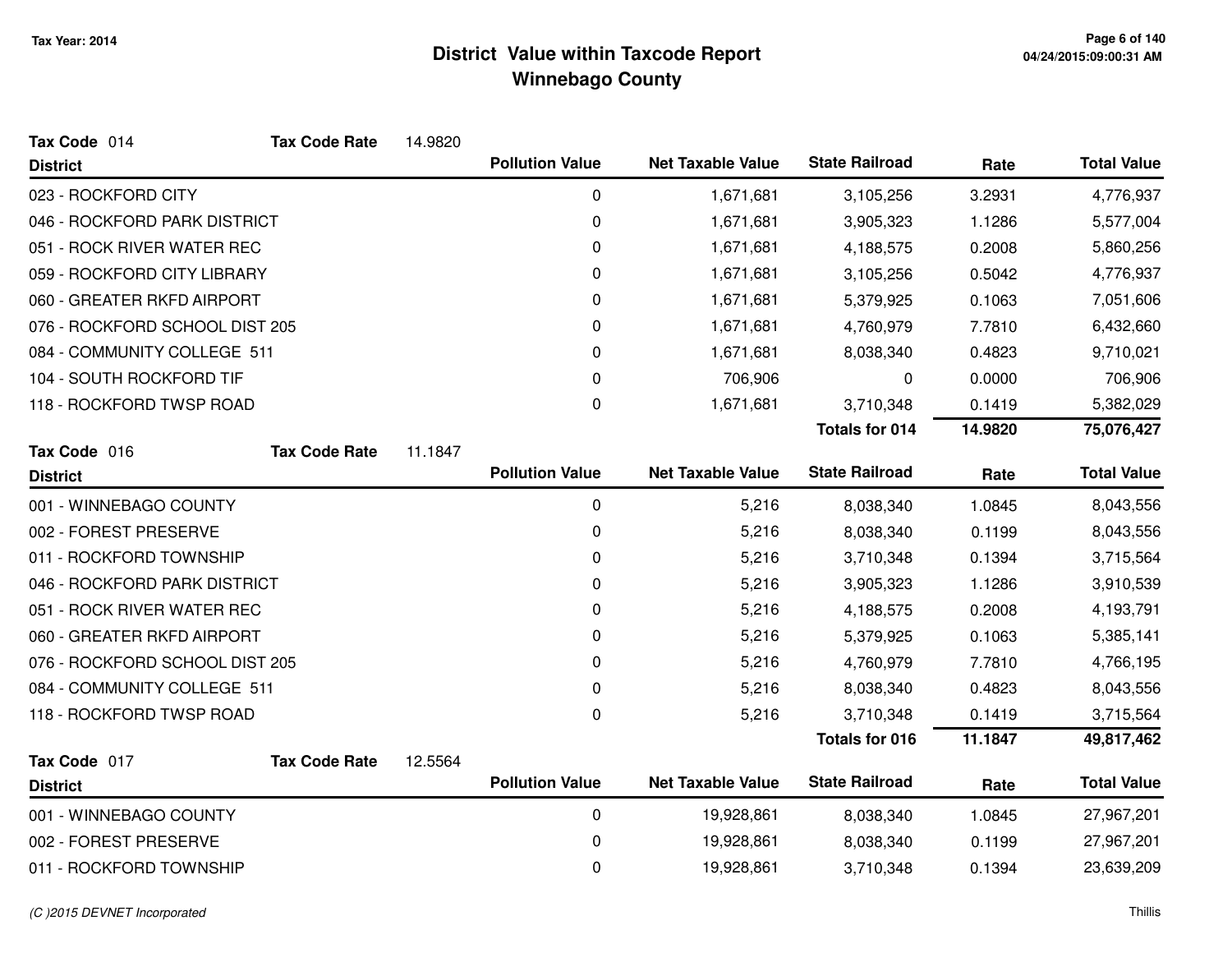| Tax Code 017                   | <b>Tax Code Rate</b> | 12.5564 |                        |                          |                       |         |                    |
|--------------------------------|----------------------|---------|------------------------|--------------------------|-----------------------|---------|--------------------|
| <b>District</b>                |                      |         | <b>Pollution Value</b> | <b>Net Taxable Value</b> | <b>State Railroad</b> | Rate    | <b>Total Value</b> |
| 031 - CHERRY VALLEY FIRE       |                      |         | 0                      | 19,928,861               | 750,326               | 0.9765  | 20,679,187         |
| 046 - ROCKFORD PARK DISTRICT   |                      |         | 0                      | 19,928,861               | 3,905,323             | 1.1286  | 23,834,184         |
| 051 - ROCK RIVER WATER REC     |                      |         | 0                      | 19,928,861               | 4,188,575             | 0.2008  | 24,117,436         |
| 054 - CHERRY VALLEY LIBRARY    |                      |         | 0                      | 19,928,861               | 822,012               | 0.3952  | 20,750,873         |
| 060 - GREATER RKFD AIRPORT     |                      |         | 0                      | 19,928,861               | 5,379,925             | 0.1063  | 25,308,786         |
| 076 - ROCKFORD SCHOOL DIST 205 |                      |         | 0                      | 19,928,861               | 4,760,979             | 7.7810  | 24,689,840         |
| 084 - COMMUNITY COLLEGE 511    |                      |         | 0                      | 19,928,861               | 8,038,340             | 0.4823  | 27,967,201         |
| 118 - ROCKFORD TWSP ROAD       |                      |         | 0                      | 19,928,861               | 3,710,348             | 0.1419  | 23,639,209         |
|                                |                      |         |                        |                          | <b>Totals for 017</b> | 12.5564 | 270,560,327        |
| Tax Code 018                   | <b>Tax Code Rate</b> | 12.1612 |                        |                          |                       |         |                    |
| <b>District</b>                |                      |         | <b>Pollution Value</b> | <b>Net Taxable Value</b> | <b>State Railroad</b> | Rate    | <b>Total Value</b> |
| 001 - WINNEBAGO COUNTY         |                      |         | 0                      | 47,233,696               | 8,038,340             | 1.0845  | 55,272,036         |
| 002 - FOREST PRESERVE          |                      |         | 0                      | 47,233,696               | 8,038,340             | 0.1199  | 55,272,036         |
| 011 - ROCKFORD TOWNSHIP        |                      |         | $\mathbf 0$            | 47,233,696               | 3,710,348             | 0.1394  | 50,944,044         |
| 031 - CHERRY VALLEY FIRE       |                      |         | 0                      | 47,233,696               | 750,326               | 0.9765  | 47,984,022         |
| 046 - ROCKFORD PARK DISTRICT   |                      |         | 0                      | 47,233,696               | 3,905,323             | 1.1286  | 51,139,019         |
| 051 - ROCK RIVER WATER REC     |                      |         | 0                      | 47,233,696               | 4,188,575             | 0.2008  | 51,422,271         |
| 060 - GREATER RKFD AIRPORT     |                      |         | 0                      | 47,233,696               | 5,379,925             | 0.1063  | 52,613,621         |
| 076 - ROCKFORD SCHOOL DIST 205 |                      |         | 0                      | 47,233,696               | 4,760,979             | 7.7810  | 51,994,675         |
| 084 - COMMUNITY COLLEGE 511    |                      |         | $\Omega$               | 47,233,696               | 8,038,340             | 0.4823  | 55,272,036         |
| 118 - ROCKFORD TWSP ROAD       |                      |         | $\mathbf 0$            | 47,233,696               | 3,710,348             | 0.1419  | 50,944,044         |
|                                |                      |         |                        |                          | <b>Totals for 018</b> | 12.1612 | 522,857,804        |
| Tax Code 019                   | <b>Tax Code Rate</b> | 11.4037 |                        |                          |                       |         |                    |
| <b>District</b>                |                      |         | <b>Pollution Value</b> | <b>Net Taxable Value</b> | <b>State Railroad</b> | Rate    | <b>Total Value</b> |
| 001 - WINNEBAGO COUNTY         |                      |         | $\pmb{0}$              | 0                        | 8,038,340             | 1.0845  | 8,038,340          |
| 002 - FOREST PRESERVE          |                      |         | 0                      | 0                        | 8,038,340             | 0.1199  | 8,038,340          |
| 006 - HARLEM TOWNSHIP          |                      |         | 0                      | 0                        | 0                     | 0.1138  | 0                  |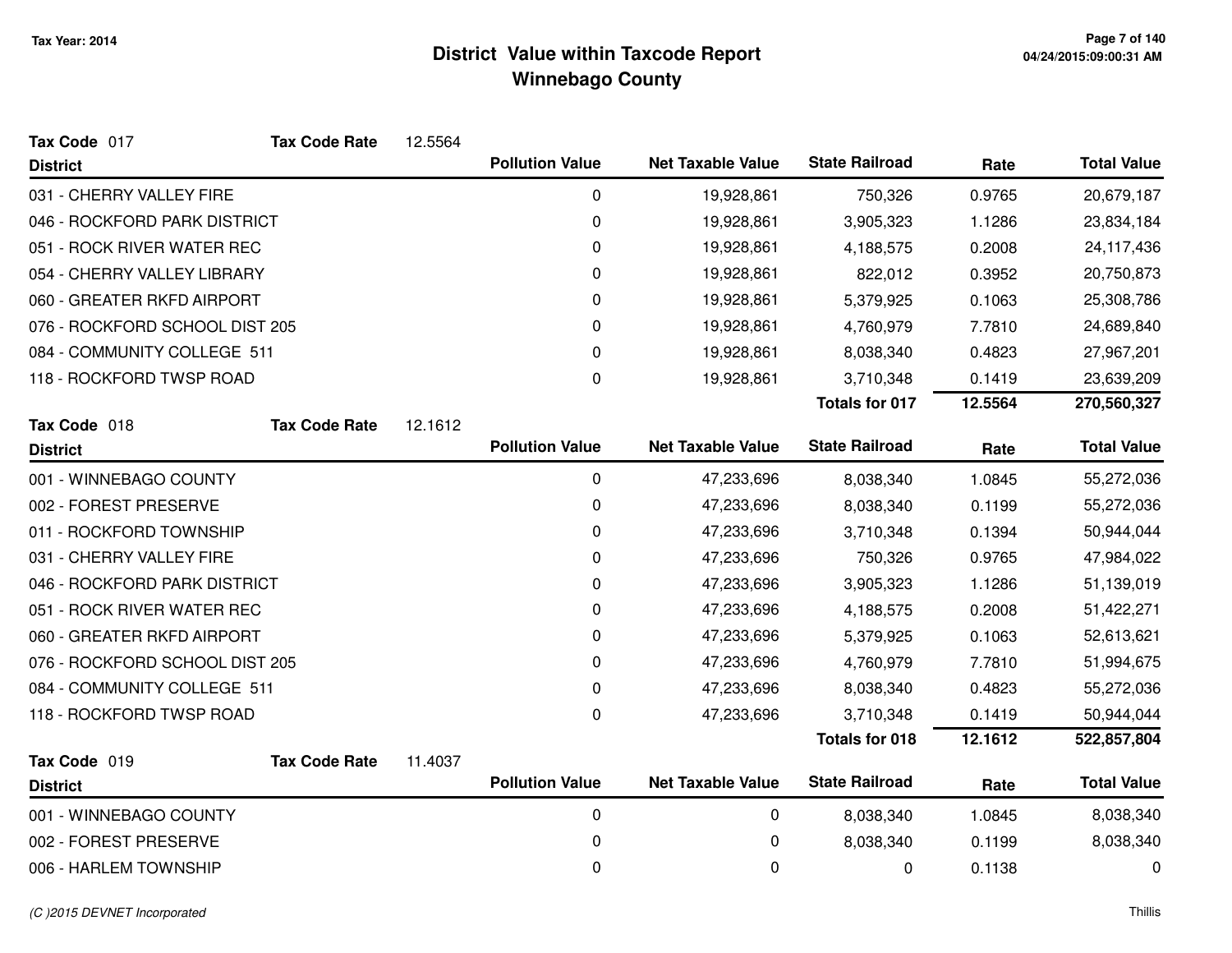| Tax Code 019                   | <b>Tax Code Rate</b> | 11.4037 |                        |                          |                       |         |                    |
|--------------------------------|----------------------|---------|------------------------|--------------------------|-----------------------|---------|--------------------|
| <b>District</b>                |                      |         | <b>Pollution Value</b> | <b>Net Taxable Value</b> | <b>State Railroad</b> | Rate    | <b>Total Value</b> |
| 019 - LOVES PARK CITY          |                      |         | 0                      | 0                        | 0                     | 0.0000  | 0                  |
| 046 - ROCKFORD PARK DISTRICT   |                      |         | 0                      | 0                        | 3,905,323             | 1.1286  | 3,905,323          |
| 060 - GREATER RKFD AIRPORT     |                      |         | 0                      | 0                        | 5,379,925             | 0.1063  | 5,379,925          |
| 070 - HARLEM SCHOOL DIST 122   |                      |         | 0                      | 0                        | 413,139               | 8.3197  | 413,139            |
| 084 - COMMUNITY COLLEGE 511    |                      |         | 0                      | 0                        | 8,038,340             | 0.4823  | 8,038,340          |
| 113 - HARLEM TWSP ROAD         |                      |         | 0                      | 0                        | 0                     | 0.0486  | 0                  |
|                                |                      |         |                        |                          | <b>Totals for 019</b> | 11.4037 | 33,813,407         |
| Tax Code 020                   | <b>Tax Code Rate</b> | 11.1677 |                        |                          |                       |         |                    |
| <b>District</b>                |                      |         | <b>Pollution Value</b> | <b>Net Taxable Value</b> | <b>State Railroad</b> | Rate    | <b>Total Value</b> |
| 001 - WINNEBAGO COUNTY         |                      |         | 0                      | 15,731                   | 8,038,340             | 1.0845  | 8,054,071          |
| 002 - FOREST PRESERVE          |                      |         | 0                      | 15,731                   | 8,038,340             | 0.1199  | 8,054,071          |
| 006 - HARLEM TOWNSHIP          |                      |         | 0                      | 15,731                   | $\Omega$              | 0.1138  | 15,731             |
| 019 - LOVES PARK CITY          |                      |         | 0                      | 15,731                   | 0                     | 0.0000  | 15,731             |
| 046 - ROCKFORD PARK DISTRICT   |                      |         | 0                      | 15,731                   | 3,905,323             | 1.1286  | 3,921,054          |
| 055 - NORTH SUBURBAN LIBRARY   |                      |         | 0                      | 15,731                   | 744,822               | 0.3027  | 760,553            |
| 060 - GREATER RKFD AIRPORT     |                      |         | 0                      | 15,731                   | 5,379,925             | 0.1063  | 5,395,656          |
| 076 - ROCKFORD SCHOOL DIST 205 |                      |         | 0                      | 15,731                   | 4,760,979             | 7.7810  | 4,776,710          |
| 084 - COMMUNITY COLLEGE 511    |                      |         | 0                      | 15,731                   | 8,038,340             | 0.4823  | 8,054,071          |
| 113 - HARLEM TWSP ROAD         |                      |         | 0                      | 15,731                   | 0                     | 0.0486  | 15,731             |
|                                |                      |         |                        |                          | <b>Totals for 020</b> | 11.1677 | 39,063,379         |
| Tax Code 021                   | <b>Tax Code Rate</b> | 15.5207 |                        |                          |                       |         |                    |
| <b>District</b>                |                      |         | <b>Pollution Value</b> | <b>Net Taxable Value</b> | <b>State Railroad</b> | Rate    | <b>Total Value</b> |
| 001 - WINNEBAGO COUNTY         |                      |         | $\pmb{0}$              | 14,377,166               | 8,038,340             | 1.0845  | 22,415,506         |
| 002 - FOREST PRESERVE          |                      |         | 0                      | 14,377,166               | 8,038,340             | 0.1199  | 22,415,506         |
| 011 - ROCKFORD TOWNSHIP        |                      |         | 0                      | 14,377,166               | 3,710,348             | 0.1394  | 18,087,514         |
| 023 - ROCKFORD CITY            |                      |         | 0                      | 14,377,166               | 3,105,256             | 3.2931  | 17,482,422         |
| 046 - ROCKFORD PARK DISTRICT   |                      |         | 0                      | 14,377,166               | 3,905,323             | 1.1286  | 18,282,489         |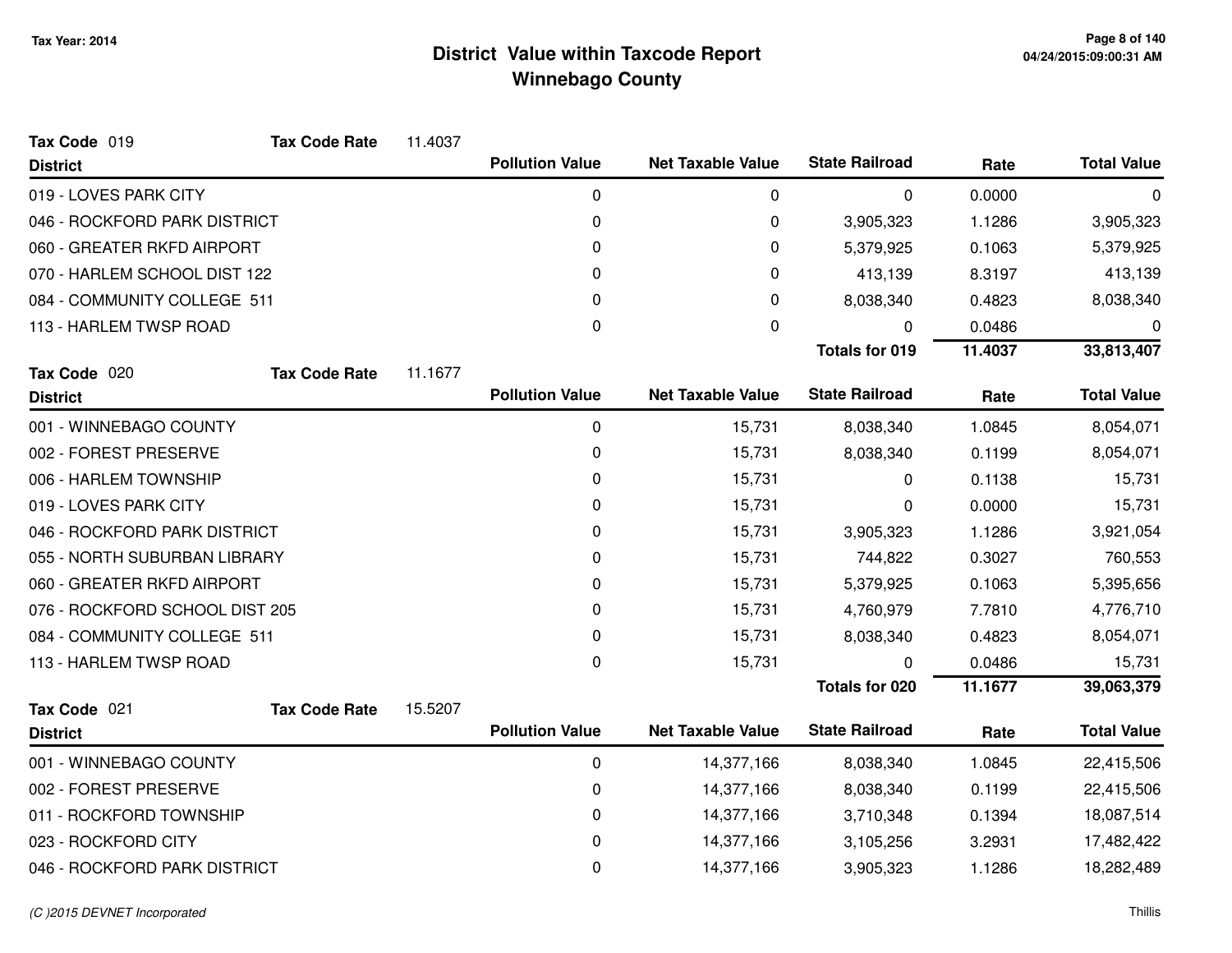| Tax Code 021                   | <b>Tax Code Rate</b>         | 15.5207 |                        |                          |                       |         |                    |
|--------------------------------|------------------------------|---------|------------------------|--------------------------|-----------------------|---------|--------------------|
| <b>District</b>                |                              |         | <b>Pollution Value</b> | <b>Net Taxable Value</b> | <b>State Railroad</b> | Rate    | <b>Total Value</b> |
| 051 - ROCK RIVER WATER REC     |                              |         | 0                      | 14,377,166               | 4,188,575             | 0.2008  | 18,565,741         |
| 059 - ROCKFORD CITY LIBRARY    |                              |         | 0                      | 14,377,166               | 3,105,256             | 0.5042  | 17,482,422         |
| 060 - GREATER RKFD AIRPORT     |                              |         | 0                      | 14,377,166               | 5,379,925             | 0.1063  | 19,757,091         |
|                                | 070 - HARLEM SCHOOL DIST 122 |         | 0                      | 14,377,166               | 413,139               | 8.3197  | 14,790,305         |
| 084 - COMMUNITY COLLEGE 511    |                              |         | 0                      | 14,377,166               | 8,038,340             | 0.4823  | 22,415,506         |
| 118 - ROCKFORD TWSP ROAD       |                              |         | 0                      | 14,377,166               | 3,710,348             | 0.1419  | 18,087,514         |
|                                |                              |         |                        |                          | <b>Totals for 021</b> | 15.5207 | 209,782,016        |
| Tax Code 026                   | <b>Tax Code Rate</b>         | 11.3685 |                        |                          |                       |         |                    |
| <b>District</b>                |                              |         | <b>Pollution Value</b> | <b>Net Taxable Value</b> | <b>State Railroad</b> | Rate    | <b>Total Value</b> |
| 001 - WINNEBAGO COUNTY         |                              |         | 0                      | 23,982,704               | 8,038,340             | 1.0845  | 32,021,044         |
| 002 - FOREST PRESERVE          |                              |         | 0                      | 23,982,704               | 8,038,340             | 0.1199  | 32,021,044         |
| 006 - HARLEM TOWNSHIP          |                              |         | 0                      | 23,982,704               | 0                     | 0.1138  | 23,982,704         |
| 019 - LOVES PARK CITY          |                              |         | 0                      | 23,982,704               | 0                     | 0.0000  | 23,982,704         |
| 046 - ROCKFORD PARK DISTRICT   |                              |         | $\mathbf 0$            | 23,982,704               | 3,905,323             | 1.1286  | 27,888,027         |
| 051 - ROCK RIVER WATER REC     |                              |         | 0                      | 23,982,704               | 4,188,575             | 0.2008  | 28, 171, 279       |
| 055 - NORTH SUBURBAN LIBRARY   |                              |         | 0                      | 23,982,704               | 744,822               | 0.3027  | 24,727,526         |
| 060 - GREATER RKFD AIRPORT     |                              |         | 0                      | 23,982,704               | 5,379,925             | 0.1063  | 29,362,629         |
| 076 - ROCKFORD SCHOOL DIST 205 |                              |         | 0                      | 23,982,704               | 4,760,979             | 7.7810  | 28,743,683         |
| 084 - COMMUNITY COLLEGE 511    |                              |         | 0                      | 23,982,704               | 8,038,340             | 0.4823  | 32,021,044         |
| 113 - HARLEM TWSP ROAD         |                              |         | 0                      | 23,982,704               | 0                     | 0.0486  | 23,982,704         |
|                                |                              |         |                        |                          | <b>Totals for 026</b> | 11.3685 | 306,904,388        |
| Tax Code 027                   | <b>Tax Code Rate</b>         | 14.9820 |                        |                          |                       |         |                    |
| <b>District</b>                |                              |         | <b>Pollution Value</b> | <b>Net Taxable Value</b> | <b>State Railroad</b> | Rate    | <b>Total Value</b> |
| 001 - WINNEBAGO COUNTY         |                              |         | 0                      | 1,801,935                | 8,038,340             | 1.0845  | 9,840,275          |
| 002 - FOREST PRESERVE          |                              |         | 0                      | 1,801,935                | 8,038,340             | 0.1199  | 9,840,275          |
| 011 - ROCKFORD TOWNSHIP        |                              |         | 0                      | 1,801,935                | 3,710,348             | 0.1394  | 5,512,283          |
| 023 - ROCKFORD CITY            |                              |         | 0                      | 1,801,935                | 3,105,256             | 3.2931  | 4,907,191          |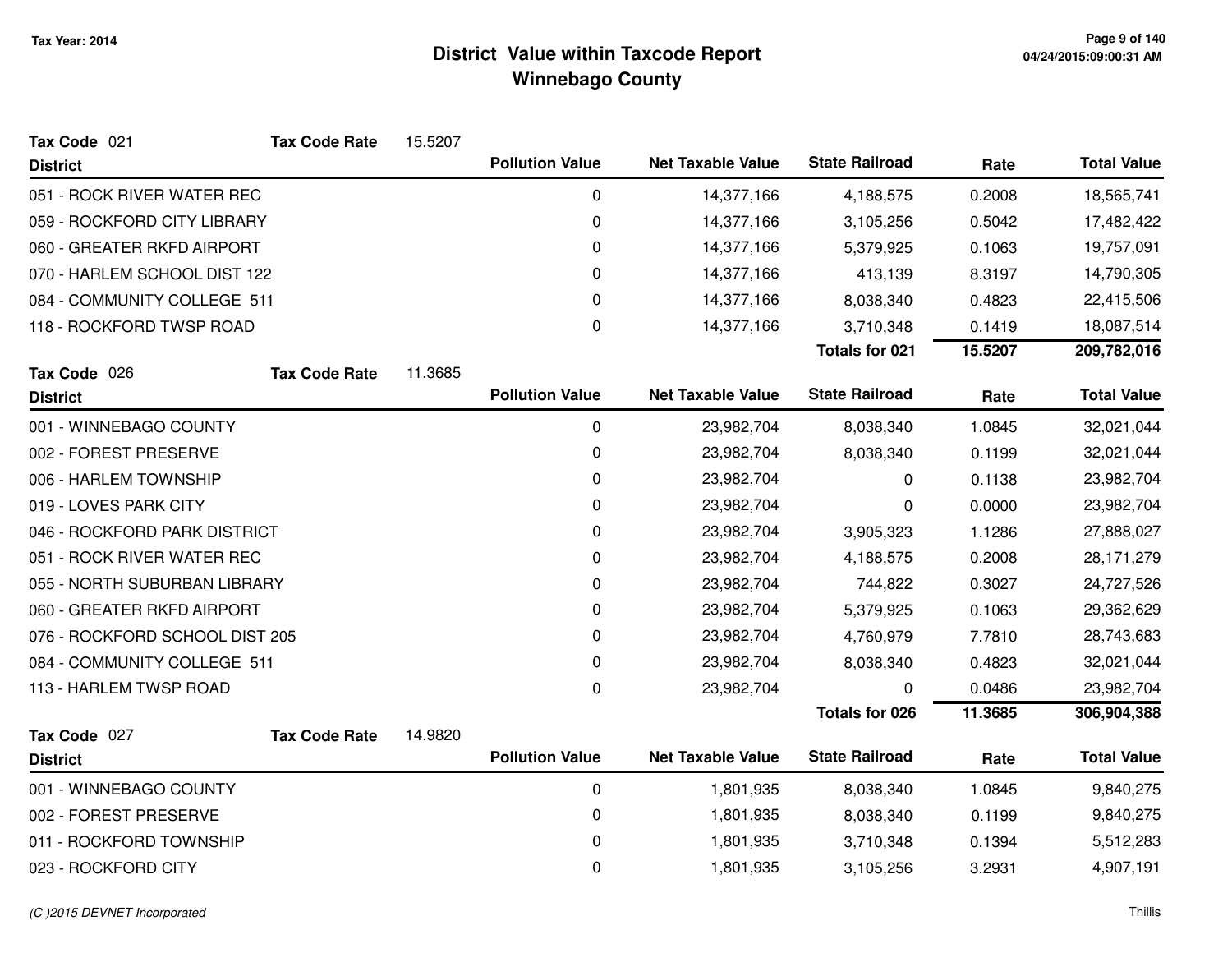| Tax Code 027                   | <b>Tax Code Rate</b> | 14.9820 |                        |                          |                       |         |                    |
|--------------------------------|----------------------|---------|------------------------|--------------------------|-----------------------|---------|--------------------|
| <b>District</b>                |                      |         | <b>Pollution Value</b> | <b>Net Taxable Value</b> | <b>State Railroad</b> | Rate    | <b>Total Value</b> |
| 046 - ROCKFORD PARK DISTRICT   |                      |         | 0                      | 1,801,935                | 3,905,323             | 1.1286  | 5,707,258          |
| 051 - ROCK RIVER WATER REC     |                      |         | 0                      | 1,801,935                | 4,188,575             | 0.2008  | 5,990,510          |
| 059 - ROCKFORD CITY LIBRARY    |                      |         | 0                      | 1,801,935                | 3,105,256             | 0.5042  | 4,907,191          |
| 060 - GREATER RKFD AIRPORT     |                      |         | 0                      | 1,801,935                | 5,379,925             | 0.1063  | 7,181,860          |
| 076 - ROCKFORD SCHOOL DIST 205 |                      |         | 0                      | 1,801,935                | 4,760,979             | 7.7810  | 6,562,914          |
| 084 - COMMUNITY COLLEGE 511    |                      |         | 0                      | 1,801,935                | 8,038,340             | 0.4823  | 9,840,275          |
| 090 - EASTSIDE TIF             |                      |         | 0                      | 2,153,688                | 0                     | 0.0000  | 2,153,688          |
| 118 - ROCKFORD TWSP ROAD       |                      |         | 0                      | 1,801,935                | 3,710,348             | 0.1419  | 5,512,283          |
|                                |                      |         |                        |                          | <b>Totals for 027</b> | 14.9820 | 77,956,003         |
| Tax Code 028                   | <b>Tax Code Rate</b> | 14.9820 |                        |                          |                       |         |                    |
| <b>District</b>                |                      |         | <b>Pollution Value</b> | <b>Net Taxable Value</b> | <b>State Railroad</b> | Rate    | <b>Total Value</b> |
| 001 - WINNEBAGO COUNTY         |                      |         | 0                      | 2,127,547                | 8,038,340             | 1.0845  | 10,165,887         |
| 002 - FOREST PRESERVE          |                      |         | 0                      | 2,127,547                | 8,038,340             | 0.1199  | 10,165,887         |
| 011 - ROCKFORD TOWNSHIP        |                      |         | 0                      | 2,127,547                | 3,710,348             | 0.1394  | 5,837,895          |
| 023 - ROCKFORD CITY            |                      |         | 0                      | 2,127,547                | 3,105,256             | 3.2931  | 5,232,803          |
| 046 - ROCKFORD PARK DISTRICT   |                      |         | 0                      | 2,127,547                | 3,905,323             | 1.1286  | 6,032,870          |
| 051 - ROCK RIVER WATER REC     |                      |         | 0                      | 2,127,547                | 4,188,575             | 0.2008  | 6,316,122          |
| 059 - ROCKFORD CITY LIBRARY    |                      |         | 0                      | 2,127,547                | 3,105,256             | 0.5042  | 5,232,803          |
| 060 - GREATER RKFD AIRPORT     |                      |         | 0                      | 2,127,547                | 5,379,925             | 0.1063  | 7,507,472          |
| 076 - ROCKFORD SCHOOL DIST 205 |                      |         | 0                      | 2,127,547                | 4,760,979             | 7.7810  | 6,888,526          |
| 084 - COMMUNITY COLLEGE 511    |                      |         | 0                      | 2,127,547                | 8,038,340             | 0.4823  | 10,165,887         |
| 091 - WESTSIDE TIF             |                      |         | 0                      | 2,371,207                | 0                     | 0.0000  | 2,371,207          |
| 118 - ROCKFORD TWSP ROAD       |                      |         | 0                      | 2,127,547                | 3,710,348             | 0.1419  | 5,837,895          |
|                                |                      |         |                        |                          | <b>Totals for 028</b> | 14.9820 | 81,755,254         |
| Tax Code 030                   | <b>Tax Code Rate</b> | 11.1847 |                        |                          |                       |         |                    |
| <b>District</b>                |                      |         | <b>Pollution Value</b> | <b>Net Taxable Value</b> | <b>State Railroad</b> | Rate    | <b>Total Value</b> |
| 001 - WINNEBAGO COUNTY         |                      |         | 0                      | 331,788                  | 8,038,340             | 1.0845  | 8,370,128          |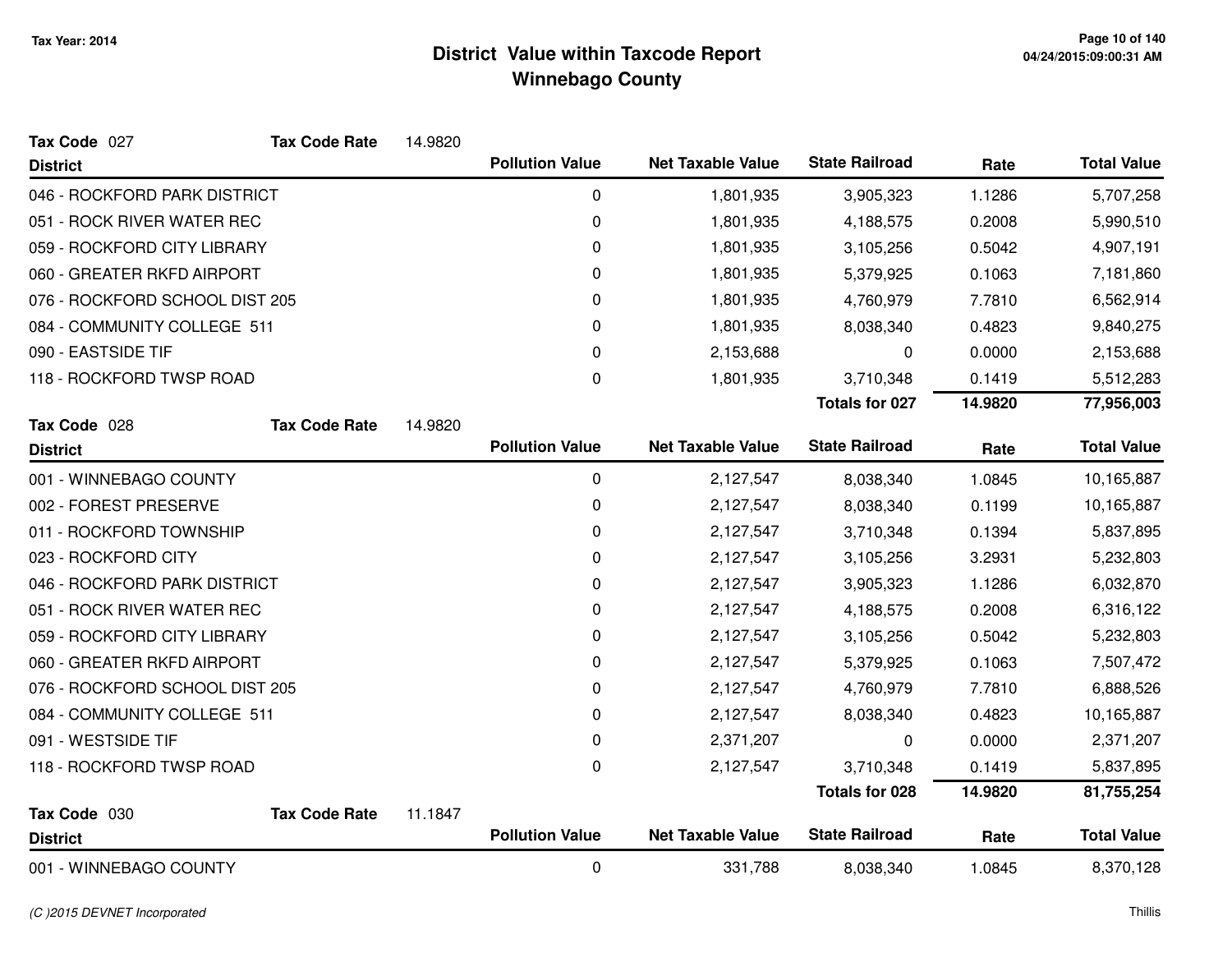| Tax Code 030                   | <b>Tax Code Rate</b> | 11.1847 |                        |                          |                       |         |                    |
|--------------------------------|----------------------|---------|------------------------|--------------------------|-----------------------|---------|--------------------|
| <b>District</b>                |                      |         | <b>Pollution Value</b> | <b>Net Taxable Value</b> | <b>State Railroad</b> | Rate    | <b>Total Value</b> |
| 002 - FOREST PRESERVE          |                      |         | 0                      | 331,788                  | 8,038,340             | 0.1199  | 8,370,128          |
| 011 - ROCKFORD TOWNSHIP        |                      |         | 0                      | 331,788                  | 3,710,348             | 0.1394  | 4,042,136          |
| 019 - LOVES PARK CITY          |                      |         | 0                      | 331,788                  | 0                     | 0.0000  | 331,788            |
| 046 - ROCKFORD PARK DISTRICT   |                      |         | 0                      | 331,788                  | 3,905,323             | 1.1286  | 4,237,111          |
| 051 - ROCK RIVER WATER REC     |                      |         | 0                      | 331,788                  | 4,188,575             | 0.2008  | 4,520,363          |
| 060 - GREATER RKFD AIRPORT     |                      |         | 0                      | 331,788                  | 5,379,925             | 0.1063  | 5,711,713          |
| 076 - ROCKFORD SCHOOL DIST 205 |                      |         | 0                      | 331,788                  | 4,760,979             | 7.7810  | 5,092,767          |
| 084 - COMMUNITY COLLEGE 511    |                      |         | 0                      | 331,788                  | 8,038,340             | 0.4823  | 8,370,128          |
| 118 - ROCKFORD TWSP ROAD       |                      |         | 0                      | 331,788                  | 3,710,348             | 0.1419  | 4,042,136          |
|                                |                      |         |                        |                          | Totals for 030        | 11.1847 | 53,088,398         |
| Tax Code 031                   | <b>Tax Code Rate</b> | 11.4294 |                        |                          |                       |         |                    |
| <b>District</b>                |                      |         | <b>Pollution Value</b> | <b>Net Taxable Value</b> | <b>State Railroad</b> | Rate    | <b>Total Value</b> |
| 001 - WINNEBAGO COUNTY         |                      |         | 0                      | 4,439,878                | 8,038,340             | 1.0845  | 12,478,218         |
| 002 - FOREST PRESERVE          |                      |         | 0                      | 4,439,878                | 8,038,340             | 0.1199  | 12,478,218         |
| 011 - ROCKFORD TOWNSHIP        |                      |         | 0                      | 4,439,878                | 3,710,348             | 0.1394  | 8,150,226          |
| 037 - NORTH PARK FIRE          |                      |         | 0                      | 4,439,878                | 353,168               | 0.4455  | 4,793,046          |
| 046 - ROCKFORD PARK DISTRICT   |                      |         | 0                      | 4,439,878                | 3,905,323             | 1.1286  | 8,345,201          |
| 060 - GREATER RKFD AIRPORT     |                      |         | 0                      | 4,439,878                | 5,379,925             | 0.1063  | 9,819,803          |
| 076 - ROCKFORD SCHOOL DIST 205 |                      |         | 0                      | 4,439,878                | 4,760,979             | 7.7810  | 9,200,857          |
| 084 - COMMUNITY COLLEGE 511    |                      |         | 0                      | 4,439,878                | 8,038,340             | 0.4823  | 12,478,218         |
| 118 - ROCKFORD TWSP ROAD       |                      |         | 0                      | 4,439,878                | 3,710,348             | 0.1419  | 8,150,226          |
|                                |                      |         |                        |                          | <b>Totals for 031</b> | 11.4294 | 85,894,013         |
| Tax Code 033                   | <b>Tax Code Rate</b> | 14.9820 |                        |                          |                       |         |                    |
| <b>District</b>                |                      |         | <b>Pollution Value</b> | <b>Net Taxable Value</b> | <b>State Railroad</b> | Rate    | <b>Total Value</b> |
| 001 - WINNEBAGO COUNTY         |                      |         | $\pmb{0}$              | 510                      | 8,038,340             | 1.0845  | 8,038,850          |
| 002 - FOREST PRESERVE          |                      |         | 0                      | 510                      | 8,038,340             | 0.1199  | 8,038,850          |
| 011 - ROCKFORD TOWNSHIP        |                      |         | 0                      | 510                      | 3,710,348             | 0.1394  | 3,710,858          |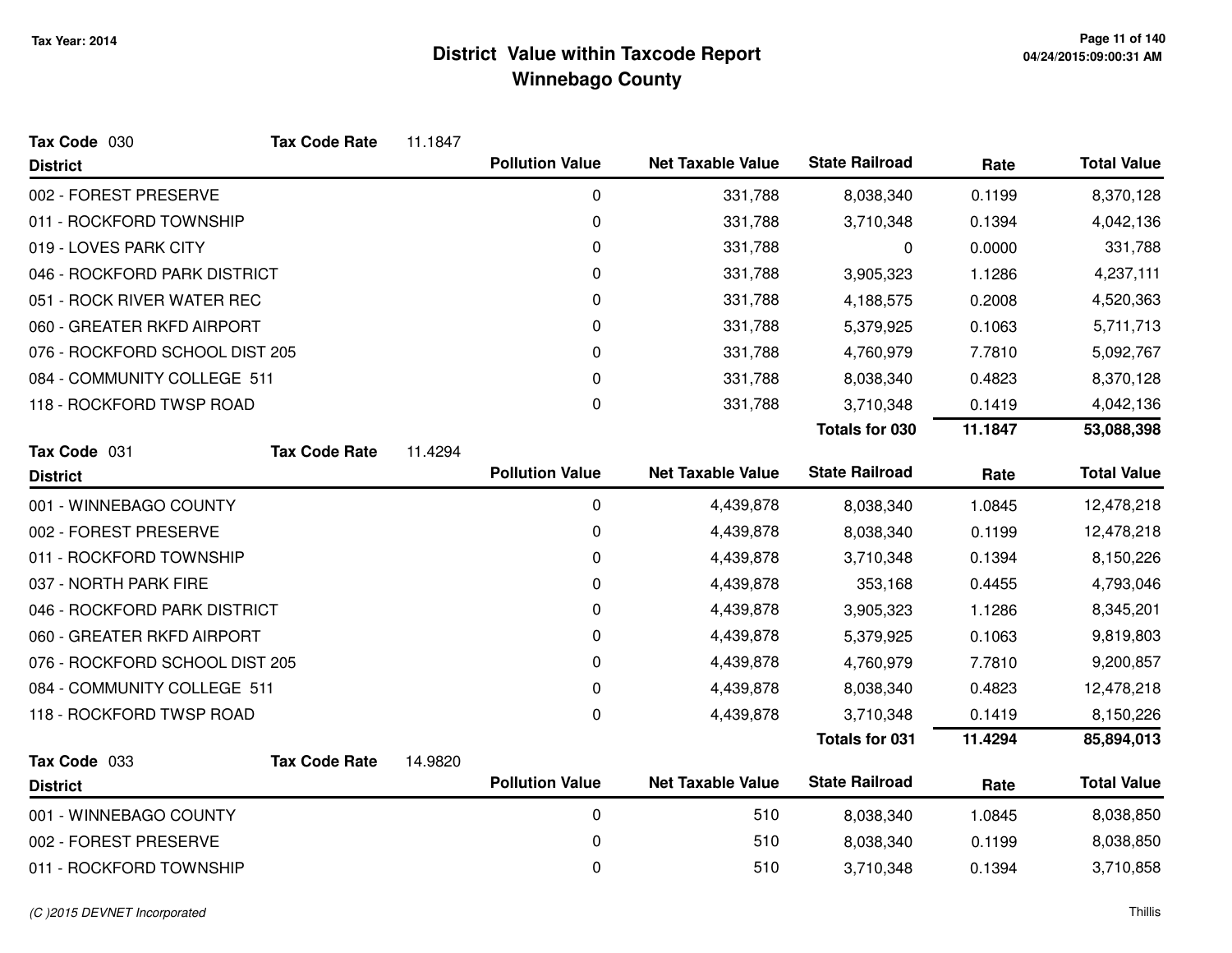| Tax Code 033                   | <b>Tax Code Rate</b> | 14.9820 |                        |                          |                       |         |                    |
|--------------------------------|----------------------|---------|------------------------|--------------------------|-----------------------|---------|--------------------|
| <b>District</b>                |                      |         | <b>Pollution Value</b> | <b>Net Taxable Value</b> | <b>State Railroad</b> | Rate    | <b>Total Value</b> |
| 023 - ROCKFORD CITY            |                      |         | $\mathbf 0$            | 510                      | 3,105,256             | 3.2931  | 3,105,766          |
| 046 - ROCKFORD PARK DISTRICT   |                      |         | 0                      | 510                      | 3,905,323             | 1.1286  | 3,905,833          |
| 051 - ROCK RIVER WATER REC     |                      |         | $\mathbf{0}$           | 510                      | 4,188,575             | 0.2008  | 4,189,085          |
| 059 - ROCKFORD CITY LIBRARY    |                      |         | $\mathbf{0}$           | 510                      | 3,105,256             | 0.5042  | 3,105,766          |
| 060 - GREATER RKFD AIRPORT     |                      |         | 0                      | 510                      | 5,379,925             | 0.1063  | 5,380,435          |
| 076 - ROCKFORD SCHOOL DIST 205 |                      |         | 0                      | 510                      | 4,760,979             | 7.7810  | 4,761,489          |
| 084 - COMMUNITY COLLEGE 511    |                      |         | 0                      | 510                      | 8,038,340             | 0.4823  | 8,038,850          |
| 091 - WESTSIDE TIF             |                      |         | $\Omega$               | 0                        | 0                     | 0.0000  | 0                  |
| 118 - ROCKFORD TWSP ROAD       |                      |         | 0                      | 510                      | 3,710,348             | 0.1419  | 3,710,858          |
|                                |                      |         |                        |                          | <b>Totals for 033</b> | 14.9820 | 55,986,640         |
| Tax Code 034                   | <b>Tax Code Rate</b> | 14.9820 |                        |                          |                       |         |                    |
| <b>District</b>                |                      |         | <b>Pollution Value</b> | <b>Net Taxable Value</b> | <b>State Railroad</b> | Rate    | <b>Total Value</b> |
| 001 - WINNEBAGO COUNTY         |                      |         | 0                      | 4,977,605                | 8,038,340             | 1.0845  | 13,015,945         |
| 002 - FOREST PRESERVE          |                      |         | 0                      | 4,977,605                | 8,038,340             | 0.1199  | 13,015,945         |
| 011 - ROCKFORD TOWNSHIP        |                      |         | 0                      | 4,977,605                | 3,710,348             | 0.1394  | 8,687,953          |
| 023 - ROCKFORD CITY            |                      |         | 0                      | 4,977,605                | 3,105,256             | 3.2931  | 8,082,861          |
| 046 - ROCKFORD PARK DISTRICT   |                      |         | 0                      | 4,977,605                | 3,905,323             | 1.1286  | 8,882,928          |
| 051 - ROCK RIVER WATER REC     |                      |         | 0                      | 4,977,605                | 4,188,575             | 0.2008  | 9,166,180          |
| 059 - ROCKFORD CITY LIBRARY    |                      |         | 0                      | 4,977,605                | 3,105,256             | 0.5042  | 8,082,861          |
| 060 - GREATER RKFD AIRPORT     |                      |         | 0                      | 4,977,605                | 5,379,925             | 0.1063  | 10,357,530         |
| 076 - ROCKFORD SCHOOL DIST 205 |                      |         | 0                      | 4,977,605                | 4,760,979             | 7.7810  | 9,738,584          |
| 084 - COMMUNITY COLLEGE 511    |                      |         | 0                      | 4,977,605                | 8,038,340             | 0.4823  | 13,015,945         |
| 092 - SEVENTH ST TIF           |                      |         | 0                      | 5,121,128                | 0                     | 0.0000  | 5,121,128          |
| 118 - ROCKFORD TWSP ROAD       |                      |         | 0                      | 4,977,605                | 3,710,348             | 0.1419  | 8,687,953          |
|                                |                      |         |                        |                          | <b>Totals for 034</b> | 14.9820 | 115,855,813        |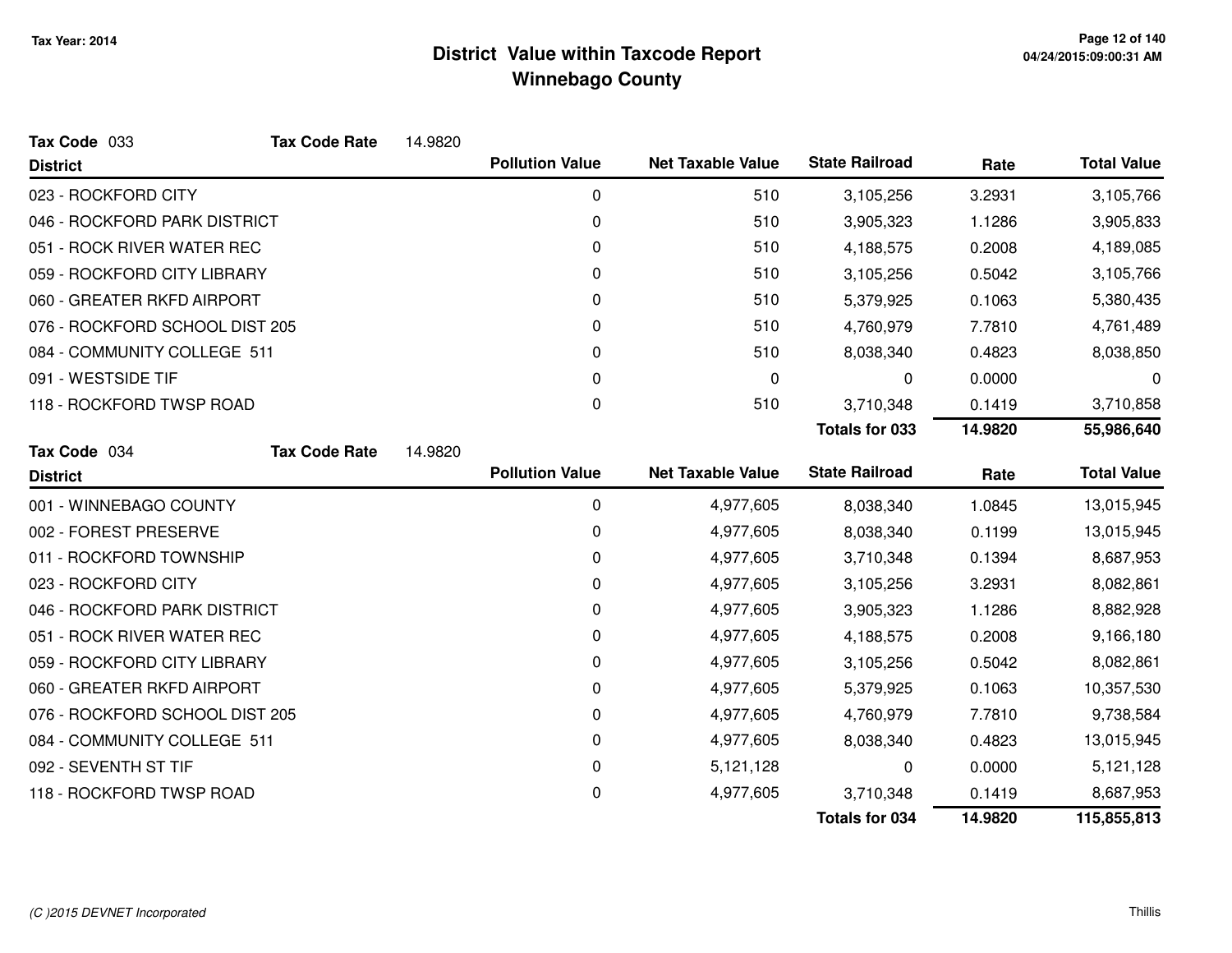| Tax Code 035                   | <b>Tax Code Rate</b> | 11.8253 |                        |                          |                       |         |                    |
|--------------------------------|----------------------|---------|------------------------|--------------------------|-----------------------|---------|--------------------|
| <b>District</b>                |                      |         | <b>Pollution Value</b> | <b>Net Taxable Value</b> | <b>State Railroad</b> | Rate    | <b>Total Value</b> |
| 001 - WINNEBAGO COUNTY         |                      |         | 0                      | 688,741                  | 8,038,340             | 1.0845  | 8,727,081          |
| 002 - FOREST PRESERVE          |                      |         | 0                      | 688,741                  | 8,038,340             | 0.1199  | 8,727,081          |
| 011 - ROCKFORD TOWNSHIP        |                      |         | 0                      | 688,741                  | 3,710,348             | 0.1394  | 4,399,089          |
| 019 - LOVES PARK CITY          |                      |         | 0                      | 688,741                  | 0                     | 0.0000  | 688,741            |
| 046 - ROCKFORD PARK DISTRICT   |                      |         | 0                      | 688,741                  | 3,905,323             | 1.1286  | 4,594,064          |
| 055 - NORTH SUBURBAN LIBRARY   |                      |         | 0                      | 688,741                  | 744,822               | 0.3027  | 1,433,563          |
| 060 - GREATER RKFD AIRPORT     |                      |         | 0                      | 688,741                  | 5,379,925             | 0.1063  | 6,068,666          |
| 070 - HARLEM SCHOOL DIST 122   |                      |         | 0                      | 688,741                  | 413,139               | 8.3197  | 1,101,880          |
| 084 - COMMUNITY COLLEGE 511    |                      |         | 0                      | 688,741                  | 8,038,340             | 0.4823  | 8,727,081          |
| 118 - ROCKFORD TWSP ROAD       |                      |         | 0                      | 688,741                  | 3,710,348             | 0.1419  | 4,399,089          |
|                                |                      |         |                        |                          | <b>Totals for 035</b> | 11.8253 | 48,866,335         |
| Tax Code 036                   | <b>Tax Code Rate</b> | 14.7812 |                        |                          |                       |         |                    |
| <b>District</b>                |                      |         | <b>Pollution Value</b> | <b>Net Taxable Value</b> | <b>State Railroad</b> | Rate    | <b>Total Value</b> |
| 001 - WINNEBAGO COUNTY         |                      |         | 0                      | 11,044,243               | 8,038,340             | 1.0845  | 19,082,583         |
| 002 - FOREST PRESERVE          |                      |         | 0                      | 11,044,243               | 8,038,340             | 0.1199  | 19,082,583         |
| 011 - ROCKFORD TOWNSHIP        |                      |         | 0                      | 11,044,243               | 3,710,348             | 0.1394  | 14,754,591         |
| 023 - ROCKFORD CITY            |                      |         | 0                      | 11,044,243               | 3,105,256             | 3.2931  | 14,149,499         |
| 046 - ROCKFORD PARK DISTRICT   |                      |         | 0                      | 11,044,243               | 3,905,323             | 1.1286  | 14,949,566         |
| 059 - ROCKFORD CITY LIBRARY    |                      |         | 0                      | 11,044,243               | 3,105,256             | 0.5042  | 14,149,499         |
| 060 - GREATER RKFD AIRPORT     |                      |         | 0                      | 11,044,243               | 5,379,925             | 0.1063  | 16,424,168         |
| 076 - ROCKFORD SCHOOL DIST 205 |                      |         | 0                      | 11,044,243               | 4,760,979             | 7.7810  | 15,805,222         |
| 084 - COMMUNITY COLLEGE 511    |                      |         | 0                      | 11,044,243               | 8,038,340             | 0.4823  | 19,082,583         |
| 118 - ROCKFORD TWSP ROAD       |                      |         | 0                      | 11,044,243               | 3,710,348             | 0.1419  | 14,754,591         |
|                                |                      |         |                        |                          | <b>Totals for 036</b> | 14.7812 | 162,234,885        |
| Tax Code 038                   | <b>Tax Code Rate</b> | 14.9820 |                        |                          |                       |         |                    |
| <b>District</b>                |                      |         | <b>Pollution Value</b> | <b>Net Taxable Value</b> | <b>State Railroad</b> | Rate    | <b>Total Value</b> |
| 001 - WINNEBAGO COUNTY         |                      |         | 0                      | 1,294,432                | 8,038,340             | 1.0845  | 9,332,772          |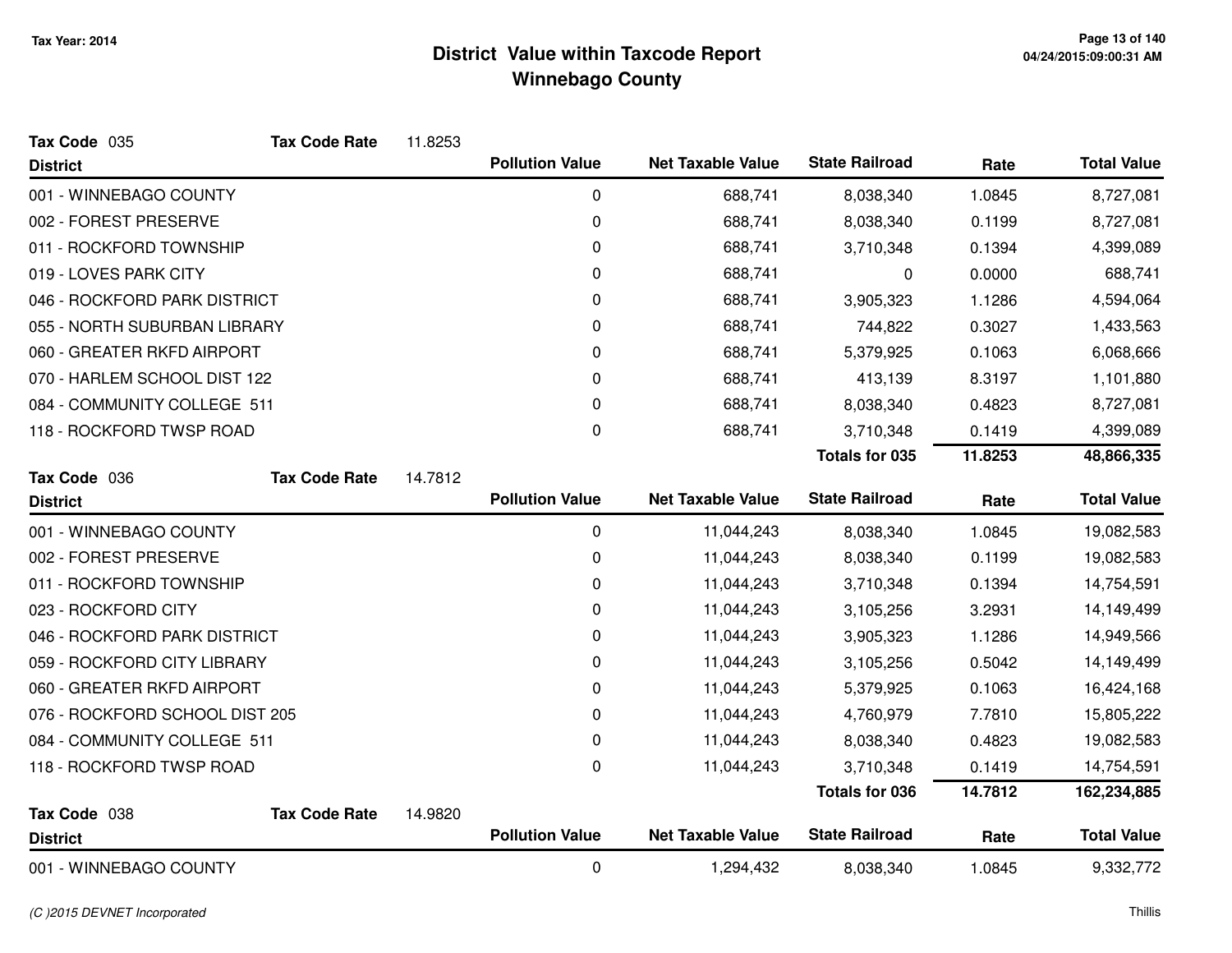| Tax Code 038                   | <b>Tax Code Rate</b> | 14.9820 |                        |                          |                       |         |                    |
|--------------------------------|----------------------|---------|------------------------|--------------------------|-----------------------|---------|--------------------|
| <b>District</b>                |                      |         | <b>Pollution Value</b> | <b>Net Taxable Value</b> | <b>State Railroad</b> | Rate    | <b>Total Value</b> |
| 002 - FOREST PRESERVE          |                      |         | 0                      | 1,294,432                | 8,038,340             | 0.1199  | 9,332,772          |
| 011 - ROCKFORD TOWNSHIP        |                      |         | $\mathbf 0$            | 1,294,432                | 3,710,348             | 0.1394  | 5,004,780          |
| 023 - ROCKFORD CITY            |                      |         | 0                      | 1,294,432                | 3,105,256             | 3.2931  | 4,399,688          |
| 046 - ROCKFORD PARK DISTRICT   |                      |         | 0                      | 1,294,432                | 3,905,323             | 1.1286  | 5,199,755          |
| 051 - ROCK RIVER WATER REC     |                      |         | 0                      | 1,294,432                | 4,188,575             | 0.2008  | 5,483,007          |
| 059 - ROCKFORD CITY LIBRARY    |                      |         | 0                      | 1,294,432                | 3,105,256             | 0.5042  | 4,399,688          |
| 060 - GREATER RKFD AIRPORT     |                      |         | 0                      | 1,294,432                | 5,379,925             | 0.1063  | 6,674,357          |
| 076 - ROCKFORD SCHOOL DIST 205 |                      |         | 0                      | 1,294,432                | 4,760,979             | 7.7810  | 6,055,411          |
| 084 - COMMUNITY COLLEGE 511    |                      |         | 0                      | 1,294,432                | 8,038,340             | 0.4823  | 9,332,772          |
| 091 - WESTSIDE TIF             |                      |         | 0                      | 907,757                  | 0                     | 0.0000  | 907,757            |
| 118 - ROCKFORD TWSP ROAD       |                      |         | 0                      | 1,294,432                | 3,710,348             | 0.1419  | 5,004,780          |
|                                |                      |         |                        |                          | <b>Totals for 038</b> | 14.9820 | 71,127,539         |
| Tax Code 039                   | <b>Tax Code Rate</b> | 14.9820 |                        |                          |                       |         |                    |
| <b>District</b>                |                      |         | <b>Pollution Value</b> | <b>Net Taxable Value</b> | <b>State Railroad</b> | Rate    | <b>Total Value</b> |
| 001 - WINNEBAGO COUNTY         |                      |         |                        |                          |                       |         | 8,345,059          |
|                                |                      |         | 0                      | 306,719                  | 8,038,340             | 1.0845  |                    |
| 002 - FOREST PRESERVE          |                      |         | 0                      | 306,719                  | 8,038,340             | 0.1199  | 8,345,059          |
| 011 - ROCKFORD TOWNSHIP        |                      |         | 0                      | 306,719                  | 3,710,348             | 0.1394  | 4,017,067          |
| 023 - ROCKFORD CITY            |                      |         | $\Omega$               | 306,719                  | 3,105,256             | 3.2931  | 3,411,975          |
| 046 - ROCKFORD PARK DISTRICT   |                      |         | 0                      | 306,719                  | 3,905,323             | 1.1286  | 4,212,042          |
| 051 - ROCK RIVER WATER REC     |                      |         | 0                      | 306,719                  | 4,188,575             | 0.2008  | 4,495,294          |
| 059 - ROCKFORD CITY LIBRARY    |                      |         | 0                      | 306,719                  | 3,105,256             | 0.5042  | 3,411,975          |
| 060 - GREATER RKFD AIRPORT     |                      |         | 0                      | 306,719                  | 5,379,925             | 0.1063  | 5,686,644          |
| 076 - ROCKFORD SCHOOL DIST 205 |                      |         | 0                      | 306,719                  | 4,760,979             | 7.7810  | 5,067,698          |
| 084 - COMMUNITY COLLEGE 511    |                      |         | 0                      | 306,719                  | 8,038,340             | 0.4823  | 8,345,059          |
| 092 - SEVENTH ST TIF           |                      |         | 0                      | 62,618                   | 0                     | 0.0000  | 62,618             |
| 118 - ROCKFORD TWSP ROAD       |                      |         | 0                      | 306,719                  | 3,710,348             | 0.1419  | 4,017,067          |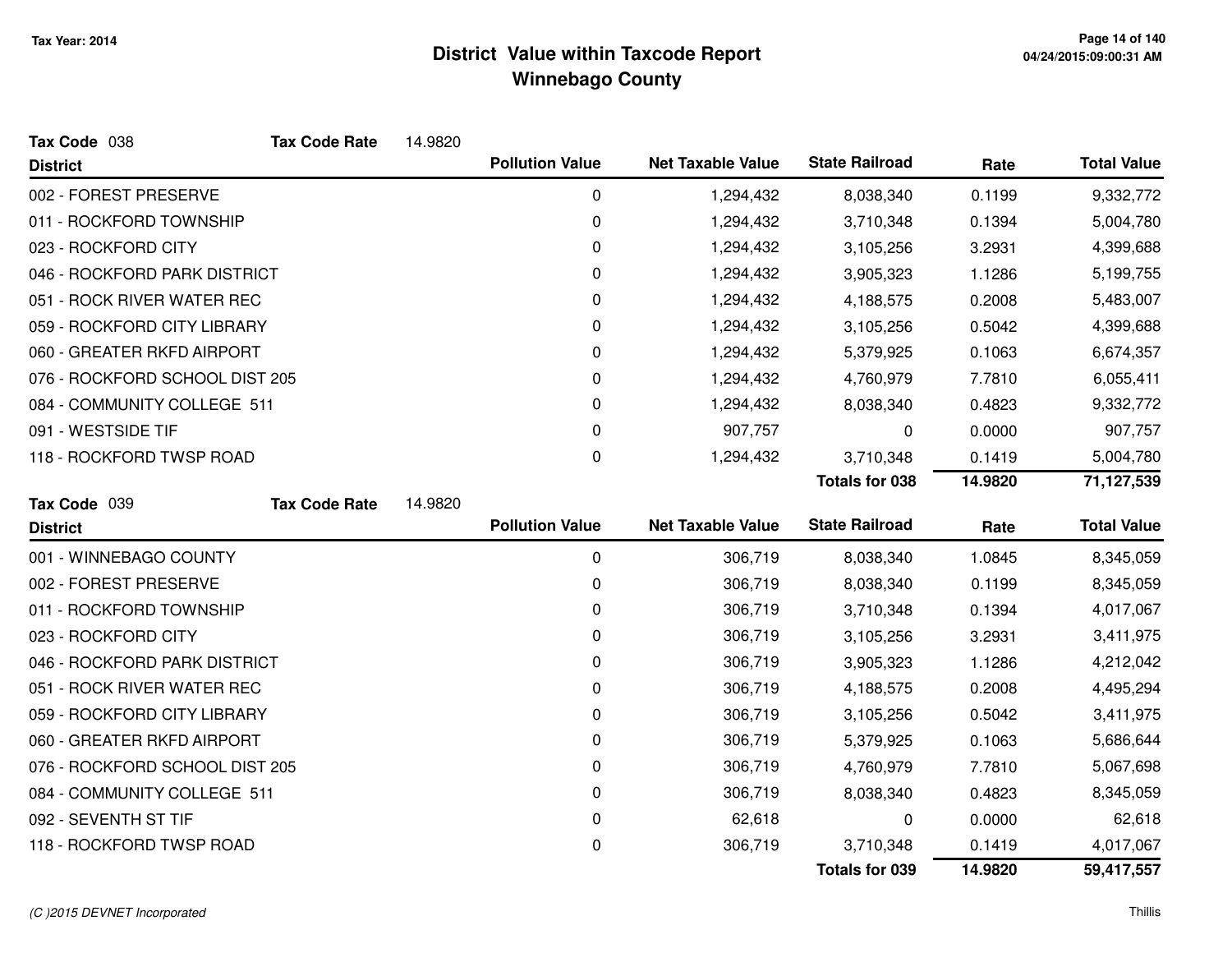| Tax Code 040                   | <b>Tax Code Rate</b> | 11.7321 |                        |                          |                       |         |                    |
|--------------------------------|----------------------|---------|------------------------|--------------------------|-----------------------|---------|--------------------|
| <b>District</b>                |                      |         | <b>Pollution Value</b> | <b>Net Taxable Value</b> | <b>State Railroad</b> | Rate    | <b>Total Value</b> |
| 001 - WINNEBAGO COUNTY         |                      |         | $\boldsymbol{0}$       | 70,512                   | 8,038,340             | 1.0845  | 8,108,852          |
| 002 - FOREST PRESERVE          |                      |         | 0                      | 70,512                   | 8,038,340             | 0.1199  | 8,108,852          |
| 011 - ROCKFORD TOWNSHIP        |                      |         | 0                      | 70,512                   | 3,710,348             | 0.1394  | 3,780,860          |
| 037 - NORTH PARK FIRE          |                      |         | 0                      | 70,512                   | 353,168               | 0.4455  | 423,680            |
| 046 - ROCKFORD PARK DISTRICT   |                      |         | 0                      | 70,512                   | 3,905,323             | 1.1286  | 3,975,835          |
| 055 - NORTH SUBURBAN LIBRARY   |                      |         | 0                      | 70,512                   | 744,822               | 0.3027  | 815,334            |
| 060 - GREATER RKFD AIRPORT     |                      |         | 0                      | 70,512                   | 5,379,925             | 0.1063  | 5,450,437          |
| 076 - ROCKFORD SCHOOL DIST 205 |                      |         | 0                      | 70,512                   | 4,760,979             | 7.7810  | 4,831,491          |
| 084 - COMMUNITY COLLEGE 511    |                      |         | 0                      | 70,512                   | 8,038,340             | 0.4823  | 8,108,852          |
| 118 - ROCKFORD TWSP ROAD       |                      |         | 0                      | 70,512                   | 3,710,348             | 0.1419  | 3,780,860          |
|                                |                      |         |                        |                          | Totals for 040        | 11.7321 | 47,385,053         |
| Tax Code 042                   | <b>Tax Code Rate</b> | 11.8140 |                        |                          |                       |         |                    |
| <b>District</b>                |                      |         | <b>Pollution Value</b> | <b>Net Taxable Value</b> | <b>State Railroad</b> | Rate    | <b>Total Value</b> |
| 001 - WINNEBAGO COUNTY         |                      |         | 0                      | 3,221,190                | 8,038,340             | 1.0845  | 11,259,530         |
| 002 - FOREST PRESERVE          |                      |         | 0                      | 3,221,190                | 8,038,340             | 0.1199  | 11,259,530         |
| 006 - HARLEM TOWNSHIP          |                      |         | 0                      | 3,221,190                | 0                     | 0.1138  | 3,221,190          |
| 037 - NORTH PARK FIRE          |                      |         | 0                      | 3,221,190                | 353,168               | 0.4455  | 3,574,358          |
| 046 - ROCKFORD PARK DISTRICT   |                      |         | 0                      | 3,221,190                | 3,905,323             | 1.1286  | 7,126,513          |
| 051 - ROCK RIVER WATER REC     |                      |         | 0                      | 3,221,190                | 4,188,575             | 0.2008  | 7,409,765          |
| 055 - NORTH SUBURBAN LIBRARY   |                      |         | 0                      | 3,221,190                | 744,822               | 0.3027  | 3,966,012          |
| 060 - GREATER RKFD AIRPORT     |                      |         | 0                      | 3,221,190                | 5,379,925             | 0.1063  | 8,601,115          |
| 076 - ROCKFORD SCHOOL DIST 205 |                      |         | 0                      | 3,221,190                | 4,760,979             | 7.7810  | 7,982,169          |
| 084 - COMMUNITY COLLEGE 511    |                      |         | 0                      | 3,221,190                | 8,038,340             | 0.4823  | 11,259,530         |
| 113 - HARLEM TWSP ROAD         |                      |         | 0                      | 3,221,190                | 0                     | 0.0486  | 3,221,190          |
|                                |                      |         |                        |                          | <b>Totals for 042</b> | 11.8140 | 78,880,902         |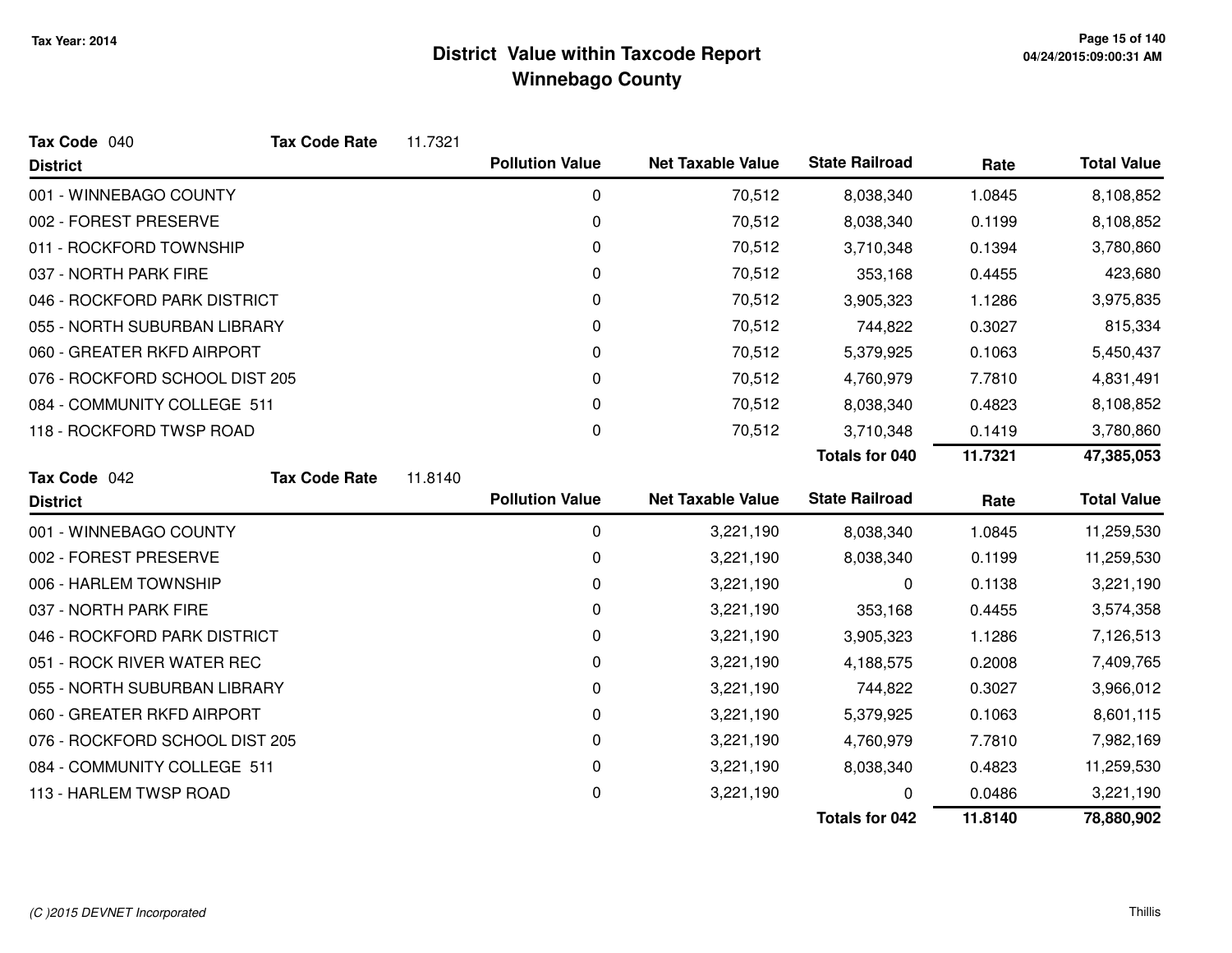| Tax Code 044                   | <b>Tax Code Rate</b> | 11.2866 |                        |                          |                       |         |                    |
|--------------------------------|----------------------|---------|------------------------|--------------------------|-----------------------|---------|--------------------|
| <b>District</b>                |                      |         | <b>Pollution Value</b> | <b>Net Taxable Value</b> | <b>State Railroad</b> | Rate    | <b>Total Value</b> |
| 001 - WINNEBAGO COUNTY         |                      |         | 0                      | 10,045                   | 8,038,340             | 1.0845  | 8,048,385          |
| 002 - FOREST PRESERVE          |                      |         | 0                      | 10,045                   | 8,038,340             | 0.1199  | 8,048,385          |
| 011 - ROCKFORD TOWNSHIP        |                      |         | 0                      | 10,045                   | 3,710,348             | 0.1394  | 3,720,393          |
| 019 - LOVES PARK CITY          |                      |         | 0                      | 10,045                   | 0                     | 0.0000  | 10,045             |
| 046 - ROCKFORD PARK DISTRICT   |                      |         | 0                      | 10,045                   | 3,905,323             | 1.1286  | 3,915,368          |
| 055 - NORTH SUBURBAN LIBRARY   |                      |         | 0                      | 10,045                   | 744,822               | 0.3027  | 754,867            |
| 060 - GREATER RKFD AIRPORT     |                      |         | 0                      | 10,045                   | 5,379,925             | 0.1063  | 5,389,970          |
| 076 - ROCKFORD SCHOOL DIST 205 |                      |         | 0                      | 10,045                   | 4,760,979             | 7.7810  | 4,771,024          |
| 084 - COMMUNITY COLLEGE 511    |                      |         | 0                      | 10,045                   | 8,038,340             | 0.4823  | 8,048,385          |
| 118 - ROCKFORD TWSP ROAD       |                      |         | 0                      | 10,045                   | 3,710,348             | 0.1419  | 3,720,393          |
|                                |                      |         |                        |                          | <b>Totals for 044</b> | 11.2866 | 46,427,215         |
| Tax Code 045                   | <b>Tax Code Rate</b> | 10.2399 |                        |                          |                       |         |                    |
| <b>District</b>                |                      |         | <b>Pollution Value</b> | <b>Net Taxable Value</b> | <b>State Railroad</b> | Rate    | <b>Total Value</b> |
| 001 - WINNEBAGO COUNTY         |                      |         | $\mathbf 0$            | 291,922                  | 8,038,340             | 1.0845  | 8,330,262          |
| 002 - FOREST PRESERVE          |                      |         | 0                      | 291,922                  | 8,038,340             | 0.1199  | 8,330,262          |
| 006 - HARLEM TOWNSHIP          |                      |         | 0                      | 291,922                  | 0                     | 0.1138  | 291,922            |
| 019 - LOVES PARK CITY          |                      |         | 0                      | 291,922                  | 0                     | 0.0000  | 291,922            |
| 051 - ROCK RIVER WATER REC     |                      |         | 0                      | 291,922                  | 4,188,575             | 0.2008  | 4,480,497          |
| 055 - NORTH SUBURBAN LIBRARY   |                      |         | 0                      | 291,922                  | 744,822               | 0.3027  | 1,036,744          |
| 060 - GREATER RKFD AIRPORT     |                      |         | 0                      | 291,922                  | 5,379,925             | 0.1063  | 5,671,847          |
| 076 - ROCKFORD SCHOOL DIST 205 |                      |         | 0                      | 291,922                  | 4,760,979             | 7.7810  | 5,052,901          |
| 084 - COMMUNITY COLLEGE 511    |                      |         | 0                      | 291,922                  | 8,038,340             | 0.4823  | 8,330,262          |
| 113 - HARLEM TWSP ROAD         |                      |         | 0                      | 291,922                  | 0                     | 0.0486  | 291,922            |
|                                |                      |         |                        |                          | <b>Totals for 045</b> | 10.2399 | 42,108,541         |
| Tax Code 046                   | <b>Tax Code Rate</b> | 14.7501 |                        |                          |                       |         |                    |
| <b>District</b>                |                      |         | <b>Pollution Value</b> | <b>Net Taxable Value</b> | <b>State Railroad</b> | Rate    | <b>Total Value</b> |
| 001 - WINNEBAGO COUNTY         |                      |         | $\mathbf 0$            | 240,371                  | 8,038,340             | 1.0845  | 8,278,711          |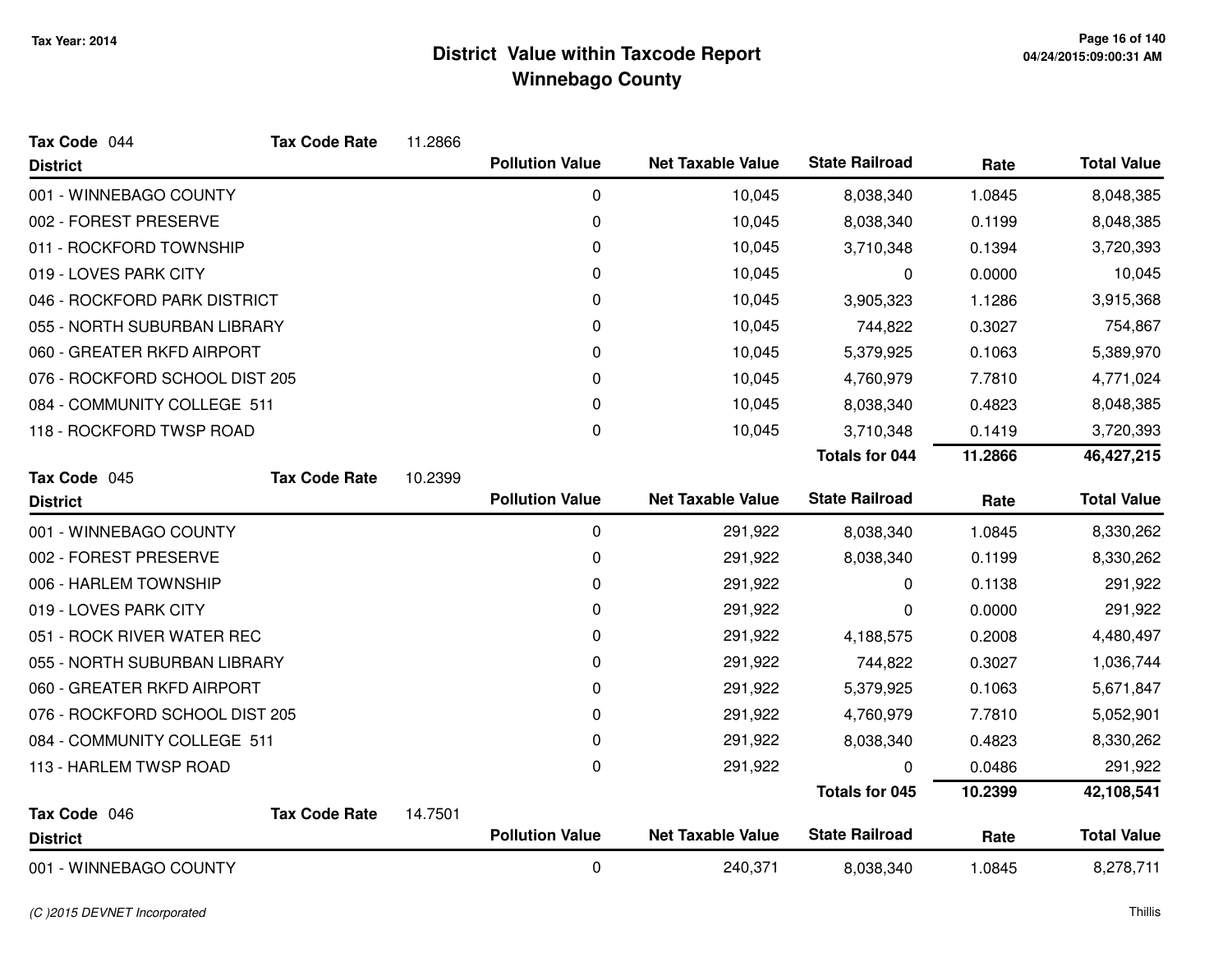| Tax Code 046                   | <b>Tax Code Rate</b> | 14.7501 |                        |                          |                       |         |                    |
|--------------------------------|----------------------|---------|------------------------|--------------------------|-----------------------|---------|--------------------|
| <b>District</b>                |                      |         | <b>Pollution Value</b> | <b>Net Taxable Value</b> | <b>State Railroad</b> | Rate    | <b>Total Value</b> |
| 002 - FOREST PRESERVE          |                      |         | 0                      | 240,371                  | 8,038,340             | 0.1199  | 8,278,711          |
| 009 - OWEN TOWNSHIP            |                      |         | 0                      | 240,371                  | 375,062               | 0.1484  | 615,433            |
| 023 - ROCKFORD CITY            |                      |         | 0                      | 240,371                  | 3,105,256             | 3.2931  | 3,345,627          |
| 046 - ROCKFORD PARK DISTRICT   |                      |         | 0                      | 240,371                  | 3,905,323             | 1.1286  | 4,145,694          |
| 059 - ROCKFORD CITY LIBRARY    |                      |         | 0                      | 240,371                  | 3,105,256             | 0.5042  | 3,345,627          |
| 076 - ROCKFORD SCHOOL DIST 205 |                      |         | 0                      | 240,371                  | 4,760,979             | 7.7810  | 5,001,350          |
| 084 - COMMUNITY COLLEGE 511    |                      |         | 0                      | 240,371                  | 8,038,340             | 0.4823  | 8,278,711          |
| 116 - OWEN TWSP ROAD           |                      |         | 0                      | 240,371                  | 375,062               | 0.2081  | 615,433            |
|                                |                      |         |                        |                          | <b>Totals for 046</b> | 14.7501 | 41,905,297         |
| Tax Code 047                   | <b>Tax Code Rate</b> | 14.9820 |                        |                          |                       |         |                    |
| <b>District</b>                |                      |         | <b>Pollution Value</b> | <b>Net Taxable Value</b> | <b>State Railroad</b> | Rate    | <b>Total Value</b> |
| 001 - WINNEBAGO COUNTY         |                      |         | $\mathbf 0$            | 3,861                    | 8,038,340             | 1.0845  | 8,042,201          |
| 002 - FOREST PRESERVE          |                      |         | 0                      | 3,861                    | 8,038,340             | 0.1199  | 8,042,201          |
| 011 - ROCKFORD TOWNSHIP        |                      |         | 0                      | 3,861                    | 3,710,348             | 0.1394  | 3,714,209          |
| 023 - ROCKFORD CITY            |                      |         | 0                      | 3,861                    | 3,105,256             | 3.2931  | 3,109,117          |
| 046 - ROCKFORD PARK DISTRICT   |                      |         | 0                      | 3,861                    | 3,905,323             | 1.1286  | 3,909,184          |
| 051 - ROCK RIVER WATER REC     |                      |         | 0                      | 3,861                    | 4,188,575             | 0.2008  | 4,192,436          |
| 059 - ROCKFORD CITY LIBRARY    |                      |         | 0                      | 3,861                    | 3,105,256             | 0.5042  | 3,109,117          |
| 060 - GREATER RKFD AIRPORT     |                      |         | 0                      | 3,861                    | 5,379,925             | 0.1063  | 5,383,786          |
| 076 - ROCKFORD SCHOOL DIST 205 |                      |         | 0                      | 3,861                    | 4,760,979             | 7.7810  | 4,764,840          |
| 084 - COMMUNITY COLLEGE 511    |                      |         | 0                      | 3,861                    | 8,038,340             | 0.4823  | 8,042,201          |
| 105 - LINCOLNWOOD TIF          |                      |         | 0                      | 421,569                  | 0                     | 0.0000  | 421,569            |
| 118 - ROCKFORD TWSP ROAD       |                      |         | 0                      | 3,861                    | 3,710,348             | 0.1419  | 3,714,209          |
|                                |                      |         |                        |                          | <b>Totals for 047</b> | 14.9820 | 56,445,070         |
| Tax Code 048                   | <b>Tax Code Rate</b> | 14.9820 |                        |                          |                       |         |                    |
| <b>District</b>                |                      |         | <b>Pollution Value</b> | <b>Net Taxable Value</b> | <b>State Railroad</b> | Rate    | <b>Total Value</b> |
| 001 - WINNEBAGO COUNTY         |                      |         | 0                      | 178,491                  | 8,038,340             | 1.0845  | 8,216,831          |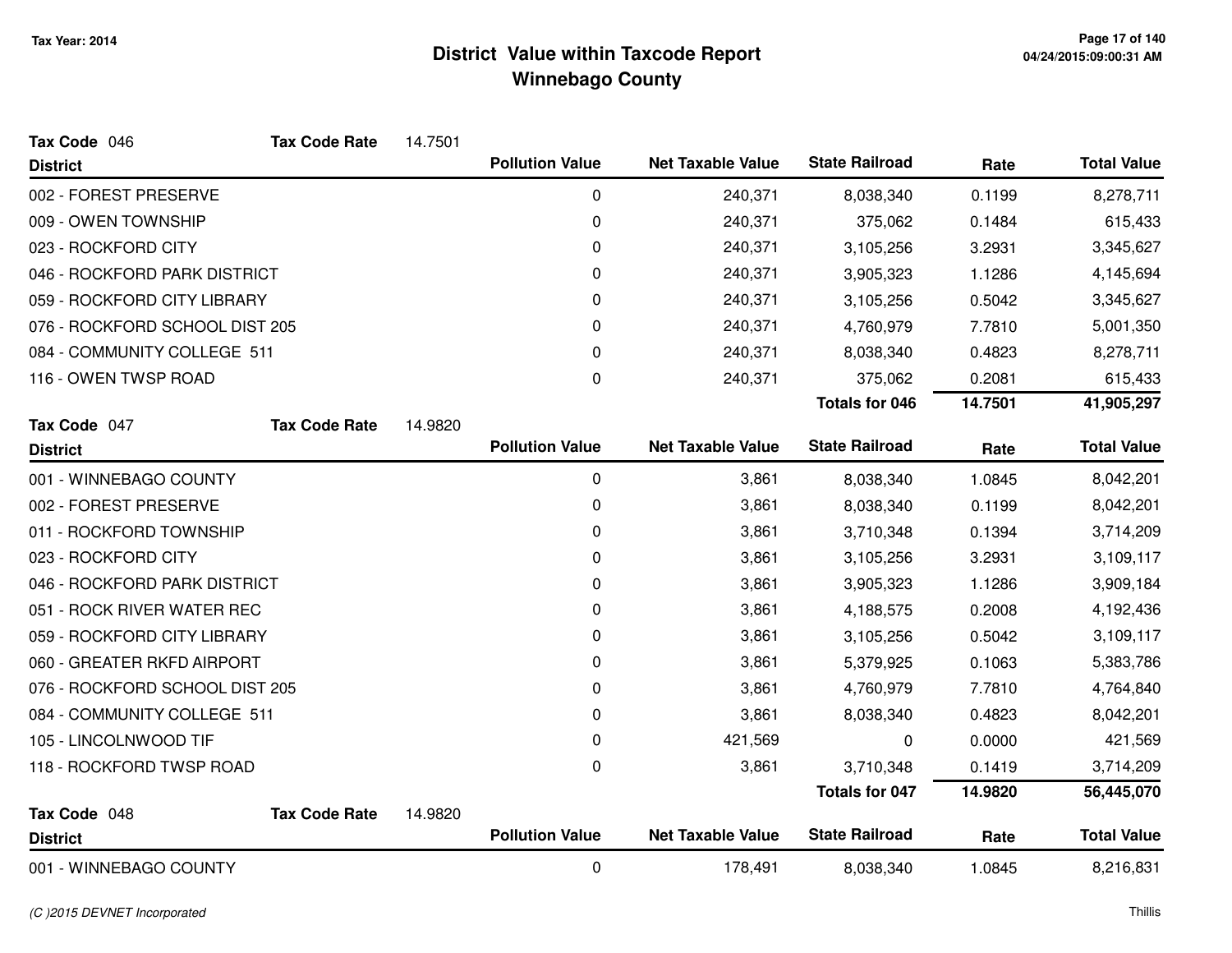| Tax Code 048                   | <b>Tax Code Rate</b> | 14.9820 |                        |                          |                       |         |                    |
|--------------------------------|----------------------|---------|------------------------|--------------------------|-----------------------|---------|--------------------|
| <b>District</b>                |                      |         | <b>Pollution Value</b> | <b>Net Taxable Value</b> | <b>State Railroad</b> | Rate    | <b>Total Value</b> |
| 002 - FOREST PRESERVE          |                      |         | 0                      | 178,491                  | 8,038,340             | 0.1199  | 8,216,831          |
| 011 - ROCKFORD TOWNSHIP        |                      |         | 0                      | 178,491                  | 3,710,348             | 0.1394  | 3,888,839          |
| 023 - ROCKFORD CITY            |                      |         | 0                      | 178,491                  | 3,105,256             | 3.2931  | 3,283,747          |
| 046 - ROCKFORD PARK DISTRICT   |                      |         | 0                      | 178,491                  | 3,905,323             | 1.1286  | 4,083,814          |
| 051 - ROCK RIVER WATER REC     |                      |         | 0                      | 178,491                  | 4,188,575             | 0.2008  | 4,367,066          |
| 059 - ROCKFORD CITY LIBRARY    |                      |         | 0                      | 178,491                  | 3,105,256             | 0.5042  | 3,283,747          |
| 060 - GREATER RKFD AIRPORT     |                      |         | 0                      | 178,491                  | 5,379,925             | 0.1063  | 5,558,416          |
| 076 - ROCKFORD SCHOOL DIST 205 |                      |         | 0                      | 178,491                  | 4,760,979             | 7.7810  | 4,939,470          |
| 084 - COMMUNITY COLLEGE 511    |                      |         | 0                      | 178,491                  | 8,038,340             | 0.4823  | 8,216,831          |
| 107 - SPRINGFIELD CORNERS TIF  |                      |         | 0                      | 1,443,830                | 0                     | 0.0000  | 1,443,830          |
| 118 - ROCKFORD TWSP ROAD       |                      |         | 0                      | 178,491                  | 3,710,348             | 0.1419  | 3,888,839          |
|                                |                      |         |                        |                          | <b>Totals for 048</b> | 14.9820 | 59,388,261         |
| Tax Code 049                   | <b>Tax Code Rate</b> | 12.2257 |                        |                          |                       |         |                    |
| <b>District</b>                |                      |         | <b>Pollution Value</b> | <b>Net Taxable Value</b> | <b>State Railroad</b> | Rate    | <b>Total Value</b> |
| 001 - WINNEBAGO COUNTY         |                      |         | 0                      | 15,752,968               | 8,038,340             | 1.0845  | 23,791,308         |
| 002 - FOREST PRESERVE          |                      |         | 0                      | 15,752,968               | 8,038,340             | 0.1199  | 23,791,308         |
| 006 - HARLEM TOWNSHIP          |                      |         | 0                      | 15,752,968               | 0                     | 0.1138  | 15,752,968         |
| 025 - ROSCOE VILLAGE           |                      |         | 0                      | 15,752,968               | 0                     | 0.6728  | 15,752,968         |
| 035 - HARLEM-ROSCOE FIRE       |                      |         | 0                      | 15,752,968               | 302,870               | 0.7743  | 16,055,838         |
| 051 - ROCK RIVER WATER REC     |                      |         | 0                      | 15,752,968               | 4,188,575             | 0.2008  | 19,941,543         |
| 055 - NORTH SUBURBAN LIBRARY   |                      |         | 0                      | 15,752,968               | 744,822               | 0.3027  | 16,497,790         |
| 060 - GREATER RKFD AIRPORT     |                      |         | 0                      | 15,752,968               | 5,379,925             | 0.1063  | 21,132,893         |
| 070 - HARLEM SCHOOL DIST 122   |                      |         | 0                      | 15,752,968               | 413,139               | 8.3197  | 16,166,107         |
| 084 - COMMUNITY COLLEGE 511    |                      |         | 0                      | 15,752,968               | 8,038,340             | 0.4823  | 23,791,308         |
| 113 - HARLEM TWSP ROAD         |                      |         | 0                      | 15,752,968               |                       | 0.0486  | 15,752,968         |
|                                |                      |         |                        |                          | <b>Totals for 049</b> | 12.2257 | 208,426,999        |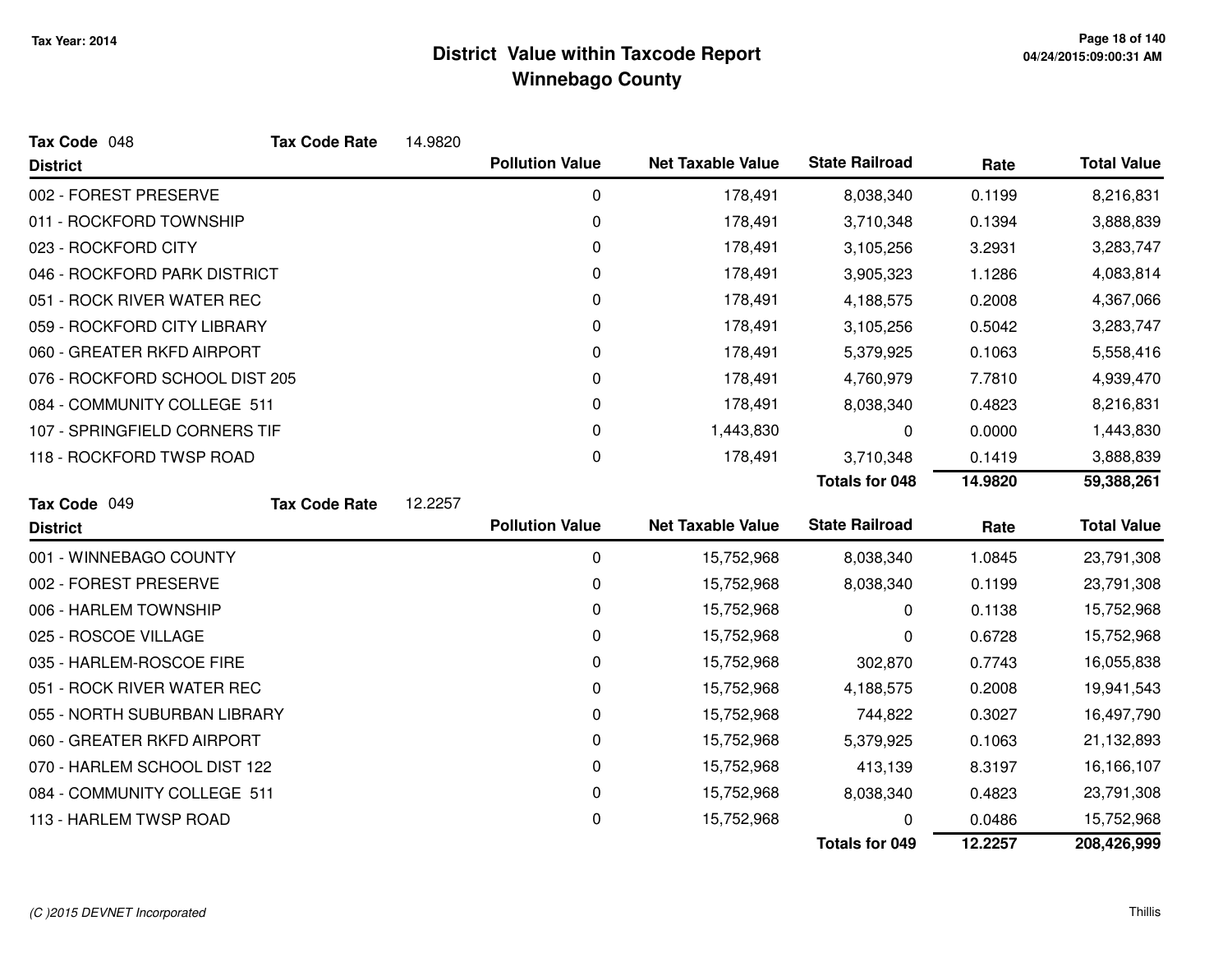| Tax Code 050                   | <b>Tax Code Rate</b> | 11.6350 |                        |                          |                       |         |                    |
|--------------------------------|----------------------|---------|------------------------|--------------------------|-----------------------|---------|--------------------|
| <b>District</b>                |                      |         | <b>Pollution Value</b> | <b>Net Taxable Value</b> | <b>State Railroad</b> | Rate    | <b>Total Value</b> |
| 001 - WINNEBAGO COUNTY         |                      |         | 0                      | 6,282,439                | 8,038,340             | 1.0845  | 14,320,779         |
| 002 - FOREST PRESERVE          |                      |         | 0                      | 6,282,439                | 8,038,340             | 0.1199  | 14,320,779         |
| 011 - ROCKFORD TOWNSHIP        |                      |         | 0                      | 6,282,439                | 3,710,348             | 0.1394  | 9,992,787          |
| 038 - NORTHWEST FIRE           |                      |         | 0                      | 6,282,439                | 291,433               | 0.4503  | 6,573,872          |
| 046 - ROCKFORD PARK DISTRICT   |                      |         | 0                      | 6,282,439                | 3,905,323             | 1.1286  | 10,187,762         |
| 051 - ROCK RIVER WATER REC     |                      |         | 0                      | 6,282,439                | 4,188,575             | 0.2008  | 10,471,014         |
| 060 - GREATER RKFD AIRPORT     |                      |         | 0                      | 6,282,439                | 5,379,925             | 0.1063  | 11,662,364         |
| 076 - ROCKFORD SCHOOL DIST 205 |                      |         | 0                      | 6,282,439                | 4,760,979             | 7.7810  | 11,043,418         |
| 084 - COMMUNITY COLLEGE 511    |                      |         | 0                      | 6,282,439                | 8,038,340             | 0.4823  | 14,320,779         |
| 118 - ROCKFORD TWSP ROAD       |                      |         | 0                      | 6,282,439                | 3,710,348             | 0.1419  | 9,992,787          |
|                                |                      |         |                        |                          | Totals for 050        | 11.6350 | 112,886,341        |
| Tax Code 051                   | <b>Tax Code Rate</b> | 11.4342 |                        |                          |                       |         |                    |
| <b>District</b>                |                      |         | <b>Pollution Value</b> | <b>Net Taxable Value</b> | <b>State Railroad</b> | Rate    | <b>Total Value</b> |
| 001 - WINNEBAGO COUNTY         |                      |         | $\mathbf 0$            | 9,341,232                | 8,038,340             | 1.0845  | 17,379,572         |
| 002 - FOREST PRESERVE          |                      |         | 0                      | 9,341,232                | 8,038,340             | 0.1199  | 17,379,572         |
| 011 - ROCKFORD TOWNSHIP        |                      |         | 0                      | 9,341,232                | 3,710,348             | 0.1394  | 13,051,580         |
| 038 - NORTHWEST FIRE           |                      |         | 0                      | 9,341,232                | 291,433               | 0.4503  | 9,632,665          |
| 046 - ROCKFORD PARK DISTRICT   |                      |         | 0                      | 9,341,232                | 3,905,323             | 1.1286  | 13,246,555         |
| 060 - GREATER RKFD AIRPORT     |                      |         | 0                      | 9,341,232                | 5,379,925             | 0.1063  | 14,721,157         |
| 076 - ROCKFORD SCHOOL DIST 205 |                      |         | 0                      | 9,341,232                | 4,760,979             | 7.7810  | 14,102,211         |
| 084 - COMMUNITY COLLEGE 511    |                      |         | 0                      | 9,341,232                | 8,038,340             | 0.4823  | 17,379,572         |
| 118 - ROCKFORD TWSP ROAD       |                      |         | 0                      | 9,341,232                | 3,710,348             | 0.1419  | 13,051,580         |
|                                |                      |         |                        |                          | <b>Totals for 051</b> | 11.4342 | 129,944,464        |
| Tax Code 052                   | <b>Tax Code Rate</b> | 11.0457 |                        |                          |                       |         |                    |
| <b>District</b>                |                      |         | <b>Pollution Value</b> | <b>Net Taxable Value</b> | <b>State Railroad</b> | Rate    | <b>Total Value</b> |
| 001 - WINNEBAGO COUNTY         |                      |         | $\mathbf 0$            | 396,096                  | 8,038,340             | 1.0845  | 8,434,436          |
| 002 - FOREST PRESERVE          |                      |         | 0                      | 396,096                  | 8,038,340             | 0.1199  | 8,434,436          |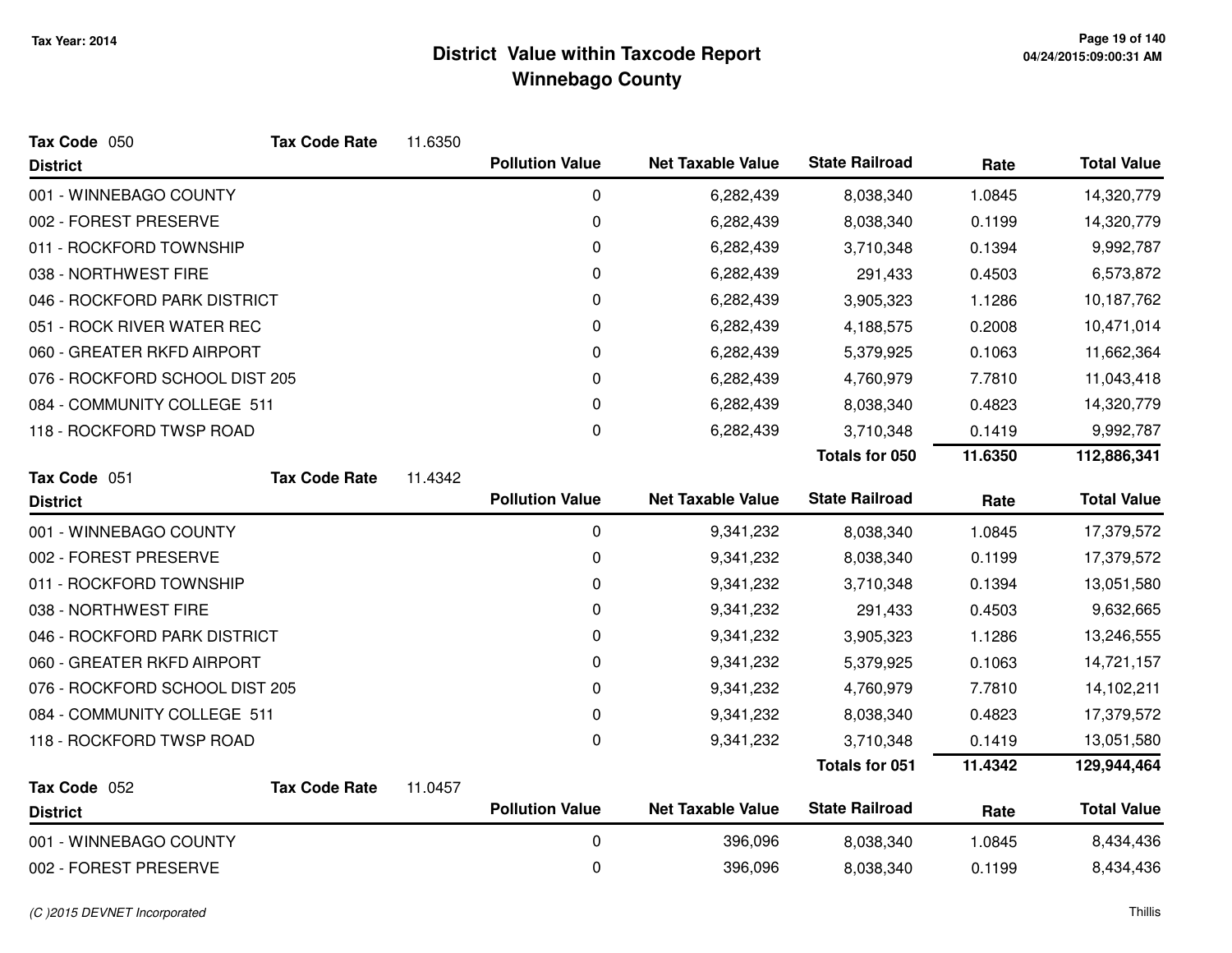| Tax Code 052                   | <b>Tax Code Rate</b> | 11.0457 |                        |                          |                       |         |                    |
|--------------------------------|----------------------|---------|------------------------|--------------------------|-----------------------|---------|--------------------|
| <b>District</b>                |                      |         | <b>Pollution Value</b> | <b>Net Taxable Value</b> | <b>State Railroad</b> | Rate    | <b>Total Value</b> |
| 011 - ROCKFORD TOWNSHIP        |                      |         | 0                      | 396,096                  | 3,710,348             | 0.1394  | 4,106,444          |
| 038 - NORTHWEST FIRE           |                      |         | 0                      | 396,096                  | 291,433               | 0.4503  | 687,529            |
| 046 - ROCKFORD PARK DISTRICT   |                      |         | 0                      | 396,096                  | 3,905,323             | 1.1286  | 4,301,419          |
| 058 - WINNEBAGO LIBRARY        |                      |         | 0                      | 396,096                  | 0                     | 0.2099  | 396,096            |
| 060 - GREATER RKFD AIRPORT     |                      |         | 0                      | 396,096                  | 5,379,925             | 0.1063  | 5,776,021          |
| 082 - WINNEBAGO UNIT SD #323   |                      |         | 0                      | 396,096                  | 1,414,768             | 7.1826  | 1,810,864          |
| 084 - COMMUNITY COLLEGE 511    |                      |         | 0                      | 396,096                  | 8,038,340             | 0.4823  | 8,434,436          |
| 118 - ROCKFORD TWSP ROAD       |                      |         | 0                      | 396,096                  | 3,710,348             | 0.1419  | 4,106,444          |
|                                |                      |         |                        |                          | Totals for 052        | 11.0457 | 46,488,125         |
| Tax Code 053                   | <b>Tax Code Rate</b> | 12.0149 |                        |                          |                       |         |                    |
| <b>District</b>                |                      |         | <b>Pollution Value</b> | <b>Net Taxable Value</b> | <b>State Railroad</b> | Rate    | <b>Total Value</b> |
| 001 - WINNEBAGO COUNTY         |                      |         | $\mathbf 0$            | 1,667,268                | 8,038,340             | 1.0845  | 9,705,608          |
| 002 - FOREST PRESERVE          |                      |         | 0                      | 1,667,268                | 8,038,340             | 0.1199  | 9,705,608          |
| 011 - ROCKFORD TOWNSHIP        |                      |         | 0                      | 1,667,268                | 3,710,348             | 0.1394  | 5,377,616          |
| 036 - NEW MILFORD FIRE         |                      |         | 0                      | 1,667,268                | 43,474                | 0.8302  | 1,710,742          |
| 046 - ROCKFORD PARK DISTRICT   |                      |         | 0                      | 1,667,268                | 3,905,323             | 1.1286  | 5,572,591          |
| 051 - ROCK RIVER WATER REC     |                      |         | 0                      | 1,667,268                | 4,188,575             | 0.2008  | 5,855,843          |
| 060 - GREATER RKFD AIRPORT     |                      |         | 0                      | 1,667,268                | 5,379,925             | 0.1063  | 7,047,193          |
| 076 - ROCKFORD SCHOOL DIST 205 |                      |         | 0                      | 1,667,268                | 4,760,979             | 7.7810  | 6,428,247          |
| 084 - COMMUNITY COLLEGE 511    |                      |         | 0                      | 1,667,268                | 8,038,340             | 0.4823  | 9,705,608          |
| 118 - ROCKFORD TWSP ROAD       |                      |         | $\mathbf 0$            | 1,667,268                | 3,710,348             | 0.1419  | 5,377,616          |
|                                |                      |         |                        |                          | <b>Totals for 053</b> | 12.0149 | 66,486,672         |
| Tax Code 056                   | <b>Tax Code Rate</b> | 14.9820 |                        |                          |                       |         |                    |
| <b>District</b>                |                      |         | <b>Pollution Value</b> | <b>Net Taxable Value</b> | <b>State Railroad</b> | Rate    | <b>Total Value</b> |
| 001 - WINNEBAGO COUNTY         |                      |         | $\pmb{0}$              | 310,193                  | 8,038,340             | 1.0845  | 8,348,533          |
| 002 - FOREST PRESERVE          |                      |         | 0                      | 310,193                  | 8,038,340             | 0.1199  | 8,348,533          |
| 011 - ROCKFORD TOWNSHIP        |                      |         | 0                      | 310,193                  | 3,710,348             | 0.1394  | 4,020,541          |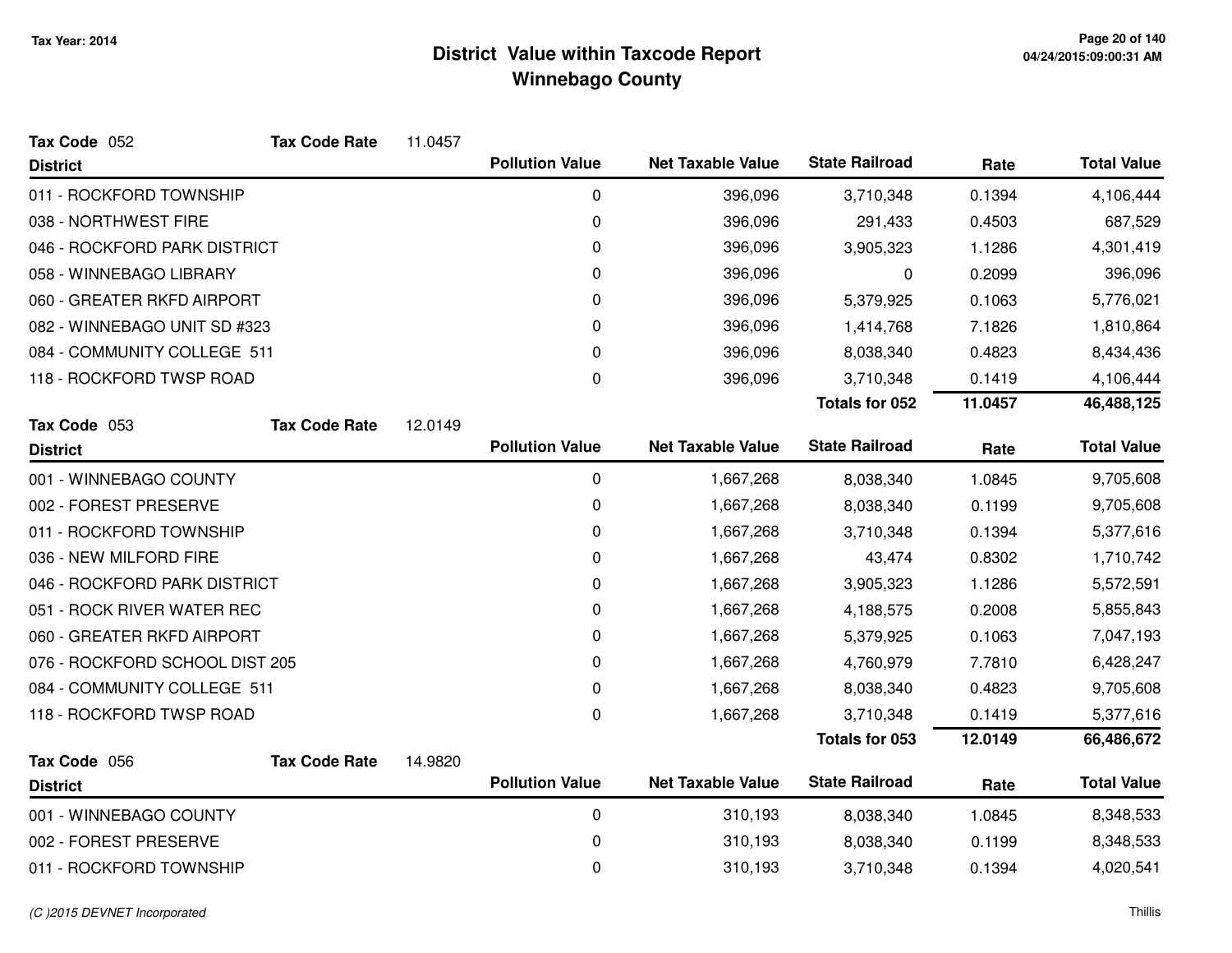| Tax Code 056                   | <b>Tax Code Rate</b> | 14.9820 |                        |                          |                       |         |                    |
|--------------------------------|----------------------|---------|------------------------|--------------------------|-----------------------|---------|--------------------|
| <b>District</b>                |                      |         | <b>Pollution Value</b> | <b>Net Taxable Value</b> | <b>State Railroad</b> | Rate    | <b>Total Value</b> |
| 023 - ROCKFORD CITY            |                      |         | 0                      | 310,193                  | 3,105,256             | 3.2931  | 3,415,449          |
| 046 - ROCKFORD PARK DISTRICT   |                      |         | $\pmb{0}$              | 310,193                  | 3,905,323             | 1.1286  | 4,215,516          |
| 051 - ROCK RIVER WATER REC     |                      |         | $\mathbf 0$            | 310,193                  | 4,188,575             | 0.2008  | 4,498,768          |
| 059 - ROCKFORD CITY LIBRARY    |                      |         | 0                      | 310,193                  | 3,105,256             | 0.5042  | 3,415,449          |
| 060 - GREATER RKFD AIRPORT     |                      |         | 0                      | 310,193                  | 5,379,925             | 0.1063  | 5,690,118          |
| 076 - ROCKFORD SCHOOL DIST 205 |                      |         | 0                      | 310,193                  | 4,760,979             | 7.7810  | 5,071,172          |
| 084 - COMMUNITY COLLEGE 511    |                      |         | $\mathbf 0$            | 310,193                  | 8,038,340             | 0.4823  | 8,348,533          |
| 109 - COUNTRY OAKS SSA         |                      |         | 0                      | 310,193                  | 0                     | 0.0000  | 310,193            |
| 118 - ROCKFORD TWSP ROAD       |                      |         | 0                      | 310,193                  | 3,710,348             | 0.1419  | 4,020,541          |
|                                |                      |         |                        |                          | <b>Totals for 056</b> | 14.9820 | 59,703,346         |
| Tax Code 057                   | <b>Tax Code Rate</b> | 11.7452 |                        |                          |                       |         |                    |
| <b>District</b>                |                      |         | <b>Pollution Value</b> | <b>Net Taxable Value</b> | <b>State Railroad</b> | Rate    | <b>Total Value</b> |
| 001 - WINNEBAGO COUNTY         |                      |         | $\mathbf 0$            | 9,119,667                | 8,038,340             | 1.0845  | 17,158,007         |
| 002 - FOREST PRESERVE          |                      |         | $\mathbf 0$            | 9,119,667                | 8,038,340             | 0.1199  | 17,158,007         |
| 011 - ROCKFORD TOWNSHIP        |                      |         | 0                      | 9,119,667                | 3,710,348             | 0.1394  | 12,830,015         |
| 043 - WEST SUBURBAN FIRE       |                      |         | 0                      | 9,119,667                | 29,238                | 0.5605  | 9,148,905          |
| 046 - ROCKFORD PARK DISTRICT   |                      |         | 0                      | 9,119,667                | 3,905,323             | 1.1286  | 13,024,990         |
| 051 - ROCK RIVER WATER REC     |                      |         | $\mathbf 0$            | 9,119,667                | 4,188,575             | 0.2008  | 13,308,242         |
| 060 - GREATER RKFD AIRPORT     |                      |         | $\mathbf 0$            | 9,119,667                | 5,379,925             | 0.1063  | 14,499,592         |
| 076 - ROCKFORD SCHOOL DIST 205 |                      |         | 0                      | 9,119,667                | 4,760,979             | 7.7810  | 13,880,646         |
| 084 - COMMUNITY COLLEGE 511    |                      |         | $\pmb{0}$              | 9,119,667                | 8,038,340             | 0.4823  | 17,158,007         |
| 118 - ROCKFORD TWSP ROAD       |                      |         | $\Omega$               | 9,119,667                | 3,710,348             | 0.1419  | 12,830,015         |
|                                |                      |         |                        |                          | <b>Totals for 057</b> | 11.7452 | 140,996,426        |
| Tax Code 058                   | <b>Tax Code Rate</b> | 11.5444 |                        |                          |                       |         |                    |
| <b>District</b>                |                      |         | <b>Pollution Value</b> | <b>Net Taxable Value</b> | <b>State Railroad</b> | Rate    | <b>Total Value</b> |
| 001 - WINNEBAGO COUNTY         |                      |         | 0                      | 1,568,700                | 8,038,340             | 1.0845  | 9,607,040          |
| 002 - FOREST PRESERVE          |                      |         | $\mathbf 0$            | 1,568,700                | 8,038,340             | 0.1199  | 9,607,040          |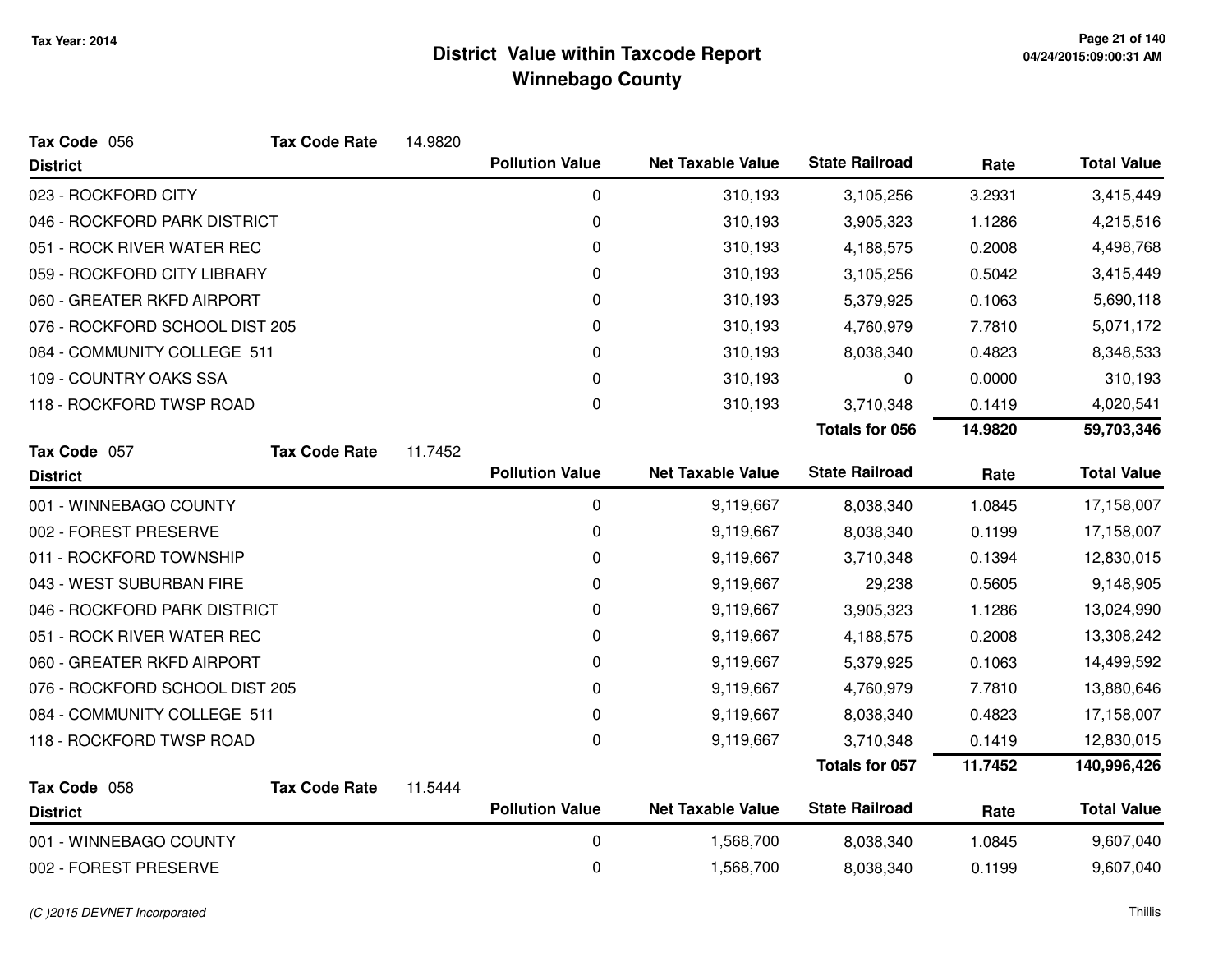| <b>Tax Code Rate</b>               | 11.5444              |                        |                                                  |                                                      |                                                |                    |
|------------------------------------|----------------------|------------------------|--------------------------------------------------|------------------------------------------------------|------------------------------------------------|--------------------|
|                                    |                      | <b>Pollution Value</b> | <b>Net Taxable Value</b>                         | <b>State Railroad</b>                                | Rate                                           | <b>Total Value</b> |
|                                    |                      | $\mathbf 0$            | 1,568,700                                        | 3,710,348                                            | 0.1394                                         | 5,279,048          |
|                                    |                      | $\mathbf 0$            | 1,568,700                                        | 29,238                                               | 0.5605                                         | 1,597,938          |
| 046 - ROCKFORD PARK DISTRICT       |                      | 0                      | 1,568,700                                        | 3,905,323                                            | 1.1286                                         | 5,474,023          |
| 060 - GREATER RKFD AIRPORT         |                      | 0                      | 1,568,700                                        | 5,379,925                                            | 0.1063                                         | 6,948,625          |
| 076 - ROCKFORD SCHOOL DIST 205     |                      | $\mathbf 0$            | 1,568,700                                        | 4,760,979                                            | 7.7810                                         | 6,329,679          |
| 084 - COMMUNITY COLLEGE 511        |                      | 0                      | 1,568,700                                        | 8,038,340                                            | 0.4823                                         | 9,607,040          |
| 118 - ROCKFORD TWSP ROAD           |                      | 0                      | 1,568,700                                        | 3,710,348                                            | 0.1419                                         | 5,279,048          |
|                                    |                      |                        |                                                  | <b>Totals for 058</b>                                | 11.5444                                        | 59,729,481         |
| <b>Tax Code Rate</b>               | 12.5581              |                        |                                                  |                                                      |                                                |                    |
|                                    |                      |                        |                                                  |                                                      |                                                | <b>Total Value</b> |
|                                    |                      | $\mathbf 0$            | 1,518,237                                        | 8,038,340                                            | 1.0845                                         | 9,556,577          |
|                                    |                      | 0                      | 1,518,237                                        | 8,038,340                                            | 0.1199                                         | 9,556,577          |
|                                    |                      | 0                      | 1,518,237                                        | 3,710,348                                            | 0.1394                                         | 5,228,585          |
|                                    |                      | 0                      | 1,518,237                                        | 29,238                                               | 0.5605                                         | 1,547,475          |
| 046 - ROCKFORD PARK DISTRICT       |                      | 0                      | 1,518,237                                        | 3,905,323                                            | 1.1286                                         | 5,423,560          |
| 051 - ROCK RIVER WATER REC         |                      | $\mathbf 0$            | 1,518,237                                        | 4,188,575                                            | 0.2008                                         | 5,706,812          |
| 060 - GREATER RKFD AIRPORT         |                      | 0                      | 1,518,237                                        | 5,379,925                                            | 0.1063                                         | 6,898,162          |
| 065 - WASHINGTON PARK STREET LIGHT |                      | $\mathbf 0$            | 1,518,237                                        | 0                                                    | 0.8129                                         | 1,518,237          |
| 076 - ROCKFORD SCHOOL DIST 205     |                      | 0                      | 1,518,237                                        | 4,760,979                                            | 7.7810                                         | 6,279,216          |
| 084 - COMMUNITY COLLEGE 511        |                      | 0                      | 1,518,237                                        | 8,038,340                                            | 0.4823                                         | 9,556,577          |
| 118 - ROCKFORD TWSP ROAD           |                      | $\mathbf 0$            | 1,518,237                                        | 3,710,348                                            | 0.1419                                         | 5,228,585          |
|                                    |                      |                        |                                                  | <b>Totals for 059</b>                                | 12.5581                                        | 66,500,363         |
|                                    |                      |                        |                                                  |                                                      |                                                |                    |
|                                    |                      |                        |                                                  |                                                      | Rate                                           | <b>Total Value</b> |
|                                    |                      | $\mathbf 0$            | 1,457,172                                        | 8,038,340                                            | 1.0845                                         | 9,495,512          |
|                                    |                      | 0                      | 1,457,172                                        | 8,038,340                                            | 0.1199                                         | 9,495,512          |
|                                    |                      | 0                      | 1,457,172                                        | 3,710,348                                            | 0.1394                                         | 5,167,520          |
|                                    | <b>Tax Code Rate</b> | 11.5852                | <b>Pollution Value</b><br><b>Pollution Value</b> | <b>Net Taxable Value</b><br><b>Net Taxable Value</b> | <b>State Railroad</b><br><b>State Railroad</b> | Rate               |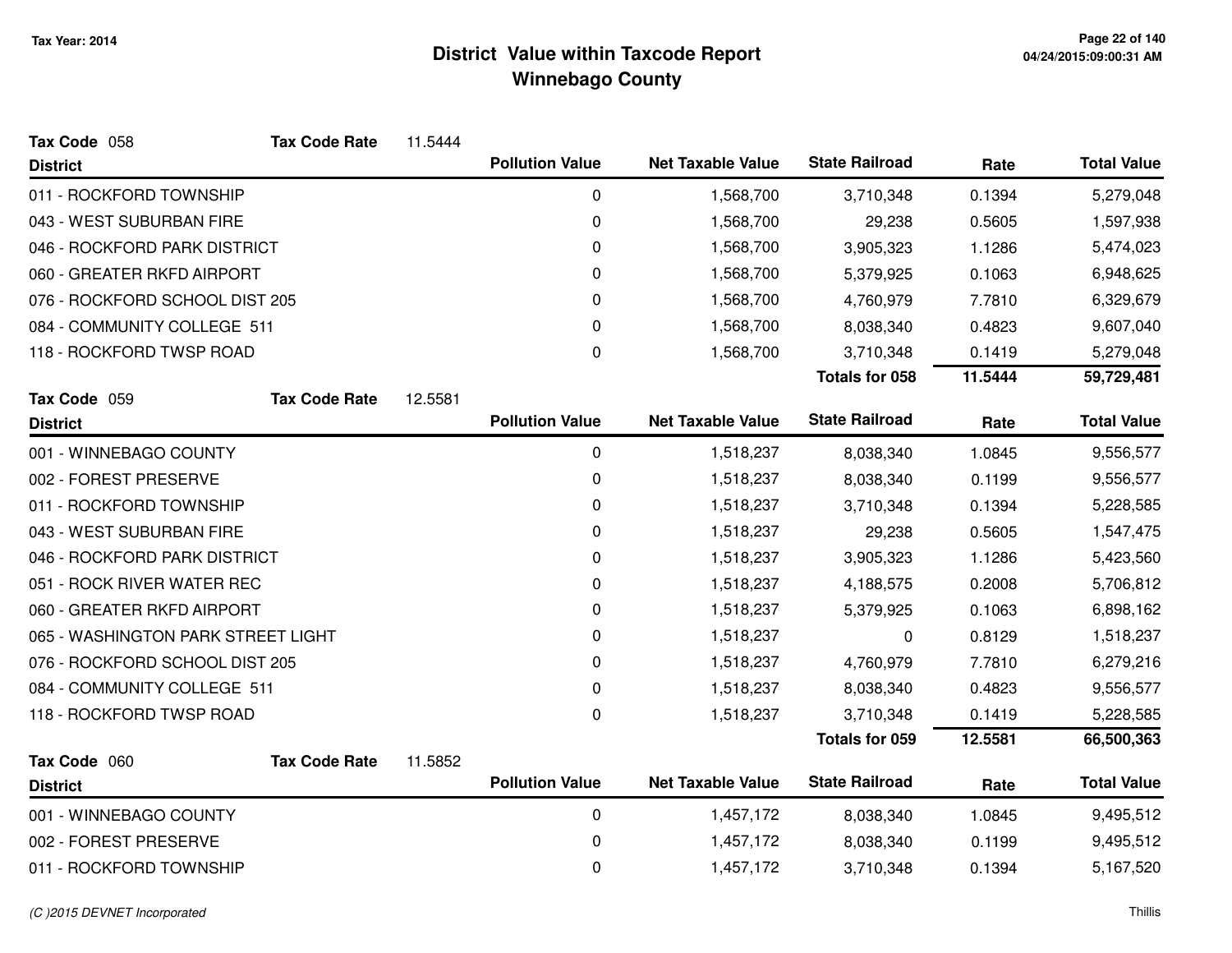| Tax Code 060                   | <b>Tax Code Rate</b> | 11.5852 |                        |                          |                       |         |                    |
|--------------------------------|----------------------|---------|------------------------|--------------------------|-----------------------|---------|--------------------|
| <b>District</b>                |                      |         | <b>Pollution Value</b> | <b>Net Taxable Value</b> | <b>State Railroad</b> | Rate    | <b>Total Value</b> |
| 043 - WEST SUBURBAN FIRE       |                      |         | $\mathbf 0$            | 1,457,172                | 29,238                | 0.5605  | 1,486,410          |
| 046 - ROCKFORD PARK DISTRICT   |                      |         | 0                      | 1,457,172                | 3,905,323             | 1.1286  | 5,362,495          |
| 060 - GREATER RKFD AIRPORT     |                      |         | 0                      | 1,457,172                | 5,379,925             | 0.1063  | 6,837,097          |
| 062 - RKFD - WINN DRAINAGE     |                      |         | 0                      | 1,457,172                | 0                     | 0.0408  | 1,457,172          |
| 076 - ROCKFORD SCHOOL DIST 205 |                      |         | 0                      | 1,457,172                | 4,760,979             | 7.7810  | 6,218,151          |
| 084 - COMMUNITY COLLEGE 511    |                      |         | 0                      | 1,457,172                | 8,038,340             | 0.4823  | 9,495,512          |
| 118 - ROCKFORD TWSP ROAD       |                      |         | $\boldsymbol{0}$       | 1,457,172                | 3,710,348             | 0.1419  | 5,167,520          |
|                                |                      |         |                        |                          | Totals for 060        | 11.5852 | 60,182,901         |
| Tax Code 061                   | <b>Tax Code Rate</b> | 11.9329 |                        |                          |                       |         |                    |
| <b>District</b>                |                      |         | <b>Pollution Value</b> | <b>Net Taxable Value</b> | <b>State Railroad</b> | Rate    | <b>Total Value</b> |
| 001 - WINNEBAGO COUNTY         |                      |         | $\pmb{0}$              | 2,622,057                | 8,038,340             | 1.0845  | 10,660,397         |
| 002 - FOREST PRESERVE          |                      |         | 0                      | 2,622,057                | 8,038,340             | 0.1199  | 10,660,397         |
| 011 - ROCKFORD TOWNSHIP        |                      |         | 0                      | 2,622,057                | 3,710,348             | 0.1394  | 6,332,405          |
| 037 - NORTH PARK FIRE          |                      |         | 0                      | 2,622,057                | 353,168               | 0.4455  | 2,975,225          |
| 046 - ROCKFORD PARK DISTRICT   |                      |         | 0                      | 2,622,057                | 3,905,323             | 1.1286  | 6,527,380          |
| 051 - ROCK RIVER WATER REC     |                      |         | 0                      | 2,622,057                | 4,188,575             | 0.2008  | 6,810,632          |
| 055 - NORTH SUBURBAN LIBRARY   |                      |         | $\mathbf 0$            | 2,622,057                | 744,822               | 0.3027  | 3,366,879          |
| 060 - GREATER RKFD AIRPORT     |                      |         | $\mathbf 0$            | 2,622,057                | 5,379,925             | 0.1063  | 8,001,982          |
| 076 - ROCKFORD SCHOOL DIST 205 |                      |         | $\mathbf 0$            | 2,622,057                | 4,760,979             | 7.7810  | 7,383,036          |
| 084 - COMMUNITY COLLEGE 511    |                      |         | 0                      | 2,622,057                | 8,038,340             | 0.4823  | 10,660,397         |
| 118 - ROCKFORD TWSP ROAD       |                      |         | $\mathbf 0$            | 2,622,057                | 3,710,348             | 0.1419  | 6,332,405          |
|                                |                      |         |                        |                          | <b>Totals for 061</b> | 11.9329 | 79,711,135         |
| Tax Code 062                   | <b>Tax Code Rate</b> | 11.7860 |                        |                          |                       |         |                    |
| <b>District</b>                |                      |         | <b>Pollution Value</b> | <b>Net Taxable Value</b> | <b>State Railroad</b> | Rate    | <b>Total Value</b> |
| 001 - WINNEBAGO COUNTY         |                      |         | 0                      | 6,316,507                | 8,038,340             | 1.0845  | 14,354,847         |
| 002 - FOREST PRESERVE          |                      |         | 0                      | 6,316,507                | 8,038,340             | 0.1199  | 14,354,847         |
| 011 - ROCKFORD TOWNSHIP        |                      |         | $\mathbf 0$            | 6,316,507                | 3,710,348             | 0.1394  | 10,026,855         |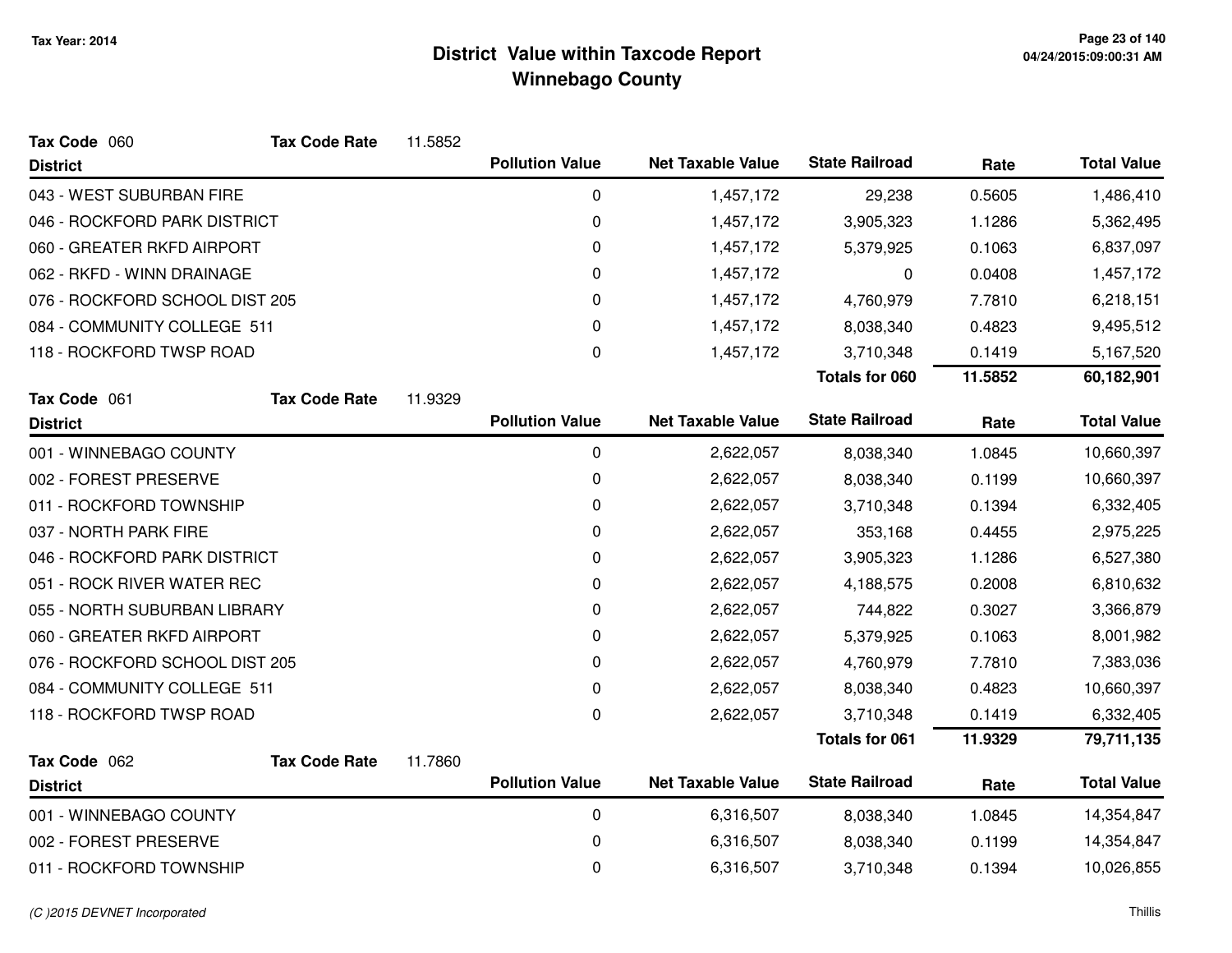| Tax Code 062                   | <b>Tax Code Rate</b> | 11.7860 |                        |                          |                       |         |                    |
|--------------------------------|----------------------|---------|------------------------|--------------------------|-----------------------|---------|--------------------|
| <b>District</b>                |                      |         | <b>Pollution Value</b> | <b>Net Taxable Value</b> | <b>State Railroad</b> | Rate    | <b>Total Value</b> |
| 043 - WEST SUBURBAN FIRE       |                      |         | 0                      | 6,316,507                | 29,238                | 0.5605  | 6,345,745          |
| 046 - ROCKFORD PARK DISTRICT   |                      |         | 0                      | 6,316,507                | 3,905,323             | 1.1286  | 10,221,830         |
| 051 - ROCK RIVER WATER REC     |                      |         | 0                      | 6,316,507                | 4,188,575             | 0.2008  | 10,505,082         |
| 060 - GREATER RKFD AIRPORT     |                      |         | 0                      | 6,316,507                | 5,379,925             | 0.1063  | 11,696,432         |
| 062 - RKFD - WINN DRAINAGE     |                      |         | 0                      | 6,316,507                | 0                     | 0.0408  | 6,316,507          |
| 076 - ROCKFORD SCHOOL DIST 205 |                      |         | 0                      | 6,316,507                | 4,760,979             | 7.7810  | 11,077,486         |
| 084 - COMMUNITY COLLEGE 511    |                      |         | 0                      | 6,316,507                | 8,038,340             | 0.4823  | 14,354,847         |
| 118 - ROCKFORD TWSP ROAD       |                      |         | 0                      | 6,316,507                | 3,710,348             | 0.1419  | 10,026,855         |
|                                |                      |         |                        |                          | <b>Totals for 062</b> | 11.7860 | 119,281,333        |
| Tax Code 063                   | <b>Tax Code Rate</b> | 11.1559 |                        |                          |                       |         |                    |
| <b>District</b>                |                      |         | <b>Pollution Value</b> | <b>Net Taxable Value</b> | <b>State Railroad</b> | Rate    | <b>Total Value</b> |
| 001 - WINNEBAGO COUNTY         |                      |         | $\mathbf 0$            | 1,892,703                | 8,038,340             | 1.0845  | 9,931,043          |
| 002 - FOREST PRESERVE          |                      |         | 0                      | 1,892,703                | 8,038,340             | 0.1199  | 9,931,043          |
| 011 - ROCKFORD TOWNSHIP        |                      |         | 0                      | 1,892,703                | 3,710,348             | 0.1394  | 5,603,051          |
| 043 - WEST SUBURBAN FIRE       |                      |         | 0                      | 1,892,703                | 29,238                | 0.5605  | 1,921,941          |
| 046 - ROCKFORD PARK DISTRICT   |                      |         | 0                      | 1,892,703                | 3,905,323             | 1.1286  | 5,798,026          |
| 058 - WINNEBAGO LIBRARY        |                      |         | 0                      | 1,892,703                | 0                     | 0.2099  | 1,892,703          |
| 060 - GREATER RKFD AIRPORT     |                      |         | 0                      | 1,892,703                | 5,379,925             | 0.1063  | 7,272,628          |
| 082 - WINNEBAGO UNIT SD #323   |                      |         | 0                      | 1,892,703                | 1,414,768             | 7.1826  | 3,307,471          |
| 084 - COMMUNITY COLLEGE 511    |                      |         | 0                      | 1,892,703                | 8,038,340             | 0.4823  | 9,931,043          |
| 118 - ROCKFORD TWSP ROAD       |                      |         | $\mathbf 0$            | 1,892,703                | 3,710,348             | 0.1419  | 5,603,051          |
|                                |                      |         |                        |                          | <b>Totals for 063</b> | 11.1559 | 61,192,000         |
| Tax Code 064                   | <b>Tax Code Rate</b> | 11.4380 |                        |                          |                       |         |                    |
| <b>District</b>                |                      |         | <b>Pollution Value</b> | <b>Net Taxable Value</b> | <b>State Railroad</b> | Rate    | <b>Total Value</b> |
| 001 - WINNEBAGO COUNTY         |                      |         | $\pmb{0}$              | 12,938,829               | 8,038,340             | 1.0845  | 20,977,169         |
| 002 - FOREST PRESERVE          |                      |         | 0                      | 12,938,829               | 8,038,340             | 0.1199  | 20,977,169         |
| 011 - ROCKFORD TOWNSHIP        |                      |         | 0                      | 12,938,829               | 3,710,348             | 0.1394  | 16,649,177         |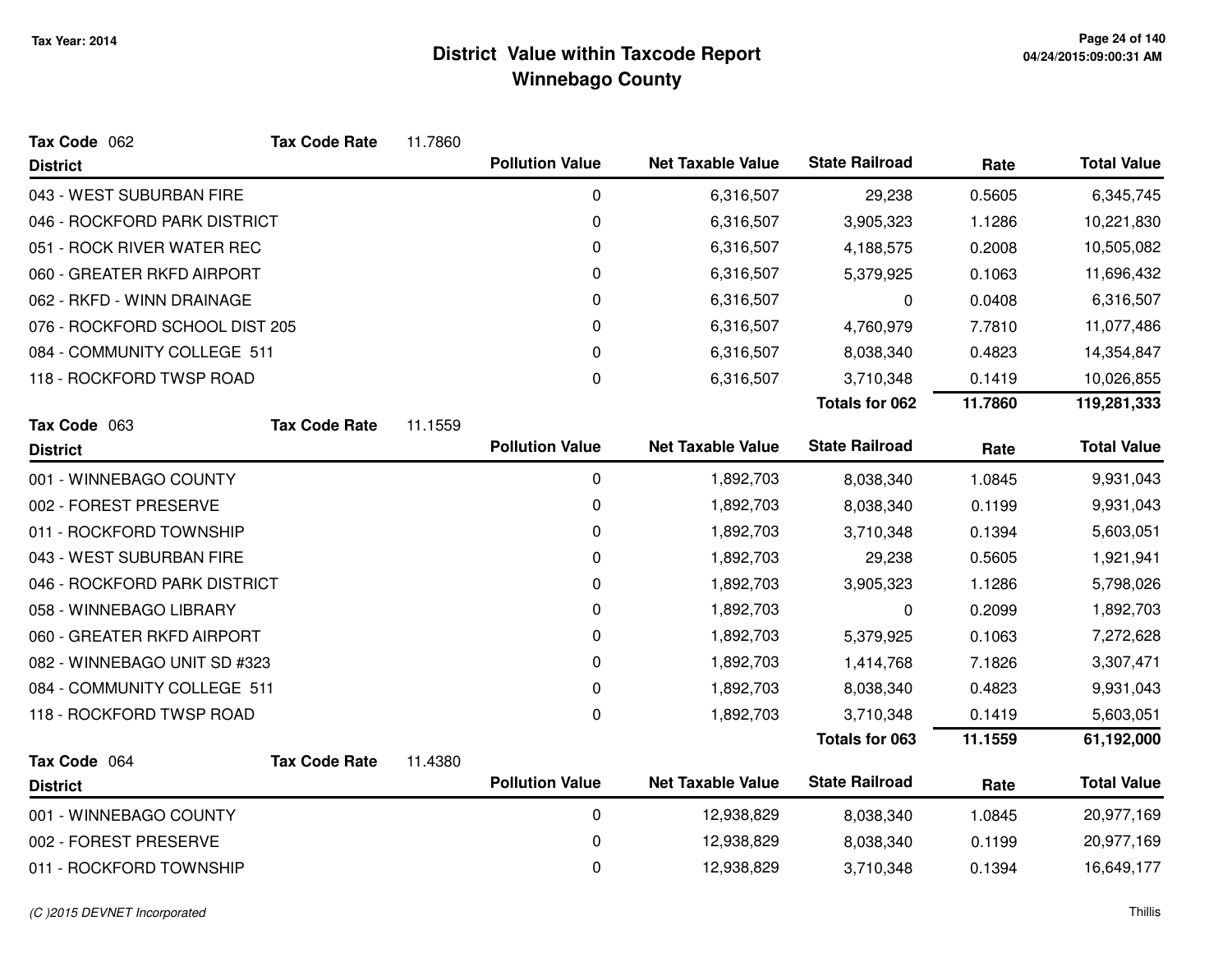| Tax Code 064                   | <b>Tax Code Rate</b> | 11.4380 |                        |                          |                       |         |                    |
|--------------------------------|----------------------|---------|------------------------|--------------------------|-----------------------|---------|--------------------|
| <b>District</b>                |                      |         | <b>Pollution Value</b> | <b>Net Taxable Value</b> | <b>State Railroad</b> | Rate    | <b>Total Value</b> |
| 030 - BLACKHAWK FIRE           |                      |         | $\mathbf 0$            | 12,938,829               | 229,339               | 0.4541  | 13,168,168         |
| 046 - ROCKFORD PARK DISTRICT   |                      |         | 0                      | 12,938,829               | 3,905,323             | 1.1286  | 16,844,152         |
| 060 - GREATER RKFD AIRPORT     |                      |         | 0                      | 12,938,829               | 5,379,925             | 0.1063  | 18,318,754         |
| 076 - ROCKFORD SCHOOL DIST 205 |                      |         | 0                      | 12,938,829               | 4,760,979             | 7.7810  | 17,699,808         |
| 084 - COMMUNITY COLLEGE 511    |                      |         | 0                      | 12,938,829               | 8,038,340             | 0.4823  | 20,977,169         |
| 118 - ROCKFORD TWSP ROAD       |                      |         | 0                      | 12,938,829               | 3,710,348             | 0.1419  | 16,649,177         |
|                                |                      |         |                        |                          | <b>Totals for 064</b> | 11.4380 | 162,260,743        |
| Tax Code 066                   | <b>Tax Code Rate</b> | 11.6388 |                        |                          |                       |         |                    |
| <b>District</b>                |                      |         | <b>Pollution Value</b> | <b>Net Taxable Value</b> | <b>State Railroad</b> | Rate    | <b>Total Value</b> |
| 001 - WINNEBAGO COUNTY         |                      |         | $\pmb{0}$              | 11,713,307               | 8,038,340             | 1.0845  | 19,751,647         |
| 002 - FOREST PRESERVE          |                      |         | 0                      | 11,713,307               | 8,038,340             | 0.1199  | 19,751,647         |
| 011 - ROCKFORD TOWNSHIP        |                      |         | 0                      | 11,713,307               | 3,710,348             | 0.1394  | 15,423,655         |
| 030 - BLACKHAWK FIRE           |                      |         | 0                      | 11,713,307               | 229,339               | 0.4541  | 11,942,646         |
| 046 - ROCKFORD PARK DISTRICT   |                      |         | 0                      | 11,713,307               | 3,905,323             | 1.1286  | 15,618,630         |
| 051 - ROCK RIVER WATER REC     |                      |         | 0                      | 11,713,307               | 4,188,575             | 0.2008  | 15,901,882         |
| 060 - GREATER RKFD AIRPORT     |                      |         | 0                      | 11,713,307               | 5,379,925             | 0.1063  | 17,093,232         |
| 076 - ROCKFORD SCHOOL DIST 205 |                      |         | 0                      | 11,713,307               | 4,760,979             | 7.7810  | 16,474,286         |
| 084 - COMMUNITY COLLEGE 511    |                      |         | 0                      | 11,713,307               | 8,038,340             | 0.4823  | 19,751,647         |
| 118 - ROCKFORD TWSP ROAD       |                      |         | 0                      | 11,713,307               | 3,710,348             | 0.1419  | 15,423,655         |
|                                |                      |         |                        |                          | <b>Totals for 066</b> | 11.6388 | 167, 132, 927      |
| Tax Code 068                   | <b>Tax Code Rate</b> | 11.1579 |                        |                          |                       |         |                    |
| <b>District</b>                |                      |         | <b>Pollution Value</b> | <b>Net Taxable Value</b> | <b>State Railroad</b> | Rate    | <b>Total Value</b> |
| 001 - WINNEBAGO COUNTY         |                      |         | $\mathbf 0$            | 1,305,886                | 8,038,340             | 1.0845  | 9,344,226          |
| 002 - FOREST PRESERVE          |                      |         | 0                      | 1,305,886                | 8,038,340             | 0.1199  | 9,344,226          |
| 013 - ROSCOE TOWNSHIP          |                      |         | 0                      | 1,305,886                | 546,162               | 0.1501  | 1,852,048          |
| 025 - ROSCOE VILLAGE           |                      |         | 0                      | 1,305,886                | 0                     | 0.6728  | 1,305,886          |
| 035 - HARLEM-ROSCOE FIRE       |                      |         | 0                      | 1,305,886                | 302,870               | 0.7743  | 1,608,756          |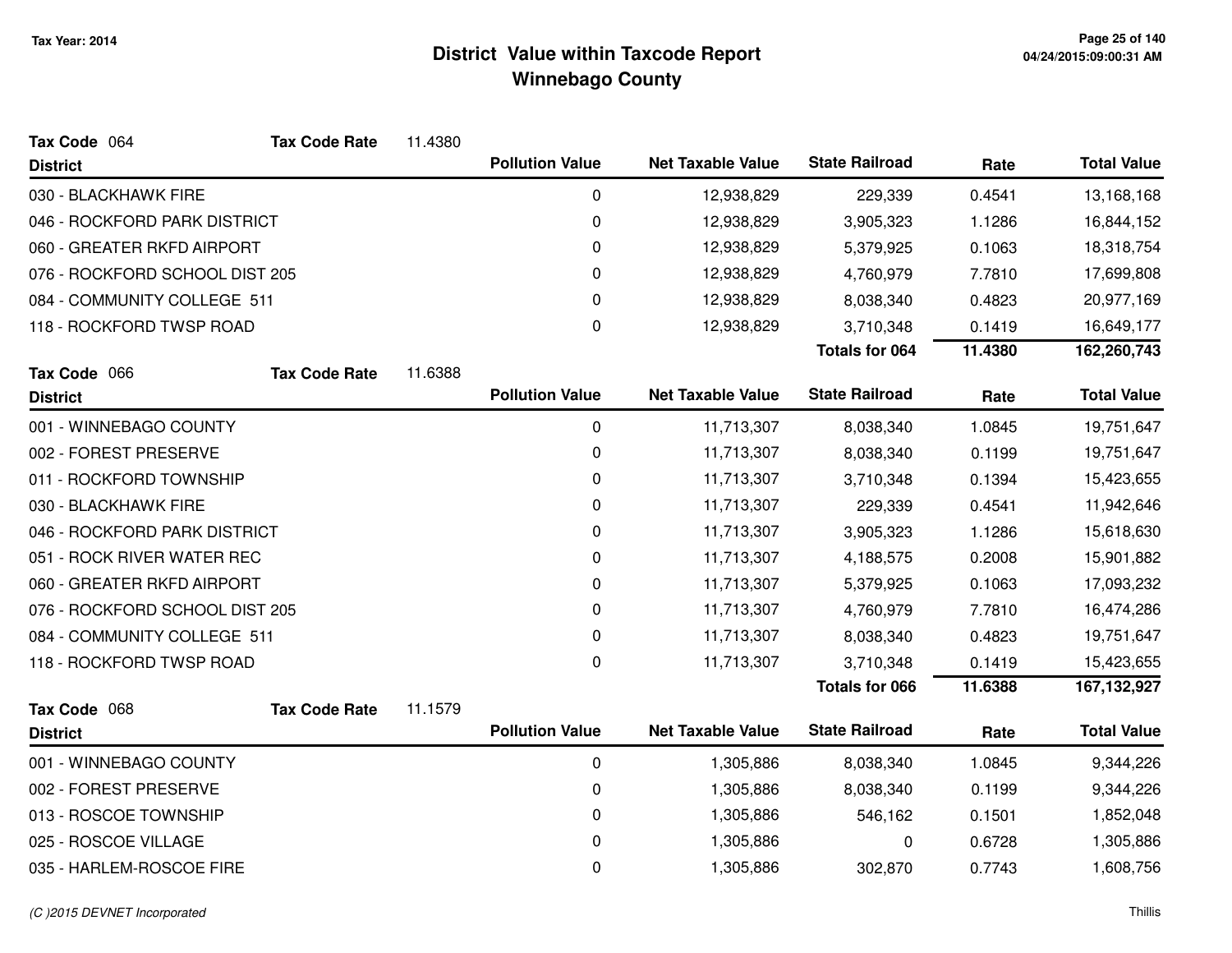| Tax Code 068                    | <b>Tax Code Rate</b> | 11.1579 |                        |                          |                       |         |                    |
|---------------------------------|----------------------|---------|------------------------|--------------------------|-----------------------|---------|--------------------|
| <b>District</b>                 |                      |         | <b>Pollution Value</b> | <b>Net Taxable Value</b> | <b>State Railroad</b> | Rate    | <b>Total Value</b> |
| 051 - ROCK RIVER WATER REC      |                      |         | 0                      | 1,305,886                | 4,188,575             | 0.2008  | 5,494,461          |
| 055 - NORTH SUBURBAN LIBRARY    |                      |         | $\pmb{0}$              | 1,305,886                | 744,822               | 0.3027  | 2,050,708          |
| 072 - PRAIRIE HILL SCH DIST 133 |                      |         | $\pmb{0}$              | 1,305,886                | 0                     | 4.5689  | 1,305,886          |
| 077 - HONONEGAH HIGH SD #207    |                      |         | 0                      | 1,305,886                | 482,199               | 2.6168  | 1,788,085          |
| 084 - COMMUNITY COLLEGE 511     |                      |         | 0                      | 1,305,886                | 8,038,340             | 0.4823  | 9,344,226          |
| 120 - ROSCOE TWSP ROAD          |                      |         | $\Omega$               | 1,305,886                | 546,162               | 0.1848  | 1,852,048          |
|                                 |                      |         |                        |                          | <b>Totals for 068</b> | 11.1579 | 45,290,556         |
| Tax Code 069                    | <b>Tax Code Rate</b> | 11.2503 |                        |                          |                       |         |                    |
| <b>District</b>                 |                      |         | <b>Pollution Value</b> | <b>Net Taxable Value</b> | <b>State Railroad</b> | Rate    | <b>Total Value</b> |
| 001 - WINNEBAGO COUNTY          |                      |         | $\mathbf 0$            | 6,112,562                | 8,038,340             | 1.0845  | 14,150,902         |
| 002 - FOREST PRESERVE           |                      |         | 0                      | 6,112,562                | 8,038,340             | 0.1199  | 14,150,902         |
| 011 - ROCKFORD TOWNSHIP         |                      |         | 0                      | 6,112,562                | 3,710,348             | 0.1394  | 9,822,910          |
| 030 - BLACKHAWK FIRE            |                      |         | 0                      | 6,112,562                | 229,339               | 0.4541  | 6,341,901          |
| 046 - ROCKFORD PARK DISTRICT    |                      |         | $\pmb{0}$              | 6,112,562                | 3,905,323             | 1.1286  | 10,017,885         |
| 051 - ROCK RIVER WATER REC      |                      |         | 0                      | 6,112,562                | 4,188,575             | 0.2008  | 10,301,137         |
| 058 - WINNEBAGO LIBRARY         |                      |         | 0                      | 6,112,562                | 0                     | 0.2099  | 6,112,562          |
| 060 - GREATER RKFD AIRPORT      |                      |         | 0                      | 6,112,562                | 5,379,925             | 0.1063  | 11,492,487         |
| 082 - WINNEBAGO UNIT SD #323    |                      |         | 0                      | 6,112,562                | 1,414,768             | 7.1826  | 7,527,330          |
| 084 - COMMUNITY COLLEGE 511     |                      |         | 0                      | 6,112,562                | 8,038,340             | 0.4823  | 14,150,902         |
| 118 - ROCKFORD TWSP ROAD        |                      |         | 0                      | 6,112,562                | 3,710,348             | 0.1419  | 9,822,910          |
|                                 |                      |         |                        |                          | <b>Totals for 069</b> | 11.2503 | 113,891,828        |
| Tax Code 070                    | <b>Tax Code Rate</b> | 11.4874 |                        |                          |                       |         |                    |
| <b>District</b>                 |                      |         | <b>Pollution Value</b> | <b>Net Taxable Value</b> | <b>State Railroad</b> | Rate    | <b>Total Value</b> |
| 001 - WINNEBAGO COUNTY          |                      |         | $\pmb{0}$              | 1,823,127                | 8,038,340             | 1.0845  | 9,861,467          |
| 002 - FOREST PRESERVE           |                      |         | $\pmb{0}$              | 1,823,127                | 8,038,340             | 0.1199  | 9,861,467          |
| 011 - ROCKFORD TOWNSHIP         |                      |         | 0                      | 1,823,127                | 3,710,348             | 0.1394  | 5,533,475          |
| 019 - LOVES PARK CITY           |                      |         | 0                      | 1,823,127                | 0                     | 0.0000  | 1,823,127          |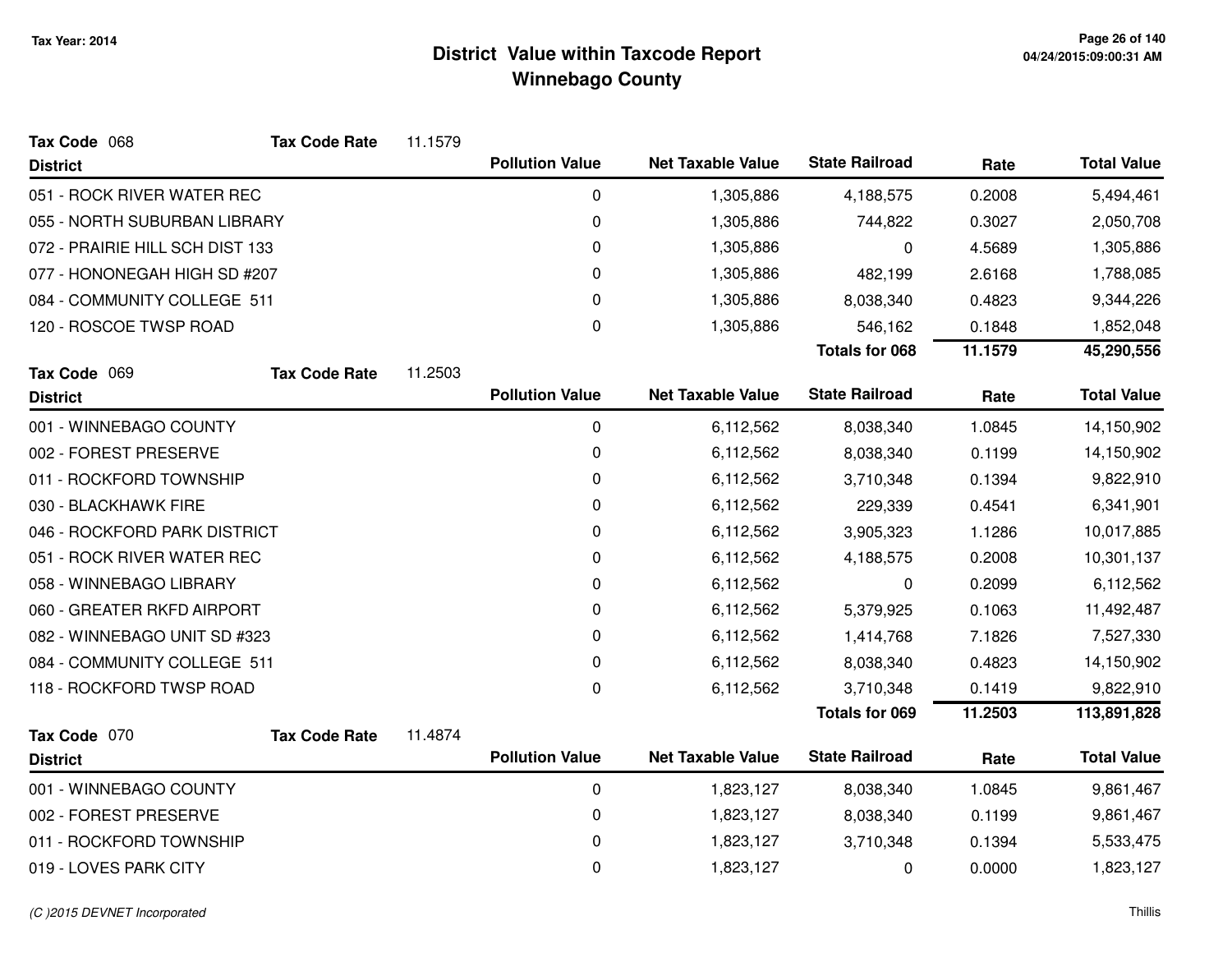| Tax Code 070                   | <b>Tax Code Rate</b> | 11.4874 |                        |                          |                       |         |                    |
|--------------------------------|----------------------|---------|------------------------|--------------------------|-----------------------|---------|--------------------|
| <b>District</b>                |                      |         | <b>Pollution Value</b> | <b>Net Taxable Value</b> | <b>State Railroad</b> | Rate    | <b>Total Value</b> |
| 046 - ROCKFORD PARK DISTRICT   |                      |         | 0                      | 1,823,127                | 3,905,323             | 1.1286  | 5,728,450          |
| 051 - ROCK RIVER WATER REC     |                      |         | 0                      | 1,823,127                | 4,188,575             | 0.2008  | 6,011,702          |
| 055 - NORTH SUBURBAN LIBRARY   |                      |         | 0                      | 1,823,127                | 744,822               | 0.3027  | 2,567,949          |
| 060 - GREATER RKFD AIRPORT     |                      |         | 0                      | 1,823,127                | 5,379,925             | 0.1063  | 7,203,052          |
| 076 - ROCKFORD SCHOOL DIST 205 |                      |         | 0                      | 1,823,127                | 4,760,979             | 7.7810  | 6,584,106          |
| 084 - COMMUNITY COLLEGE 511    |                      |         | 0                      | 1,823,127                | 8,038,340             | 0.4823  | 9,861,467          |
| 118 - ROCKFORD TWSP ROAD       |                      |         | 0                      | 1,823,127                | 3,710,348             | 0.1419  | 5,533,475          |
| 136 - HARVEST HILLS SSA        |                      |         | 0                      | 1,823,127                | 0                     | 0.0000  | 1,823,127          |
|                                |                      |         |                        |                          | Totals for 070        | 11.4874 | 72,392,864         |
| Tax Code 071                   | <b>Tax Code Rate</b> | 11.0495 |                        |                          |                       |         |                    |
| <b>District</b>                |                      |         | <b>Pollution Value</b> | <b>Net Taxable Value</b> | <b>State Railroad</b> | Rate    | <b>Total Value</b> |
| 001 - WINNEBAGO COUNTY         |                      |         | 0                      | 9,807,797                | 8,038,340             | 1.0845  | 17,846,137         |
| 002 - FOREST PRESERVE          |                      |         | 0                      | 9,807,797                | 8,038,340             | 0.1199  | 17,846,137         |
| 011 - ROCKFORD TOWNSHIP        |                      |         | 0                      | 9,807,797                | 3,710,348             | 0.1394  | 13,518,145         |
| 030 - BLACKHAWK FIRE           |                      |         | 0                      | 9,807,797                | 229,339               | 0.4541  | 10,037,136         |
| 046 - ROCKFORD PARK DISTRICT   |                      |         | 0                      | 9,807,797                | 3,905,323             | 1.1286  | 13,713,120         |
| 058 - WINNEBAGO LIBRARY        |                      |         | 0                      | 9,807,797                | 0                     | 0.2099  | 9,807,797          |
| 060 - GREATER RKFD AIRPORT     |                      |         | 0                      | 9,807,797                | 5,379,925             | 0.1063  | 15, 187, 722       |
| 082 - WINNEBAGO UNIT SD #323   |                      |         | 0                      | 9,807,797                | 1,414,768             | 7.1826  | 11,222,565         |
| 084 - COMMUNITY COLLEGE 511    |                      |         | $\Omega$               | 9,807,797                | 8,038,340             | 0.4823  | 17,846,137         |
| 118 - ROCKFORD TWSP ROAD       |                      |         | $\mathbf 0$            | 9,807,797                | 3,710,348             | 0.1419  | 13,518,145         |
|                                |                      |         |                        |                          | <b>Totals for 071</b> | 11.0495 | 140,543,041        |
| Tax Code 072                   | <b>Tax Code Rate</b> | 11.2270 |                        |                          |                       |         |                    |
| <b>District</b>                |                      |         | <b>Pollution Value</b> | <b>Net Taxable Value</b> | <b>State Railroad</b> | Rate    | <b>Total Value</b> |
| 001 - WINNEBAGO COUNTY         |                      |         | $\pmb{0}$              | 44,140                   | 8,038,340             | 1.0845  | 8,082,480          |
| 002 - FOREST PRESERVE          |                      |         | 0                      | 44,140                   | 8,038,340             | 0.1199  | 8,082,480          |
| 011 - ROCKFORD TOWNSHIP        |                      |         | 0                      | 44,140                   | 3,710,348             | 0.1394  | 3,754,488          |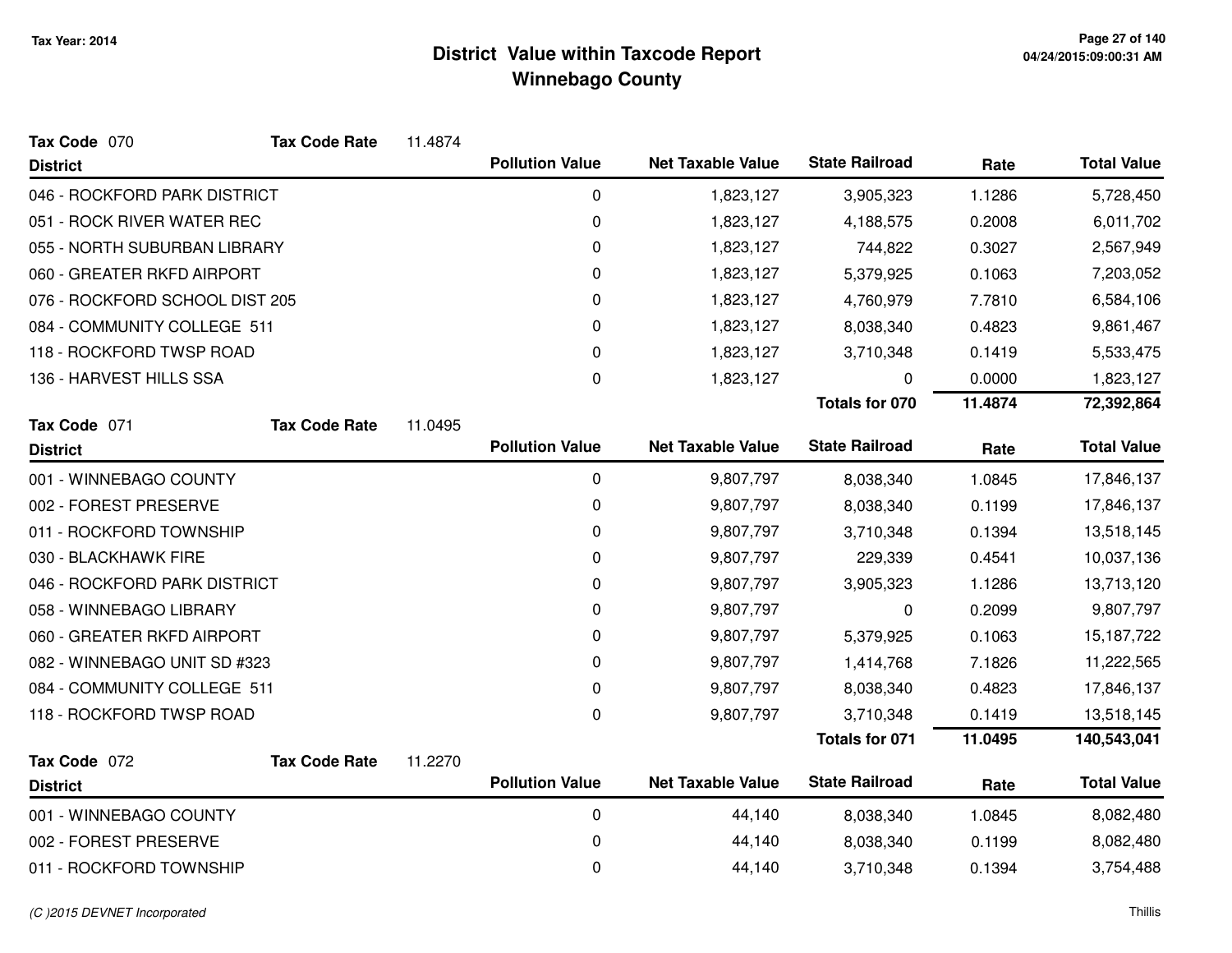| Tax Code 072                   | <b>Tax Code Rate</b> | 11.2270 |                        |                          |                       |         |                    |
|--------------------------------|----------------------|---------|------------------------|--------------------------|-----------------------|---------|--------------------|
| <b>District</b>                |                      |         | <b>Pollution Value</b> | <b>Net Taxable Value</b> | <b>State Railroad</b> | Rate    | <b>Total Value</b> |
| 017 - CHERRY VALLEY VILLAGE    |                      |         | 0                      | 44,140                   | 143,629               | 0.0000  | 187,769            |
| 031 - CHERRY VALLEY FIRE       |                      |         | 0                      | 44,140                   | 750,326               | 0.9765  | 794,466            |
| 054 - CHERRY VALLEY LIBRARY    |                      |         | 0                      | 44,140                   | 822,012               | 0.3952  | 866,152            |
| 060 - GREATER RKFD AIRPORT     |                      |         | 0                      | 44,140                   | 5,379,925             | 0.1063  | 5,424,065          |
| 076 - ROCKFORD SCHOOL DIST 205 |                      |         | 0                      | 44,140                   | 4,760,979             | 7.7810  | 4,805,119          |
| 084 - COMMUNITY COLLEGE 511    |                      |         | 0                      | 44,140                   | 8,038,340             | 0.4823  | 8,082,480          |
| 118 - ROCKFORD TWSP ROAD       |                      |         | 0                      | 44,140                   | 3,710,348             | 0.1419  | 3,754,488          |
|                                |                      |         |                        |                          | Totals for 072        | 11.2270 | 43,833,987         |
| Tax Code 073                   | <b>Tax Code Rate</b> | 11.1967 |                        |                          |                       |         |                    |
| <b>District</b>                |                      |         | <b>Pollution Value</b> | <b>Net Taxable Value</b> | <b>State Railroad</b> | Rate    | <b>Total Value</b> |
| 001 - WINNEBAGO COUNTY         |                      |         | 0                      | 5,141                    | 8,038,340             | 1.0845  | 8,043,481          |
| 002 - FOREST PRESERVE          |                      |         | 0                      | 5,141                    | 8,038,340             | 0.1199  | 8,043,481          |
| 011 - ROCKFORD TOWNSHIP        |                      |         | 0                      | 5,141                    | 3,710,348             | 0.1394  | 3,715,489          |
| 043 - WEST SUBURBAN FIRE       |                      |         | 0                      | 5,141                    | 29,238                | 0.5605  | 34,379             |
| 046 - ROCKFORD PARK DISTRICT   |                      |         | 0                      | 5,141                    | 3,905,323             | 1.1286  | 3,910,464          |
| 058 - WINNEBAGO LIBRARY        |                      |         | 0                      | 5,141                    | 0                     | 0.2099  | 5,141              |
| 060 - GREATER RKFD AIRPORT     |                      |         | 0                      | 5,141                    | 5,379,925             | 0.1063  | 5,385,066          |
| 062 - RKFD - WINN DRAINAGE     |                      |         | 0                      | 5,141                    | 0                     | 0.0408  | 5,141              |
| 082 - WINNEBAGO UNIT SD #323   |                      |         | 0                      | 5,141                    | 1,414,768             | 7.1826  | 1,419,909          |
| 084 - COMMUNITY COLLEGE 511    |                      |         | 0                      | 5,141                    | 8,038,340             | 0.4823  | 8,043,481          |
| 118 - ROCKFORD TWSP ROAD       |                      |         | $\pmb{0}$              | 5,141                    | 3,710,348             | 0.1419  | 3,715,489          |
|                                |                      |         |                        |                          | <b>Totals for 073</b> | 11.1967 | 42,321,521         |
| Tax Code 076                   | <b>Tax Code Rate</b> | 11.2866 |                        |                          |                       |         |                    |
| <b>District</b>                |                      |         | <b>Pollution Value</b> | <b>Net Taxable Value</b> | <b>State Railroad</b> | Rate    | <b>Total Value</b> |
| 001 - WINNEBAGO COUNTY         |                      |         | $\pmb{0}$              | 883,269                  | 8,038,340             | 1.0845  | 8,921,609          |
| 002 - FOREST PRESERVE          |                      |         | 0                      | 883,269                  | 8,038,340             | 0.1199  | 8,921,609          |
| 011 - ROCKFORD TOWNSHIP        |                      |         | 0                      | 883,269                  | 3,710,348             | 0.1394  | 4,593,617          |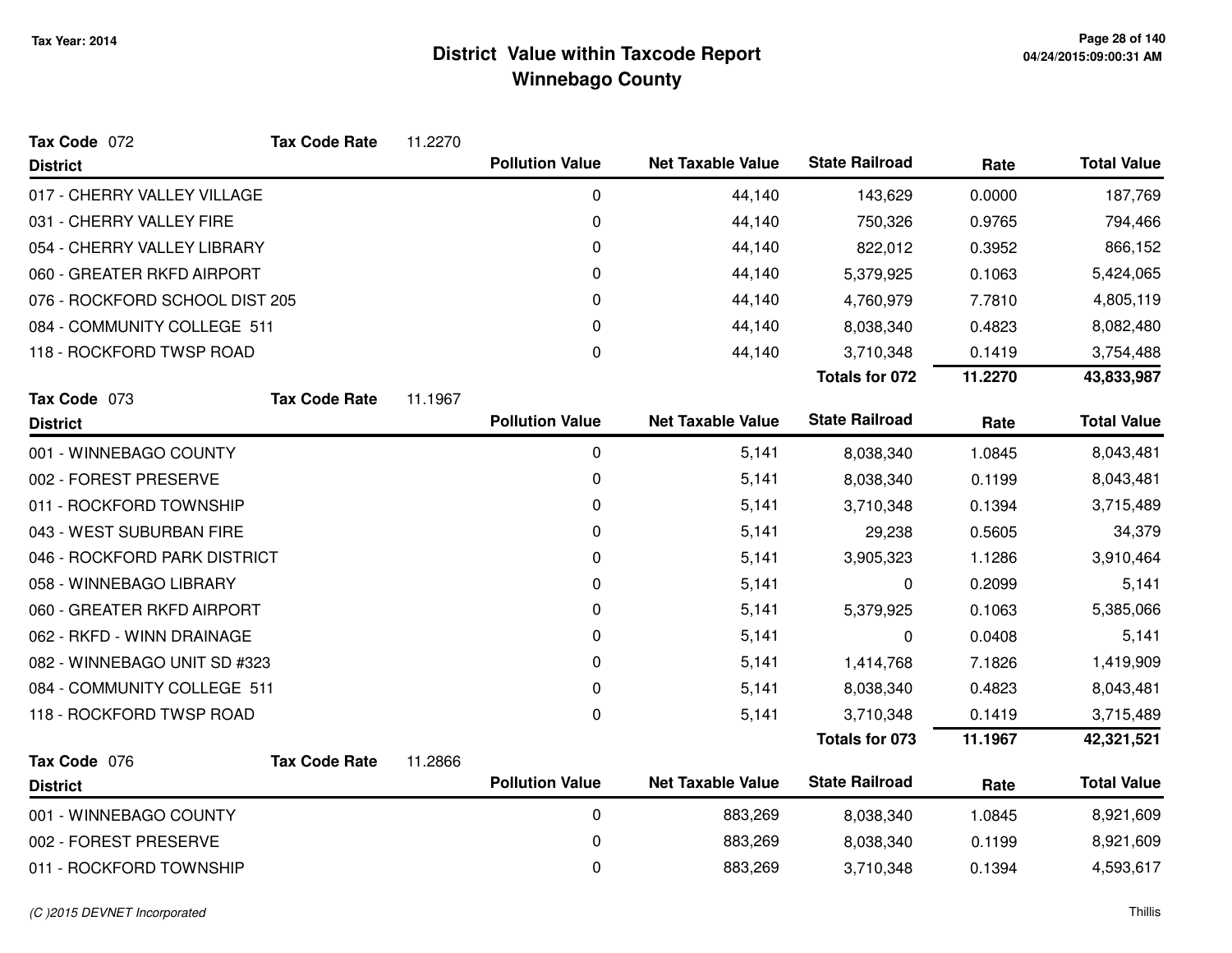| Tax Code 076                   | <b>Tax Code Rate</b> | 11.2866 |                        |                          |                       |         |                    |
|--------------------------------|----------------------|---------|------------------------|--------------------------|-----------------------|---------|--------------------|
| <b>District</b>                |                      |         | <b>Pollution Value</b> | <b>Net Taxable Value</b> | <b>State Railroad</b> | Rate    | <b>Total Value</b> |
| 019 - LOVES PARK CITY          |                      |         | 0                      | 883,269                  | 0                     | 0.0000  | 883,269            |
| 046 - ROCKFORD PARK DISTRICT   |                      |         | 0                      | 883,269                  | 3,905,323             | 1.1286  | 4,788,592          |
| 055 - NORTH SUBURBAN LIBRARY   |                      |         | 0                      | 883,269                  | 744,822               | 0.3027  | 1,628,091          |
| 060 - GREATER RKFD AIRPORT     |                      |         | 0                      | 883,269                  | 5,379,925             | 0.1063  | 6,263,194          |
| 076 - ROCKFORD SCHOOL DIST 205 |                      |         | 0                      | 883,269                  | 4,760,979             | 7.7810  | 5,644,248          |
| 084 - COMMUNITY COLLEGE 511    |                      |         | 0                      | 883,269                  | 8,038,340             | 0.4823  | 8,921,609          |
| 118 - ROCKFORD TWSP ROAD       |                      |         | 0                      | 883,269                  | 3,710,348             | 0.1419  | 4,593,617          |
| 136 - HARVEST HILLS SSA        |                      |         | 0                      | 883,269                  | 0                     | 0.0000  | 883,269            |
|                                |                      |         |                        |                          | <b>Totals for 076</b> | 11.2866 | 56,042,724         |
| Tax Code 077                   | <b>Tax Code Rate</b> | 11.1847 |                        |                          |                       |         |                    |
| <b>District</b>                |                      |         | <b>Pollution Value</b> | <b>Net Taxable Value</b> | <b>State Railroad</b> | Rate    | <b>Total Value</b> |
| 001 - WINNEBAGO COUNTY         |                      |         | 0                      | 111,449                  | 8,038,340             | 1.0845  | 8,149,789          |
| 002 - FOREST PRESERVE          |                      |         | 0                      | 111,449                  | 8,038,340             | 0.1199  | 8,149,789          |
| 011 - ROCKFORD TOWNSHIP        |                      |         | 0                      | 111,449                  | 3,710,348             | 0.1394  | 3,821,797          |
| 019 - LOVES PARK CITY          |                      |         | 0                      | 111,449                  | 0                     | 0.0000  | 111,449            |
| 046 - ROCKFORD PARK DISTRICT   |                      |         | 0                      | 111,449                  | 3,905,323             | 1.1286  | 4,016,772          |
| 051 - ROCK RIVER WATER REC     |                      |         | 0                      | 111,449                  | 4,188,575             | 0.2008  | 4,300,024          |
| 060 - GREATER RKFD AIRPORT     |                      |         | 0                      | 111,449                  | 5,379,925             | 0.1063  | 5,491,374          |
| 076 - ROCKFORD SCHOOL DIST 205 |                      |         | 0                      | 111,449                  | 4,760,979             | 7.7810  | 4,872,428          |
| 084 - COMMUNITY COLLEGE 511    |                      |         | 0                      | 111,449                  | 8,038,340             | 0.4823  | 8,149,789          |
| 118 - ROCKFORD TWSP ROAD       |                      |         | 0                      | 111,449                  | 3,710,348             | 0.1419  | 3,821,797          |
| 136 - HARVEST HILLS SSA        |                      |         | $\mathbf 0$            | 111,449                  | 0                     | 0.0000  | 111,449            |
|                                |                      |         |                        |                          | <b>Totals for 077</b> | 11.1847 | 50,996,457         |
| Tax Code 078                   | <b>Tax Code Rate</b> | 11.0658 |                        |                          |                       |         |                    |
| <b>District</b>                |                      |         | <b>Pollution Value</b> | <b>Net Taxable Value</b> | <b>State Railroad</b> | Rate    | <b>Total Value</b> |
| 001 - WINNEBAGO COUNTY         |                      |         | 0                      | 278,661                  | 8,038,340             | 1.0845  | 8,317,001          |
| 002 - FOREST PRESERVE          |                      |         | 0                      | 278,661                  | 8,038,340             | 0.1199  | 8,317,001          |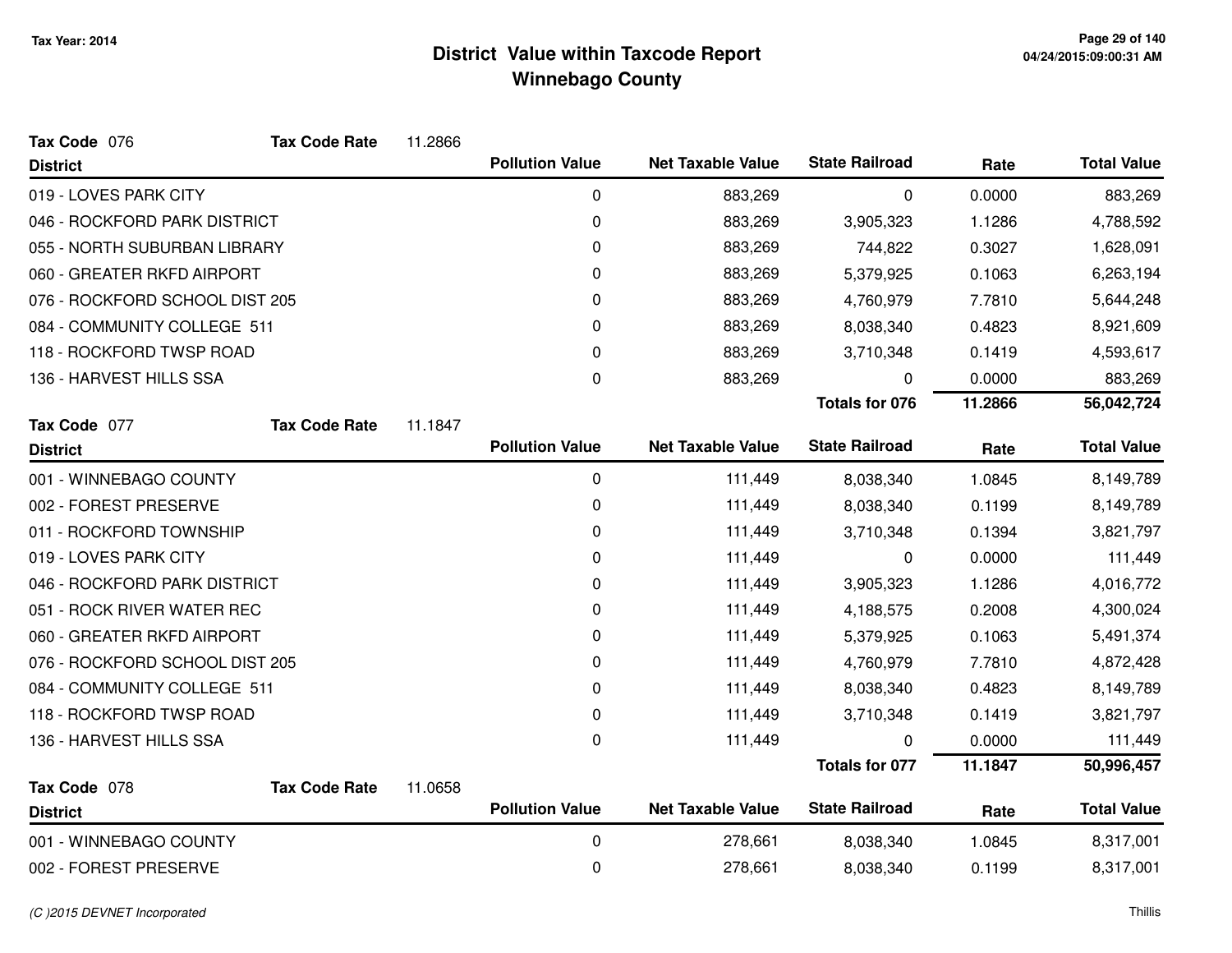| Tax Code 078                   | <b>Tax Code Rate</b> | 11.0658 |                        |                          |                       |         |                    |
|--------------------------------|----------------------|---------|------------------------|--------------------------|-----------------------|---------|--------------------|
| <b>District</b>                |                      |         | <b>Pollution Value</b> | <b>Net Taxable Value</b> | <b>State Railroad</b> | Rate    | <b>Total Value</b> |
| 006 - HARLEM TOWNSHIP          |                      |         | 0                      | 278,661                  | 0                     | 0.1138  | 278,661            |
| 019 - LOVES PARK CITY          |                      |         | 0                      | 278,661                  | 0                     | 0.0000  | 278,661            |
| 046 - ROCKFORD PARK DISTRICT   |                      |         | 0                      | 278,661                  | 3,905,323             | 1.1286  | 4,183,984          |
| 051 - ROCK RIVER WATER REC     |                      |         | 0                      | 278,661                  | 4,188,575             | 0.2008  | 4,467,236          |
| 060 - GREATER RKFD AIRPORT     |                      |         | 0                      | 278,661                  | 5,379,925             | 0.1063  | 5,658,586          |
| 076 - ROCKFORD SCHOOL DIST 205 |                      |         | 0                      | 278,661                  | 4,760,979             | 7.7810  | 5,039,640          |
| 084 - COMMUNITY COLLEGE 511    |                      |         | 0                      | 278,661                  | 8,038,340             | 0.4823  | 8,317,001          |
| 113 - HARLEM TWSP ROAD         |                      |         | 0                      | 278,661                  | 0                     | 0.0486  | 278,661            |
|                                |                      |         |                        |                          | <b>Totals for 078</b> | 11.0658 | 45,136,432         |
| Tax Code 082                   | <b>Tax Code Rate</b> | 14.9820 |                        |                          |                       |         |                    |
| <b>District</b>                |                      |         | <b>Pollution Value</b> | <b>Net Taxable Value</b> | <b>State Railroad</b> | Rate    | <b>Total Value</b> |
| 001 - WINNEBAGO COUNTY         |                      |         | 0                      | 337,641                  | 8,038,340             | 1.0845  | 8,375,981          |
| 002 - FOREST PRESERVE          |                      |         | 0                      | 337,641                  | 8,038,340             | 0.1199  | 8,375,981          |
| 011 - ROCKFORD TOWNSHIP        |                      |         | 0                      | 337,641                  | 3,710,348             | 0.1394  | 4,047,989          |
| 023 - ROCKFORD CITY            |                      |         | 0                      | 337,641                  | 3,105,256             | 3.2931  | 3,442,897          |
| 046 - ROCKFORD PARK DISTRICT   |                      |         | 0                      | 337,641                  | 3,905,323             | 1.1286  | 4,242,964          |
| 051 - ROCK RIVER WATER REC     |                      |         | 0                      | 337,641                  | 4,188,575             | 0.2008  | 4,526,216          |
| 059 - ROCKFORD CITY LIBRARY    |                      |         | 0                      | 337,641                  | 3,105,256             | 0.5042  | 3,442,897          |
| 060 - GREATER RKFD AIRPORT     |                      |         | 0                      | 337,641                  | 5,379,925             | 0.1063  | 5,717,566          |
| 063 - WESTSIDE TIF #2          |                      |         | 0                      | 4,183                    | 0                     | 0.0000  | 4,183              |
| 076 - ROCKFORD SCHOOL DIST 205 |                      |         | 0                      | 337,641                  | 4,760,979             | 7.7810  | 5,098,620          |
| 084 - COMMUNITY COLLEGE 511    |                      |         | 0                      | 337,641                  | 8,038,340             | 0.4823  | 8,375,981          |
| 118 - ROCKFORD TWSP ROAD       |                      |         | 0                      | 337,641                  | 3,710,348             | 0.1419  | 4,047,989          |
|                                |                      |         |                        |                          | <b>Totals for 082</b> | 14.9820 | 59,699,264         |
| Tax Code 083                   | <b>Tax Code Rate</b> | 11.7452 |                        |                          |                       |         |                    |
| <b>District</b>                |                      |         | <b>Pollution Value</b> | <b>Net Taxable Value</b> | <b>State Railroad</b> | Rate    | <b>Total Value</b> |
| 001 - WINNEBAGO COUNTY         |                      |         | $\mathbf 0$            | 612,403                  | 8,038,340             | 1.0845  | 8,650,743          |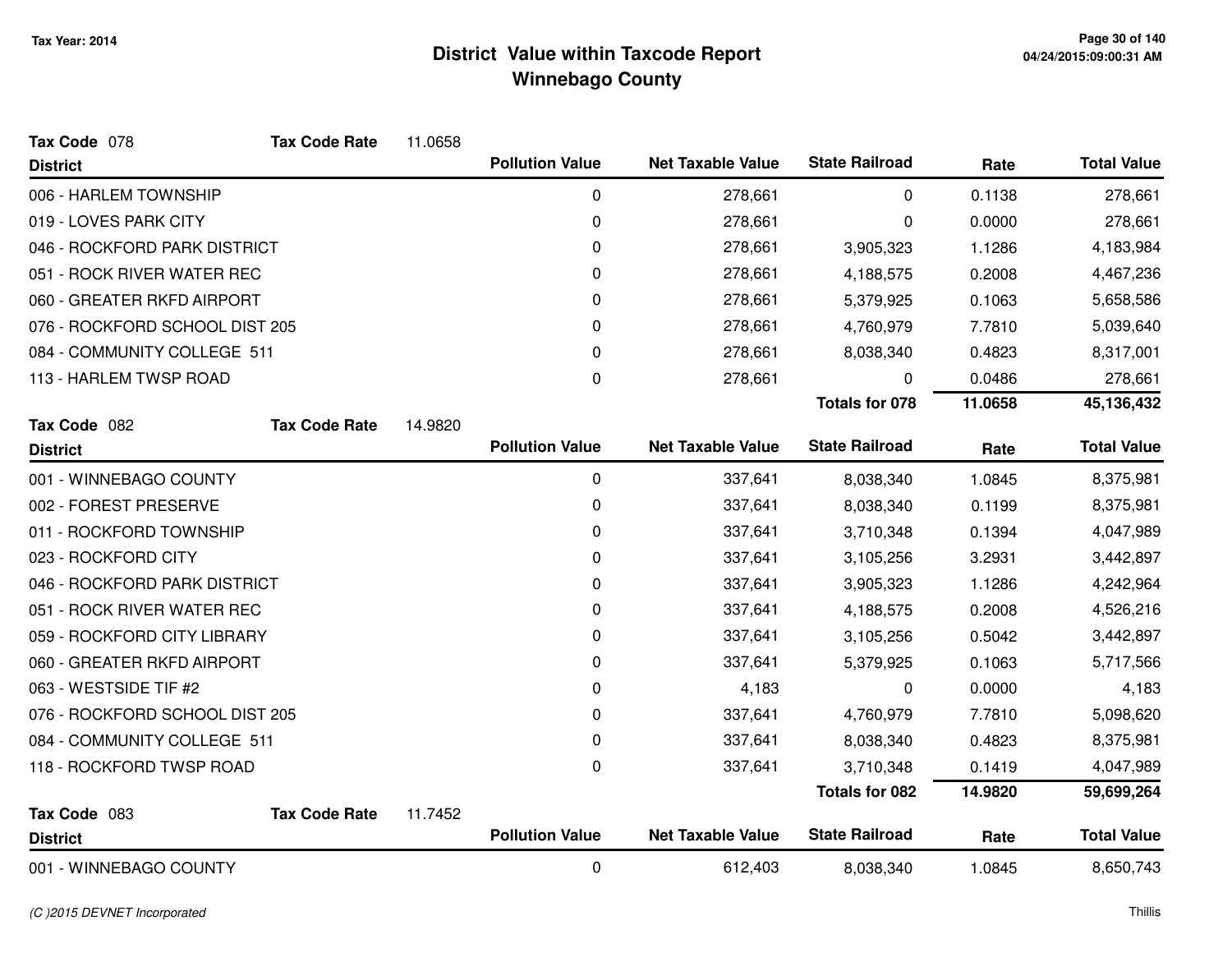| Tax Code 083                     | <b>Tax Code Rate</b> | 11.7452 |                        |                          |                       |         |                    |
|----------------------------------|----------------------|---------|------------------------|--------------------------|-----------------------|---------|--------------------|
| <b>District</b>                  |                      |         | <b>Pollution Value</b> | <b>Net Taxable Value</b> | <b>State Railroad</b> | Rate    | <b>Total Value</b> |
| 002 - FOREST PRESERVE            |                      |         | 0                      | 612,403                  | 8,038,340             | 0.1199  | 8,650,743          |
| 011 - ROCKFORD TOWNSHIP          |                      |         | 0                      | 612,403                  | 3,710,348             | 0.1394  | 4,322,751          |
| 043 - WEST SUBURBAN FIRE         |                      |         | 0                      | 612,403                  | 29,238                | 0.5605  | 641,641            |
| 046 - ROCKFORD PARK DISTRICT     |                      |         | 0                      | 612,403                  | 3,905,323             | 1.1286  | 4,517,726          |
| 051 - ROCK RIVER WATER REC       |                      |         | 0                      | 612,403                  | 4,188,575             | 0.2008  | 4,800,978          |
| 060 - GREATER RKFD AIRPORT       |                      |         | 0                      | 612,403                  | 5,379,925             | 0.1063  | 5,992,328          |
| 064 - LINCOLN-ACRES STREET LIGHT |                      |         | 0                      | 612,403                  | 0                     | 0.0000  | 612,403            |
| 076 - ROCKFORD SCHOOL DIST 205   |                      |         | 0                      | 612,403                  | 4,760,979             | 7.7810  | 5,373,382          |
| 084 - COMMUNITY COLLEGE 511      |                      |         | 0                      | 612,403                  | 8,038,340             | 0.4823  | 8,650,743          |
| 118 - ROCKFORD TWSP ROAD         |                      |         | 0                      | 612,403                  | 3,710,348             | 0.1419  | 4,322,751          |
|                                  |                      |         |                        |                          | <b>Totals for 083</b> | 11.7452 | 56,536,189         |
| Tax Code 084                     | <b>Tax Code Rate</b> | 11.0708 |                        |                          |                       |         |                    |
| <b>District</b>                  |                      |         | <b>Pollution Value</b> | <b>Net Taxable Value</b> | <b>State Railroad</b> | Rate    | <b>Total Value</b> |
| 001 - WINNEBAGO COUNTY           |                      |         | 0                      | 526,073                  | 8,038,340             | 1.0845  | 8,564,413          |
| 002 - FOREST PRESERVE            |                      |         | 0                      | 526,073                  | 8,038,340             | 0.1199  | 8,564,413          |
| 011 - ROCKFORD TOWNSHIP          |                      |         | 0                      | 526,073                  | 3,710,348             | 0.1394  | 4,236,421          |
| 040 - ROCK RIVER FIRE            |                      |         | 0                      | 526,073                  | 0                     | 0.0869  | 526,073            |
| 046 - ROCKFORD PARK DISTRICT     |                      |         | 0                      | 526,073                  | 3,905,323             | 1.1286  | 4,431,396          |
| 060 - GREATER RKFD AIRPORT       |                      |         | 0                      | 526,073                  | 5,379,925             | 0.1063  | 5,905,998          |
| 076 - ROCKFORD SCHOOL DIST 205   |                      |         | 0                      | 526,073                  | 4,760,979             | 7.7810  | 5,287,052          |
| 084 - COMMUNITY COLLEGE 511      |                      |         | 0                      | 526,073                  | 8,038,340             | 0.4823  | 8,564,413          |
| 118 - ROCKFORD TWSP ROAD         |                      |         | 0                      | 526,073                  | 3,710,348             | 0.1419  | 4,236,421          |
|                                  |                      |         |                        |                          | <b>Totals for 084</b> | 11.0708 | 50,316,600         |
| Tax Code 085                     | <b>Tax Code Rate</b> | 14.9820 |                        |                          |                       |         |                    |
| <b>District</b>                  |                      |         | <b>Pollution Value</b> | <b>Net Taxable Value</b> | <b>State Railroad</b> | Rate    | <b>Total Value</b> |
| 001 - WINNEBAGO COUNTY           |                      |         | 0                      | 10,578,525               | 8,038,340             | 1.0845  | 18,616,865         |
| 002 - FOREST PRESERVE            |                      |         | 0                      | 10,578,525               | 8,038,340             | 0.1199  | 18,616,865         |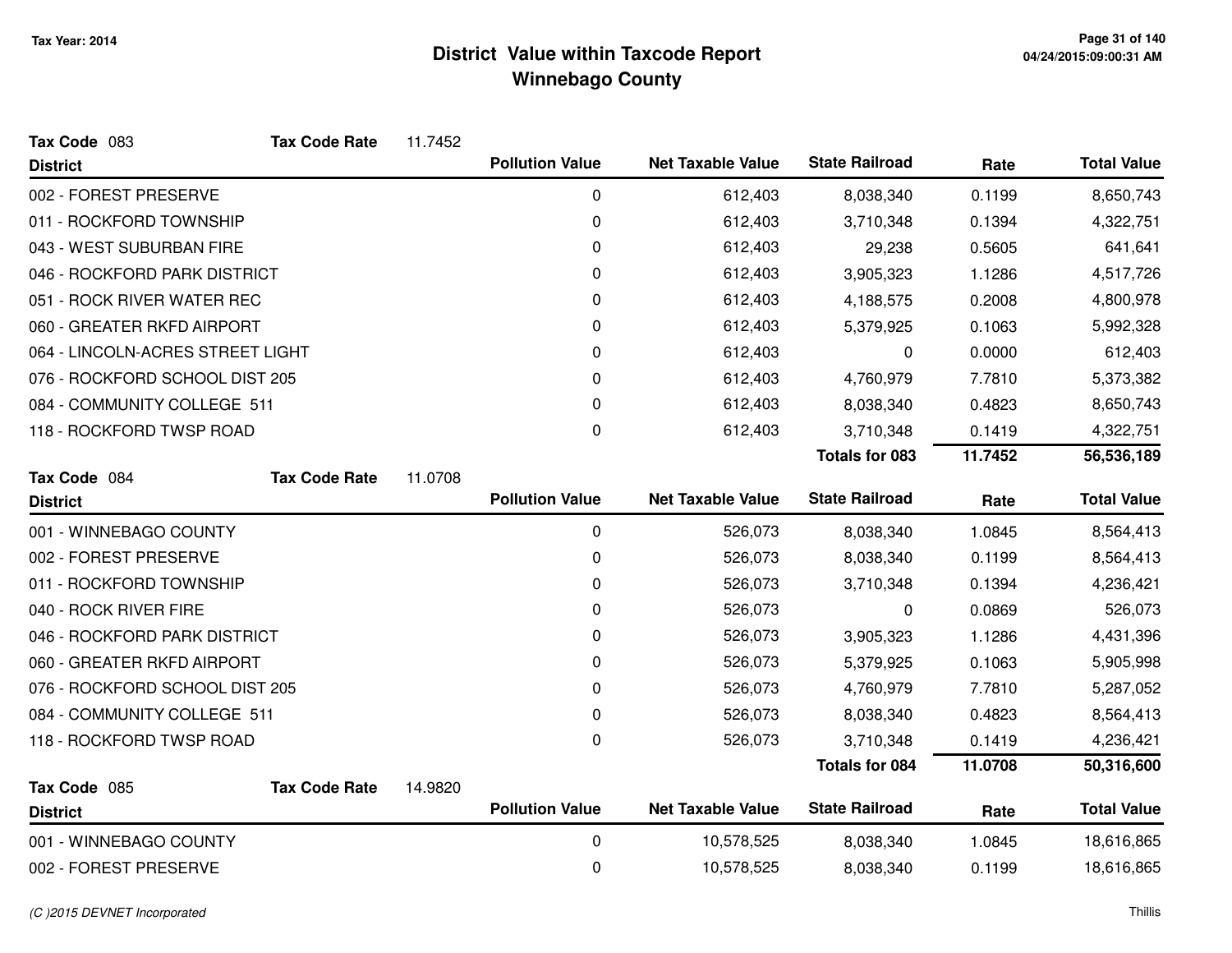| Tax Code 085                   | <b>Tax Code Rate</b> | 14.9820 |                        |                          |                       |         |                    |
|--------------------------------|----------------------|---------|------------------------|--------------------------|-----------------------|---------|--------------------|
| <b>District</b>                |                      |         | <b>Pollution Value</b> | <b>Net Taxable Value</b> | <b>State Railroad</b> | Rate    | <b>Total Value</b> |
| 011 - ROCKFORD TOWNSHIP        |                      |         | 0                      | 10,578,525               | 3,710,348             | 0.1394  | 14,288,873         |
| 023 - ROCKFORD CITY            |                      |         | 0                      | 10,578,525               | 3,105,256             | 3.2931  | 13,683,781         |
| 046 - ROCKFORD PARK DISTRICT   |                      |         | 0                      | 10,578,525               | 3,905,323             | 1.1286  | 14,483,848         |
| 051 - ROCK RIVER WATER REC     |                      |         | 0                      | 10,578,525               | 4,188,575             | 0.2008  | 14,767,100         |
| 059 - ROCKFORD CITY LIBRARY    |                      |         | 0                      | 10,578,525               | 3,105,256             | 0.5042  | 13,683,781         |
| 060 - GREATER RKFD AIRPORT     |                      |         | 0                      | 10,578,525               | 5,379,925             | 0.1063  | 15,958,450         |
| 067 - WEST STATE & CENTRAL TIF |                      |         | 0                      | 372,709                  | 0                     | 0.0000  | 372,709            |
| 076 - ROCKFORD SCHOOL DIST 205 |                      |         | 0                      | 10,578,525               | 4,760,979             | 7.7810  | 15,339,504         |
| 084 - COMMUNITY COLLEGE 511    |                      |         | $\Omega$               | 10,578,525               | 8,038,340             | 0.4823  | 18,616,865         |
| 118 - ROCKFORD TWSP ROAD       |                      |         | 0                      | 10,578,525               | 3,710,348             | 0.1419  | 14,288,873         |
|                                |                      |         |                        |                          | <b>Totals for 085</b> | 14.9820 | 172,717,514        |
| Tax Code 086                   | <b>Tax Code Rate</b> | 14.8757 |                        |                          |                       |         |                    |
| <b>District</b>                |                      |         | <b>Pollution Value</b> | <b>Net Taxable Value</b> | <b>State Railroad</b> | Rate    | <b>Total Value</b> |
| 001 - WINNEBAGO COUNTY         |                      |         | 0                      | 1,277,511                | 8,038,340             | 1.0845  | 9,315,851          |
| 002 - FOREST PRESERVE          |                      |         | 0                      | 1,277,511                | 8,038,340             | 0.1199  | 9,315,851          |
| 011 - ROCKFORD TOWNSHIP        |                      |         | 0                      | 1,277,511                | 3,710,348             | 0.1394  | 4,987,859          |
| 023 - ROCKFORD CITY            |                      |         | 0                      | 1,277,511                | 3,105,256             | 3.2931  | 4,382,767          |
| 046 - ROCKFORD PARK DISTRICT   |                      |         | 0                      | 1,277,511                | 3,905,323             | 1.1286  | 5,182,834          |
| 051 - ROCK RIVER WATER REC     |                      |         | 0                      | 1,277,511                | 4,188,575             | 0.2008  | 5,466,086          |
| 059 - ROCKFORD CITY LIBRARY    |                      |         | 0                      | 1,277,511                | 3,105,256             | 0.5042  | 4,382,767          |
| 076 - ROCKFORD SCHOOL DIST 205 |                      |         | 0                      | 1,277,511                | 4,760,979             | 7.7810  | 6,038,490          |
| 084 - COMMUNITY COLLEGE 511    |                      |         | 0                      | 1,277,511                | 8,038,340             | 0.4823  | 9,315,851          |
| 088 - NORTH MAIN & AUBURN TIF  |                      |         | $\mathbf 0$            | 9,001                    | 0                     | 0.0000  | 9,001              |
| 118 - ROCKFORD TWSP ROAD       |                      |         | 0                      | 1,277,511                | 3,710,348             | 0.1419  | 4,987,859          |
|                                |                      |         |                        |                          | <b>Totals for 086</b> | 14.8757 | 63,385,216         |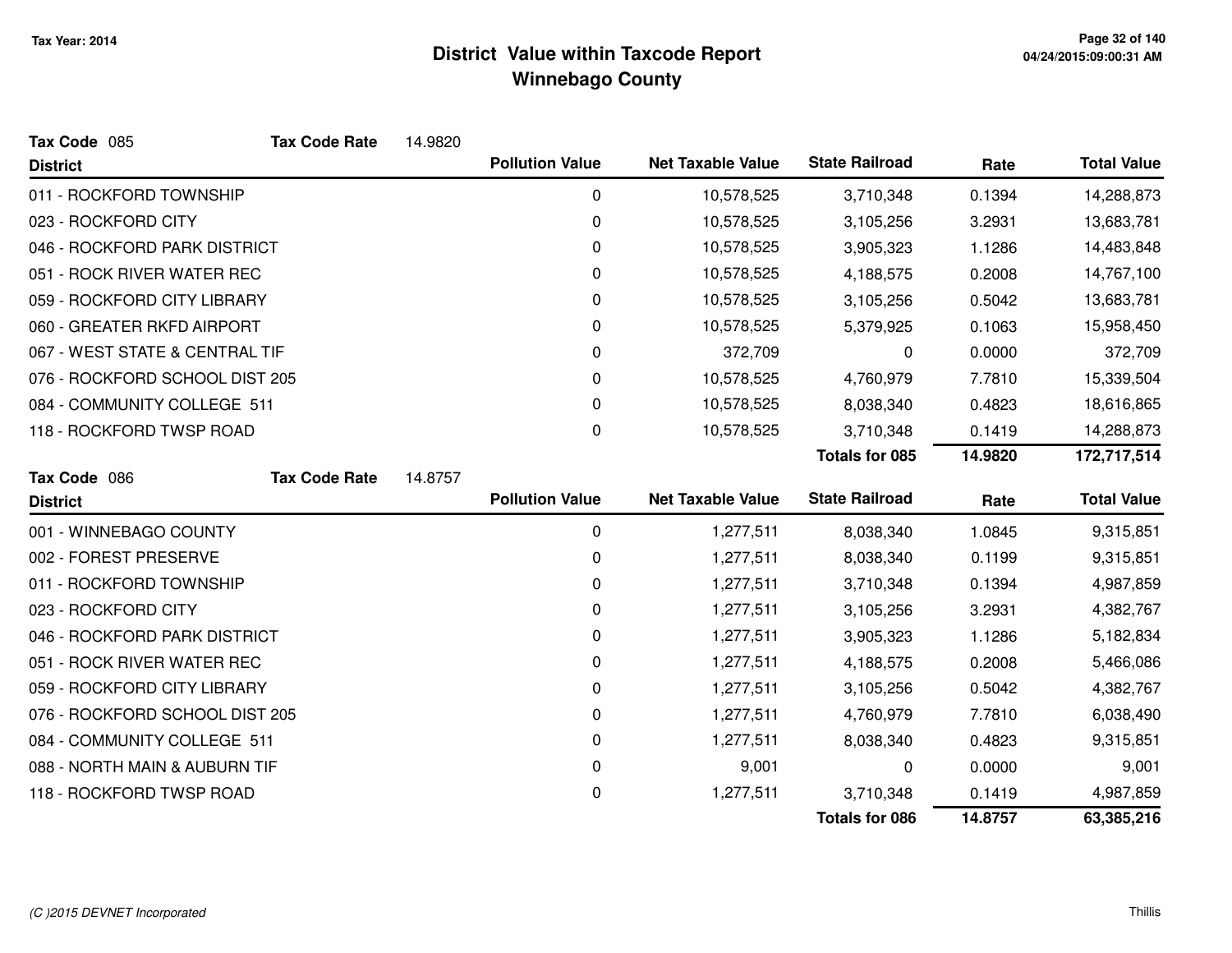| Tax Code 090                   | <b>Tax Code Rate</b> | 10.5420 |                        |                          |                       |         |                    |
|--------------------------------|----------------------|---------|------------------------|--------------------------|-----------------------|---------|--------------------|
| <b>District</b>                |                      |         | <b>Pollution Value</b> | <b>Net Taxable Value</b> | <b>State Railroad</b> | Rate    | <b>Total Value</b> |
| 001 - WINNEBAGO COUNTY         |                      |         | 0                      | 2,501                    | 8,038,340             | 1.0845  | 8,040,841          |
| 002 - FOREST PRESERVE          |                      |         | 0                      | 2,501                    | 8,038,340             | 0.1199  | 8,040,841          |
| 011 - ROCKFORD TOWNSHIP        |                      |         | 0                      | 2,501                    | 3,710,348             | 0.1394  | 3,712,849          |
| 042 - STILLMAN FIRE            |                      |         | 0                      | 2,501                    | 0                     | 0.6867  | 2,501              |
| 060 - GREATER RKFD AIRPORT     |                      |         | 0                      | 2,501                    | 5,379,925             | 0.1063  | 5,382,426          |
| 076 - ROCKFORD SCHOOL DIST 205 |                      |         | 0                      | 2,501                    | 4,760,979             | 7.7810  | 4,763,480          |
| 084 - COMMUNITY COLLEGE 511    |                      |         | 0                      | 2,501                    | 8,038,340             | 0.4823  | 8,040,841          |
| 118 - ROCKFORD TWSP ROAD       |                      |         | 0                      | 2,501                    | 3,710,348             | 0.1419  | 3,712,849          |
|                                |                      |         |                        |                          | <b>Totals for 090</b> | 10.5420 | 41,696,628         |
| Tax Code 091                   | <b>Tax Code Rate</b> | 8.7496  |                        |                          |                       |         |                    |
| <b>District</b>                |                      |         | <b>Pollution Value</b> | <b>Net Taxable Value</b> | <b>State Railroad</b> | Rate    | <b>Total Value</b> |
| 001 - WINNEBAGO COUNTY         |                      |         | 0                      | 8,738,096                | 8,038,340             | 1.0845  | 16,776,436         |
| 002 - FOREST PRESERVE          |                      |         | $\mathbf 0$            | 8,738,096                | 8,038,340             | 0.1199  | 16,776,436         |
| 011 - ROCKFORD TOWNSHIP        |                      |         | 0                      | 8,738,096                | 3,710,348             | 0.1394  | 12,448,444         |
| 042 - STILLMAN FIRE            |                      |         | 0                      | 8,738,096                | 0                     | 0.6867  | 8,738,096          |
| 060 - GREATER RKFD AIRPORT     |                      |         | 0                      | 8,738,096                | 5,379,925             | 0.1063  | 14,118,021         |
| 078 - MERIDIAN SCHOOL DIST 223 |                      |         | 0                      | 8,738,096                | 11,758                | 5.9886  | 8,749,854          |
| 084 - COMMUNITY COLLEGE 511    |                      |         | 0                      | 8,738,096                | 8,038,340             | 0.4823  | 16,776,436         |
| 118 - ROCKFORD TWSP ROAD       |                      |         | 0                      | 8,738,096                | 3,710,348             | 0.1419  | 12,448,444         |
|                                |                      |         |                        |                          | <b>Totals for 091</b> | 8.7496  | 106,832,167        |
| Tax Code 092                   | <b>Tax Code Rate</b> | 10.6855 |                        |                          |                       |         |                    |
| <b>District</b>                |                      |         | <b>Pollution Value</b> | <b>Net Taxable Value</b> | <b>State Railroad</b> | Rate    | <b>Total Value</b> |
| 001 - WINNEBAGO COUNTY         |                      |         | 0                      | 4,264,054                | 8,038,340             | 1.0845  | 12,302,394         |
| 002 - FOREST PRESERVE          |                      |         | 0                      | 4,264,054                | 8,038,340             | 0.1199  | 12,302,394         |
| 011 - ROCKFORD TOWNSHIP        |                      |         | 0                      | 4,264,054                | 3,710,348             | 0.1394  | 7,974,402          |
| 036 - NEW MILFORD FIRE         |                      |         | 0                      | 4,264,054                | 43,474                | 0.8302  | 4,307,528          |
| 060 - GREATER RKFD AIRPORT     |                      |         | 0                      | 4,264,054                | 5,379,925             | 0.1063  | 9,643,979          |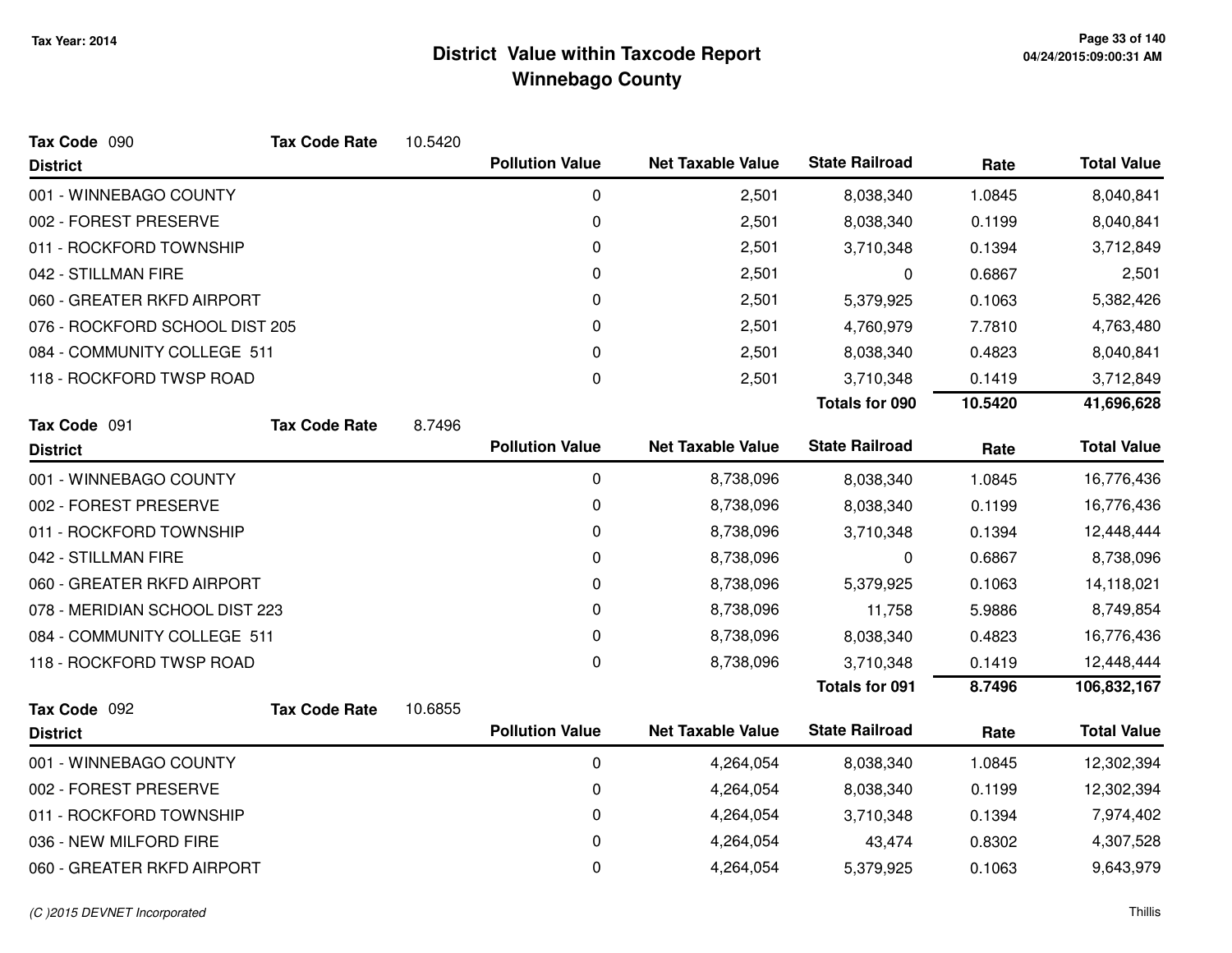| Tax Code 092                   | <b>Tax Code Rate</b> | 10.6855 |                        |                          |                       |           |                    |
|--------------------------------|----------------------|---------|------------------------|--------------------------|-----------------------|-----------|--------------------|
| <b>District</b>                |                      |         | <b>Pollution Value</b> | <b>Net Taxable Value</b> | <b>State Railroad</b> | Rate      | <b>Total Value</b> |
| 076 - ROCKFORD SCHOOL DIST 205 |                      |         | 0                      | 4,264,054                | 4,760,979             | 7.7810    | 9,025,033          |
| 084 - COMMUNITY COLLEGE 511    |                      |         | 0                      | 4,264,054                | 8,038,340             | 0.4823    | 12,302,394         |
| 118 - ROCKFORD TWSP ROAD       |                      |         | 0                      | 4,264,054                | 3,710,348             | 0.1419    | 7,974,402          |
|                                |                      |         |                        |                          | <b>Totals for 092</b> | 10.6855   | 75,832,526         |
| Tax Code 093                   | <b>Tax Code Rate</b> | 8.8931  |                        |                          |                       |           |                    |
| <b>District</b>                |                      |         | <b>Pollution Value</b> | <b>Net Taxable Value</b> | <b>State Railroad</b> | Rate      | <b>Total Value</b> |
| 001 - WINNEBAGO COUNTY         |                      |         | 0                      | 1,247,513                | 8,038,340             | 1.0845    | 9,285,853          |
| 002 - FOREST PRESERVE          |                      |         | 0                      | 1,247,513                | 8,038,340             | 0.1199    | 9,285,853          |
| 011 - ROCKFORD TOWNSHIP        |                      |         | 0                      | 1,247,513                | 3,710,348             | 0.1394    | 4,957,861          |
| 036 - NEW MILFORD FIRE         |                      |         | 0                      | 1,247,513                | 43,474                | 0.8302    | 1,290,987          |
| 060 - GREATER RKFD AIRPORT     |                      | 0       | 1,247,513              | 5,379,925                | 0.1063                | 6,627,438 |                    |
| 078 - MERIDIAN SCHOOL DIST 223 |                      | 0       | 1,247,513              | 11,758                   | 5.9886                | 1,259,271 |                    |
| 084 - COMMUNITY COLLEGE 511    |                      |         | 0                      | 1,247,513                | 8,038,340             | 0.4823    | 9,285,853          |
| 118 - ROCKFORD TWSP ROAD       |                      |         | 0                      | 1,247,513                | 3,710,348             | 0.1419    | 4,957,861          |
|                                |                      |         |                        |                          | <b>Totals for 093</b> | 8.8931    | 46,950,977         |
| Tax Code 095                   | <b>Tax Code Rate</b> | 11.0807 |                        |                          |                       |           |                    |
| <b>District</b>                |                      |         | <b>Pollution Value</b> | <b>Net Taxable Value</b> | <b>State Railroad</b> | Rate      | <b>Total Value</b> |
| 001 - WINNEBAGO COUNTY         |                      |         | 0                      | 4,211,233                | 8,038,340             | 1.0845    | 12,249,573         |
| 002 - FOREST PRESERVE          |                      |         | 0                      | 4,211,233                | 8,038,340             | 0.1199    | 12,249,573         |
| 011 - ROCKFORD TOWNSHIP        |                      |         | 0                      | 4,211,233                | 3,710,348             | 0.1394    | 7,921,581          |
| 036 - NEW MILFORD FIRE         |                      |         | 0                      | 4,211,233                | 43,474                | 0.8302    | 4,254,707          |
| 054 - CHERRY VALLEY LIBRARY    |                      |         | 0                      | 4,211,233                | 822,012               | 0.3952    | 5,033,245          |
| 060 - GREATER RKFD AIRPORT     |                      |         | 0                      | 4,211,233                | 5,379,925             | 0.1063    | 9,591,158          |
| 076 - ROCKFORD SCHOOL DIST 205 |                      |         | 0                      | 4,211,233                | 4,760,979             | 7.7810    | 8,972,212          |
| 084 - COMMUNITY COLLEGE 511    |                      |         | 0                      | 4,211,233                | 8,038,340             | 0.4823    | 12,249,573         |
| 118 - ROCKFORD TWSP ROAD       |                      |         | 0                      | 4,211,233                | 3,710,348             | 0.1419    | 7,921,581          |
|                                |                      |         |                        |                          | <b>Totals for 095</b> | 11.0807   | 80,443,203         |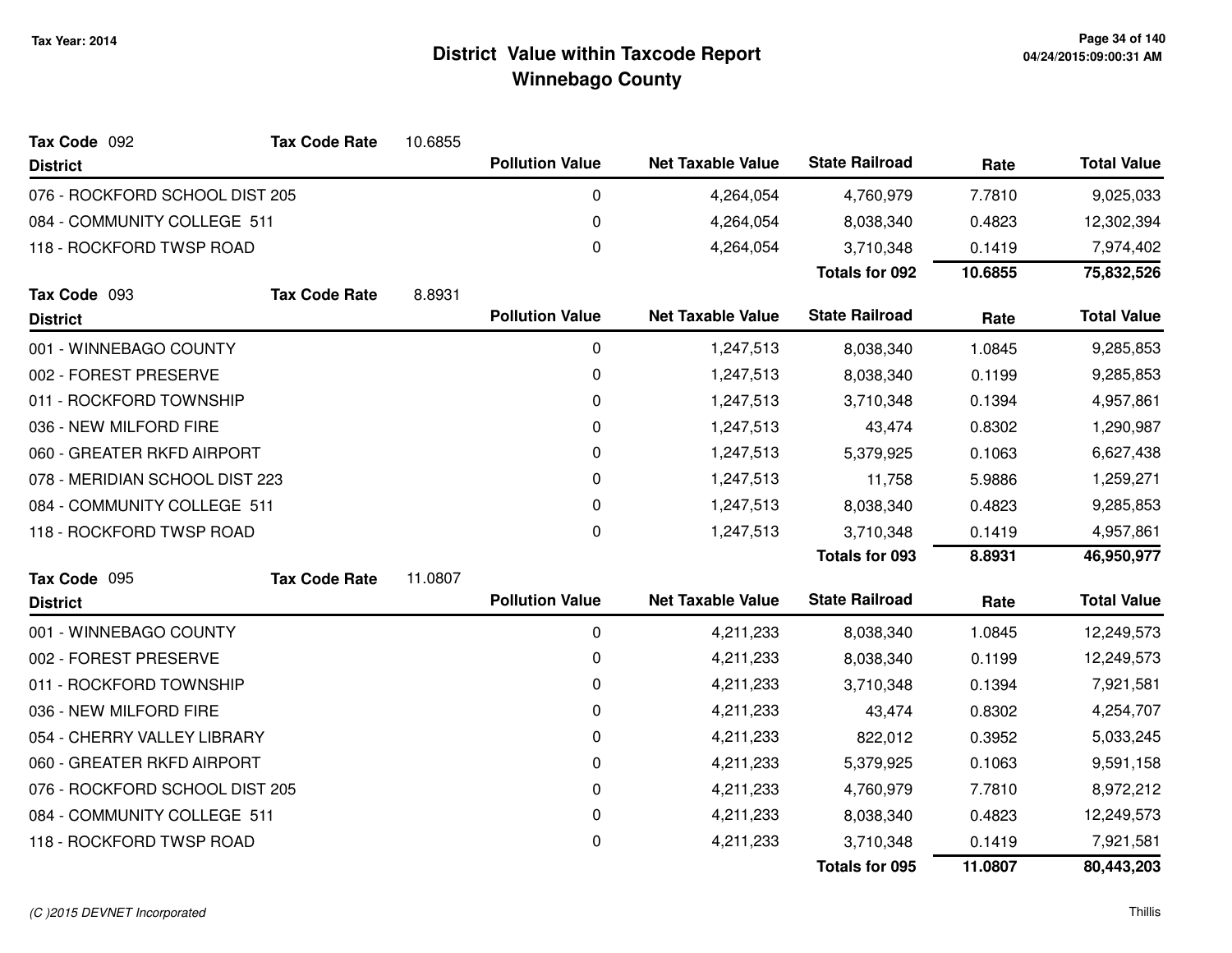| Tax Code 096                    | <b>Tax Code Rate</b> | 12.2093 |                        |                          |                       |         |                    |
|---------------------------------|----------------------|---------|------------------------|--------------------------|-----------------------|---------|--------------------|
| <b>District</b>                 |                      |         | <b>Pollution Value</b> | <b>Net Taxable Value</b> | <b>State Railroad</b> | Rate    | <b>Total Value</b> |
| 001 - WINNEBAGO COUNTY          |                      |         | 0                      | 6,965,365                | 8,038,340             | 1.0845  | 15,003,705         |
| 002 - FOREST PRESERVE           |                      |         | $\pmb{0}$              | 6,965,365                | 8,038,340             | 0.1199  | 15,003,705         |
| 011 - ROCKFORD TOWNSHIP         |                      |         | 0                      | 6,965,365                | 3,710,348             | 0.1394  | 10,675,713         |
| 036 - NEW MILFORD FIRE          |                      |         | 0                      | 6,965,365                | 43,474                | 0.8302  | 7,008,839          |
| 046 - ROCKFORD PARK DISTRICT    |                      |         | 0                      | 6,965,365                | 3,905,323             | 1.1286  | 10,870,688         |
| 054 - CHERRY VALLEY LIBRARY     |                      |         | $\Omega$               | 6,965,365                | 822,012               | 0.3952  | 7,787,377          |
| 060 - GREATER RKFD AIRPORT      |                      |         | 0                      | 6,965,365                | 5,379,925             | 0.1063  | 12,345,290         |
| 076 - ROCKFORD SCHOOL DIST 205  |                      |         | 0                      | 6,965,365                | 4,760,979             | 7.7810  | 11,726,344         |
| 084 - COMMUNITY COLLEGE 511     |                      |         | 0                      | 6,965,365                | 8,038,340             | 0.4823  | 15,003,705         |
| 118 - ROCKFORD TWSP ROAD        |                      |         | 0                      | 6,965,365                | 3,710,348             | 0.1419  | 10,675,713         |
|                                 |                      |         |                        |                          | <b>Totals for 096</b> | 12.2093 | 116,101,079        |
| Tax Code 099                    | <b>Tax Code Rate</b> | 11.8141 |                        |                          |                       |         |                    |
| <b>District</b>                 |                      |         | <b>Pollution Value</b> | <b>Net Taxable Value</b> | <b>State Railroad</b> | Rate    | <b>Total Value</b> |
| 001 - WINNEBAGO COUNTY          |                      |         | $\mathbf 0$            | 5,750,313                | 8,038,340             | 1.0845  | 13,788,653         |
| 002 - FOREST PRESERVE           |                      |         | 0                      | 5,750,313                | 8,038,340             | 0.1199  | 13,788,653         |
| 011 - ROCKFORD TOWNSHIP         |                      |         | 0                      | 5,750,313                | 3,710,348             | 0.1394  | 9,460,661          |
| 036 - NEW MILFORD FIRE          |                      |         | 0                      | 5,750,313                | 43,474                | 0.8302  | 5,793,787          |
| 046 - ROCKFORD PARK DISTRICT    |                      |         | $\pmb{0}$              | 5,750,313                | 3,905,323             | 1.1286  | 9,655,636          |
| 060 - GREATER RKFD AIRPORT      |                      |         | 0                      | 5,750,313                | 5,379,925             | 0.1063  | 11,130,238         |
| 076 - ROCKFORD SCHOOL DIST 205  |                      |         | 0                      | 5,750,313                | 4,760,979             | 7.7810  | 10,511,292         |
| 084 - COMMUNITY COLLEGE 511     |                      |         | 0                      | 5,750,313                | 8,038,340             | 0.4823  | 13,788,653         |
| 118 - ROCKFORD TWSP ROAD        |                      |         | $\Omega$               | 5,750,313                | 3,710,348             | 0.1419  | 9,460,661          |
|                                 |                      |         |                        |                          | <b>Totals for 099</b> | 11.8141 | 97,378,234         |
| Tax Code 104<br><b>District</b> | <b>Tax Code Rate</b> | 11.2716 | <b>Pollution Value</b> | <b>Net Taxable Value</b> | <b>State Railroad</b> | Rate    | <b>Total Value</b> |
| 001 - WINNEBAGO COUNTY          |                      |         | 0                      | 2,183,770                | 8,038,340             | 1.0845  | 10,222,110         |
| 002 - FOREST PRESERVE           |                      |         | 0                      | 2,183,770                | 8,038,340             | 0.1199  | 10,222,110         |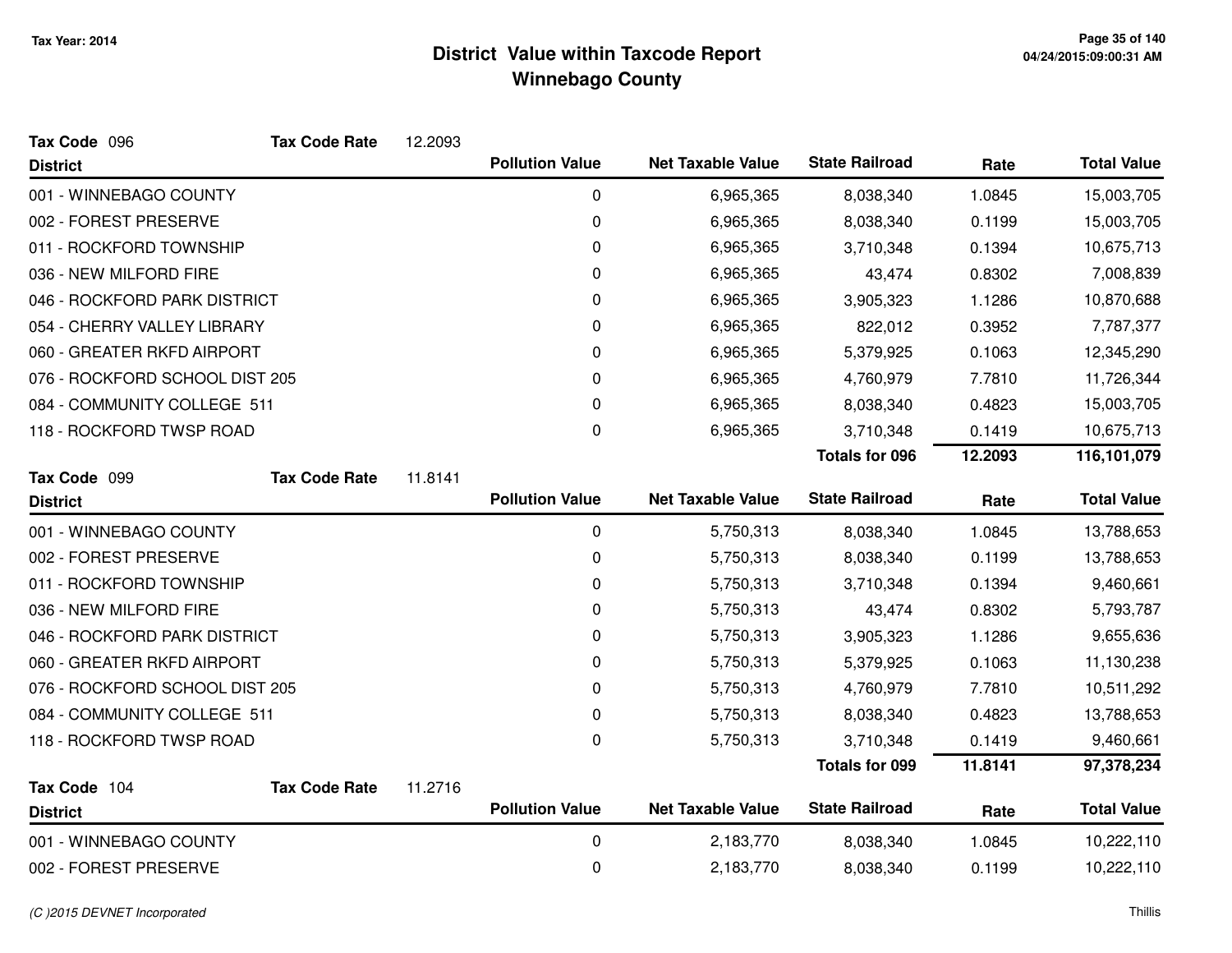| Tax Code 104                   | <b>Tax Code Rate</b> | 11.2716 |                        |                          |                       |         |                    |
|--------------------------------|----------------------|---------|------------------------|--------------------------|-----------------------|---------|--------------------|
| <b>District</b>                |                      |         | <b>Pollution Value</b> | <b>Net Taxable Value</b> | <b>State Railroad</b> | Rate    | <b>Total Value</b> |
| 011 - ROCKFORD TOWNSHIP        |                      |         | 0                      | 2,183,770                | 3,710,348             | 0.1394  | 5,894,118          |
| 040 - ROCK RIVER FIRE          |                      |         | 0                      | 2,183,770                | 0                     | 0.0869  | 2,183,770          |
| 046 - ROCKFORD PARK DISTRICT   |                      |         | 0                      | 2,183,770                | 3,905,323             | 1.1286  | 6,089,093          |
| 051 - ROCK RIVER WATER REC     |                      |         | 0                      | 2,183,770                | 4,188,575             | 0.2008  | 6,372,345          |
| 060 - GREATER RKFD AIRPORT     |                      |         | 0                      | 2,183,770                | 5,379,925             | 0.1063  | 7,563,695          |
| 076 - ROCKFORD SCHOOL DIST 205 |                      |         | 0                      | 2,183,770                | 4,760,979             | 7.7810  | 6,944,749          |
| 084 - COMMUNITY COLLEGE 511    |                      |         | 0                      | 2,183,770                | 8,038,340             | 0.4823  | 10,222,110         |
| 118 - ROCKFORD TWSP ROAD       |                      |         | 0                      | 2,183,770                | 3,710,348             | 0.1419  | 5,894,118          |
|                                |                      |         |                        |                          | Totals for 104        | 11.2716 | 71,608,218         |
| Tax Code 108                   | <b>Tax Code Rate</b> | 10.8134 |                        |                          |                       |         |                    |
| <b>District</b>                |                      |         | <b>Pollution Value</b> | <b>Net Taxable Value</b> | <b>State Railroad</b> | Rate    | <b>Total Value</b> |
| 001 - WINNEBAGO COUNTY         |                      |         | 0                      | 11,413                   | 8,038,340             | 1.0845  | 8,049,753          |
| 002 - FOREST PRESERVE          |                      |         | 0                      | 11,413                   | 8,038,340             | 0.1199  | 8,049,753          |
| 006 - HARLEM TOWNSHIP          |                      |         | 0                      | 11,413                   | 0                     | 0.1138  | 11,413             |
| 020 - MACHESNEY PARK VILLAGE   |                      |         | 0                      | 11,413                   | 0                     | 0.0000  | 11,413             |
| 035 - HARLEM-ROSCOE FIRE       |                      |         | 0                      | 11,413                   | 302,870               | 0.7743  | 314,283            |
| 055 - NORTH SUBURBAN LIBRARY   |                      |         | 0                      | 11,413                   | 744,822               | 0.3027  | 756,235            |
| 060 - GREATER RKFD AIRPORT     |                      |         | 0                      | 11,413                   | 5,379,925             | 0.1063  | 5,391,338          |
| 076 - ROCKFORD SCHOOL DIST 205 |                      |         | 0                      | 11,413                   | 4,760,979             | 7.7810  | 4,772,392          |
| 084 - COMMUNITY COLLEGE 511    |                      |         | 0                      | 11,413                   | 8,038,340             | 0.4823  | 8,049,753          |
| 113 - HARLEM TWSP ROAD         |                      |         | 0                      | 11,413                   | 0                     | 0.0486  | 11,413             |
|                                |                      |         |                        |                          | <b>Totals for 108</b> | 10.8134 | 35,417,746         |
| Tax Code 109                   | <b>Tax Code Rate</b> | 11.0142 |                        |                          |                       |         |                    |
| <b>District</b>                |                      |         | <b>Pollution Value</b> | <b>Net Taxable Value</b> | <b>State Railroad</b> | Rate    | <b>Total Value</b> |
| 001 - WINNEBAGO COUNTY         |                      |         | 0                      | 22,175,801               | 8,038,340             | 1.0845  | 30,214,141         |
| 002 - FOREST PRESERVE          |                      |         | 0                      | 22,175,801               | 8,038,340             | 0.1199  | 30,214,141         |
| 006 - HARLEM TOWNSHIP          |                      |         | 0                      | 22,175,801               | 0                     | 0.1138  | 22,175,801         |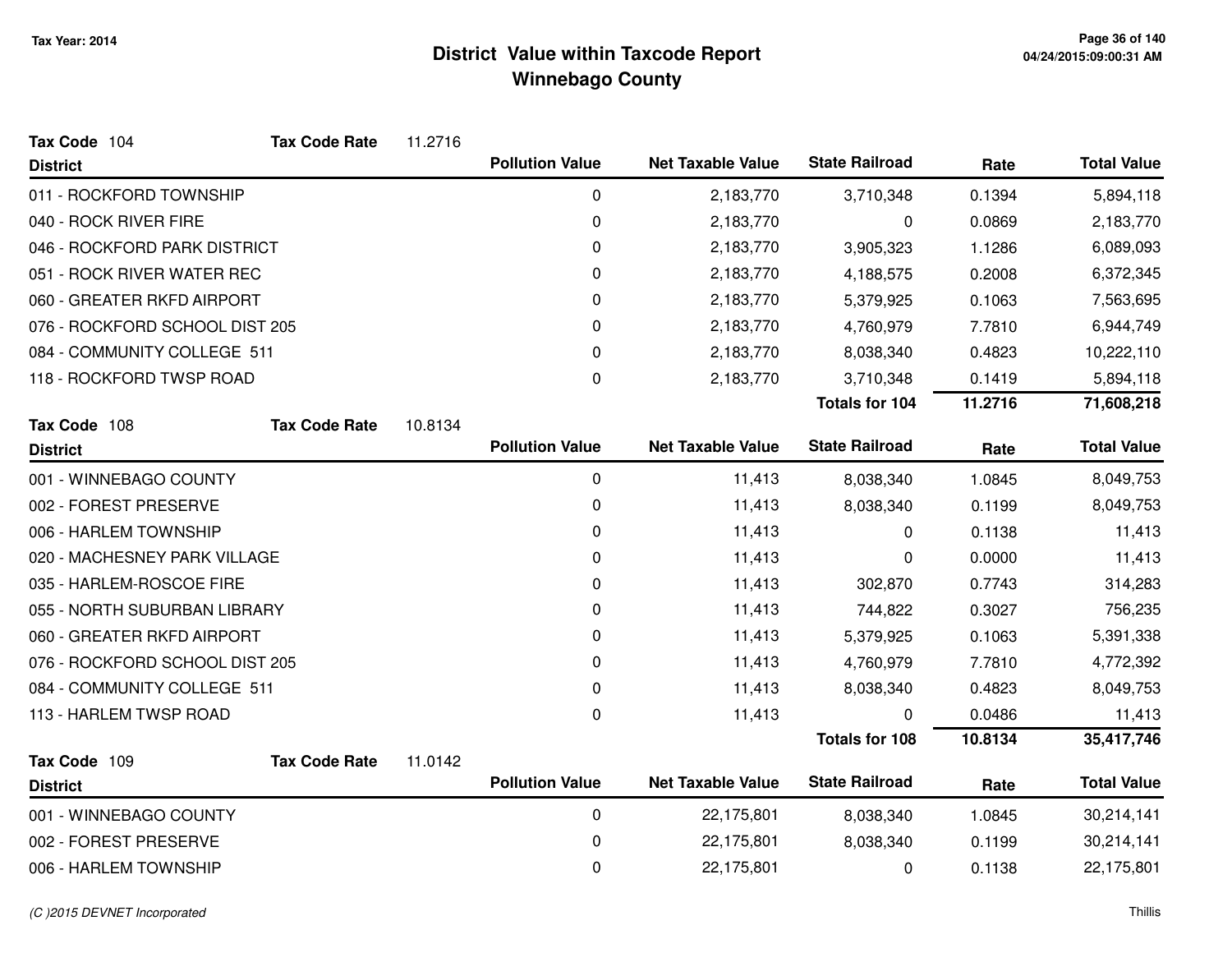| Tax Code 109                   | <b>Tax Code Rate</b> | 11.0142 |                        |                          |                       |         |                    |
|--------------------------------|----------------------|---------|------------------------|--------------------------|-----------------------|---------|--------------------|
| <b>District</b>                |                      |         | <b>Pollution Value</b> | <b>Net Taxable Value</b> | <b>State Railroad</b> | Rate    | <b>Total Value</b> |
| 020 - MACHESNEY PARK VILLAGE   |                      |         | 0                      | 22,175,801               | 0                     | 0.0000  | 22,175,801         |
| 035 - HARLEM-ROSCOE FIRE       |                      |         | 0                      | 22,175,801               | 302,870               | 0.7743  | 22,478,671         |
| 051 - ROCK RIVER WATER REC     |                      |         | 0                      | 22,175,801               | 4,188,575             | 0.2008  | 26,364,376         |
| 055 - NORTH SUBURBAN LIBRARY   |                      |         | 0                      | 22,175,801               | 744,822               | 0.3027  | 22,920,623         |
| 060 - GREATER RKFD AIRPORT     |                      |         | 0                      | 22,175,801               | 5,379,925             | 0.1063  | 27,555,726         |
| 076 - ROCKFORD SCHOOL DIST 205 |                      |         | 0                      | 22,175,801               | 4,760,979             | 7.7810  | 26,936,780         |
| 084 - COMMUNITY COLLEGE 511    |                      |         | 0                      | 22,175,801               | 8,038,340             | 0.4823  | 30,214,141         |
| 113 - HARLEM TWSP ROAD         |                      |         | 0                      | 22,175,801               | 0                     | 0.0486  | 22,175,801         |
|                                |                      |         |                        |                          | Totals for 109        | 11.0142 | 283,426,002        |
| Tax Code 110                   | <b>Tax Code Rate</b> | 11.5540 |                        |                          |                       |         |                    |
| <b>District</b>                |                      |         | <b>Pollution Value</b> | <b>Net Taxable Value</b> | <b>State Railroad</b> | Rate    | <b>Total Value</b> |
| 001 - WINNEBAGO COUNTY         |                      |         | $\mathbf 0$            | 25,565,791               | 8,038,340             | 1.0845  | 33,604,131         |
| 002 - FOREST PRESERVE          |                      |         | 0                      | 25,565,791               | 8,038,340             | 0.1199  | 33,604,131         |
| 004 - CHERRY VALLEY TOWNSHIP   |                      |         | 0                      | 25,565,791               | 1,294,515             | 0.1382  | 26,860,306         |
| 031 - CHERRY VALLEY FIRE       |                      |         | 0                      | 25,565,791               | 750,326               | 0.9765  | 26,316,117         |
| 051 - ROCK RIVER WATER REC     |                      |         | 0                      | 25,565,791               | 4,188,575             | 0.2008  | 29,754,366         |
| 054 - CHERRY VALLEY LIBRARY    |                      |         | 0                      | 25,565,791               | 822,012               | 0.3952  | 26,387,803         |
| 060 - GREATER RKFD AIRPORT     |                      |         | 0                      | 25,565,791               | 5,379,925             | 0.1063  | 30,945,716         |
| 076 - ROCKFORD SCHOOL DIST 205 |                      |         | 0                      | 25,565,791               | 4,760,979             | 7.7810  | 30,326,770         |
| 084 - COMMUNITY COLLEGE 511    |                      |         | 0                      | 25,565,791               | 8,038,340             | 0.4823  | 33,604,131         |
| 111 - CHERRY VALLEY TWSP ROAD  |                      |         | 0                      | 25,565,791               | 1,294,515             | 0.2693  | 26,860,306         |
|                                |                      |         |                        |                          | <b>Totals for 110</b> | 11.5540 | 298, 263, 777      |
| Tax Code 111                   | <b>Tax Code Rate</b> | 11.1588 |                        |                          |                       |         |                    |
| <b>District</b>                |                      |         | <b>Pollution Value</b> | <b>Net Taxable Value</b> | <b>State Railroad</b> | Rate    | <b>Total Value</b> |
| 001 - WINNEBAGO COUNTY         |                      |         | $\pmb{0}$              | 8,219,521                | 8,038,340             | 1.0845  | 16,257,861         |
| 002 - FOREST PRESERVE          |                      |         | 0                      | 8,219,521                | 8,038,340             | 0.1199  | 16,257,861         |
| 004 - CHERRY VALLEY TOWNSHIP   |                      |         | 0                      | 8,219,521                | 1,294,515             | 0.1382  | 9,514,036          |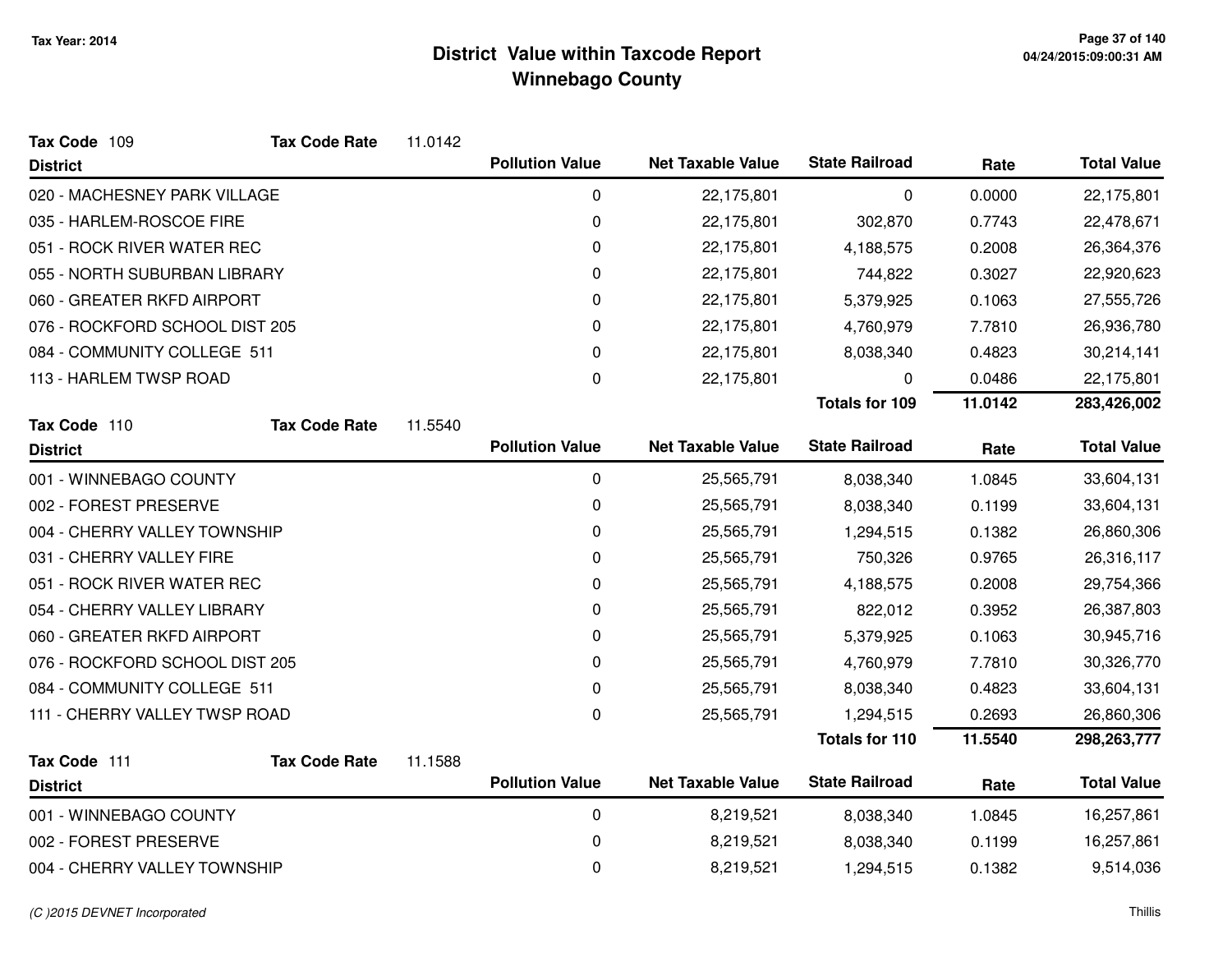| Tax Code 111                   | <b>Tax Code Rate</b> | 11.1588 |                        |                          |                       |         |                    |
|--------------------------------|----------------------|---------|------------------------|--------------------------|-----------------------|---------|--------------------|
| <b>District</b>                |                      |         | <b>Pollution Value</b> | <b>Net Taxable Value</b> | <b>State Railroad</b> | Rate    | <b>Total Value</b> |
| 031 - CHERRY VALLEY FIRE       |                      |         | $\mathbf 0$            | 8,219,521                | 750,326               | 0.9765  | 8,969,847          |
| 051 - ROCK RIVER WATER REC     |                      |         | $\pmb{0}$              | 8,219,521                | 4,188,575             | 0.2008  | 12,408,096         |
| 060 - GREATER RKFD AIRPORT     |                      |         | $\pmb{0}$              | 8,219,521                | 5,379,925             | 0.1063  | 13,599,446         |
| 076 - ROCKFORD SCHOOL DIST 205 |                      |         | 0                      | 8,219,521                | 4,760,979             | 7.7810  | 12,980,500         |
| 084 - COMMUNITY COLLEGE 511    |                      |         | 0                      | 8,219,521                | 8,038,340             | 0.4823  | 16,257,861         |
| 111 - CHERRY VALLEY TWSP ROAD  |                      |         | $\mathbf 0$            | 8,219,521                | 1,294,515             | 0.2693  | 9,514,036          |
|                                |                      |         |                        |                          | <b>Totals for 111</b> | 11.1588 | 115,759,544        |
| Tax Code 112                   | <b>Tax Code Rate</b> | 13.9796 |                        |                          |                       |         |                    |
| <b>District</b>                |                      |         | <b>Pollution Value</b> | <b>Net Taxable Value</b> | <b>State Railroad</b> | Rate    | <b>Total Value</b> |
| 001 - WINNEBAGO COUNTY         |                      |         | $\mathbf 0$            | 1,958,709                | 8,038,340             | 1.0845  | 9,997,049          |
| 002 - FOREST PRESERVE          |                      |         | $\pmb{0}$              | 1,958,709                | 8,038,340             | 0.1199  | 9,997,049          |
| 004 - CHERRY VALLEY TOWNSHIP   |                      |         | 0                      | 1,958,709                | 1,294,515             | 0.1382  | 3,253,224          |
| 023 - ROCKFORD CITY            |                      |         | 0                      | 1,958,709                | 3,105,256             | 3.2931  | 5,063,965          |
| 051 - ROCK RIVER WATER REC     |                      |         | $\pmb{0}$              | 1,958,709                | 4,188,575             | 0.2008  | 6,147,284          |
| 059 - ROCKFORD CITY LIBRARY    |                      |         | 0                      | 1,958,709                | 3,105,256             | 0.5042  | 5,063,965          |
| 060 - GREATER RKFD AIRPORT     |                      |         | 0                      | 1,958,709                | 5,379,925             | 0.1063  | 7,338,634          |
| 076 - ROCKFORD SCHOOL DIST 205 |                      |         | 0                      | 1,958,709                | 4,760,979             | 7.7810  | 6,719,688          |
| 084 - COMMUNITY COLLEGE 511    |                      |         | 0                      | 1,958,709                | 8,038,340             | 0.4823  | 9,997,049          |
| 111 - CHERRY VALLEY TWSP ROAD  |                      |         | $\pmb{0}$              | 1,958,709                | 1,294,515             | 0.2693  | 3,253,224          |
|                                |                      |         |                        |                          | <b>Totals for 112</b> | 13.9796 | 66,831,131         |
| Tax Code 113                   | <b>Tax Code Rate</b> | 12.6826 |                        |                          |                       |         |                    |
| <b>District</b>                |                      |         | <b>Pollution Value</b> | <b>Net Taxable Value</b> | <b>State Railroad</b> | Rate    | <b>Total Value</b> |
| 001 - WINNEBAGO COUNTY         |                      |         | $\pmb{0}$              | 7,942,031                | 8,038,340             | 1.0845  | 15,980,371         |
| 002 - FOREST PRESERVE          |                      |         | 0                      | 7,942,031                | 8,038,340             | 0.1199  | 15,980,371         |
| 004 - CHERRY VALLEY TOWNSHIP   |                      |         | 0                      | 7,942,031                | 1,294,515             | 0.1382  | 9,236,546          |
| 031 - CHERRY VALLEY FIRE       |                      |         | 0                      | 7,942,031                | 750,326               | 0.9765  | 8,692,357          |
| 046 - ROCKFORD PARK DISTRICT   |                      |         | 0                      | 7,942,031                | 3,905,323             | 1.1286  | 11,847,354         |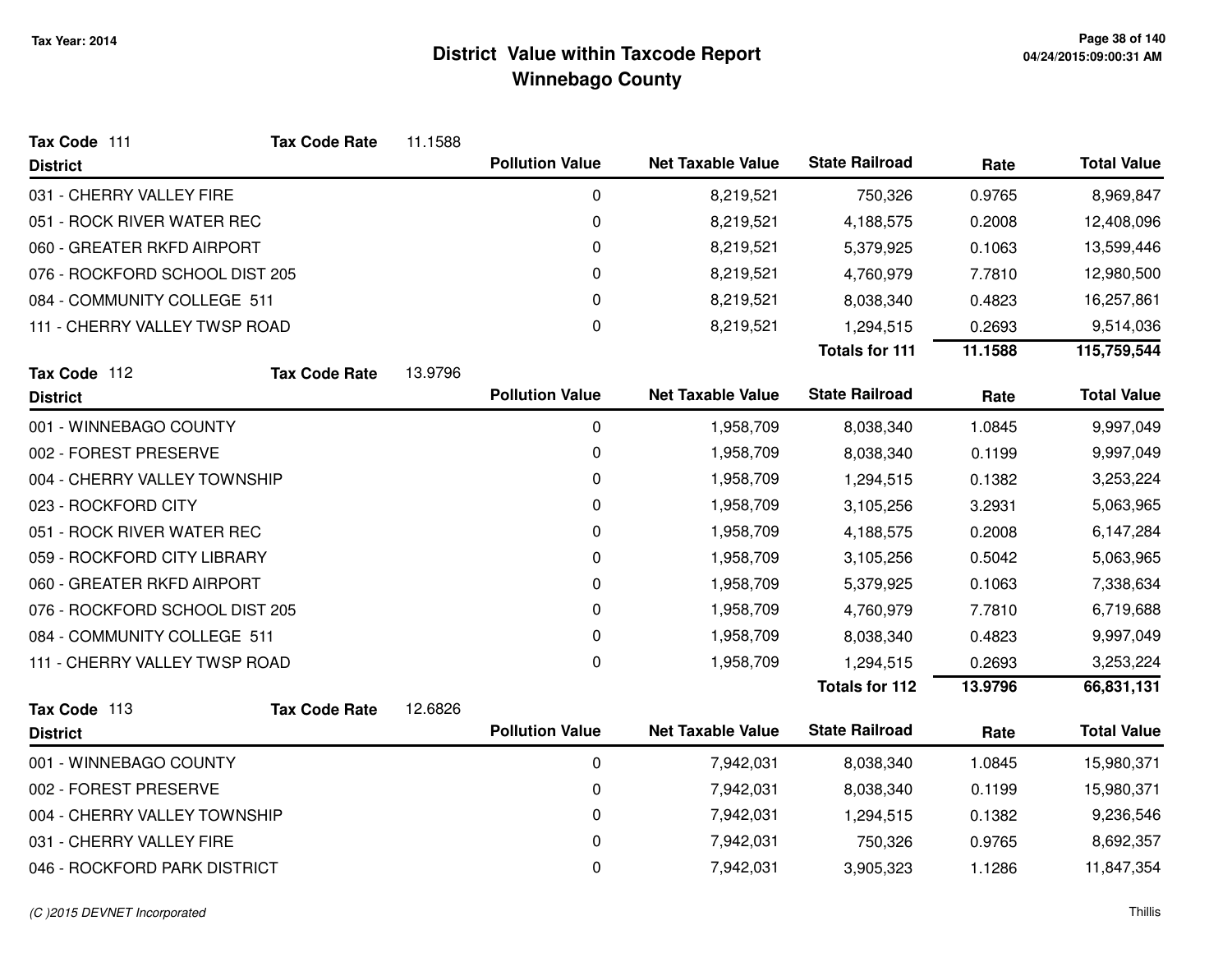| Tax Code 113                   | <b>Tax Code Rate</b> | 12.6826 |                        |                          |                       |         |                    |
|--------------------------------|----------------------|---------|------------------------|--------------------------|-----------------------|---------|--------------------|
| <b>District</b>                |                      |         | <b>Pollution Value</b> | <b>Net Taxable Value</b> | <b>State Railroad</b> | Rate    | <b>Total Value</b> |
| 051 - ROCK RIVER WATER REC     |                      |         | 0                      | 7,942,031                | 4,188,575             | 0.2008  | 12,130,606         |
| 054 - CHERRY VALLEY LIBRARY    |                      |         | 0                      | 7,942,031                | 822,012               | 0.3952  | 8,764,043          |
| 060 - GREATER RKFD AIRPORT     |                      |         | 0                      | 7,942,031                | 5,379,925             | 0.1063  | 13,321,956         |
| 076 - ROCKFORD SCHOOL DIST 205 |                      |         | 0                      | 7,942,031                | 4,760,979             | 7.7810  | 12,703,010         |
| 084 - COMMUNITY COLLEGE 511    |                      |         | 0                      | 7,942,031                | 8,038,340             | 0.4823  | 15,980,371         |
| 111 - CHERRY VALLEY TWSP ROAD  |                      |         | $\Omega$               | 7,942,031                | 1,294,515             | 0.2693  | 9,236,546          |
|                                |                      |         |                        |                          | <b>Totals for 113</b> | 12.6826 | 133,873,531        |
| Tax Code 114                   | <b>Tax Code Rate</b> | 11.3532 |                        |                          |                       |         |                    |
| <b>District</b>                |                      |         | <b>Pollution Value</b> | <b>Net Taxable Value</b> | <b>State Railroad</b> | Rate    | <b>Total Value</b> |
| 001 - WINNEBAGO COUNTY         |                      |         | 0                      | 65,207,332               | 8,038,340             | 1.0845  | 73,245,672         |
| 002 - FOREST PRESERVE          |                      |         | $\pmb{0}$              | 65,207,332               | 8,038,340             | 0.1199  | 73,245,672         |
| 004 - CHERRY VALLEY TOWNSHIP   |                      |         | 0                      | 65,207,332               | 1,294,515             | 0.1382  | 66,501,847         |
| 031 - CHERRY VALLEY FIRE       |                      |         | 0                      | 65,207,332               | 750,326               | 0.9765  | 65,957,658         |
| 054 - CHERRY VALLEY LIBRARY    |                      |         | $\pmb{0}$              | 65,207,332               | 822,012               | 0.3952  | 66,029,344         |
| 060 - GREATER RKFD AIRPORT     |                      |         | 0                      | 65,207,332               | 5,379,925             | 0.1063  | 70,587,257         |
| 076 - ROCKFORD SCHOOL DIST 205 |                      |         | 0                      | 65,207,332               | 4,760,979             | 7.7810  | 69,968,311         |
| 084 - COMMUNITY COLLEGE 511    |                      |         | 0                      | 65,207,332               | 8,038,340             | 0.4823  | 73,245,672         |
| 111 - CHERRY VALLEY TWSP ROAD  |                      |         | 0                      | 65,207,332               | 1,294,515             | 0.2693  | 66,501,847         |
|                                |                      |         |                        |                          | <b>Totals for 114</b> | 11.3532 | 625,283,280        |
| Tax Code 115                   | <b>Tax Code Rate</b> | 10.9580 |                        |                          |                       |         |                    |
| <b>District</b>                |                      |         | <b>Pollution Value</b> | <b>Net Taxable Value</b> | <b>State Railroad</b> | Rate    | <b>Total Value</b> |
| 001 - WINNEBAGO COUNTY         |                      |         | 0                      | 5,577,977                | 8,038,340             | 1.0845  | 13,616,317         |
| 002 - FOREST PRESERVE          |                      |         | 0                      | 5,577,977                | 8,038,340             | 0.1199  | 13,616,317         |
| 004 - CHERRY VALLEY TOWNSHIP   |                      |         | 0                      | 5,577,977                | 1,294,515             | 0.1382  | 6,872,492          |
| 031 - CHERRY VALLEY FIRE       |                      |         | 0                      | 5,577,977                | 750,326               | 0.9765  | 6,328,303          |
| 060 - GREATER RKFD AIRPORT     |                      |         | 0                      | 5,577,977                | 5,379,925             | 0.1063  | 10,957,902         |
| 076 - ROCKFORD SCHOOL DIST 205 |                      |         | 0                      | 5,577,977                | 4,760,979             | 7.7810  | 10,338,956         |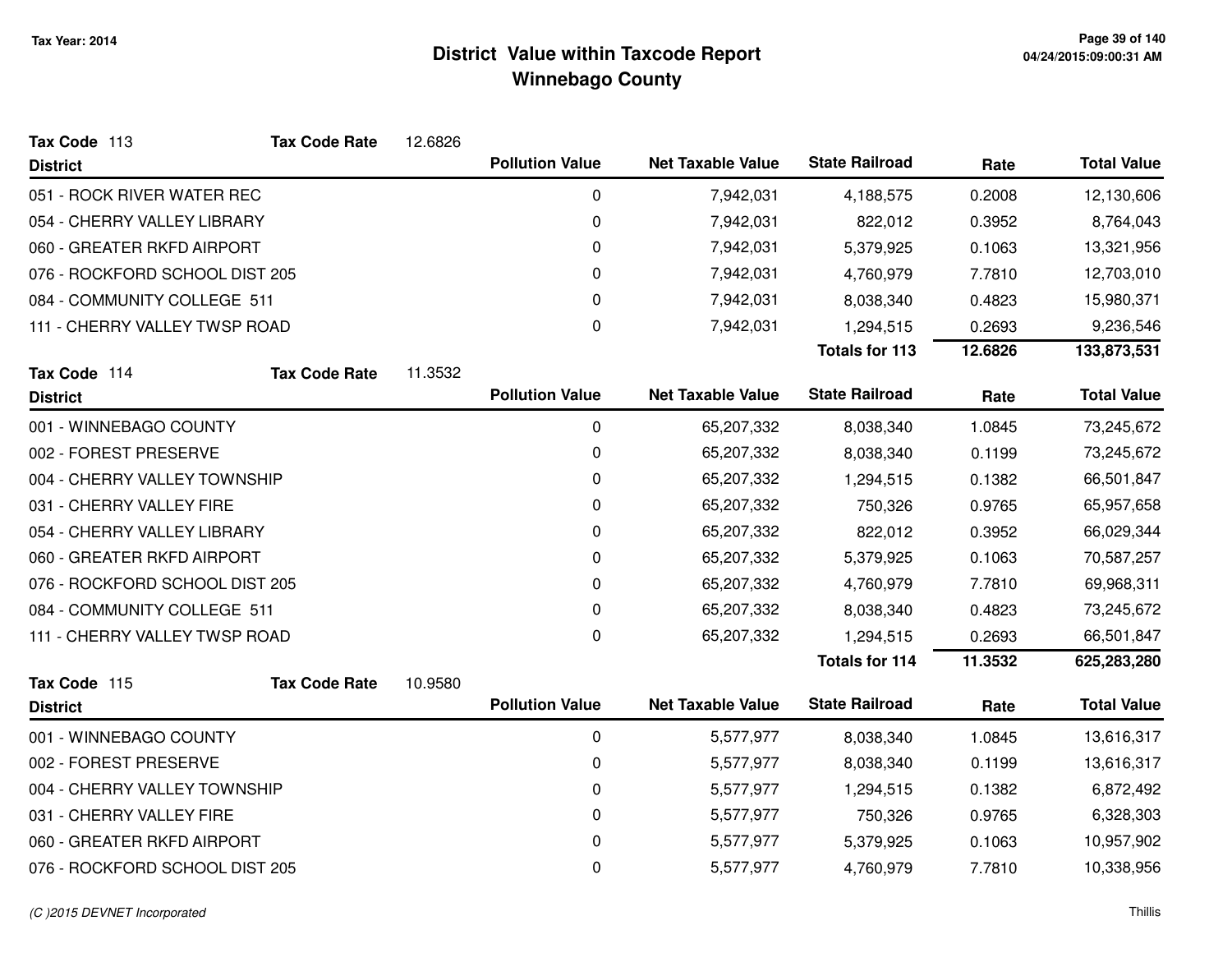| Tax Code 115                   | <b>Tax Code Rate</b> | 10.9580 |                        |                          |                       |         |                    |
|--------------------------------|----------------------|---------|------------------------|--------------------------|-----------------------|---------|--------------------|
| <b>District</b>                |                      |         | <b>Pollution Value</b> | <b>Net Taxable Value</b> | <b>State Railroad</b> | Rate    | <b>Total Value</b> |
| 084 - COMMUNITY COLLEGE 511    |                      |         | 0                      | 5,577,977                | 8,038,340             | 0.4823  | 13,616,317         |
| 111 - CHERRY VALLEY TWSP ROAD  |                      |         | 0                      | 5,577,977                | 1,294,515             | 0.2693  | 6,872,492          |
|                                |                      |         |                        |                          | <b>Totals for 115</b> | 10.9580 | 82,219,096         |
| Tax Code 116                   | <b>Tax Code Rate</b> | 13.7788 |                        |                          |                       |         |                    |
| <b>District</b>                |                      |         | <b>Pollution Value</b> | <b>Net Taxable Value</b> | <b>State Railroad</b> | Rate    | <b>Total Value</b> |
| 001 - WINNEBAGO COUNTY         |                      |         | 0                      | 5,751                    | 8,038,340             | 1.0845  | 8,044,091          |
| 002 - FOREST PRESERVE          |                      |         | 0                      | 5,751                    | 8,038,340             | 0.1199  | 8,044,091          |
| 004 - CHERRY VALLEY TOWNSHIP   |                      |         | 0                      | 5,751                    | 1,294,515             | 0.1382  | 1,300,266          |
| 023 - ROCKFORD CITY            |                      |         | 0                      | 5,751                    | 3,105,256             | 3.2931  | 3,111,007          |
| 059 - ROCKFORD CITY LIBRARY    |                      |         | 0                      | 5,751                    | 3,105,256             | 0.5042  | 3,111,007          |
| 060 - GREATER RKFD AIRPORT     |                      |         | 0                      | 5,751                    | 5,379,925             | 0.1063  | 5,385,676          |
| 076 - ROCKFORD SCHOOL DIST 205 |                      |         | 0                      | 5,751                    | 4,760,979             | 7.7810  | 4,766,730          |
| 084 - COMMUNITY COLLEGE 511    |                      |         | 0                      | 5,751                    | 8,038,340             | 0.4823  | 8,044,091          |
| 111 - CHERRY VALLEY TWSP ROAD  |                      |         | 0                      | 5,751                    | 1,294,515             | 0.2693  | 1,300,266          |
|                                |                      |         |                        |                          | <b>Totals for 116</b> | 13.7788 | 43,107,225         |
| Tax Code 117                   | <b>Tax Code Rate</b> | 14.9820 |                        |                          |                       |         |                    |
| <b>District</b>                |                      |         | <b>Pollution Value</b> | <b>Net Taxable Value</b> | <b>State Railroad</b> | Rate    | <b>Total Value</b> |
| 001 - WINNEBAGO COUNTY         |                      |         | 0                      | 10,493,870               | 8,038,340             | 1.0845  | 18,532,210         |
| 002 - FOREST PRESERVE          |                      |         | 0                      | 10,493,870               | 8,038,340             | 0.1199  | 18,532,210         |
| 011 - ROCKFORD TOWNSHIP        |                      |         | 0                      | 10,493,870               | 3,710,348             | 0.1394  | 14,204,218         |
| 023 - ROCKFORD CITY            |                      |         | 0                      | 10,493,870               | 3,105,256             | 3.2931  | 13,599,126         |
| 046 - ROCKFORD PARK DISTRICT   |                      |         | 0                      | 10,493,870               | 3,905,323             | 1.1286  | 14,399,193         |
| 051 - ROCK RIVER WATER REC     |                      |         | 0                      | 10,493,870               | 4,188,575             | 0.2008  | 14,682,445         |
| 059 - ROCKFORD CITY LIBRARY    |                      |         | 0                      | 10,493,870               | 3,105,256             | 0.5042  | 13,599,126         |
| 060 - GREATER RKFD AIRPORT     |                      |         | 0                      | 10,493,870               | 5,379,925             | 0.1063  | 15,873,795         |
| 066 - EAST STATE & ALPINE TIF  |                      |         | 0                      | 777,323                  | 0                     | 0.0000  | 777,323            |
| 076 - ROCKFORD SCHOOL DIST 205 |                      |         | 0                      | 10,493,870               | 4,760,979             | 7.7810  | 15,254,849         |
|                                |                      |         |                        |                          |                       |         |                    |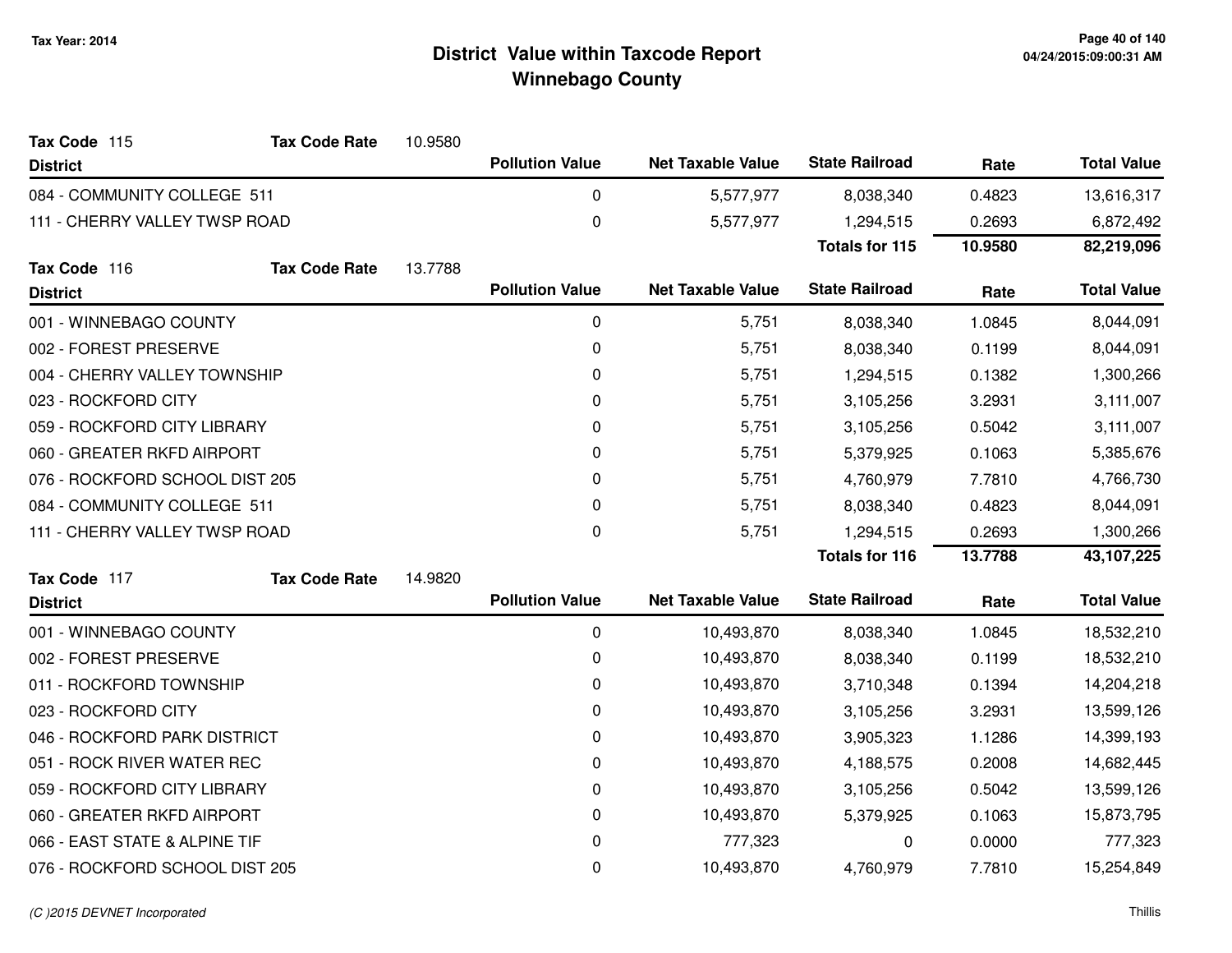| Tax Code 117                 | <b>Tax Code Rate</b> | 14.9820 |                        |                          |                       |         |                    |
|------------------------------|----------------------|---------|------------------------|--------------------------|-----------------------|---------|--------------------|
| <b>District</b>              |                      |         | <b>Pollution Value</b> | <b>Net Taxable Value</b> | <b>State Railroad</b> | Rate    | <b>Total Value</b> |
| 084 - COMMUNITY COLLEGE 511  |                      |         | $\pmb{0}$              | 10,493,870               | 8,038,340             | 0.4823  | 18,532,210         |
| 118 - ROCKFORD TWSP ROAD     |                      |         | 0                      | 10,493,870               | 3,710,348             | 0.1419  | 14,204,218         |
|                              |                      |         |                        |                          | <b>Totals for 117</b> | 14.9820 | 172,190,923        |
| Tax Code 118                 | <b>Tax Code Rate</b> | 11.5529 |                        |                          |                       |         |                    |
| <b>District</b>              |                      |         | <b>Pollution Value</b> | <b>Net Taxable Value</b> | <b>State Railroad</b> | Rate    | <b>Total Value</b> |
| 001 - WINNEBAGO COUNTY       |                      |         | 0                      | 366,998                  | 8,038,340             | 1.0845  | 8,405,338          |
| 002 - FOREST PRESERVE        |                      |         | $\pmb{0}$              | 366,998                  | 8,038,340             | 0.1199  | 8,405,338          |
| 006 - HARLEM TOWNSHIP        |                      |         | $\mathbf 0$            | 366,998                  | 0                     | 0.1138  | 366,998            |
| 020 - MACHESNEY PARK VILLAGE |                      |         | 0                      | 366,998                  | 0                     | 0.0000  | 366,998            |
| 035 - HARLEM-ROSCOE FIRE     |                      |         | 0                      | 366,998                  | 302,870               | 0.7743  | 669,868            |
| 051 - ROCK RIVER WATER REC   |                      |         | $\pmb{0}$              | 366,998                  | 4,188,575             | 0.2008  | 4,555,573          |
| 055 - NORTH SUBURBAN LIBRARY |                      |         | $\mathbf 0$            | 366,998                  | 744,822               | 0.3027  | 1,111,820          |
| 060 - GREATER RKFD AIRPORT   |                      |         | 0                      | 366,998                  | 5,379,925             | 0.1063  | 5,746,923          |
| 070 - HARLEM SCHOOL DIST 122 |                      |         | $\mathbf 0$            | 366,998                  | 413,139               | 8.3197  | 780,137            |
| 084 - COMMUNITY COLLEGE 511  |                      |         | 0                      | 366,998                  | 8,038,340             | 0.4823  | 8,405,338          |
| 098 - MACHESNEY PARK TIF     |                      |         | $\mathbf 0$            | 6,909,713                | 0                     | 0.0000  | 6,909,713          |
| 113 - HARLEM TWSP ROAD       |                      |         | 0                      | 366,998                  | 0                     | 0.0486  | 366,998            |
|                              |                      |         |                        |                          | <b>Totals for 118</b> | 11.5529 | 46,091,042         |
| Tax Code 119                 | <b>Tax Code Rate</b> | 11.5540 |                        |                          |                       |         |                    |
| <b>District</b>              |                      |         | <b>Pollution Value</b> | <b>Net Taxable Value</b> | <b>State Railroad</b> | Rate    | <b>Total Value</b> |
| 001 - WINNEBAGO COUNTY       |                      |         | $\pmb{0}$              | 11,416,365               | 8,038,340             | 1.0845  | 19,454,705         |
| 002 - FOREST PRESERVE        |                      |         | $\mathbf 0$            | 11,416,365               | 8,038,340             | 0.1199  | 19,454,705         |
| 004 - CHERRY VALLEY TOWNSHIP |                      |         | $\mathbf 0$            | 11,416,365               | 1,294,515             | 0.1382  | 12,710,880         |
| 017 - CHERRY VALLEY VILLAGE  |                      |         | 0                      | 11,416,365               | 143,629               | 0.0000  | 11,559,994         |
| 031 - CHERRY VALLEY FIRE     |                      |         | $\pmb{0}$              | 11,416,365               | 750,326               | 0.9765  | 12,166,691         |
| 051 - ROCK RIVER WATER REC   |                      |         | $\mathbf 0$            | 11,416,365               | 4,188,575             | 0.2008  | 15,604,940         |
| 054 - CHERRY VALLEY LIBRARY  |                      |         | $\mathbf 0$            | 11,416,365               | 822,012               | 0.3952  | 12,238,377         |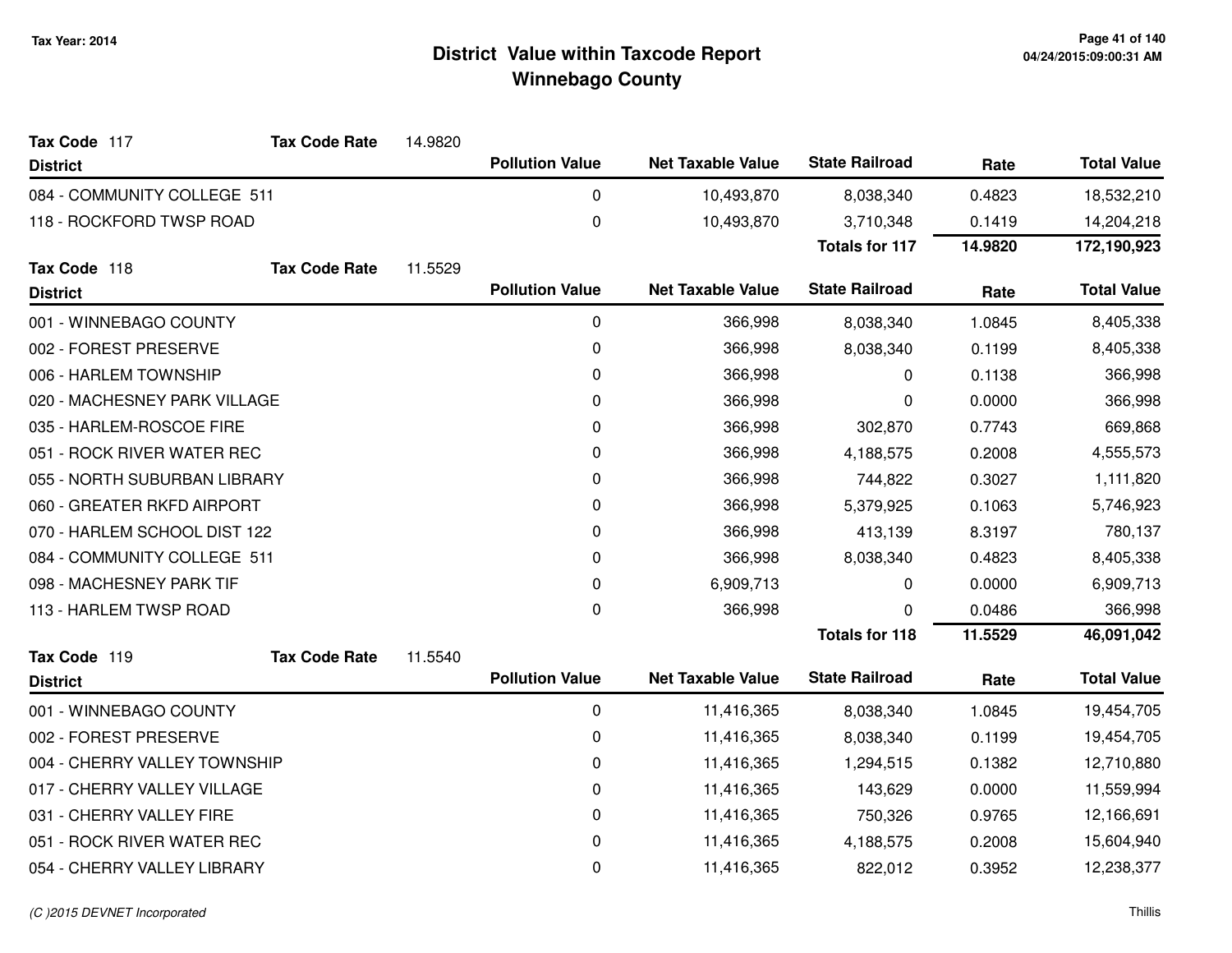| Tax Code 119                   | <b>Tax Code Rate</b> | 11.5540 |                        |                          |                       |         |                    |
|--------------------------------|----------------------|---------|------------------------|--------------------------|-----------------------|---------|--------------------|
| <b>District</b>                |                      |         | <b>Pollution Value</b> | <b>Net Taxable Value</b> | <b>State Railroad</b> | Rate    | <b>Total Value</b> |
| 060 - GREATER RKFD AIRPORT     |                      |         | 0                      | 11,416,365               | 5,379,925             | 0.1063  | 16,796,290         |
| 076 - ROCKFORD SCHOOL DIST 205 |                      |         | 0                      | 11,416,365               | 4,760,979             | 7.7810  | 16,177,344         |
| 084 - COMMUNITY COLLEGE 511    |                      |         | 0                      | 11,416,365               | 8,038,340             | 0.4823  | 19,454,705         |
| 111 - CHERRY VALLEY TWSP ROAD  |                      |         | 0                      | 11,416,365               | 1,294,515             | 0.2693  | 12,710,880         |
|                                |                      |         |                        |                          | <b>Totals for 119</b> | 11.5540 | 168,329,511        |
| Tax Code 120                   | <b>Tax Code Rate</b> | 11.3532 |                        |                          |                       |         |                    |
| <b>District</b>                |                      |         | <b>Pollution Value</b> | <b>Net Taxable Value</b> | <b>State Railroad</b> | Rate    | <b>Total Value</b> |
| 001 - WINNEBAGO COUNTY         |                      |         | 0                      | 3,165,964                | 8,038,340             | 1.0845  | 11,204,304         |
| 002 - FOREST PRESERVE          |                      |         | 0                      | 3,165,964                | 8,038,340             | 0.1199  | 11,204,304         |
| 004 - CHERRY VALLEY TOWNSHIP   |                      |         | 0                      | 3,165,964                | 1,294,515             | 0.1382  | 4,460,479          |
| 017 - CHERRY VALLEY VILLAGE    |                      |         | 0                      | 3,165,964                | 143,629               | 0.0000  | 3,309,593          |
| 031 - CHERRY VALLEY FIRE       |                      |         | 0                      | 3,165,964                | 750,326               | 0.9765  | 3,916,290          |
| 054 - CHERRY VALLEY LIBRARY    |                      |         | 0                      | 3,165,964                | 822,012               | 0.3952  | 3,987,976          |
| 060 - GREATER RKFD AIRPORT     |                      |         | 0                      | 3,165,964                | 5,379,925             | 0.1063  | 8,545,889          |
| 076 - ROCKFORD SCHOOL DIST 205 |                      |         | 0                      | 3,165,964                | 4,760,979             | 7.7810  | 7,926,943          |
| 084 - COMMUNITY COLLEGE 511    |                      |         | 0                      | 3,165,964                | 8,038,340             | 0.4823  | 11,204,304         |
| 111 - CHERRY VALLEY TWSP ROAD  |                      |         | 0                      | 3,165,964                | 1,294,515             | 0.2693  | 4,460,479          |
|                                |                      |         |                        |                          | <b>Totals for 120</b> | 11.3532 | 70,220,561         |
| Tax Code 122                   | <b>Tax Code Rate</b> | 9.8050  |                        |                          |                       |         |                    |
| <b>District</b>                |                      |         | <b>Pollution Value</b> | <b>Net Taxable Value</b> | <b>State Railroad</b> | Rate    | <b>Total Value</b> |
| 001 - WINNEBAGO COUNTY         |                      |         | 0                      | 461,066                  | 8,038,340             | 1.0845  | 8,499,406          |
| 002 - FOREST PRESERVE          |                      |         | 0                      | 461,066                  | 8,038,340             | 0.1199  | 8,499,406          |
| 004 - CHERRY VALLEY TOWNSHIP   |                      |         | 0                      | 461,066                  | 1,294,515             | 0.1382  | 1,755,581          |
| 031 - CHERRY VALLEY FIRE       |                      |         | 0                      | 461,066                  | 750,326               | 0.9765  | 1,211,392          |
| 054 - CHERRY VALLEY LIBRARY    |                      |         | 0                      | 461,066                  | 822,012               | 0.3952  | 1,283,078          |
| 060 - GREATER RKFD AIRPORT     |                      |         | 0                      | 461,066                  | 5,379,925             | 0.1063  | 5,840,991          |
| 083 - HIAWATHA SCHOOL DIST 426 |                      |         | 0                      | 461,066                  | 0                     | 6.0032  | 461,066            |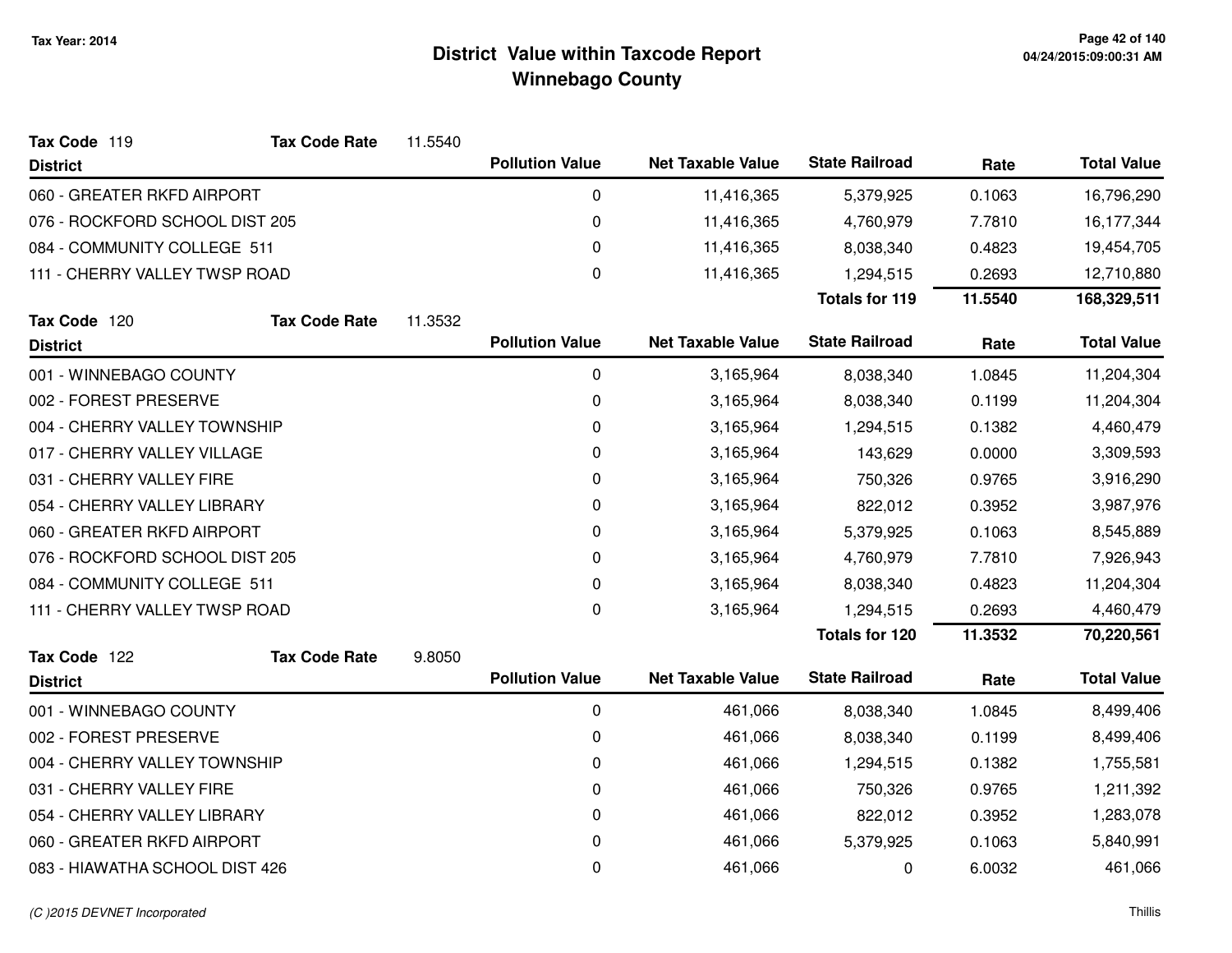| Tax Code 122                  | <b>Tax Code Rate</b>           | 9.8050  |                        |                          |                       |         |                    |
|-------------------------------|--------------------------------|---------|------------------------|--------------------------|-----------------------|---------|--------------------|
| <b>District</b>               |                                |         | <b>Pollution Value</b> | <b>Net Taxable Value</b> | <b>State Railroad</b> | Rate    | <b>Total Value</b> |
| 085 - COMMUNITY COLLEGE 523   |                                |         | 0                      | 461,066                  | 0                     | 0.7119  | 461,066            |
| 111 - CHERRY VALLEY TWSP ROAD |                                |         | $\mathbf 0$            | 461,066                  | 1,294,515             | 0.2693  | 1,755,581          |
|                               |                                |         |                        |                          | <b>Totals for 122</b> | 9.8050  | 29,767,567         |
| Tax Code 123                  | <b>Tax Code Rate</b>           | 13.8534 |                        |                          |                       |         |                    |
| <b>District</b>               |                                |         | <b>Pollution Value</b> | <b>Net Taxable Value</b> | <b>State Railroad</b> | Rate    | <b>Total Value</b> |
| 001 - WINNEBAGO COUNTY        |                                |         | 0                      | 596,792                  | 8,038,340             | 1.0845  | 8,635,132          |
| 002 - FOREST PRESERVE         |                                |         | 0                      | 596,792                  | 8,038,340             | 0.1199  | 8,635,132          |
| 011 - ROCKFORD TOWNSHIP       |                                |         | 0                      | 596,792                  | 3,710,348             | 0.1394  | 4,307,140          |
| 023 - ROCKFORD CITY           |                                |         | $\mathbf 0$            | 596,792                  | 3,105,256             | 3.2931  | 3,702,048          |
| 051 - ROCK RIVER WATER REC    |                                |         | $\mathbf 0$            | 596,792                  | 4,188,575             | 0.2008  | 4,785,367          |
| 059 - ROCKFORD CITY LIBRARY   |                                |         | $\mathbf 0$            | 596,792                  | 3,105,256             | 0.5042  | 3,702,048          |
| 060 - GREATER RKFD AIRPORT    |                                |         | 0                      | 596,792                  | 5,379,925             | 0.1063  | 5,976,717          |
|                               | 076 - ROCKFORD SCHOOL DIST 205 |         | 0                      | 596,792                  | 4,760,979             | 7.7810  | 5,357,771          |
| 084 - COMMUNITY COLLEGE 511   |                                |         | $\mathbf 0$            | 596,792                  | 8,038,340             | 0.4823  | 8,635,132          |
| 118 - ROCKFORD TWSP ROAD      |                                |         | 0                      | 596,792                  | 3,710,348             | 0.1419  | 4,307,140          |
|                               |                                |         |                        |                          | <b>Totals for 123</b> | 13.8534 | 58,043,627         |
| Tax Code 124                  | <b>Tax Code Rate</b>           | 12.6826 |                        |                          |                       |         |                    |
| <b>District</b>               |                                |         | <b>Pollution Value</b> | <b>Net Taxable Value</b> | <b>State Railroad</b> | Rate    | <b>Total Value</b> |
| 001 - WINNEBAGO COUNTY        |                                |         | $\mathbf 0$            | 6,160,841                | 8,038,340             | 1.0845  | 14,199,181         |
| 002 - FOREST PRESERVE         |                                |         | 0                      | 6,160,841                | 8,038,340             | 0.1199  | 14,199,181         |
| 004 - CHERRY VALLEY TOWNSHIP  |                                |         | $\mathbf 0$            | 6,160,841                | 1,294,515             | 0.1382  | 7,455,356          |
| 017 - CHERRY VALLEY VILLAGE   |                                |         | $\mathbf 0$            | 6,160,841                | 143,629               | 0.0000  | 6,304,470          |
| 031 - CHERRY VALLEY FIRE      |                                |         | 0                      | 6,160,841                | 750,326               | 0.9765  | 6,911,167          |
| 046 - ROCKFORD PARK DISTRICT  |                                |         | 0                      | 6,160,841                | 3,905,323             | 1.1286  | 10,066,164         |
| 051 - ROCK RIVER WATER REC    |                                |         | 0                      | 6,160,841                | 4,188,575             | 0.2008  | 10,349,416         |
| 054 - CHERRY VALLEY LIBRARY   |                                |         | 0                      | 6,160,841                | 822,012               | 0.3952  | 6,982,853          |
| 060 - GREATER RKFD AIRPORT    |                                |         | 0                      | 6,160,841                | 5,379,925             | 0.1063  | 11,540,766         |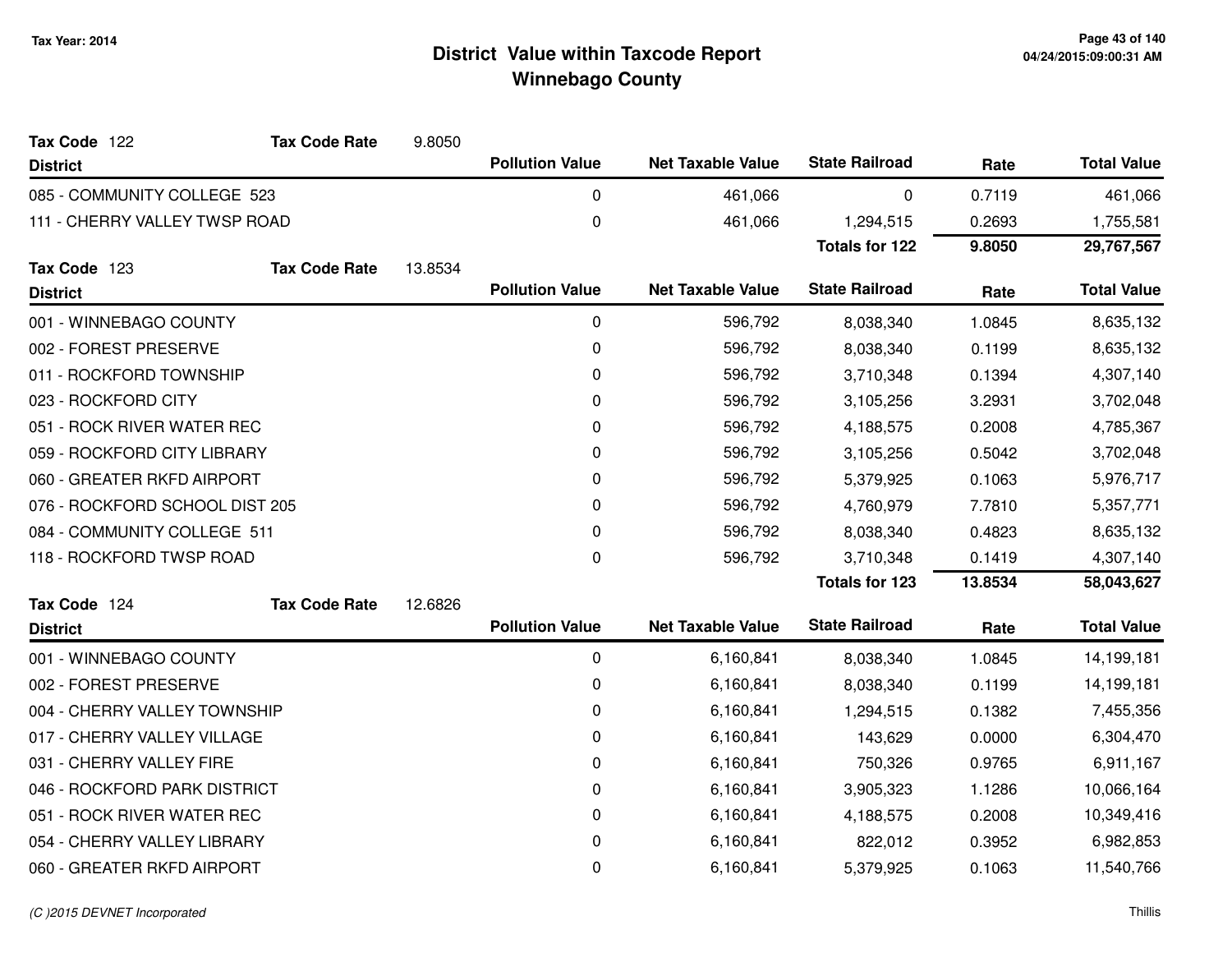| Tax Code 124                   | <b>Tax Code Rate</b> | 12.6826 |                        |                          |                       |         |                    |
|--------------------------------|----------------------|---------|------------------------|--------------------------|-----------------------|---------|--------------------|
| <b>District</b>                |                      |         | <b>Pollution Value</b> | <b>Net Taxable Value</b> | <b>State Railroad</b> | Rate    | <b>Total Value</b> |
| 076 - ROCKFORD SCHOOL DIST 205 |                      |         | 0                      | 6,160,841                | 4,760,979             | 7.7810  | 10,921,820         |
| 084 - COMMUNITY COLLEGE 511    |                      |         | 0                      | 6,160,841                | 8,038,340             | 0.4823  | 14,199,181         |
| 111 - CHERRY VALLEY TWSP ROAD  |                      |         | 0                      | 6,160,841                | 1,294,515             | 0.2693  | 7,455,356          |
|                                |                      |         |                        |                          | Totals for 124        | 12.6826 | 120,584,911        |
| Tax Code 125                   | <b>Tax Code Rate</b> | 12.4818 |                        |                          |                       |         |                    |
| <b>District</b>                |                      |         | <b>Pollution Value</b> | <b>Net Taxable Value</b> | <b>State Railroad</b> | Rate    | <b>Total Value</b> |
| 001 - WINNEBAGO COUNTY         |                      |         | 0                      | 106,243                  | 8,038,340             | 1.0845  | 8,144,583          |
| 002 - FOREST PRESERVE          |                      |         | 0                      | 106,243                  | 8,038,340             | 0.1199  | 8,144,583          |
| 004 - CHERRY VALLEY TOWNSHIP   |                      |         | 0                      | 106,243                  | 1,294,515             | 0.1382  | 1,400,758          |
| 017 - CHERRY VALLEY VILLAGE    |                      |         | 0                      | 106,243                  | 143,629               | 0.0000  | 249,872            |
| 031 - CHERRY VALLEY FIRE       |                      |         | 0                      | 106,243                  | 750,326               | 0.9765  | 856,569            |
| 046 - ROCKFORD PARK DISTRICT   |                      |         | 0                      | 106,243                  | 3,905,323             | 1.1286  | 4,011,566          |
| 054 - CHERRY VALLEY LIBRARY    |                      |         | 0                      | 106,243                  | 822,012               | 0.3952  | 928,255            |
| 060 - GREATER RKFD AIRPORT     |                      |         | 0                      | 106,243                  | 5,379,925             | 0.1063  | 5,486,168          |
| 076 - ROCKFORD SCHOOL DIST 205 |                      |         | 0                      | 106,243                  | 4,760,979             | 7.7810  | 4,867,222          |
| 084 - COMMUNITY COLLEGE 511    |                      |         | 0                      | 106,243                  | 8,038,340             | 0.4823  | 8,144,583          |
| 111 - CHERRY VALLEY TWSP ROAD  |                      |         | 0                      | 106,243                  | 1,294,515             | 0.2693  | 1,400,758          |
|                                |                      |         |                        |                          | <b>Totals for 125</b> | 12.4818 | 43,634,917         |
| Tax Code 126                   | <b>Tax Code Rate</b> | 14.9820 |                        |                          |                       |         |                    |
| <b>District</b>                |                      |         | <b>Pollution Value</b> | <b>Net Taxable Value</b> | <b>State Railroad</b> | Rate    | <b>Total Value</b> |
| 001 - WINNEBAGO COUNTY         |                      |         | 0                      | 1,461,952                | 8,038,340             | 1.0845  | 9,500,292          |
| 002 - FOREST PRESERVE          |                      |         | 0                      | 1,461,952                | 8,038,340             | 0.1199  | 9,500,292          |
| 011 - ROCKFORD TOWNSHIP        |                      |         | 0                      | 1,461,952                | 3,710,348             | 0.1394  | 5,172,300          |
| 023 - ROCKFORD CITY            |                      |         | 0                      | 1,461,952                | 3,105,256             | 3.2931  | 4,567,208          |
| 046 - ROCKFORD PARK DISTRICT   |                      |         | 0                      | 1,461,952                | 3,905,323             | 1.1286  | 5,367,275          |
| 051 - ROCK RIVER WATER REC     |                      |         | 0                      | 1,461,952                | 4,188,575             | 0.2008  | 5,650,527          |
| 052 - PRESTON & CENTRAL TIF    |                      |         | 0                      | 503,980                  | 0                     | 0.0000  | 503,980            |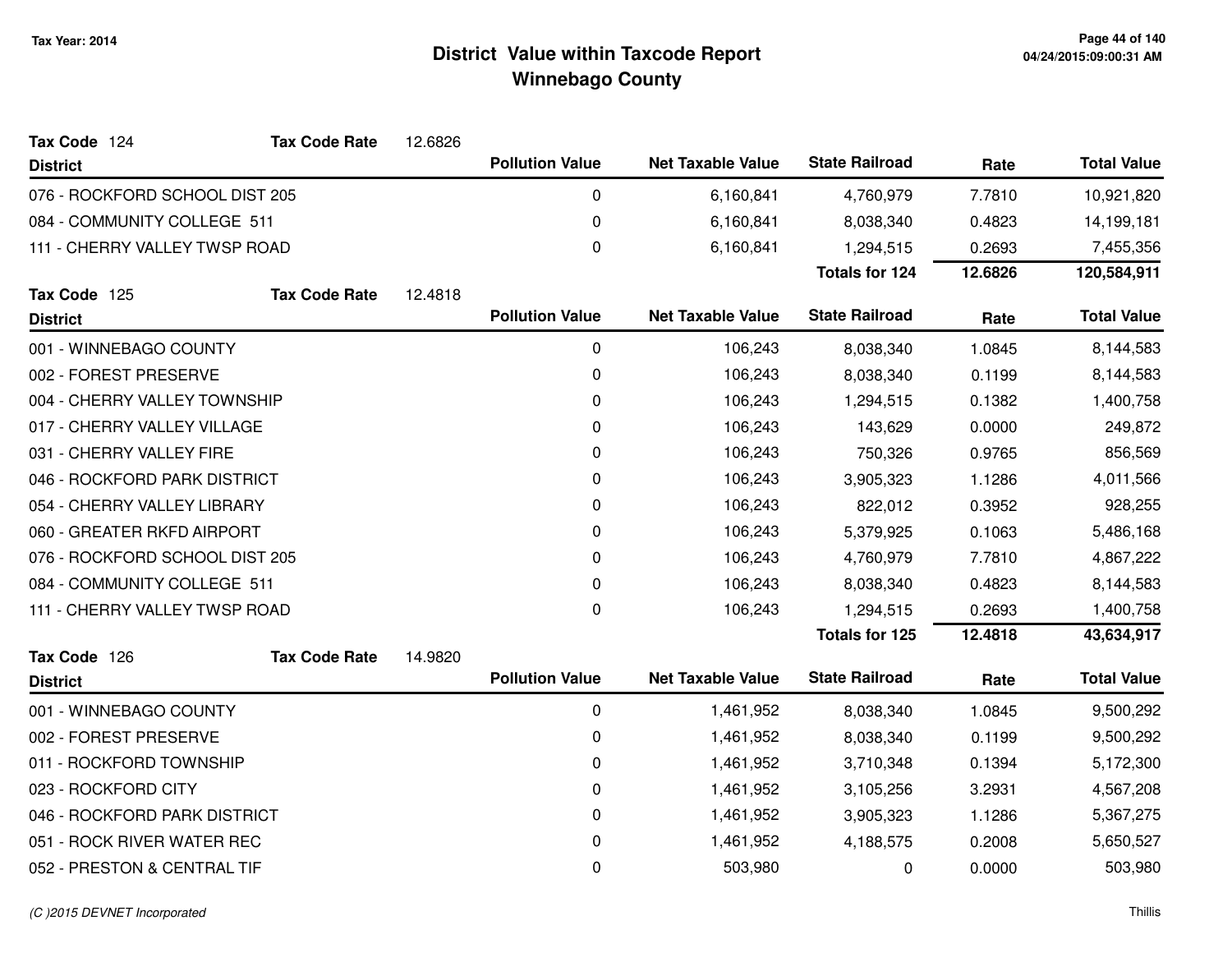| Tax Code 126                   | <b>Tax Code Rate</b> | 14.9820 |                        |                          |                       |         |                    |
|--------------------------------|----------------------|---------|------------------------|--------------------------|-----------------------|---------|--------------------|
| <b>District</b>                |                      |         | <b>Pollution Value</b> | <b>Net Taxable Value</b> | <b>State Railroad</b> | Rate    | <b>Total Value</b> |
| 059 - ROCKFORD CITY LIBRARY    |                      |         | 0                      | 1,461,952                | 3,105,256             | 0.5042  | 4,567,208          |
| 060 - GREATER RKFD AIRPORT     |                      |         | $\pmb{0}$              | 1,461,952                | 5,379,925             | 0.1063  | 6,841,877          |
| 076 - ROCKFORD SCHOOL DIST 205 |                      |         | 0                      | 1,461,952                | 4,760,979             | 7.7810  | 6,222,931          |
| 084 - COMMUNITY COLLEGE 511    |                      |         | 0                      | 1,461,952                | 8,038,340             | 0.4823  | 9,500,292          |
| 118 - ROCKFORD TWSP ROAD       |                      |         | 0                      | 1,461,952                | 3,710,348             | 0.1419  | 5,172,300          |
|                                |                      |         |                        |                          | <b>Totals for 126</b> | 14.9820 | 72,566,482         |
| Tax Code 127                   | <b>Tax Code Rate</b> | 15.1082 |                        |                          |                       |         |                    |
| <b>District</b>                |                      |         | <b>Pollution Value</b> | <b>Net Taxable Value</b> | <b>State Railroad</b> | Rate    | <b>Total Value</b> |
| 001 - WINNEBAGO COUNTY         |                      |         | 0                      | 103,613,835              | 8,038,340             | 1.0845  | 111,652,175        |
| 002 - FOREST PRESERVE          |                      |         | 0                      | 103,613,835              | 8,038,340             | 0.1199  | 111,652,175        |
| 004 - CHERRY VALLEY TOWNSHIP   |                      |         | 0                      | 103,613,835              | 1,294,515             | 0.1382  | 104,908,350        |
| 023 - ROCKFORD CITY            |                      |         | 0                      | 103,613,835              | 3,105,256             | 3.2931  | 106,719,091        |
| 046 - ROCKFORD PARK DISTRICT   |                      |         | 0                      | 103,613,835              | 3,905,323             | 1.1286  | 107,519,158        |
| 051 - ROCK RIVER WATER REC     |                      |         | 0                      | 103,613,835              | 4,188,575             | 0.2008  | 107,802,410        |
| 059 - ROCKFORD CITY LIBRARY    |                      |         | 0                      | 103,613,835              | 3,105,256             | 0.5042  | 106,719,091        |
| 060 - GREATER RKFD AIRPORT     |                      |         | 0                      | 103,613,835              | 5,379,925             | 0.1063  | 108,993,760        |
| 076 - ROCKFORD SCHOOL DIST 205 |                      |         | 0                      | 103,613,835              | 4,760,979             | 7.7810  | 108,374,814        |
| 084 - COMMUNITY COLLEGE 511    |                      |         | 0                      | 103,613,835              | 8,038,340             | 0.4823  | 111,652,175        |
| 111 - CHERRY VALLEY TWSP ROAD  |                      |         | 0                      | 103,613,835              | 1,294,515             | 0.2693  | 104,908,350        |
|                                |                      |         |                        |                          | <b>Totals for 127</b> | 15.1082 | 1,190,901,549      |
| Tax Code 128                   | <b>Tax Code Rate</b> | 12.0866 |                        |                          |                       |         |                    |
| <b>District</b>                |                      |         | <b>Pollution Value</b> | <b>Net Taxable Value</b> | <b>State Railroad</b> | Rate    | <b>Total Value</b> |
| 001 - WINNEBAGO COUNTY         |                      |         | 0                      | 1,645,106                | 8,038,340             | 1.0845  | 9,683,446          |
| 002 - FOREST PRESERVE          |                      |         | 0                      | 1,645,106                | 8,038,340             | 0.1199  | 9,683,446          |
| 004 - CHERRY VALLEY TOWNSHIP   |                      |         | 0                      | 1,645,106                | 1,294,515             | 0.1382  | 2,939,621          |
| 031 - CHERRY VALLEY FIRE       |                      |         | 0                      | 1,645,106                | 750,326               | 0.9765  | 2,395,432          |
| 046 - ROCKFORD PARK DISTRICT   |                      |         | 0                      | 1,645,106                | 3,905,323             | 1.1286  | 5,550,429          |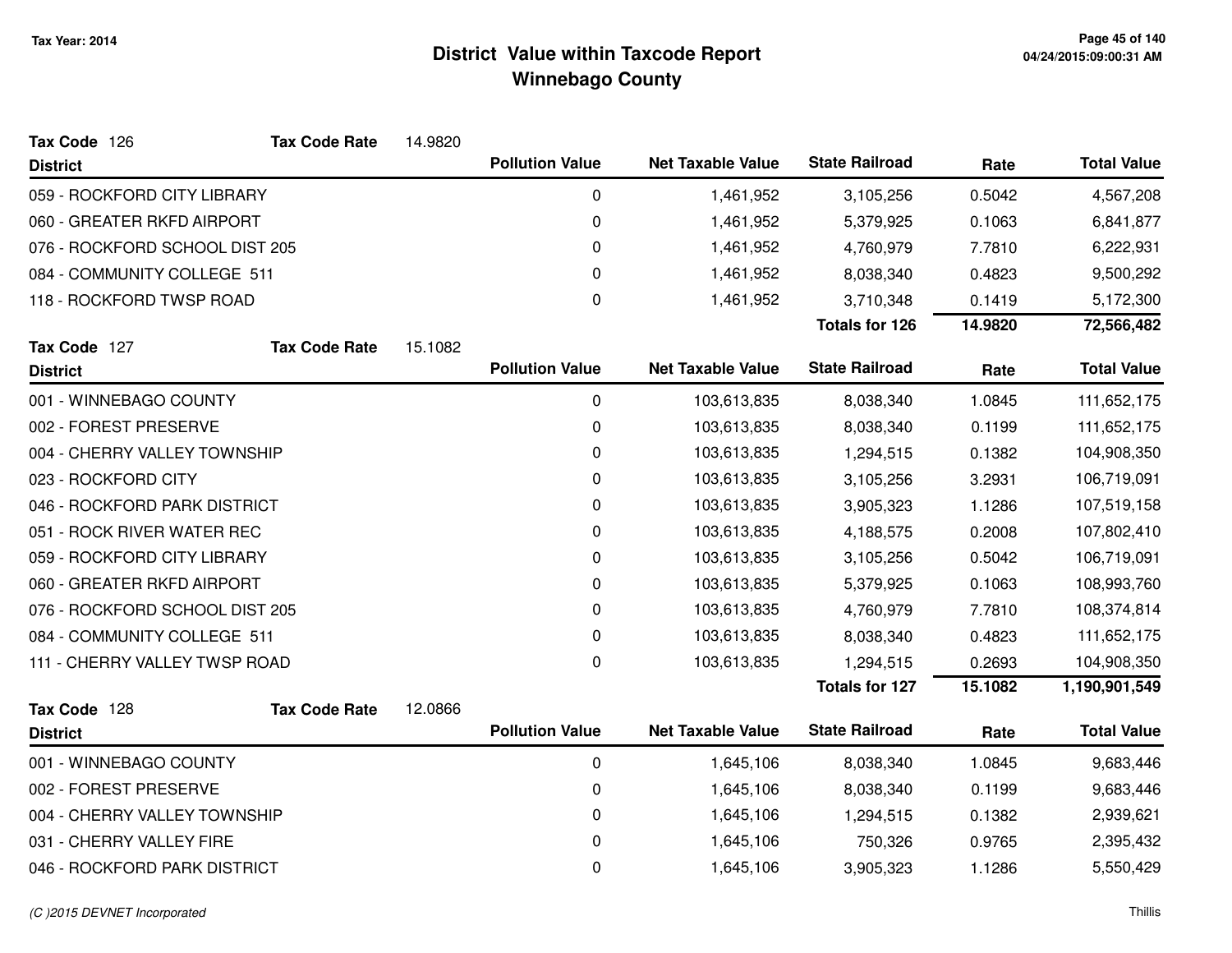| Tax Code 128                   | <b>Tax Code Rate</b>       | 12.0866 |                        |                          |                       |         |                    |
|--------------------------------|----------------------------|---------|------------------------|--------------------------|-----------------------|---------|--------------------|
| <b>District</b>                |                            |         | <b>Pollution Value</b> | <b>Net Taxable Value</b> | <b>State Railroad</b> | Rate    | <b>Total Value</b> |
| 060 - GREATER RKFD AIRPORT     |                            |         | 0                      | 1,645,106                | 5,379,925             | 0.1063  | 7,025,031          |
| 076 - ROCKFORD SCHOOL DIST 205 |                            |         | 0                      | 1,645,106                | 4,760,979             | 7.7810  | 6,406,085          |
| 084 - COMMUNITY COLLEGE 511    |                            |         | 0                      | 1,645,106                | 8,038,340             | 0.4823  | 9,683,446          |
| 111 - CHERRY VALLEY TWSP ROAD  |                            |         | $\pmb{0}$              | 1,645,106                | 1,294,515             | 0.2693  | 2,939,621          |
|                                |                            |         |                        |                          | <b>Totals for 128</b> | 12.0866 | 56,306,557         |
| Tax Code 129                   | <b>Tax Code Rate</b>       | 12.4818 |                        |                          |                       |         |                    |
| <b>District</b>                |                            |         | <b>Pollution Value</b> | <b>Net Taxable Value</b> | <b>State Railroad</b> | Rate    | <b>Total Value</b> |
| 001 - WINNEBAGO COUNTY         |                            |         | 0                      | 12,034,580               | 8,038,340             | 1.0845  | 20,072,920         |
| 002 - FOREST PRESERVE          |                            |         | 0                      | 12,034,580               | 8,038,340             | 0.1199  | 20,072,920         |
| 004 - CHERRY VALLEY TOWNSHIP   |                            |         | 0                      | 12,034,580               | 1,294,515             | 0.1382  | 13,329,095         |
| 031 - CHERRY VALLEY FIRE       |                            |         | 0                      | 12,034,580               | 750,326               | 0.9765  | 12,784,906         |
| 046 - ROCKFORD PARK DISTRICT   |                            |         | 0                      | 12,034,580               | 3,905,323             | 1.1286  | 15,939,903         |
| 054 - CHERRY VALLEY LIBRARY    |                            |         | 0                      | 12,034,580               | 822,012               | 0.3952  | 12,856,592         |
|                                | 060 - GREATER RKFD AIRPORT |         | 0                      | 12,034,580               | 5,379,925             | 0.1063  | 17,414,505         |
| 076 - ROCKFORD SCHOOL DIST 205 |                            |         | 0                      | 12,034,580               | 4,760,979             | 7.7810  | 16,795,559         |
| 084 - COMMUNITY COLLEGE 511    |                            |         | 0                      | 12,034,580               | 8,038,340             | 0.4823  | 20,072,920         |
| 111 - CHERRY VALLEY TWSP ROAD  |                            |         | $\pmb{0}$              | 12,034,580               | 1,294,515             | 0.2693  | 13,329,095         |
|                                |                            |         |                        |                          | <b>Totals for 129</b> | 12.4818 | 162,668,415        |
| Tax Code 130                   | <b>Tax Code Rate</b>       | 11.4862 |                        |                          |                       |         |                    |
| <b>District</b>                |                            |         | <b>Pollution Value</b> | <b>Net Taxable Value</b> | <b>State Railroad</b> | Rate    | <b>Total Value</b> |
| 001 - WINNEBAGO COUNTY         |                            |         | 0                      | 3,227,560                | 8,038,340             | 1.0845  | 11,265,900         |
| 002 - FOREST PRESERVE          |                            |         | 0                      | 3,227,560                | 8,038,340             | 0.1199  | 11,265,900         |
| 006 - HARLEM TOWNSHIP          |                            |         | 0                      | 3,227,560                | 0                     | 0.1138  | 3,227,560          |
| 025 - ROSCOE VILLAGE           |                            |         | 0                      | 3,227,560                | 0                     | 0.6728  | 3,227,560          |
| 035 - HARLEM-ROSCOE FIRE       |                            |         | 0                      | 3,227,560                | 302,870               | 0.7743  | 3,530,430          |
| 055 - NORTH SUBURBAN LIBRARY   |                            |         | 0                      | 3,227,560                | 744,822               | 0.3027  | 3,972,382          |
| 060 - GREATER RKFD AIRPORT     |                            |         | 0                      | 3,227,560                | 5,379,925             | 0.1063  | 8,607,485          |
|                                |                            |         |                        |                          |                       |         |                    |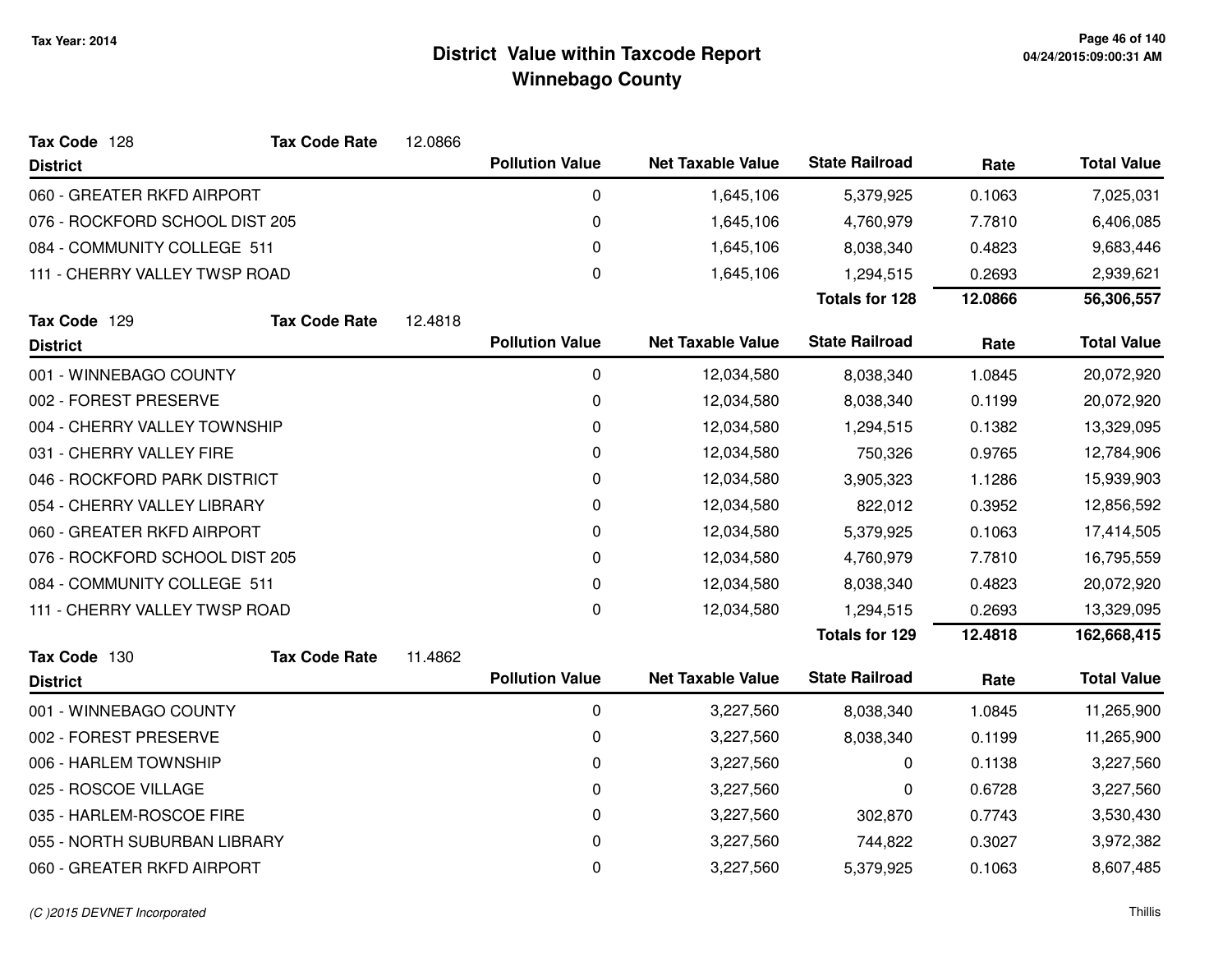| Tax Code 130                   | <b>Tax Code Rate</b> | 11.4862 |                        |                          |                       |         |                    |
|--------------------------------|----------------------|---------|------------------------|--------------------------|-----------------------|---------|--------------------|
| <b>District</b>                |                      |         | <b>Pollution Value</b> | <b>Net Taxable Value</b> | <b>State Railroad</b> | Rate    | <b>Total Value</b> |
| 076 - ROCKFORD SCHOOL DIST 205 |                      |         | 0                      | 3,227,560                | 4,760,979             | 7.7810  | 7,988,539          |
| 084 - COMMUNITY COLLEGE 511    |                      |         | 0                      | 3,227,560                | 8,038,340             | 0.4823  | 11,265,900         |
| 113 - HARLEM TWSP ROAD         |                      |         | 0                      | 3,227,560                | 0                     | 0.0486  | 3,227,560          |
|                                |                      |         |                        |                          | <b>Totals for 130</b> | 11.4862 | 67,579,216         |
| Tax Code 131                   | <b>Tax Code Rate</b> | 13.6526 |                        |                          |                       |         |                    |
| <b>District</b>                |                      |         | <b>Pollution Value</b> | <b>Net Taxable Value</b> | <b>State Railroad</b> | Rate    | <b>Total Value</b> |
| 001 - WINNEBAGO COUNTY         |                      |         | 0                      | 3,396                    | 8,038,340             | 1.0845  | 8,041,736          |
| 002 - FOREST PRESERVE          |                      |         | 0                      | 3,396                    | 8,038,340             | 0.1199  | 8,041,736          |
| 011 - ROCKFORD TOWNSHIP        |                      |         | 0                      | 3,396                    | 3,710,348             | 0.1394  | 3,713,744          |
| 023 - ROCKFORD CITY            |                      |         | 0                      | 3,396                    | 3,105,256             | 3.2931  | 3,108,652          |
| 059 - ROCKFORD CITY LIBRARY    |                      |         | 0                      | 3,396                    | 3,105,256             | 0.5042  | 3,108,652          |
| 060 - GREATER RKFD AIRPORT     |                      |         | 0                      | 3,396                    | 5,379,925             | 0.1063  | 5,383,321          |
| 076 - ROCKFORD SCHOOL DIST 205 |                      |         | 0                      | 3,396                    | 4,760,979             | 7.7810  | 4,764,375          |
| 084 - COMMUNITY COLLEGE 511    |                      |         | 0                      | 3,396                    | 8,038,340             | 0.4823  | 8,041,736          |
| 118 - ROCKFORD TWSP ROAD       |                      |         | 0                      | 3,396                    | 3,710,348             | 0.1419  | 3,713,744          |
|                                |                      |         |                        |                          | <b>Totals for 131</b> | 13.6526 | 47,917,696         |
| Tax Code 133                   | <b>Tax Code Rate</b> | 11.5529 |                        |                          |                       |         |                    |
| <b>District</b>                |                      |         | <b>Pollution Value</b> | <b>Net Taxable Value</b> | <b>State Railroad</b> | Rate    | <b>Total Value</b> |
| 001 - WINNEBAGO COUNTY         |                      |         | 0                      | 91,009,518               | 8,038,340             | 1.0845  | 99,047,858         |
| 002 - FOREST PRESERVE          |                      |         | 0                      | 91,009,518               | 8,038,340             | 0.1199  | 99,047,858         |
| 006 - HARLEM TOWNSHIP          |                      |         | $\pmb{0}$              | 91,009,518               | 0                     | 0.1138  | 91,009,518         |
| 020 - MACHESNEY PARK VILLAGE   |                      |         | 0                      | 91,009,518               | 0                     | 0.0000  | 91,009,518         |
| 035 - HARLEM-ROSCOE FIRE       |                      |         | 0                      | 91,009,518               | 302,870               | 0.7743  | 91,312,388         |
| 051 - ROCK RIVER WATER REC     |                      |         | 0                      | 91,009,518               | 4,188,575             | 0.2008  | 95,198,093         |
| 055 - NORTH SUBURBAN LIBRARY   |                      |         | 0                      | 91,009,518               | 744,822               | 0.3027  | 91,754,340         |
| 060 - GREATER RKFD AIRPORT     |                      |         | 0                      | 91,009,518               | 5,379,925             | 0.1063  | 96,389,443         |
| 070 - HARLEM SCHOOL DIST 122   |                      |         | 0                      | 91,009,518               | 413,139               | 8.3197  | 91,422,657         |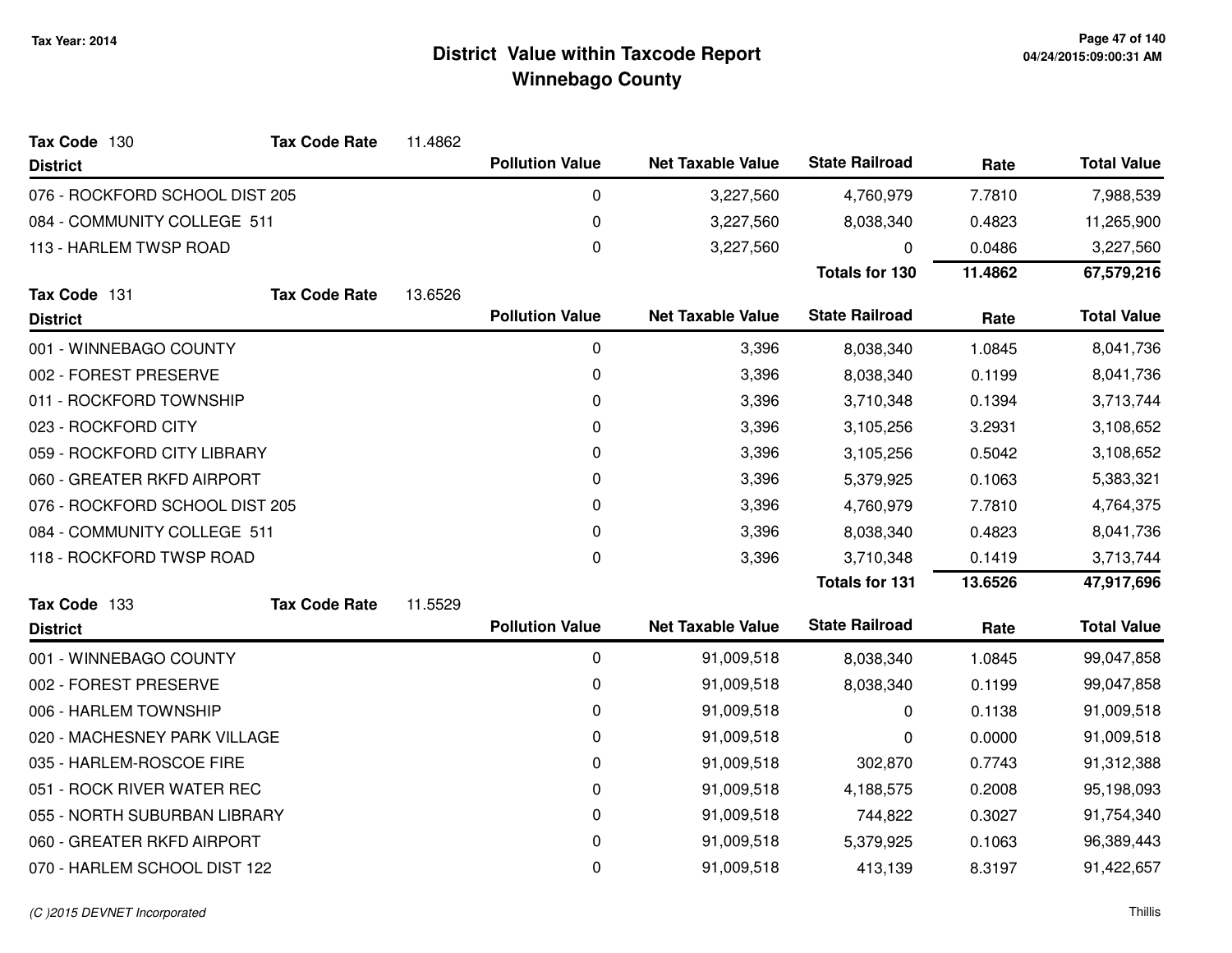| Tax Code 133<br><b>District</b> | <b>Tax Code Rate</b> | 11.5529 | <b>Pollution Value</b> | <b>Net Taxable Value</b> | <b>State Railroad</b> | Rate      | <b>Total Value</b> |
|---------------------------------|----------------------|---------|------------------------|--------------------------|-----------------------|-----------|--------------------|
| 084 - COMMUNITY COLLEGE 511     |                      |         | 0                      | 91,009,518               | 8,038,340             | 0.4823    | 99,047,858         |
| 113 - HARLEM TWSP ROAD          |                      |         | 0                      | 91,009,518               | 0                     | 0.0486    | 91,009,518         |
|                                 |                      |         |                        |                          | <b>Totals for 133</b> | 11.5529   | 1,036,249,049      |
| Tax Code 134                    | <b>Tax Code Rate</b> | 10.5778 |                        |                          |                       |           |                    |
| <b>District</b>                 |                      |         | <b>Pollution Value</b> | <b>Net Taxable Value</b> | <b>State Railroad</b> | Rate      | <b>Total Value</b> |
| 001 - WINNEBAGO COUNTY          |                      |         | 0                      | 28,092                   | 8,038,340             | 1.0845    | 8,066,432          |
| 002 - FOREST PRESERVE           |                      |         | 0                      | 28,092                   | 8,038,340             | 0.1199    | 8,066,432          |
| 006 - HARLEM TOWNSHIP           |                      |         | 0                      | 28,092                   | 0                     | 0.1138    | 28,092             |
| 019 - LOVES PARK CITY           |                      |         | 0                      | 28,092                   | 0                     | 0.0000    | 28,092             |
| 055 - NORTH SUBURBAN LIBRARY    |                      |         | 0                      | 28,092                   | 744,822               | 0.3027    | 772,914            |
| 060 - GREATER RKFD AIRPORT      |                      | 0       | 28,092                 | 5,379,925                | 0.1063                | 5,408,017 |                    |
| 070 - HARLEM SCHOOL DIST 122    |                      | 0       | 28,092                 | 413,139                  | 8.3197                | 441,231   |                    |
| 084 - COMMUNITY COLLEGE 511     |                      |         | 0                      | 28,092                   | 8,038,340             | 0.4823    | 8,066,432          |
| 113 - HARLEM TWSP ROAD          |                      |         | $\pmb{0}$              | 28,092                   | 0                     | 0.0486    | 28,092             |
|                                 |                      |         |                        |                          | <b>Totals for 134</b> | 10.5778   | 30,905,734         |
| Tax Code 135                    | <b>Tax Code Rate</b> | 10.8134 |                        |                          |                       |           |                    |
| <b>District</b>                 |                      |         | <b>Pollution Value</b> | <b>Net Taxable Value</b> | <b>State Railroad</b> | Rate      | <b>Total Value</b> |
| 001 - WINNEBAGO COUNTY          |                      |         | 0                      | 6,216,060                | 8,038,340             | 1.0845    | 14,254,400         |
| 002 - FOREST PRESERVE           |                      |         | 0                      | 6,216,060                | 8,038,340             | 0.1199    | 14,254,400         |
| 006 - HARLEM TOWNSHIP           |                      |         | 0                      | 6,216,060                | 0                     | 0.1138    | 6,216,060          |
| 035 - HARLEM-ROSCOE FIRE        |                      |         | 0                      | 6,216,060                | 302,870               | 0.7743    | 6,518,930          |
| 055 - NORTH SUBURBAN LIBRARY    |                      |         | 0                      | 6,216,060                | 744,822               | 0.3027    | 6,960,882          |
| 060 - GREATER RKFD AIRPORT      |                      |         | 0                      | 6,216,060                | 5,379,925             | 0.1063    | 11,595,985         |
| 076 - ROCKFORD SCHOOL DIST 205  |                      |         | 0                      | 6,216,060                | 4,760,979             | 7.7810    | 10,977,039         |
| 084 - COMMUNITY COLLEGE 511     |                      |         | 0                      | 6,216,060                | 8,038,340             | 0.4823    | 14,254,400         |
| 113 - HARLEM TWSP ROAD          |                      |         | 0                      | 6,216,060                |                       | 0.0486    | 6,216,060          |
|                                 |                      |         |                        |                          | <b>Totals for 135</b> | 10.8134   | 91,248,156         |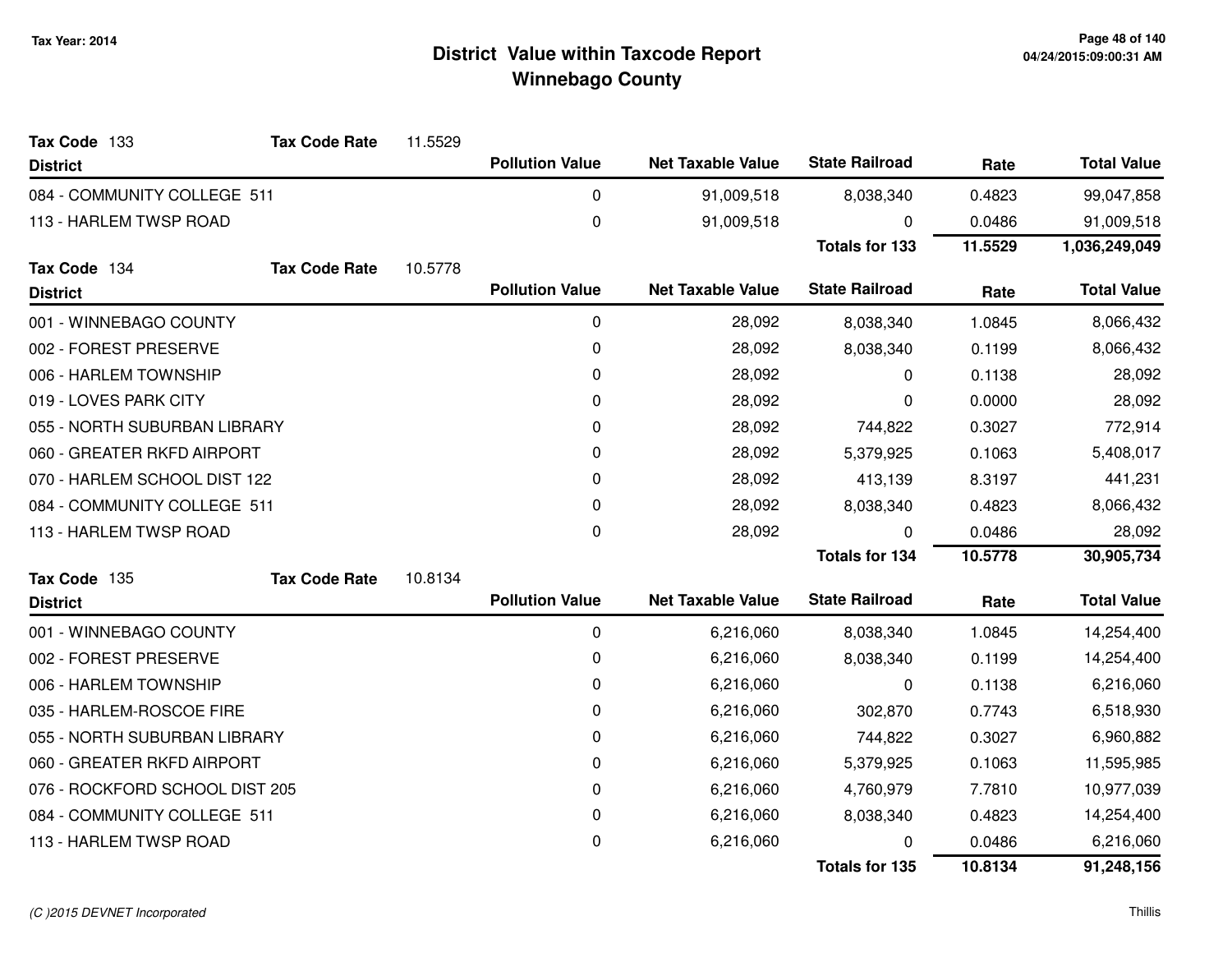| Tax Code 136                 | <b>Tax Code Rate</b> | 9.3304  |                        |                          |                       |         |                    |
|------------------------------|----------------------|---------|------------------------|--------------------------|-----------------------|---------|--------------------|
| <b>District</b>              |                      |         | <b>Pollution Value</b> | <b>Net Taxable Value</b> | <b>State Railroad</b> | Rate    | <b>Total Value</b> |
| 001 - WINNEBAGO COUNTY       |                      |         | 0                      | 24, 131, 767             | 8,038,340             | 1.0845  | 32,170,107         |
| 002 - FOREST PRESERVE        |                      |         | 0                      | 24,131,767               | 8,038,340             | 0.1199  | 32,170,107         |
| 006 - HARLEM TOWNSHIP        |                      |         | 0                      | 24, 131, 767             | 0                     | 0.1138  | 24, 131, 767       |
| 035 - HARLEM-ROSCOE FIRE     |                      |         | 0                      | 24, 131, 767             | 302,870               | 0.7743  | 24,434,637         |
| 055 - NORTH SUBURBAN LIBRARY |                      |         | 0                      | 24,131,767               | 744,822               | 0.3027  | 24,876,589         |
| 060 - GREATER RKFD AIRPORT   |                      |         | 0                      | 24, 131, 767             | 5,379,925             | 0.1063  | 29,511,692         |
| 071 - KINNIKINNICK SD #131   |                      |         | 0                      | 24, 131, 767             | 77,994                | 3.6812  | 24,209,761         |
| 077 - HONONEGAH HIGH SD #207 |                      |         | 0                      | 24, 131, 767             | 482,199               | 2.6168  | 24,613,966         |
| 084 - COMMUNITY COLLEGE 511  |                      |         | 0                      | 24,131,767               | 8,038,340             | 0.4823  | 32,170,107         |
| 113 - HARLEM TWSP ROAD       |                      |         | 0                      | 24, 131, 767             | 0                     | 0.0486  | 24, 131, 767       |
|                              |                      |         |                        |                          | <b>Totals for 136</b> | 9.3304  | 272,420,500        |
| Tax Code 137                 | <b>Tax Code Rate</b> | 11.3521 |                        |                          |                       |         |                    |
| <b>District</b>              |                      |         | <b>Pollution Value</b> | <b>Net Taxable Value</b> | <b>State Railroad</b> | Rate    | <b>Total Value</b> |
| 001 - WINNEBAGO COUNTY       |                      |         | $\pmb{0}$              | 45,678,532               | 8,038,340             | 1.0845  | 53,716,872         |
| 002 - FOREST PRESERVE        |                      |         | 0                      | 45,678,532               | 8,038,340             | 0.1199  | 53,716,872         |
| 006 - HARLEM TOWNSHIP        |                      |         | 0                      | 45,678,532               | $\Omega$              | 0.1138  | 45,678,532         |
| 020 - MACHESNEY PARK VILLAGE |                      |         | 0                      | 45,678,532               | 0                     | 0.0000  | 45,678,532         |
| 035 - HARLEM-ROSCOE FIRE     |                      |         | 0                      | 45,678,532               | 302,870               | 0.7743  | 45,981,402         |
| 055 - NORTH SUBURBAN LIBRARY |                      |         | 0                      | 45,678,532               | 744,822               | 0.3027  | 46,423,354         |
| 060 - GREATER RKFD AIRPORT   |                      |         | 0                      | 45,678,532               | 5,379,925             | 0.1063  | 51,058,457         |
| 070 - HARLEM SCHOOL DIST 122 |                      |         | 0                      | 45,678,532               | 413,139               | 8.3197  | 46,091,671         |
| 084 - COMMUNITY COLLEGE 511  |                      |         | 0                      | 45,678,532               | 8,038,340             | 0.4823  | 53,716,872         |
| 113 - HARLEM TWSP ROAD       |                      |         | 0                      | 45,678,532               | 0                     | 0.0486  | 45,678,532         |
|                              |                      |         |                        |                          | <b>Totals for 137</b> | 11.3521 | 487,741,096        |
| Tax Code 139                 | <b>Tax Code Rate</b> | 11.0233 |                        |                          |                       |         |                    |
| <b>District</b>              |                      |         | <b>Pollution Value</b> | <b>Net Taxable Value</b> | <b>State Railroad</b> | Rate    | <b>Total Value</b> |
| 001 - WINNEBAGO COUNTY       |                      |         | $\mathbf 0$            | 7,845,275                | 8,038,340             | 1.0845  | 15,883,615         |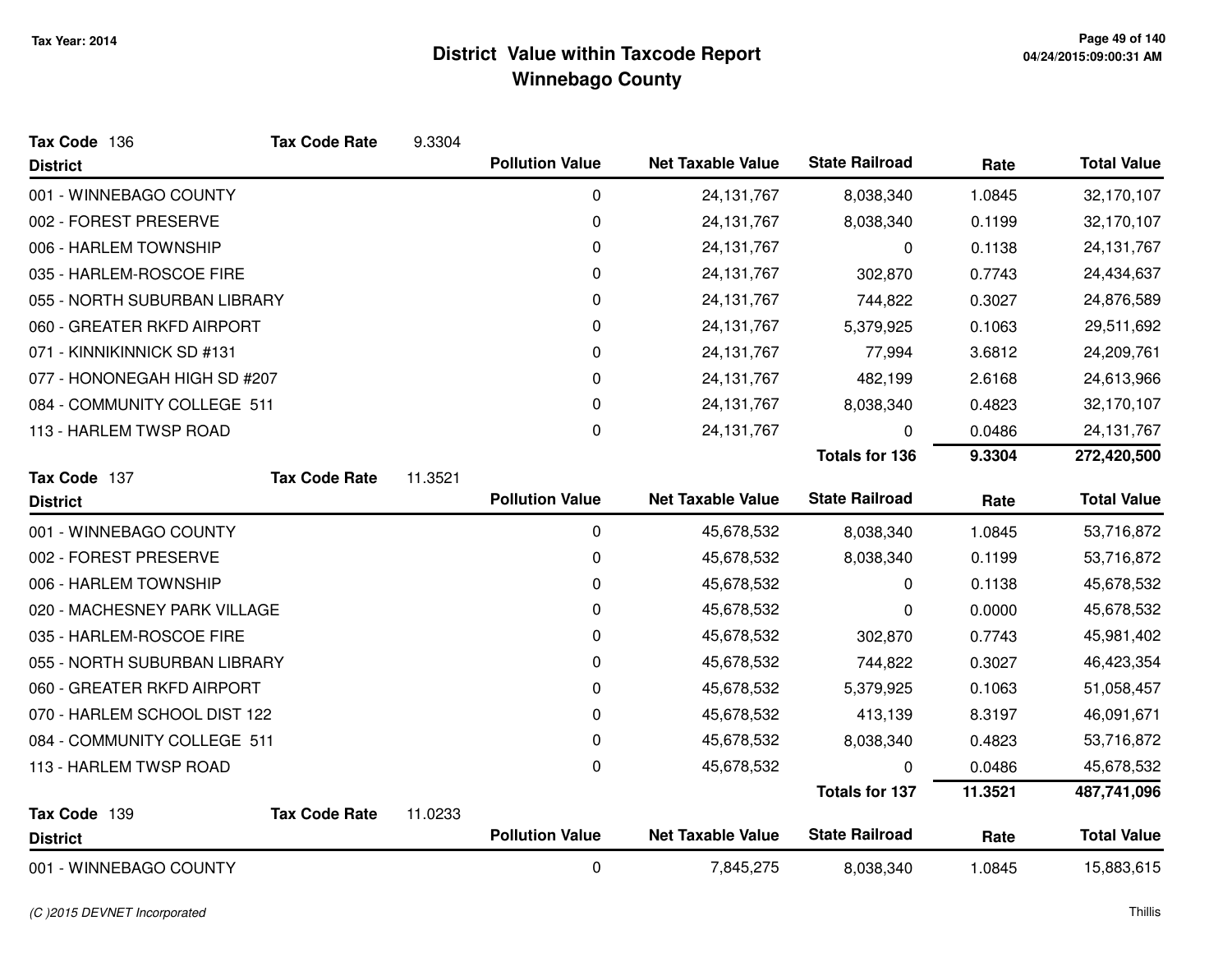| Tax Code 139                   | <b>Tax Code Rate</b> | 11.0233 |                        |                          |                       |         |                    |
|--------------------------------|----------------------|---------|------------------------|--------------------------|-----------------------|---------|--------------------|
| <b>District</b>                |                      |         | <b>Pollution Value</b> | <b>Net Taxable Value</b> | <b>State Railroad</b> | Rate    | <b>Total Value</b> |
| 002 - FOREST PRESERVE          |                      |         | 0                      | 7,845,275                | 8,038,340             | 0.1199  | 15,883,615         |
| 006 - HARLEM TOWNSHIP          |                      |         | 0                      | 7,845,275                | 0                     | 0.1138  | 7,845,275          |
| 020 - MACHESNEY PARK VILLAGE   |                      |         | 0                      | 7,845,275                | 0                     | 0.0000  | 7,845,275          |
| 037 - NORTH PARK FIRE          |                      |         | 0                      | 7,845,275                | 353,168               | 0.4455  | 8,198,443          |
| 055 - NORTH SUBURBAN LIBRARY   |                      |         | 0                      | 7,845,275                | 744,822               | 0.3027  | 8,590,097          |
| 060 - GREATER RKFD AIRPORT     |                      |         | 0                      | 7,845,275                | 5,379,925             | 0.1063  | 13,225,200         |
| 070 - HARLEM SCHOOL DIST 122   |                      |         | 0                      | 7,845,275                | 413,139               | 8.3197  | 8,258,414          |
| 084 - COMMUNITY COLLEGE 511    |                      |         | 0                      | 7,845,275                | 8,038,340             | 0.4823  | 15,883,615         |
| 113 - HARLEM TWSP ROAD         |                      |         | 0                      | 7,845,275                | 0                     | 0.0486  | 7,845,275          |
|                                |                      |         |                        |                          | <b>Totals for 139</b> | 11.0233 | 109,458,824        |
| Tax Code 140                   | <b>Tax Code Rate</b> | 10.1819 |                        |                          |                       |         |                    |
| <b>District</b>                |                      |         | <b>Pollution Value</b> | <b>Net Taxable Value</b> | <b>State Railroad</b> | Rate    | <b>Total Value</b> |
| 001 - WINNEBAGO COUNTY         |                      |         | 0                      | 53,753                   | 8,038,340             | 1.0845  | 8,092,093          |
| 002 - FOREST PRESERVE          |                      |         | 0                      | 53,753                   | 8,038,340             | 0.1199  | 8,092,093          |
| 006 - HARLEM TOWNSHIP          |                      |         | 0                      | 53,753                   | 0                     | 0.1138  | 53,753             |
| 037 - NORTH PARK FIRE          |                      |         | 0                      | 53,753                   | 353,168               | 0.4455  | 406,921            |
| 060 - GREATER RKFD AIRPORT     |                      |         | 0                      | 53,753                   | 5,379,925             | 0.1063  | 5,433,678          |
| 076 - ROCKFORD SCHOOL DIST 205 |                      |         | 0                      | 53,753                   | 4,760,979             | 7.7810  | 4,814,732          |
| 084 - COMMUNITY COLLEGE 511    |                      |         | 0                      | 53,753                   | 8,038,340             | 0.4823  | 8,092,093          |
| 113 - HARLEM TWSP ROAD         |                      |         | 0                      | 53,753                   | 0                     | 0.0486  | 53,753             |
|                                |                      |         |                        |                          | <b>Totals for 140</b> | 10.1819 | 35,039,116         |
| Tax Code 141                   | <b>Tax Code Rate</b> | 11.3521 |                        |                          |                       |         |                    |
| <b>District</b>                |                      |         | <b>Pollution Value</b> | <b>Net Taxable Value</b> | <b>State Railroad</b> | Rate    | <b>Total Value</b> |
| 001 - WINNEBAGO COUNTY         |                      |         | 0                      | 214,958                  | 8,038,340             | 1.0845  | 8,253,298          |
| 002 - FOREST PRESERVE          |                      |         | 0                      | 214,958                  | 8,038,340             | 0.1199  | 8,253,298          |
| 006 - HARLEM TOWNSHIP          |                      |         | 0                      | 214,958                  | 0                     | 0.1138  | 214,958            |
| 020 - MACHESNEY PARK VILLAGE   |                      |         | 0                      | 214,958                  | 0                     | 0.0000  | 214,958            |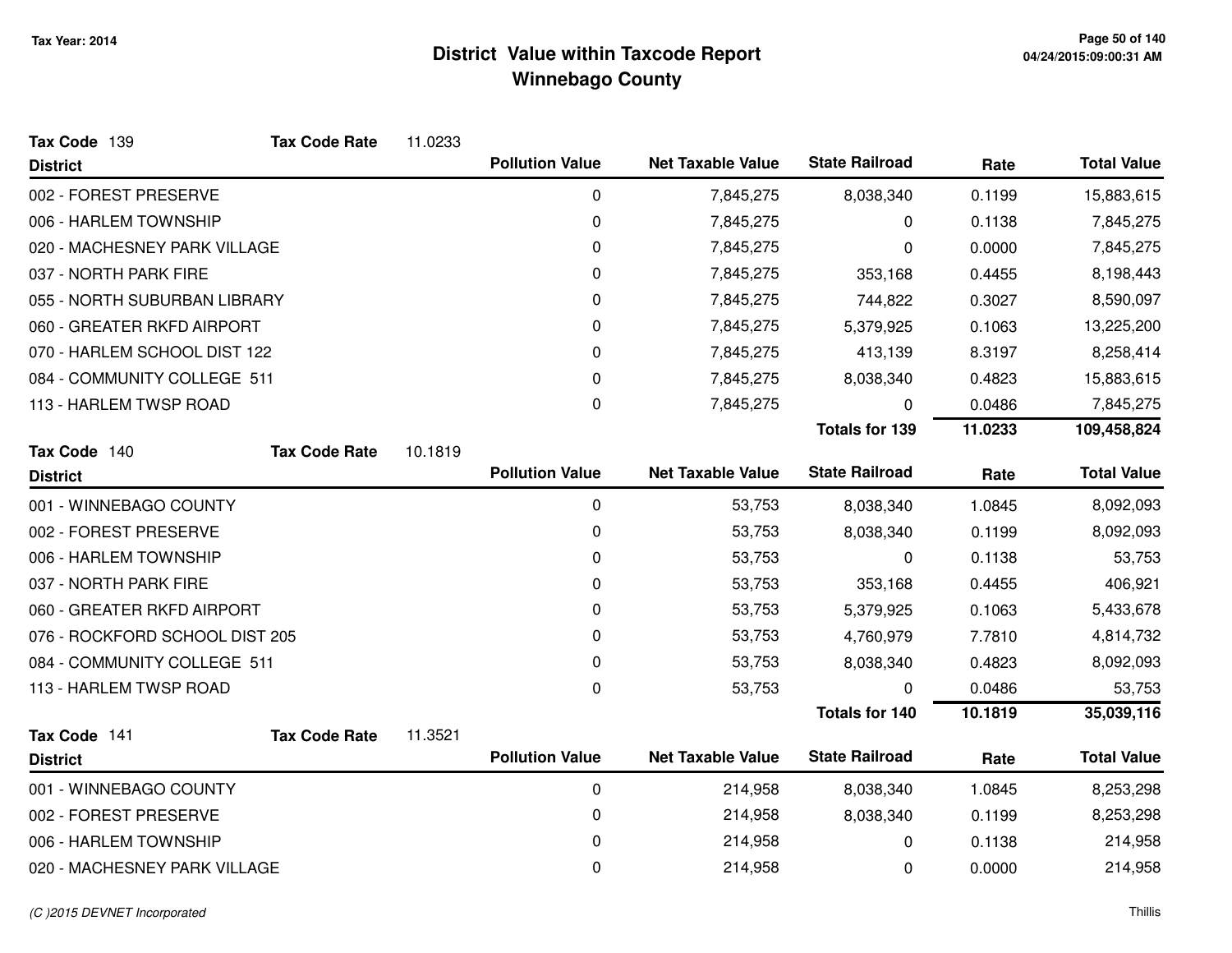| Tax Code 141                 | <b>Tax Code Rate</b> | 11.3521 |                        |                          |                       |         |                    |
|------------------------------|----------------------|---------|------------------------|--------------------------|-----------------------|---------|--------------------|
| <b>District</b>              |                      |         | <b>Pollution Value</b> | <b>Net Taxable Value</b> | <b>State Railroad</b> | Rate    | <b>Total Value</b> |
| 035 - HARLEM-ROSCOE FIRE     |                      |         | 0                      | 214,958                  | 302,870               | 0.7743  | 517,828            |
| 055 - NORTH SUBURBAN LIBRARY |                      |         | 0                      | 214,958                  | 744,822               | 0.3027  | 959,780            |
| 060 - GREATER RKFD AIRPORT   |                      |         | 0                      | 214,958                  | 5,379,925             | 0.1063  | 5,594,883          |
| 070 - HARLEM SCHOOL DIST 122 |                      |         | 0                      | 214,958                  | 413,139               | 8.3197  | 628,097            |
| 084 - COMMUNITY COLLEGE 511  |                      |         | 0                      | 214,958                  | 8,038,340             | 0.4823  | 8,253,298          |
| 098 - MACHESNEY PARK TIF     |                      |         | 0                      | 527,485                  | 0                     | 0.0000  | 527,485            |
| 113 - HARLEM TWSP ROAD       |                      |         | 0                      | 214,958                  | 0                     | 0.0486  | 214,958            |
|                              |                      |         |                        |                          | <b>Totals for 141</b> | 11.3521 | 33,632,841         |
| Tax Code 142                 | <b>Tax Code Rate</b> | 12.1519 |                        |                          |                       |         |                    |
| <b>District</b>              |                      |         | <b>Pollution Value</b> | <b>Net Taxable Value</b> | <b>State Railroad</b> | Rate    | <b>Total Value</b> |
| 001 - WINNEBAGO COUNTY       |                      |         | 0                      | 167,513                  | 8,038,340             | 1.0845  | 8,205,853          |
| 002 - FOREST PRESERVE        |                      |         | 0                      | 167,513                  | 8,038,340             | 0.1199  | 8,205,853          |
| 006 - HARLEM TOWNSHIP        |                      |         | 0                      | 167,513                  | 0                     | 0.1138  | 167,513            |
| 037 - NORTH PARK FIRE        |                      |         | 0                      | 167,513                  | 353,168               | 0.4455  | 520,681            |
| 046 - ROCKFORD PARK DISTRICT |                      |         | 0                      | 167,513                  | 3,905,323             | 1.1286  | 4,072,836          |
| 055 - NORTH SUBURBAN LIBRARY |                      |         | 0                      | 167,513                  | 744,822               | 0.3027  | 912,335            |
| 060 - GREATER RKFD AIRPORT   |                      |         | 0                      | 167,513                  | 5,379,925             | 0.1063  | 5,547,438          |
| 070 - HARLEM SCHOOL DIST 122 |                      |         | 0                      | 167,513                  | 413,139               | 8.3197  | 580,652            |
| 084 - COMMUNITY COLLEGE 511  |                      |         | 0                      | 167,513                  | 8,038,340             | 0.4823  | 8,205,853          |
| 113 - HARLEM TWSP ROAD       |                      |         | 0                      | 167,513                  | 0                     | 0.0486  | 167,513            |
|                              |                      |         |                        |                          | <b>Totals for 142</b> | 12.1519 | 36,586,527         |
| Tax Code 143                 | <b>Tax Code Rate</b> | 10.7786 |                        |                          |                       |         |                    |
| <b>District</b>              |                      |         | <b>Pollution Value</b> | <b>Net Taxable Value</b> | <b>State Railroad</b> | Rate    | <b>Total Value</b> |
| 001 - WINNEBAGO COUNTY       |                      |         | 0                      | 2,234,805                | 8,038,340             | 1.0845  | 10,273,145         |
| 002 - FOREST PRESERVE        |                      |         | 0                      | 2,234,805                | 8,038,340             | 0.1199  | 10,273,145         |
| 006 - HARLEM TOWNSHIP        |                      |         | 0                      | 2,234,805                | 0                     | 0.1138  | 2,234,805          |
| 019 - LOVES PARK CITY        |                      |         | 0                      | 2,234,805                | 0                     | 0.0000  | 2,234,805          |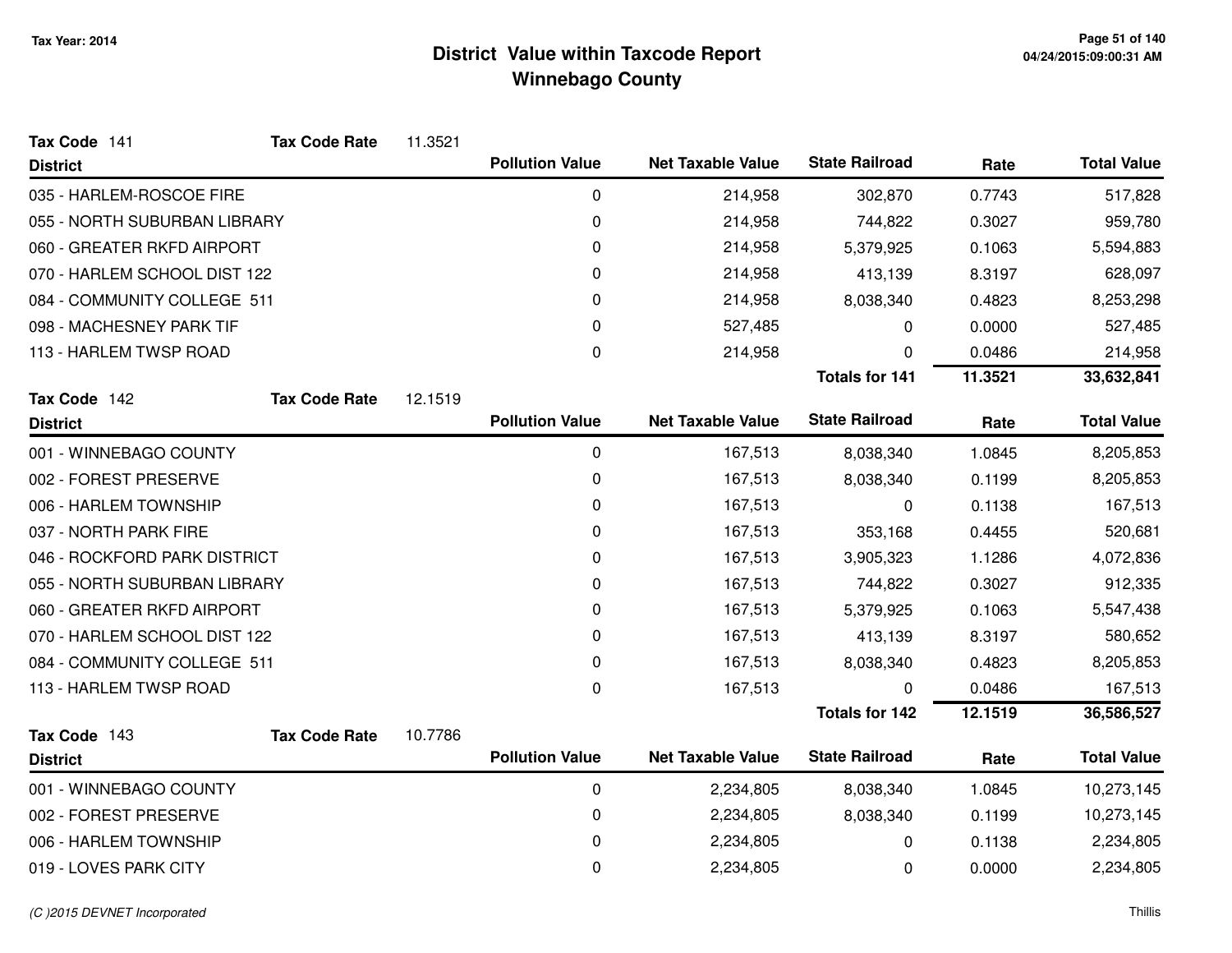| Tax Code 143                 | <b>Tax Code Rate</b> | 10.7786 |                        |                          |                       |         |                    |
|------------------------------|----------------------|---------|------------------------|--------------------------|-----------------------|---------|--------------------|
| <b>District</b>              |                      |         | <b>Pollution Value</b> | <b>Net Taxable Value</b> | <b>State Railroad</b> | Rate    | <b>Total Value</b> |
| 051 - ROCK RIVER WATER REC   |                      |         | 0                      | 2,234,805                | 4,188,575             | 0.2008  | 6,423,380          |
| 055 - NORTH SUBURBAN LIBRARY |                      |         | 0                      | 2,234,805                | 744,822               | 0.3027  | 2,979,627          |
| 060 - GREATER RKFD AIRPORT   |                      |         | $\mathbf 0$            | 2,234,805                | 5,379,925             | 0.1063  | 7,614,730          |
| 070 - HARLEM SCHOOL DIST 122 |                      |         | 0                      | 2,234,805                | 413,139               | 8.3197  | 2,647,944          |
| 084 - COMMUNITY COLLEGE 511  |                      |         | 0                      | 2,234,805                | 8,038,340             | 0.4823  | 10,273,145         |
| 113 - HARLEM TWSP ROAD       |                      |         | 0                      | 2,234,805                | 0                     | 0.0486  | 2,234,805          |
|                              |                      |         |                        |                          | <b>Totals for 143</b> | 10.7786 | 57,189,531         |
| Tax Code 144                 | <b>Tax Code Rate</b> | 11.2241 |                        |                          |                       |         |                    |
| <b>District</b>              |                      |         | <b>Pollution Value</b> | <b>Net Taxable Value</b> | <b>State Railroad</b> | Rate    | <b>Total Value</b> |
| 001 - WINNEBAGO COUNTY       |                      |         | 0                      | 98,496,619               | 8,038,340             | 1.0845  | 106,534,959        |
| 002 - FOREST PRESERVE        |                      |         | 0                      | 98,496,619               | 8,038,340             | 0.1199  | 106,534,959        |
| 006 - HARLEM TOWNSHIP        |                      |         | 0                      | 98,496,619               | 0                     | 0.1138  | 98,496,619         |
| 020 - MACHESNEY PARK VILLAGE |                      |         | 0                      | 98,496,619               | 0                     | 0.0000  | 98,496,619         |
| 037 - NORTH PARK FIRE        |                      |         | 0                      | 98,496,619               | 353,168               | 0.4455  | 98,849,787         |
| 051 - ROCK RIVER WATER REC   |                      |         | 0                      | 98,496,619               | 4,188,575             | 0.2008  | 102,685,194        |
| 055 - NORTH SUBURBAN LIBRARY |                      |         | 0                      | 98,496,619               | 744,822               | 0.3027  | 99,241,441         |
| 060 - GREATER RKFD AIRPORT   |                      |         | 0                      | 98,496,619               | 5,379,925             | 0.1063  | 103,876,544        |
| 070 - HARLEM SCHOOL DIST 122 |                      |         | $\mathbf 0$            | 98,496,619               | 413,139               | 8.3197  | 98,909,758         |
| 084 - COMMUNITY COLLEGE 511  |                      |         | $\mathbf 0$            | 98,496,619               | 8,038,340             | 0.4823  | 106,534,959        |
| 113 - HARLEM TWSP ROAD       |                      |         | 0                      | 98,496,619               | 0                     | 0.0486  | 98,496,619         |
|                              |                      |         |                        |                          | <b>Totals for 144</b> | 11.2241 | 1,118,657,458      |
| Tax Code 145                 | <b>Tax Code Rate</b> | 10.4846 |                        |                          |                       |         |                    |
| <b>District</b>              |                      |         | <b>Pollution Value</b> | <b>Net Taxable Value</b> | <b>State Railroad</b> | Rate    | <b>Total Value</b> |
| 001 - WINNEBAGO COUNTY       |                      |         | 0                      | 4,117,300                | 8,038,340             | 1.0845  | 12,155,640         |
| 002 - FOREST PRESERVE        |                      |         | $\mathbf 0$            | 4,117,300                | 8,038,340             | 0.1199  | 12,155,640         |
| 006 - HARLEM TOWNSHIP        |                      |         | $\mathbf 0$            | 4,117,300                | 0                     | 0.1138  | 4,117,300          |
| 037 - NORTH PARK FIRE        |                      |         | 0                      | 4,117,300                | 353,168               | 0.4455  | 4,470,468          |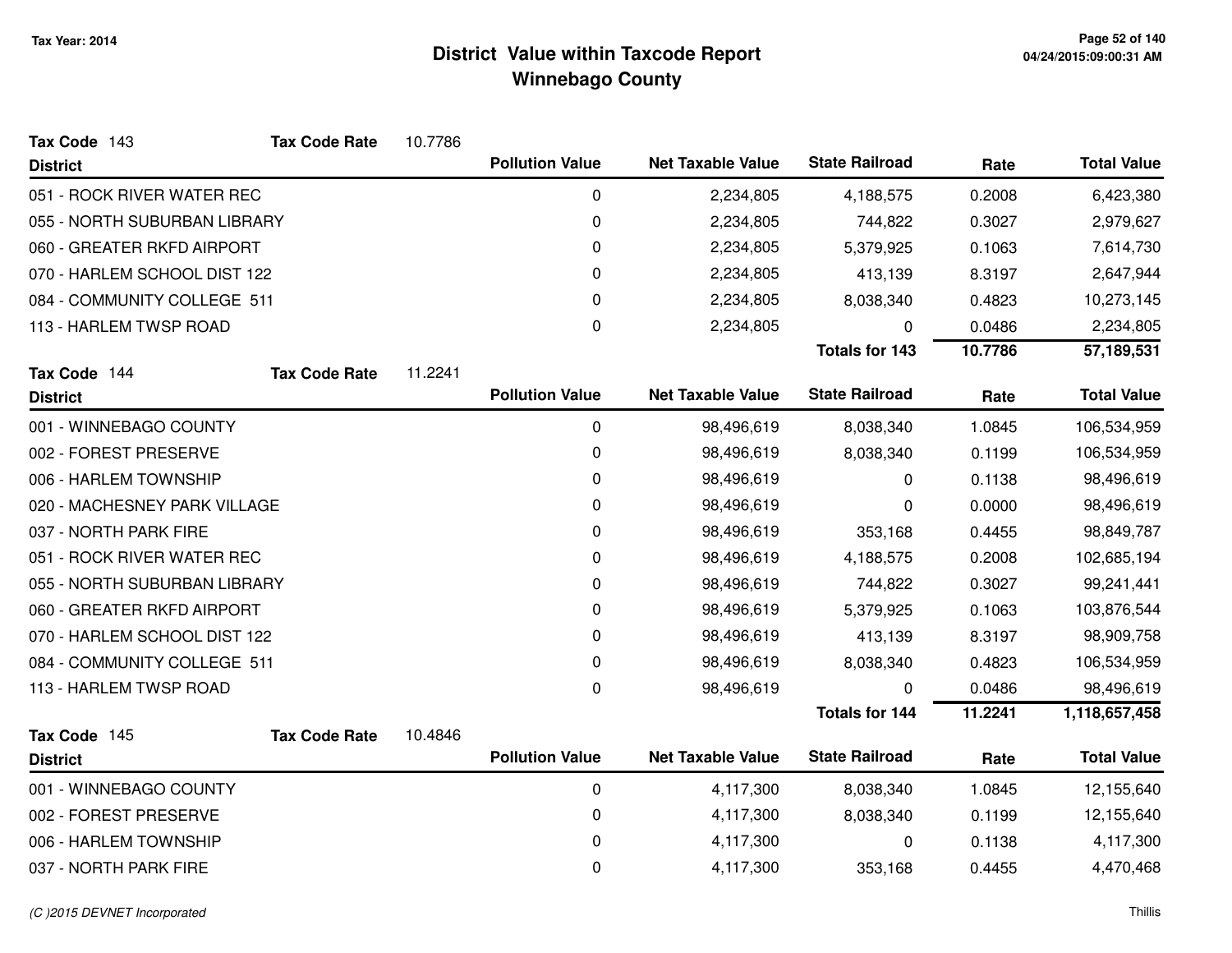| Tax Code 145                   | <b>Tax Code Rate</b> | 10.4846 |                        |                          |                       |         |                    |
|--------------------------------|----------------------|---------|------------------------|--------------------------|-----------------------|---------|--------------------|
| <b>District</b>                |                      |         | <b>Pollution Value</b> | <b>Net Taxable Value</b> | <b>State Railroad</b> | Rate    | <b>Total Value</b> |
| 055 - NORTH SUBURBAN LIBRARY   |                      |         | 0                      | 4,117,300                | 744,822               | 0.3027  | 4,862,122          |
| 060 - GREATER RKFD AIRPORT     |                      |         | 0                      | 4,117,300                | 5,379,925             | 0.1063  | 9,497,225          |
| 076 - ROCKFORD SCHOOL DIST 205 |                      |         | 0                      | 4,117,300                | 4,760,979             | 7.7810  | 8,878,279          |
| 084 - COMMUNITY COLLEGE 511    |                      |         | 0                      | 4,117,300                | 8,038,340             | 0.4823  | 12,155,640         |
| 113 - HARLEM TWSP ROAD         |                      |         | 0                      | 4,117,300                | 0                     | 0.0486  | 4,117,300          |
|                                |                      |         |                        |                          | <b>Totals for 145</b> | 10.4846 | 72,409,614         |
| Tax Code 146                   | <b>Tax Code Rate</b> | 15.0572 |                        |                          |                       |         |                    |
| <b>District</b>                |                      |         | <b>Pollution Value</b> | <b>Net Taxable Value</b> | <b>State Railroad</b> | Rate    | <b>Total Value</b> |
| 001 - WINNEBAGO COUNTY         |                      |         | 0                      | 16,449,608               | 8,038,340             | 1.0845  | 24,487,948         |
| 002 - FOREST PRESERVE          |                      |         | 0                      | 16,449,608               | 8,038,340             | 0.1199  | 24,487,948         |
| 009 - OWEN TOWNSHIP            |                      |         | 0                      | 16,449,608               | 375,062               | 0.1484  | 16,824,670         |
| 023 - ROCKFORD CITY            |                      |         | 0                      | 16,449,608               | 3,105,256             | 3.2931  | 19,554,864         |
| 046 - ROCKFORD PARK DISTRICT   |                      |         | 0                      | 16,449,608               | 3,905,323             | 1.1286  | 20,354,931         |
| 051 - ROCK RIVER WATER REC     |                      |         | 0                      | 16,449,608               | 4,188,575             | 0.2008  | 20,638,183         |
| 059 - ROCKFORD CITY LIBRARY    |                      |         | 0                      | 16,449,608               | 3,105,256             | 0.5042  | 19,554,864         |
| 060 - GREATER RKFD AIRPORT     |                      |         | 0                      | 16,449,608               | 5,379,925             | 0.1063  | 21,829,533         |
| 076 - ROCKFORD SCHOOL DIST 205 |                      |         | 0                      | 16,449,608               | 4,760,979             | 7.7810  | 21,210,587         |
| 084 - COMMUNITY COLLEGE 511    |                      |         | 0                      | 16,449,608               | 8,038,340             | 0.4823  | 24,487,948         |
| 116 - OWEN TWSP ROAD           |                      |         | $\mathbf 0$            | 16,449,608               | 375,062               | 0.2081  | 16,824,670         |
|                                |                      |         |                        |                          | <b>Totals for 146</b> | 15.0572 | 230,256,146        |
| Tax Code 147                   | <b>Tax Code Rate</b> | 12.3527 |                        |                          |                       |         |                    |
| <b>District</b>                |                      |         | <b>Pollution Value</b> | <b>Net Taxable Value</b> | <b>State Railroad</b> | Rate    | <b>Total Value</b> |
| 001 - WINNEBAGO COUNTY         |                      |         | 0                      | 64,678                   | 8,038,340             | 1.0845  | 8,103,018          |
| 002 - FOREST PRESERVE          |                      |         | 0                      | 64,678                   | 8,038,340             | 0.1199  | 8,103,018          |
| 006 - HARLEM TOWNSHIP          |                      |         | 0                      | 64,678                   | 0                     | 0.1138  | 64,678             |
| 037 - NORTH PARK FIRE          |                      |         | 0                      | 64,678                   | 353,168               | 0.4455  | 417,846            |
| 046 - ROCKFORD PARK DISTRICT   |                      |         | 0                      | 64,678                   | 3,905,323             | 1.1286  | 3,970,001          |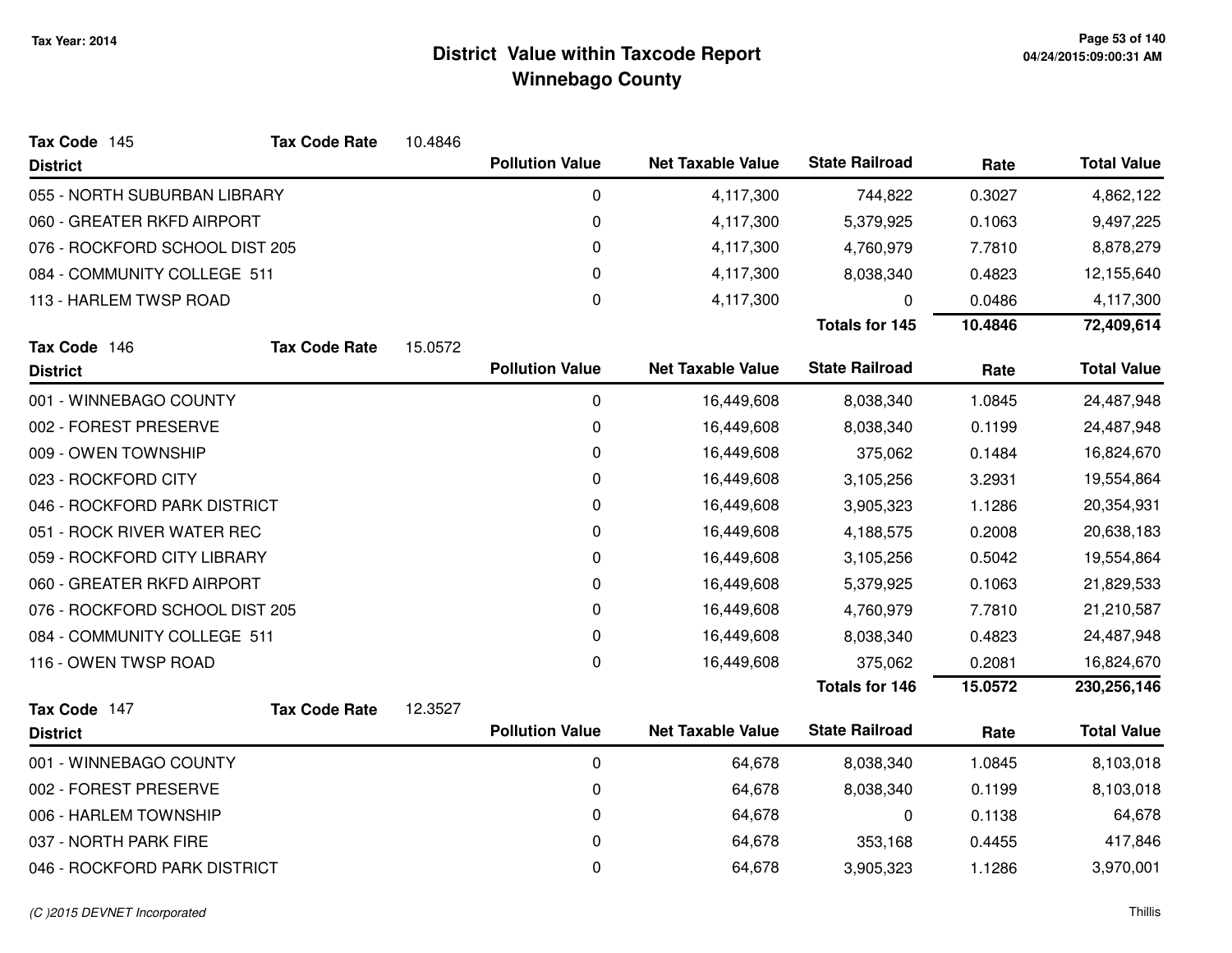| Tax Code 147                 | <b>Tax Code Rate</b> | 12.3527 |                        |                          |                       |         |                    |
|------------------------------|----------------------|---------|------------------------|--------------------------|-----------------------|---------|--------------------|
| <b>District</b>              |                      |         | <b>Pollution Value</b> | <b>Net Taxable Value</b> | <b>State Railroad</b> | Rate    | <b>Total Value</b> |
| 051 - ROCK RIVER WATER REC   |                      |         | 0                      | 64,678                   | 4,188,575             | 0.2008  | 4,253,253          |
| 055 - NORTH SUBURBAN LIBRARY |                      |         | 0                      | 64,678                   | 744,822               | 0.3027  | 809,500            |
| 060 - GREATER RKFD AIRPORT   |                      |         | 0                      | 64,678                   | 5,379,925             | 0.1063  | 5,444,603          |
| 070 - HARLEM SCHOOL DIST 122 |                      |         | 0                      | 64,678                   | 413,139               | 8.3197  | 477,817            |
| 084 - COMMUNITY COLLEGE 511  |                      |         | 0                      | 64,678                   | 8,038,340             | 0.4823  | 8,103,018          |
| 113 - HARLEM TWSP ROAD       |                      |         | 0                      | 64,678                   | 0                     | 0.0486  | 64,678             |
|                              |                      |         |                        |                          | <b>Totals for 147</b> | 12.3527 | 39,811,430         |
| Tax Code 149                 | <b>Tax Code Rate</b> | 12.0249 |                        |                          |                       |         |                    |
| <b>District</b>              |                      |         | <b>Pollution Value</b> | <b>Net Taxable Value</b> | <b>State Railroad</b> | Rate    | <b>Total Value</b> |
| 001 - WINNEBAGO COUNTY       |                      |         | 0                      | 28,018,520               | 8,038,340             | 1.0845  | 36,056,860         |
| 002 - FOREST PRESERVE        |                      |         | 0                      | 28,018,520               | 8,038,340             | 0.1199  | 36,056,860         |
| 006 - HARLEM TOWNSHIP        |                      |         | 0                      | 28,018,520               | 0                     | 0.1138  | 28,018,520         |
| 025 - ROSCOE VILLAGE         |                      |         | 0                      | 28,018,520               | 0                     | 0.6728  | 28,018,520         |
| 035 - HARLEM-ROSCOE FIRE     |                      |         | 0                      | 28,018,520               | 302,870               | 0.7743  | 28,321,390         |
| 055 - NORTH SUBURBAN LIBRARY |                      |         | 0                      | 28,018,520               | 744,822               | 0.3027  | 28,763,342         |
| 060 - GREATER RKFD AIRPORT   |                      |         | 0                      | 28,018,520               | 5,379,925             | 0.1063  | 33,398,445         |
| 070 - HARLEM SCHOOL DIST 122 |                      |         | 0                      | 28,018,520               | 413,139               | 8.3197  | 28,431,659         |
| 084 - COMMUNITY COLLEGE 511  |                      |         | 0                      | 28,018,520               | 8,038,340             | 0.4823  | 36,056,860         |
| 113 - HARLEM TWSP ROAD       |                      |         | 0                      | 28,018,520               | 0                     | 0.0486  | 28,018,520         |
|                              |                      |         |                        |                          | <b>Totals for 149</b> | 12.0249 | 311,140,976        |
| Tax Code 150                 | <b>Tax Code Rate</b> | 11.5094 |                        |                          |                       |         |                    |
| <b>District</b>              |                      |         | <b>Pollution Value</b> | <b>Net Taxable Value</b> | <b>State Railroad</b> | Rate    | <b>Total Value</b> |
| 001 - WINNEBAGO COUNTY       |                      |         | 0                      | 104,069                  | 8,038,340             | 1.0845  | 8,142,409          |
| 002 - FOREST PRESERVE        |                      |         | 0                      | 104,069                  | 8,038,340             | 0.1199  | 8,142,409          |
| 009 - OWEN TOWNSHIP          |                      |         | 0                      | 104,069                  | 375,062               | 0.1484  | 479,131            |
| 038 - NORTHWEST FIRE         |                      |         | 0                      | 104,069                  | 291,433               | 0.4503  | 395,502            |
| 046 - ROCKFORD PARK DISTRICT |                      |         | 0                      | 104,069                  | 3,905,323             | 1.1286  | 4,009,392          |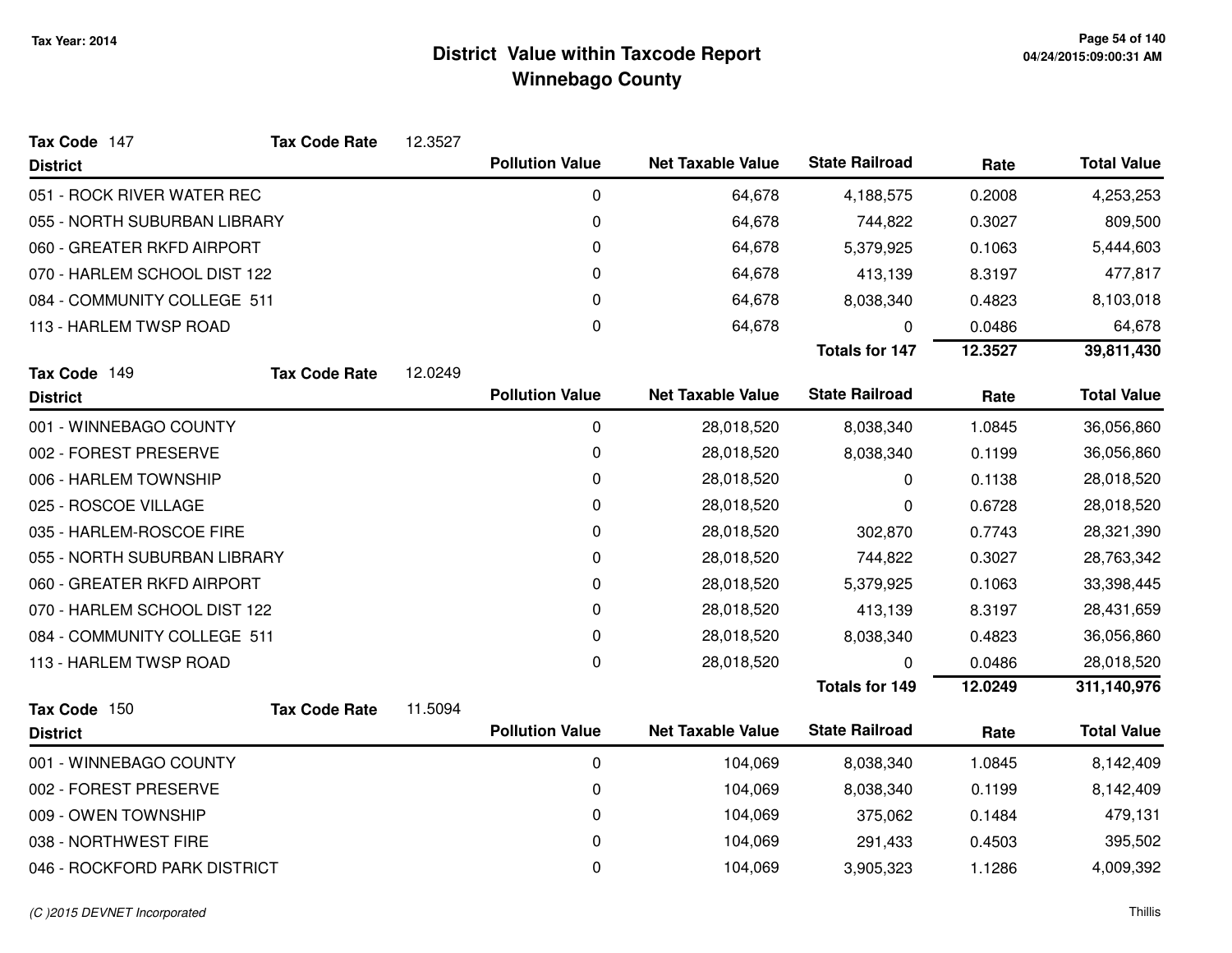| Tax Code 150                   | <b>Tax Code Rate</b> | 11.5094 |                        |                          |                       |         |                    |
|--------------------------------|----------------------|---------|------------------------|--------------------------|-----------------------|---------|--------------------|
| <b>District</b>                |                      |         | <b>Pollution Value</b> | <b>Net Taxable Value</b> | <b>State Railroad</b> | Rate    | <b>Total Value</b> |
| 060 - GREATER RKFD AIRPORT     |                      |         | $\mathbf 0$            | 104,069                  | 5,379,925             | 0.1063  | 5,483,994          |
| 076 - ROCKFORD SCHOOL DIST 205 |                      |         | $\mathbf 0$            | 104,069                  | 4,760,979             | 7.7810  | 4,865,048          |
| 084 - COMMUNITY COLLEGE 511    |                      |         | 0                      | 104,069                  | 8,038,340             | 0.4823  | 8,142,409          |
| 116 - OWEN TWSP ROAD           |                      |         | $\boldsymbol{0}$       | 104,069                  | 375,062               | 0.2081  | 479,131            |
|                                |                      |         |                        |                          | Totals for 150        | 11.5094 | 40,139,425         |
| Tax Code 151                   | <b>Tax Code Rate</b> | 12.6815 |                        |                          |                       |         |                    |
| <b>District</b>                |                      |         | <b>Pollution Value</b> | <b>Net Taxable Value</b> | <b>State Railroad</b> | Rate    | <b>Total Value</b> |
| 001 - WINNEBAGO COUNTY         |                      |         | $\mathbf 0$            | 734                      | 8,038,340             | 1.0845  | 8,039,074          |
| 002 - FOREST PRESERVE          |                      |         | 0                      | 734                      | 8,038,340             | 0.1199  | 8,039,074          |
| 006 - HARLEM TOWNSHIP          |                      |         | $\Omega$               | 734                      | 0                     | 0.1138  | 734                |
| 035 - HARLEM-ROSCOE FIRE       |                      |         | 0                      | 734                      | 302,870               | 0.7743  | 303,604            |
| 046 - ROCKFORD PARK DISTRICT   |                      |         | $\mathbf{0}$           | 734                      | 3,905,323             | 1.1286  | 3,906,057          |
| 051 - ROCK RIVER WATER REC     |                      |         | $\Omega$               | 734                      | 4,188,575             | 0.2008  | 4,189,309          |
| 055 - NORTH SUBURBAN LIBRARY   |                      |         | 0                      | 734                      | 744,822               | 0.3027  | 745,556            |
| 060 - GREATER RKFD AIRPORT     |                      |         | $\Omega$               | 734                      | 5,379,925             | 0.1063  | 5,380,659          |
| 070 - HARLEM SCHOOL DIST 122   |                      |         | $\Omega$               | 734                      | 413,139               | 8.3197  | 413,873            |
| 084 - COMMUNITY COLLEGE 511    |                      |         | $\mathbf{0}$           | 734                      | 8,038,340             | 0.4823  | 8,039,074          |
| 113 - HARLEM TWSP ROAD         |                      |         | 0                      | 734                      | 0                     | 0.0486  | 734                |
|                                |                      |         |                        |                          | <b>Totals for 151</b> | 12.6815 | 39,057,748         |
| Tax Code 152                   | <b>Tax Code Rate</b> | 12.6815 |                        |                          |                       |         |                    |
| <b>District</b>                |                      |         | <b>Pollution Value</b> | <b>Net Taxable Value</b> | <b>State Railroad</b> | Rate    | <b>Total Value</b> |
| 001 - WINNEBAGO COUNTY         |                      |         | $\mathbf 0$            | 3,801,273                | 8,038,340             | 1.0845  | 11,839,613         |
| 002 - FOREST PRESERVE          |                      |         | 0                      | 3,801,273                | 8,038,340             | 0.1199  | 11,839,613         |
| 006 - HARLEM TOWNSHIP          |                      |         | $\mathbf 0$            | 3,801,273                | 0                     | 0.1138  | 3,801,273          |
| 020 - MACHESNEY PARK VILLAGE   |                      |         | 0                      | 3,801,273                | 0                     | 0.0000  | 3,801,273          |
| 035 - HARLEM-ROSCOE FIRE       |                      |         | 0                      | 3,801,273                | 302,870               | 0.7743  | 4,104,143          |
| 046 - ROCKFORD PARK DISTRICT   |                      |         | 0                      | 3,801,273                | 3,905,323             | 1.1286  | 7,706,596          |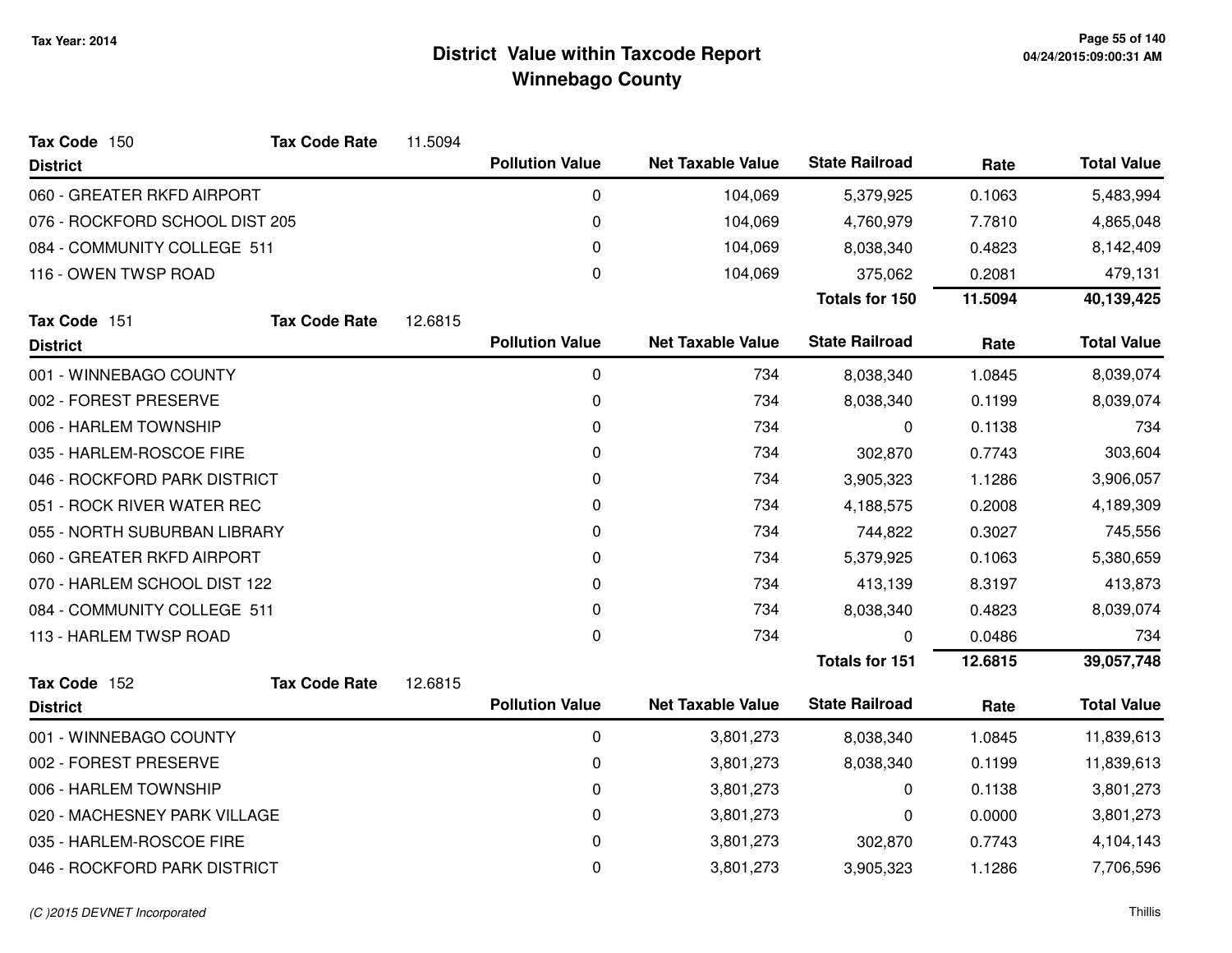| Tax Code 152                 | <b>Tax Code Rate</b> | 12.6815 |                        |                          |                       |         |                    |
|------------------------------|----------------------|---------|------------------------|--------------------------|-----------------------|---------|--------------------|
| <b>District</b>              |                      |         | <b>Pollution Value</b> | <b>Net Taxable Value</b> | <b>State Railroad</b> | Rate    | <b>Total Value</b> |
| 051 - ROCK RIVER WATER REC   |                      |         | 0                      | 3,801,273                | 4,188,575             | 0.2008  | 7,989,848          |
| 055 - NORTH SUBURBAN LIBRARY |                      |         | 0                      | 3,801,273                | 744,822               | 0.3027  | 4,546,095          |
| 060 - GREATER RKFD AIRPORT   |                      |         | 0                      | 3,801,273                | 5,379,925             | 0.1063  | 9,181,198          |
| 070 - HARLEM SCHOOL DIST 122 |                      |         | 0                      | 3,801,273                | 413,139               | 8.3197  | 4,214,412          |
| 084 - COMMUNITY COLLEGE 511  |                      |         | 0                      | 3,801,273                | 8,038,340             | 0.4823  | 11,839,613         |
| 113 - HARLEM TWSP ROAD       |                      |         | 0                      | 3,801,273                | 0                     | 0.0486  | 3,801,273          |
|                              |                      |         |                        |                          | <b>Totals for 152</b> | 12.6815 | 84,664,950         |
| Tax Code 153                 | <b>Tax Code Rate</b> | 11.5529 |                        |                          |                       |         |                    |
| <b>District</b>              |                      |         | <b>Pollution Value</b> | <b>Net Taxable Value</b> | <b>State Railroad</b> | Rate    | <b>Total Value</b> |
| 001 - WINNEBAGO COUNTY       |                      |         | 0                      | 715,823                  | 8,038,340             | 1.0845  | 8,754,163          |
| 002 - FOREST PRESERVE        |                      |         | 0                      | 715,823                  | 8,038,340             | 0.1199  | 8,754,163          |
| 006 - HARLEM TOWNSHIP        |                      |         | 0                      | 715,823                  | 0                     | 0.1138  | 715,823            |
| 035 - HARLEM-ROSCOE FIRE     |                      |         | 0                      | 715,823                  | 302,870               | 0.7743  | 1,018,693          |
| 051 - ROCK RIVER WATER REC   |                      |         | 0                      | 715,823                  | 4,188,575             | 0.2008  | 4,904,398          |
| 055 - NORTH SUBURBAN LIBRARY |                      |         | 0                      | 715,823                  | 744,822               | 0.3027  | 1,460,645          |
| 060 - GREATER RKFD AIRPORT   |                      |         | 0                      | 715,823                  | 5,379,925             | 0.1063  | 6,095,748          |
| 070 - HARLEM SCHOOL DIST 122 |                      |         | 0                      | 715,823                  | 413,139               | 8.3197  | 1,128,962          |
| 084 - COMMUNITY COLLEGE 511  |                      |         | 0                      | 715,823                  | 8,038,340             | 0.4823  | 8,754,163          |
| 113 - HARLEM TWSP ROAD       |                      |         | $\pmb{0}$              | 715,823                  | 0                     | 0.0486  | 715,823            |
|                              |                      |         |                        |                          | <b>Totals for 153</b> | 11.5529 | 42,302,581         |
| Tax Code 154                 | <b>Tax Code Rate</b> | 14.8564 |                        |                          |                       |         |                    |
| <b>District</b>              |                      |         | <b>Pollution Value</b> | <b>Net Taxable Value</b> | <b>State Railroad</b> | Rate    | <b>Total Value</b> |
| 001 - WINNEBAGO COUNTY       |                      |         | $\pmb{0}$              | 93,109                   | 8,038,340             | 1.0845  | 8,131,449          |
| 002 - FOREST PRESERVE        |                      |         | 0                      | 93,109                   | 8,038,340             | 0.1199  | 8,131,449          |
| 009 - OWEN TOWNSHIP          |                      |         | 0                      | 93,109                   | 375,062               | 0.1484  | 468,171            |
| 023 - ROCKFORD CITY          |                      |         | 0                      | 93,109                   | 3,105,256             | 3.2931  | 3,198,365          |
| 046 - ROCKFORD PARK DISTRICT |                      |         | 0                      | 93,109                   | 3,905,323             | 1.1286  | 3,998,432          |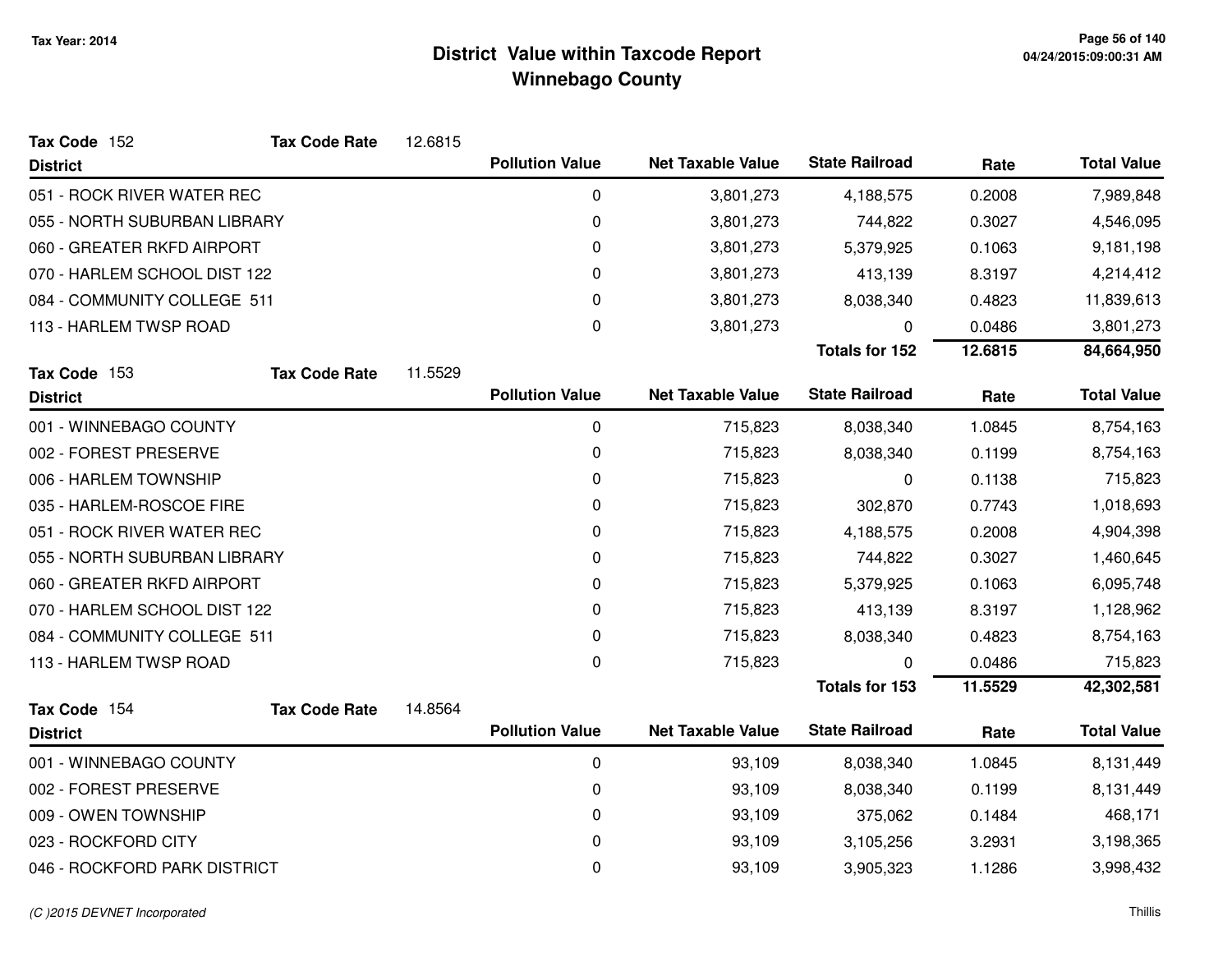| Tax Code 154                   | <b>Tax Code Rate</b> | 14.8564 |                        |                          |                       |         |                    |
|--------------------------------|----------------------|---------|------------------------|--------------------------|-----------------------|---------|--------------------|
| <b>District</b>                |                      |         | <b>Pollution Value</b> | <b>Net Taxable Value</b> | <b>State Railroad</b> | Rate    | <b>Total Value</b> |
| 059 - ROCKFORD CITY LIBRARY    |                      |         | 0                      | 93,109                   | 3,105,256             | 0.5042  | 3,198,365          |
| 060 - GREATER RKFD AIRPORT     |                      |         | 0                      | 93,109                   | 5,379,925             | 0.1063  | 5,473,034          |
| 076 - ROCKFORD SCHOOL DIST 205 |                      |         | 0                      | 93,109                   | 4,760,979             | 7.7810  | 4,854,088          |
| 084 - COMMUNITY COLLEGE 511    |                      |         | 0                      | 93,109                   | 8,038,340             | 0.4823  | 8,131,449          |
| 116 - OWEN TWSP ROAD           |                      |         | 0                      | 93,109                   | 375,062               | 0.2081  | 468,171            |
|                                |                      |         |                        |                          | <b>Totals for 154</b> | 14.8564 | 46,052,973         |
| Tax Code 155                   | <b>Tax Code Rate</b> | 10.7119 |                        |                          |                       |         |                    |
| <b>District</b>                |                      |         | <b>Pollution Value</b> | <b>Net Taxable Value</b> | <b>State Railroad</b> | Rate    | <b>Total Value</b> |
| 001 - WINNEBAGO COUNTY         |                      |         | $\pmb{0}$              | 7,162,575                | 8,038,340             | 1.0845  | 15,200,915         |
| 002 - FOREST PRESERVE          |                      |         | 0                      | 7,162,575                | 8,038,340             | 0.1199  | 15,200,915         |
| 009 - OWEN TOWNSHIP            |                      |         | 0                      | 7,162,575                | 375,062               | 0.1484  | 7,537,637          |
| 041 - ROCKTON FIRE             |                      |         | 0                      | 7,162,575                | 434,616               | 0.7814  | 7,597,191          |
| 060 - GREATER RKFD AIRPORT     |                      |         | 0                      | 7,162,575                | 5,379,925             | 0.1063  | 12,542,500         |
| 076 - ROCKFORD SCHOOL DIST 205 |                      |         | 0                      | 7,162,575                | 4,760,979             | 7.7810  | 11,923,554         |
| 084 - COMMUNITY COLLEGE 511    |                      |         | 0                      | 7,162,575                | 8,038,340             | 0.4823  | 15,200,915         |
| 116 - OWEN TWSP ROAD           |                      |         | 0                      | 7,162,575                | 375,062               | 0.2081  | 7,537,637          |
|                                |                      |         |                        |                          | Totals for 155        | 10.7119 | 92,741,264         |
| Tax Code 156                   | <b>Tax Code Rate</b> | 10.3808 |                        |                          |                       |         |                    |
| <b>District</b>                |                      |         | <b>Pollution Value</b> | <b>Net Taxable Value</b> | <b>State Railroad</b> | Rate    | <b>Total Value</b> |
| 001 - WINNEBAGO COUNTY         |                      |         | 0                      | 15,948,932               | 8,038,340             | 1.0845  | 23,987,272         |
| 002 - FOREST PRESERVE          |                      |         | $\mathbf 0$            | 15,948,932               | 8,038,340             | 0.1199  | 23,987,272         |
| 009 - OWEN TOWNSHIP            |                      |         | 0                      | 15,948,932               | 375,062               | 0.1484  | 16,323,994         |
| 038 - NORTHWEST FIRE           |                      |         | 0                      | 15,948,932               | 291,433               | 0.4503  | 16,240,365         |
| 060 - GREATER RKFD AIRPORT     |                      |         | 0                      | 15,948,932               | 5,379,925             | 0.1063  | 21,328,857         |
| 076 - ROCKFORD SCHOOL DIST 205 |                      |         | 0                      | 15,948,932               | 4,760,979             | 7.7810  | 20,709,911         |
| 084 - COMMUNITY COLLEGE 511    |                      |         | 0                      | 15,948,932               | 8,038,340             | 0.4823  | 23,987,272         |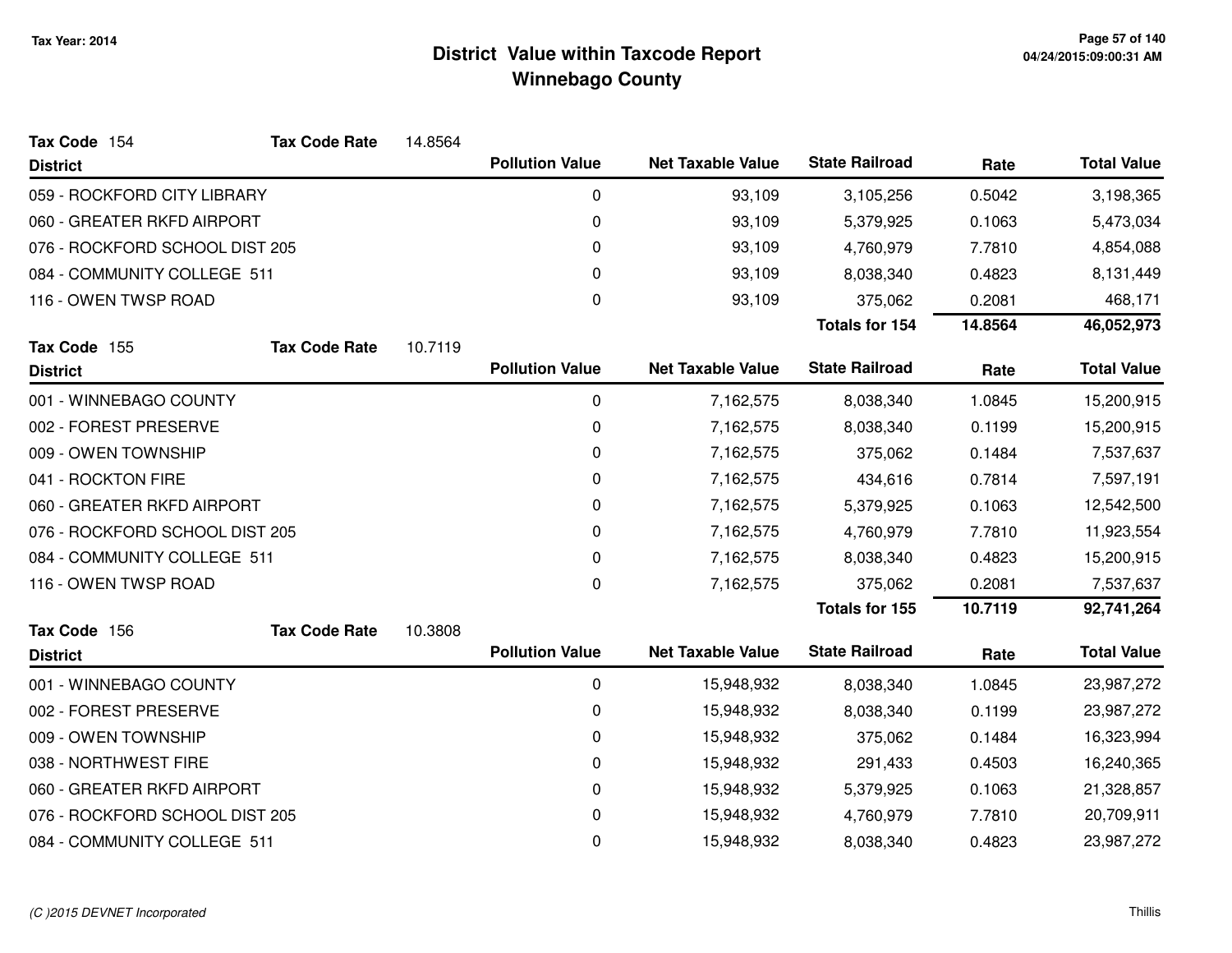| Tax Code 156                   | <b>Tax Code Rate</b> | 10.3808 |                        |                          |                       |         |                    |
|--------------------------------|----------------------|---------|------------------------|--------------------------|-----------------------|---------|--------------------|
| <b>District</b>                |                      |         | <b>Pollution Value</b> | <b>Net Taxable Value</b> | <b>State Railroad</b> | Rate    | <b>Total Value</b> |
| 116 - OWEN TWSP ROAD           |                      |         | 0                      | 15,948,932               | 375,062               | 0.2081  | 16,323,994         |
|                                |                      |         |                        |                          | <b>Totals for 156</b> | 10.3808 | 162,888,937        |
| Tax Code 157                   | <b>Tax Code Rate</b> | 13.7278 |                        |                          |                       |         |                    |
| <b>District</b>                |                      |         | <b>Pollution Value</b> | <b>Net Taxable Value</b> | <b>State Railroad</b> | Rate    | <b>Total Value</b> |
| 001 - WINNEBAGO COUNTY         |                      |         | 0                      | 63,324                   | 8,038,340             | 1.0845  | 8,101,664          |
| 002 - FOREST PRESERVE          |                      |         | 0                      | 63,324                   | 8,038,340             | 0.1199  | 8,101,664          |
| 009 - OWEN TOWNSHIP            |                      |         | 0                      | 63,324                   | 375,062               | 0.1484  | 438,386            |
| 023 - ROCKFORD CITY            |                      |         | 0                      | 63,324                   | 3,105,256             | 3.2931  | 3,168,580          |
| 059 - ROCKFORD CITY LIBRARY    |                      |         | 0                      | 63,324                   | 3,105,256             | 0.5042  | 3,168,580          |
| 060 - GREATER RKFD AIRPORT     |                      |         | 0                      | 63,324                   | 5,379,925             | 0.1063  | 5,443,249          |
| 076 - ROCKFORD SCHOOL DIST 205 |                      |         | 0                      | 63,324                   | 4,760,979             | 7.7810  | 4,824,303          |
| 084 - COMMUNITY COLLEGE 511    |                      |         | 0                      | 63,324                   | 8,038,340             | 0.4823  | 8,101,664          |
| 116 - OWEN TWSP ROAD           |                      |         | 0                      | 63,324                   | 375,062               | 0.2081  | 438,386            |
|                                |                      |         |                        |                          | Totals for 157        | 13.7278 | 41,786,476         |
| Tax Code 158                   | <b>Tax Code Rate</b> | 12.3527 |                        |                          |                       |         |                    |
| <b>District</b>                |                      |         | <b>Pollution Value</b> | <b>Net Taxable Value</b> | <b>State Railroad</b> | Rate    | <b>Total Value</b> |
| 001 - WINNEBAGO COUNTY         |                      |         | 0                      | 5,768,063                | 8,038,340             | 1.0845  | 13,806,403         |
| 002 - FOREST PRESERVE          |                      |         | 0                      | 5,768,063                | 8,038,340             | 0.1199  | 13,806,403         |
| 006 - HARLEM TOWNSHIP          |                      |         | 0                      | 5,768,063                | 0                     | 0.1138  | 5,768,063          |
| 020 - MACHESNEY PARK VILLAGE   |                      |         | 0                      | 5,768,063                | 0                     | 0.0000  | 5,768,063          |
| 037 - NORTH PARK FIRE          |                      |         | 0                      | 5,768,063                | 353,168               | 0.4455  | 6,121,231          |
| 046 - ROCKFORD PARK DISTRICT   |                      |         | 0                      | 5,768,063                | 3,905,323             | 1.1286  | 9,673,386          |
| 051 - ROCK RIVER WATER REC     |                      |         | 0                      | 5,768,063                | 4,188,575             | 0.2008  | 9,956,638          |
| 055 - NORTH SUBURBAN LIBRARY   |                      |         | 0                      | 5,768,063                | 744,822               | 0.3027  | 6,512,885          |
| 060 - GREATER RKFD AIRPORT     |                      |         | 0                      | 5,768,063                | 5,379,925             | 0.1063  | 11,147,988         |
| 070 - HARLEM SCHOOL DIST 122   |                      |         | 0                      | 5,768,063                | 413,139               | 8.3197  | 6,181,202          |
| 084 - COMMUNITY COLLEGE 511    |                      |         | 0                      | 5,768,063                | 8,038,340             | 0.4823  | 13,806,403         |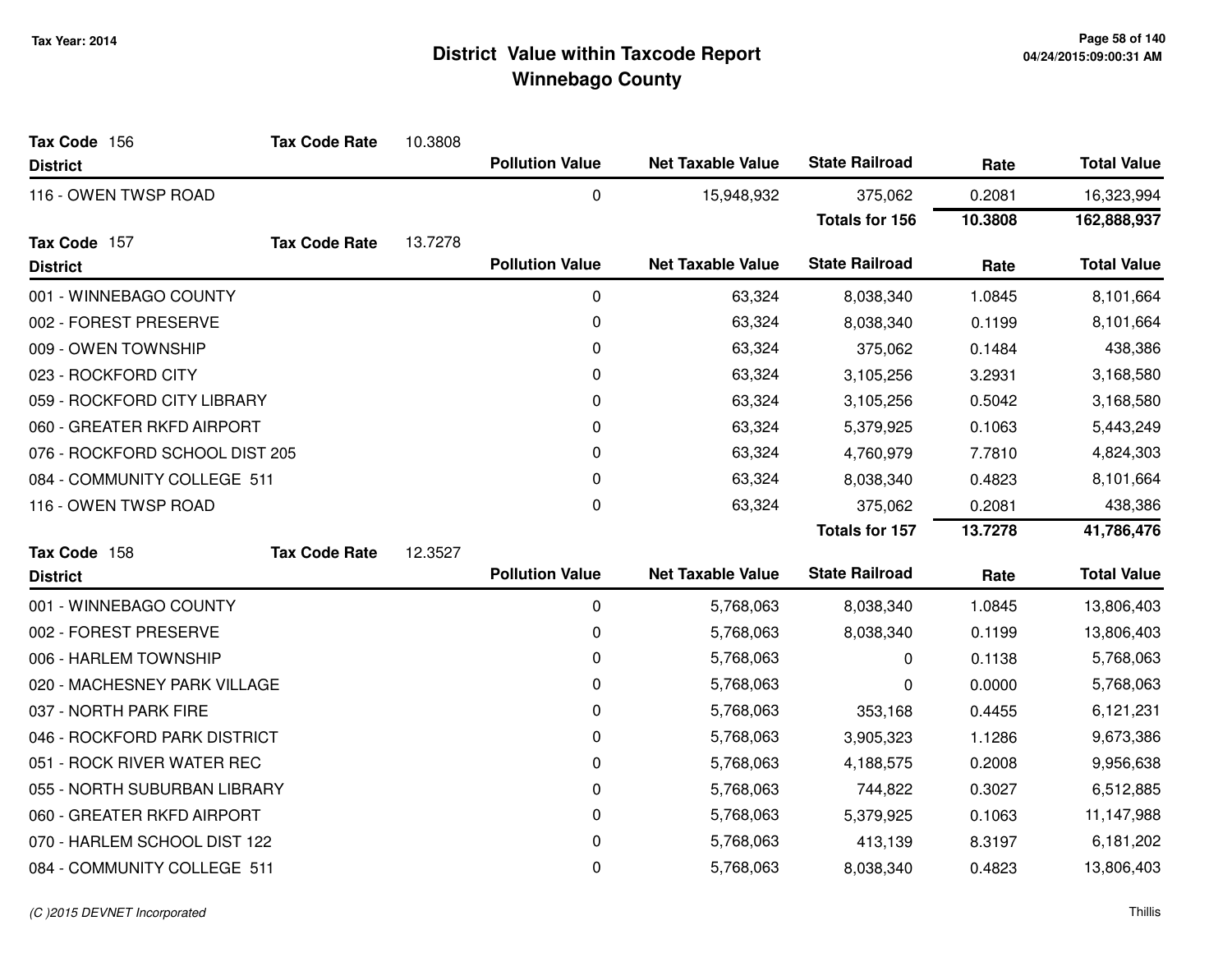| Tax Code 158                   | <b>Tax Code Rate</b> | 12.3527 |                        |                          |                       |         |                    |
|--------------------------------|----------------------|---------|------------------------|--------------------------|-----------------------|---------|--------------------|
| <b>District</b>                |                      |         | <b>Pollution Value</b> | <b>Net Taxable Value</b> | <b>State Railroad</b> | Rate    | <b>Total Value</b> |
| 113 - HARLEM TWSP ROAD         |                      |         | 0                      | 5,768,063                | 0                     | 0.0486  | 5,768,063          |
|                                |                      |         |                        |                          | <b>Totals for 158</b> | 12.3527 | 108,316,728        |
| Tax Code 159                   | <b>Tax Code Rate</b> | 11.6132 |                        |                          |                       |         |                    |
| <b>District</b>                |                      |         | <b>Pollution Value</b> | <b>Net Taxable Value</b> | <b>State Railroad</b> | Rate    | <b>Total Value</b> |
| 001 - WINNEBAGO COUNTY         |                      |         | 0                      | 210,723                  | 8,038,340             | 1.0845  | 8,249,063          |
| 002 - FOREST PRESERVE          |                      |         | 0                      | 210,723                  | 8,038,340             | 0.1199  | 8,249,063          |
| 006 - HARLEM TOWNSHIP          |                      |         | 0                      | 210,723                  | 0                     | 0.1138  | 210,723            |
| 037 - NORTH PARK FIRE          |                      |         | 0                      | 210,723                  | 353,168               | 0.4455  | 563,891            |
| 046 - ROCKFORD PARK DISTRICT   |                      |         | 0                      | 210,723                  | 3,905,323             | 1.1286  | 4,116,046          |
| 055 - NORTH SUBURBAN LIBRARY   |                      |         | 0                      | 210,723                  | 744,822               | 0.3027  | 955,545            |
| 060 - GREATER RKFD AIRPORT     |                      |         | 0                      | 210,723                  | 5,379,925             | 0.1063  | 5,590,648          |
| 076 - ROCKFORD SCHOOL DIST 205 |                      |         | 0                      | 210,723                  | 4,760,979             | 7.7810  | 4,971,702          |
| 084 - COMMUNITY COLLEGE 511    |                      |         | 0                      | 210,723                  | 8,038,340             | 0.4823  | 8,249,063          |
| 113 - HARLEM TWSP ROAD         |                      |         | 0                      | 210,723                  | U                     | 0.0486  | 210,723            |
|                                |                      |         |                        |                          | <b>Totals for 159</b> | 11.6132 | 41,366,467         |
| Tax Code 160                   | <b>Tax Code Rate</b> | 11.2241 |                        |                          |                       |         |                    |
| <b>District</b>                |                      |         | <b>Pollution Value</b> | <b>Net Taxable Value</b> | <b>State Railroad</b> | Rate    | <b>Total Value</b> |
| 001 - WINNEBAGO COUNTY         |                      |         | $\boldsymbol{0}$       | 564,255                  | 8,038,340             | 1.0845  | 8,602,595          |
| 002 - FOREST PRESERVE          |                      |         | 0                      | 564,255                  | 8,038,340             | 0.1199  | 8,602,595          |
| 006 - HARLEM TOWNSHIP          |                      |         | 0                      | 564,255                  | 0                     | 0.1138  | 564,255            |
| 037 - NORTH PARK FIRE          |                      |         | 0                      | 564,255                  | 353,168               | 0.4455  | 917,423            |
| 051 - ROCK RIVER WATER REC     |                      |         | 0                      | 564,255                  | 4,188,575             | 0.2008  | 4,752,830          |
| 055 - NORTH SUBURBAN LIBRARY   |                      |         | 0                      | 564,255                  | 744,822               | 0.3027  | 1,309,077          |
| 060 - GREATER RKFD AIRPORT     |                      |         | 0                      | 564,255                  | 5,379,925             | 0.1063  | 5,944,180          |
| 070 - HARLEM SCHOOL DIST 122   |                      |         | 0                      | 564,255                  | 413,139               | 8.3197  | 977,394            |
| 084 - COMMUNITY COLLEGE 511    |                      |         | 0                      | 564,255                  | 8,038,340             | 0.4823  | 8,602,595          |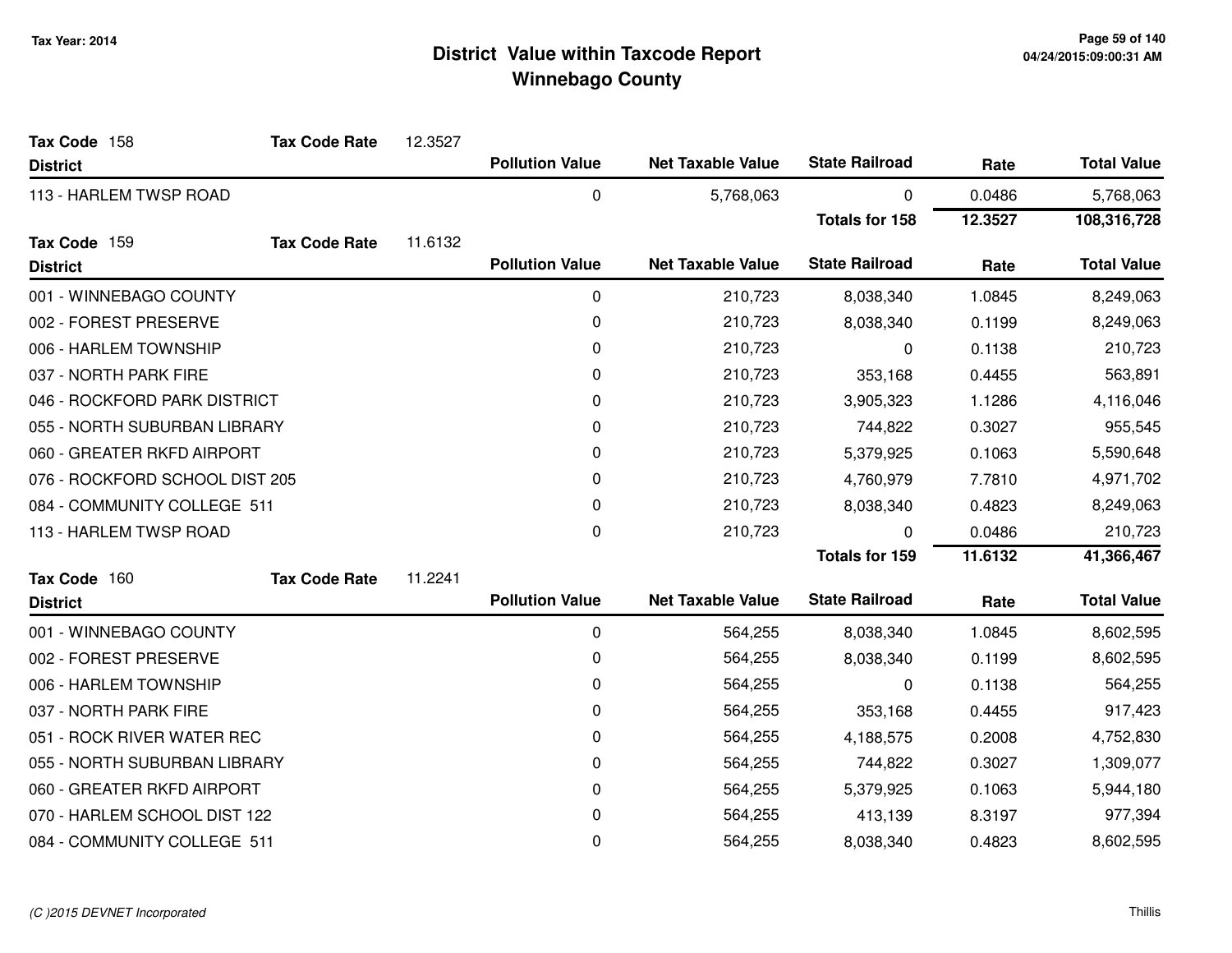| Tax Code 160                  | <b>Tax Code Rate</b> | 11.2241 |                        |                          |                       |         |                    |
|-------------------------------|----------------------|---------|------------------------|--------------------------|-----------------------|---------|--------------------|
| <b>District</b>               |                      |         | <b>Pollution Value</b> | <b>Net Taxable Value</b> | <b>State Railroad</b> | Rate    | <b>Total Value</b> |
| 113 - HARLEM TWSP ROAD        |                      |         | $\pmb{0}$              | 564,255                  | 0                     | 0.0486  | 564,255            |
|                               |                      |         |                        |                          | <b>Totals for 160</b> | 11.2241 | 40,837,199         |
| Tax Code 161                  | <b>Tax Code Rate</b> | 9.0993  |                        |                          |                       |         |                    |
| <b>District</b>               |                      |         | <b>Pollution Value</b> | <b>Net Taxable Value</b> | <b>State Railroad</b> | Rate    | <b>Total Value</b> |
| 001 - WINNEBAGO COUNTY        |                      |         | 0                      | 94,216                   | 8,038,340             | 1.0845  | 8,132,556          |
| 002 - FOREST PRESERVE         |                      |         | 0                      | 94,216                   | 8,038,340             | 0.1199  | 8,132,556          |
| 009 - OWEN TOWNSHIP           |                      |         | 0                      | 94,216                   | 375,062               | 0.1484  | 469,278            |
| 038 - NORTHWEST FIRE          |                      |         | 0                      | 94,216                   | 291,433               | 0.4503  | 385,649            |
| 060 - GREATER RKFD AIRPORT    |                      |         | 0                      | 94,216                   | 5,379,925             | 0.1063  | 5,474,141          |
| 074 - ROCKTON SCHOOL DIST 140 |                      |         | 0                      | 94,216                   | 404,205               | 3.8827  | 498,421            |
| 077 - HONONEGAH HIGH SD #207  |                      |         | 0                      | 94,216                   | 482,199               | 2.6168  | 576,415            |
| 084 - COMMUNITY COLLEGE 511   |                      |         | 0                      | 94,216                   | 8,038,340             | 0.4823  | 8,132,556          |
| 116 - OWEN TWSP ROAD          |                      |         | 0                      | 94,216                   | 375,062               | 0.2081  | 469,278            |
|                               |                      |         |                        |                          | <b>Totals for 161</b> | 9.0993  | 32,270,850         |
| Tax Code 162                  | <b>Tax Code Rate</b> | 9.9923  |                        |                          |                       |         |                    |
| <b>District</b>               |                      |         | <b>Pollution Value</b> | <b>Net Taxable Value</b> | <b>State Railroad</b> | Rate    | <b>Total Value</b> |
| 001 - WINNEBAGO COUNTY        |                      |         | 0                      | 451,398                  | 8,038,340             | 1.0845  | 8,489,738          |
| 002 - FOREST PRESERVE         |                      |         | 0                      | 451,398                  | 8,038,340             | 0.1199  | 8,489,738          |
| 009 - OWEN TOWNSHIP           |                      |         | 0                      | 451,398                  | 375,062               | 0.1484  | 826,460            |
| 038 - NORTHWEST FIRE          |                      |         | 0                      | 451,398                  | 291,433               | 0.4503  | 742,831            |
| 058 - WINNEBAGO LIBRARY       |                      |         | 0                      | 451,398                  | 0                     | 0.2099  | 451,398            |
| 060 - GREATER RKFD AIRPORT    |                      |         | 0                      | 451,398                  | 5,379,925             | 0.1063  | 5,831,323          |
| 082 - WINNEBAGO UNIT SD #323  |                      |         | 0                      | 451,398                  | 1,414,768             | 7.1826  | 1,866,166          |
| 084 - COMMUNITY COLLEGE 511   |                      |         | 0                      | 451,398                  | 8,038,340             | 0.4823  | 8,489,738          |
| 116 - OWEN TWSP ROAD          |                      |         | 0                      | 451,398                  | 375,062               | 0.2081  | 826,460            |
|                               |                      |         |                        |                          | <b>Totals for 162</b> | 9.9923  | 36,013,852         |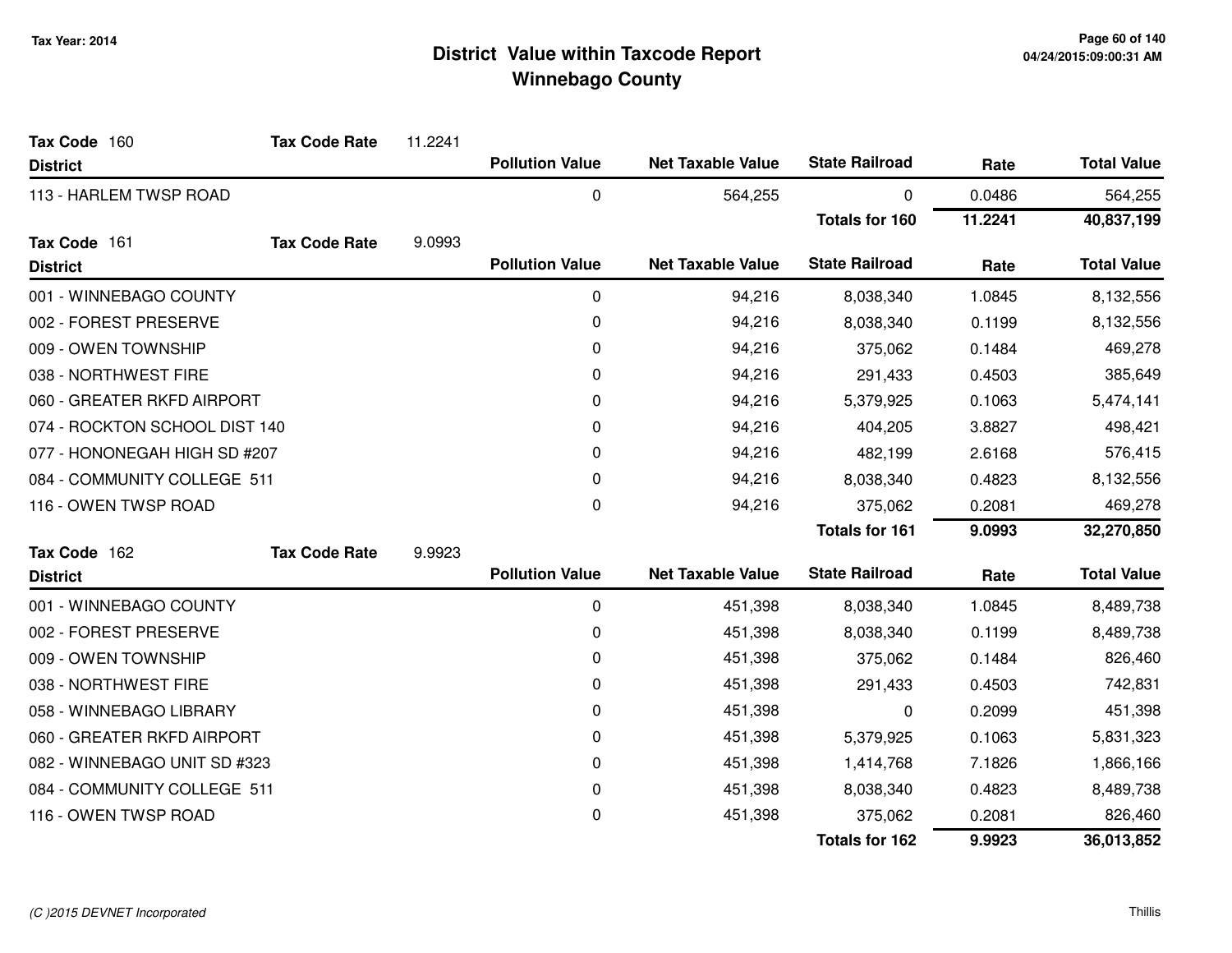| Tax Code 163                 | <b>Tax Code Rate</b> | 11.3521 |                        |                          |                       |         |                    |
|------------------------------|----------------------|---------|------------------------|--------------------------|-----------------------|---------|--------------------|
| <b>District</b>              |                      |         | <b>Pollution Value</b> | <b>Net Taxable Value</b> | <b>State Railroad</b> | Rate    | <b>Total Value</b> |
| 001 - WINNEBAGO COUNTY       |                      |         | 0                      | 1,623,227                | 8,038,340             | 1.0845  | 9,661,567          |
| 002 - FOREST PRESERVE        |                      |         | 0                      | 1,623,227                | 8,038,340             | 0.1199  | 9,661,567          |
| 006 - HARLEM TOWNSHIP        |                      |         | 0                      | 1,623,227                | 0                     | 0.1138  | 1,623,227          |
| 035 - HARLEM-ROSCOE FIRE     |                      |         | 0                      | 1,623,227                | 302,870               | 0.7743  | 1,926,097          |
| 055 - NORTH SUBURBAN LIBRARY |                      |         | 0                      | 1,623,227                | 744,822               | 0.3027  | 2,368,049          |
| 060 - GREATER RKFD AIRPORT   |                      |         | 0                      | 1,623,227                | 5,379,925             | 0.1063  | 7,003,152          |
| 070 - HARLEM SCHOOL DIST 122 |                      |         | 0                      | 1,623,227                | 413,139               | 8.3197  | 2,036,366          |
| 084 - COMMUNITY COLLEGE 511  |                      |         | 0                      | 1,623,227                | 8,038,340             | 0.4823  | 9,661,567          |
| 113 - HARLEM TWSP ROAD       |                      |         | 0                      | 1,623,227                | 0                     | 0.0486  | 1,623,227          |
|                              |                      |         |                        |                          | <b>Totals for 163</b> | 11.3521 | 45,564,819         |
| Tax Code 164                 | <b>Tax Code Rate</b> | 11.0233 |                        |                          |                       |         |                    |
| <b>District</b>              |                      |         | <b>Pollution Value</b> | <b>Net Taxable Value</b> | <b>State Railroad</b> | Rate    | <b>Total Value</b> |
| 001 - WINNEBAGO COUNTY       |                      |         | 0                      | 79,995                   | 8,038,340             | 1.0845  | 8,118,335          |
| 002 - FOREST PRESERVE        |                      |         | 0                      | 79,995                   | 8,038,340             | 0.1199  | 8,118,335          |
| 006 - HARLEM TOWNSHIP        |                      |         | 0                      | 79,995                   | 0                     | 0.1138  | 79,995             |
| 037 - NORTH PARK FIRE        |                      |         | 0                      | 79,995                   | 353,168               | 0.4455  | 433,163            |
| 055 - NORTH SUBURBAN LIBRARY |                      |         | 0                      | 79,995                   | 744,822               | 0.3027  | 824,817            |
| 060 - GREATER RKFD AIRPORT   |                      |         | 0                      | 79,995                   | 5,379,925             | 0.1063  | 5,459,920          |
| 070 - HARLEM SCHOOL DIST 122 |                      |         | 0                      | 79,995                   | 413,139               | 8.3197  | 493,134            |
| 084 - COMMUNITY COLLEGE 511  |                      |         | 0                      | 79,995                   | 8,038,340             | 0.4823  | 8,118,335          |
| 113 - HARLEM TWSP ROAD       |                      |         | 0                      | 79,995                   | 0                     | 0.0486  | 79,995             |
|                              |                      |         |                        |                          | <b>Totals for 164</b> | 11.0233 | 31,726,029         |
| Tax Code 165                 | <b>Tax Code Rate</b> | 9.4304  |                        |                          |                       |         |                    |
| <b>District</b>              |                      |         | <b>Pollution Value</b> | <b>Net Taxable Value</b> | <b>State Railroad</b> | Rate    | <b>Total Value</b> |
| 001 - WINNEBAGO COUNTY       |                      |         | 0                      | 12,323,241               | 8,038,340             | 1.0845  | 20,361,581         |
| 002 - FOREST PRESERVE        |                      |         | $\mathbf 0$            | 12,323,241               | 8,038,340             | 0.1199  | 20,361,581         |
| 009 - OWEN TOWNSHIP          |                      |         | 0                      | 12,323,241               | 375,062               | 0.1484  | 12,698,303         |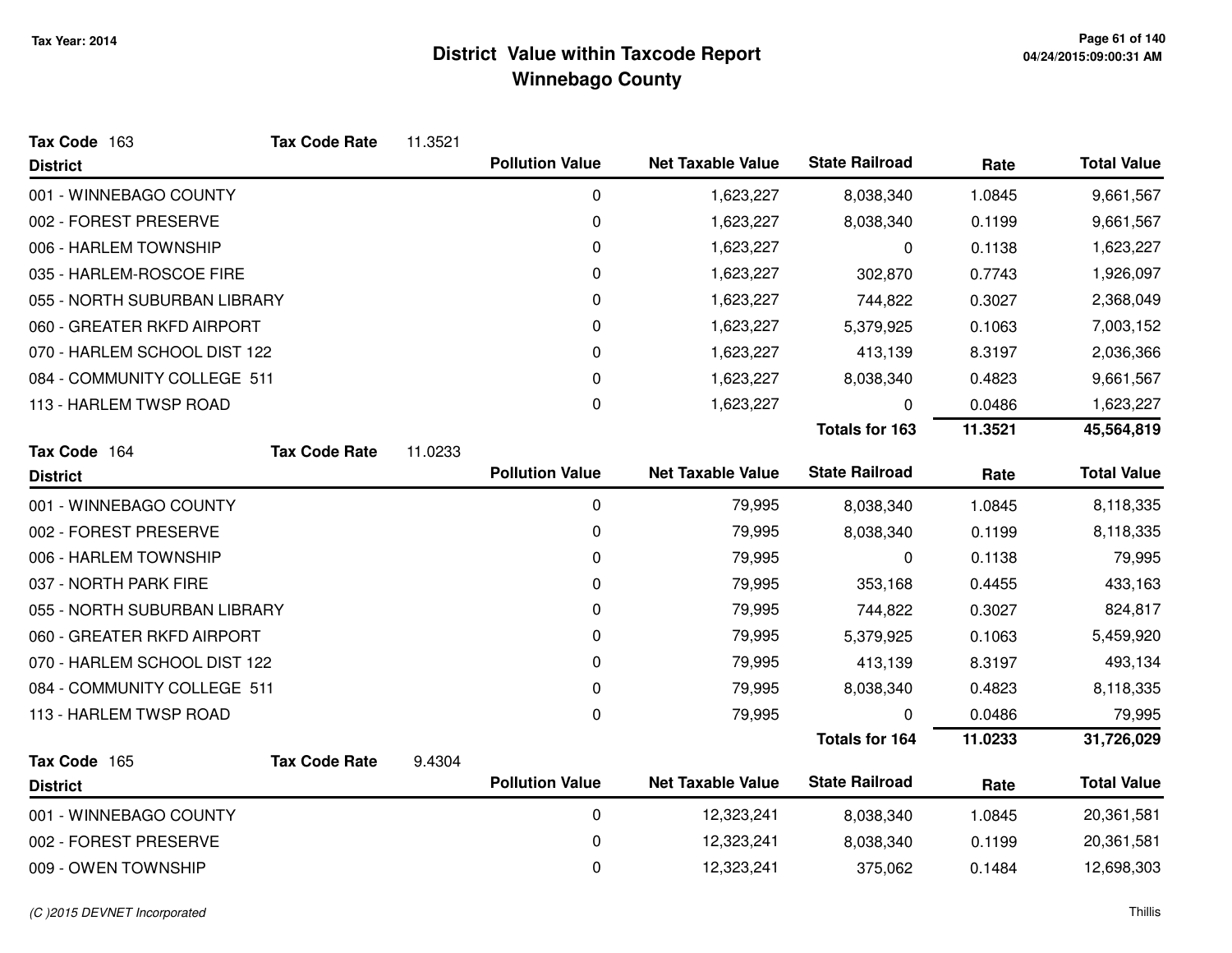| Tax Code 165                   | <b>Tax Code Rate</b> | 9.4304  |                        |                          |                       |         |                    |
|--------------------------------|----------------------|---------|------------------------|--------------------------|-----------------------|---------|--------------------|
| <b>District</b>                |                      |         | <b>Pollution Value</b> | <b>Net Taxable Value</b> | <b>State Railroad</b> | Rate    | <b>Total Value</b> |
| 041 - ROCKTON FIRE             |                      |         | 0                      | 12,323,241               | 434,616               | 0.7814  | 12,757,857         |
| 060 - GREATER RKFD AIRPORT     |                      |         | 0                      | 12,323,241               | 5,379,925             | 0.1063  | 17,703,166         |
| 074 - ROCKTON SCHOOL DIST 140  |                      |         | 0                      | 12,323,241               | 404,205               | 3.8827  | 12,727,446         |
| 077 - HONONEGAH HIGH SD #207   |                      |         | 0                      | 12,323,241               | 482,199               | 2.6168  | 12,805,440         |
| 084 - COMMUNITY COLLEGE 511    |                      |         | 0                      | 12,323,241               | 8,038,340             | 0.4823  | 20,361,581         |
| 116 - OWEN TWSP ROAD           |                      |         | 0                      | 12,323,241               | 375,062               | 0.2081  | 12,698,303         |
|                                |                      |         |                        |                          | <b>Totals for 165</b> | 9.4304  | 142,475,258        |
| Tax Code 167                   | <b>Tax Code Rate</b> | 10.2745 |                        |                          |                       |         |                    |
| <b>District</b>                |                      |         | <b>Pollution Value</b> | <b>Net Taxable Value</b> | <b>State Railroad</b> | Rate    | <b>Total Value</b> |
| 001 - WINNEBAGO COUNTY         |                      |         | 0                      | 162,417                  | 8,038,340             | 1.0845  | 8,200,757          |
| 002 - FOREST PRESERVE          |                      |         | 0                      | 162,417                  | 8,038,340             | 0.1199  | 8,200,757          |
| 009 - OWEN TOWNSHIP            |                      |         | 0                      | 162,417                  | 375,062               | 0.1484  | 537,479            |
| 038 - NORTHWEST FIRE           |                      |         | 0                      | 162,417                  | 291,433               | 0.4503  | 453,850            |
| 076 - ROCKFORD SCHOOL DIST 205 |                      |         | 0                      | 162,417                  | 4,760,979             | 7.7810  | 4,923,396          |
| 084 - COMMUNITY COLLEGE 511    |                      |         | 0                      | 162,417                  | 8,038,340             | 0.4823  | 8,200,757          |
| 116 - OWEN TWSP ROAD           |                      |         | 0                      | 162,417                  | 375,062               | 0.2081  | 537,479            |
|                                |                      |         |                        |                          | <b>Totals for 167</b> | 10.2745 | 31,054,475         |
| Tax Code 168                   | <b>Tax Code Rate</b> | 9.4304  |                        |                          |                       |         |                    |
| <b>District</b>                |                      |         | <b>Pollution Value</b> | <b>Net Taxable Value</b> | <b>State Railroad</b> | Rate    | <b>Total Value</b> |
| 001 - WINNEBAGO COUNTY         |                      |         | 0                      | 0                        | 8,038,340             | 1.0845  | 8,038,340          |
| 002 - FOREST PRESERVE          |                      |         | $\pmb{0}$              | 0                        | 8,038,340             | 0.1199  | 8,038,340          |
| 009 - OWEN TOWNSHIP            |                      |         | 0                      | 0                        | 375,062               | 0.1484  | 375,062            |
| 020 - MACHESNEY PARK VILLAGE   |                      |         | 0                      | 0                        | 0                     | 0.0000  | 0                  |
| 041 - ROCKTON FIRE             |                      |         | 0                      | 0                        | 434,616               | 0.7814  | 434,616            |
| 060 - GREATER RKFD AIRPORT     |                      |         | 0                      | 0                        | 5,379,925             | 0.1063  | 5,379,925          |
| 074 - ROCKTON SCHOOL DIST 140  |                      |         | 0                      | 0                        | 404,205               | 3.8827  | 404,205            |
| 077 - HONONEGAH HIGH SD #207   |                      |         | 0                      | 0                        | 482,199               | 2.6168  | 482,199            |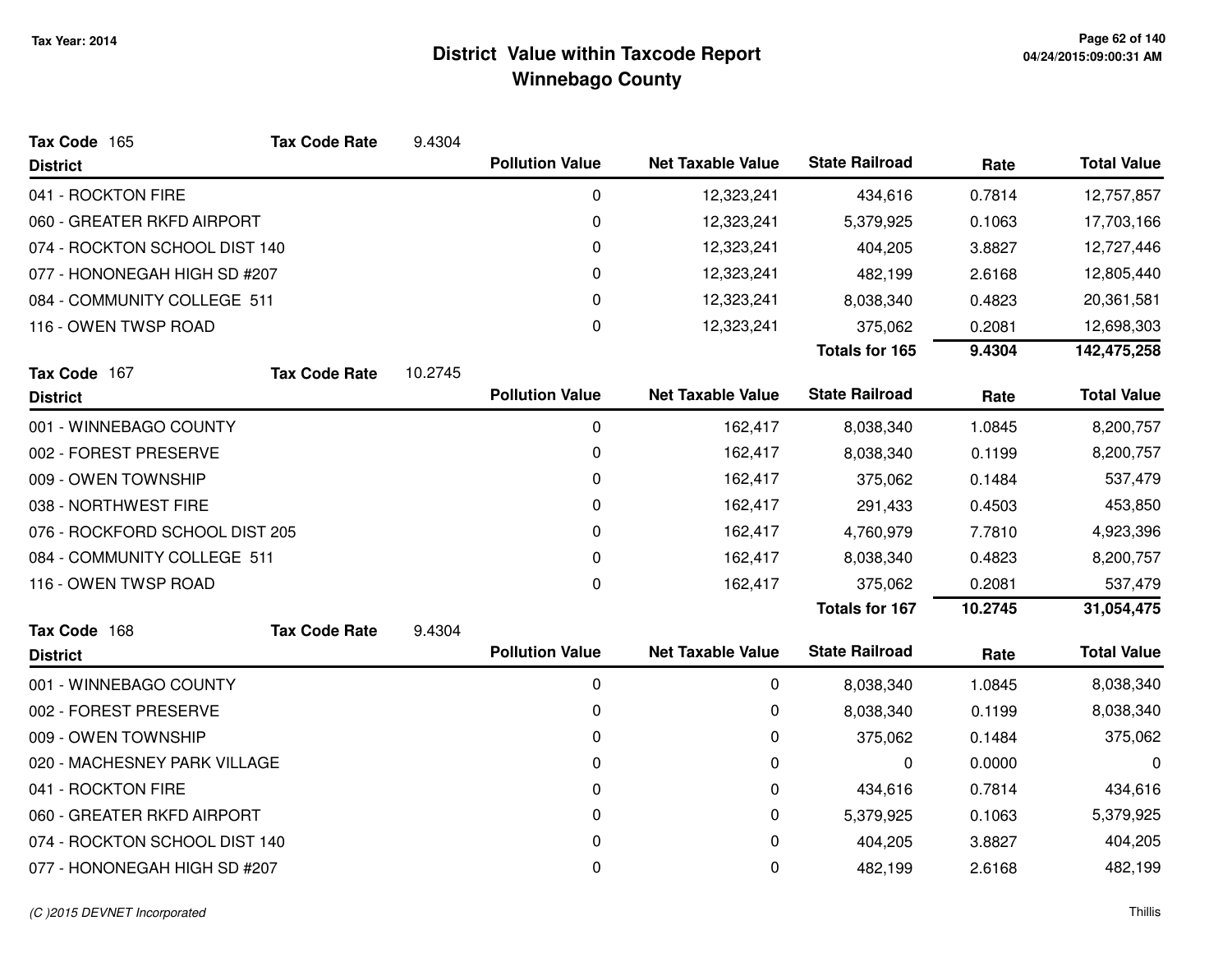| Tax Code 168<br><b>District</b> | <b>Tax Code Rate</b> | 9.4304  | <b>Pollution Value</b> | <b>Net Taxable Value</b> | <b>State Railroad</b>            | Rate             | <b>Total Value</b>    |
|---------------------------------|----------------------|---------|------------------------|--------------------------|----------------------------------|------------------|-----------------------|
| 084 - COMMUNITY COLLEGE 511     |                      |         | $\pmb{0}$              | 0                        |                                  |                  |                       |
|                                 |                      |         |                        |                          | 8,038,340                        | 0.4823           | 8,038,340             |
| 116 - OWEN TWSP ROAD            |                      |         | 0                      | 0                        | 375,062<br><b>Totals for 168</b> | 0.2081<br>9.4304 | 375,062<br>31,566,089 |
| Tax Code 169                    | <b>Tax Code Rate</b> | 10.6835 |                        |                          |                                  |                  |                       |
| <b>District</b>                 |                      |         | <b>Pollution Value</b> | <b>Net Taxable Value</b> | <b>State Railroad</b>            | Rate             | <b>Total Value</b>    |
| 001 - WINNEBAGO COUNTY          |                      |         | 0                      | 6,846,042                | 8,038,340                        | 1.0845           | 14,884,382            |
| 002 - FOREST PRESERVE           |                      |         | 0                      | 6,846,042                | 8,038,340                        | 0.1199           | 14,884,382            |
| 009 - OWEN TOWNSHIP             |                      |         | 0                      | 6,846,042                | 375,062                          | 0.1484           | 7,221,104             |
| 038 - NORTHWEST FIRE            |                      |         | 0                      | 6,846,042                | 291,433                          | 0.4503           | 7,137,475             |
| 055 - NORTH SUBURBAN LIBRARY    |                      | 0       | 6,846,042              | 744,822                  | 0.3027                           | 7,590,864        |                       |
| 060 - GREATER RKFD AIRPORT      |                      | 0       | 6,846,042              | 5,379,925                | 0.1063                           | 12,225,967       |                       |
| 076 - ROCKFORD SCHOOL DIST 205  |                      | 0       | 6,846,042              | 4,760,979                | 7.7810                           | 11,607,021       |                       |
| 084 - COMMUNITY COLLEGE 511     |                      | 0       | 6,846,042              | 8,038,340                | 0.4823                           | 14,884,382       |                       |
| 116 - OWEN TWSP ROAD            |                      |         | $\mathbf 0$            | 6,846,042                | 375,062                          | 0.2081           | 7,221,104             |
|                                 |                      |         |                        |                          | Totals for 169                   | 10.6835          | 97,656,681            |
| Tax Code 170                    | <b>Tax Code Rate</b> | 10.5816 |                        |                          |                                  |                  |                       |
| <b>District</b>                 |                      |         | <b>Pollution Value</b> | <b>Net Taxable Value</b> | <b>State Railroad</b>            | Rate             | <b>Total Value</b>    |
| 001 - WINNEBAGO COUNTY          |                      |         | 0                      | 91,452                   | 8,038,340                        | 1.0845           | 8,129,792             |
| 002 - FOREST PRESERVE           |                      |         | 0                      | 91,452                   | 8,038,340                        | 0.1199           | 8,129,792             |
| 009 - OWEN TOWNSHIP             |                      |         | 0                      | 91,452                   | 375,062                          | 0.1484           | 466,514               |
| 038 - NORTHWEST FIRE            |                      |         | 0                      | 91,452                   | 291,433                          | 0.4503           | 382,885               |
| 051 - ROCK RIVER WATER REC      |                      |         | 0                      | 91,452                   | 4,188,575                        | 0.2008           | 4,280,027             |
| 060 - GREATER RKFD AIRPORT      |                      |         | 0                      | 91,452                   | 5,379,925                        | 0.1063           | 5,471,377             |
| 076 - ROCKFORD SCHOOL DIST 205  |                      |         | 0                      | 91,452                   | 4,760,979                        | 7.7810           | 4,852,431             |
| 084 - COMMUNITY COLLEGE 511     |                      |         | 0                      | 91,452                   | 8,038,340                        | 0.4823           | 8,129,792             |
| 116 - OWEN TWSP ROAD            |                      |         | 0                      | 91,452                   | 375,062                          | 0.2081           | 466,514               |
|                                 |                      |         |                        |                          | <b>Totals for 170</b>            | 10.5816          | 40,309,124            |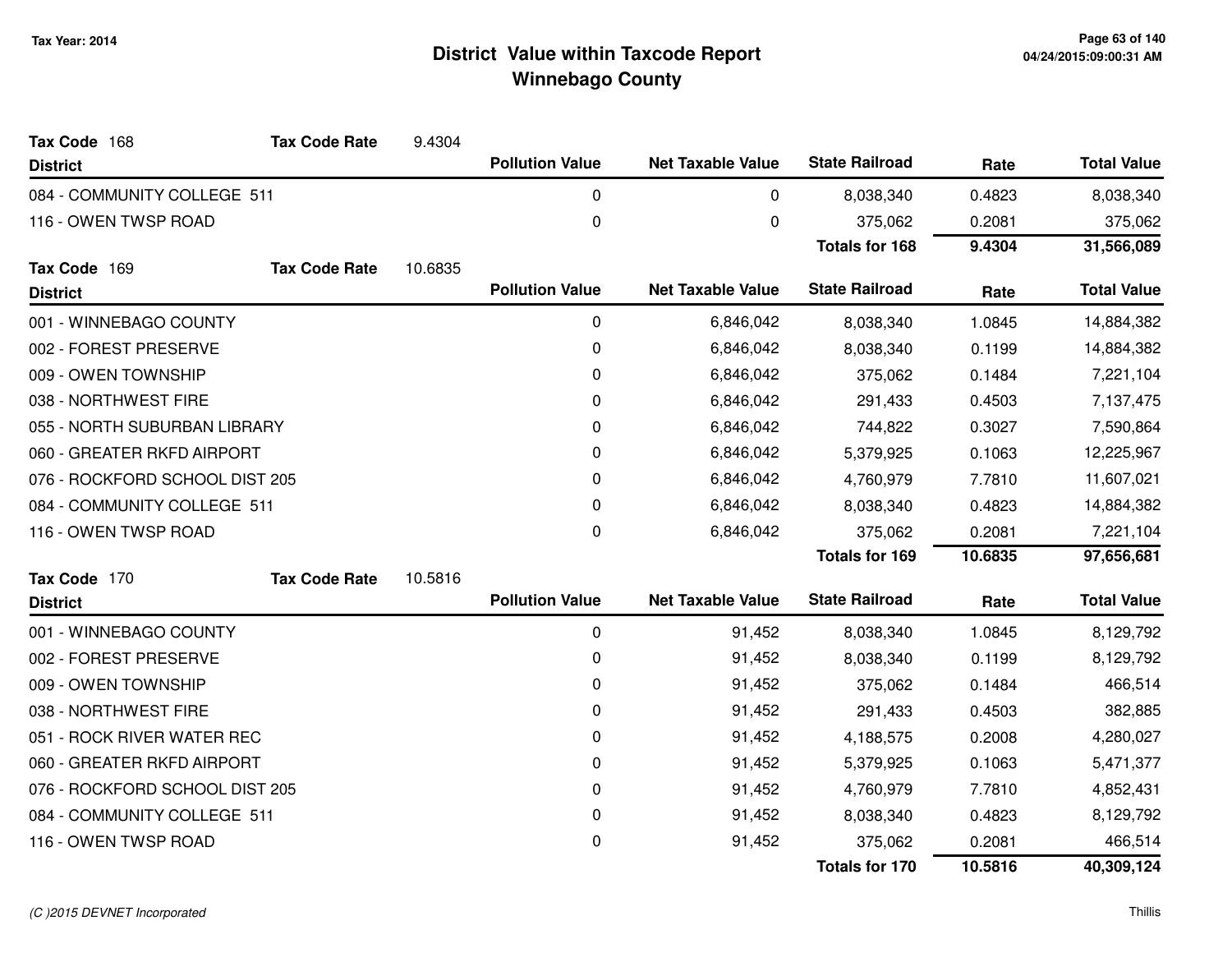| Tax Code 171                    | <b>Tax Code Rate</b> | 11.7102 |                        |                          |                       |         |                    |
|---------------------------------|----------------------|---------|------------------------|--------------------------|-----------------------|---------|--------------------|
| <b>District</b>                 |                      |         | <b>Pollution Value</b> | <b>Net Taxable Value</b> | <b>State Railroad</b> | Rate    | <b>Total Value</b> |
| 001 - WINNEBAGO COUNTY          |                      |         | 0                      | 119,017                  | 8,038,340             | 1.0845  | 8,157,357          |
| 002 - FOREST PRESERVE           |                      |         | 0                      | 119,017                  | 8,038,340             | 0.1199  | 8,157,357          |
| 009 - OWEN TOWNSHIP             |                      |         | 0                      | 119,017                  | 375,062               | 0.1484  | 494,079            |
| 038 - NORTHWEST FIRE            |                      |         | 0                      | 119,017                  | 291,433               | 0.4503  | 410,450            |
| 046 - ROCKFORD PARK DISTRICT    |                      |         | 0                      | 119,017                  | 3,905,323             | 1.1286  | 4,024,340          |
| 051 - ROCK RIVER WATER REC      |                      |         | 0                      | 119,017                  | 4,188,575             | 0.2008  | 4,307,592          |
| 060 - GREATER RKFD AIRPORT      |                      |         | 0                      | 119,017                  | 5,379,925             | 0.1063  | 5,498,942          |
| 076 - ROCKFORD SCHOOL DIST 205  |                      |         | 0                      | 119,017                  | 4,760,979             | 7.7810  | 4,879,996          |
| 084 - COMMUNITY COLLEGE 511     |                      |         | 0                      | 119,017                  | 8,038,340             | 0.4823  | 8,157,357          |
| 116 - OWEN TWSP ROAD            |                      |         | 0                      | 119,017                  | 375,062               | 0.2081  | 494,079            |
|                                 |                      |         |                        |                          | <b>Totals for 171</b> | 11.7102 | 44,581,549         |
| Tax Code 175                    | <b>Tax Code Rate</b> | 10.6100 |                        |                          |                       |         |                    |
| <b>District</b>                 |                      |         | <b>Pollution Value</b> | <b>Net Taxable Value</b> | <b>State Railroad</b> | Rate    | <b>Total Value</b> |
| 001 - WINNEBAGO COUNTY          |                      |         | $\mathbf 0$            | 35,594,513               | 8,038,340             | 1.0845  | 43,632,853         |
| 002 - FOREST PRESERVE           |                      |         | 0                      | 35,594,513               | 8,038,340             | 0.1199  | 43,632,853         |
| 013 - ROSCOE TOWNSHIP           |                      |         | 0                      | 35,594,513               | 546,162               | 0.1501  | 36,140,675         |
| 026 - SOUTH BELOIT CITY         |                      |         | 0                      | 35,594,513               | 875,454               | 1.1891  | 36,469,967         |
| 061 - SOUTH BELOIT CITY LIBRARY |                      |         | 0                      | 35,594,513               | 875,454               | 0.2136  | 36,469,967         |
| 072 - PRAIRIE HILL SCH DIST 133 |                      |         | 0                      | 35,594,513               | 0                     | 4.5689  | 35,594,513         |
| 077 - HONONEGAH HIGH SD #207    |                      |         | 0                      | 35,594,513               | 482,199               | 2.6168  | 36,076,712         |
| 084 - COMMUNITY COLLEGE 511     |                      |         | $\pmb{0}$              | 35,594,513               | 8,038,340             | 0.4823  | 43,632,853         |
| 120 - ROSCOE TWSP ROAD          |                      |         | $\Omega$               | 35,594,513               | 546,162               | 0.1848  | 36,140,675         |
|                                 |                      |         |                        |                          | Totals for 175        | 10.6100 | 347,791,068        |
| Tax Code 176                    | <b>Tax Code Rate</b> | 9.5100  |                        |                          |                       |         |                    |
| <b>District</b>                 |                      |         | <b>Pollution Value</b> | <b>Net Taxable Value</b> | <b>State Railroad</b> | Rate    | <b>Total Value</b> |
| 001 - WINNEBAGO COUNTY          |                      |         | $\boldsymbol{0}$       | 297,701                  | 8,038,340             | 1.0845  | 8,336,041          |
| 002 - FOREST PRESERVE           |                      |         | 0                      | 297,701                  | 8,038,340             | 0.1199  | 8,336,041          |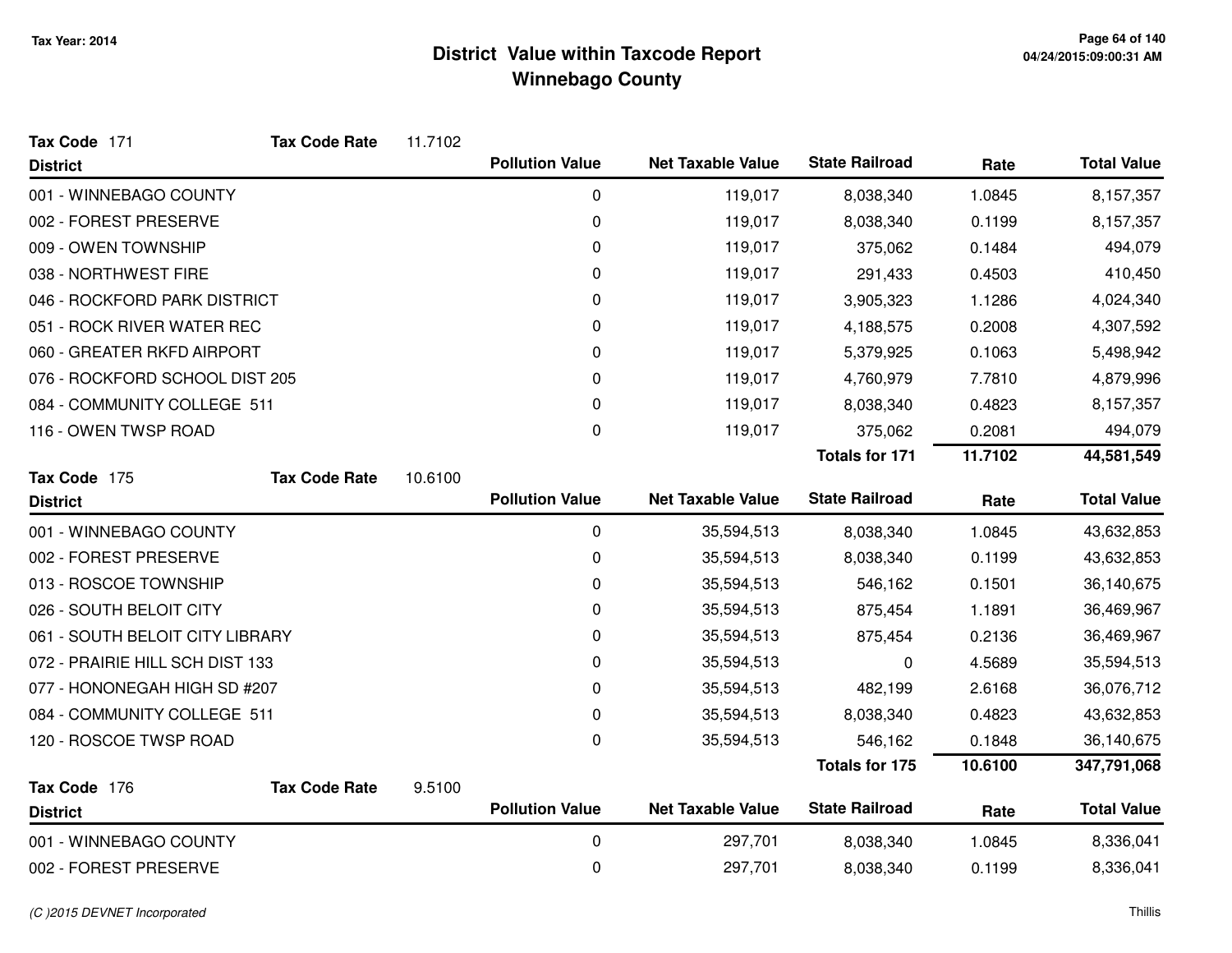| Tax Code 176                    | <b>Tax Code Rate</b> | 9.5100  |                        |                          |                       |         |                    |
|---------------------------------|----------------------|---------|------------------------|--------------------------|-----------------------|---------|--------------------|
| <b>District</b>                 |                      |         | <b>Pollution Value</b> | <b>Net Taxable Value</b> | <b>State Railroad</b> | Rate    | <b>Total Value</b> |
| 013 - ROSCOE TOWNSHIP           |                      |         | $\mathbf 0$            | 297,701                  | 546,162               | 0.1501  | 843,863            |
| 055 - NORTH SUBURBAN LIBRARY    |                      |         | 0                      | 297,701                  | 744,822               | 0.3027  | 1,042,523          |
| 072 - PRAIRIE HILL SCH DIST 133 |                      |         | 0                      | 297,701                  | 0                     | 4.5689  | 297,701            |
| 077 - HONONEGAH HIGH SD #207    |                      | 0       | 297,701                | 482,199                  | 2.6168                | 779,900 |                    |
| 084 - COMMUNITY COLLEGE 511     |                      |         | 0                      | 297,701                  | 8,038,340             | 0.4823  | 8,336,041          |
| 120 - ROSCOE TWSP ROAD          |                      |         | 0                      | 297,701                  | 546,162               | 0.1848  | 843,863            |
|                                 |                      |         |                        |                          | <b>Totals for 176</b> | 9.5100  | 28,815,973         |
| Tax Code 177                    | <b>Tax Code Rate</b> | 10.6203 |                        |                          |                       |         |                    |
| <b>District</b>                 |                      |         | <b>Pollution Value</b> | <b>Net Taxable Value</b> | <b>State Railroad</b> | Rate    | <b>Total Value</b> |
| 001 - WINNEBAGO COUNTY          |                      |         | 0                      | 11,860,306               | 8,038,340             | 1.0845  | 19,898,646         |
| 002 - FOREST PRESERVE           |                      |         | 0                      | 11,860,306               | 8,038,340             | 0.1199  | 19,898,646         |
| 013 - ROSCOE TOWNSHIP           |                      |         | 0                      | 11,860,306               | 546,162               | 0.1501  | 12,406,468         |
| 026 - SOUTH BELOIT CITY         |                      |         | 0                      | 11,860,306               | 875,454               | 1.1891  | 12,735,760         |
| 061 - SOUTH BELOIT CITY LIBRARY |                      |         | 0                      | 11,860,306               | 875,454               | 0.2136  | 12,735,760         |
| 079 - SOUTH BELOIT SD #320      |                      |         | 0                      | 11,860,306               | 955,497               | 7.1960  | 12,815,803         |
| 084 - COMMUNITY COLLEGE 511     |                      |         | 0                      | 11,860,306               | 8,038,340             | 0.4823  | 19,898,646         |
| 120 - ROSCOE TWSP ROAD          |                      |         | 0                      | 11,860,306               | 546,162               | 0.1848  | 12,406,468         |
|                                 |                      |         |                        |                          | <b>Totals for 177</b> | 10.6203 | 122,796,197        |
| Tax Code 178                    | <b>Tax Code Rate</b> | 9.5203  |                        |                          |                       |         |                    |
| <b>District</b>                 |                      |         | <b>Pollution Value</b> | <b>Net Taxable Value</b> | <b>State Railroad</b> | Rate    | <b>Total Value</b> |
| 001 - WINNEBAGO COUNTY          |                      |         | $\pmb{0}$              | 26,355                   | 8,038,340             | 1.0845  | 8,064,695          |
| 002 - FOREST PRESERVE           |                      |         | 0                      | 26,355                   | 8,038,340             | 0.1199  | 8,064,695          |
| 013 - ROSCOE TOWNSHIP           |                      |         | 0                      | 26,355                   | 546,162               | 0.1501  | 572,517            |
| 055 - NORTH SUBURBAN LIBRARY    |                      |         | 0                      | 26,355                   | 744,822               | 0.3027  | 771,177            |
| 079 - SOUTH BELOIT SD #320      |                      |         | 0                      | 26,355                   | 955,497               | 7.1960  | 981,852            |
| 084 - COMMUNITY COLLEGE 511     |                      |         | 0                      | 26,355                   | 8,038,340             | 0.4823  | 8,064,695          |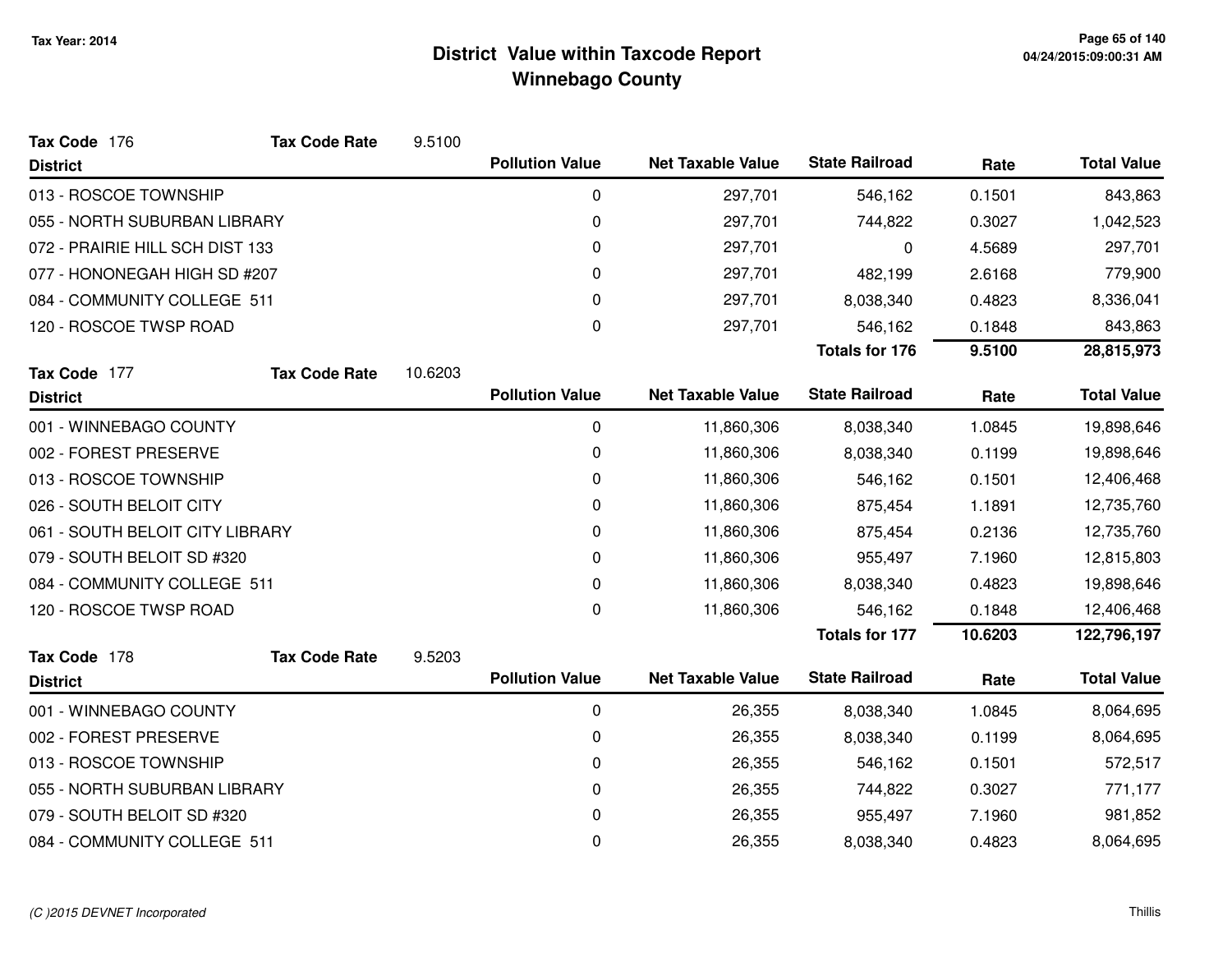| Tax Code 178                    | <b>Tax Code Rate</b> | 9.5203  |                        |                          |                       |            |                    |
|---------------------------------|----------------------|---------|------------------------|--------------------------|-----------------------|------------|--------------------|
| <b>District</b>                 |                      |         | <b>Pollution Value</b> | <b>Net Taxable Value</b> | <b>State Railroad</b> | Rate       | <b>Total Value</b> |
| 120 - ROSCOE TWSP ROAD          |                      |         | 0                      | 26,355                   | 546,162               | 0.1848     | 572,517            |
|                                 |                      |         |                        |                          | <b>Totals for 178</b> | 9.5203     | 27,092,148         |
| Tax Code 179                    | <b>Tax Code Rate</b> | 10.2946 |                        |                          |                       |            |                    |
| <b>District</b>                 |                      |         | <b>Pollution Value</b> | <b>Net Taxable Value</b> | <b>State Railroad</b> | Rate       | <b>Total Value</b> |
| 001 - WINNEBAGO COUNTY          |                      |         | 0                      | 8,798,512                | 8,038,340             | 1.0845     | 16,836,852         |
| 002 - FOREST PRESERVE           |                      |         | 0                      | 8,798,512                | 8,038,340             | 0.1199     | 16,836,852         |
| 013 - ROSCOE TOWNSHIP           |                      |         | 0                      | 8,798,512                | 546,162               | 0.1501     | 9,344,674          |
| 035 - HARLEM-ROSCOE FIRE        |                      |         | 0                      | 8,798,512                | 302,870               | 0.7743     | 9,101,382          |
| 055 - NORTH SUBURBAN LIBRARY    |                      | 0       | 8,798,512              | 744,822                  | 0.3027                | 9,543,334  |                    |
| 079 - SOUTH BELOIT SD #320      |                      |         | 0                      | 8,798,512                | 955,497               | 7.1960     | 9,754,009          |
| 084 - COMMUNITY COLLEGE 511     |                      | 0       | 8,798,512              | 8,038,340                | 0.4823                | 16,836,852 |                    |
| 120 - ROSCOE TWSP ROAD          |                      |         | 0                      | 8,798,512                | 546,162               | 0.1848     | 9,344,674          |
|                                 |                      |         |                        |                          | <b>Totals for 179</b> | 10.2946    | 97,598,629         |
| Tax Code 180                    | <b>Tax Code Rate</b> | 10.2843 |                        |                          |                       |            |                    |
| <b>District</b>                 |                      |         | <b>Pollution Value</b> | <b>Net Taxable Value</b> | <b>State Railroad</b> | Rate       | <b>Total Value</b> |
| 001 - WINNEBAGO COUNTY          |                      |         | 0                      | 61,008,026               | 8,038,340             | 1.0845     | 69,046,366         |
| 002 - FOREST PRESERVE           |                      |         | 0                      | 61,008,026               | 8,038,340             | 0.1199     | 69,046,366         |
| 013 - ROSCOE TOWNSHIP           |                      |         | 0                      | 61,008,026               | 546,162               | 0.1501     | 61,554,188         |
| 035 - HARLEM-ROSCOE FIRE        |                      |         | 0                      | 61,008,026               | 302,870               | 0.7743     | 61,310,896         |
| 055 - NORTH SUBURBAN LIBRARY    |                      |         | 0                      | 61,008,026               | 744,822               | 0.3027     | 61,752,848         |
| 072 - PRAIRIE HILL SCH DIST 133 |                      |         | 0                      | 61,008,026               | 0                     | 4.5689     | 61,008,026         |
| 077 - HONONEGAH HIGH SD #207    |                      |         | 0                      | 61,008,026               | 482,199               | 2.6168     | 61,490,225         |
| 084 - COMMUNITY COLLEGE 511     |                      |         | 0                      | 61,008,026               | 8,038,340             | 0.4823     | 69,046,366         |
| 120 - ROSCOE TWSP ROAD          |                      |         | 0                      | 61,008,026               | 546,162               | 0.1848     | 61,554,188         |
|                                 |                      |         |                        |                          | <b>Totals for 180</b> | 10.2843    | 575,809,469        |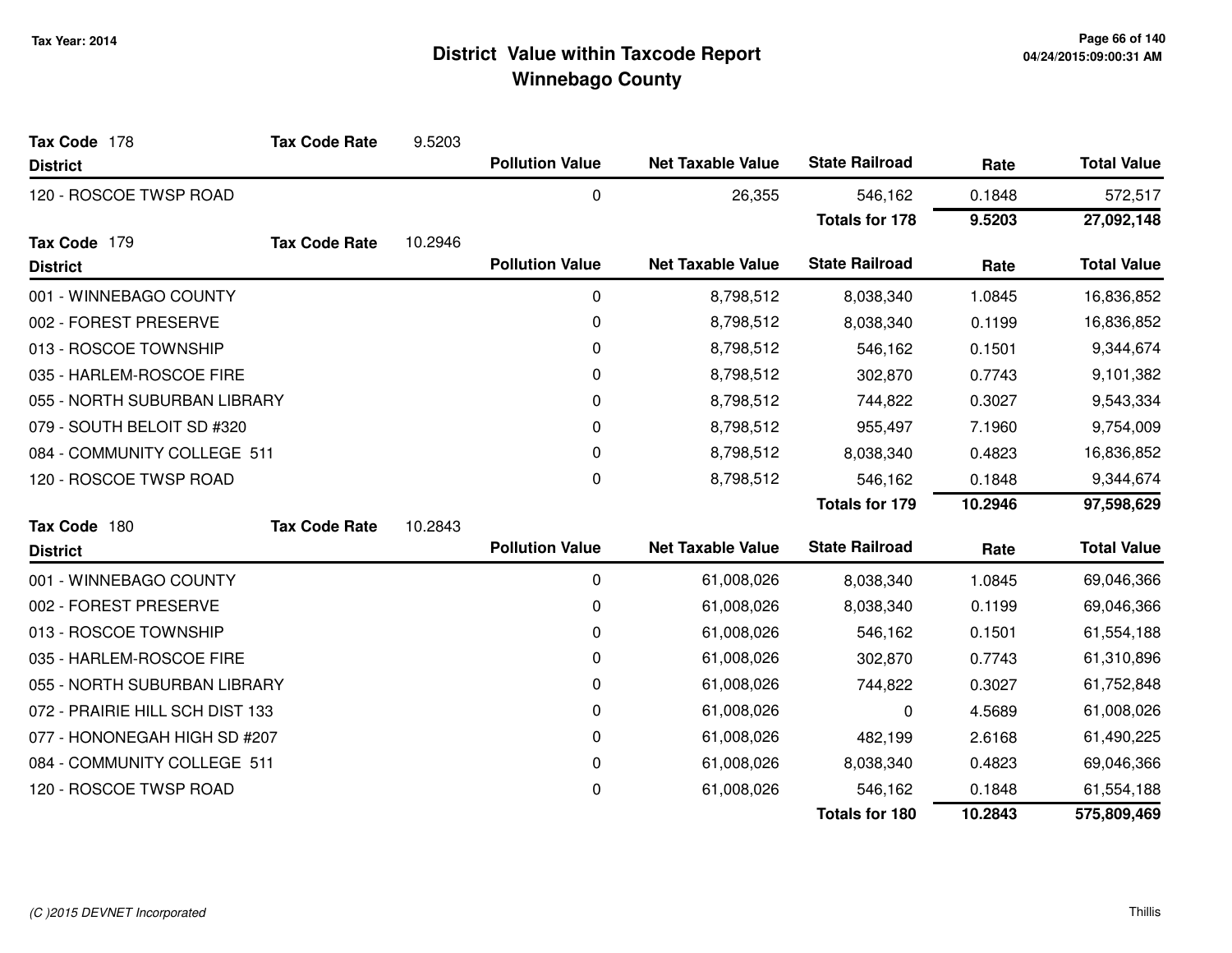| Tax Code 181                  | <b>Tax Code Rate</b> | 9.3966 |                        |                          |                       |        |                    |
|-------------------------------|----------------------|--------|------------------------|--------------------------|-----------------------|--------|--------------------|
| <b>District</b>               |                      |        | <b>Pollution Value</b> | <b>Net Taxable Value</b> | <b>State Railroad</b> | Rate   | <b>Total Value</b> |
| 001 - WINNEBAGO COUNTY        |                      |        | 0                      | 124, 151, 845            | 8,038,340             | 1.0845 | 132,190,185        |
| 002 - FOREST PRESERVE         |                      |        | 0                      | 124, 151, 845            | 8,038,340             | 0.1199 | 132,190,185        |
| 013 - ROSCOE TOWNSHIP         |                      |        | 0                      | 124, 151, 845            | 546,162               | 0.1501 | 124,698,007        |
| 035 - HARLEM-ROSCOE FIRE      |                      |        | 0                      | 124,151,845              | 302,870               | 0.7743 | 124,454,715        |
| 055 - NORTH SUBURBAN LIBRARY  |                      |        | 0                      | 124,151,845              | 744,822               | 0.3027 | 124,896,667        |
| 071 - KINNIKINNICK SD #131    |                      |        | $\Omega$               | 124,151,845              | 77,994                | 3.6812 | 124,229,839        |
| 077 - HONONEGAH HIGH SD #207  |                      |        | 0                      | 124, 151, 845            | 482,199               | 2.6168 | 124,634,044        |
| 084 - COMMUNITY COLLEGE 511   |                      |        | 0                      | 124, 151, 845            | 8,038,340             | 0.4823 | 132,190,185        |
| 120 - ROSCOE TWSP ROAD        |                      |        | 0                      | 124,151,845              | 546,162               | 0.1848 | 124,698,007        |
|                               |                      |        |                        |                          | <b>Totals for 181</b> | 9.3966 | 1,144,181,834      |
| Tax Code 182                  | <b>Tax Code Rate</b> | 9.2954 |                        |                          |                       |        |                    |
| <b>District</b>               |                      |        | <b>Pollution Value</b> | <b>Net Taxable Value</b> | <b>State Railroad</b> | Rate   | <b>Total Value</b> |
| 001 - WINNEBAGO COUNTY        |                      |        | 0                      | 539,036                  | 8,038,340             | 1.0845 | 8,577,376          |
| 002 - FOREST PRESERVE         |                      |        | 0                      | 539,036                  | 8,038,340             | 0.1199 | 8,577,376          |
| 013 - ROSCOE TOWNSHIP         |                      |        | 0                      | 539,036                  | 546,162               | 0.1501 | 1,085,198          |
| 035 - HARLEM-ROSCOE FIRE      |                      |        | 0                      | 539,036                  | 302,870               | 0.7743 | 841,906            |
| 074 - ROCKTON SCHOOL DIST 140 |                      |        | 0                      | 539,036                  | 404,205               | 3.8827 | 943,241            |
| 077 - HONONEGAH HIGH SD #207  |                      |        | 0                      | 539,036                  | 482,199               | 2.6168 | 1,021,235          |
| 084 - COMMUNITY COLLEGE 511   |                      |        | 0                      | 539,036                  | 8,038,340             | 0.4823 | 8,577,376          |
| 120 - ROSCOE TWSP ROAD        |                      |        | 0                      | 539,036                  | 546,162               | 0.1848 | 1,085,198          |
|                               |                      |        |                        |                          | <b>Totals for 182</b> | 9.2954 | 30,708,906         |
| Tax Code 183                  | <b>Tax Code Rate</b> | 9.2954 |                        |                          |                       |        |                    |
| <b>District</b>               |                      |        | <b>Pollution Value</b> | <b>Net Taxable Value</b> | <b>State Railroad</b> | Rate   | <b>Total Value</b> |
| 001 - WINNEBAGO COUNTY        |                      |        | 0                      | 0                        | 8,038,340             | 1.0845 | 8,038,340          |
| 002 - FOREST PRESERVE         |                      |        | 0                      | $\pmb{0}$                | 8,038,340             | 0.1199 | 8,038,340          |
| 013 - ROSCOE TOWNSHIP         |                      |        | 0                      | 0                        | 546,162               | 0.1501 | 546,162            |
| 020 - MACHESNEY PARK VILLAGE  |                      |        | 0                      | 0                        | 0                     | 0.0000 | 0                  |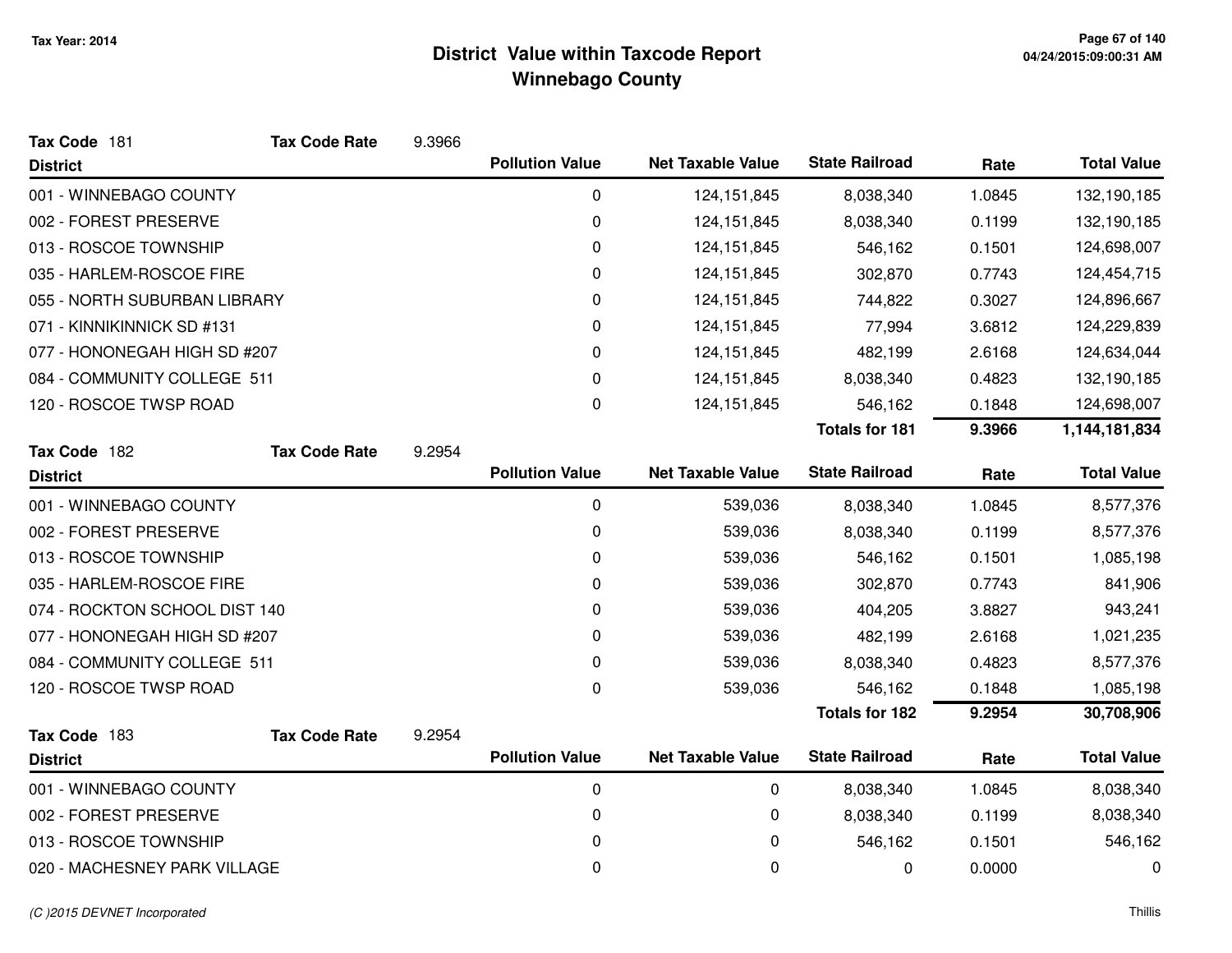| Tax Code 183                  | <b>Tax Code Rate</b> | 9.2954            |                        |                          |                       |         |                    |
|-------------------------------|----------------------|-------------------|------------------------|--------------------------|-----------------------|---------|--------------------|
| <b>District</b>               |                      |                   | <b>Pollution Value</b> | <b>Net Taxable Value</b> | <b>State Railroad</b> | Rate    | <b>Total Value</b> |
| 035 - HARLEM-ROSCOE FIRE      |                      |                   | 0                      | 0                        | 302,870               | 0.7743  | 302,870            |
| 074 - ROCKTON SCHOOL DIST 140 |                      |                   | 0                      | 0                        | 404,205               | 3.8827  | 404,205            |
| 077 - HONONEGAH HIGH SD #207  |                      |                   | 0                      | 0                        | 482,199               | 2.6168  | 482,199            |
| 084 - COMMUNITY COLLEGE 511   |                      |                   | 0                      | 0                        | 8,038,340             | 0.4823  | 8,038,340          |
| 120 - ROSCOE TWSP ROAD        |                      | 0<br>0<br>546,162 |                        | 0.1848                   | 546,162               |         |                    |
|                               |                      |                   |                        |                          | <b>Totals for 183</b> | 9.2954  | 26,396,618         |
| Tax Code 184                  | <b>Tax Code Rate</b> | 11.3219           |                        |                          |                       |         |                    |
| <b>District</b>               |                      |                   | <b>Pollution Value</b> | <b>Net Taxable Value</b> | <b>State Railroad</b> | Rate    | <b>Total Value</b> |
| 001 - WINNEBAGO COUNTY        |                      |                   | 0                      | 748,219                  | 8,038,340             | 1.0845  | 8,786,559          |
| 002 - FOREST PRESERVE         |                      |                   | 0                      | 748,219                  | 8,038,340             | 0.1199  | 8,786,559          |
| 013 - ROSCOE TOWNSHIP         |                      |                   | 0                      | 748,219                  | 546,162               | 0.1501  | 1,294,381          |
| 035 - HARLEM-ROSCOE FIRE      |                      |                   | 0                      | 748,219                  | 302,870               | 0.7743  | 1,051,089          |
| 055 - NORTH SUBURBAN LIBRARY  |                      |                   | 0                      | 748,219                  | 744,822               | 0.3027  | 1,493,041          |
| 075 - NORTH BOONE SD #200     |                      |                   | 0                      | 748,219                  | 0                     | 8.2233  | 748,219            |
| 084 - COMMUNITY COLLEGE 511   |                      |                   | 0                      | 748,219                  | 8,038,340             | 0.4823  | 8,786,559          |
| 120 - ROSCOE TWSP ROAD        |                      |                   | 0                      | 748,219                  | 546,162               | 0.1848  | 1,294,381          |
|                               |                      |                   |                        |                          | <b>Totals for 184</b> | 11.3219 | 32,240,788         |
| Tax Code 185                  | <b>Tax Code Rate</b> | 10.0694           |                        |                          |                       |         |                    |
| <b>District</b>               |                      |                   | <b>Pollution Value</b> | <b>Net Taxable Value</b> | <b>State Railroad</b> | Rate    | <b>Total Value</b> |
| 001 - WINNEBAGO COUNTY        |                      |                   | 0                      | 9,684,150                | 8,038,340             | 1.0845  | 17,722,490         |
| 002 - FOREST PRESERVE         |                      |                   | 0                      | 9,684,150                | 8,038,340             | 0.1199  | 17,722,490         |
| 013 - ROSCOE TOWNSHIP         |                      |                   | 0                      | 9,684,150                | 546,162               | 0.1501  | 10,230,312         |
| 025 - ROSCOE VILLAGE          |                      |                   | 0                      | 9,684,150                | 0                     | 0.6728  | 9,684,150          |
| 035 - HARLEM-ROSCOE FIRE      |                      |                   | 0                      | 9,684,150                | 302,870               | 0.7743  | 9,987,020          |
| 055 - NORTH SUBURBAN LIBRARY  |                      |                   | 0                      | 9,684,150                | 744,822               | 0.3027  | 10,428,972         |
| 071 - KINNIKINNICK SD #131    |                      |                   | 0                      | 9,684,150                | 77,994                | 3.6812  | 9,762,144          |
| 077 - HONONEGAH HIGH SD #207  |                      |                   | 0                      | 9,684,150                | 482,199               | 2.6168  | 10,166,349         |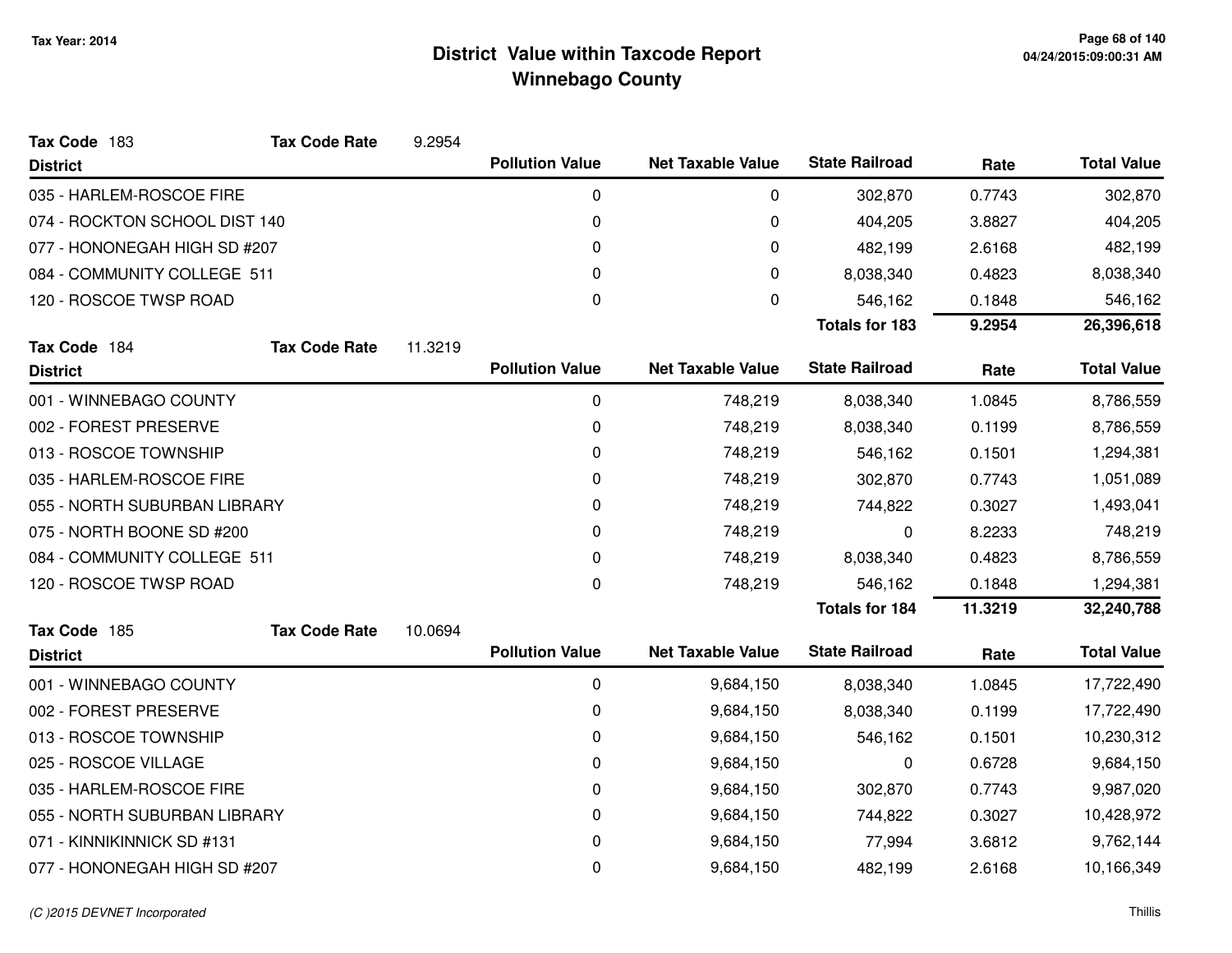| Tax Code 185                    | <b>Tax Code Rate</b>         | 10.0694 |                        |                          |                       |         |                    |
|---------------------------------|------------------------------|---------|------------------------|--------------------------|-----------------------|---------|--------------------|
| <b>District</b>                 |                              |         | <b>Pollution Value</b> | <b>Net Taxable Value</b> | <b>State Railroad</b> | Rate    | <b>Total Value</b> |
| 084 - COMMUNITY COLLEGE 511     |                              |         | $\mathbf 0$            | 9,684,150                | 8,038,340             | 0.4823  | 17,722,490         |
| 120 - ROSCOE TWSP ROAD          |                              |         | $\boldsymbol{0}$       | 9,684,150                | 546,162               | 0.1848  | 10,230,312         |
|                                 |                              |         |                        |                          | <b>Totals for 185</b> | 10.0694 | 123,656,729        |
| Tax Code 187                    | <b>Tax Code Rate</b>         | 9.5974  |                        |                          |                       |         |                    |
| <b>District</b>                 |                              |         | <b>Pollution Value</b> | <b>Net Taxable Value</b> | <b>State Railroad</b> | Rate    | <b>Total Value</b> |
| 001 - WINNEBAGO COUNTY          |                              |         | $\mathbf 0$            | 2,883,687                | 8,038,340             | 1.0845  | 10,922,027         |
| 002 - FOREST PRESERVE           |                              |         | $\mathbf 0$            | 2,883,687                | 8,038,340             | 0.1199  | 10,922,027         |
| 013 - ROSCOE TOWNSHIP           |                              |         | $\mathbf 0$            | 2,883,687                | 546,162               | 0.1501  | 3,429,849          |
| 035 - HARLEM-ROSCOE FIRE        |                              |         | $\mathbf 0$            | 2,883,687                | 302,870               | 0.7743  | 3,186,557          |
| 051 - ROCK RIVER WATER REC      |                              |         | 0                      | 2,883,687                | 4,188,575             | 0.2008  | 7,072,262          |
| 055 - NORTH SUBURBAN LIBRARY    |                              |         | 0                      | 2,883,687                | 744,822               | 0.3027  | 3,628,509          |
| 071 - KINNIKINNICK SD #131      |                              |         | 0                      | 2,883,687                | 77,994                | 3.6812  | 2,961,681          |
|                                 | 077 - HONONEGAH HIGH SD #207 |         | 0                      | 2,883,687                | 482,199               | 2.6168  | 3,365,886          |
|                                 | 084 - COMMUNITY COLLEGE 511  |         | $\mathbf 0$            | 2,883,687                | 8,038,340             | 0.4823  | 10,922,027         |
| 120 - ROSCOE TWSP ROAD          |                              |         | 0                      | 2,883,687                | 546,162               | 0.1848  | 3,429,849          |
|                                 |                              |         |                        |                          | <b>Totals for 187</b> | 9.5974  | 59,840,674         |
| Tax Code 188                    | <b>Tax Code Rate</b>         | 10.4851 |                        |                          |                       |         |                    |
| <b>District</b>                 |                              |         | <b>Pollution Value</b> | <b>Net Taxable Value</b> | <b>State Railroad</b> | Rate    | <b>Total Value</b> |
| 001 - WINNEBAGO COUNTY          |                              |         | 0                      | 327,344                  | 8,038,340             | 1.0845  | 8,365,684          |
| 002 - FOREST PRESERVE           |                              |         | 0                      | 327,344                  | 8,038,340             | 0.1199  | 8,365,684          |
| 013 - ROSCOE TOWNSHIP           |                              |         | $\mathbf 0$            | 327,344                  | 546,162               | 0.1501  | 873,506            |
| 035 - HARLEM-ROSCOE FIRE        |                              |         | 0                      | 327,344                  | 302,870               | 0.7743  | 630,214            |
| 051 - ROCK RIVER WATER REC      |                              |         | 0                      | 327,344                  | 4,188,575             | 0.2008  | 4,515,919          |
| 055 - NORTH SUBURBAN LIBRARY    |                              |         | 0                      | 327,344                  | 744,822               | 0.3027  | 1,072,166          |
| 072 - PRAIRIE HILL SCH DIST 133 |                              |         | 0                      | 327,344                  | 0                     | 4.5689  | 327,344            |
| 077 - HONONEGAH HIGH SD #207    |                              |         | 0                      | 327,344                  | 482,199               | 2.6168  | 809,543            |
| 084 - COMMUNITY COLLEGE 511     |                              |         | 0                      | 327,344                  | 8,038,340             | 0.4823  | 8,365,684          |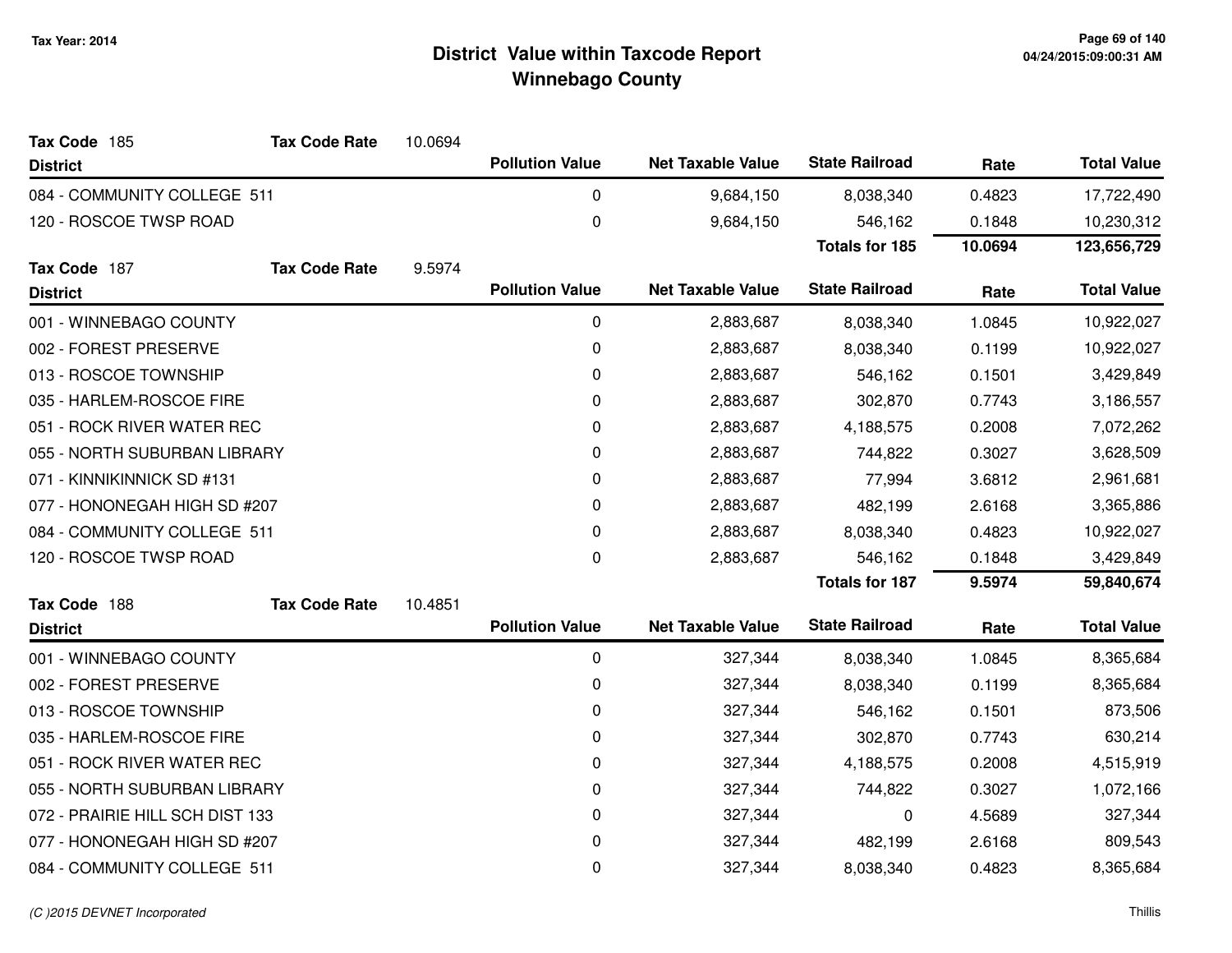| Tax Code 188                    | <b>Tax Code Rate</b> | 10.4851 |                        |                          |                       |         |                    |
|---------------------------------|----------------------|---------|------------------------|--------------------------|-----------------------|---------|--------------------|
| <b>District</b>                 |                      |         | <b>Pollution Value</b> | <b>Net Taxable Value</b> | <b>State Railroad</b> | Rate    | <b>Total Value</b> |
| 120 - ROSCOE TWSP ROAD          |                      |         | 0                      | 327,344                  | 546,162               | 0.1848  | 873,506            |
|                                 |                      |         |                        |                          | <b>Totals for 188</b> | 10.4851 | 34,199,250         |
| Tax Code 189                    | <b>Tax Code Rate</b> | 10.2702 |                        |                          |                       |         |                    |
| <b>District</b>                 |                      |         | <b>Pollution Value</b> | <b>Net Taxable Value</b> | <b>State Railroad</b> | Rate    | <b>Total Value</b> |
| 001 - WINNEBAGO COUNTY          |                      |         | $\mathbf 0$            | 66,080,058               | 8,038,340             | 1.0845  | 74,118,398         |
| 002 - FOREST PRESERVE           |                      |         | 0                      | 66,080,058               | 8,038,340             | 0.1199  | 74,118,398         |
| 013 - ROSCOE TOWNSHIP           |                      |         | $\pmb{0}$              | 66,080,058               | 546,162               | 0.1501  | 66,626,220         |
| 025 - ROSCOE VILLAGE            |                      |         | 0                      | 66,080,058               | 0                     | 0.6728  | 66,080,058         |
| 035 - HARLEM-ROSCOE FIRE        |                      |         | 0                      | 66,080,058               | 302,870               | 0.7743  | 66,382,928         |
| 051 - ROCK RIVER WATER REC      |                      |         | $\mathbf 0$            | 66,080,058               | 4,188,575             | 0.2008  | 70,268,633         |
| 055 - NORTH SUBURBAN LIBRARY    |                      |         | 0                      | 66,080,058               | 744,822               | 0.3027  | 66,824,880         |
| 071 - KINNIKINNICK SD #131      |                      |         | $\mathbf 0$            | 66,080,058               | 77,994                | 3.6812  | 66,158,052         |
| 077 - HONONEGAH HIGH SD #207    |                      |         | $\pmb{0}$              | 66,080,058               | 482,199               | 2.6168  | 66,562,257         |
| 084 - COMMUNITY COLLEGE 511     |                      |         | 0                      | 66,080,058               | 8,038,340             | 0.4823  | 74,118,398         |
| 120 - ROSCOE TWSP ROAD          |                      |         | $\pmb{0}$              | 66,080,058               | 546,162               | 0.1848  | 66,626,220         |
|                                 |                      |         |                        |                          | <b>Totals for 189</b> | 10.2702 | 757,884,442        |
| Tax Code 190                    | <b>Tax Code Rate</b> | 10.6484 |                        |                          |                       |         |                    |
| <b>District</b>                 |                      |         | <b>Pollution Value</b> | <b>Net Taxable Value</b> | <b>State Railroad</b> | Rate    | <b>Total Value</b> |
| 001 - WINNEBAGO COUNTY          |                      |         | 0                      | 38,636,465               | 8,038,340             | 1.0845  | 46,674,805         |
| 002 - FOREST PRESERVE           |                      |         | $\pmb{0}$              | 38,636,465               | 8,038,340             | 0.1199  | 46,674,805         |
| 012 - ROCKTON TOWNSHIP          |                      |         | 0                      | 38,636,465               | 850,987               | 0.2026  | 39,487,452         |
| 026 - SOUTH BELOIT CITY         |                      |         | $\mathbf 0$            | 38,636,465               | 875,454               | 1.1891  | 39,511,919         |
| 061 - SOUTH BELOIT CITY LIBRARY |                      |         | 0                      | 38,636,465               | 875,454               | 0.2136  | 39,511,919         |
| 079 - SOUTH BELOIT SD #320      |                      |         | 0                      | 38,636,465               | 955,497               | 7.1960  | 39,591,962         |
| 084 - COMMUNITY COLLEGE 511     |                      |         | $\mathbf 0$            | 38,636,465               | 8,038,340             | 0.4823  | 46,674,805         |
| 119 - ROCKTON TWSP ROAD         |                      |         | $\mathbf 0$            | 38,636,465               | 850,987               | 0.1604  | 39,487,452         |
|                                 |                      |         |                        |                          | <b>Totals for 190</b> | 10.6484 | 337,615,119        |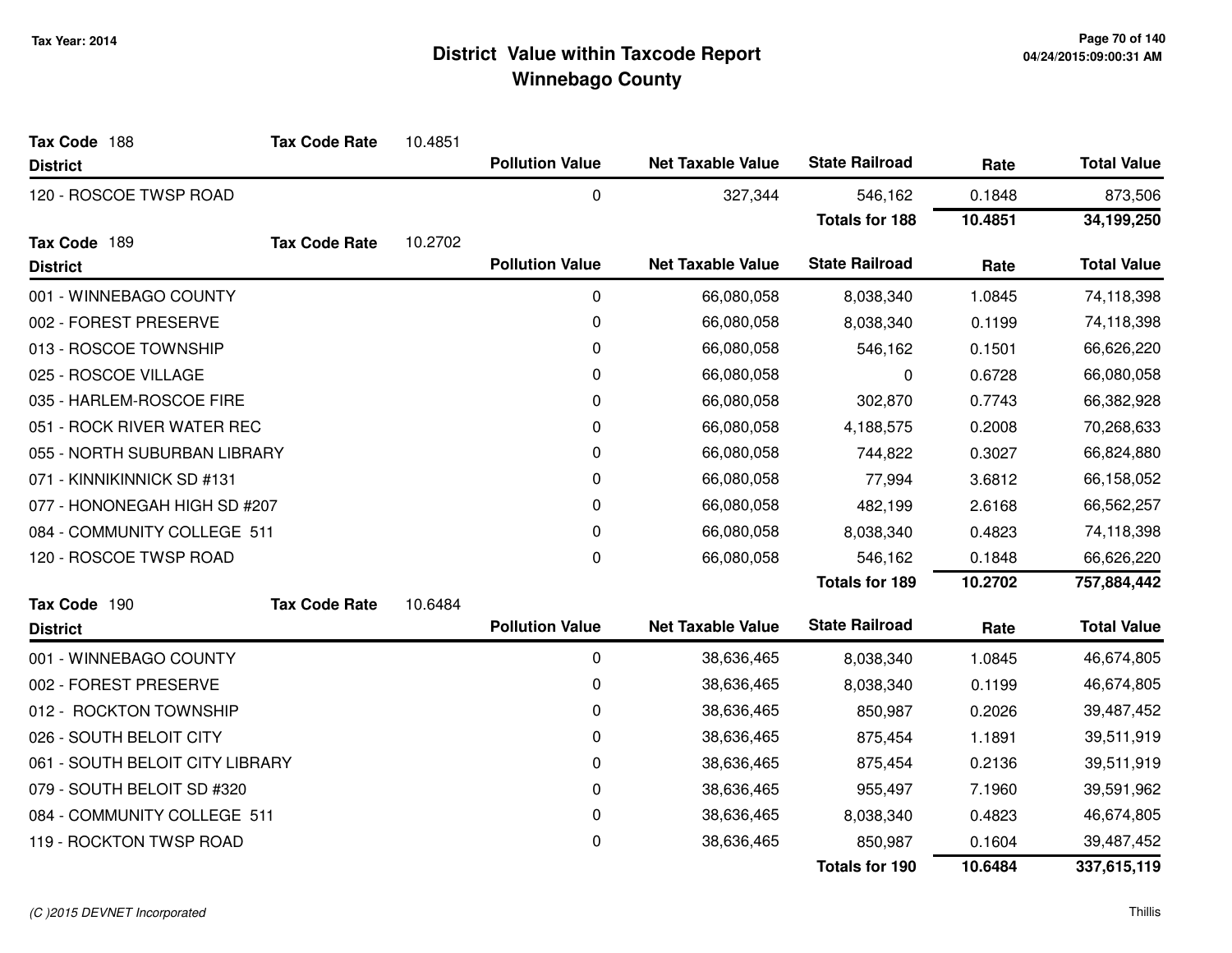| Tax Code 191                    | <b>Tax Code Rate</b> | 10.2471 |                        |                          |                       |         |                    |
|---------------------------------|----------------------|---------|------------------------|--------------------------|-----------------------|---------|--------------------|
| <b>District</b>                 |                      |         | <b>Pollution Value</b> | <b>Net Taxable Value</b> | <b>State Railroad</b> | Rate    | <b>Total Value</b> |
| 001 - WINNEBAGO COUNTY          |                      |         | 0                      | 10,481,897               | 8,038,340             | 1.0845  | 18,520,237         |
| 002 - FOREST PRESERVE           |                      |         | 0                      | 10,481,897               | 8,038,340             | 0.1199  | 18,520,237         |
| 012 - ROCKTON TOWNSHIP          |                      |         | 0                      | 10,481,897               | 850,987               | 0.2026  | 11,332,884         |
| 041 - ROCKTON FIRE              |                      |         | 0                      | 10,481,897               | 434,616               | 0.7814  | 10,916,513         |
| 057 - TALCOTT FREE LIBRARY      |                      |         | 0                      | 10,481,897               | 305,371               | 0.2200  | 10,787,268         |
| 079 - SOUTH BELOIT SD #320      |                      |         | 0                      | 10,481,897               | 955,497               | 7.1960  | 11,437,394         |
| 084 - COMMUNITY COLLEGE 511     |                      |         | 0                      | 10,481,897               | 8,038,340             | 0.4823  | 18,520,237         |
| 119 - ROCKTON TWSP ROAD         |                      |         | 0                      | 10,481,897               | 850,987               | 0.1604  | 11,332,884         |
|                                 |                      |         |                        |                          | <b>Totals for 191</b> | 10.2471 | 111,367,654        |
| Tax Code 192                    | <b>Tax Code Rate</b> | 10.9571 |                        |                          |                       |         |                    |
| <b>District</b>                 |                      |         | <b>Pollution Value</b> | <b>Net Taxable Value</b> | <b>State Railroad</b> | Rate    | <b>Total Value</b> |
| 001 - WINNEBAGO COUNTY          |                      |         | $\mathbf 0$            | 11,914,359               | 8,038,340             | 1.0845  | 19,952,699         |
| 002 - FOREST PRESERVE           |                      |         | 0                      | 11,914,359               | 8,038,340             | 0.1199  | 19,952,699         |
| 013 - ROSCOE TOWNSHIP           |                      |         | 0                      | 11,914,359               | 546,162               | 0.1501  | 12,460,521         |
| 025 - ROSCOE VILLAGE            |                      |         | 0                      | 11,914,359               | 0                     | 0.6728  | 11,914,359         |
| 035 - HARLEM-ROSCOE FIRE        |                      |         | 0                      | 11,914,359               | 302,870               | 0.7743  | 12,217,229         |
| 055 - NORTH SUBURBAN LIBRARY    |                      |         | 0                      | 11,914,359               | 744,822               | 0.3027  | 12,659,181         |
| 072 - PRAIRIE HILL SCH DIST 133 |                      |         | 0                      | 11,914,359               | 0                     | 4.5689  | 11,914,359         |
| 077 - HONONEGAH HIGH SD #207    |                      |         | 0                      | 11,914,359               | 482,199               | 2.6168  | 12,396,558         |
| 084 - COMMUNITY COLLEGE 511     |                      |         | 0                      | 11,914,359               | 8,038,340             | 0.4823  | 19,952,699         |
| 120 - ROSCOE TWSP ROAD          |                      |         | 0                      | 11,914,359               | 546,162               | 0.1848  | 12,460,521         |
|                                 |                      |         |                        |                          | <b>Totals for 192</b> | 10.9571 | 145,880,825        |
| Tax Code 193                    | <b>Tax Code Rate</b> | 9.8238  |                        |                          |                       |         |                    |
| <b>District</b>                 |                      |         | <b>Pollution Value</b> | <b>Net Taxable Value</b> | <b>State Railroad</b> | Rate    | <b>Total Value</b> |
| 001 - WINNEBAGO COUNTY          |                      |         | $\pmb{0}$              | 6,893,049                | 8,038,340             | 1.0845  | 14,931,389         |
| 002 - FOREST PRESERVE           |                      |         | 0                      | 6,893,049                | 8,038,340             | 0.1199  | 14,931,389         |
| 012 - ROCKTON TOWNSHIP          |                      |         | 0                      | 6,893,049                | 850,987               | 0.2026  | 7,744,036          |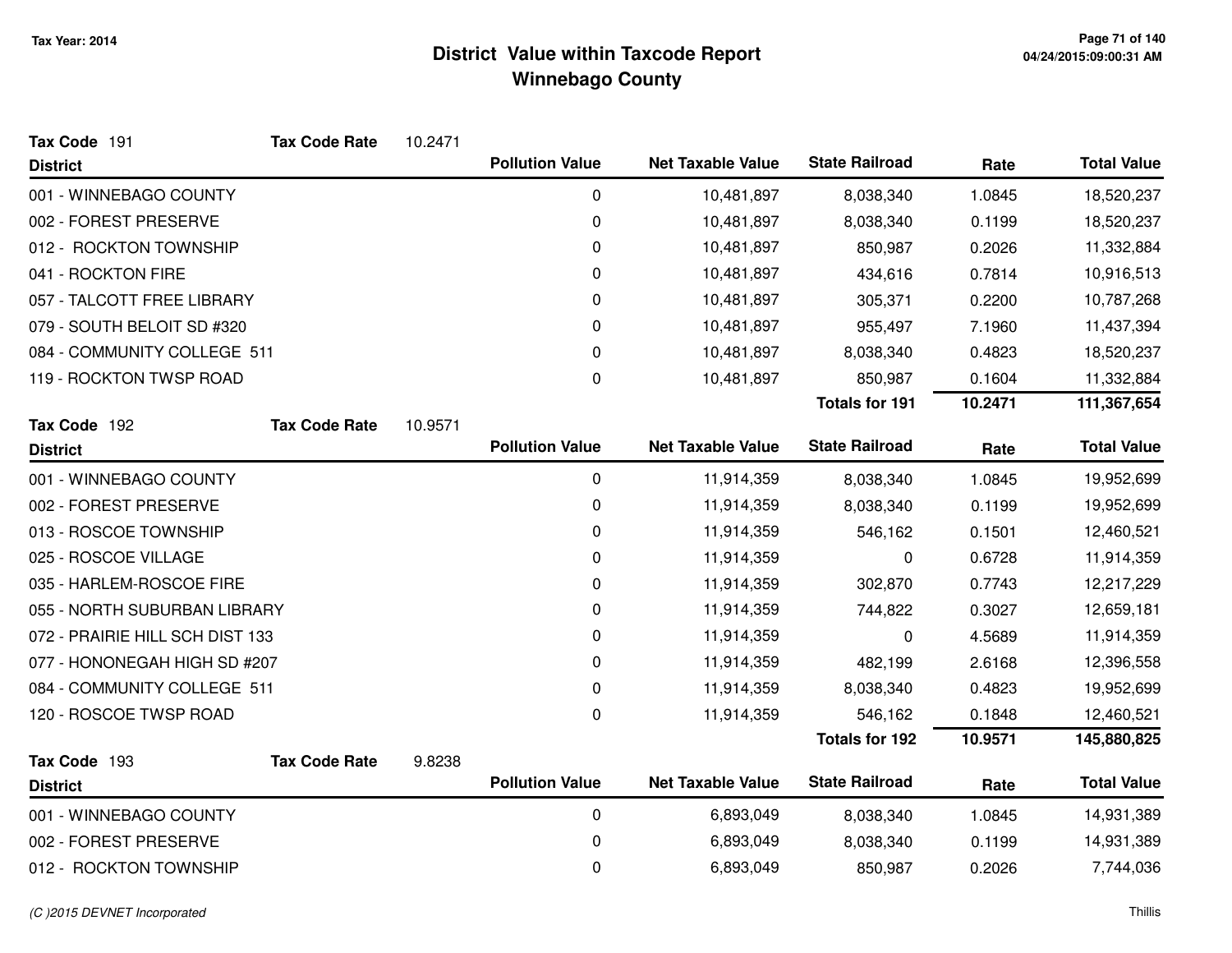| Tax Code 193                   | <b>Tax Code Rate</b> | 9.8238  |                        |                          |                       |         |                    |
|--------------------------------|----------------------|---------|------------------------|--------------------------|-----------------------|---------|--------------------|
| <b>District</b>                |                      |         | <b>Pollution Value</b> | <b>Net Taxable Value</b> | <b>State Railroad</b> | Rate    | <b>Total Value</b> |
| 041 - ROCKTON FIRE             |                      |         | 0                      | 6,893,049                | 434,616               | 0.7814  | 7,327,665          |
| 057 - TALCOTT FREE LIBRARY     |                      |         | 0                      | 6,893,049                | 305,371               | 0.2200  | 7,198,420          |
| 073 - SHIRLAND SCHOOL DIST 134 |                      |         | 0                      | 6,893,049                | $\mathbf{0}$          | 4.1559  | 6,893,049          |
| 077 - HONONEGAH HIGH SD #207   |                      |         | 0                      | 6,893,049                | 482,199               | 2.6168  | 7,375,248          |
| 084 - COMMUNITY COLLEGE 511    |                      |         | 0                      | 6,893,049                | 8,038,340             | 0.4823  | 14,931,389         |
| 119 - ROCKTON TWSP ROAD        |                      |         | 0                      | 6,893,049                | 850,987               | 0.1604  | 7,744,036          |
|                                |                      |         |                        |                          | <b>Totals for 193</b> | 9.8238  | 89,076,621         |
| Tax Code 194                   | <b>Tax Code Rate</b> | 10.6854 |                        |                          |                       |         |                    |
| <b>District</b>                |                      |         | <b>Pollution Value</b> | <b>Net Taxable Value</b> | <b>State Railroad</b> | Rate    | <b>Total Value</b> |
| 001 - WINNEBAGO COUNTY         |                      |         | 0                      | 2,656,539                | 8,038,340             | 1.0845  | 10,694,879         |
| 002 - FOREST PRESERVE          |                      |         | 0                      | 2,656,539                | 8,038,340             | 0.1199  | 10,694,879         |
| 006 - HARLEM TOWNSHIP          |                      |         | 0                      | 2,656,539                | 0                     | 0.1138  | 2,656,539          |
| 037 - NORTH PARK FIRE          |                      |         | 0                      | 2,656,539                | 353,168               | 0.4455  | 3,009,707          |
| 051 - ROCK RIVER WATER REC     |                      |         | 0                      | 2,656,539                | 4,188,575             | 0.2008  | 6,845,114          |
| 055 - NORTH SUBURBAN LIBRARY   |                      |         | 0                      | 2,656,539                | 744,822               | 0.3027  | 3,401,361          |
| 060 - GREATER RKFD AIRPORT     |                      |         | 0                      | 2,656,539                | 5,379,925             | 0.1063  | 8,036,464          |
| 076 - ROCKFORD SCHOOL DIST 205 |                      |         | 0                      | 2,656,539                | 4,760,979             | 7.7810  | 7,417,518          |
| 084 - COMMUNITY COLLEGE 511    |                      |         | 0                      | 2,656,539                | 8,038,340             | 0.4823  | 10,694,879         |
| 113 - HARLEM TWSP ROAD         |                      |         | 0                      | 2,656,539                | 0                     | 0.0486  | 2,656,539          |
|                                |                      |         |                        |                          | <b>Totals for 194</b> | 10.6854 | 66,107,879         |
| Tax Code 196                   | <b>Tax Code Rate</b> | 9.4962  | <b>Pollution Value</b> | <b>Net Taxable Value</b> | <b>State Railroad</b> |         | <b>Total Value</b> |
| <b>District</b>                |                      |         |                        |                          |                       | Rate    |                    |
| 001 - WINNEBAGO COUNTY         |                      |         | 0                      | 5,787                    | 8,038,340             | 1.0845  | 8,044,127          |
| 002 - FOREST PRESERVE          |                      |         | 0                      | 5,787                    | 8,038,340             | 0.1199  | 8,044,127          |
| 013 - ROSCOE TOWNSHIP          |                      |         | $\pmb{0}$              | 5,787                    | 546,162               | 0.1501  | 551,949            |
| 035 - HARLEM-ROSCOE FIRE       |                      |         | 0                      | 5,787                    | 302,870               | 0.7743  | 308,657            |
| 051 - ROCK RIVER WATER REC     |                      |         | 0                      | 5,787                    | 4,188,575             | 0.2008  | 4,194,362          |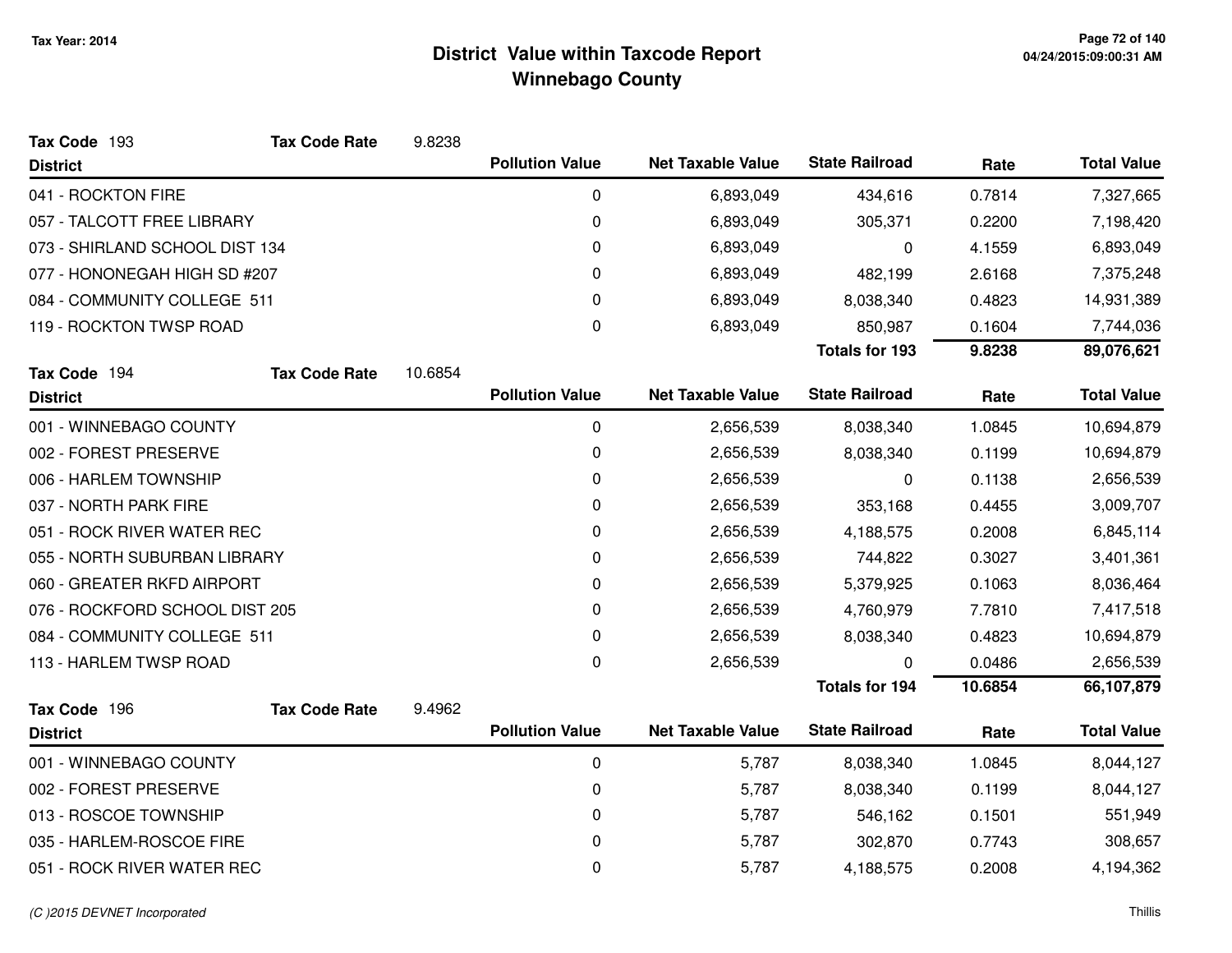| Tax Code 196                  | <b>Tax Code Rate</b> | 9.4962  |                        |                          |                       |         |                    |
|-------------------------------|----------------------|---------|------------------------|--------------------------|-----------------------|---------|--------------------|
| <b>District</b>               |                      |         | <b>Pollution Value</b> | <b>Net Taxable Value</b> | <b>State Railroad</b> | Rate    | <b>Total Value</b> |
| 074 - ROCKTON SCHOOL DIST 140 |                      |         | 0                      | 5,787                    | 404,205               | 3.8827  | 409,992            |
| 077 - HONONEGAH HIGH SD #207  |                      |         | 0                      | 5,787                    | 482,199               | 2.6168  | 487,986            |
| 084 - COMMUNITY COLLEGE 511   |                      |         | 0                      | 5,787                    | 8,038,340             | 0.4823  | 8,044,127          |
| 120 - ROSCOE TWSP ROAD        |                      |         | 0                      | 5,787                    | 546,162               | 0.1848  | 551,949            |
|                               |                      |         |                        |                          | <b>Totals for 196</b> | 9.4962  | 30,637,276         |
| Tax Code 197                  | <b>Tax Code Rate</b> | 10.2372 |                        |                          |                       |         |                    |
| <b>District</b>               |                      |         | <b>Pollution Value</b> | <b>Net Taxable Value</b> | <b>State Railroad</b> | Rate    | <b>Total Value</b> |
| 001 - WINNEBAGO COUNTY        |                      |         | 0                      | 95,009,369               | 8,038,340             | 1.0845  | 103,047,709        |
| 002 - FOREST PRESERVE         |                      |         | 0                      | 95,009,369               | 8,038,340             | 0.1199  | 103,047,709        |
| 012 - ROCKTON TOWNSHIP        |                      |         | 0                      | 95,009,369               | 850,987               | 0.2026  | 95,860,356         |
| 024 - ROCKTON VILLAGE         |                      |         | 0                      | 95,009,369               | 107,070               | 0.6866  | 95,116,439         |
| 041 - ROCKTON FIRE            |                      |         | 0                      | 95,009,369               | 434,616               | 0.7814  | 95,443,985         |
| 057 - TALCOTT FREE LIBRARY    |                      |         | 0                      | 95,009,369               | 305,371               | 0.2200  | 95,314,740         |
| 074 - ROCKTON SCHOOL DIST 140 |                      |         | 0                      | 95,009,369               | 404,205               | 3.8827  | 95,413,574         |
| 077 - HONONEGAH HIGH SD #207  |                      |         | 0                      | 95,009,369               | 482,199               | 2.6168  | 95,491,568         |
| 084 - COMMUNITY COLLEGE 511   |                      |         | 0                      | 95,009,369               | 8,038,340             | 0.4823  | 103,047,709        |
| 119 - ROCKTON TWSP ROAD       |                      |         | 0                      | 95,009,369               | 850,987               | 0.1604  | 95,860,356         |
|                               |                      |         |                        |                          | <b>Totals for 197</b> | 10.2372 | 977,644,145        |
| Tax Code 198                  | <b>Tax Code Rate</b> | 10.0832 |                        |                          |                       |         |                    |
| <b>District</b>               |                      |         | <b>Pollution Value</b> | <b>Net Taxable Value</b> | <b>State Railroad</b> | Rate    | <b>Total Value</b> |
| 001 - WINNEBAGO COUNTY        |                      |         | 0                      | 3,327,833                | 8,038,340             | 1.0845  | 11,366,173         |
| 002 - FOREST PRESERVE         |                      |         | 0                      | 3,327,833                | 8,038,340             | 0.1199  | 11,366,173         |
| 013 - ROSCOE TOWNSHIP         |                      |         | 0                      | 3,327,833                | 546,162               | 0.1501  | 3,873,995          |
| 024 - ROCKTON VILLAGE         |                      |         | 0                      | 3,327,833                | 107,070               | 0.6866  | 3,434,903          |
| 035 - HARLEM-ROSCOE FIRE      |                      |         | 0                      | 3,327,833                | 302,870               | 0.7743  | 3,630,703          |
| 055 - NORTH SUBURBAN LIBRARY  |                      |         | 0                      | 3,327,833                | 744,822               | 0.3027  | 4,072,655          |
| 071 - KINNIKINNICK SD #131    |                      |         | 0                      | 3,327,833                | 77,994                | 3.6812  | 3,405,827          |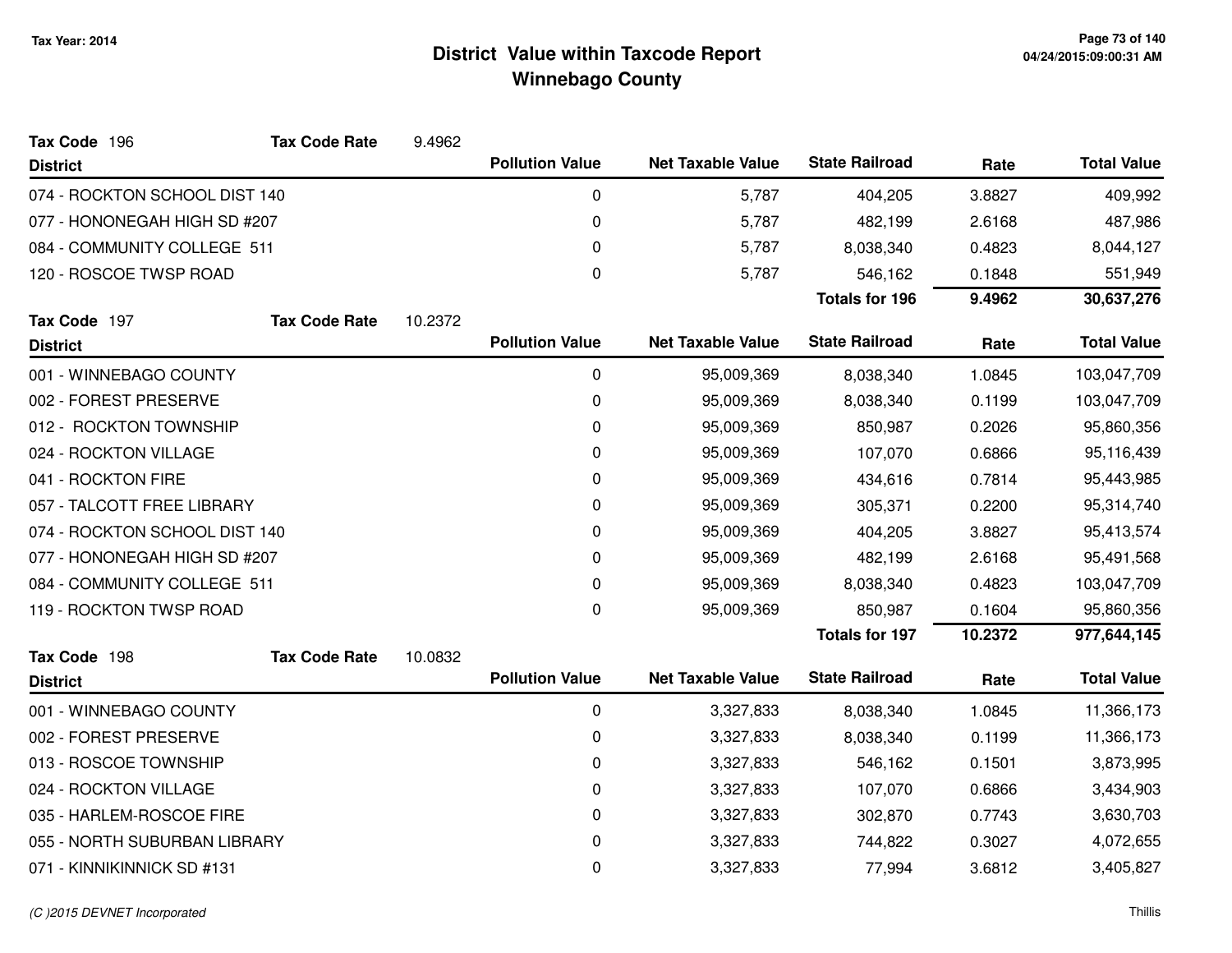| Tax Code 198                 | <b>Tax Code Rate</b> | 10.0832 |                        |                          |                       |            |                    |
|------------------------------|----------------------|---------|------------------------|--------------------------|-----------------------|------------|--------------------|
| <b>District</b>              |                      |         | <b>Pollution Value</b> | <b>Net Taxable Value</b> | <b>State Railroad</b> | Rate       | <b>Total Value</b> |
| 077 - HONONEGAH HIGH SD #207 |                      |         | 0                      | 3,327,833                | 482,199               | 2.6168     | 3,810,032          |
| 084 - COMMUNITY COLLEGE 511  |                      |         | $\pmb{0}$              | 3,327,833                | 8,038,340             | 0.4823     | 11,366,173         |
| 120 - ROSCOE TWSP ROAD       |                      |         | 0                      | 3,327,833                | 546,162               | 0.1848     | 3,873,995          |
|                              |                      |         |                        |                          | <b>Totals for 198</b> | 10.0832    | 60,200,629         |
| Tax Code 199                 | <b>Tax Code Rate</b> | 10.2840 |                        |                          |                       |            |                    |
| <b>District</b>              |                      |         | <b>Pollution Value</b> | <b>Net Taxable Value</b> | <b>State Railroad</b> | Rate       | <b>Total Value</b> |
| 001 - WINNEBAGO COUNTY       |                      |         | 0                      | 35,931,841               | 8,038,340             | 1.0845     | 43,970,181         |
| 002 - FOREST PRESERVE        |                      |         | 0                      | 35,931,841               | 8,038,340             | 0.1199     | 43,970,181         |
| 013 - ROSCOE TOWNSHIP        |                      |         | 0                      | 35,931,841               | 546,162               | 0.1501     | 36,478,003         |
| 024 - ROCKTON VILLAGE        |                      |         | 0                      | 35,931,841               | 107,070               | 0.6866     | 36,038,911         |
| 035 - HARLEM-ROSCOE FIRE     |                      |         | 0                      | 35,931,841               | 302,870               | 0.7743     | 36,234,711         |
| 051 - ROCK RIVER WATER REC   |                      | 0       | 35,931,841             | 4,188,575                | 0.2008                | 40,120,416 |                    |
| 055 - NORTH SUBURBAN LIBRARY |                      |         | 0                      | 35,931,841               | 744,822               | 0.3027     | 36,676,663         |
| 071 - KINNIKINNICK SD #131   |                      |         | 0                      | 35,931,841               | 77,994                | 3.6812     | 36,009,835         |
| 077 - HONONEGAH HIGH SD #207 |                      |         | 0                      | 35,931,841               | 482,199               | 2.6168     | 36,414,040         |
| 084 - COMMUNITY COLLEGE 511  |                      |         | 0                      | 35,931,841               | 8,038,340             | 0.4823     | 43,970,181         |
| 120 - ROSCOE TWSP ROAD       |                      |         | 0                      | 35,931,841               | 546,162               | 0.1848     | 36,478,003         |
|                              |                      |         |                        |                          | <b>Totals for 199</b> | 10.2840    | 426,361,125        |
| Tax Code 200                 | <b>Tax Code Rate</b> | 10.6067 |                        |                          |                       |            |                    |
| <b>District</b>              |                      |         | <b>Pollution Value</b> | <b>Net Taxable Value</b> | <b>State Railroad</b> | Rate       | <b>Total Value</b> |
| 001 - WINNEBAGO COUNTY       |                      |         | 0                      | 1,587,974                | 8,038,340             | 1.0845     | 9,626,314          |
| 002 - FOREST PRESERVE        |                      |         | 0                      | 1,587,974                | 8,038,340             | 0.1199     | 9,626,314          |
| 009 - OWEN TOWNSHIP          |                      |         | 0                      | 1,587,974                | 375,062               | 0.1484     | 1,963,036          |
| 025 - ROSCOE VILLAGE         |                      |         | 0                      | 1,587,974                | 0                     | 0.6728     | 1,587,974          |
| 041 - ROCKTON FIRE           |                      |         | $\pmb{0}$              | 1,587,974                | 434,616               | 0.7814     | 2,022,590          |
| 051 - ROCK RIVER WATER REC   |                      |         | 0                      | 1,587,974                | 4,188,575             | 0.2008     | 5,776,549          |
| 055 - NORTH SUBURBAN LIBRARY |                      |         | 0                      | 1,587,974                | 744,822               | 0.3027     | 2,332,796          |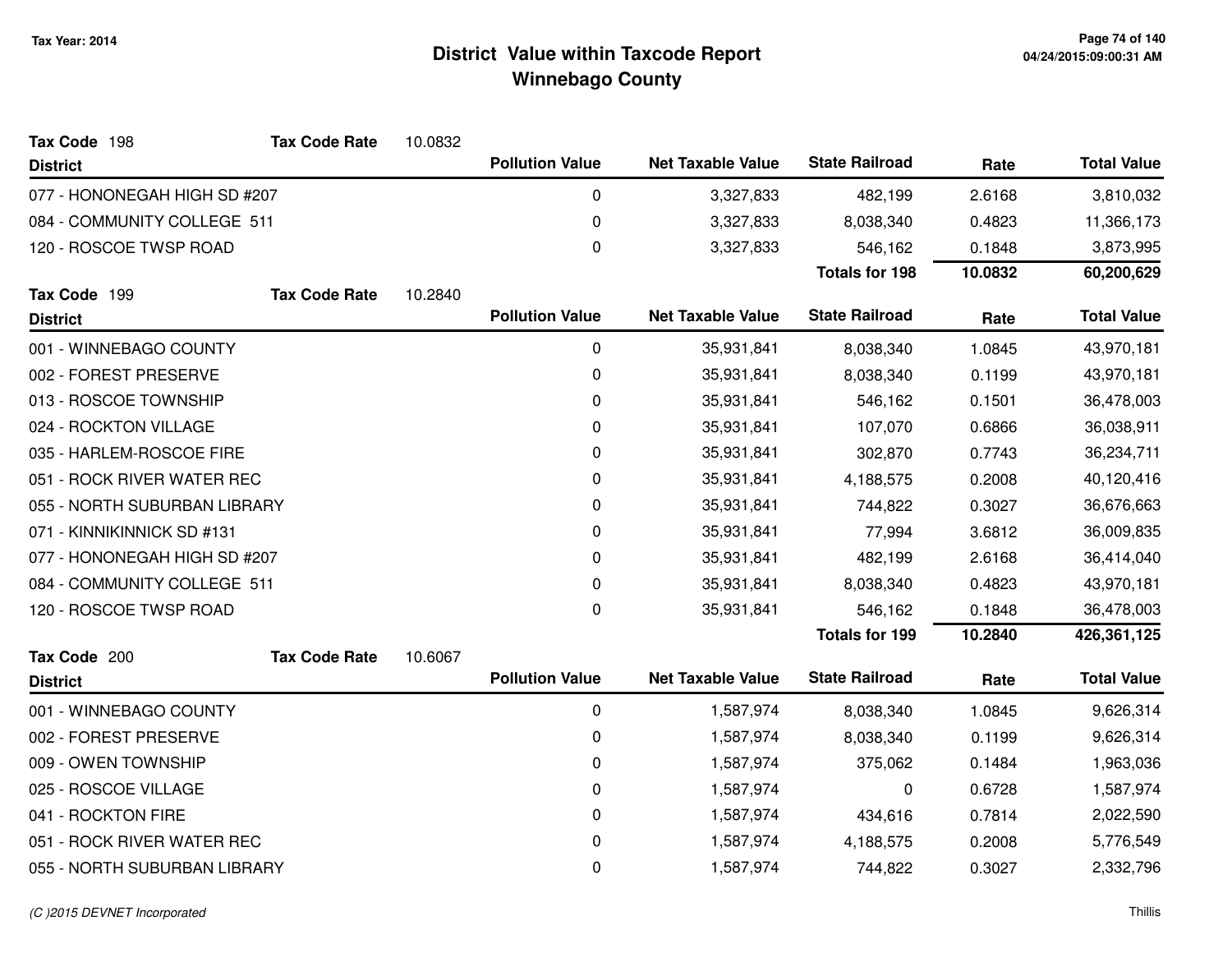| Tax Code 200                    | <b>Tax Code Rate</b> | 10.6067 |                        |                          |                       |         |                    |
|---------------------------------|----------------------|---------|------------------------|--------------------------|-----------------------|---------|--------------------|
| <b>District</b>                 |                      |         | <b>Pollution Value</b> | <b>Net Taxable Value</b> | <b>State Railroad</b> | Rate    | <b>Total Value</b> |
| 060 - GREATER RKFD AIRPORT      |                      |         | 0                      | 1,587,974                | 5,379,925             | 0.1063  | 6,967,899          |
| 074 - ROCKTON SCHOOL DIST 140   |                      |         | 0                      | 1,587,974                | 404,205               | 3.8827  | 1,992,179          |
| 077 - HONONEGAH HIGH SD #207    |                      |         | 0                      | 1,587,974                | 482,199               | 2.6168  | 2,070,173          |
| 084 - COMMUNITY COLLEGE 511     |                      |         | 0                      | 1,587,974                | 8,038,340             | 0.4823  | 9,626,314          |
| 116 - OWEN TWSP ROAD            |                      |         | 0                      | 1,587,974                | 375,062               | 0.2081  | 1,963,036          |
|                                 |                      |         |                        |                          | <b>Totals for 200</b> | 10.6067 | 55,555,174         |
| Tax Code 201                    | <b>Tax Code Rate</b> | 9.9519  |                        |                          |                       |         |                    |
| <b>District</b>                 |                      |         | <b>Pollution Value</b> | <b>Net Taxable Value</b> | <b>State Railroad</b> | Rate    | <b>Total Value</b> |
| 001 - WINNEBAGO COUNTY          |                      |         | 0                      | 15,991,407               | 8,038,340             | 1.0845  | 24,029,747         |
| 002 - FOREST PRESERVE           |                      |         | 0                      | 15,991,407               | 8,038,340             | 0.1199  | 24,029,747         |
| 012 - ROCKTON TOWNSHIP          |                      |         | 0                      | 15,991,407               | 850,987               | 0.2026  | 16,842,394         |
| 026 - SOUTH BELOIT CITY         |                      |         | 0                      | 15,991,407               | 875,454               | 1.1891  | 16,866,861         |
| 061 - SOUTH BELOIT CITY LIBRARY |                      |         | 0                      | 15,991,407               | 875,454               | 0.2136  | 16,866,861         |
| 074 - ROCKTON SCHOOL DIST 140   |                      |         | 0                      | 15,991,407               | 404,205               | 3.8827  | 16,395,612         |
| 077 - HONONEGAH HIGH SD #207    |                      |         | 0                      | 15,991,407               | 482,199               | 2.6168  | 16,473,606         |
| 084 - COMMUNITY COLLEGE 511     |                      |         | 0                      | 15,991,407               | 8,038,340             | 0.4823  | 24,029,747         |
| 119 - ROCKTON TWSP ROAD         |                      |         | $\mathbf 0$            | 15,991,407               | 850,987               | 0.1604  | 16,842,394         |
|                                 |                      |         |                        |                          | <b>Totals for 201</b> | 9.9519  | 172,376,969        |
| Tax Code 202                    | <b>Tax Code Rate</b> | 9.5506  |                        |                          |                       |         |                    |
| <b>District</b>                 |                      |         | <b>Pollution Value</b> | <b>Net Taxable Value</b> | <b>State Railroad</b> | Rate    | <b>Total Value</b> |
| 001 - WINNEBAGO COUNTY          |                      |         | 0                      | 38,870,178               | 8,038,340             | 1.0845  | 46,908,518         |
| 002 - FOREST PRESERVE           |                      |         | 0                      | 38,870,178               | 8,038,340             | 0.1199  | 46,908,518         |
| 012 - ROCKTON TOWNSHIP          |                      |         | 0                      | 38,870,178               | 850,987               | 0.2026  | 39,721,165         |
| 041 - ROCKTON FIRE              |                      |         | 0                      | 38,870,178               | 434,616               | 0.7814  | 39,304,794         |
| 057 - TALCOTT FREE LIBRARY      |                      |         | 0                      | 38,870,178               | 305,371               | 0.2200  | 39,175,549         |
| 074 - ROCKTON SCHOOL DIST 140   |                      |         | 0                      | 38,870,178               | 404,205               | 3.8827  | 39,274,383         |
| 077 - HONONEGAH HIGH SD #207    |                      |         | 0                      | 38,870,178               | 482,199               | 2.6168  | 39,352,377         |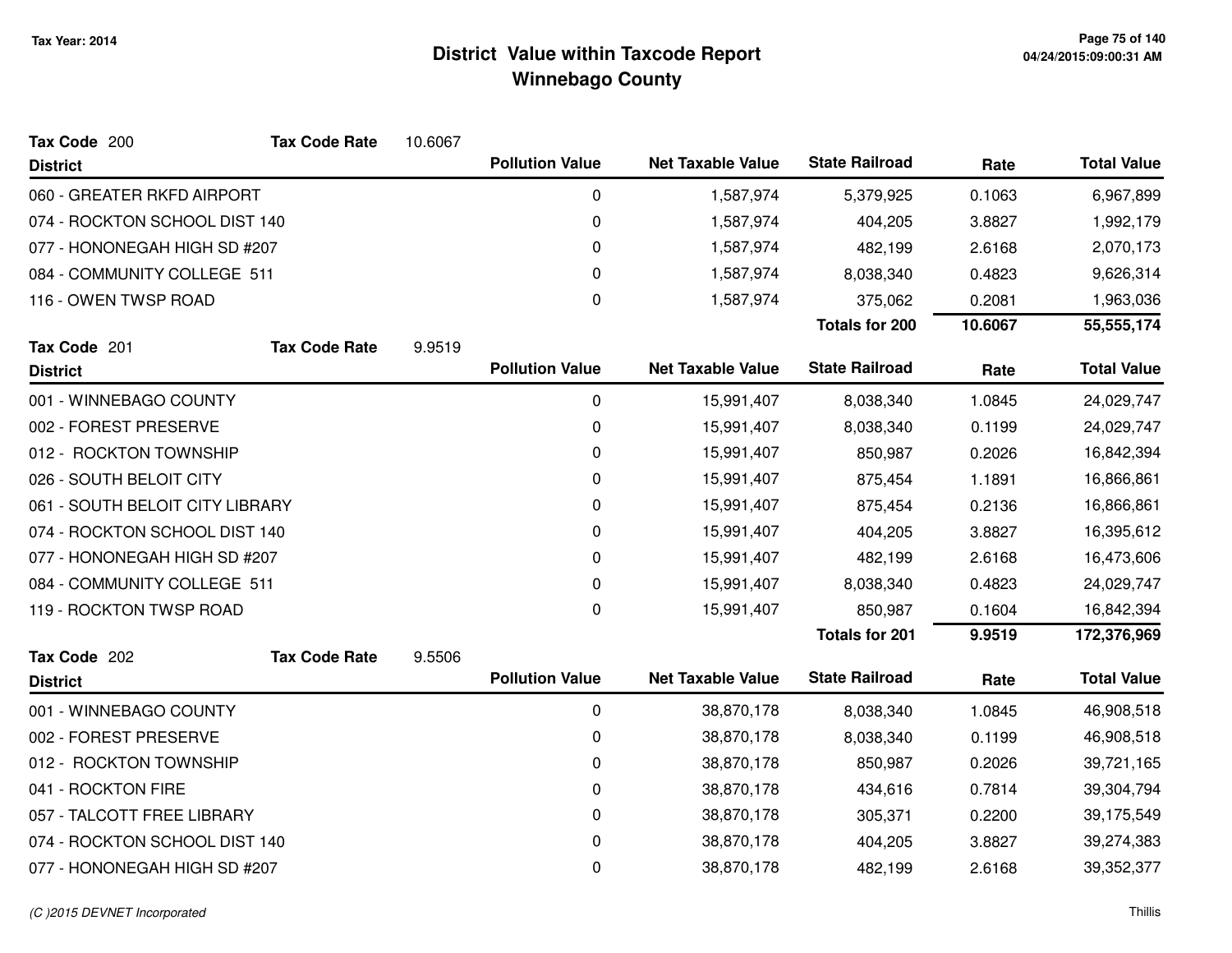| Tax Code 202                 | <b>Tax Code Rate</b> | 9.5506  |                        |                          |                       |        |                    |
|------------------------------|----------------------|---------|------------------------|--------------------------|-----------------------|--------|--------------------|
| <b>District</b>              |                      |         | <b>Pollution Value</b> | <b>Net Taxable Value</b> | <b>State Railroad</b> | Rate   | <b>Total Value</b> |
| 084 - COMMUNITY COLLEGE 511  |                      |         | 0                      | 38,870,178               | 8,038,340             | 0.4823 | 46,908,518         |
| 119 - ROCKTON TWSP ROAD      |                      |         | $\pmb{0}$              | 38,870,178               | 850,987               | 0.1604 | 39,721,165         |
|                              |                      |         |                        |                          | <b>Totals for 202</b> | 9.5506 | 377,274,987        |
| Tax Code 203                 | <b>Tax Code Rate</b> | 9.3491  |                        |                          |                       |        |                    |
| <b>District</b>              |                      |         | <b>Pollution Value</b> | <b>Net Taxable Value</b> | <b>State Railroad</b> | Rate   | <b>Total Value</b> |
| 001 - WINNEBAGO COUNTY       |                      |         | 0                      | 4,457,653                | 8,038,340             | 1.0845 | 12,495,993         |
| 002 - FOREST PRESERVE        |                      |         | 0                      | 4,457,653                | 8,038,340             | 0.1199 | 12,495,993         |
| 012 - ROCKTON TOWNSHIP       |                      |         | 0                      | 4,457,653                | 850,987               | 0.2026 | 5,308,640          |
| 041 - ROCKTON FIRE           |                      |         | 0                      | 4,457,653                | 434,616               | 0.7814 | 4,892,269          |
| 057 - TALCOTT FREE LIBRARY   |                      |         | 0                      | 4,457,653                | 305,371               | 0.2200 | 4,763,024          |
| 071 - KINNIKINNICK SD #131   |                      |         | 0                      | 4,457,653                | 77,994                | 3.6812 | 4,535,647          |
| 077 - HONONEGAH HIGH SD #207 |                      |         | $\Omega$               | 4,457,653                | 482,199               | 2.6168 | 4,939,852          |
| 084 - COMMUNITY COLLEGE 511  |                      |         | 0                      | 4,457,653                | 8,038,340             | 0.4823 | 12,495,993         |
| 119 - ROCKTON TWSP ROAD      |                      |         | 0                      | 4,457,653                | 850,987               | 0.1604 | 5,308,640          |
|                              |                      |         |                        |                          | <b>Totals for 203</b> | 9.3491 | 67,236,051         |
| Tax Code 205                 | <b>Tax Code Rate</b> | 10.0219 |                        |                          |                       |        |                    |
| <b>District</b>              |                      |         | <b>Pollution Value</b> | <b>Net Taxable Value</b> | <b>State Railroad</b> | Rate   | <b>Total Value</b> |
| 001 - WINNEBAGO COUNTY       |                      |         | $\mathbf 0$            | 114,346                  | 8,038,340             | 1.0845 | 8,152,686          |
| 002 - FOREST PRESERVE        |                      |         | 0                      | 114,346                  | 8,038,340             | 0.1199 | 8,152,686          |
| 012 - ROCKTON TOWNSHIP       |                      |         | 0                      | 114,346                  | 850,987               | 0.2026 | 965,333            |
| 025 - ROSCOE VILLAGE         |                      |         | 0                      | 114,346                  | 0                     | 0.6728 | 114,346            |
| 041 - ROCKTON FIRE           |                      |         | 0                      | 114,346                  | 434,616               | 0.7814 | 548,962            |
| 057 - TALCOTT FREE LIBRARY   |                      |         | 0                      | 114,346                  | 305,371               | 0.2200 | 419,717            |
| 071 - KINNIKINNICK SD #131   |                      |         | 0                      | 114,346                  | 77,994                | 3.6812 | 192,340            |
| 077 - HONONEGAH HIGH SD #207 |                      |         | 0                      | 114,346                  | 482,199               | 2.6168 | 596,545            |
| 084 - COMMUNITY COLLEGE 511  |                      |         | 0                      | 114,346                  | 8,038,340             | 0.4823 | 8,152,686          |
|                              |                      |         |                        |                          |                       |        |                    |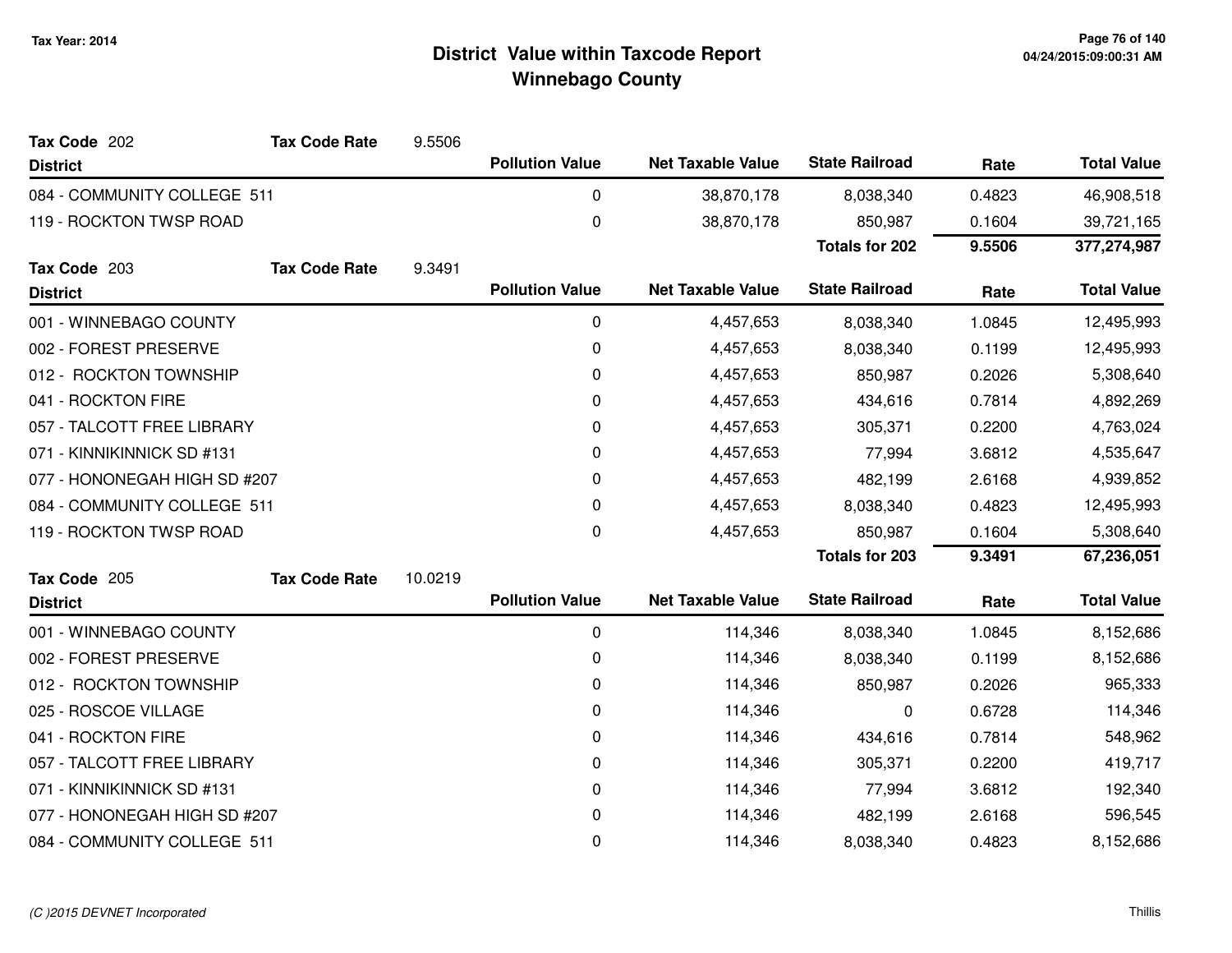| Tax Code 205                  | <b>Tax Code Rate</b> | 10.0219 |                        |                          |                       |         |                    |
|-------------------------------|----------------------|---------|------------------------|--------------------------|-----------------------|---------|--------------------|
| <b>District</b>               |                      |         | <b>Pollution Value</b> | <b>Net Taxable Value</b> | <b>State Railroad</b> | Rate    | <b>Total Value</b> |
| 119 - ROCKTON TWSP ROAD       |                      |         | $\mathbf 0$            | 114,346                  | 850,987               | 0.1604  | 965,333            |
|                               |                      |         |                        |                          | <b>Totals for 205</b> | 10.0219 | 28,260,634         |
| Tax Code 206                  | <b>Tax Code Rate</b> | 10.2227 |                        |                          |                       |         |                    |
| <b>District</b>               |                      |         | <b>Pollution Value</b> | <b>Net Taxable Value</b> | <b>State Railroad</b> | Rate    | <b>Total Value</b> |
| 001 - WINNEBAGO COUNTY        |                      |         | 0                      | 18,085,462               | 8,038,340             | 1.0845  | 26,123,802         |
| 002 - FOREST PRESERVE         |                      |         | $\mathbf 0$            | 18,085,462               | 8,038,340             | 0.1199  | 26,123,802         |
| 012 - ROCKTON TOWNSHIP        |                      |         | $\mathbf 0$            | 18,085,462               | 850,987               | 0.2026  | 18,936,449         |
| 025 - ROSCOE VILLAGE          |                      |         | 0                      | 18,085,462               | 0                     | 0.6728  | 18,085,462         |
| 041 - ROCKTON FIRE            |                      |         | 0                      | 18,085,462               | 434,616               | 0.7814  | 18,520,078         |
| 051 - ROCK RIVER WATER REC    |                      |         | 0                      | 18,085,462               | 4,188,575             | 0.2008  | 22,274,037         |
| 057 - TALCOTT FREE LIBRARY    |                      |         | 0                      | 18,085,462               | 305,371               | 0.2200  | 18,390,833         |
| 071 - KINNIKINNICK SD #131    |                      |         | 0                      | 18,085,462               | 77,994                | 3.6812  | 18,163,456         |
| 077 - HONONEGAH HIGH SD #207  |                      |         | 0                      | 18,085,462               | 482,199               | 2.6168  | 18,567,661         |
| 084 - COMMUNITY COLLEGE 511   |                      |         | $\pmb{0}$              | 18,085,462               | 8,038,340             | 0.4823  | 26,123,802         |
| 119 - ROCKTON TWSP ROAD       |                      |         | 0                      | 18,085,462               | 850,987               | 0.1604  | 18,936,449         |
|                               |                      |         |                        |                          | <b>Totals for 206</b> | 10.2227 | 230,245,831        |
| Tax Code 207                  | <b>Tax Code Rate</b> | 10.1690 |                        |                          |                       |         |                    |
| <b>District</b>               |                      |         | <b>Pollution Value</b> | <b>Net Taxable Value</b> | <b>State Railroad</b> | Rate    | <b>Total Value</b> |
| 001 - WINNEBAGO COUNTY        |                      |         | 0                      | 0                        | 8,038,340             | 1.0845  | 8,038,340          |
| 002 - FOREST PRESERVE         |                      |         | 0                      | 0                        | 8,038,340             | 0.1199  | 8,038,340          |
| 013 - ROSCOE TOWNSHIP         |                      |         | 0                      | 0                        | 546,162               | 0.1501  | 546,162            |
| 025 - ROSCOE VILLAGE          |                      |         | 0                      | 0                        | 0                     | 0.6728  | 0                  |
| 035 - HARLEM-ROSCOE FIRE      |                      |         | 0                      | 0                        | 302,870               | 0.7743  | 302,870            |
| 051 - ROCK RIVER WATER REC    |                      |         | 0                      | 0                        | 4,188,575             | 0.2008  | 4,188,575          |
| 074 - ROCKTON SCHOOL DIST 140 |                      |         | 0                      | 0                        | 404,205               | 3.8827  | 404,205            |
| 077 - HONONEGAH HIGH SD #207  |                      |         | 0                      | 0                        | 482,199               | 2.6168  | 482,199            |
| 084 - COMMUNITY COLLEGE 511   |                      |         | 0                      | 0                        | 8,038,340             | 0.4823  | 8,038,340          |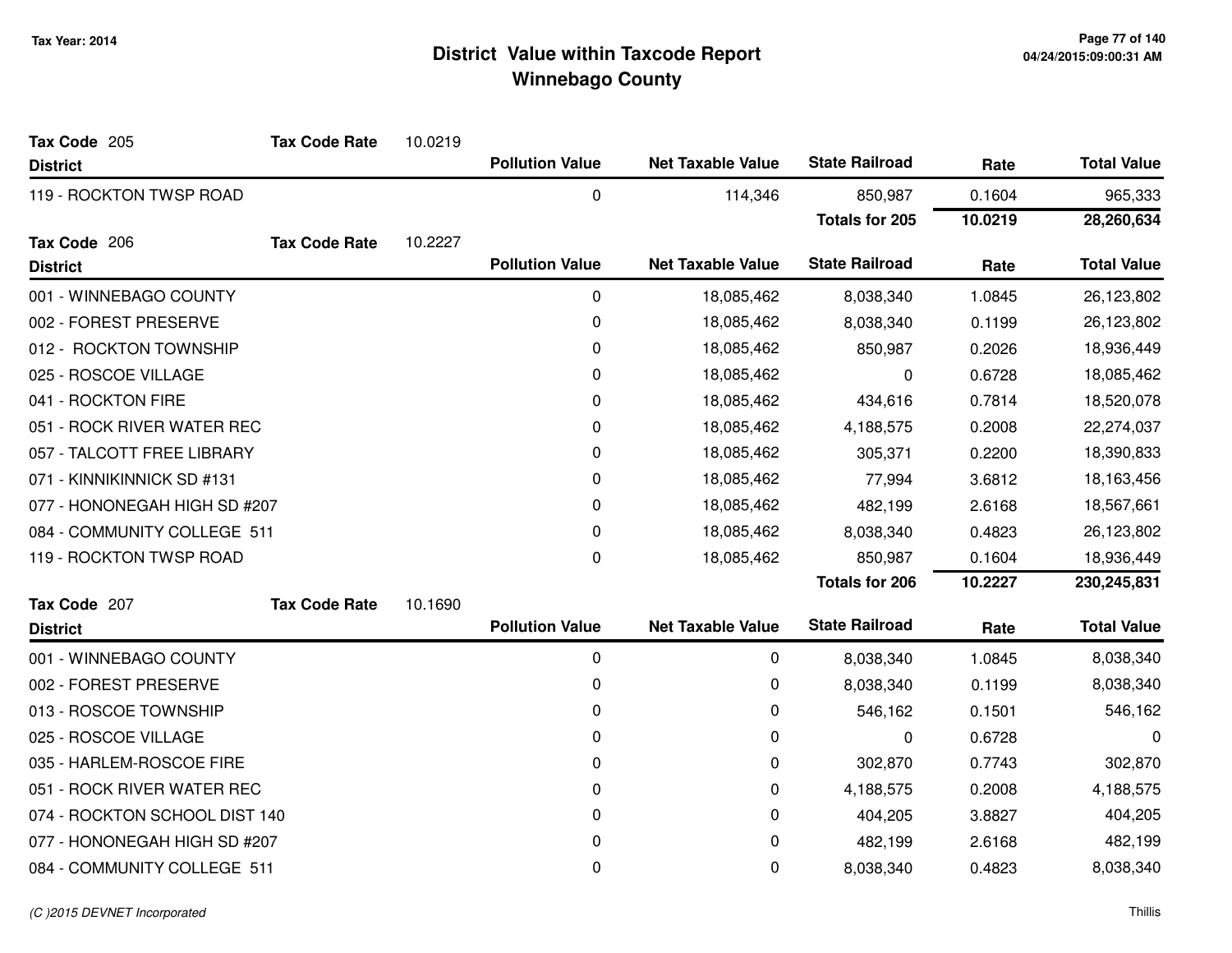| Tax Code 207                   | <b>Tax Code Rate</b> | 10.1690 |                        |                          |                       |         |                    |
|--------------------------------|----------------------|---------|------------------------|--------------------------|-----------------------|---------|--------------------|
| <b>District</b>                |                      |         | <b>Pollution Value</b> | <b>Net Taxable Value</b> | <b>State Railroad</b> | Rate    | <b>Total Value</b> |
| 120 - ROSCOE TWSP ROAD         |                      |         | 0                      | 0                        | 546,162               | 0.1848  | 546,162            |
|                                |                      |         |                        |                          | <b>Totals for 207</b> | 10.1690 | 30,585,193         |
| Tax Code 208                   | <b>Tax Code Rate</b> | 11.0142 |                        |                          |                       |         |                    |
| <b>District</b>                |                      |         | <b>Pollution Value</b> | <b>Net Taxable Value</b> | <b>State Railroad</b> | Rate    | <b>Total Value</b> |
| 001 - WINNEBAGO COUNTY         |                      |         | 0                      | 42,340                   | 8,038,340             | 1.0845  | 8,080,680          |
| 002 - FOREST PRESERVE          |                      |         | 0                      | 42,340                   | 8,038,340             | 0.1199  | 8,080,680          |
| 006 - HARLEM TOWNSHIP          |                      |         | 0                      | 42,340                   | 0                     | 0.1138  | 42,340             |
| 035 - HARLEM-ROSCOE FIRE       |                      |         | 0                      | 42,340                   | 302,870               | 0.7743  | 345,210            |
| 051 - ROCK RIVER WATER REC     |                      |         | 0                      | 42,340                   | 4,188,575             | 0.2008  | 4,230,915          |
| 055 - NORTH SUBURBAN LIBRARY   |                      |         | 0                      | 42,340                   | 744,822               | 0.3027  | 787,162            |
| 060 - GREATER RKFD AIRPORT     |                      |         | 0                      | 42,340                   | 5,379,925             | 0.1063  | 5,422,265          |
| 076 - ROCKFORD SCHOOL DIST 205 |                      |         | 0                      | 42,340                   | 4,760,979             | 7.7810  | 4,803,319          |
| 084 - COMMUNITY COLLEGE 511    |                      |         | 0                      | 42,340                   | 8,038,340             | 0.4823  | 8,080,680          |
| 113 - HARLEM TWSP ROAD         |                      |         | 0                      | 42,340                   | 0                     | 0.0486  | 42,340             |
|                                |                      |         |                        |                          | <b>Totals for 208</b> | 11.0142 | 39,915,591         |
| Tax Code 209                   | <b>Tax Code Rate</b> | 10.4717 |                        |                          |                       |         |                    |
| <b>District</b>                |                      |         | <b>Pollution Value</b> | <b>Net Taxable Value</b> | <b>State Railroad</b> | Rate    | <b>Total Value</b> |
| 001 - WINNEBAGO COUNTY         |                      |         | $\pmb{0}$              | 32,424,751               | 8,038,340             | 1.0845  | 40,463,091         |
| 002 - FOREST PRESERVE          |                      |         | 0                      | 32,424,751               | 8,038,340             | 0.1199  | 40,463,091         |
| 013 - ROSCOE TOWNSHIP          |                      |         | 0                      | 32,424,751               | 546,162               | 0.1501  | 32,970,913         |
| 025 - ROSCOE VILLAGE           |                      |         | 0                      | 32,424,751               | 0                     | 0.6728  | 32,424,751         |
| 035 - HARLEM-ROSCOE FIRE       |                      |         | 0                      | 32,424,751               | 302,870               | 0.7743  | 32,727,621         |
| 051 - ROCK RIVER WATER REC     |                      |         | 0                      | 32,424,751               | 4,188,575             | 0.2008  | 36,613,326         |
| 055 - NORTH SUBURBAN LIBRARY   |                      |         | 0                      | 32,424,751               | 744,822               | 0.3027  | 33,169,573         |
| 074 - ROCKTON SCHOOL DIST 140  |                      |         | 0                      | 32,424,751               | 404,205               | 3.8827  | 32,828,956         |
| 077 - HONONEGAH HIGH SD #207   |                      |         | 0                      | 32,424,751               | 482,199               | 2.6168  | 32,906,950         |
| 084 - COMMUNITY COLLEGE 511    |                      |         | 0                      | 32,424,751               | 8,038,340             | 0.4823  | 40,463,091         |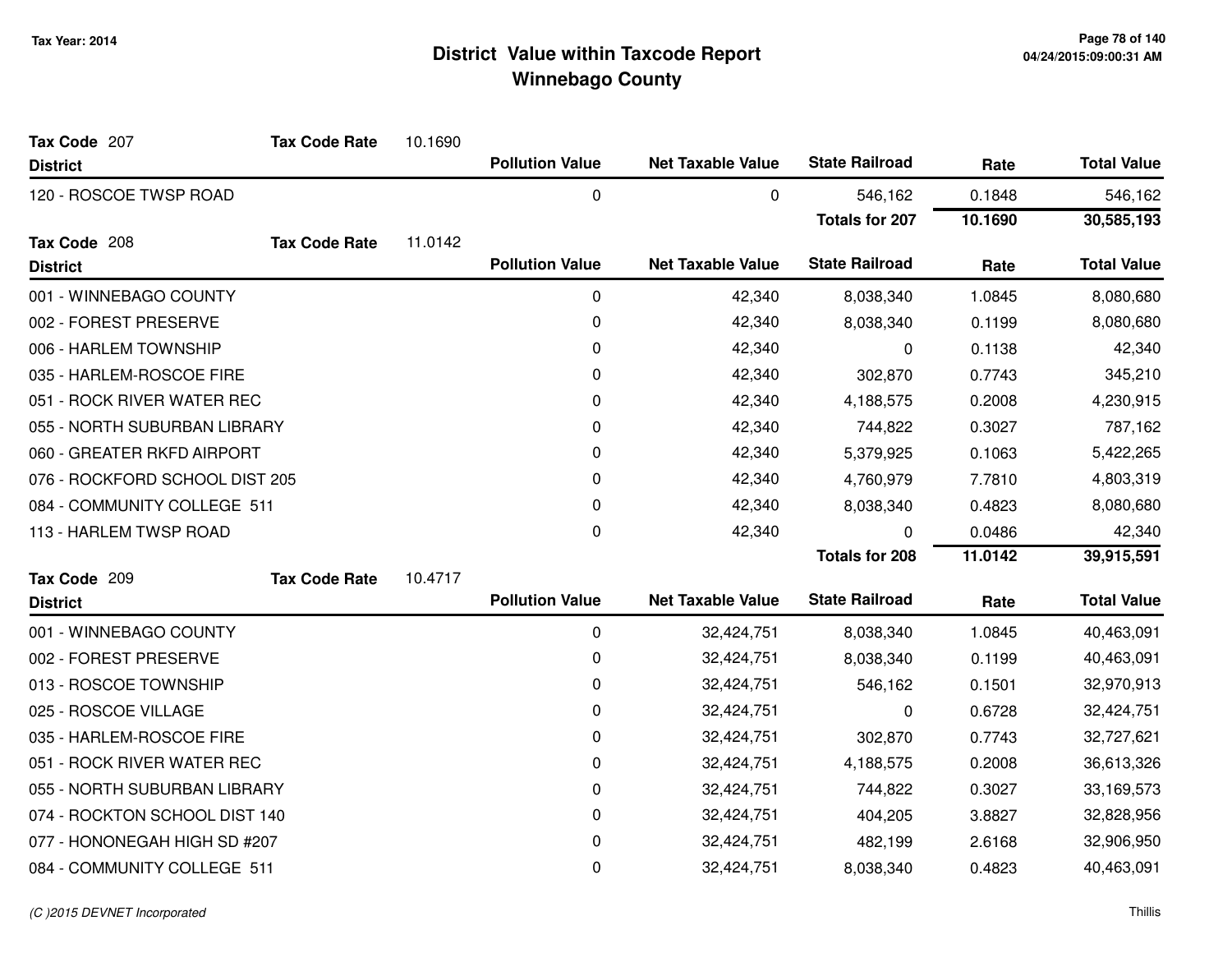| Tax Code 209                   | <b>Tax Code Rate</b> | 10.4717 |                        |                          |                       |         |                    |
|--------------------------------|----------------------|---------|------------------------|--------------------------|-----------------------|---------|--------------------|
| <b>District</b>                |                      |         | <b>Pollution Value</b> | <b>Net Taxable Value</b> | <b>State Railroad</b> | Rate    | <b>Total Value</b> |
| 120 - ROSCOE TWSP ROAD         |                      |         | 0                      | 32,424,751               | 546,162               | 0.1848  | 32,970,913         |
|                                |                      |         |                        |                          | <b>Totals for 209</b> | 10.4717 | 388,002,276        |
| Tax Code 210                   | <b>Tax Code Rate</b> | 9.5847  |                        |                          |                       |         |                    |
| <b>District</b>                |                      |         | <b>Pollution Value</b> | <b>Net Taxable Value</b> | <b>State Railroad</b> | Rate    | <b>Total Value</b> |
| 001 - WINNEBAGO COUNTY         |                      |         | 0                      | 6,399,619                | 8,038,340             | 1.0845  | 14,437,959         |
| 002 - FOREST PRESERVE          |                      |         | 0                      | 6,399,619                | 8,038,340             | 0.1199  | 14,437,959         |
| 015 - SHIRLAND TOWNSHIP        |                      |         | 0                      | 6,399,619                | 0                     | 0.2223  | 6,399,619          |
| 041 - ROCKTON FIRE             |                      |         | 0                      | 6,399,619                | 434,616               | 0.7814  | 6,834,235          |
| 073 - SHIRLAND SCHOOL DIST 134 |                      |         | 0                      | 6,399,619                | 0                     | 4.1559  | 6,399,619          |
| 077 - HONONEGAH HIGH SD #207   |                      |         | 0                      | 6,399,619                | 482,199               | 2.6168  | 6,881,818          |
| 084 - COMMUNITY COLLEGE 511    |                      |         | 0                      | 6,399,619                | 8,038,340             | 0.4823  | 14,437,959         |
| 122 - SHIRLAND TWSP ROAD       |                      |         | 0                      | 6,399,619                | 0                     | 0.1216  | 6,399,619          |
|                                |                      |         |                        |                          | <b>Totals for 210</b> | 9.5847  | 76,228,787         |
| Tax Code 211                   | <b>Tax Code Rate</b> | 9.5723  |                        |                          |                       |         |                    |
| <b>District</b>                |                      |         | <b>Pollution Value</b> | <b>Net Taxable Value</b> | <b>State Railroad</b> | Rate    | <b>Total Value</b> |
| 001 - WINNEBAGO COUNTY         |                      |         | 0                      | 14,630,069               | 8,038,340             | 1.0845  | 22,668,409         |
| 002 - FOREST PRESERVE          |                      |         | 0                      | 14,630,069               | 8,038,340             | 0.1199  | 22,668,409         |
| 015 - SHIRLAND TOWNSHIP        |                      |         | 0                      | 14,630,069               | 0                     | 0.2223  | 14,630,069         |
| 033 - FIRE 1                   |                      |         | 0                      | 14,630,069               | 0                     | 0.7690  | 14,630,069         |
| 073 - SHIRLAND SCHOOL DIST 134 |                      |         | 0                      | 14,630,069               | 0                     | 4.1559  | 14,630,069         |
| 077 - HONONEGAH HIGH SD #207   |                      |         | 0                      | 14,630,069               | 482,199               | 2.6168  | 15,112,268         |
| 084 - COMMUNITY COLLEGE 511    |                      |         | 0                      | 14,630,069               | 8,038,340             | 0.4823  | 22,668,409         |
| 122 - SHIRLAND TWSP ROAD       |                      |         | 0                      | 14,630,069               | U                     | 0.1216  | 14,630,069         |
|                                |                      |         |                        |                          | <b>Totals for 211</b> | 9.5723  | 141,637,771        |
| Tax Code 212                   | <b>Tax Code Rate</b> | 9.5540  |                        |                          |                       |         |                    |
| <b>District</b>                |                      |         | <b>Pollution Value</b> | <b>Net Taxable Value</b> | <b>State Railroad</b> | Rate    | <b>Total Value</b> |
| 001 - WINNEBAGO COUNTY         |                      |         | 0                      | 0                        | 8,038,340             | 1.0845  | 8,038,340          |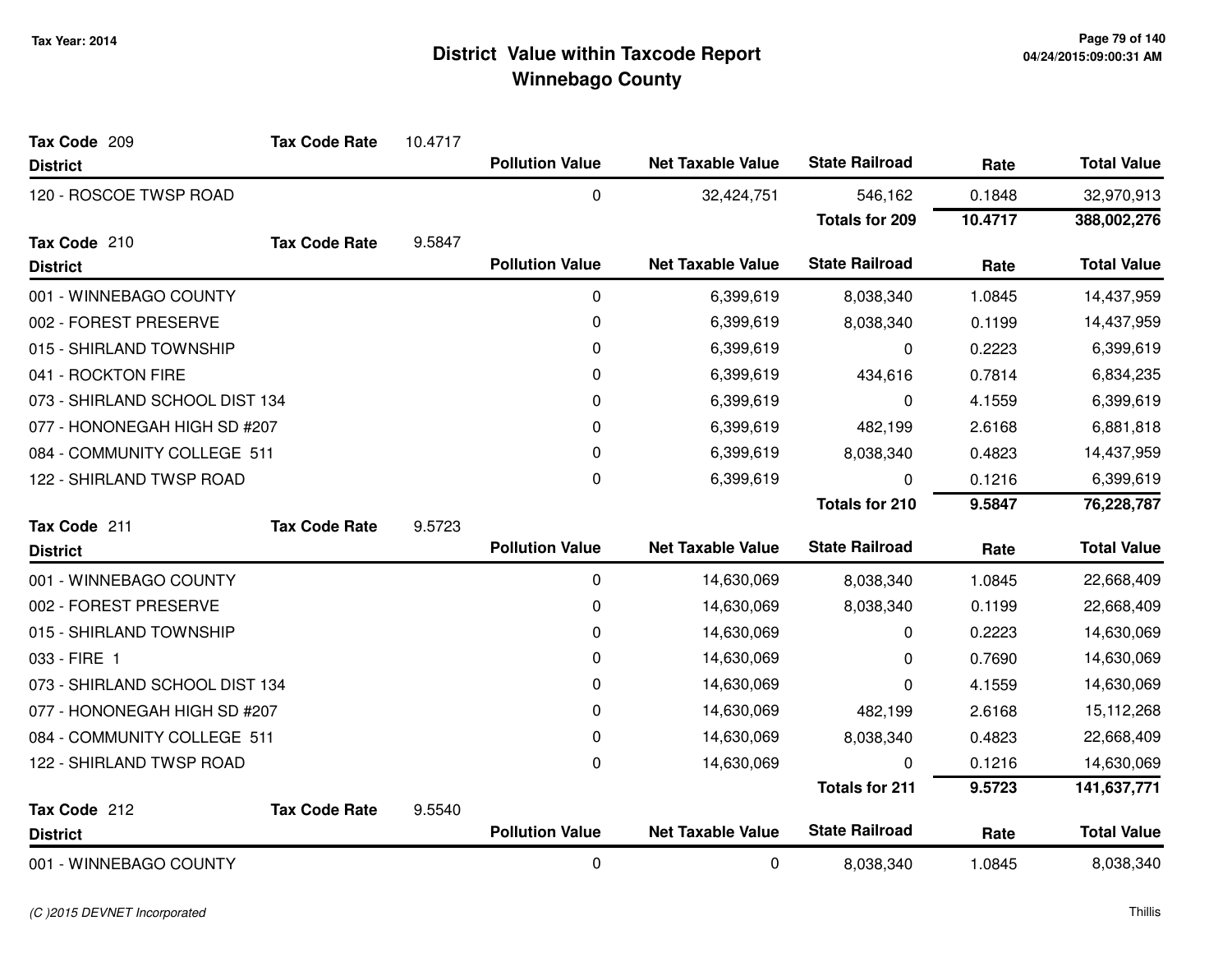| Tax Code 212                   | <b>Tax Code Rate</b> | 9.5540  |                        |                          |                       |         |                    |
|--------------------------------|----------------------|---------|------------------------|--------------------------|-----------------------|---------|--------------------|
| <b>District</b>                |                      |         | <b>Pollution Value</b> | <b>Net Taxable Value</b> | <b>State Railroad</b> | Rate    | <b>Total Value</b> |
| 002 - FOREST PRESERVE          |                      |         | $\mathbf 0$            | 0                        | 8,038,340             | 0.1199  | 8,038,340          |
| 008 - LAONA TOWNSHIP           |                      |         | 0                      | 0                        | 0                     | 0.1197  | 0                  |
| 033 - FIRE 1                   |                      |         | 0                      | 0                        | 0                     | 0.7690  | 0                  |
| 073 - SHIRLAND SCHOOL DIST 134 |                      |         | 0                      | 0                        | 0                     | 4.1559  | 0                  |
| 077 - HONONEGAH HIGH SD #207   |                      |         | 0                      | 0                        | 482,199               | 2.6168  | 482,199            |
| 084 - COMMUNITY COLLEGE 511    |                      |         | 0                      | 0                        | 8,038,340             | 0.4823  | 8,038,340          |
| 115 - LAONA TWSP ROAD          |                      |         | 0                      | 0                        | 0                     | 0.2059  | 0                  |
|                                |                      |         |                        |                          | <b>Totals for 212</b> | 9.5540  | 24,597,219         |
| Tax Code 220                   | <b>Tax Code Rate</b> | 10.9672 |                        |                          |                       |         |                    |
| <b>District</b>                |                      |         | <b>Pollution Value</b> | <b>Net Taxable Value</b> | <b>State Railroad</b> | Rate    | <b>Total Value</b> |
| 001 - WINNEBAGO COUNTY         |                      |         | 0                      | 32,354,799               | 8,038,340             | 1.0845  | 40,393,139         |
| 002 - FOREST PRESERVE          |                      |         | 0                      | 32,354,799               | 8,038,340             | 0.1199  | 40,393,139         |
| 008 - LAONA TOWNSHIP           |                      |         | 0                      | 32,354,799               | 0                     | 0.1197  | 32,354,799         |
| 033 - FIRE 1                   |                      |         | 0                      | 32,354,799               | 0                     | 0.7690  | 32,354,799         |
| 081 - DURAND UNIT SD #322      |                      |         | 0                      | 32,354,799               | 0                     | 8.1458  | 32,354,799         |
| 084 - COMMUNITY COLLEGE 511    |                      |         | 0                      | 32,354,799               | 8,038,340             | 0.4823  | 40,393,139         |
| 102 - DU/LA MULTI TOWNSHIP     |                      |         | 0                      | 32,354,799               | 0                     | 0.0401  | 32,354,799         |
| 115 - LAONA TWSP ROAD          |                      |         | 0                      | 32,354,799               | 0                     | 0.2059  | 32,354,799         |
|                                |                      |         |                        |                          | <b>Totals for 220</b> | 10.9672 | 282,953,412        |
| Tax Code 223                   | <b>Tax Code Rate</b> | 14.9820 |                        |                          | <b>State Railroad</b> |         |                    |
| <b>District</b>                |                      |         | <b>Pollution Value</b> | <b>Net Taxable Value</b> |                       | Rate    | <b>Total Value</b> |
| 001 - WINNEBAGO COUNTY         |                      |         | $\mathbf 0$            | 6,888,761                | 8,038,340             | 1.0845  | 14,927,101         |
| 002 - FOREST PRESERVE          |                      |         | 0                      | 6,888,761                | 8,038,340             | 0.1199  | 14,927,101         |
| 011 - ROCKFORD TOWNSHIP        |                      |         | 0                      | 6,888,761                | 3,710,348             | 0.1394  | 10,599,109         |
| 023 - ROCKFORD CITY            |                      |         | 0                      | 6,888,761                | 3,105,256             | 3.2931  | 9,994,017          |
| 046 - ROCKFORD PARK DISTRICT   |                      |         | 0                      | 6,888,761                | 3,905,323             | 1.1286  | 10,794,084         |
| 051 - ROCK RIVER WATER REC     |                      |         | 0                      | 6,888,761                | 4,188,575             | 0.2008  | 11,077,336         |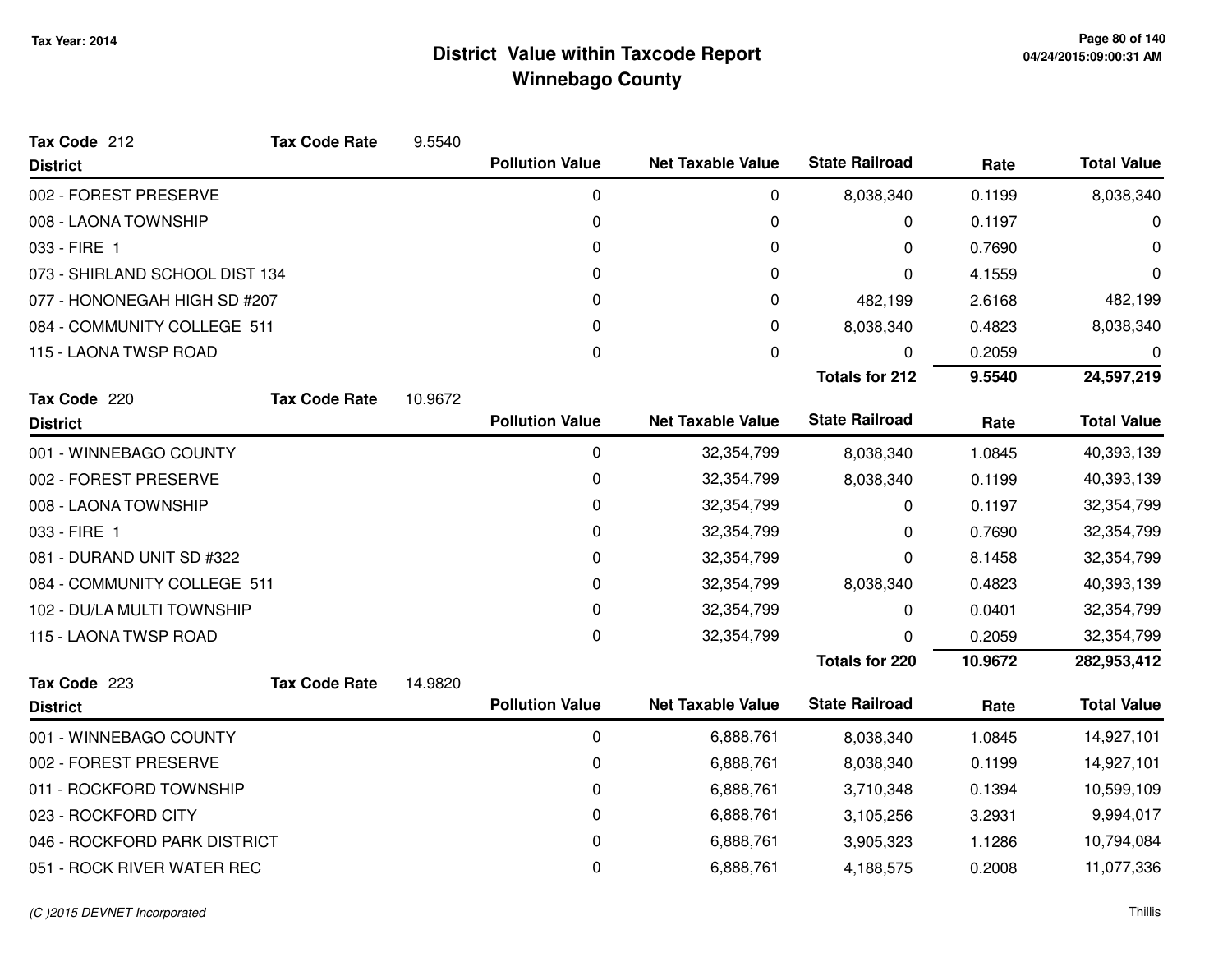| Tax Code 223                   | <b>Tax Code Rate</b> | 14.9820 |                        |                          |                       |         |                    |
|--------------------------------|----------------------|---------|------------------------|--------------------------|-----------------------|---------|--------------------|
| <b>District</b>                |                      |         | <b>Pollution Value</b> | <b>Net Taxable Value</b> | <b>State Railroad</b> | Rate    | <b>Total Value</b> |
| 059 - ROCKFORD CITY LIBRARY    |                      |         | 0                      | 6,888,761                | 3,105,256             | 0.5042  | 9,994,017          |
| 060 - GREATER RKFD AIRPORT     |                      |         | $\mathbf 0$            | 6,888,761                | 5,379,925             | 0.1063  | 12,268,686         |
| 076 - ROCKFORD SCHOOL DIST 205 |                      |         | 0                      | 6,888,761                | 4,760,979             | 7.7810  | 11,649,740         |
| 084 - COMMUNITY COLLEGE 511    |                      |         | 0                      | 6,888,761                | 8,038,340             | 0.4823  | 14,927,101         |
| 089 - JACKSON SCHOOL TIF       |                      |         | $\mathbf 0$            | 215,765                  | 0                     | 0.0000  | 215,765            |
| 118 - ROCKFORD TWSP ROAD       |                      |         | 0                      | 6,888,761                | 3,710,348             | 0.1419  | 10,599,109         |
|                                |                      |         |                        |                          | <b>Totals for 223</b> | 14.9820 | 131,973,166        |
| Tax Code 226                   | <b>Tax Code Rate</b> | 14.9820 |                        |                          |                       |         |                    |
| <b>District</b>                |                      |         | <b>Pollution Value</b> | <b>Net Taxable Value</b> | <b>State Railroad</b> | Rate    | <b>Total Value</b> |
| 001 - WINNEBAGO COUNTY         |                      |         | 0                      | 841,839                  | 8,038,340             | 1.0845  | 8,880,179          |
| 002 - FOREST PRESERVE          |                      |         | $\mathbf 0$            | 841,839                  | 8,038,340             | 0.1199  | 8,880,179          |
| 011 - ROCKFORD TOWNSHIP        |                      |         | 0                      | 841,839                  | 3,710,348             | 0.1394  | 4,552,187          |
| 023 - ROCKFORD CITY            |                      |         | 0                      | 841,839                  | 3,105,256             | 3.2931  | 3,947,095          |
| 046 - ROCKFORD PARK DISTRICT   |                      |         | $\mathbf 0$            | 841,839                  | 3,905,323             | 1.1286  | 4,747,162          |
| 051 - ROCK RIVER WATER REC     |                      |         | 0                      | 841,839                  | 4,188,575             | 0.2008  | 5,030,414          |
| 059 - ROCKFORD CITY LIBRARY    |                      |         | 0                      | 841,839                  | 3,105,256             | 0.5042  | 3,947,095          |
| 060 - GREATER RKFD AIRPORT     |                      |         | $\mathbf 0$            | 841,839                  | 5,379,925             | 0.1063  | 6,221,764          |
| 068 - WEST STATE & KILBURN TIF |                      |         | 0                      | 63,139                   | 0                     | 0.0000  | 63,139             |
| 076 - ROCKFORD SCHOOL DIST 205 |                      |         | 0                      | 841,839                  | 4,760,979             | 7.7810  | 5,602,818          |
| 084 - COMMUNITY COLLEGE 511    |                      |         | 0                      | 841,839                  | 8,038,340             | 0.4823  | 8,880,179          |
| 118 - ROCKFORD TWSP ROAD       |                      |         | $\boldsymbol{0}$       | 841,839                  | 3,710,348             | 0.1419  | 4,552,187          |
|                                |                      |         |                        |                          | <b>Totals for 226</b> | 14.9820 | 65,304,398         |
| Tax Code 228                   | <b>Tax Code Rate</b> | 11.4608 |                        |                          |                       |         |                    |
| <b>District</b>                |                      |         | <b>Pollution Value</b> | <b>Net Taxable Value</b> | <b>State Railroad</b> | Rate    | <b>Total Value</b> |
| 001 - WINNEBAGO COUNTY         |                      |         | $\pmb{0}$              | 1,323,537                | 8,038,340             | 1.0845  | 9,361,877          |
| 002 - FOREST PRESERVE          |                      |         | 0                      | 1,323,537                | 8,038,340             | 0.1199  | 9,361,877          |
| 005 - DURAND TOWNSHIP          |                      |         | $\mathbf 0$            | 1,323,537                | 0                     | 0.1758  | 1,323,537          |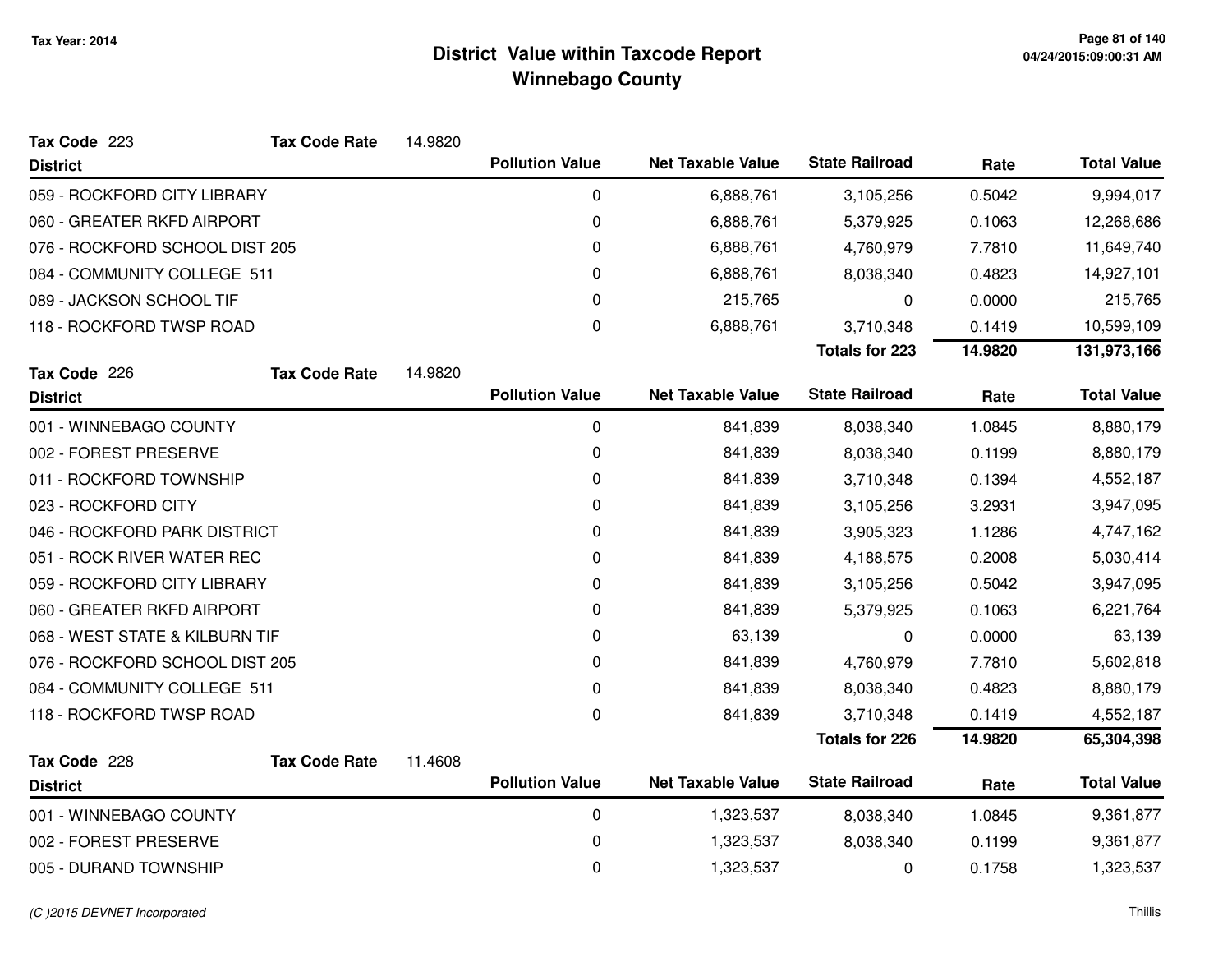| <b>Tax Code Rate</b>        | 11.4608 |                        |                                                  |                                                      |                                                |                    |
|-----------------------------|---------|------------------------|--------------------------------------------------|------------------------------------------------------|------------------------------------------------|--------------------|
|                             |         | <b>Pollution Value</b> | <b>Net Taxable Value</b>                         | <b>State Railroad</b>                                | Rate                                           | <b>Total Value</b> |
|                             |         | $\mathbf 0$            | 1,323,537                                        | 0                                                    | 0.3196                                         | 1,323,537          |
|                             |         | 0                      | 1,323,537                                        | 0                                                    | 0.7690                                         | 1,323,537          |
|                             |         | 0                      | 1,323,537                                        | 0                                                    | 0.0429                                         | 1,323,537          |
|                             |         | 0                      | 1,323,537                                        | 0                                                    | 8.1458                                         | 1,323,537          |
| 084 - COMMUNITY COLLEGE 511 |         | 0                      | 1,323,537                                        | 8,038,340                                            | 0.4823                                         | 9,361,877          |
|                             |         | 0                      | 1,323,537                                        | 0                                                    | 0.0401                                         | 1,323,537          |
|                             |         | 0                      | 249,316                                          | 0                                                    | 0.0000                                         | 249,316            |
|                             |         | 0                      | 1,323,537                                        | 0                                                    | 0.2809                                         | 1,323,537          |
|                             |         |                        |                                                  | <b>Totals for 228</b>                                | 11.4608                                        | 37,599,706         |
| <b>Tax Code Rate</b>        | 11.4179 |                        |                                                  |                                                      |                                                |                    |
|                             |         |                        |                                                  |                                                      |                                                | <b>Total Value</b> |
|                             |         | $\mathbf 0$            | 1,633,101                                        | 8,038,340                                            | 1.0845                                         | 9,671,441          |
|                             |         | 0                      | 1,633,101                                        | 8,038,340                                            | 0.1199                                         | 9,671,441          |
|                             |         | 0                      | 1,633,101                                        | 0                                                    | 0.1758                                         | 1,633,101          |
|                             |         | 0                      | 1,633,101                                        | 0                                                    | 0.3196                                         | 1,633,101          |
|                             |         | 0                      | 1,633,101                                        | 0                                                    | 0.7690                                         | 1,633,101          |
|                             |         | 0                      | 1,633,101                                        | 0                                                    | 8.1458                                         | 1,633,101          |
| 084 - COMMUNITY COLLEGE 511 |         | 0                      | 1,633,101                                        | 8,038,340                                            | 0.4823                                         | 9,671,441          |
|                             |         | 0                      | 1,633,101                                        | 0                                                    | 0.0401                                         | 1,633,101          |
|                             |         | 0                      | 1,633,101                                        | 0                                                    | 0.2809                                         | 1,633,101          |
|                             |         |                        |                                                  | <b>Totals for 229</b>                                | 11.4179                                        | 38,812,929         |
| <b>Tax Code Rate</b>        | 11.0983 |                        |                                                  |                                                      |                                                |                    |
|                             |         |                        |                                                  |                                                      | Rate                                           | <b>Total Value</b> |
|                             |         | 0                      | 18,658,665                                       | 8,038,340                                            | 1.0845                                         | 26,697,005         |
|                             |         | 0                      | 18,658,665                                       | 8,038,340                                            | 0.1199                                         | 26,697,005         |
|                             |         | 0                      | 18,658,665                                       | 0                                                    | 0.1758                                         | 18,658,665         |
|                             |         | 0                      | 18,658,665                                       | 0                                                    | 0.7690                                         | 18,658,665         |
|                             |         |                        | <b>Pollution Value</b><br><b>Pollution Value</b> | <b>Net Taxable Value</b><br><b>Net Taxable Value</b> | <b>State Railroad</b><br><b>State Railroad</b> | Rate               |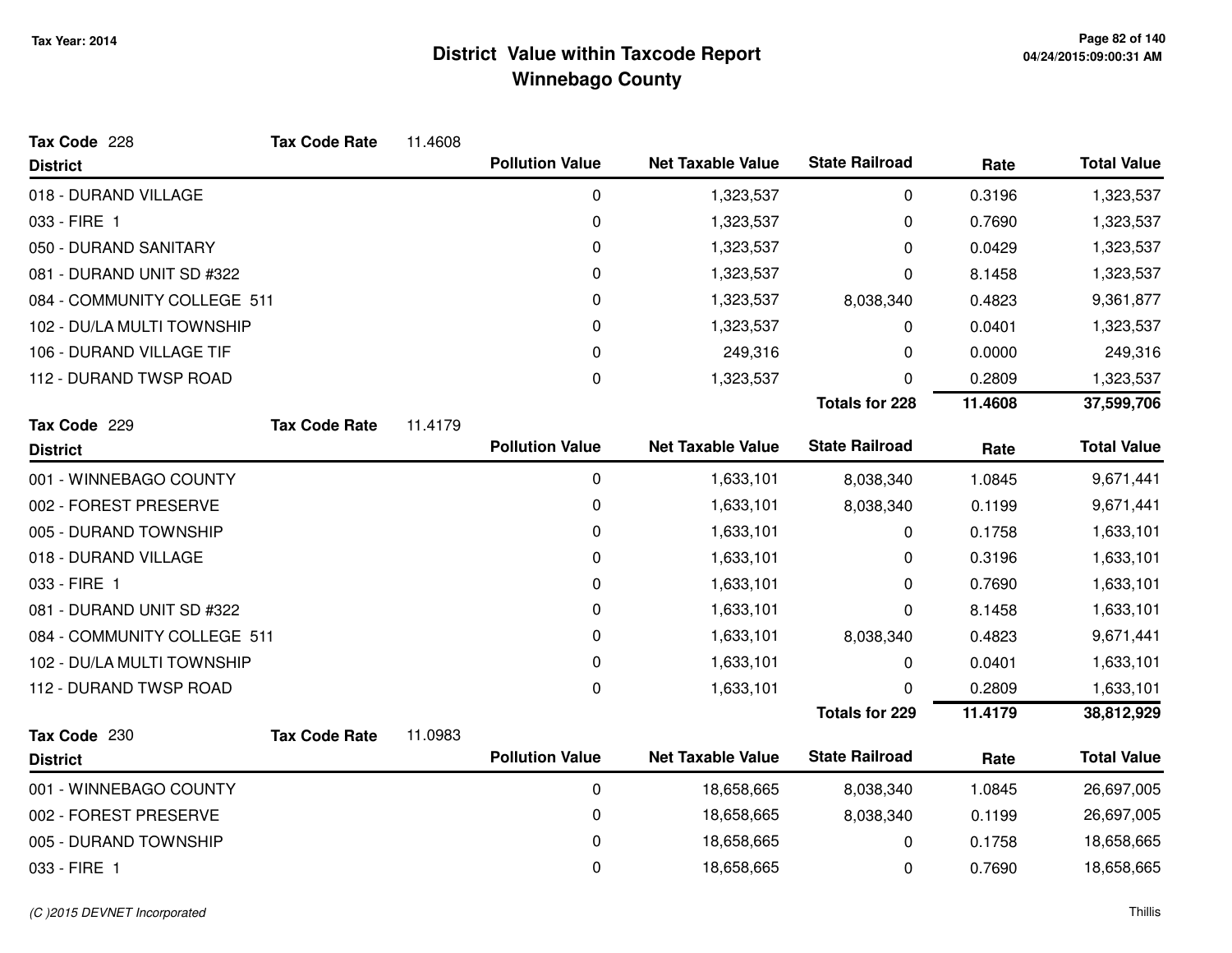| Tax Code 230                  | <b>Tax Code Rate</b> | 11.0983 |                        |                          |                       |         |                    |
|-------------------------------|----------------------|---------|------------------------|--------------------------|-----------------------|---------|--------------------|
| <b>District</b>               |                      |         | <b>Pollution Value</b> | <b>Net Taxable Value</b> | <b>State Railroad</b> | Rate    | <b>Total Value</b> |
| 081 - DURAND UNIT SD #322     |                      |         | 0                      | 18,658,665               | 0                     | 8.1458  | 18,658,665         |
| 084 - COMMUNITY COLLEGE 511   |                      |         | 0                      | 18,658,665               | 8,038,340             | 0.4823  | 26,697,005         |
| 102 - DU/LA MULTI TOWNSHIP    |                      |         | 0                      | 18,658,665               | 0                     | 0.0401  | 18,658,665         |
| 112 - DURAND TWSP ROAD        |                      |         | $\mathbf 0$            | 18,658,665               | 0                     | 0.2809  | 18,658,665         |
|                               |                      |         |                        |                          | <b>Totals for 230</b> | 11.0983 | 173,384,340        |
| Tax Code 231                  | <b>Tax Code Rate</b> | 11.2939 |                        |                          |                       |         |                    |
| <b>District</b>               |                      |         | <b>Pollution Value</b> | <b>Net Taxable Value</b> | <b>State Railroad</b> | Rate    | <b>Total Value</b> |
| 001 - WINNEBAGO COUNTY        |                      |         | 0                      | 92,332                   | 8,038,340             | 1.0845  | 8,130,672          |
| 002 - FOREST PRESERVE         |                      |         | 0                      | 92,332                   | 8,038,340             | 0.1199  | 8,130,672          |
| 005 - DURAND TOWNSHIP         |                      |         | 0                      | 92,332                   | 0                     | 0.1758  | 92,332             |
| 033 - FIRE 1                  |                      |         | 0                      | 92,332                   | 0                     | 0.7690  | 92,332             |
| 056 - PECATONICA LIBRARY      |                      |         | 0                      | 92,332                   | 0                     | 0.1956  | 92,332             |
| 081 - DURAND UNIT SD #322     |                      |         | 0                      | 92,332                   | 0                     | 8.1458  | 92,332             |
| 084 - COMMUNITY COLLEGE 511   |                      |         | 0                      | 92,332                   | 8,038,340             | 0.4823  | 8,130,672          |
| 102 - DU/LA MULTI TOWNSHIP    |                      |         | 0                      | 92,332                   | 0                     | 0.0401  | 92,332             |
| 112 - DURAND TWSP ROAD        |                      |         | 0                      | 92,332                   | 0                     | 0.2809  | 92,332             |
|                               |                      |         |                        |                          | <b>Totals for 231</b> | 11.2939 | 24,946,008         |
| Tax Code 232                  | <b>Tax Code Rate</b> | 10.1601 |                        |                          |                       |         |                    |
| <b>District</b>               |                      |         | <b>Pollution Value</b> | <b>Net Taxable Value</b> | <b>State Railroad</b> | Rate    | <b>Total Value</b> |
| 001 - WINNEBAGO COUNTY        |                      |         | 0                      | 833,118                  | 8,038,340             | 1.0845  | 8,871,458          |
| 002 - FOREST PRESERVE         |                      |         | 0                      | 833,118                  | 8,038,340             | 0.1199  | 8,871,458          |
| 005 - DURAND TOWNSHIP         |                      |         | 0                      | 833,118                  | 0                     | 0.1758  | 833,118            |
| 033 - FIRE 1                  |                      |         | 0                      | 833,118                  | 0                     | 0.7690  | 833,118            |
| 056 - PECATONICA LIBRARY      |                      |         | 0                      | 833,118                  | 0                     | 0.1956  | 833,118            |
| 080 - PECATONICA UNIT SD #321 |                      |         | 0                      | 833,118                  | 0                     | 7.0120  | 833,118            |
| 084 - COMMUNITY COLLEGE 511   |                      |         | 0                      | 833,118                  | 8,038,340             | 0.4823  | 8,871,458          |
| 102 - DU/LA MULTI TOWNSHIP    |                      |         | 0                      | 833,118                  | 0                     | 0.0401  | 833,118            |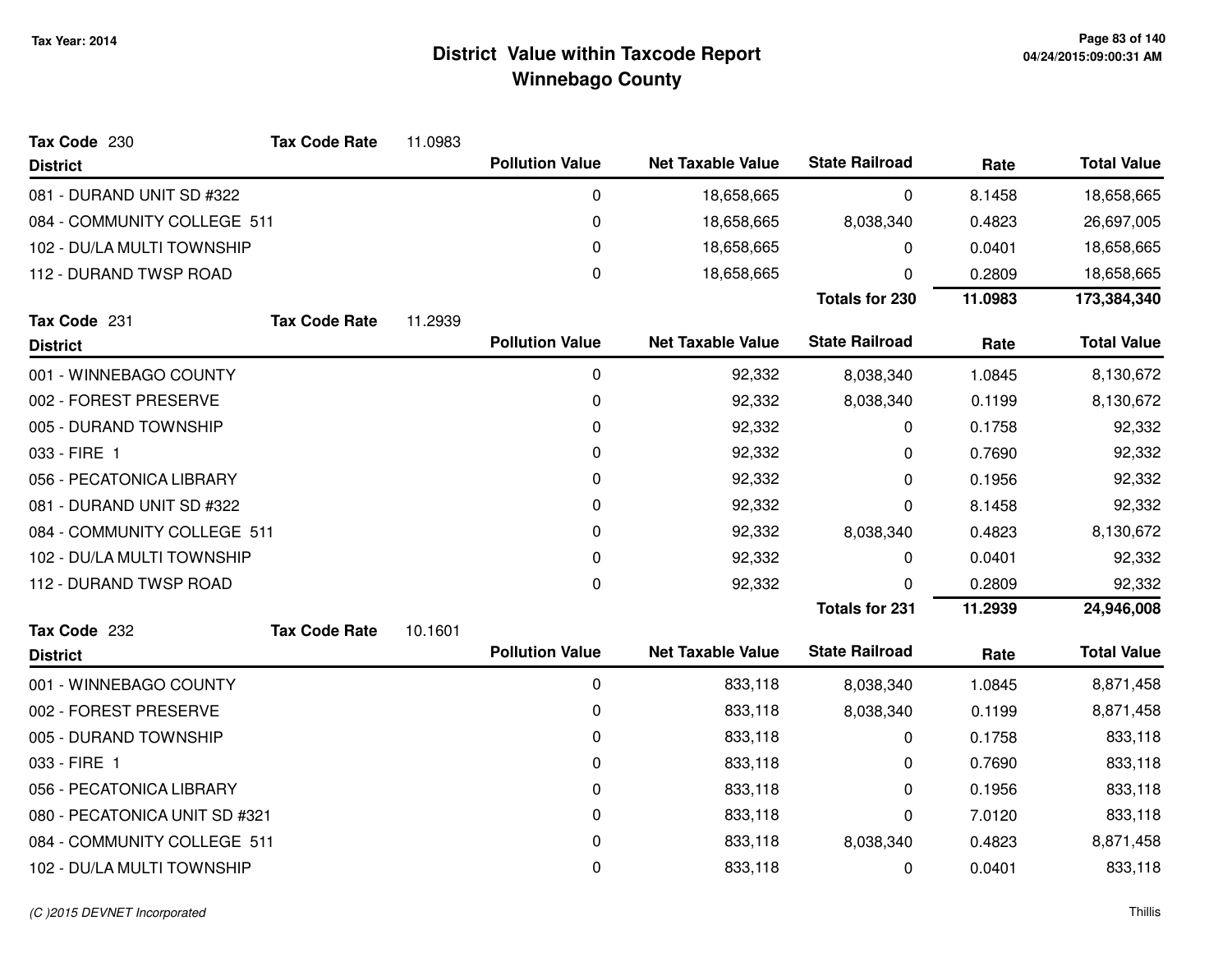| Tax Code 232                | <b>Tax Code Rate</b> | 10.1601 |                        |                          |                       |         |                    |
|-----------------------------|----------------------|---------|------------------------|--------------------------|-----------------------|---------|--------------------|
| <b>District</b>             |                      |         | <b>Pollution Value</b> | <b>Net Taxable Value</b> | <b>State Railroad</b> | Rate    | <b>Total Value</b> |
| 112 - DURAND TWSP ROAD      |                      |         | 0                      | 833,118                  | 0                     | 0.2809  | 833,118            |
|                             |                      |         |                        |                          | <b>Totals for 232</b> | 10.1601 | 31,613,082         |
| Tax Code 233                | <b>Tax Code Rate</b> | 11.4608 |                        |                          |                       |         |                    |
| <b>District</b>             |                      |         | <b>Pollution Value</b> | <b>Net Taxable Value</b> | <b>State Railroad</b> | Rate    | <b>Total Value</b> |
| 001 - WINNEBAGO COUNTY      |                      |         | 0                      | 13,465,767               | 8,038,340             | 1.0845  | 21,504,107         |
| 002 - FOREST PRESERVE       |                      |         | 0                      | 13,465,767               | 8,038,340             | 0.1199  | 21,504,107         |
| 005 - DURAND TOWNSHIP       |                      |         | 0                      | 13,465,767               | 0                     | 0.1758  | 13,465,767         |
| 018 - DURAND VILLAGE        |                      |         | 0                      | 13,465,767               | 0                     | 0.3196  | 13,465,767         |
| 033 - FIRE 1                |                      |         | 0                      | 13,465,767               | 0                     | 0.7690  | 13,465,767         |
| 050 - DURAND SANITARY       |                      |         | 0                      | 13,465,767               | 0                     | 0.0429  | 13,465,767         |
| 081 - DURAND UNIT SD #322   |                      |         | 0                      | 13,465,767               | 0                     | 8.1458  | 13,465,767         |
| 084 - COMMUNITY COLLEGE 511 |                      |         | $\pmb{0}$              | 13,465,767               | 8,038,340             | 0.4823  | 21,504,107         |
| 102 - DU/LA MULTI TOWNSHIP  |                      |         | 0                      | 13,465,767               | 0                     | 0.0401  | 13,465,767         |
| 112 - DURAND TWSP ROAD      |                      |         | 0                      | 13,465,767               | 0                     | 0.2809  | 13,465,767         |
|                             |                      |         |                        |                          | <b>Totals for 233</b> | 11.4608 | 158,772,690        |
| Tax Code 234                | <b>Tax Code Rate</b> | 11.1412 |                        |                          |                       |         |                    |
| <b>District</b>             |                      |         | <b>Pollution Value</b> | <b>Net Taxable Value</b> | <b>State Railroad</b> | Rate    | <b>Total Value</b> |
| 001 - WINNEBAGO COUNTY      |                      |         | 0                      | 285,223                  | 8,038,340             | 1.0845  | 8,323,563          |
| 002 - FOREST PRESERVE       |                      |         | 0                      | 285,223                  | 8,038,340             | 0.1199  | 8,323,563          |
| 005 - DURAND TOWNSHIP       |                      |         | 0                      | 285,223                  | 0                     | 0.1758  | 285,223            |
| 033 - FIRE 1                |                      |         | 0                      | 285,223                  | 0                     | 0.7690  | 285,223            |
| 050 - DURAND SANITARY       |                      |         | 0                      | 285,223                  | 0                     | 0.0429  | 285,223            |
| 081 - DURAND UNIT SD #322   |                      |         | 0                      | 285,223                  | 0                     | 8.1458  | 285,223            |
| 084 - COMMUNITY COLLEGE 511 |                      |         | 0                      | 285,223                  | 8,038,340             | 0.4823  | 8,323,563          |
| 102 - DU/LA MULTI TOWNSHIP  |                      |         | 0                      | 285,223                  | 0                     | 0.0401  | 285,223            |
| 112 - DURAND TWSP ROAD      |                      |         | 0                      | 285,223                  | $\Omega$              | 0.2809  | 285,223            |
|                             |                      |         |                        |                          | <b>Totals for 234</b> | 11.1412 | 26,682,027         |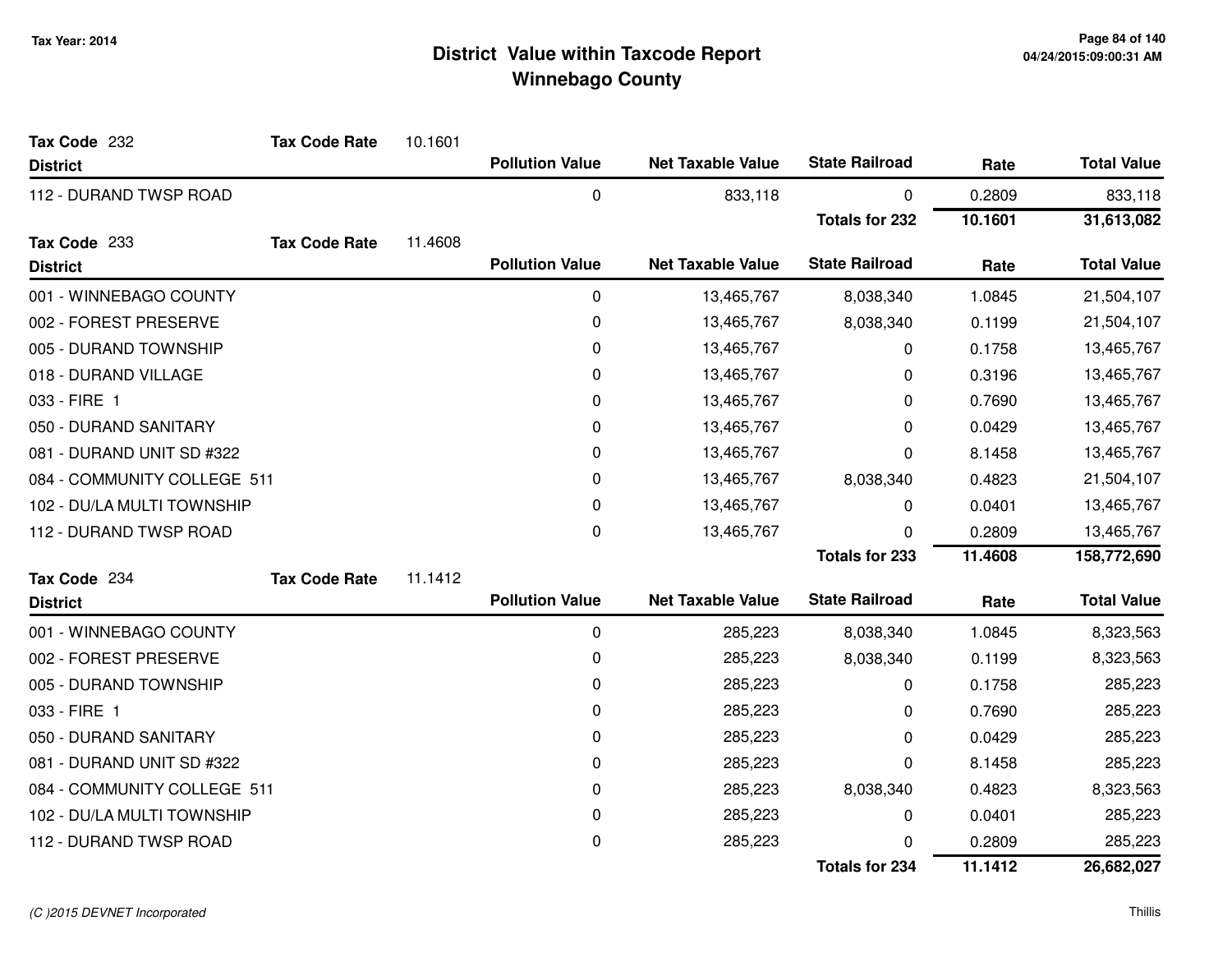| Tax Code 246                  | <b>Tax Code Rate</b> | 11.0092 |                        |                          |                       |         |                    |
|-------------------------------|----------------------|---------|------------------------|--------------------------|-----------------------|---------|--------------------|
| <b>District</b>               |                      |         | <b>Pollution Value</b> | <b>Net Taxable Value</b> | <b>State Railroad</b> | Rate    | <b>Total Value</b> |
| 001 - WINNEBAGO COUNTY        |                      |         | $\mathbf 0$            | 6,942,856                | 8,038,340             | 1.0845  | 14,981,196         |
| 002 - FOREST PRESERVE         |                      |         | 0                      | 6,942,856                | 8,038,340             | 0.1199  | 14,981,196         |
| 007 - HARRISON TOWNSHIP       |                      |         | 0                      | 6,942,856                | 0                     | 0.1333  | 6,942,856          |
| 033 - FIRE 1                  |                      |         | 0                      | 6,942,856                | 0                     | 0.7690  | 6,942,856          |
| 081 - DURAND UNIT SD #322     |                      |         | 0                      | 6,942,856                | 0                     | 8.1458  | 6,942,856          |
| 084 - COMMUNITY COLLEGE 511   |                      |         | 0                      | 6,942,856                | 8,038,340             | 0.4823  | 14,981,196         |
| 101 - BU/HA MULTI TOWNSHIP    |                      |         | 0                      | 6,942,856                | 0                     | 0.0524  | 6,942,856          |
| 114 - HARRISON TWSP ROAD      |                      |         | 0                      | 6,942,856                | 0                     | 0.2220  | 6,942,856          |
|                               |                      |         |                        |                          | <b>Totals for 246</b> | 11.0092 | 79,657,868         |
| Tax Code 247                  | <b>Tax Code Rate</b> | 9.3629  |                        |                          |                       |         |                    |
| <b>District</b>               |                      |         | <b>Pollution Value</b> | <b>Net Taxable Value</b> | <b>State Railroad</b> | Rate    | <b>Total Value</b> |
| 001 - WINNEBAGO COUNTY        |                      |         | 0                      | 5,694,780                | 8,038,340             | 1.0845  | 13,733,120         |
| 002 - FOREST PRESERVE         |                      |         | 0                      | 5,694,780                | 8,038,340             | 0.1199  | 13,733,120         |
| 007 - HARRISON TOWNSHIP       |                      |         | 0                      | 5,694,780                | 0                     | 0.1333  | 5,694,780          |
| 033 - FIRE 1                  |                      |         | 0                      | 5,694,780                | 0                     | 0.7690  | 5,694,780          |
| 074 - ROCKTON SCHOOL DIST 140 |                      |         | 0                      | 5,694,780                | 404,205               | 3.8827  | 6,098,985          |
| 077 - HONONEGAH HIGH SD #207  |                      |         | 0                      | 5,694,780                | 482,199               | 2.6168  | 6,176,979          |
| 084 - COMMUNITY COLLEGE 511   |                      |         | 0                      | 5,694,780                | 8,038,340             | 0.4823  | 13,733,120         |
| 101 - BU/HA MULTI TOWNSHIP    |                      |         | 0                      | 5,694,780                | 0                     | 0.0524  | 5,694,780          |
| 114 - HARRISON TWSP ROAD      |                      |         | $\Omega$               | 5,694,780                | 0                     | 0.2220  | 5,694,780          |
|                               |                      |         |                        |                          | <b>Totals for 247</b> | 9.3629  | 76,254,444         |
| Tax Code 248                  | <b>Tax Code Rate</b> | 10.2559 |                        |                          |                       |         |                    |
| <b>District</b>               |                      |         | <b>Pollution Value</b> | <b>Net Taxable Value</b> | <b>State Railroad</b> | Rate    | <b>Total Value</b> |
| 001 - WINNEBAGO COUNTY        |                      |         | 0                      | 38,279                   | 8,038,340             | 1.0845  | 8,076,619          |
| 002 - FOREST PRESERVE         |                      |         | 0                      | 38,279                   | 8,038,340             | 0.1199  | 8,076,619          |
| 007 - HARRISON TOWNSHIP       |                      |         | 0                      | 38,279                   | $\mathbf 0$           | 0.1333  | 38,279             |
| 033 - FIRE 1                  |                      |         | 0                      | 38,279                   | 0                     | 0.7690  | 38,279             |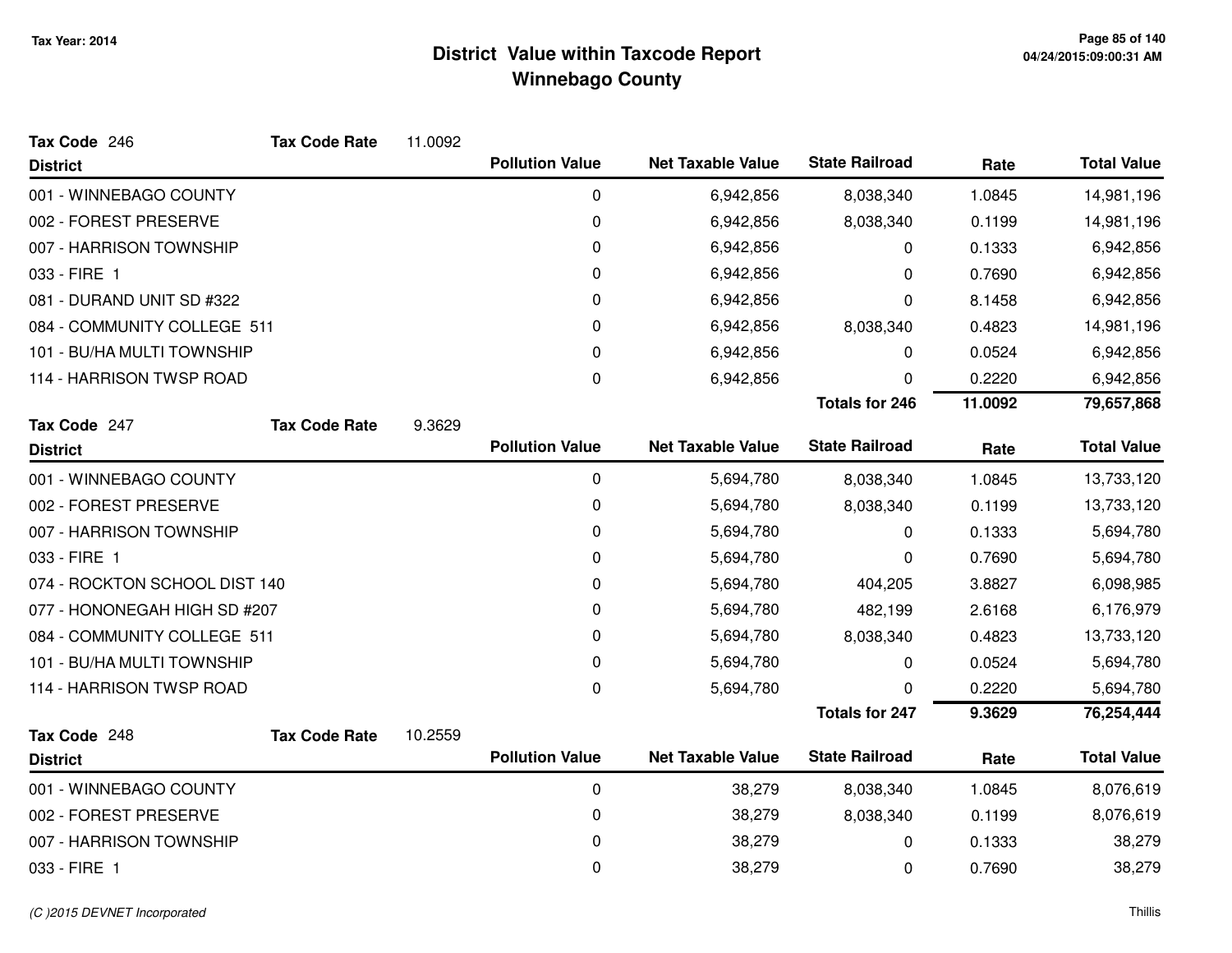| Tax Code 248                 | <b>Tax Code Rate</b> | 10.2559 |                        |                          |                       |         |                    |
|------------------------------|----------------------|---------|------------------------|--------------------------|-----------------------|---------|--------------------|
| <b>District</b>              |                      |         | <b>Pollution Value</b> | <b>Net Taxable Value</b> | <b>State Railroad</b> | Rate    | <b>Total Value</b> |
| 058 - WINNEBAGO LIBRARY      |                      |         | 0                      | 38,279                   | 0                     | 0.2099  | 38,279             |
| 082 - WINNEBAGO UNIT SD #323 |                      |         | 0                      | 38,279                   | 1,414,768             | 7.1826  | 1,453,047          |
| 084 - COMMUNITY COLLEGE 511  |                      |         | 0                      | 38,279                   | 8,038,340             | 0.4823  | 8,076,619          |
| 101 - BU/HA MULTI TOWNSHIP   |                      |         | 0                      | 38,279                   | 0                     | 0.0524  | 38,279             |
| 114 - HARRISON TWSP ROAD     |                      |         | 0                      | 38,279                   | 0                     | 0.2220  | 38,279             |
|                              |                      |         |                        |                          | <b>Totals for 248</b> | 10.2559 | 25,874,299         |
| Tax Code 254                 | <b>Tax Code Rate</b> | 10.2438 |                        |                          |                       |         |                    |
| <b>District</b>              |                      |         | <b>Pollution Value</b> | <b>Net Taxable Value</b> | <b>State Railroad</b> | Rate    | <b>Total Value</b> |
| 001 - WINNEBAGO COUNTY       |                      |         | 0                      | 161,684                  | 8,038,340             | 1.0845  | 8,200,024          |
| 002 - FOREST PRESERVE        |                      |         | 0                      | 161,684                  | 8,038,340             | 0.1199  | 8,200,024          |
| 003 - BURRITT TOWNSHIP       |                      |         | 0                      | 161,684                  | 0                     | 0.1899  | 161,684            |
| 044 - W B S FIRE             |                      |         | 0                      | 161,684                  | 676,498               | 0.6647  | 838,182            |
| 058 - WINNEBAGO LIBRARY      |                      |         | 0                      | 161,684                  | 0                     | 0.2099  | 161,684            |
| 062 - RKFD - WINN DRAINAGE   |                      |         | 0                      | 161,684                  | 0                     | 0.0408  | 161,684            |
| 082 - WINNEBAGO UNIT SD #323 |                      |         | 0                      | 161,684                  | 1,414,768             | 7.1826  | 1,576,452          |
| 084 - COMMUNITY COLLEGE 511  |                      |         | 0                      | 161,684                  | 8,038,340             | 0.4823  | 8,200,024          |
| 101 - BU/HA MULTI TOWNSHIP   |                      |         | 0                      | 161,684                  | 0                     | 0.0524  | 161,684            |
| 110 - BURRITT TWSP ROAD      |                      |         | 0                      | 161,684                  | 0                     | 0.2168  | 161,684            |
|                              |                      |         |                        |                          | <b>Totals for 254</b> | 10.2438 | 27,823,126         |
| Tax Code 258                 | <b>Tax Code Rate</b> | 13.1257 |                        |                          |                       |         |                    |
| <b>District</b>              |                      |         | <b>Pollution Value</b> | <b>Net Taxable Value</b> | <b>State Railroad</b> | Rate    | <b>Total Value</b> |
| 001 - WINNEBAGO COUNTY       |                      |         | 0                      | 0                        | 8,038,340             | 1.0845  | 8,038,340          |
| 002 - FOREST PRESERVE        |                      |         | 0                      | 0                        | 8,038,340             | 0.1199  | 8,038,340          |
| 003 - BURRITT TOWNSHIP       |                      |         | 0                      | 0                        | 0                     | 0.1899  | 0                  |
| 023 - ROCKFORD CITY          |                      |         | 0                      | 0                        | 3,105,256             | 3.2931  | 3,105,256          |
| 059 - ROCKFORD CITY LIBRARY  |                      |         | 0                      | 0                        | 3,105,256             | 0.5042  | 3,105,256          |
| 082 - WINNEBAGO UNIT SD #323 |                      |         | 0                      | 0                        | 1,414,768             | 7.1826  | 1,414,768          |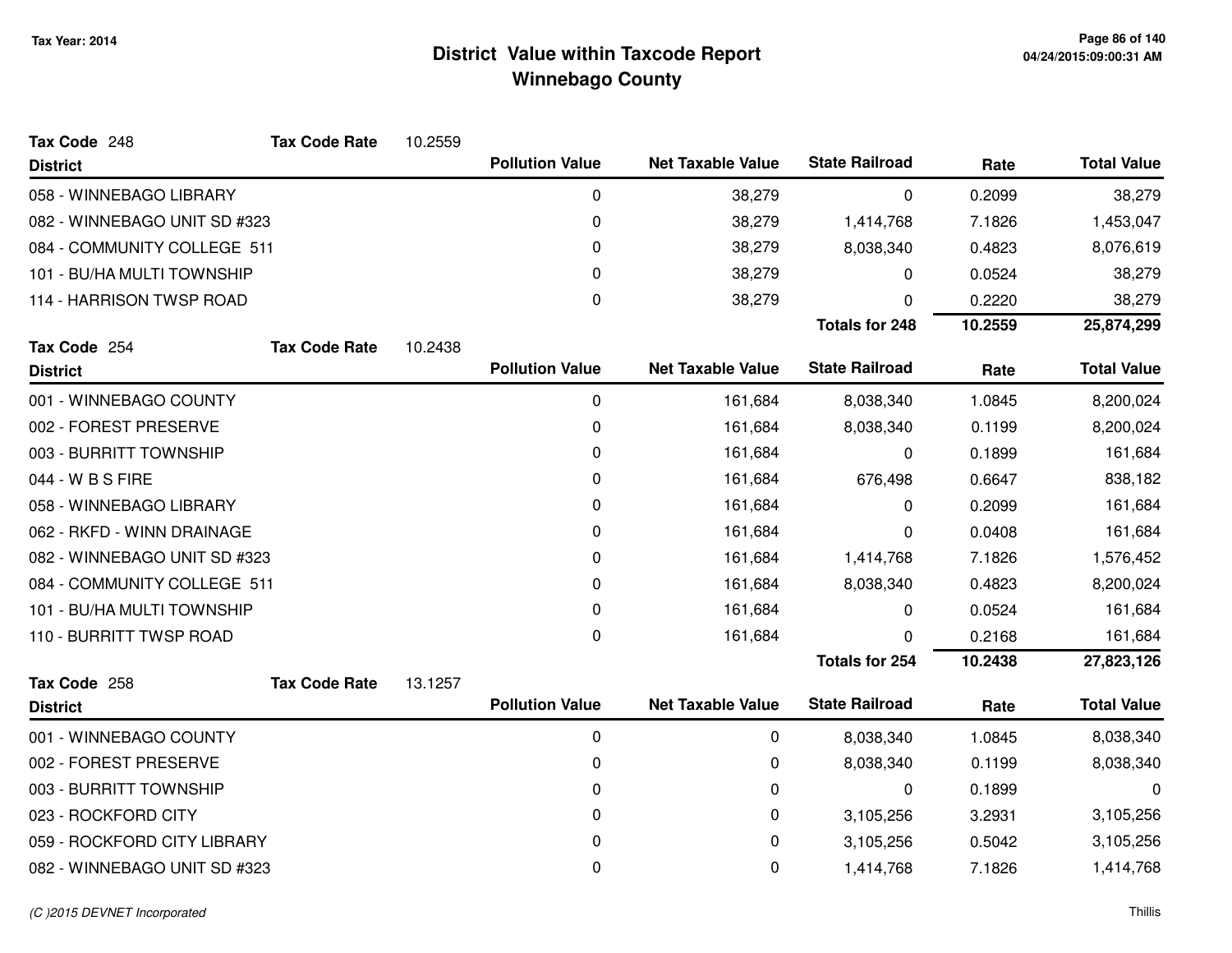| Tax Code 258                  | <b>Tax Code Rate</b> | 13.1257 |                        |                          |                       |         |                    |
|-------------------------------|----------------------|---------|------------------------|--------------------------|-----------------------|---------|--------------------|
| <b>District</b>               |                      |         | <b>Pollution Value</b> | <b>Net Taxable Value</b> | <b>State Railroad</b> | Rate    | <b>Total Value</b> |
| 084 - COMMUNITY COLLEGE 511   |                      |         | 0                      | 0                        | 8,038,340             | 0.4823  | 8,038,340          |
| 101 - BU/HA MULTI TOWNSHIP    |                      |         | $\mathbf{0}$           | 0                        | 0                     | 0.0524  | 0                  |
| 110 - BURRITT TWSP ROAD       |                      |         | 0                      | 0                        | 0                     | 0.2168  | 0                  |
|                               |                      |         |                        |                          | <b>Totals for 258</b> | 13.1257 | 31,740,300         |
| Tax Code 259                  | <b>Tax Code Rate</b> | 12.9551 |                        |                          |                       |         |                    |
| <b>District</b>               |                      |         | <b>Pollution Value</b> | <b>Net Taxable Value</b> | <b>State Railroad</b> | Rate    | <b>Total Value</b> |
| 001 - WINNEBAGO COUNTY        |                      |         | $\Omega$               | 0                        | 8,038,340             | 1.0845  | 8,038,340          |
| 002 - FOREST PRESERVE         |                      |         | 0                      | 0                        | 8,038,340             | 0.1199  | 8,038,340          |
| 003 - BURRITT TOWNSHIP        |                      |         | 0                      | 0                        | 0                     | 0.1899  | 0                  |
| 023 - ROCKFORD CITY           |                      |         | $\Omega$               | 0                        | 3,105,256             | 3.2931  | 3,105,256          |
| 059 - ROCKFORD CITY LIBRARY   |                      |         | 0                      | 0                        | 3,105,256             | 0.5042  | 3,105,256          |
| 080 - PECATONICA UNIT SD #321 |                      |         | 0                      | 0                        | 0                     | 7.0120  | 0                  |
| 084 - COMMUNITY COLLEGE 511   |                      |         | 0                      | 0                        | 8,038,340             | 0.4823  | 8,038,340          |
| 101 - BU/HA MULTI TOWNSHIP    |                      |         | 0                      | 0                        | 0                     | 0.0524  | 0                  |
| 110 - BURRITT TWSP ROAD       |                      |         | 0                      | 0                        | $\Omega$              | 0.2168  | 0                  |
|                               |                      |         |                        |                          | <b>Totals for 259</b> | 12.9551 | 30,325,532         |
| Tax Code 260                  | <b>Tax Code Rate</b> | 10.2030 |                        |                          |                       |         |                    |
| <b>District</b>               |                      |         | <b>Pollution Value</b> | <b>Net Taxable Value</b> | <b>State Railroad</b> | Rate    | <b>Total Value</b> |
| 001 - WINNEBAGO COUNTY        |                      |         | 0                      | 12,000,522               | 8,038,340             | 1.0845  | 20,038,862         |
| 002 - FOREST PRESERVE         |                      |         | 0                      | 12,000,522               | 8,038,340             | 0.1199  | 20,038,862         |
| 003 - BURRITT TOWNSHIP        |                      |         | 0                      | 12,000,522               | 0                     | 0.1899  | 12,000,522         |
| 044 - W B S FIRE              |                      |         | 0                      | 12,000,522               | 676,498               | 0.6647  | 12,677,020         |
| 058 - WINNEBAGO LIBRARY       |                      |         | 0                      | 12,000,522               | 0                     | 0.2099  | 12,000,522         |
| 082 - WINNEBAGO UNIT SD #323  |                      |         | 0                      | 12,000,522               | 1,414,768             | 7.1826  | 13,415,290         |
| 084 - COMMUNITY COLLEGE 511   |                      |         | $\Omega$               | 12,000,522               | 8,038,340             | 0.4823  | 20,038,862         |
| 101 - BU/HA MULTI TOWNSHIP    |                      |         | 0                      | 12,000,522               | 0                     | 0.0524  | 12,000,522         |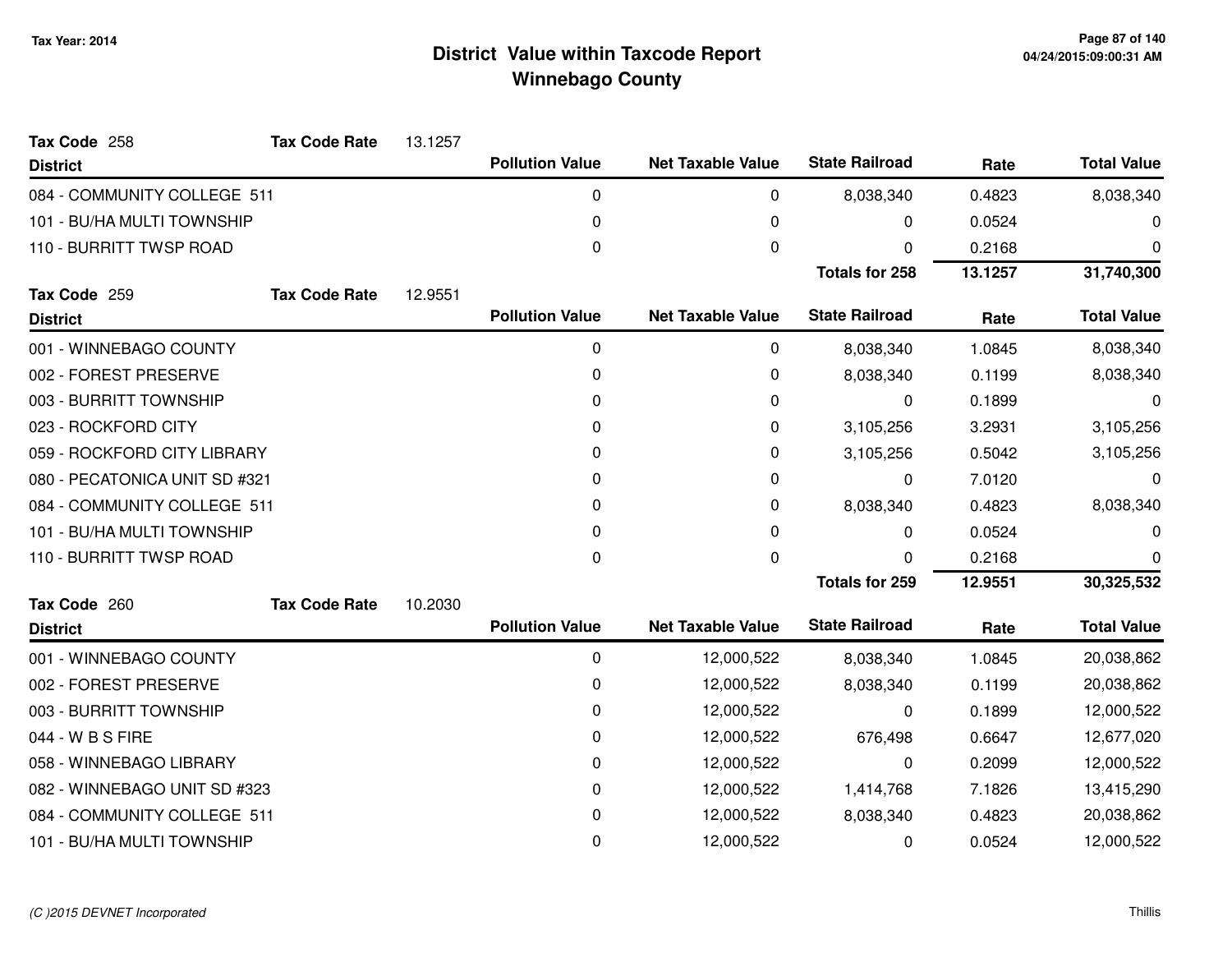| Tax Code 260                 | <b>Tax Code Rate</b> | 10.2030 |                        |                          |                       |         |                    |
|------------------------------|----------------------|---------|------------------------|--------------------------|-----------------------|---------|--------------------|
| <b>District</b>              |                      |         | <b>Pollution Value</b> | <b>Net Taxable Value</b> | <b>State Railroad</b> | Rate    | <b>Total Value</b> |
| 110 - BURRITT TWSP ROAD      |                      |         | 0                      | 12,000,522               | $\mathbf 0$           | 0.2168  | 12,000,522         |
|                              |                      |         |                        |                          | <b>Totals for 260</b> | 10.2030 | 134,210,984        |
| Tax Code 262                 | <b>Tax Code Rate</b> | 9.9931  |                        |                          |                       |         |                    |
| <b>District</b>              |                      |         | <b>Pollution Value</b> | <b>Net Taxable Value</b> | <b>State Railroad</b> | Rate    | <b>Total Value</b> |
| 001 - WINNEBAGO COUNTY       |                      |         | 0                      | 136,770                  | 8,038,340             | 1.0845  | 8,175,110          |
| 002 - FOREST PRESERVE        |                      |         | 0                      | 136,770                  | 8,038,340             | 0.1199  | 8,175,110          |
| 003 - BURRITT TOWNSHIP       |                      |         | 0                      | 136,770                  | 0                     | 0.1899  | 136,770            |
| 044 - W B S FIRE             |                      |         | 0                      | 136,770                  | 676,498               | 0.6647  | 813,268            |
| 082 - WINNEBAGO UNIT SD #323 |                      |         | 0                      | 136,770                  | 1,414,768             | 7.1826  | 1,551,538          |
| 084 - COMMUNITY COLLEGE 511  |                      |         | 0                      | 136,770                  | 8,038,340             | 0.4823  | 8,175,110          |
| 101 - BU/HA MULTI TOWNSHIP   |                      |         | 0                      | 136,770                  | 0                     | 0.0524  | 136,770            |
| 110 - BURRITT TWSP ROAD      |                      |         | 0                      | 136,770                  | 0                     | 0.2168  | 136,770            |
|                              |                      |         |                        |                          | <b>Totals for 262</b> | 9.9931  | 27,300,446         |
| Tax Code 263                 | <b>Tax Code Rate</b> | 9.9919  |                        |                          |                       |         |                    |
| <b>District</b>              |                      |         | <b>Pollution Value</b> | <b>Net Taxable Value</b> | <b>State Railroad</b> | Rate    | <b>Total Value</b> |
| 001 - WINNEBAGO COUNTY       |                      |         | 0                      | 168,402                  | 8,038,340             | 1.0845  | 8,206,742          |
| 002 - FOREST PRESERVE        |                      |         | 0                      | 168,402                  | 8,038,340             | 0.1199  | 8,206,742          |
| 003 - BURRITT TOWNSHIP       |                      |         | 0                      | 168,402                  | 0                     | 0.1899  | 168,402            |
| 039 - PECATONICA FIRE        |                      |         | 0                      | 168,402                  | 584,768               | 0.4536  | 753,170            |
| 058 - WINNEBAGO LIBRARY      |                      |         | 0                      | 168,402                  | 0                     | 0.2099  | 168,402            |
| 082 - WINNEBAGO UNIT SD #323 |                      |         | 0                      | 168,402                  | 1,414,768             | 7.1826  | 1,583,170          |
| 084 - COMMUNITY COLLEGE 511  |                      |         | 0                      | 168,402                  | 8,038,340             | 0.4823  | 8,206,742          |
| 101 - BU/HA MULTI TOWNSHIP   |                      |         | 0                      | 168,402                  | 0                     | 0.0524  | 168,402            |
| 110 - BURRITT TWSP ROAD      |                      |         | 0                      | 168,402                  |                       | 0.2168  | 168,402            |
|                              |                      |         |                        |                          | <b>Totals for 263</b> | 9.9919  | 27,630,174         |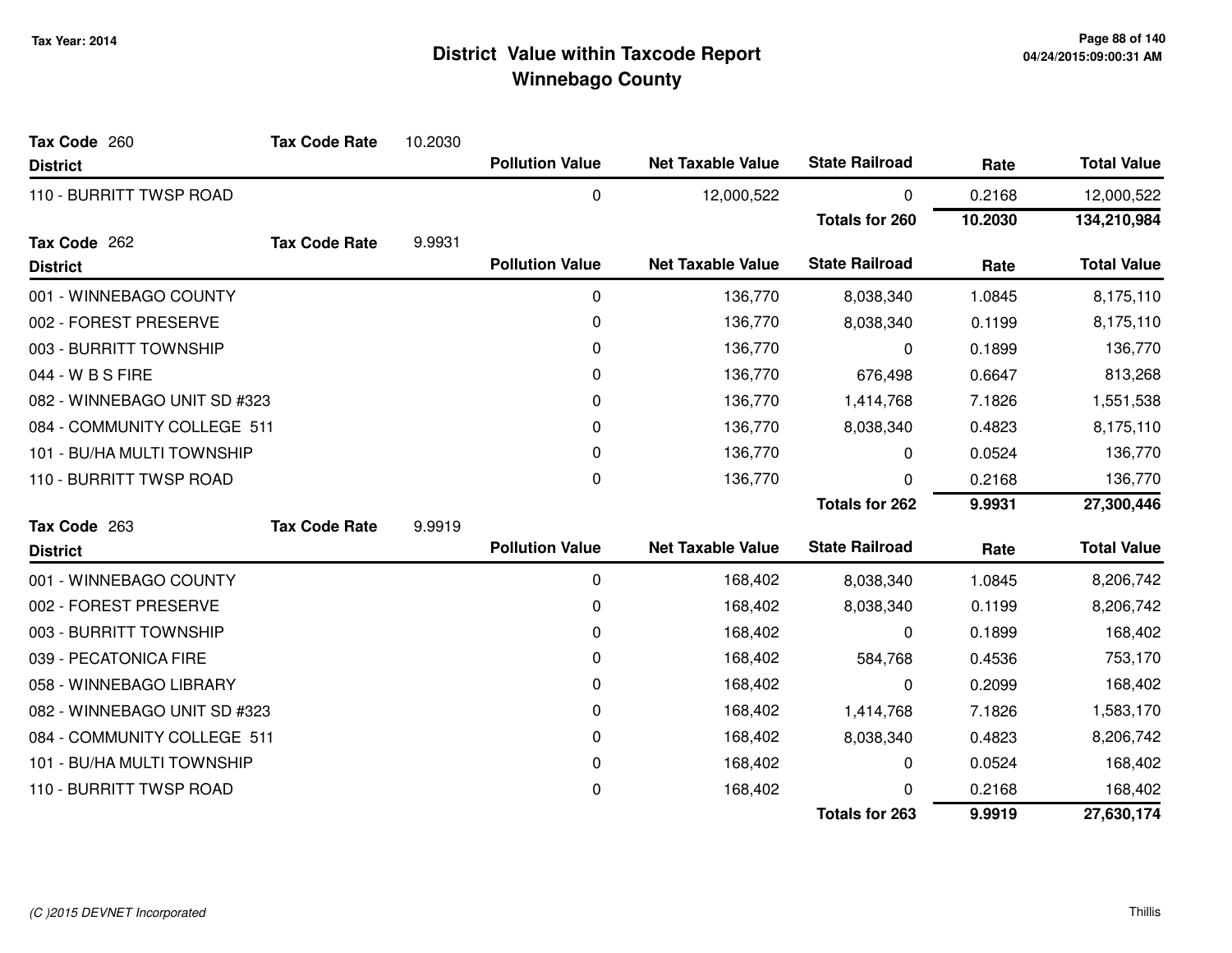| Tax Code 265                  | <b>Tax Code Rate</b> | 10.1887 |                        |                          |                       |         |                    |
|-------------------------------|----------------------|---------|------------------------|--------------------------|-----------------------|---------|--------------------|
| <b>District</b>               |                      |         | <b>Pollution Value</b> | <b>Net Taxable Value</b> | <b>State Railroad</b> | Rate    | <b>Total Value</b> |
| 001 - WINNEBAGO COUNTY        |                      |         | 0                      | 721,325                  | 8,038,340             | 1.0845  | 8,759,665          |
| 002 - FOREST PRESERVE         |                      |         | 0                      | 721,325                  | 8,038,340             | 0.1199  | 8,759,665          |
| 003 - BURRITT TOWNSHIP        |                      |         | 0                      | 721,325                  | 0                     | 0.1899  | 721,325            |
| 044 - W B S FIRE              |                      |         | 0                      | 721,325                  | 676,498               | 0.6647  | 1,397,823          |
| 056 - PECATONICA LIBRARY      |                      |         | 0                      | 721,325                  | 0                     | 0.1956  | 721,325            |
| 082 - WINNEBAGO UNIT SD #323  |                      |         | 0                      | 721,325                  | 1,414,768             | 7.1826  | 2,136,093          |
| 084 - COMMUNITY COLLEGE 511   |                      |         | 0                      | 721,325                  | 8,038,340             | 0.4823  | 8,759,665          |
| 101 - BU/HA MULTI TOWNSHIP    |                      |         | 0                      | 721,325                  | 0                     | 0.0524  | 721,325            |
| 110 - BURRITT TWSP ROAD       |                      |         | 0                      | 721,325                  | 0                     | 0.2168  | 721,325            |
|                               |                      |         |                        |                          | <b>Totals for 265</b> | 10.1887 | 32,698,211         |
| Tax Code 266                  | <b>Tax Code Rate</b> | 10.0181 |                        |                          |                       |         |                    |
| <b>District</b>               |                      |         | <b>Pollution Value</b> | <b>Net Taxable Value</b> | <b>State Railroad</b> | Rate    | <b>Total Value</b> |
| 001 - WINNEBAGO COUNTY        |                      |         | 0                      | 5,279,262                | 8,038,340             | 1.0845  | 13,317,602         |
| 002 - FOREST PRESERVE         |                      |         | 0                      | 5,279,262                | 8,038,340             | 0.1199  | 13,317,602         |
| 003 - BURRITT TOWNSHIP        |                      |         | 0                      | 5,279,262                | 0                     | 0.1899  | 5,279,262          |
| 044 - W B S FIRE              |                      |         | 0                      | 5,279,262                | 676,498               | 0.6647  | 5,955,760          |
| 056 - PECATONICA LIBRARY      |                      |         | 0                      | 5,279,262                | 0                     | 0.1956  | 5,279,262          |
| 080 - PECATONICA UNIT SD #321 |                      |         | 0                      | 5,279,262                | 0                     | 7.0120  | 5,279,262          |
| 084 - COMMUNITY COLLEGE 511   |                      |         | $\pmb{0}$              | 5,279,262                | 8,038,340             | 0.4823  | 13,317,602         |
| 101 - BU/HA MULTI TOWNSHIP    |                      |         | 0                      | 5,279,262                | 0                     | 0.0524  | 5,279,262          |
| 110 - BURRITT TWSP ROAD       |                      |         | $\pmb{0}$              | 5,279,262                | 0                     | 0.2168  | 5,279,262          |
|                               |                      |         |                        |                          | <b>Totals for 266</b> | 10.0181 | 72,304,876         |
| Tax Code 267                  | <b>Tax Code Rate</b> | 9.9776  |                        |                          |                       |         |                    |
| <b>District</b>               |                      |         | <b>Pollution Value</b> | <b>Net Taxable Value</b> | <b>State Railroad</b> | Rate    | <b>Total Value</b> |
| 001 - WINNEBAGO COUNTY        |                      |         | 0                      | 1,063,150                | 8,038,340             | 1.0845  | 9,101,490          |
| 002 - FOREST PRESERVE         |                      |         | $\pmb{0}$              | 1,063,150                | 8,038,340             | 0.1199  | 9,101,490          |
| 003 - BURRITT TOWNSHIP        |                      |         | 0                      | 1,063,150                | 0                     | 0.1899  | 1,063,150          |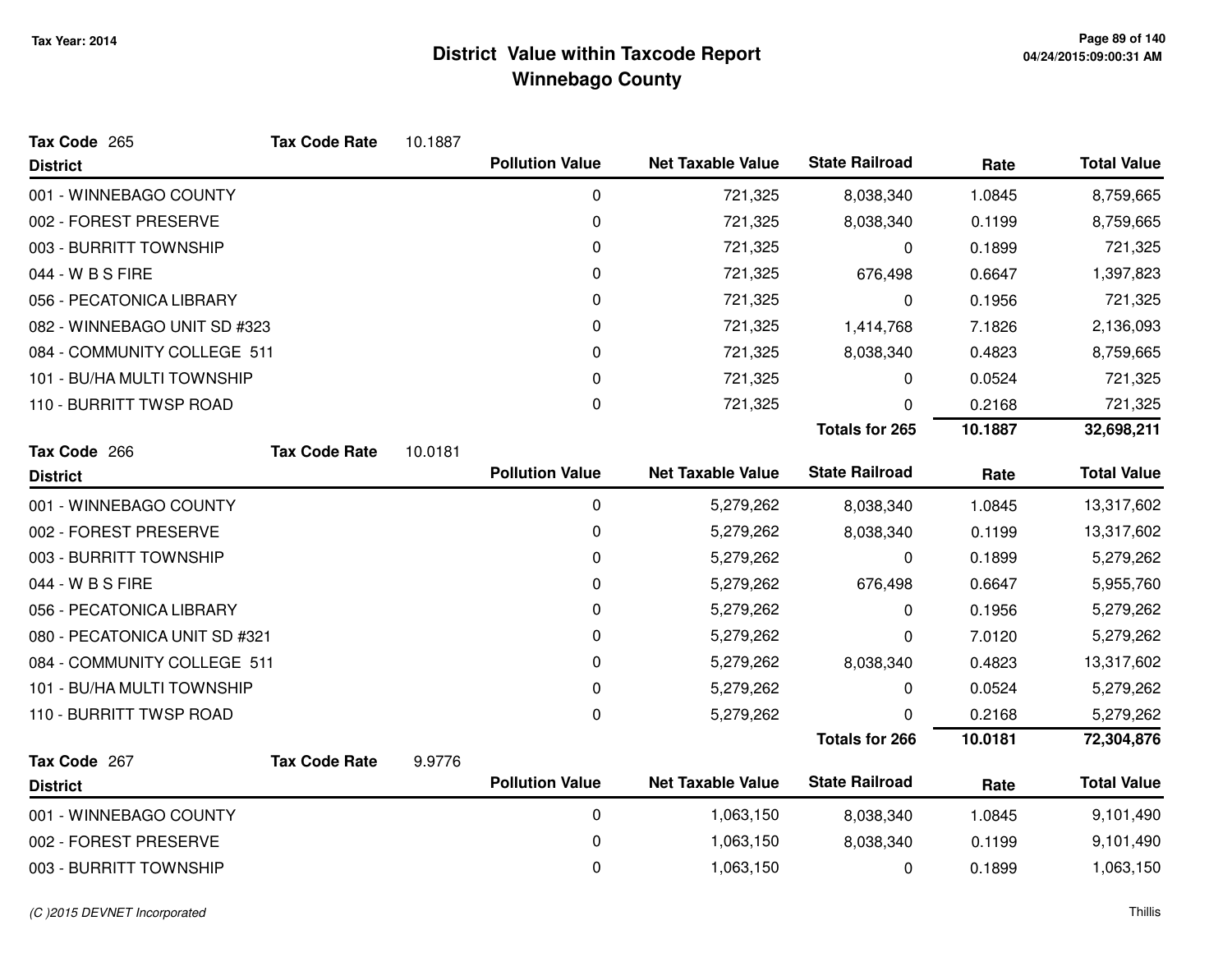| Tax Code 267                  | <b>Tax Code Rate</b> | 9.9776 |                        |                          |                       |        |                    |
|-------------------------------|----------------------|--------|------------------------|--------------------------|-----------------------|--------|--------------------|
| <b>District</b>               |                      |        | <b>Pollution Value</b> | <b>Net Taxable Value</b> | <b>State Railroad</b> | Rate   | <b>Total Value</b> |
| 039 - PECATONICA FIRE         |                      |        | 0                      | 1,063,150                | 584,768               | 0.4536 | 1,647,918          |
| 056 - PECATONICA LIBRARY      |                      |        | $\pmb{0}$              | 1,063,150                | 0                     | 0.1956 | 1,063,150          |
| 082 - WINNEBAGO UNIT SD #323  |                      |        | 0                      | 1,063,150                | 1,414,768             | 7.1826 | 2,477,918          |
| 084 - COMMUNITY COLLEGE 511   |                      |        | 0                      | 1,063,150                | 8,038,340             | 0.4823 | 9,101,490          |
| 101 - BU/HA MULTI TOWNSHIP    |                      |        | 0                      | 1,063,150                | 0                     | 0.0524 | 1,063,150          |
| 110 - BURRITT TWSP ROAD       |                      |        | 0                      | 1,063,150                | 0                     | 0.2168 | 1,063,150          |
|                               |                      |        |                        |                          | <b>Totals for 267</b> | 9.9776 | 35,682,906         |
| Tax Code 268                  | <b>Tax Code Rate</b> | 9.8070 |                        |                          |                       |        |                    |
| <b>District</b>               |                      |        | <b>Pollution Value</b> | <b>Net Taxable Value</b> | <b>State Railroad</b> | Rate   | <b>Total Value</b> |
| 001 - WINNEBAGO COUNTY        |                      |        | 0                      | 2,900,158                | 8,038,340             | 1.0845 | 10,938,498         |
| 002 - FOREST PRESERVE         |                      |        | $\pmb{0}$              | 2,900,158                | 8,038,340             | 0.1199 | 10,938,498         |
| 003 - BURRITT TOWNSHIP        |                      |        | 0                      | 2,900,158                | 0                     | 0.1899 | 2,900,158          |
| 039 - PECATONICA FIRE         |                      |        | 0                      | 2,900,158                | 584,768               | 0.4536 | 3,484,926          |
| 056 - PECATONICA LIBRARY      |                      |        | $\pmb{0}$              | 2,900,158                | 0                     | 0.1956 | 2,900,158          |
| 080 - PECATONICA UNIT SD #321 |                      |        | 0                      | 2,900,158                | 0                     | 7.0120 | 2,900,158          |
| 084 - COMMUNITY COLLEGE 511   |                      |        | 0                      | 2,900,158                | 8,038,340             | 0.4823 | 10,938,498         |
| 101 - BU/HA MULTI TOWNSHIP    |                      |        | 0                      | 2,900,158                | 0                     | 0.0524 | 2,900,158          |
| 110 - BURRITT TWSP ROAD       |                      |        | 0                      | 2,900,158                | 0                     | 0.2168 | 2,900,158          |
|                               |                      |        |                        |                          | <b>Totals for 268</b> | 9.8070 | 50,801,210         |
| Tax Code 281                  | <b>Tax Code Rate</b> | 9.9196 |                        |                          |                       |        |                    |
| <b>District</b>               |                      |        | <b>Pollution Value</b> | <b>Net Taxable Value</b> | <b>State Railroad</b> | Rate   | <b>Total Value</b> |
| 001 - WINNEBAGO COUNTY        |                      |        | $\pmb{0}$              | 38,076,551               | 8,038,340             | 1.0845 | 46,114,891         |
| 002 - FOREST PRESERVE         |                      |        | $\pmb{0}$              | 38,076,551               | 8,038,340             | 0.1199 | 46,114,891         |
| 010 - PECATONICA TOWNSHIP     |                      |        | 0                      | 38,076,551               | 0                     | 0.1814 | 38,076,551         |
| 039 - PECATONICA FIRE         |                      |        | $\pmb{0}$              | 38,076,551               | 584,768               | 0.4536 | 38,661,319         |
| 047 - SUMNER PARK             |                      |        | 0                      | 38,076,551               | 0                     | 0.1504 | 38,076,551         |
| 056 - PECATONICA LIBRARY      |                      |        | 0                      | 38,076,551               | 0                     | 0.1956 | 38,076,551         |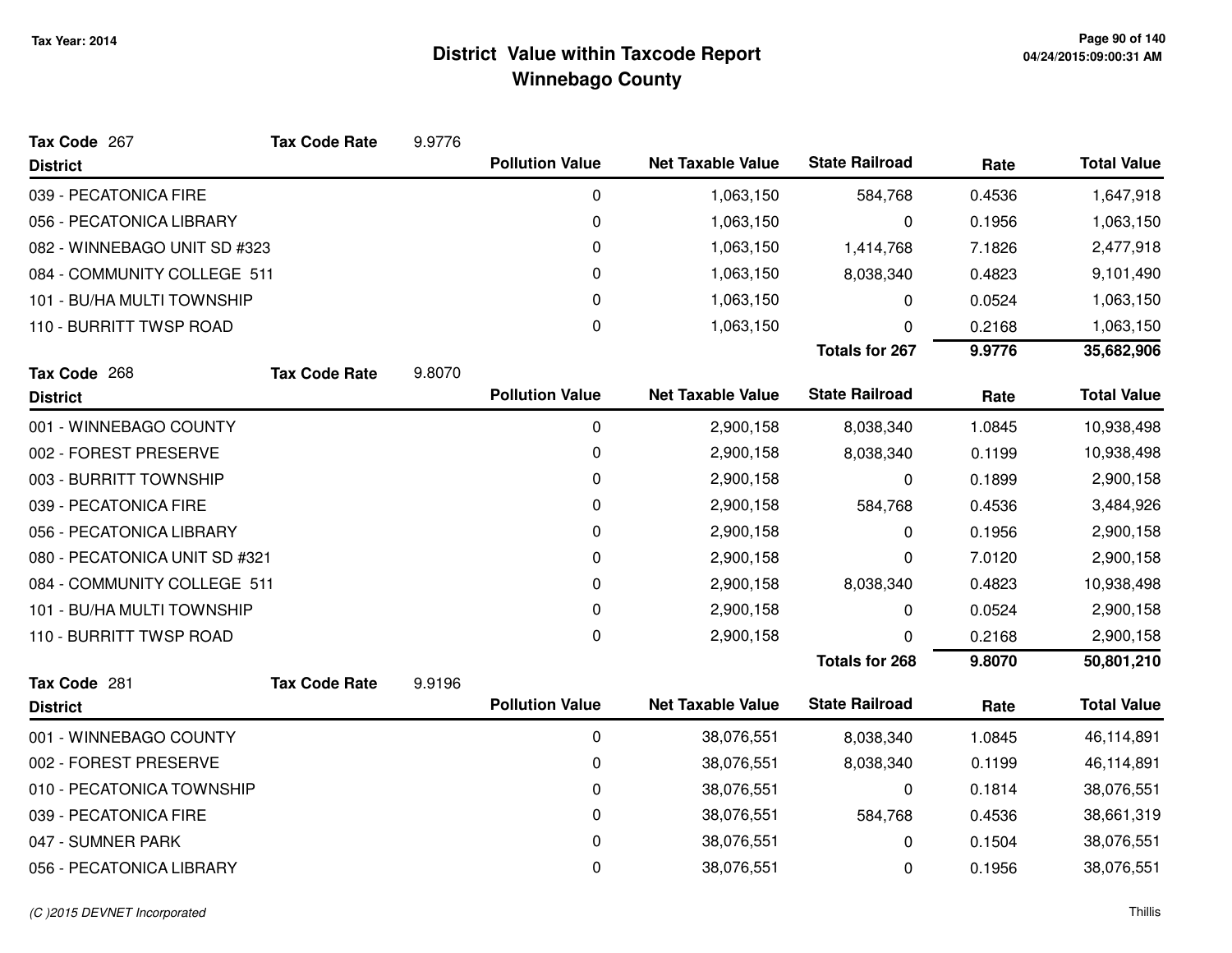| Tax Code 281                  | <b>Tax Code Rate</b>        | 9.9196  |                        |                          |                       |           |                    |
|-------------------------------|-----------------------------|---------|------------------------|--------------------------|-----------------------|-----------|--------------------|
| <b>District</b>               |                             |         | <b>Pollution Value</b> | <b>Net Taxable Value</b> | <b>State Railroad</b> | Rate      | <b>Total Value</b> |
| 080 - PECATONICA UNIT SD #321 |                             |         | 0                      | 38,076,551               | 0                     | 7.0120    | 38,076,551         |
| 084 - COMMUNITY COLLEGE 511   |                             |         | 0                      | 38,076,551               | 8,038,340             | 0.4823    | 46,114,891         |
| 117 - PECATONICA TWSP ROAD    |                             |         | 0                      | 38,076,551               | 0                     | 0.1859    | 38,076,551         |
| 124 - PE/SE MULTI TOWNSHIP    |                             |         | 0                      | 38,076,551               | 0                     | 0.0540    | 38,076,551         |
|                               |                             |         |                        |                          | <b>Totals for 281</b> | 9.9196    | 405,465,298        |
| Tax Code 282                  | <b>Tax Code Rate</b>        | 10.0902 |                        |                          |                       |           |                    |
| <b>District</b>               |                             |         | <b>Pollution Value</b> | <b>Net Taxable Value</b> | <b>State Railroad</b> | Rate      | <b>Total Value</b> |
| 001 - WINNEBAGO COUNTY        |                             |         | 0                      | 148,264                  | 8,038,340             | 1.0845    | 8,186,604          |
| 002 - FOREST PRESERVE         |                             |         | 0                      | 148,264                  | 8,038,340             | 0.1199    | 8,186,604          |
| 010 - PECATONICA TOWNSHIP     |                             |         | 0                      | 148,264                  | 0                     | 0.1814    | 148,264            |
| 039 - PECATONICA FIRE         |                             |         | 0                      | 148,264                  | 584,768               | 0.4536    | 733,032            |
| 047 - SUMNER PARK             |                             |         | 0                      | 148,264                  | 0                     | 0.1504    | 148,264            |
| 056 - PECATONICA LIBRARY      |                             |         | 0                      | 148,264                  | 0                     | 0.1956    | 148,264            |
| 082 - WINNEBAGO UNIT SD #323  |                             | 0       | 148,264                | 1,414,768                | 7.1826                | 1,563,032 |                    |
|                               | 084 - COMMUNITY COLLEGE 511 |         | 0                      | 148,264                  | 8,038,340             | 0.4823    | 8,186,604          |
| 117 - PECATONICA TWSP ROAD    |                             |         | 0                      | 148,264                  | 0                     | 0.1859    | 148,264            |
| 124 - PE/SE MULTI TOWNSHIP    |                             |         | 0                      | 148,264                  | 0                     | 0.0540    | 148,264            |
|                               |                             |         |                        |                          | <b>Totals for 282</b> | 10.0902   | 27,597,196         |
| Tax Code 283                  | <b>Tax Code Rate</b>        | 10.3013 |                        |                          |                       |           |                    |
| <b>District</b>               |                             |         | <b>Pollution Value</b> | <b>Net Taxable Value</b> | <b>State Railroad</b> | Rate      | <b>Total Value</b> |
| 001 - WINNEBAGO COUNTY        |                             |         | 0                      | 122,083                  | 8,038,340             | 1.0845    | 8,160,423          |
| 002 - FOREST PRESERVE         |                             |         | 0                      | 122,083                  | 8,038,340             | 0.1199    | 8,160,423          |
| 010 - PECATONICA TOWNSHIP     |                             |         | 0                      | 122,083                  | 0                     | 0.1814    | 122,083            |
| 044 - W B S FIRE              |                             |         | 0                      | 122,083                  | 676,498               | 0.6647    | 798,581            |
| 047 - SUMNER PARK             |                             |         | 0                      | 122,083                  | 0                     | 0.1504    | 122,083            |
| 056 - PECATONICA LIBRARY      |                             |         | 0                      | 122,083                  | 0                     | 0.1956    | 122,083            |
| 082 - WINNEBAGO UNIT SD #323  |                             |         | 0                      | 122,083                  | 1,414,768             | 7.1826    | 1,536,851          |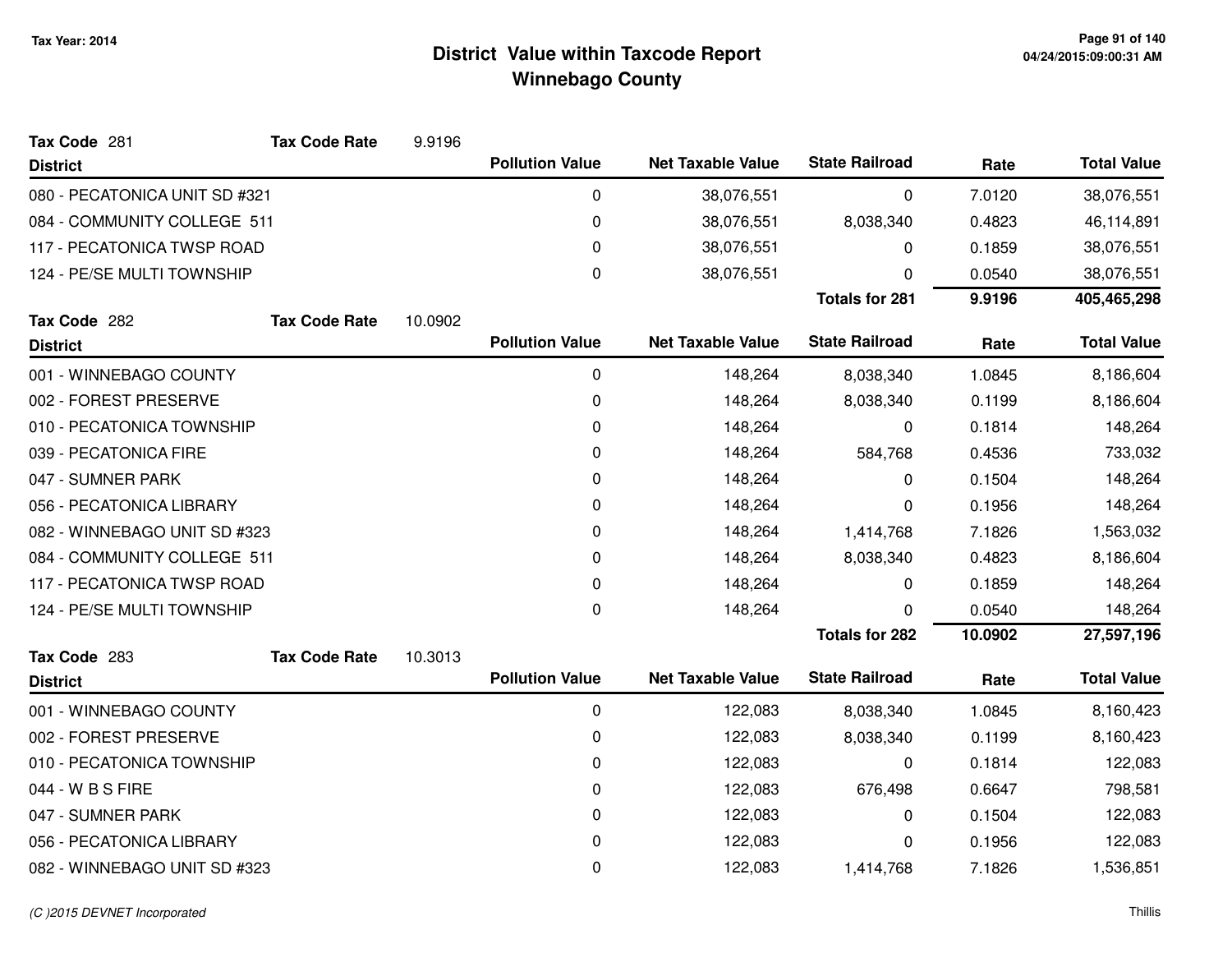| Tax Code 283                  | <b>Tax Code Rate</b> | 10.3013 |                        |                          |                       |         |                    |
|-------------------------------|----------------------|---------|------------------------|--------------------------|-----------------------|---------|--------------------|
| <b>District</b>               |                      |         | <b>Pollution Value</b> | <b>Net Taxable Value</b> | <b>State Railroad</b> | Rate    | <b>Total Value</b> |
| 084 - COMMUNITY COLLEGE 511   |                      |         | 0                      | 122,083                  | 8,038,340             | 0.4823  | 8,160,423          |
| 117 - PECATONICA TWSP ROAD    |                      |         | $\mathbf 0$            | 122,083                  | 0                     | 0.1859  | 122,083            |
| 124 - PE/SE MULTI TOWNSHIP    |                      |         | $\boldsymbol{0}$       | 122,083                  | 0                     | 0.0540  | 122,083            |
|                               |                      |         |                        |                          | <b>Totals for 283</b> | 10.3013 | 27,427,116         |
| Tax Code 284                  | <b>Tax Code Rate</b> | 10.1307 |                        |                          |                       |         |                    |
| <b>District</b>               |                      |         | <b>Pollution Value</b> | <b>Net Taxable Value</b> | <b>State Railroad</b> | Rate    | <b>Total Value</b> |
| 001 - WINNEBAGO COUNTY        |                      |         | $\mathbf 0$            | 28,701                   | 8,038,340             | 1.0845  | 8,067,041          |
| 002 - FOREST PRESERVE         |                      |         | 0                      | 28,701                   | 8,038,340             | 0.1199  | 8,067,041          |
| 010 - PECATONICA TOWNSHIP     |                      |         | 0                      | 28,701                   | 0                     | 0.1814  | 28,701             |
| 044 - W B S FIRE              |                      |         | $\mathbf 0$            | 28,701                   | 676,498               | 0.6647  | 705,199            |
| 047 - SUMNER PARK             |                      |         | $\mathbf 0$            | 28,701                   | 0                     | 0.1504  | 28,701             |
| 056 - PECATONICA LIBRARY      |                      |         | 0                      | 28,701                   | 0                     | 0.1956  | 28,701             |
| 080 - PECATONICA UNIT SD #321 |                      |         | 0                      | 28,701                   | 0                     | 7.0120  | 28,701             |
| 084 - COMMUNITY COLLEGE 511   |                      |         | $\mathbf 0$            | 28,701                   | 8,038,340             | 0.4823  | 8,067,041          |
| 117 - PECATONICA TWSP ROAD    |                      |         | 0                      | 28,701                   | 0                     | 0.1859  | 28,701             |
| 124 - PE/SE MULTI TOWNSHIP    |                      |         | 0                      | 28,701                   | 0                     | 0.0540  | 28,701             |
|                               |                      |         |                        |                          | <b>Totals for 284</b> | 10.1307 | 25,078,528         |
| Tax Code 286                  | <b>Tax Code Rate</b> | 10.3187 |                        |                          |                       |         |                    |
| <b>District</b>               |                      |         | <b>Pollution Value</b> | <b>Net Taxable Value</b> | <b>State Railroad</b> | Rate    | <b>Total Value</b> |
| 001 - WINNEBAGO COUNTY        |                      |         | 0                      | 26,155,827               | 8,038,340             | 1.0845  | 34, 194, 167       |
| 002 - FOREST PRESERVE         |                      |         | $\mathbf 0$            | 26,155,827               | 8,038,340             | 0.1199  | 34, 194, 167       |
| 010 - PECATONICA TOWNSHIP     |                      |         | 0                      | 26, 155, 827             | 0                     | 0.1814  | 26, 155, 827       |
| 022 - PECATONICA VILLAGE      |                      |         | $\mathbf 0$            | 26,155,827               | 0                     | 0.3991  | 26, 155, 827       |
| 039 - PECATONICA FIRE         |                      |         | 0                      | 26, 155, 827             | 584,768               | 0.4536  | 26,740,595         |
| 047 - SUMNER PARK             |                      |         | 0                      | 26,155,827               | 0                     | 0.1504  | 26, 155, 827       |
| 056 - PECATONICA LIBRARY      |                      |         | 0                      | 26,155,827               | 0                     | 0.1956  | 26, 155, 827       |
| 080 - PECATONICA UNIT SD #321 |                      |         | 0                      | 26, 155, 827             | 0                     | 7.0120  | 26, 155, 827       |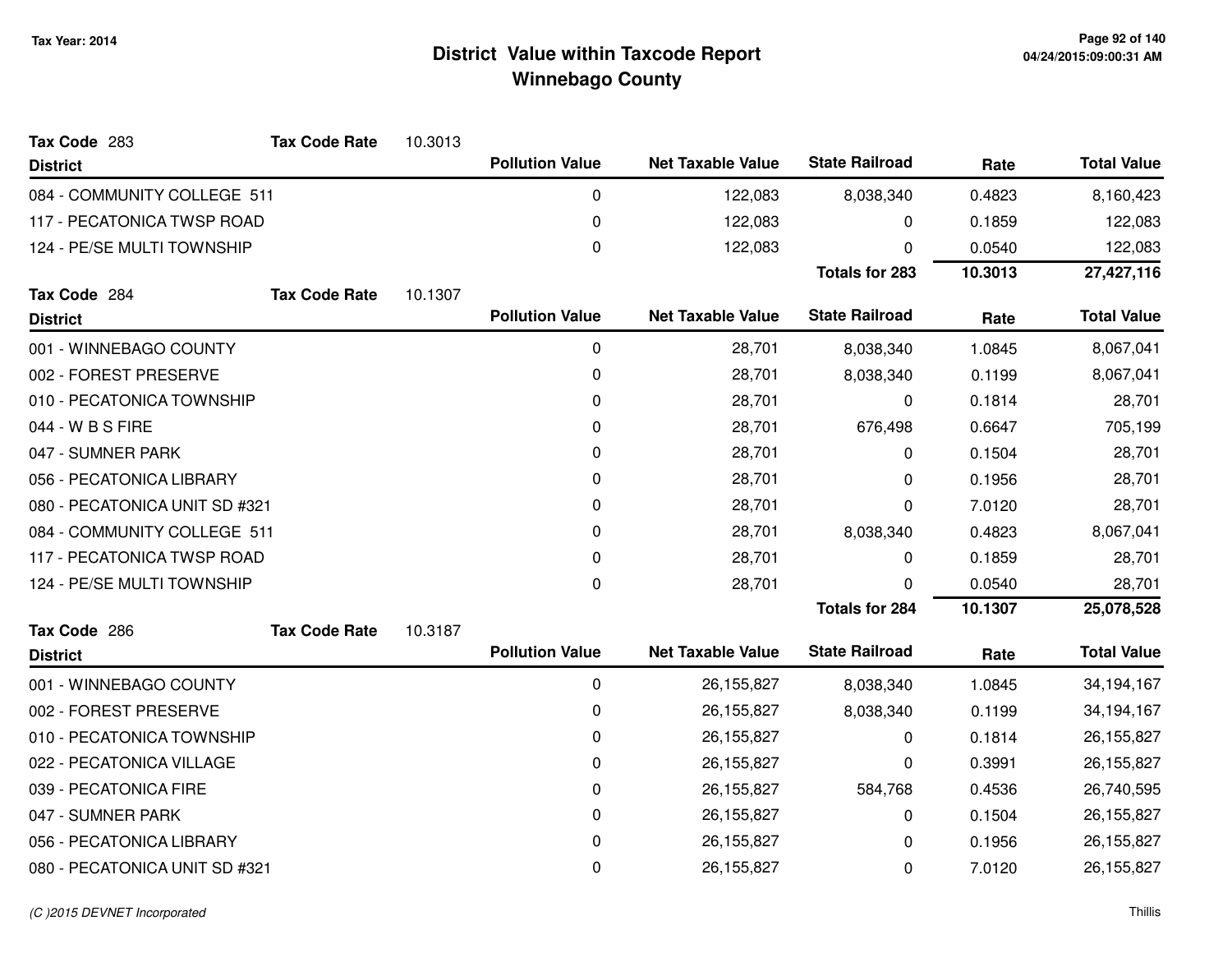| Tax Code 286                    | <b>Tax Code Rate</b> | 10.3187 |                        |                          |                       |         |                    |
|---------------------------------|----------------------|---------|------------------------|--------------------------|-----------------------|---------|--------------------|
| <b>District</b>                 |                      |         | <b>Pollution Value</b> | <b>Net Taxable Value</b> | <b>State Railroad</b> | Rate    | <b>Total Value</b> |
| 084 - COMMUNITY COLLEGE 511     |                      |         | 0                      | 26, 155, 827             | 8,038,340             | 0.4823  | 34, 194, 167       |
| 117 - PECATONICA TWSP ROAD      |                      |         | 0                      | 26,155,827               | 0                     | 0.1859  | 26,155,827         |
| 124 - PE/SE MULTI TOWNSHIP      |                      |         | 0                      | 26, 155, 827             | 0                     | 0.0540  | 26, 155, 827       |
|                                 |                      |         |                        |                          | <b>Totals for 286</b> | 10.3187 | 312,413,885        |
| Tax Code 290                    | <b>Tax Code Rate</b> | 10.6484 |                        |                          |                       |         |                    |
| <b>District</b>                 |                      |         | <b>Pollution Value</b> | <b>Net Taxable Value</b> | <b>State Railroad</b> | Rate    | <b>Total Value</b> |
| 001 - WINNEBAGO COUNTY          |                      |         | 0                      | 11,564                   | 8,038,340             | 1.0845  | 8,049,904          |
| 002 - FOREST PRESERVE           |                      |         | 0                      | 11,564                   | 8,038,340             | 0.1199  | 8,049,904          |
| 012 - ROCKTON TOWNSHIP          |                      |         | 0                      | 11,564                   | 850,987               | 0.2026  | 862,551            |
| 026 - SOUTH BELOIT CITY         |                      |         | 0                      | 11,564                   | 875,454               | 1.1891  | 887,018            |
| 061 - SOUTH BELOIT CITY LIBRARY |                      |         | 0                      | 11,564                   | 875,454               | 0.2136  | 887,018            |
| 079 - SOUTH BELOIT SD #320      |                      |         | 0                      | 11,564                   | 955,497               | 7.1960  | 967,061            |
| 084 - COMMUNITY COLLEGE 511     |                      |         | 0                      | 11,564                   | 8,038,340             | 0.4823  | 8,049,904          |
| 119 - ROCKTON TWSP ROAD         |                      |         | 0                      | 11,564                   | 850,987               | 0.1604  | 862,551            |
| 160 - SOUTH BELOIT SSA 1        |                      |         | 0                      | 11,564                   | 0                     | 0.0000  | 11,564             |
|                                 |                      |         |                        |                          | <b>Totals for 290</b> | 10.6484 | 28,627,475         |
| Tax Code 305                    | <b>Tax Code Rate</b> | 10.4826 |                        |                          |                       |         |                    |
| <b>District</b>                 |                      |         | <b>Pollution Value</b> | <b>Net Taxable Value</b> | <b>State Railroad</b> | Rate    | <b>Total Value</b> |
| 001 - WINNEBAGO COUNTY          |                      |         | $\mathbf 0$            | 204,604                  | 8,038,340             | 1.0845  | 8,242,944          |
| 002 - FOREST PRESERVE           |                      |         | 0                      | 204,604                  | 8,038,340             | 0.1199  | 8,242,944          |
| 014 - SEWARD TOWNSHIP           |                      |         | 0                      | 204,604                  | 678,325               | 0.4660  | 882,929            |
| 039 - PECATONICA FIRE           |                      |         | 0                      | 204,604                  | 584,768               | 0.4536  | 789,372            |
| 049 - SEWARD PARK DISTRICT      |                      |         | 0                      | 204,604                  | 678,325               | 0.1571  | 882,929            |
| 056 - PECATONICA LIBRARY        |                      |         | 0                      | 204,604                  | 0                     | 0.1956  | 204,604            |
| 080 - PECATONICA UNIT SD #321   |                      |         | 0                      | 204,604                  | 0                     | 7.0120  | 204,604            |
| 084 - COMMUNITY COLLEGE 511     |                      |         | 0                      | 204,604                  | 8,038,340             | 0.4823  | 8,242,944          |
| 121 - SEWARD TWSP ROAD          |                      |         | 0                      | 204,604                  | 678,325               | 0.4576  | 882,929            |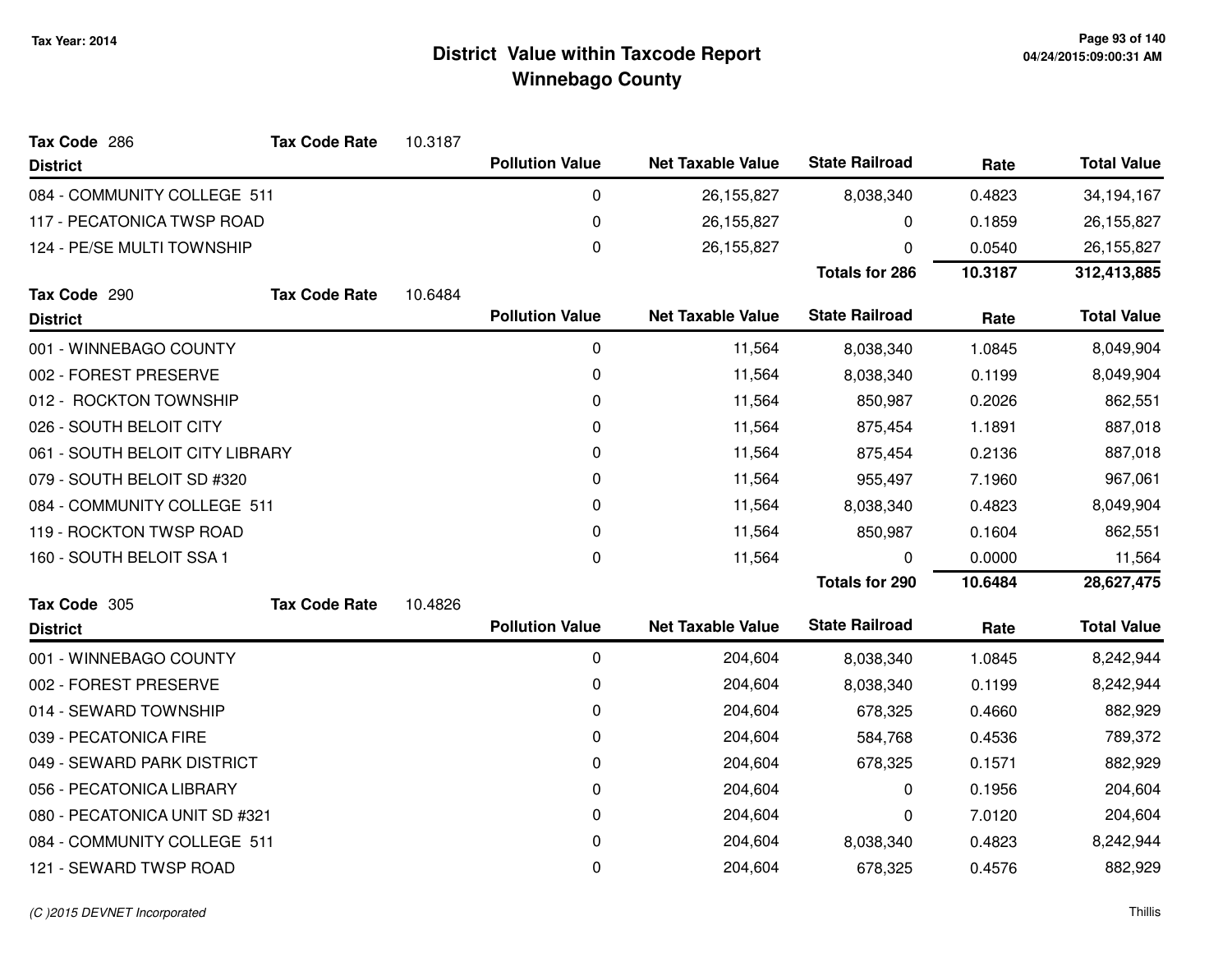| Tax Code 305                 | <b>Tax Code Rate</b> | 10.4826 |                        |                          |                       |         |                    |
|------------------------------|----------------------|---------|------------------------|--------------------------|-----------------------|---------|--------------------|
| <b>District</b>              |                      |         | <b>Pollution Value</b> | <b>Net Taxable Value</b> | <b>State Railroad</b> | Rate    | <b>Total Value</b> |
| 124 - PE/SE MULTI TOWNSHIP   |                      |         | $\mathbf 0$            | 204,604                  | 0                     | 0.0540  | 204,604            |
|                              |                      |         |                        |                          | <b>Totals for 305</b> | 10.4826 | 28,780,803         |
| Tax Code 306                 | <b>Tax Code Rate</b> | 10.8719 |                        |                          |                       |         |                    |
| <b>District</b>              |                      |         | <b>Pollution Value</b> | <b>Net Taxable Value</b> | <b>State Railroad</b> | Rate    | <b>Total Value</b> |
| 001 - WINNEBAGO COUNTY       |                      |         | 0                      | 321,499                  | 8,038,340             | 1.0845  | 8,359,839          |
| 002 - FOREST PRESERVE        |                      |         | 0                      | 321,499                  | 8,038,340             | 0.1199  | 8,359,839          |
| 014 - SEWARD TOWNSHIP        |                      |         | 0                      | 321,499                  | 678,325               | 0.4660  | 999,824            |
| 044 - W B S FIRE             |                      |         | $\mathbf 0$            | 321,499                  | 676,498               | 0.6647  | 997,997            |
| 047 - SUMNER PARK            |                      |         | 0                      | 321,499                  | 0                     | 0.1504  | 321,499            |
| 058 - WINNEBAGO LIBRARY      |                      |         | 0                      | 321,499                  | 0                     | 0.2099  | 321,499            |
| 082 - WINNEBAGO UNIT SD #323 |                      |         | 0                      | 321,499                  | 1,414,768             | 7.1826  | 1,736,267          |
| 084 - COMMUNITY COLLEGE 511  |                      |         | $\mathbf 0$            | 321,499                  | 8,038,340             | 0.4823  | 8,359,839          |
| 121 - SEWARD TWSP ROAD       |                      |         | 0                      | 321,499                  | 678,325               | 0.4576  | 999,824            |
| 124 - PE/SE MULTI TOWNSHIP   |                      |         | 0                      | 321,499                  | 0                     | 0.0540  | 321,499            |
|                              |                      |         |                        |                          | <b>Totals for 306</b> | 10.8719 | 30,777,926         |
| Tax Code 308                 | <b>Tax Code Rate</b> | 10.6608 |                        |                          |                       |         |                    |
| <b>District</b>              |                      |         | <b>Pollution Value</b> | <b>Net Taxable Value</b> | <b>State Railroad</b> | Rate    | <b>Total Value</b> |
| 001 - WINNEBAGO COUNTY       |                      |         | 0                      | 547,443                  | 8,038,340             | 1.0845  | 8,585,783          |
| 002 - FOREST PRESERVE        |                      |         | 0                      | 547,443                  | 8,038,340             | 0.1199  | 8,585,783          |
| 014 - SEWARD TOWNSHIP        |                      |         | $\mathbf 0$            | 547,443                  | 678,325               | 0.4660  | 1,225,768          |
| 039 - PECATONICA FIRE        |                      |         | 0                      | 547,443                  | 584,768               | 0.4536  | 1,132,211          |
| 047 - SUMNER PARK            |                      |         | 0                      | 547,443                  | 0                     | 0.1504  | 547,443            |
| 058 - WINNEBAGO LIBRARY      |                      |         | 0                      | 547,443                  | 0                     | 0.2099  | 547,443            |
| 082 - WINNEBAGO UNIT SD #323 |                      |         | $\mathbf 0$            | 547,443                  | 1,414,768             | 7.1826  | 1,962,211          |
| 084 - COMMUNITY COLLEGE 511  |                      |         | 0                      | 547,443                  | 8,038,340             | 0.4823  | 8,585,783          |
| 121 - SEWARD TWSP ROAD       |                      |         | 0                      | 547,443                  | 678,325               | 0.4576  | 1,225,768          |
|                              |                      |         |                        |                          |                       |         |                    |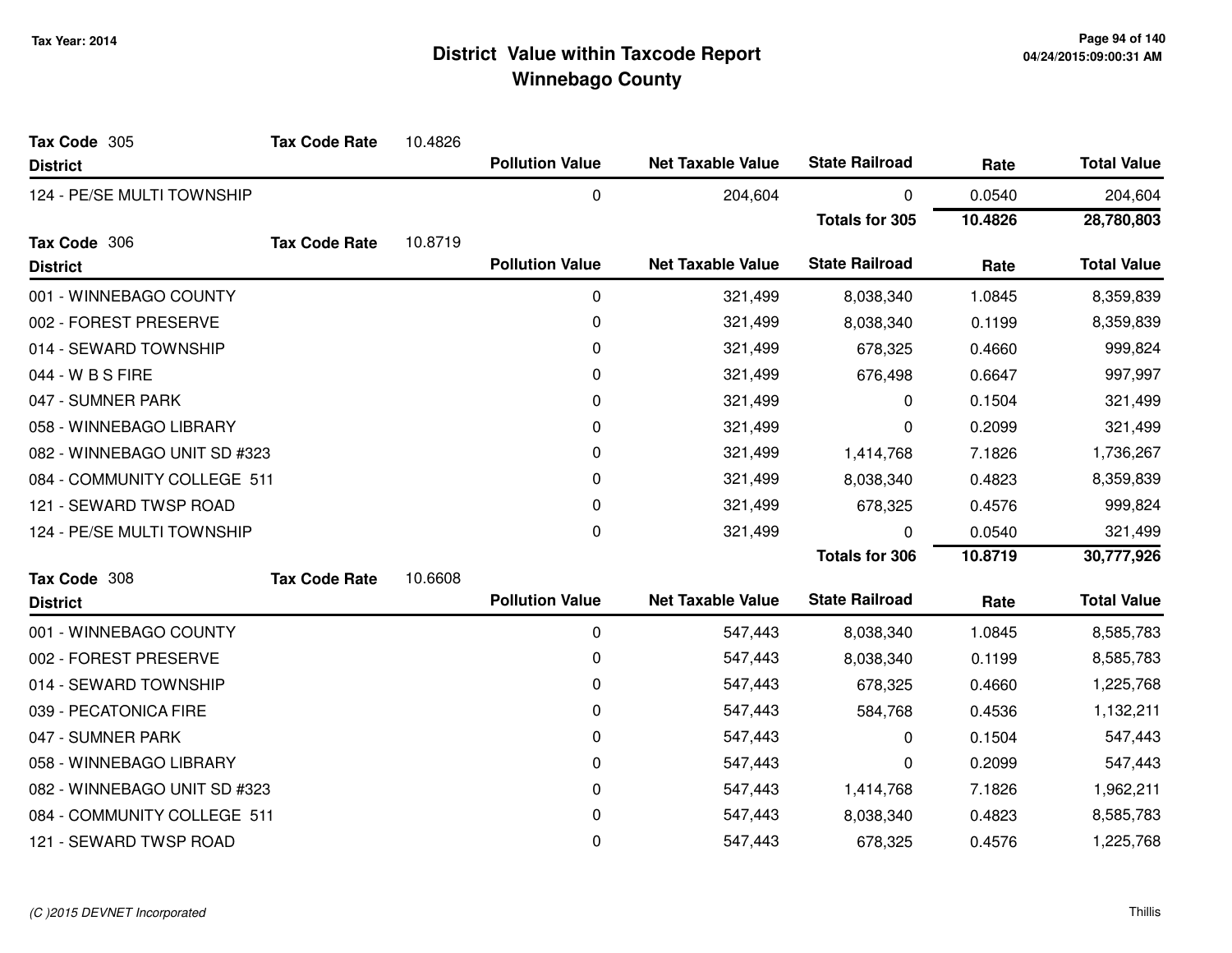| Tax Code 308                  | <b>Tax Code Rate</b> | 10.6608 |                        |                          |                       |         |                    |
|-------------------------------|----------------------|---------|------------------------|--------------------------|-----------------------|---------|--------------------|
| <b>District</b>               |                      |         | <b>Pollution Value</b> | <b>Net Taxable Value</b> | <b>State Railroad</b> | Rate    | <b>Total Value</b> |
| 124 - PE/SE MULTI TOWNSHIP    |                      |         | $\boldsymbol{0}$       | 547,443                  | 0                     | 0.0540  | 547,443            |
|                               |                      |         |                        |                          | <b>Totals for 308</b> | 10.6608 | 32,945,636         |
| Tax Code 309                  | <b>Tax Code Rate</b> | 10.4759 |                        |                          |                       |         |                    |
| <b>District</b>               |                      |         | <b>Pollution Value</b> | <b>Net Taxable Value</b> | <b>State Railroad</b> | Rate    | <b>Total Value</b> |
| 001 - WINNEBAGO COUNTY        |                      |         | $\pmb{0}$              | 4,871,804                | 8,038,340             | 1.0845  | 12,910,144         |
| 002 - FOREST PRESERVE         |                      |         | 0                      | 4,871,804                | 8,038,340             | 0.1199  | 12,910,144         |
| 014 - SEWARD TOWNSHIP         |                      |         | 0                      | 4,871,804                | 678,325               | 0.4660  | 5,550,129          |
| 039 - PECATONICA FIRE         |                      |         | $\mathbf 0$            | 4,871,804                | 584,768               | 0.4536  | 5,456,572          |
| 047 - SUMNER PARK             |                      |         | 0                      | 4,871,804                | 0                     | 0.1504  | 4,871,804          |
| 056 - PECATONICA LIBRARY      |                      |         | 0                      | 4,871,804                | 0                     | 0.1956  | 4,871,804          |
| 080 - PECATONICA UNIT SD #321 |                      |         | 0                      | 4,871,804                | 0                     | 7.0120  | 4,871,804          |
| 084 - COMMUNITY COLLEGE 511   |                      |         | 0                      | 4,871,804                | 8,038,340             | 0.4823  | 12,910,144         |
| 121 - SEWARD TWSP ROAD        |                      |         | 0                      | 4,871,804                | 678,325               | 0.4576  | 5,550,129          |
| 124 - PE/SE MULTI TOWNSHIP    |                      |         | 0                      | 4,871,804                | 0                     | 0.0540  | 4,871,804          |
|                               |                      |         |                        |                          | <b>Totals for 309</b> | 10.4759 | 74,774,478         |
| Tax Code 310                  | <b>Tax Code Rate</b> | 10.6675 |                        |                          |                       |         |                    |
| <b>District</b>               |                      |         | <b>Pollution Value</b> | <b>Net Taxable Value</b> | <b>State Railroad</b> | Rate    | <b>Total Value</b> |
| 001 - WINNEBAGO COUNTY        |                      |         | 0                      | 6,263,199                | 8,038,340             | 1.0845  | 14,301,539         |
| 002 - FOREST PRESERVE         |                      |         | 0                      | 6,263,199                | 8,038,340             | 0.1199  | 14,301,539         |
| 014 - SEWARD TOWNSHIP         |                      |         | $\mathbf 0$            | 6,263,199                | 678,325               | 0.4660  | 6,941,524          |
| 039 - PECATONICA FIRE         |                      |         | 0                      | 6,263,199                | 584,768               | 0.4536  | 6,847,967          |
| 049 - SEWARD PARK DISTRICT    |                      |         | 0                      | 6,263,199                | 678,325               | 0.1571  | 6,941,524          |
| 058 - WINNEBAGO LIBRARY       |                      |         | 0                      | 6,263,199                | 0                     | 0.2099  | 6,263,199          |
| 082 - WINNEBAGO UNIT SD #323  |                      |         | $\mathbf 0$            | 6,263,199                | 1,414,768             | 7.1826  | 7,677,967          |
| 084 - COMMUNITY COLLEGE 511   |                      |         | 0                      | 6,263,199                | 8,038,340             | 0.4823  | 14,301,539         |
| 121 - SEWARD TWSP ROAD        |                      |         | $\mathbf 0$            | 6,263,199                | 678,325               | 0.4576  | 6,941,524          |
|                               |                      |         |                        |                          |                       |         |                    |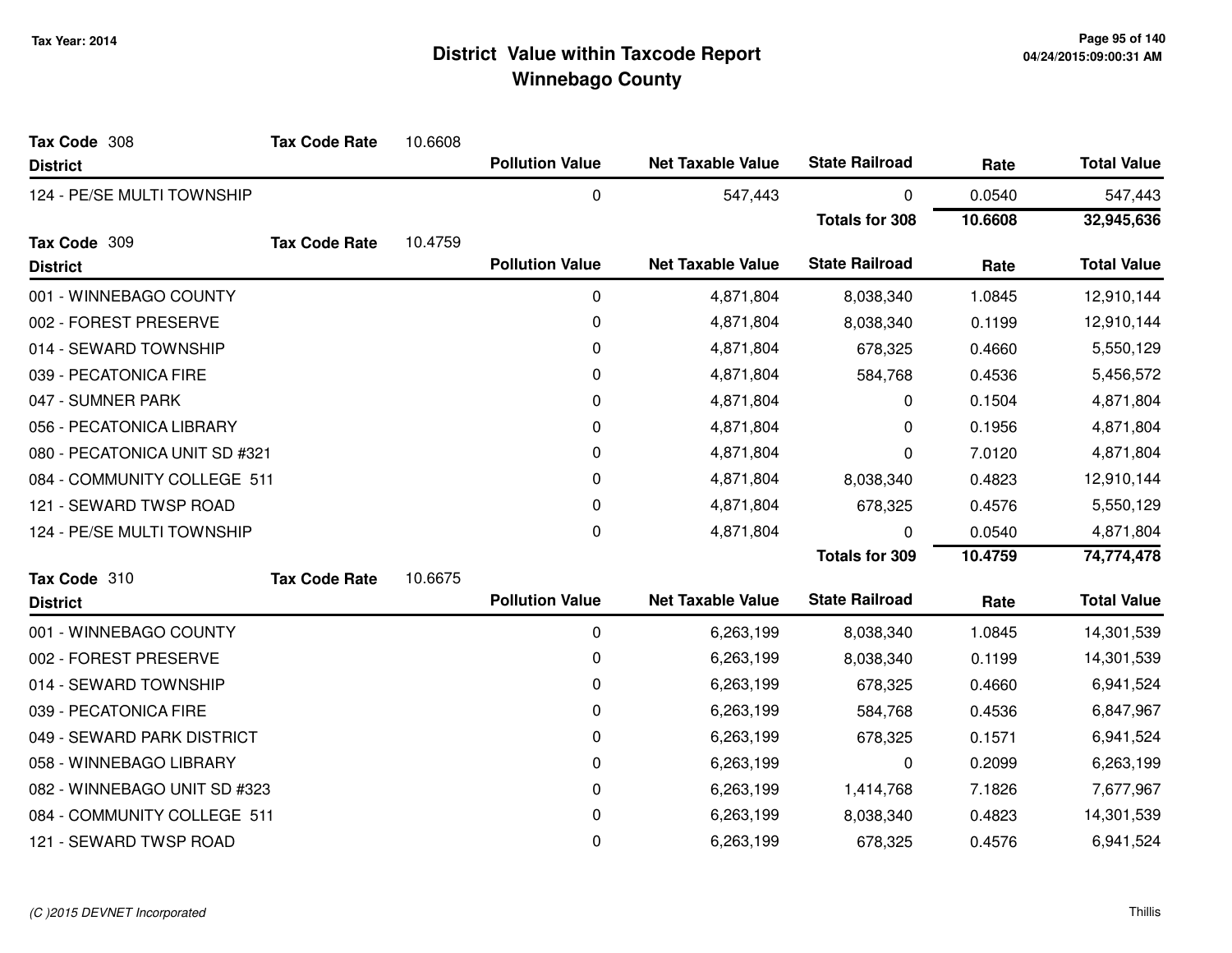| Tax Code 310                 | <b>Tax Code Rate</b> | 10.6675 |                        |                          |                       |         |                    |
|------------------------------|----------------------|---------|------------------------|--------------------------|-----------------------|---------|--------------------|
| <b>District</b>              |                      |         | <b>Pollution Value</b> | <b>Net Taxable Value</b> | <b>State Railroad</b> | Rate    | <b>Total Value</b> |
| 124 - PE/SE MULTI TOWNSHIP   |                      |         | $\pmb{0}$              | 6,263,199                | 0                     | 0.0540  | 6,263,199          |
|                              |                      |         |                        |                          | <b>Totals for 310</b> | 10.6675 | 90,781,521         |
| Tax Code 311                 | <b>Tax Code Rate</b> | 10.8786 |                        |                          |                       |         |                    |
| <b>District</b>              |                      |         | <b>Pollution Value</b> | <b>Net Taxable Value</b> | <b>State Railroad</b> | Rate    | <b>Total Value</b> |
| 001 - WINNEBAGO COUNTY       |                      |         | 0                      | 3,307,401                | 8,038,340             | 1.0845  | 11,345,741         |
| 002 - FOREST PRESERVE        |                      |         | 0                      | 3,307,401                | 8,038,340             | 0.1199  | 11,345,741         |
| 014 - SEWARD TOWNSHIP        |                      |         | 0                      | 3,307,401                | 678,325               | 0.4660  | 3,985,726          |
| 044 - W B S FIRE             |                      |         | 0                      | 3,307,401                | 676,498               | 0.6647  | 3,983,899          |
| 049 - SEWARD PARK DISTRICT   |                      |         | 0                      | 3,307,401                | 678,325               | 0.1571  | 3,985,726          |
| 058 - WINNEBAGO LIBRARY      |                      |         | 0                      | 3,307,401                | 0                     | 0.2099  | 3,307,401          |
| 082 - WINNEBAGO UNIT SD #323 |                      |         | 0                      | 3,307,401                | 1,414,768             | 7.1826  | 4,722,169          |
| 084 - COMMUNITY COLLEGE 511  |                      |         | 0                      | 3,307,401                | 8,038,340             | 0.4823  | 11,345,741         |
| 121 - SEWARD TWSP ROAD       |                      |         | 0                      | 3,307,401                | 678,325               | 0.4576  | 3,985,726          |
| 124 - PE/SE MULTI TOWNSHIP   |                      |         | 0                      | 3,307,401                | 0                     | 0.0540  | 3,307,401          |
|                              |                      |         |                        |                          | <b>Totals for 311</b> | 10.8786 | 61,315,271         |
| Tax Code 312                 | <b>Tax Code Rate</b> | 10.6465 |                        |                          |                       |         |                    |
| <b>District</b>              |                      |         | <b>Pollution Value</b> | <b>Net Taxable Value</b> | <b>State Railroad</b> | Rate    | <b>Total Value</b> |
| 001 - WINNEBAGO COUNTY       |                      |         | 0                      | 1,307,997                | 8,038,340             | 1.0845  | 9,346,337          |
| 002 - FOREST PRESERVE        |                      |         | 0                      | 1,307,997                | 8,038,340             | 0.1199  | 9,346,337          |
| 014 - SEWARD TOWNSHIP        |                      |         | 0                      | 1,307,997                | 678,325               | 0.4660  | 1,986,322          |
| 039 - PECATONICA FIRE        |                      |         | 0                      | 1,307,997                | 584,768               | 0.4536  | 1,892,765          |
| 047 - SUMNER PARK            |                      |         | 0                      | 1,307,997                | 0                     | 0.1504  | 1,307,997          |
| 056 - PECATONICA LIBRARY     |                      |         | 0                      | 1,307,997                | 0                     | 0.1956  | 1,307,997          |
| 082 - WINNEBAGO UNIT SD #323 |                      |         | 0                      | 1,307,997                | 1,414,768             | 7.1826  | 2,722,765          |
| 084 - COMMUNITY COLLEGE 511  |                      |         | 0                      | 1,307,997                | 8,038,340             | 0.4823  | 9,346,337          |
| 121 - SEWARD TWSP ROAD       |                      |         | 0                      | 1,307,997                | 678,325               | 0.4576  | 1,986,322          |
|                              |                      |         |                        |                          |                       |         |                    |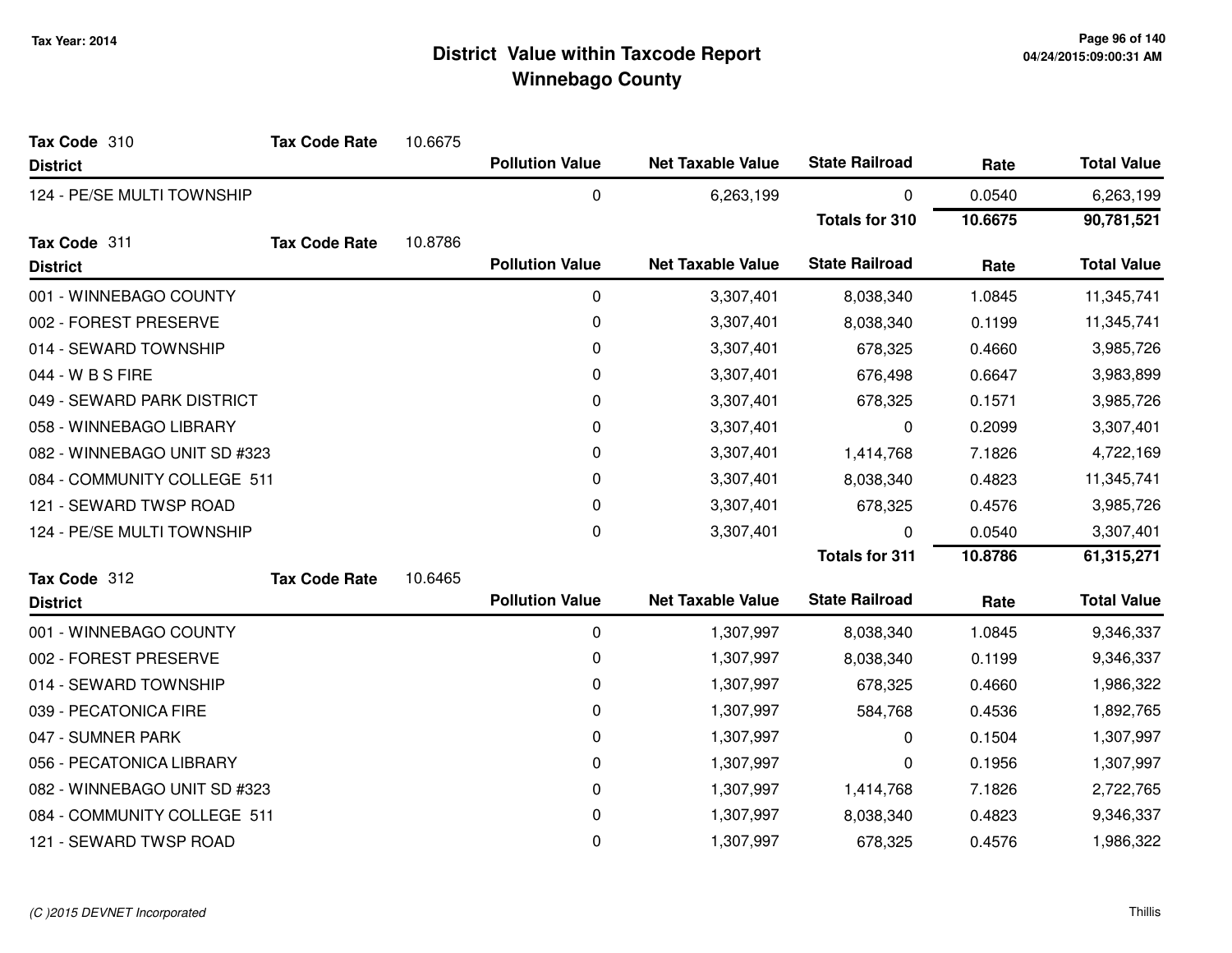| Tax Code 312                 | <b>Tax Code Rate</b> | 10.6465 |                        |                          |                       |         |                    |
|------------------------------|----------------------|---------|------------------------|--------------------------|-----------------------|---------|--------------------|
| <b>District</b>              |                      |         | <b>Pollution Value</b> | <b>Net Taxable Value</b> | <b>State Railroad</b> | Rate    | <b>Total Value</b> |
| 124 - PE/SE MULTI TOWNSHIP   |                      |         | 0                      | 1,307,997                | 0                     | 0.0540  | 1,307,997          |
|                              |                      |         |                        |                          | <b>Totals for 312</b> | 10.6465 | 40,551,176         |
| Tax Code 313                 | <b>Tax Code Rate</b> | 10.9903 |                        |                          |                       |         |                    |
| <b>District</b>              |                      |         | <b>Pollution Value</b> | <b>Net Taxable Value</b> | <b>State Railroad</b> | Rate    | <b>Total Value</b> |
| 001 - WINNEBAGO COUNTY       |                      |         | $\mathbf 0$            | 1,310,420                | 8,038,340             | 1.0845  | 9,348,760          |
| 002 - FOREST PRESERVE        |                      |         | $\pmb{0}$              | 1,310,420                | 8,038,340             | 0.1199  | 9,348,760          |
| 014 - SEWARD TOWNSHIP        |                      |         | $\pmb{0}$              | 1,310,420                | 678,325               | 0.4660  | 1,988,745          |
| 034 - GERMAN VALLEY FIRE     |                      |         | 0                      | 1,310,420                | 0                     | 0.7764  | 1,310,420          |
| 049 - SEWARD PARK DISTRICT   |                      |         | $\pmb{0}$              | 1,310,420                | 678,325               | 0.1571  | 1,988,745          |
| 058 - WINNEBAGO LIBRARY      |                      |         | 0                      | 1,310,420                | 0                     | 0.2099  | 1,310,420          |
| 082 - WINNEBAGO UNIT SD #323 |                      |         | 0                      | 1,310,420                | 1,414,768             | 7.1826  | 2,725,188          |
| 084 - COMMUNITY COLLEGE 511  |                      |         | 0                      | 1,310,420                | 8,038,340             | 0.4823  | 9,348,760          |
| 121 - SEWARD TWSP ROAD       |                      |         | 0                      | 1,310,420                | 678,325               | 0.4576  | 1,988,745          |
| 124 - PE/SE MULTI TOWNSHIP   |                      |         | $\pmb{0}$              | 1,310,420                | 0                     | 0.0540  | 1,310,420          |
|                              |                      |         |                        |                          | <b>Totals for 313</b> | 10.9903 | 40,668,963         |
| Tax Code 314                 | <b>Tax Code Rate</b> | 10.7600 |                        |                          |                       |         |                    |
| <b>District</b>              |                      |         | <b>Pollution Value</b> | <b>Net Taxable Value</b> | <b>State Railroad</b> | Rate    | <b>Total Value</b> |
| 001 - WINNEBAGO COUNTY       |                      |         | $\pmb{0}$              | 4,159,070                | 8,038,340             | 1.0845  | 12,197,410         |
| 002 - FOREST PRESERVE        |                      |         | 0                      | 4,159,070                | 8,038,340             | 0.1199  | 12,197,410         |
| 014 - SEWARD TOWNSHIP        |                      |         | 0                      | 4,159,070                | 678,325               | 0.4660  | 4,837,395          |
| 039 - PECATONICA FIRE        |                      |         | 0                      | 4,159,070                | 584,768               | 0.4536  | 4,743,838          |
| 049 - SEWARD PARK DISTRICT   |                      |         | $\pmb{0}$              | 4,159,070                | 678,325               | 0.1571  | 4,837,395          |
| 053 - SEWARD SANITARY        |                      |         | 0                      | 4,159,070                | 60,304                | 0.0925  | 4,219,374          |
| 058 - WINNEBAGO LIBRARY      |                      |         | 0                      | 4,159,070                | 0                     | 0.2099  | 4,159,070          |
| 082 - WINNEBAGO UNIT SD #323 |                      |         | 0                      | 4,159,070                | 1,414,768             | 7.1826  | 5,573,838          |
| 084 - COMMUNITY COLLEGE 511  |                      |         | 0                      | 4,159,070                | 8,038,340             | 0.4823  | 12,197,410         |
| 121 - SEWARD TWSP ROAD       |                      |         | 0                      | 4,159,070                | 678,325               | 0.4576  | 4,837,395          |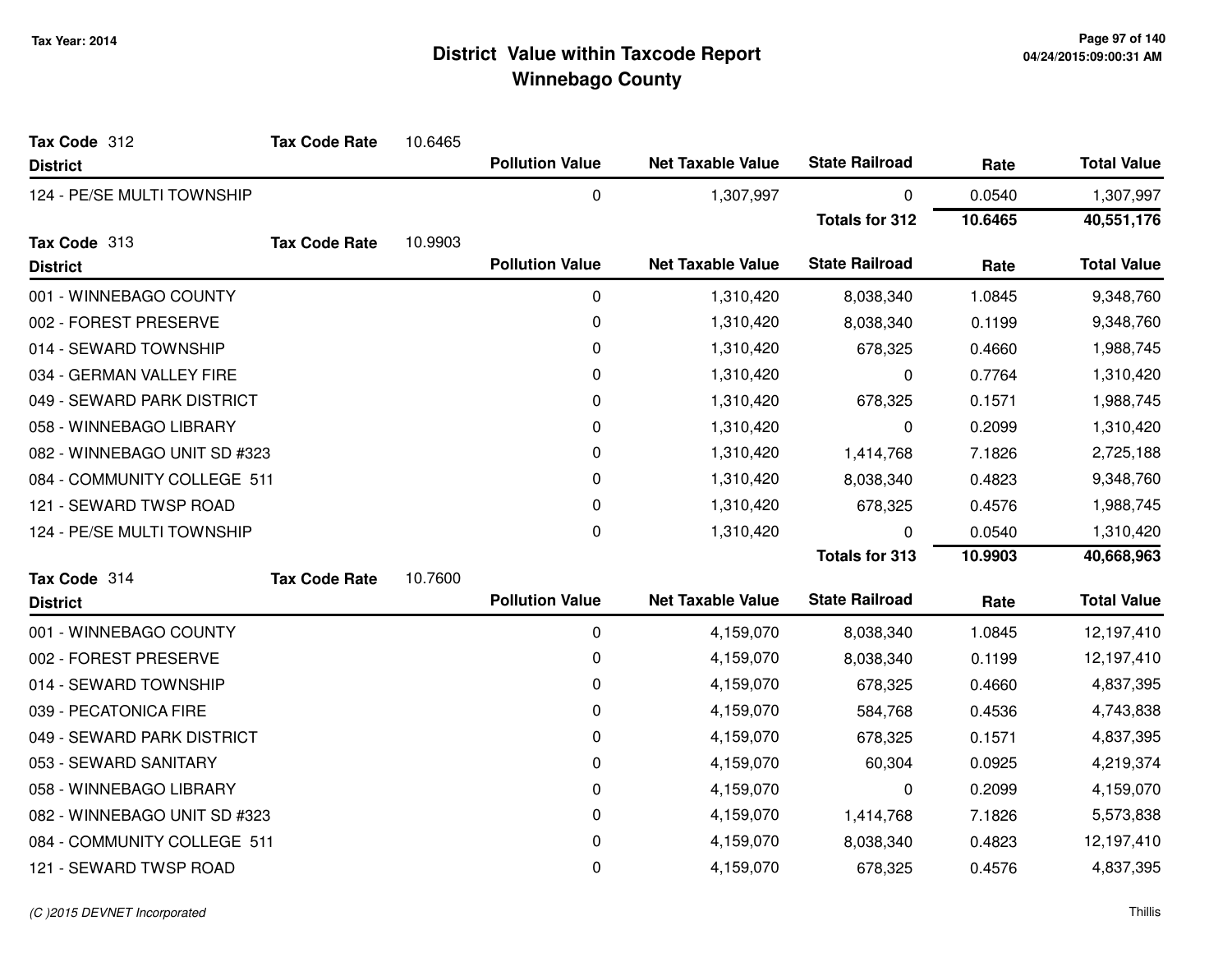| Tax Code 314                  | <b>Tax Code Rate</b> | 10.7600 |                        |                          |                       |         |                    |
|-------------------------------|----------------------|---------|------------------------|--------------------------|-----------------------|---------|--------------------|
| <b>District</b>               |                      |         | <b>Pollution Value</b> | <b>Net Taxable Value</b> | <b>State Railroad</b> | Rate    | <b>Total Value</b> |
| 124 - PE/SE MULTI TOWNSHIP    |                      |         | 0                      | 4,159,070                | 0                     | 0.0540  | 4,159,070          |
|                               |                      |         |                        |                          | <b>Totals for 314</b> | 10.7600 | 73,959,605         |
| Tax Code 315                  | <b>Tax Code Rate</b> | 13.1867 |                        |                          |                       |         |                    |
| <b>District</b>               |                      |         | <b>Pollution Value</b> | <b>Net Taxable Value</b> | <b>State Railroad</b> | Rate    | <b>Total Value</b> |
| 001 - WINNEBAGO COUNTY        |                      |         | $\pmb{0}$              | 0                        | 8,038,340             | 1.0845  | 8,038,340          |
| 002 - FOREST PRESERVE         |                      |         | 0                      | 0                        | 8,038,340             | 0.1199  | 8,038,340          |
| 016 - WINNEBAGO TOWNSHIP      |                      |         | 0                      | 0                        | 582,941               | 0.1626  | 582,941            |
| 023 - ROCKFORD CITY           |                      |         | 0                      | 0                        | 3,105,256             | 3.2931  | 3,105,256          |
| 048 - WINNEBAGO PARK DISTRICT |                      |         | 0                      | 0                        | 582,941               | 0.1263  | 582,941            |
| 059 - ROCKFORD CITY LIBRARY   |                      |         | 0                      | 0                        | 3,105,256             | 0.5042  | 3,105,256          |
| 062 - RKFD - WINN DRAINAGE    |                      |         | 0                      | 0                        | 0                     | 0.0408  | 0                  |
| 082 - WINNEBAGO UNIT SD #323  |                      |         | 0                      | 0                        | 1,414,768             | 7.1826  | 1,414,768          |
| 084 - COMMUNITY COLLEGE 511   |                      |         | 0                      | 0                        | 8,038,340             | 0.4823  | 8,038,340          |
| 123 - WINNEBAGO TWSP ROAD     |                      |         | 0                      | 0                        | 582,941               | 0.1904  | 582,941            |
|                               |                      |         |                        |                          | <b>Totals for 315</b> | 13.1867 | 33,489,123         |
| Tax Code 324                  | <b>Tax Code Rate</b> | 10.2640 |                        |                          |                       |         |                    |
| <b>District</b>               |                      |         | <b>Pollution Value</b> | <b>Net Taxable Value</b> | <b>State Railroad</b> | Rate    | <b>Total Value</b> |
| 001 - WINNEBAGO COUNTY        |                      |         | $\pmb{0}$              | 1,887,258                | 8,038,340             | 1.0845  | 9,925,598          |
| 002 - FOREST PRESERVE         |                      |         | 0                      | 1,887,258                | 8,038,340             | 0.1199  | 9,925,598          |
| 016 - WINNEBAGO TOWNSHIP      |                      |         | 0                      | 1,887,258                | 582,941               | 0.1626  | 2,470,199          |
| 044 - W B S FIRE              |                      |         | 0                      | 1,887,258                | 676,498               | 0.6647  | 2,563,756          |
| 048 - WINNEBAGO PARK DISTRICT |                      |         | 0                      | 1,887,258                | 582,941               | 0.1263  | 2,470,199          |
| 058 - WINNEBAGO LIBRARY       |                      |         | 0                      | 1,887,258                | 0                     | 0.2099  | 1,887,258          |
| 062 - RKFD - WINN DRAINAGE    |                      |         | 0                      | 1,887,258                | 0                     | 0.0408  | 1,887,258          |
| 082 - WINNEBAGO UNIT SD #323  |                      |         | 0                      | 1,887,258                | 1,414,768             | 7.1826  | 3,302,026          |
| 084 - COMMUNITY COLLEGE 511   |                      |         | 0                      | 1,887,258                | 8,038,340             | 0.4823  | 9,925,598          |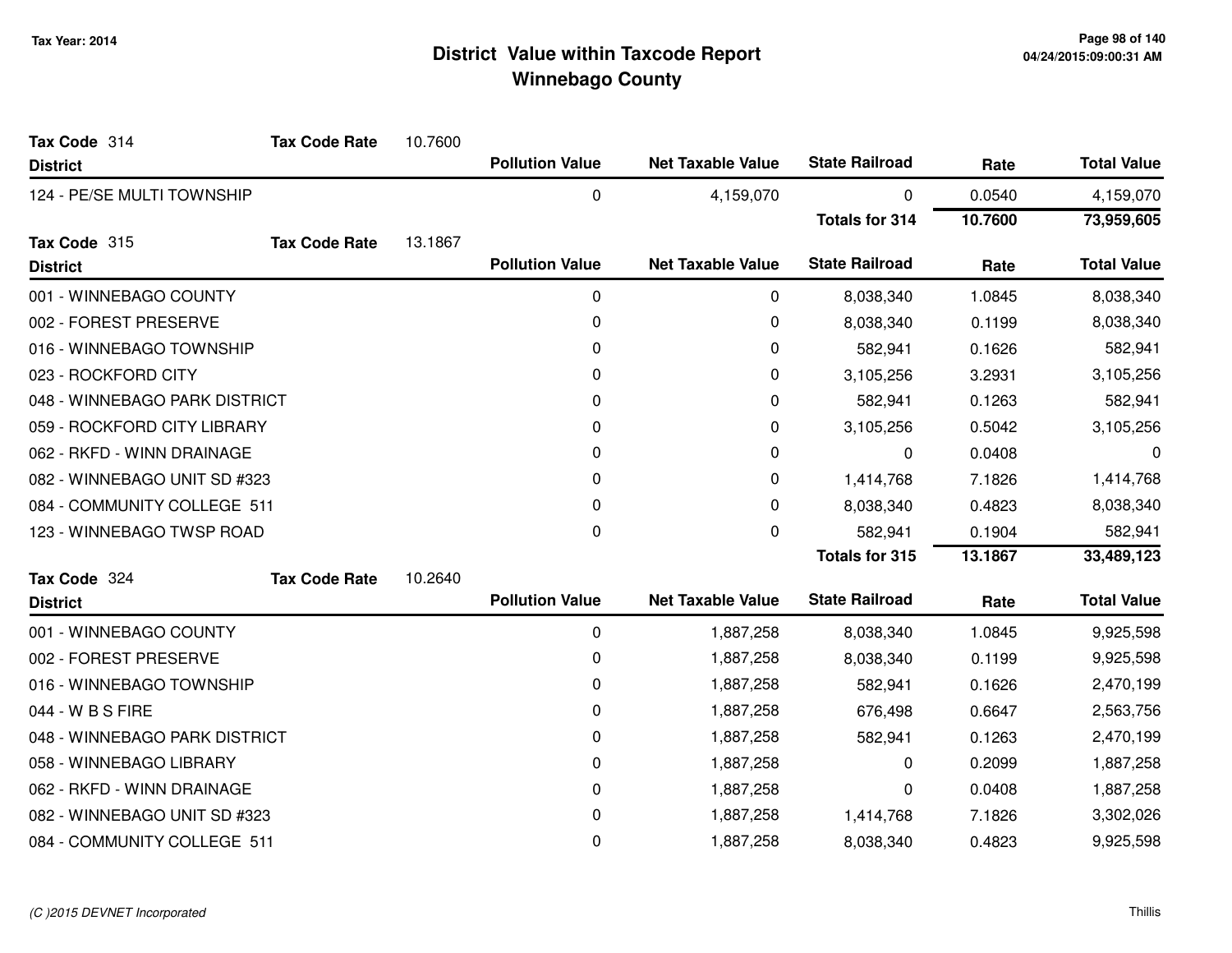| Tax Code 324                  | <b>Tax Code Rate</b> | 10.2640 |                        |                          |                       |         |                    |
|-------------------------------|----------------------|---------|------------------------|--------------------------|-----------------------|---------|--------------------|
| <b>District</b>               |                      |         | <b>Pollution Value</b> | <b>Net Taxable Value</b> | <b>State Railroad</b> | Rate    | <b>Total Value</b> |
| 123 - WINNEBAGO TWSP ROAD     |                      |         | 0                      | 1,887,258                | 582,941               | 0.1904  | 2,470,199          |
|                               |                      |         |                        |                          | <b>Totals for 324</b> | 10.2640 | 46,827,689         |
| Tax Code 325                  | <b>Tax Code Rate</b> | 11.1185 |                        |                          |                       |         |                    |
| <b>District</b>               |                      |         | <b>Pollution Value</b> | <b>Net Taxable Value</b> | <b>State Railroad</b> | Rate    | <b>Total Value</b> |
| 001 - WINNEBAGO COUNTY        |                      |         | 0                      | 45,678,728               | 8,038,340             | 1.0845  | 53,717,068         |
| 002 - FOREST PRESERVE         |                      |         | 0                      | 45,678,728               | 8,038,340             | 0.1199  | 53,717,068         |
| 016 - WINNEBAGO TOWNSHIP      |                      |         | 0                      | 45,678,728               | 582,941               | 0.1626  | 46,261,669         |
| 027 - WINNEBAGO VILLAGE       |                      |         | 0                      | 45,678,728               | 0                     | 0.8953  | 45,678,728         |
| 044 - W B S FIRE              |                      |         | 0                      | 45,678,728               | 676,498               | 0.6647  | 46,355,226         |
| 048 - WINNEBAGO PARK DISTRICT |                      |         | 0                      | 45,678,728               | 582,941               | 0.1263  | 46,261,669         |
| 058 - WINNEBAGO LIBRARY       |                      |         | 0                      | 45,678,728               | 0                     | 0.2099  | 45,678,728         |
| 082 - WINNEBAGO UNIT SD #323  |                      |         | 0                      | 45,678,728               | 1,414,768             | 7.1826  | 47,093,496         |
| 084 - COMMUNITY COLLEGE 511   |                      |         | 0                      | 45,678,728               | 8,038,340             | 0.4823  | 53,717,068         |
| 123 - WINNEBAGO TWSP ROAD     |                      |         | 0                      | 45,678,728               | 582,941               | 0.1904  | 46,261,669         |
|                               |                      |         |                        |                          | <b>Totals for 325</b> | 11.1185 | 484,742,389        |
| Tax Code 326                  | <b>Tax Code Rate</b> | 10.2232 |                        |                          |                       |         |                    |
| <b>District</b>               |                      |         | <b>Pollution Value</b> | <b>Net Taxable Value</b> | <b>State Railroad</b> | Rate    | <b>Total Value</b> |
| 001 - WINNEBAGO COUNTY        |                      |         | 0                      | 44,108,563               | 8,038,340             | 1.0845  | 52,146,903         |
| 002 - FOREST PRESERVE         |                      |         | 0                      | 44,108,563               | 8,038,340             | 0.1199  | 52,146,903         |
| 016 - WINNEBAGO TOWNSHIP      |                      |         | 0                      | 44,108,563               | 582,941               | 0.1626  | 44,691,504         |
| 044 - W B S FIRE              |                      |         | 0                      | 44,108,563               | 676,498               | 0.6647  | 44,785,061         |
| 048 - WINNEBAGO PARK DISTRICT |                      |         | 0                      | 44,108,563               | 582,941               | 0.1263  | 44,691,504         |
| 058 - WINNEBAGO LIBRARY       |                      |         | 0                      | 44,108,563               | 0                     | 0.2099  | 44,108,563         |
| 082 - WINNEBAGO UNIT SD #323  |                      |         | 0                      | 44,108,563               | 1,414,768             | 7.1826  | 45,523,331         |
| 084 - COMMUNITY COLLEGE 511   |                      |         | 0                      | 44,108,563               | 8,038,340             | 0.4823  | 52,146,903         |
| 123 - WINNEBAGO TWSP ROAD     |                      |         | 0                      | 44,108,563               | 582,941               | 0.1904  | 44,691,504         |
|                               |                      |         |                        |                          | <b>Totals for 326</b> | 10.2232 | 424,932,176        |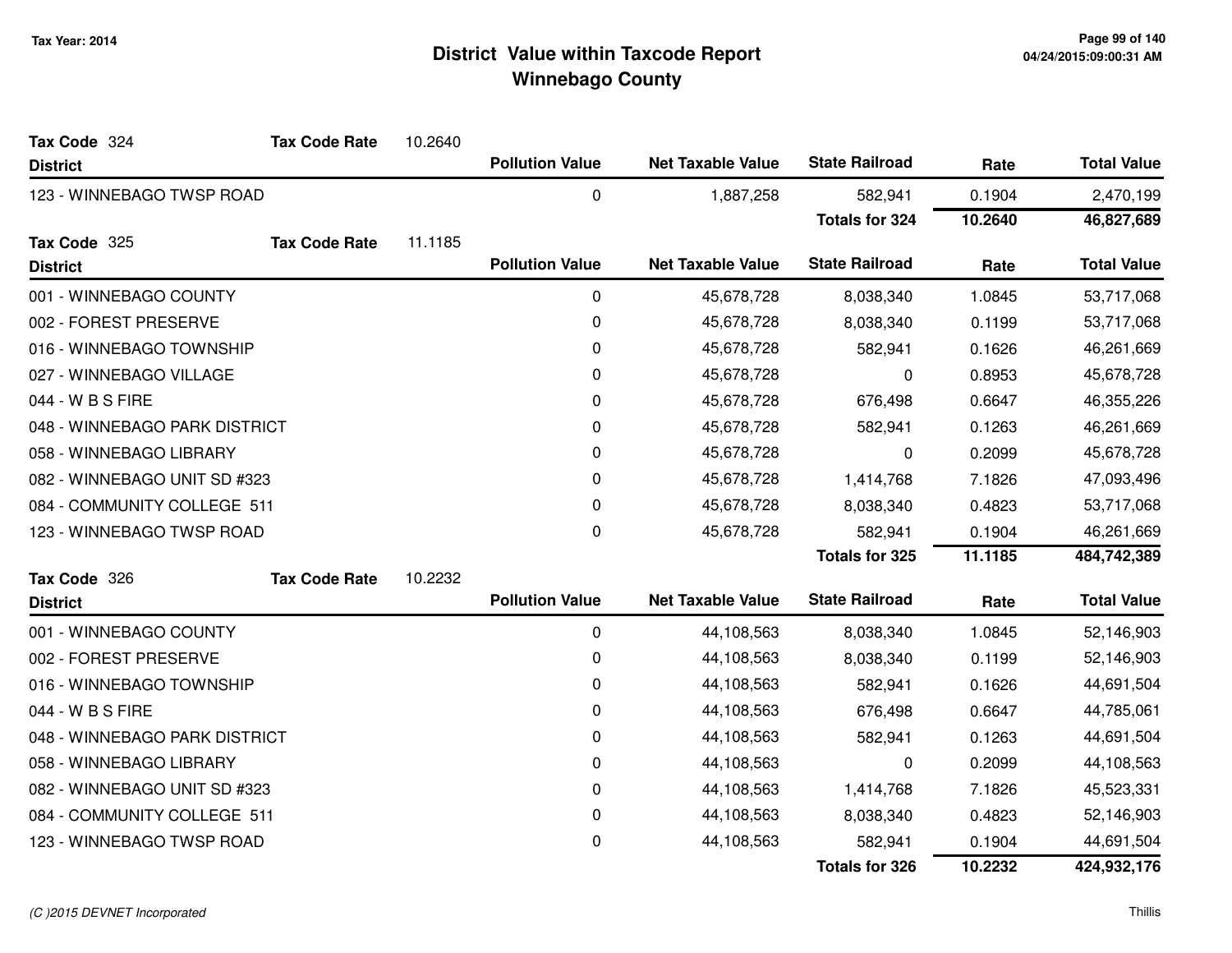| Tax Code 343                   | <b>Tax Code Rate</b> | 12.2874 |                        |                          |                       |         |                    |
|--------------------------------|----------------------|---------|------------------------|--------------------------|-----------------------|---------|--------------------|
| <b>District</b>                |                      |         | <b>Pollution Value</b> | <b>Net Taxable Value</b> | <b>State Railroad</b> | Rate    | <b>Total Value</b> |
| 001 - WINNEBAGO COUNTY         |                      |         | 0                      | 502,119                  | 8,038,340             | 1.0845  | 8,540,459          |
| 002 - FOREST PRESERVE          |                      |         | 0                      | 502,119                  | 8,038,340             | 0.1199  | 8,540,459          |
| 004 - CHERRY VALLEY TOWNSHIP   |                      |         | 0                      | 502,119                  | 1,294,515             | 0.1382  | 1,796,634          |
| 031 - CHERRY VALLEY FIRE       |                      |         | 0                      | 502,119                  | 750,326               | 0.9765  | 1,252,445          |
| 046 - ROCKFORD PARK DISTRICT   |                      |         | 0                      | 502,119                  | 3,905,323             | 1.1286  | 4,407,442          |
| 051 - ROCK RIVER WATER REC     |                      |         | 0                      | 502,119                  | 4,188,575             | 0.2008  | 4,690,694          |
| 060 - GREATER RKFD AIRPORT     |                      |         | 0                      | 502,119                  | 5,379,925             | 0.1063  | 5,882,044          |
| 076 - ROCKFORD SCHOOL DIST 205 |                      |         | 0                      | 502,119                  | 4,760,979             | 7.7810  | 5,263,098          |
| 084 - COMMUNITY COLLEGE 511    |                      |         | 0                      | 502,119                  | 8,038,340             | 0.4823  | 8,540,459          |
| 111 - CHERRY VALLEY TWSP ROAD  |                      |         | 0                      | 502,119                  | 1,294,515             | 0.2693  | 1,796,634          |
|                                |                      |         |                        |                          | <b>Totals for 343</b> | 12.2874 | 50,710,368         |
| Tax Code 351                   | <b>Tax Code Rate</b> | 8.8931  |                        |                          |                       |         |                    |
| <b>District</b>                |                      |         | <b>Pollution Value</b> | <b>Net Taxable Value</b> | <b>State Railroad</b> | Rate    | <b>Total Value</b> |
| 001 - WINNEBAGO COUNTY         |                      |         | $\mathbf 0$            | 798,647                  | 8,038,340             | 1.0845  | 8,836,987          |
| 002 - FOREST PRESERVE          |                      |         | 0                      | 798,647                  | 8,038,340             | 0.1199  | 8,836,987          |
| 011 - ROCKFORD TOWNSHIP        |                      |         | 0                      | 798,647                  | 3,710,348             | 0.1394  | 4,508,995          |
| 036 - NEW MILFORD FIRE         |                      |         | 0                      | 798,647                  | 43,474                | 0.8302  | 842,121            |
| 060 - GREATER RKFD AIRPORT     |                      |         | 0                      | 798,647                  | 5,379,925             | 0.1063  | 6,178,572          |
| 078 - MERIDIAN SCHOOL DIST 223 |                      |         | 0                      | 798,647                  | 11,758                | 5.9886  | 810,405            |
| 084 - COMMUNITY COLLEGE 511    |                      |         | 0                      | 798,647                  | 8,038,340             | 0.4823  | 8,836,987          |
| 118 - ROCKFORD TWSP ROAD       |                      |         | $\mathbf 0$            | 798,647                  | 3,710,348             | 0.1419  | 4,508,995          |
|                                |                      |         |                        |                          | <b>Totals for 351</b> | 8.8931  | 43,360,049         |
| Tax Code 358                   | <b>Tax Code Rate</b> | 10.6835 |                        |                          |                       |         |                    |
| <b>District</b>                |                      |         | <b>Pollution Value</b> | <b>Net Taxable Value</b> | <b>State Railroad</b> | Rate    | <b>Total Value</b> |
| 001 - WINNEBAGO COUNTY         |                      |         | $\pmb{0}$              | 4,417                    | 8,038,340             | 1.0845  | 8,042,757          |
| 002 - FOREST PRESERVE          |                      |         | 0                      | 4,417                    | 8,038,340             | 0.1199  | 8,042,757          |
| 009 - OWEN TOWNSHIP            |                      |         | 0                      | 4,417                    | 375,062               | 0.1484  | 379,479            |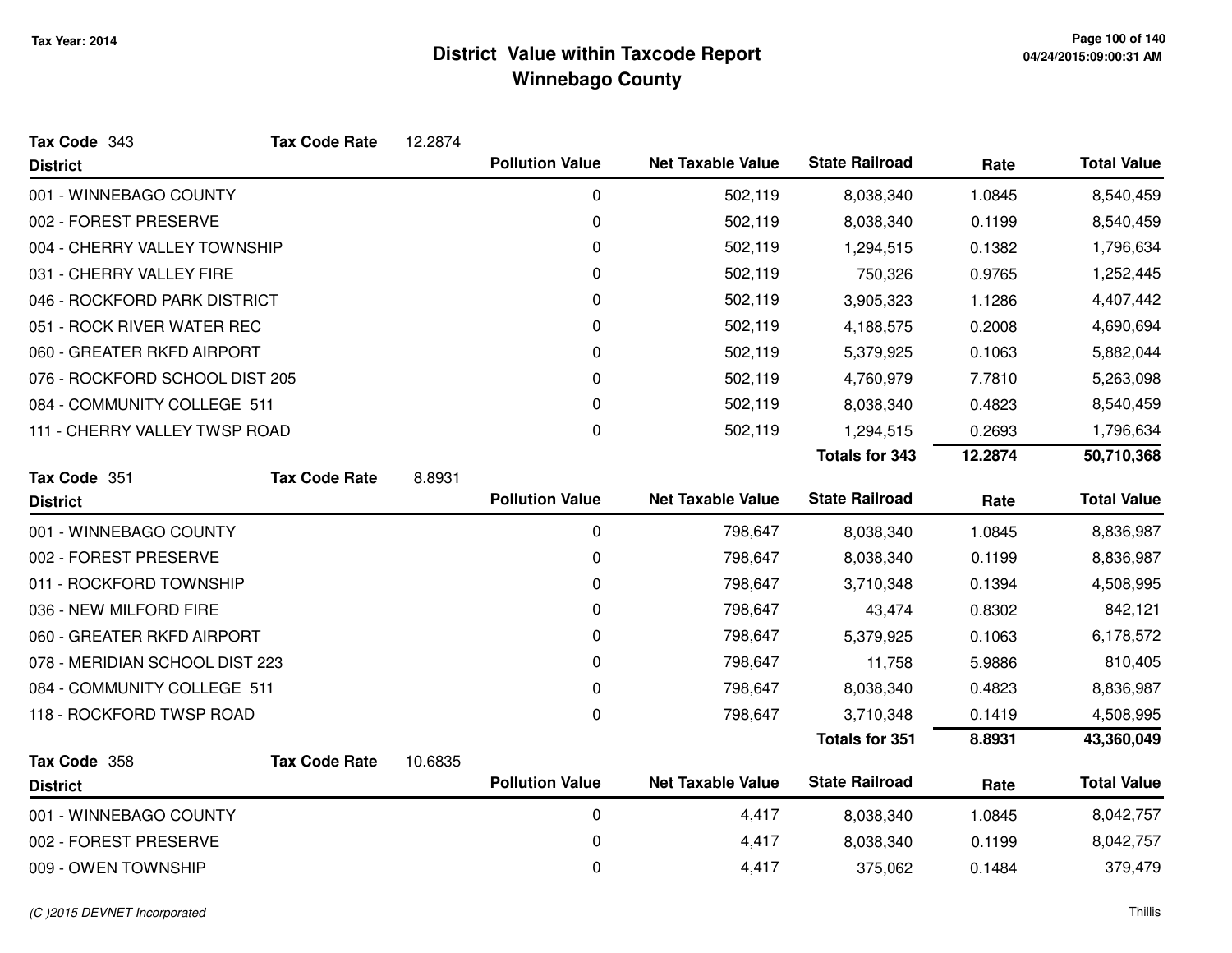| Tax Code 358                      | <b>Tax Code Rate</b> | 10.6835 |                        |                          |                       |         |                    |
|-----------------------------------|----------------------|---------|------------------------|--------------------------|-----------------------|---------|--------------------|
| <b>District</b>                   |                      |         | <b>Pollution Value</b> | <b>Net Taxable Value</b> | <b>State Railroad</b> | Rate    | <b>Total Value</b> |
| 020 - MACHESNEY PARK VILLAGE      |                      |         | 0                      | 4,417                    | 0                     | 0.0000  | 4,417              |
| 038 - NORTHWEST FIRE              |                      |         | 0                      | 4,417                    | 291,433               | 0.4503  | 295,850            |
| 055 - NORTH SUBURBAN LIBRARY      |                      |         | 0                      | 4,417                    | 744,822               | 0.3027  | 749,239            |
| 060 - GREATER RKFD AIRPORT        |                      |         | 0                      | 4,417                    | 5,379,925             | 0.1063  | 5,384,342          |
| 076 - ROCKFORD SCHOOL DIST 205    |                      |         | 0                      | 4,417                    | 4,760,979             | 7.7810  | 4,765,396          |
| 084 - COMMUNITY COLLEGE 511       |                      |         | 0                      | 4,417                    | 8,038,340             | 0.4823  | 8,042,757          |
| 116 - OWEN TWSP ROAD              |                      |         | 0                      | 4,417                    | 375,062               | 0.2081  | 379,479            |
| 156 - OLDE RIVER RIDGE PLAT 6 SSA |                      |         | 0                      | 4,417                    | 0                     | 0.0000  | 4,417              |
|                                   |                      |         |                        |                          | <b>Totals for 358</b> | 10.6835 | 36,090,890         |
| Tax Code 360                      | <b>Tax Code Rate</b> | 10.2745 |                        |                          |                       |         |                    |
| <b>District</b>                   |                      |         | <b>Pollution Value</b> | <b>Net Taxable Value</b> | <b>State Railroad</b> | Rate    | <b>Total Value</b> |
| 001 - WINNEBAGO COUNTY            |                      |         | 0                      | 4,547,718                | 8,038,340             | 1.0845  | 12,586,058         |
| 002 - FOREST PRESERVE             |                      |         | 0                      | 4,547,718                | 8,038,340             | 0.1199  | 12,586,058         |
| 009 - OWEN TOWNSHIP               |                      |         | 0                      | 4,547,718                | 375,062               | 0.1484  | 4,922,780          |
| 038 - NORTHWEST FIRE              |                      |         | 0                      | 4,547,718                | 291,433               | 0.4503  | 4,839,151          |
| 076 - ROCKFORD SCHOOL DIST 205    |                      |         | 0                      | 4,547,718                | 4,760,979             | 7.7810  | 9,308,697          |
| 084 - COMMUNITY COLLEGE 511       |                      |         | 0                      | 4,547,718                | 8,038,340             | 0.4823  | 12,586,058         |
| 116 - OWEN TWSP ROAD              |                      |         | 0                      | 4,547,718                | 375,062               | 0.2081  | 4,922,780          |
|                                   |                      |         |                        |                          | <b>Totals for 360</b> | 10.2745 | 61,751,582         |
| Tax Code 361                      | <b>Tax Code Rate</b> | 13.9286 |                        |                          |                       |         |                    |
| <b>District</b>                   |                      |         | <b>Pollution Value</b> | <b>Net Taxable Value</b> | <b>State Railroad</b> | Rate    | <b>Total Value</b> |
| 001 - WINNEBAGO COUNTY            |                      |         | 0                      | 2,819                    | 8,038,340             | 1.0845  | 8,041,159          |
| 002 - FOREST PRESERVE             |                      |         | 0                      | 2,819                    | 8,038,340             | 0.1199  | 8,041,159          |
| 009 - OWEN TOWNSHIP               |                      |         | 0                      | 2,819                    | 375,062               | 0.1484  | 377,881            |
| 023 - ROCKFORD CITY               |                      |         | 0                      | 2,819                    | 3,105,256             | 3.2931  | 3,108,075          |
| 051 - ROCK RIVER WATER REC        |                      |         | 0                      | 2,819                    | 4,188,575             | 0.2008  | 4,191,394          |
| 059 - ROCKFORD CITY LIBRARY       |                      |         | 0                      | 2,819                    | 3,105,256             | 0.5042  | 3,108,075          |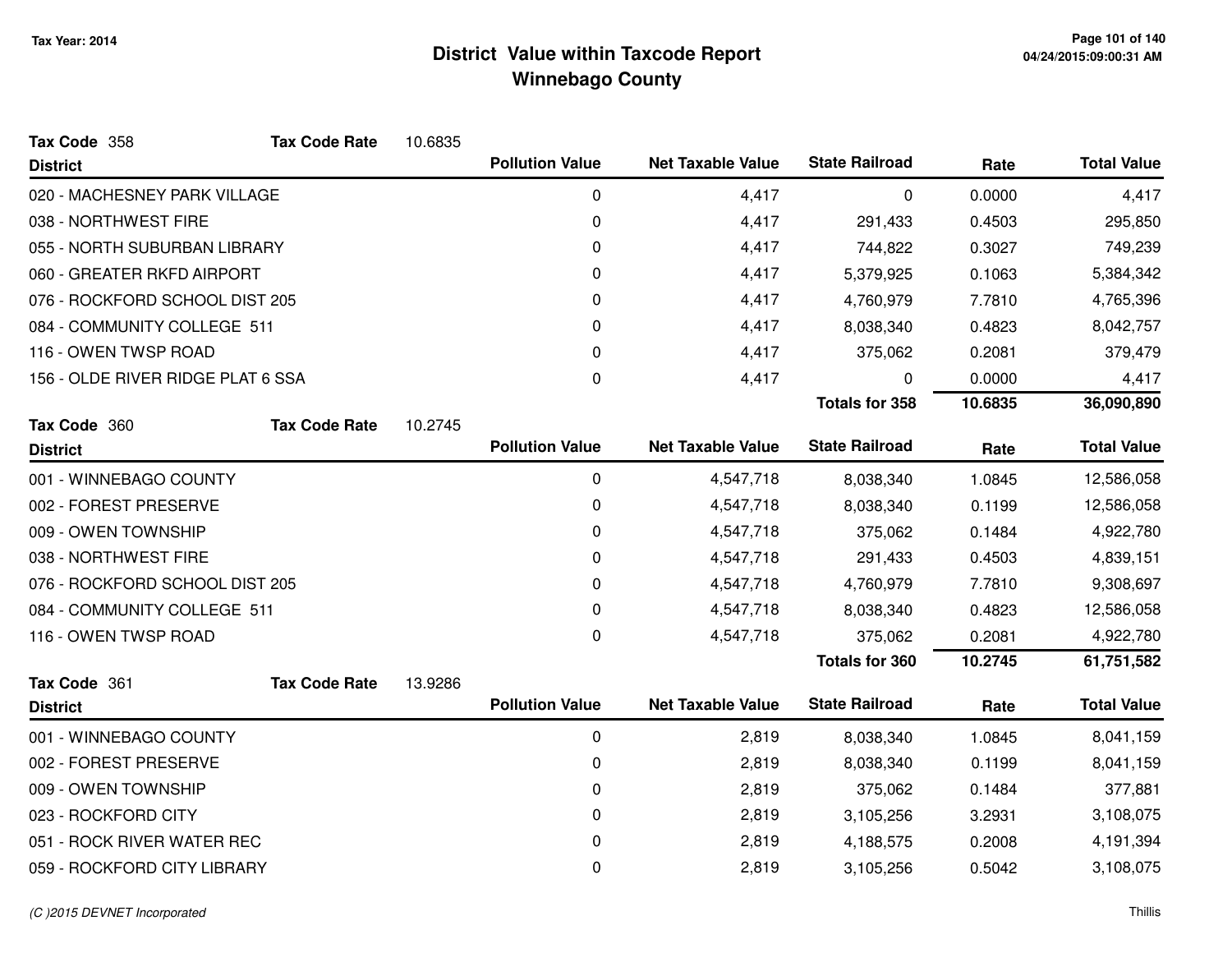| Tax Code 361                   | <b>Tax Code Rate</b> | 13.9286 |                        |                          |                       |         |                    |
|--------------------------------|----------------------|---------|------------------------|--------------------------|-----------------------|---------|--------------------|
| <b>District</b>                |                      |         | <b>Pollution Value</b> | <b>Net Taxable Value</b> | <b>State Railroad</b> | Rate    | <b>Total Value</b> |
| 060 - GREATER RKFD AIRPORT     |                      |         | 0                      | 2,819                    | 5,379,925             | 0.1063  | 5,382,744          |
| 076 - ROCKFORD SCHOOL DIST 205 |                      |         | 0                      | 2,819                    | 4,760,979             | 7.7810  | 4,763,798          |
| 084 - COMMUNITY COLLEGE 511    |                      |         | 0                      | 2,819                    | 8,038,340             | 0.4823  | 8,041,159          |
| 116 - OWEN TWSP ROAD           |                      |         | 0                      | 2,819                    | 375,062               | 0.2081  | 377,881            |
|                                |                      |         |                        |                          | <b>Totals for 361</b> | 13.9286 | 45,433,325         |
| Tax Code 362                   | <b>Tax Code Rate</b> | 8.9930  |                        |                          |                       |         |                    |
| <b>District</b>                |                      |         | <b>Pollution Value</b> | <b>Net Taxable Value</b> | <b>State Railroad</b> | Rate    | <b>Total Value</b> |
| 001 - WINNEBAGO COUNTY         |                      |         | 0                      | 678,197                  | 8,038,340             | 1.0845  | 8,716,537          |
| 002 - FOREST PRESERVE          |                      |         | 0                      | 678,197                  | 8,038,340             | 0.1199  | 8,716,537          |
| 009 - OWEN TOWNSHIP            |                      |         | 0                      | 678,197                  | 375,062               | 0.1484  | 1,053,259          |
| 038 - NORTHWEST FIRE           |                      |         | 0                      | 678,197                  | 291,433               | 0.4503  | 969,630            |
| 074 - ROCKTON SCHOOL DIST 140  |                      |         | 0                      | 678,197                  | 404,205               | 3.8827  | 1,082,402          |
| 077 - HONONEGAH HIGH SD #207   |                      |         | 0                      | 678,197                  | 482,199               | 2.6168  | 1,160,396          |
| 084 - COMMUNITY COLLEGE 511    |                      |         | 0                      | 678,197                  | 8,038,340             | 0.4823  | 8,716,537          |
| 116 - OWEN TWSP ROAD           |                      |         | $\mathbf 0$            | 678,197                  | 375,062               | 0.2081  | 1,053,259          |
|                                |                      |         |                        |                          | <b>Totals for 362</b> | 8.9930  | 31,468,557         |
| Tax Code 363                   | <b>Tax Code Rate</b> | 9.8860  |                        |                          |                       |         |                    |
| <b>District</b>                |                      |         | <b>Pollution Value</b> | <b>Net Taxable Value</b> | <b>State Railroad</b> | Rate    | <b>Total Value</b> |
| 001 - WINNEBAGO COUNTY         |                      |         | $\pmb{0}$              | 36,401                   | 8,038,340             | 1.0845  | 8,074,741          |
| 002 - FOREST PRESERVE          |                      |         | 0                      | 36,401                   | 8,038,340             | 0.1199  | 8,074,741          |
| 009 - OWEN TOWNSHIP            |                      |         | 0                      | 36,401                   | 375,062               | 0.1484  | 411,463            |
| 038 - NORTHWEST FIRE           |                      |         | 0                      | 36,401                   | 291,433               | 0.4503  | 327,834            |
| 058 - WINNEBAGO LIBRARY        |                      |         | 0                      | 36,401                   | 0                     | 0.2099  | 36,401             |
| 082 - WINNEBAGO UNIT SD #323   |                      |         | 0                      | 36,401                   | 1,414,768             | 7.1826  | 1,451,169          |
| 084 - COMMUNITY COLLEGE 511    |                      |         | 0                      | 36,401                   | 8,038,340             | 0.4823  | 8,074,741          |
| 116 - OWEN TWSP ROAD           |                      |         | 0                      | 36,401                   | 375,062               | 0.2081  | 411,463            |
|                                |                      |         |                        |                          | <b>Totals for 363</b> | 9.8860  | 26,862,553         |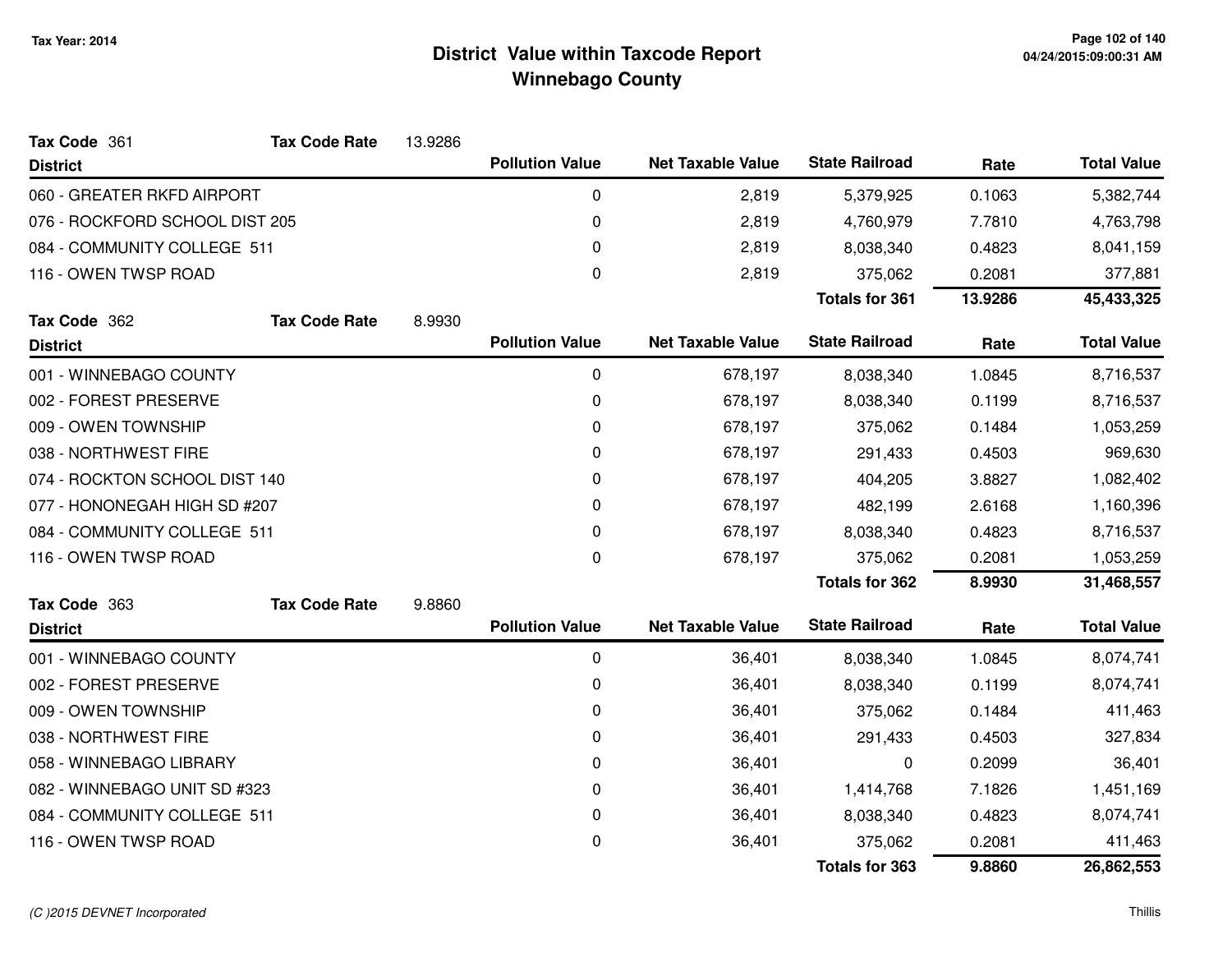| Tax Code 364                   | <b>Tax Code Rate</b> | 9.3241  |                        |                          |                       |         |                    |
|--------------------------------|----------------------|---------|------------------------|--------------------------|-----------------------|---------|--------------------|
| <b>District</b>                |                      |         | <b>Pollution Value</b> | <b>Net Taxable Value</b> | <b>State Railroad</b> | Rate    | <b>Total Value</b> |
| 001 - WINNEBAGO COUNTY         |                      |         | 0                      | 178,790                  | 8,038,340             | 1.0845  | 8,217,130          |
| 002 - FOREST PRESERVE          |                      |         | 0                      | 178,790                  | 8,038,340             | 0.1199  | 8,217,130          |
| 009 - OWEN TOWNSHIP            |                      |         | 0                      | 178,790                  | 375,062               | 0.1484  | 553,852            |
| 041 - ROCKTON FIRE             |                      |         | 0                      | 178,790                  | 434,616               | 0.7814  | 613,406            |
| 074 - ROCKTON SCHOOL DIST 140  |                      |         | 0                      | 178,790                  | 404,205               | 3.8827  | 582,995            |
| 077 - HONONEGAH HIGH SD #207   |                      |         | 0                      | 178,790                  | 482,199               | 2.6168  | 660,989            |
| 084 - COMMUNITY COLLEGE 511    |                      |         | 0                      | 178,790                  | 8,038,340             | 0.4823  | 8,217,130          |
| 116 - OWEN TWSP ROAD           |                      |         | $\mathbf{0}$           | 178,790                  | 375,062               | 0.2081  | 553,852            |
|                                |                      |         |                        |                          | <b>Totals for 364</b> | 9.3241  | 27,616,484         |
| Tax Code 365                   | <b>Tax Code Rate</b> | 10.8843 |                        |                          |                       |         |                    |
| <b>District</b>                |                      |         | <b>Pollution Value</b> | <b>Net Taxable Value</b> | <b>State Railroad</b> | Rate    | <b>Total Value</b> |
| 001 - WINNEBAGO COUNTY         |                      |         | $\pmb{0}$              | 8,736,751                | 8,038,340             | 1.0845  | 16,775,091         |
| 002 - FOREST PRESERVE          |                      |         | 0                      | 8,736,751                | 8,038,340             | 0.1199  | 16,775,091         |
| 009 - OWEN TOWNSHIP            |                      |         | 0                      | 8,736,751                | 375,062               | 0.1484  | 9,111,813          |
| 020 - MACHESNEY PARK VILLAGE   |                      |         | 0                      | 8,736,751                | 0                     | 0.0000  | 8,736,751          |
| 038 - NORTHWEST FIRE           |                      |         | 0                      | 8,736,751                | 291,433               | 0.4503  | 9,028,184          |
| 051 - ROCK RIVER WATER REC     |                      |         | 0                      | 8,736,751                | 4,188,575             | 0.2008  | 12,925,326         |
| 055 - NORTH SUBURBAN LIBRARY   |                      |         | 0                      | 8,736,751                | 744,822               | 0.3027  | 9,481,573          |
| 060 - GREATER RKFD AIRPORT     |                      |         | 0                      | 8,736,751                | 5,379,925             | 0.1063  | 14,116,676         |
| 076 - ROCKFORD SCHOOL DIST 205 |                      |         | 0                      | 8,736,751                | 4,760,979             | 7.7810  | 13,497,730         |
| 084 - COMMUNITY COLLEGE 511    |                      |         | 0                      | 8,736,751                | 8,038,340             | 0.4823  | 16,775,091         |
| 116 - OWEN TWSP ROAD           |                      |         | 0                      | 8,736,751                | 375,062               | 0.2081  | 9,111,813          |
|                                |                      |         |                        |                          | <b>Totals for 365</b> | 10.8843 | 136,335,139        |
| Tax Code 366                   | <b>Tax Code Rate</b> | 11.2469 |                        |                          |                       |         |                    |
| <b>District</b>                |                      |         | <b>Pollution Value</b> | <b>Net Taxable Value</b> | <b>State Railroad</b> | Rate    | <b>Total Value</b> |
| 001 - WINNEBAGO COUNTY         |                      |         | 0                      | 623,293                  | 8,038,340             | 1.0845  | 8,661,633          |
| 002 - FOREST PRESERVE          |                      |         | 0                      | 623,293                  | 8,038,340             | 0.1199  | 8,661,633          |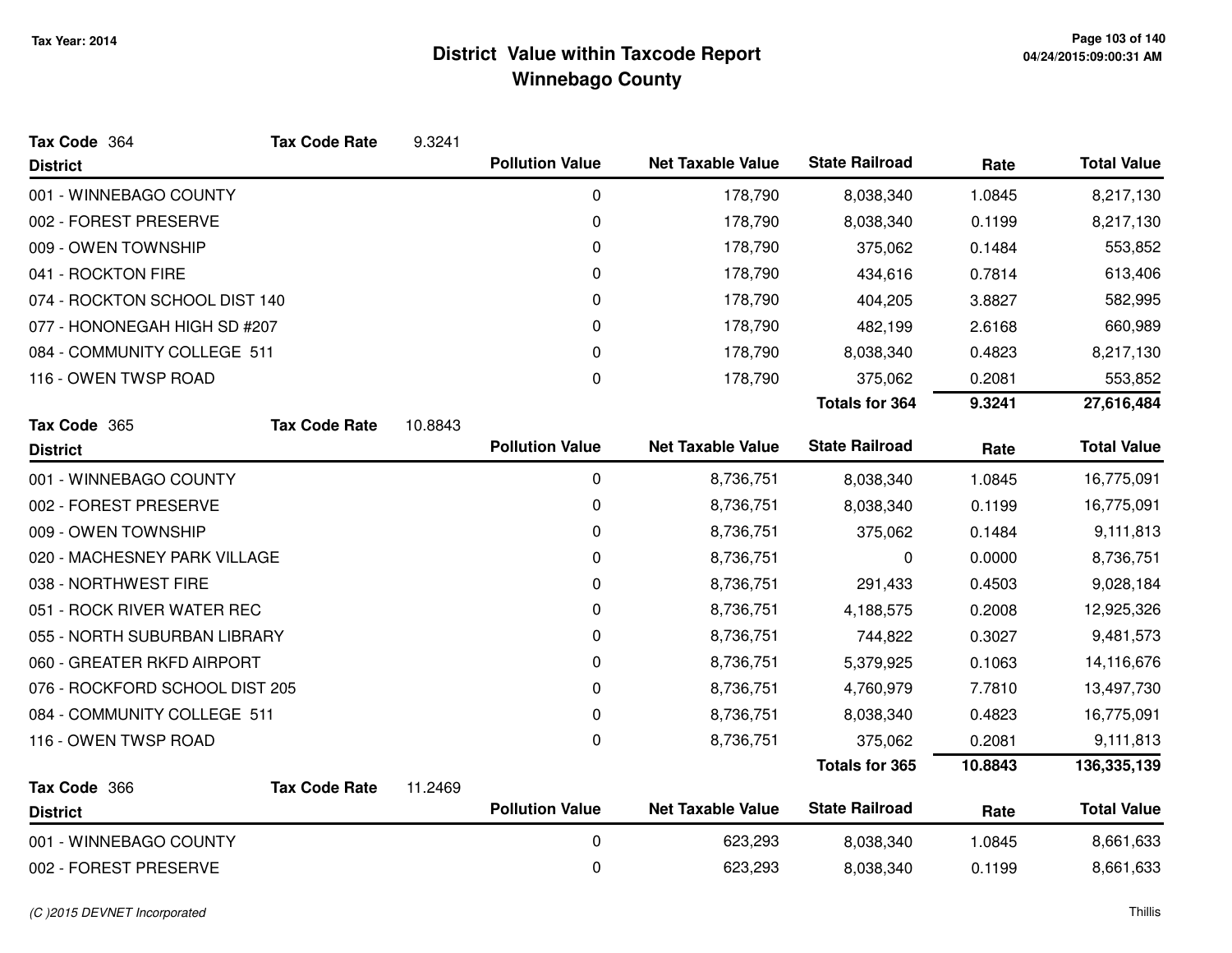| Tax Code 366                   | <b>Tax Code Rate</b> | 11.2469 |                        |                          |                       |         |                    |
|--------------------------------|----------------------|---------|------------------------|--------------------------|-----------------------|---------|--------------------|
| <b>District</b>                |                      |         | <b>Pollution Value</b> | <b>Net Taxable Value</b> | <b>State Railroad</b> | Rate    | <b>Total Value</b> |
| 004 - CHERRY VALLEY TOWNSHIP   |                      |         | 0                      | 623,293                  | 1,294,515             | 0.1382  | 1,917,808          |
| 031 - CHERRY VALLEY FIRE       |                      |         | 0                      | 623,293                  | 750,326               | 0.9765  | 1,373,619          |
| 054 - CHERRY VALLEY LIBRARY    |                      |         | 0                      | 623,293                  | 822,012               | 0.3952  | 1,445,305          |
| 076 - ROCKFORD SCHOOL DIST 205 |                      |         | 0                      | 623,293                  | 4,760,979             | 7.7810  | 5,384,272          |
| 084 - COMMUNITY COLLEGE 511    |                      |         | 0                      | 623,293                  | 8,038,340             | 0.4823  | 8,661,633          |
| 111 - CHERRY VALLEY TWSP ROAD  |                      |         | 0                      | 623,293                  | 1,294,515             | 0.2693  | 1,917,808          |
|                                |                      |         |                        |                          | <b>Totals for 366</b> | 11.2469 | 38,023,711         |
| Tax Code 367                   | <b>Tax Code Rate</b> | 9.6987  |                        |                          |                       |         |                    |
| <b>District</b>                |                      |         | <b>Pollution Value</b> | <b>Net Taxable Value</b> | <b>State Railroad</b> | Rate    | <b>Total Value</b> |
| 001 - WINNEBAGO COUNTY         |                      |         | 0                      | 82,976                   | 8,038,340             | 1.0845  | 8,121,316          |
| 002 - FOREST PRESERVE          |                      |         | 0                      | 82,976                   | 8,038,340             | 0.1199  | 8,121,316          |
| 004 - CHERRY VALLEY TOWNSHIP   |                      |         | 0                      | 82,976                   | 1,294,515             | 0.1382  | 1,377,491          |
| 031 - CHERRY VALLEY FIRE       |                      |         | 0                      | 82,976                   | 750,326               | 0.9765  | 833,302            |
| 054 - CHERRY VALLEY LIBRARY    |                      |         | 0                      | 82,976                   | 822,012               | 0.3952  | 904,988            |
| 083 - HIAWATHA SCHOOL DIST 426 |                      |         | 0                      | 82,976                   | 0                     | 6.0032  | 82,976             |
| 085 - COMMUNITY COLLEGE 523    |                      |         | 0                      | 82,976                   | 0                     | 0.7119  | 82,976             |
| 111 - CHERRY VALLEY TWSP ROAD  |                      |         | $\pmb{0}$              | 82,976                   | 1,294,515             | 0.2693  | 1,377,491          |
|                                |                      |         |                        |                          | <b>Totals for 367</b> | 9.6987  | 20,901,856         |
| Tax Code 368                   | <b>Tax Code Rate</b> | 10.6835 |                        |                          |                       |         |                    |
| <b>District</b>                |                      |         | <b>Pollution Value</b> | <b>Net Taxable Value</b> | <b>State Railroad</b> | Rate    | <b>Total Value</b> |
| 001 - WINNEBAGO COUNTY         |                      |         | $\pmb{0}$              | 433,567                  | 8,038,340             | 1.0845  | 8,471,907          |
| 002 - FOREST PRESERVE          |                      |         | 0                      | 433,567                  | 8,038,340             | 0.1199  | 8,471,907          |
| 009 - OWEN TOWNSHIP            |                      |         | 0                      | 433,567                  | 375,062               | 0.1484  | 808,629            |
| 020 - MACHESNEY PARK VILLAGE   |                      |         | 0                      | 433,567                  | 0                     | 0.0000  | 433,567            |
| 038 - NORTHWEST FIRE           |                      |         | 0                      | 433,567                  | 291,433               | 0.4503  | 725,000            |
| 055 - NORTH SUBURBAN LIBRARY   |                      |         | 0                      | 433,567                  | 744,822               | 0.3027  | 1,178,389          |
| 060 - GREATER RKFD AIRPORT     |                      |         | 0                      | 433,567                  | 5,379,925             | 0.1063  | 5,813,492          |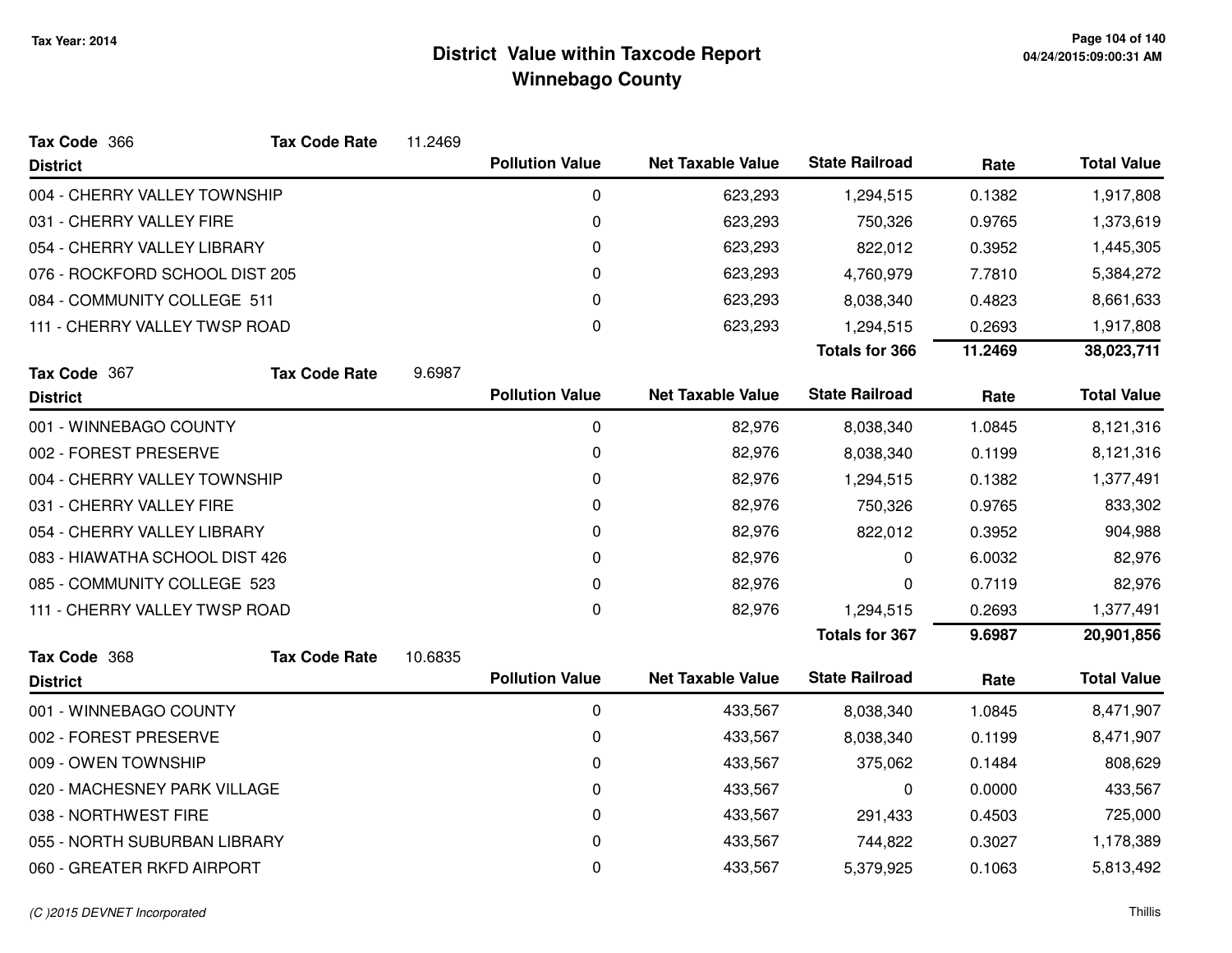| Tax Code 368                   | <b>Tax Code Rate</b> | 10.6835 |                        |                          |                       |         |                    |
|--------------------------------|----------------------|---------|------------------------|--------------------------|-----------------------|---------|--------------------|
| <b>District</b>                |                      |         | <b>Pollution Value</b> | <b>Net Taxable Value</b> | <b>State Railroad</b> | Rate    | <b>Total Value</b> |
| 076 - ROCKFORD SCHOOL DIST 205 |                      |         | 0                      | 433,567                  | 4,760,979             | 7.7810  | 5,194,546          |
| 084 - COMMUNITY COLLEGE 511    |                      |         | 0                      | 433,567                  | 8,038,340             | 0.4823  | 8,471,907          |
| 116 - OWEN TWSP ROAD           |                      |         | 0                      | 433,567                  | 375,062               | 0.2081  | 808,629            |
|                                |                      |         |                        |                          | <b>Totals for 368</b> | 10.6835 | 40,377,973         |
| Tax Code 369                   | <b>Tax Code Rate</b> | 10.8843 |                        |                          |                       |         |                    |
| <b>District</b>                |                      |         | <b>Pollution Value</b> | <b>Net Taxable Value</b> | <b>State Railroad</b> | Rate    | <b>Total Value</b> |
| 001 - WINNEBAGO COUNTY         |                      |         | 0                      | 142,805                  | 8,038,340             | 1.0845  | 8,181,145          |
| 002 - FOREST PRESERVE          |                      |         | 0                      | 142,805                  | 8,038,340             | 0.1199  | 8,181,145          |
| 009 - OWEN TOWNSHIP            |                      |         | 0                      | 142,805                  | 375,062               | 0.1484  | 517,867            |
| 038 - NORTHWEST FIRE           |                      |         | 0                      | 142,805                  | 291,433               | 0.4503  | 434,238            |
| 051 - ROCK RIVER WATER REC     |                      |         | 0                      | 142,805                  | 4,188,575             | 0.2008  | 4,331,380          |
| 055 - NORTH SUBURBAN LIBRARY   |                      |         | 0                      | 142,805                  | 744,822               | 0.3027  | 887,627            |
| 060 - GREATER RKFD AIRPORT     |                      |         | 0                      | 142,805                  | 5,379,925             | 0.1063  | 5,522,730          |
| 076 - ROCKFORD SCHOOL DIST 205 |                      |         | 0                      | 142,805                  | 4,760,979             | 7.7810  | 4,903,784          |
| 084 - COMMUNITY COLLEGE 511    |                      |         | 0                      | 142,805                  | 8,038,340             | 0.4823  | 8,181,145          |
| 116 - OWEN TWSP ROAD           |                      |         | 0                      | 142,805                  | 375,062               | 0.2081  | 517,867            |
|                                |                      |         |                        |                          | <b>Totals for 369</b> | 10.8843 | 41,658,928         |
| Tax Code 370                   | <b>Tax Code Rate</b> | 12.2093 |                        |                          |                       |         |                    |
| <b>District</b>                |                      |         | <b>Pollution Value</b> | <b>Net Taxable Value</b> | <b>State Railroad</b> | Rate    | <b>Total Value</b> |
| 001 - WINNEBAGO COUNTY         |                      |         | 0                      | 0                        | 8,038,340             | 1.0845  | 8,038,340          |
| 002 - FOREST PRESERVE          |                      |         | 0                      | 0                        | 8,038,340             | 0.1199  | 8,038,340          |
| 011 - ROCKFORD TOWNSHIP        |                      |         | 0                      | 0                        | 3,710,348             | 0.1394  | 3,710,348          |
| 021 - NEW MILFORD VILLAGE      |                      |         | 0                      | 0                        | 0                     | 0.0000  | 0                  |
| 036 - NEW MILFORD FIRE         |                      |         | 0                      | 0                        | 43,474                | 0.8302  | 43,474             |
| 046 - ROCKFORD PARK DISTRICT   |                      |         | 0                      | 0                        | 3,905,323             | 1.1286  | 3,905,323          |
| 054 - CHERRY VALLEY LIBRARY    |                      |         | 0                      | 0                        | 822,012               | 0.3952  | 822,012            |
| 060 - GREATER RKFD AIRPORT     |                      |         | 0                      | 0                        | 5,379,925             | 0.1063  | 5,379,925          |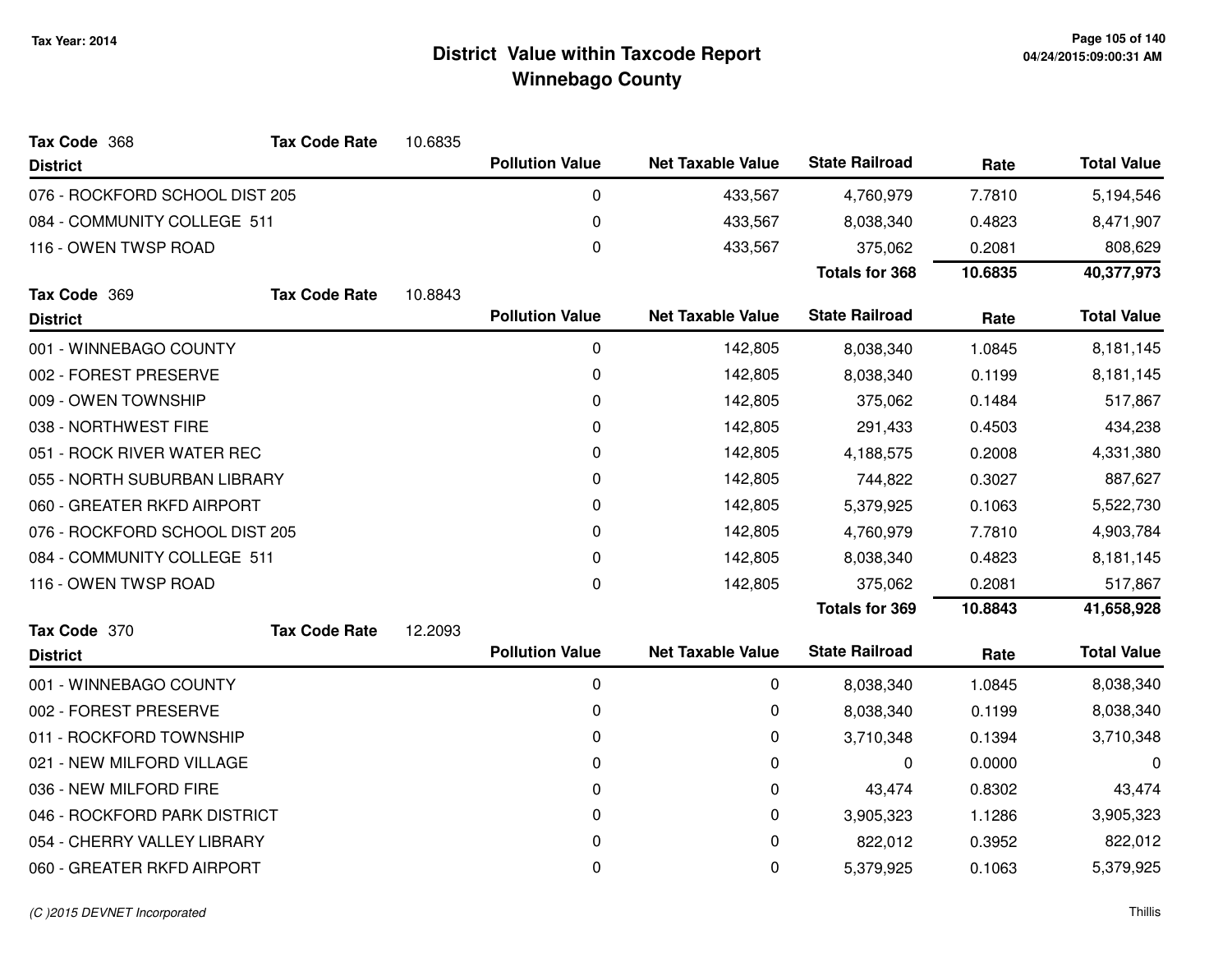| Tax Code 370                   | <b>Tax Code Rate</b> | 12.2093 |                        |                          |                       |         |                    |
|--------------------------------|----------------------|---------|------------------------|--------------------------|-----------------------|---------|--------------------|
| <b>District</b>                |                      |         | <b>Pollution Value</b> | <b>Net Taxable Value</b> | <b>State Railroad</b> | Rate    | <b>Total Value</b> |
| 076 - ROCKFORD SCHOOL DIST 205 |                      |         | 0                      | 0                        | 4,760,979             | 7.7810  | 4,760,979          |
| 084 - COMMUNITY COLLEGE 511    |                      |         | 0                      | 0                        | 8,038,340             | 0.4823  | 8,038,340          |
| 118 - ROCKFORD TWSP ROAD       |                      |         | 0                      | 0                        | 3,710,348             | 0.1419  | 3,710,348          |
|                                |                      |         |                        |                          | <b>Totals for 370</b> | 12.2093 | 46,447,429         |
| Tax Code 372                   | <b>Tax Code Rate</b> | 12.4101 |                        |                          |                       |         |                    |
| <b>District</b>                |                      |         | <b>Pollution Value</b> | <b>Net Taxable Value</b> | <b>State Railroad</b> | Rate    | <b>Total Value</b> |
| 001 - WINNEBAGO COUNTY         |                      |         | 0                      | 3,996,301                | 8,038,340             | 1.0845  | 12,034,641         |
| 002 - FOREST PRESERVE          |                      |         | 0                      | 3,996,301                | 8,038,340             | 0.1199  | 12,034,641         |
| 011 - ROCKFORD TOWNSHIP        |                      |         | 0                      | 3,996,301                | 3,710,348             | 0.1394  | 7,706,649          |
| 021 - NEW MILFORD VILLAGE      |                      |         | 0                      | 3,996,301                | 0                     | 0.0000  | 3,996,301          |
| 036 - NEW MILFORD FIRE         |                      |         | 0                      | 3,996,301                | 43,474                | 0.8302  | 4,039,775          |
| 046 - ROCKFORD PARK DISTRICT   |                      |         | 0                      | 3,996,301                | 3,905,323             | 1.1286  | 7,901,624          |
| 051 - ROCK RIVER WATER REC     |                      |         | 0                      | 3,996,301                | 4,188,575             | 0.2008  | 8,184,876          |
| 054 - CHERRY VALLEY LIBRARY    |                      |         | 0                      | 3,996,301                | 822,012               | 0.3952  | 4,818,313          |
| 060 - GREATER RKFD AIRPORT     |                      |         | 0                      | 3,996,301                | 5,379,925             | 0.1063  | 9,376,226          |
| 076 - ROCKFORD SCHOOL DIST 205 |                      |         | 0                      | 3,996,301                | 4,760,979             | 7.7810  | 8,757,280          |
| 084 - COMMUNITY COLLEGE 511    |                      |         | 0                      | 3,996,301                | 8,038,340             | 0.4823  | 12,034,641         |
| 118 - ROCKFORD TWSP ROAD       |                      |         | $\pmb{0}$              | 3,996,301                | 3,710,348             | 0.1419  | 7,706,649          |
|                                |                      |         |                        |                          | <b>Totals for 372</b> | 12.4101 | 98,591,616         |
| Tax Code 373                   | <b>Tax Code Rate</b> | 10.8863 |                        |                          |                       |         |                    |
| <b>District</b>                |                      |         | <b>Pollution Value</b> | <b>Net Taxable Value</b> | <b>State Railroad</b> | Rate    | <b>Total Value</b> |
| 001 - WINNEBAGO COUNTY         |                      |         | 0                      | 1,659,785                | 8,038,340             | 1.0845  | 9,698,125          |
| 002 - FOREST PRESERVE          |                      |         | 0                      | 1,659,785                | 8,038,340             | 0.1199  | 9,698,125          |
| 011 - ROCKFORD TOWNSHIP        |                      |         | 0                      | 1,659,785                | 3,710,348             | 0.1394  | 5,370,133          |
| 021 - NEW MILFORD VILLAGE      |                      |         | $\pmb{0}$              | 1,659,785                | 0                     | 0.0000  | 1,659,785          |
| 036 - NEW MILFORD FIRE         |                      |         | 0                      | 1,659,785                | 43,474                | 0.8302  | 1,703,259          |
| 051 - ROCK RIVER WATER REC     |                      |         | 0                      | 1,659,785                | 4,188,575             | 0.2008  | 5,848,360          |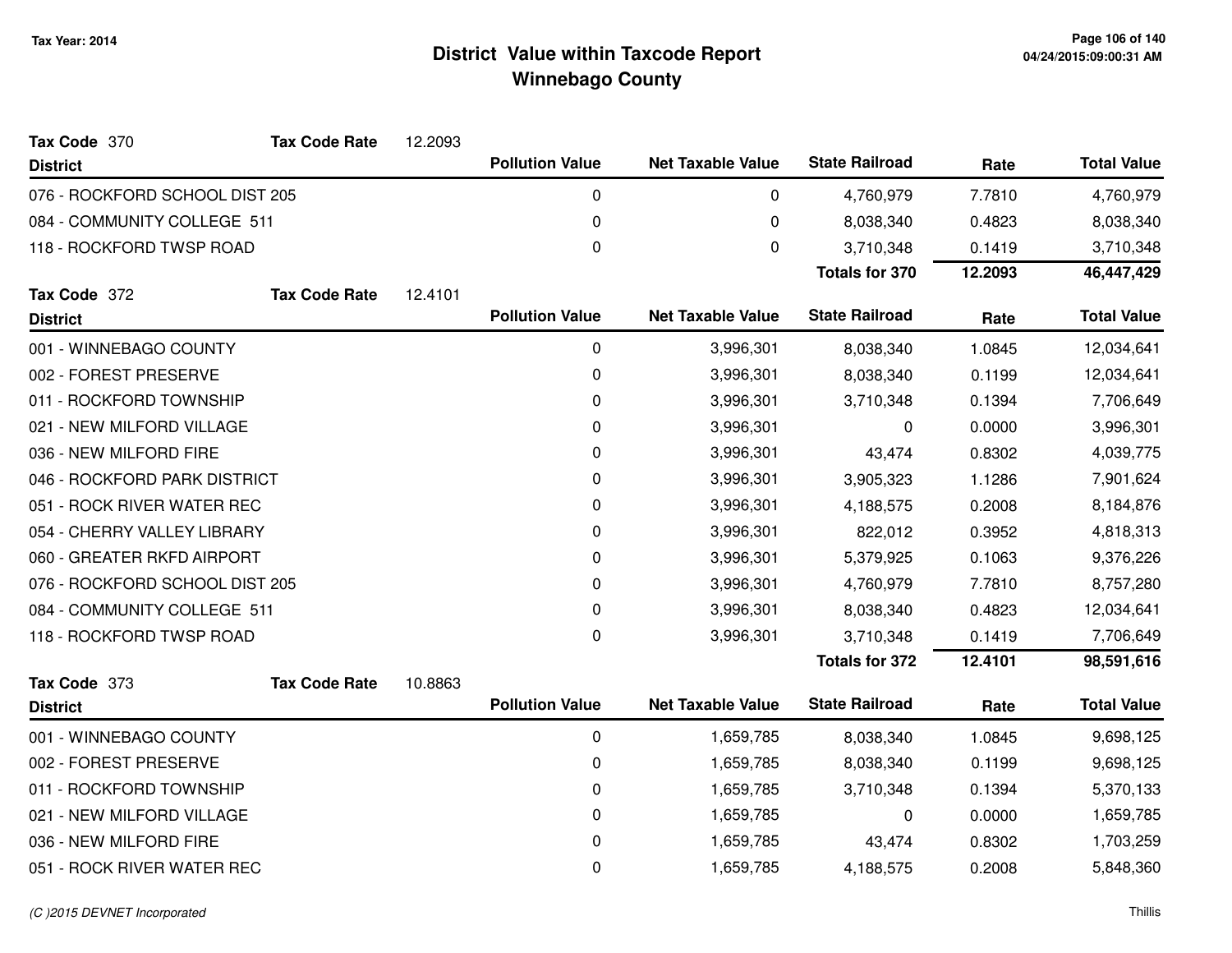| Tax Code 373                   | <b>Tax Code Rate</b> | 10.8863 |                        |                          |                       |         |                    |
|--------------------------------|----------------------|---------|------------------------|--------------------------|-----------------------|---------|--------------------|
| <b>District</b>                |                      |         | <b>Pollution Value</b> | <b>Net Taxable Value</b> | <b>State Railroad</b> | Rate    | <b>Total Value</b> |
| 060 - GREATER RKFD AIRPORT     |                      |         | 0                      | 1,659,785                | 5,379,925             | 0.1063  | 7,039,710          |
| 076 - ROCKFORD SCHOOL DIST 205 |                      |         | 0                      | 1,659,785                | 4,760,979             | 7.7810  | 6,420,764          |
| 084 - COMMUNITY COLLEGE 511    |                      |         | 0                      | 1,659,785                | 8,038,340             | 0.4823  | 9,698,125          |
| 118 - ROCKFORD TWSP ROAD       |                      |         | 0                      | 1,659,785                | 3,710,348             | 0.1419  | 5,370,133          |
|                                |                      |         |                        |                          | <b>Totals for 373</b> | 10.8863 | 62,506,519         |
| Tax Code 374                   | <b>Tax Code Rate</b> | 12.3556 |                        |                          |                       |         |                    |
| <b>District</b>                |                      |         | <b>Pollution Value</b> | <b>Net Taxable Value</b> | <b>State Railroad</b> | Rate    | <b>Total Value</b> |
| 001 - WINNEBAGO COUNTY         |                      |         | 0                      | 1,006,419                | 8,038,340             | 1.0845  | 9,044,759          |
| 002 - FOREST PRESERVE          |                      |         | 0                      | 1,006,419                | 8,038,340             | 0.1199  | 9,044,759          |
| 011 - ROCKFORD TOWNSHIP        |                      |         | 0                      | 1,006,419                | 3,710,348             | 0.1394  | 4,716,767          |
| 017 - CHERRY VALLEY VILLAGE    |                      |         | 0                      | 1,006,419                | 143,629               | 0.0000  | 1,150,048          |
| 031 - CHERRY VALLEY FIRE       |                      |         | 0                      | 1,006,419                | 750,326               | 0.9765  | 1,756,745          |
| 046 - ROCKFORD PARK DISTRICT   |                      |         | 0                      | 1,006,419                | 3,905,323             | 1.1286  | 4,911,742          |
| 054 - CHERRY VALLEY LIBRARY    |                      |         | 0                      | 1,006,419                | 822,012               | 0.3952  | 1,828,431          |
| 060 - GREATER RKFD AIRPORT     |                      |         | 0                      | 1,006,419                | 5,379,925             | 0.1063  | 6,386,344          |
| 076 - ROCKFORD SCHOOL DIST 205 |                      |         | 0                      | 1,006,419                | 4,760,979             | 7.7810  | 5,767,398          |
| 084 - COMMUNITY COLLEGE 511    |                      |         | 0                      | 1,006,419                | 8,038,340             | 0.4823  | 9,044,759          |
| 118 - ROCKFORD TWSP ROAD       |                      |         | $\mathbf 0$            | 1,006,419                | 3,710,348             | 0.1419  | 4,716,767          |
|                                |                      |         |                        |                          | <b>Totals for 374</b> | 12.3556 | 58,368,519         |
| Tax Code 378                   | <b>Tax Code Rate</b> | 12.5564 |                        |                          |                       |         |                    |
| <b>District</b>                |                      |         | <b>Pollution Value</b> | <b>Net Taxable Value</b> | <b>State Railroad</b> | Rate    | <b>Total Value</b> |
| 001 - WINNEBAGO COUNTY         |                      |         | 0                      | 44,728,705               | 8,038,340             | 1.0845  | 52,767,045         |
| 002 - FOREST PRESERVE          |                      |         | 0                      | 44,728,705               | 8,038,340             | 0.1199  | 52,767,045         |
| 011 - ROCKFORD TOWNSHIP        |                      |         | 0                      | 44,728,705               | 3,710,348             | 0.1394  | 48,439,053         |
| 017 - CHERRY VALLEY VILLAGE    |                      |         | 0                      | 44,728,705               | 143,629               | 0.0000  | 44,872,334         |
| 031 - CHERRY VALLEY FIRE       |                      |         | 0                      | 44,728,705               | 750,326               | 0.9765  | 45,479,031         |
| 046 - ROCKFORD PARK DISTRICT   |                      |         | 0                      | 44,728,705               | 3,905,323             | 1.1286  | 48,634,028         |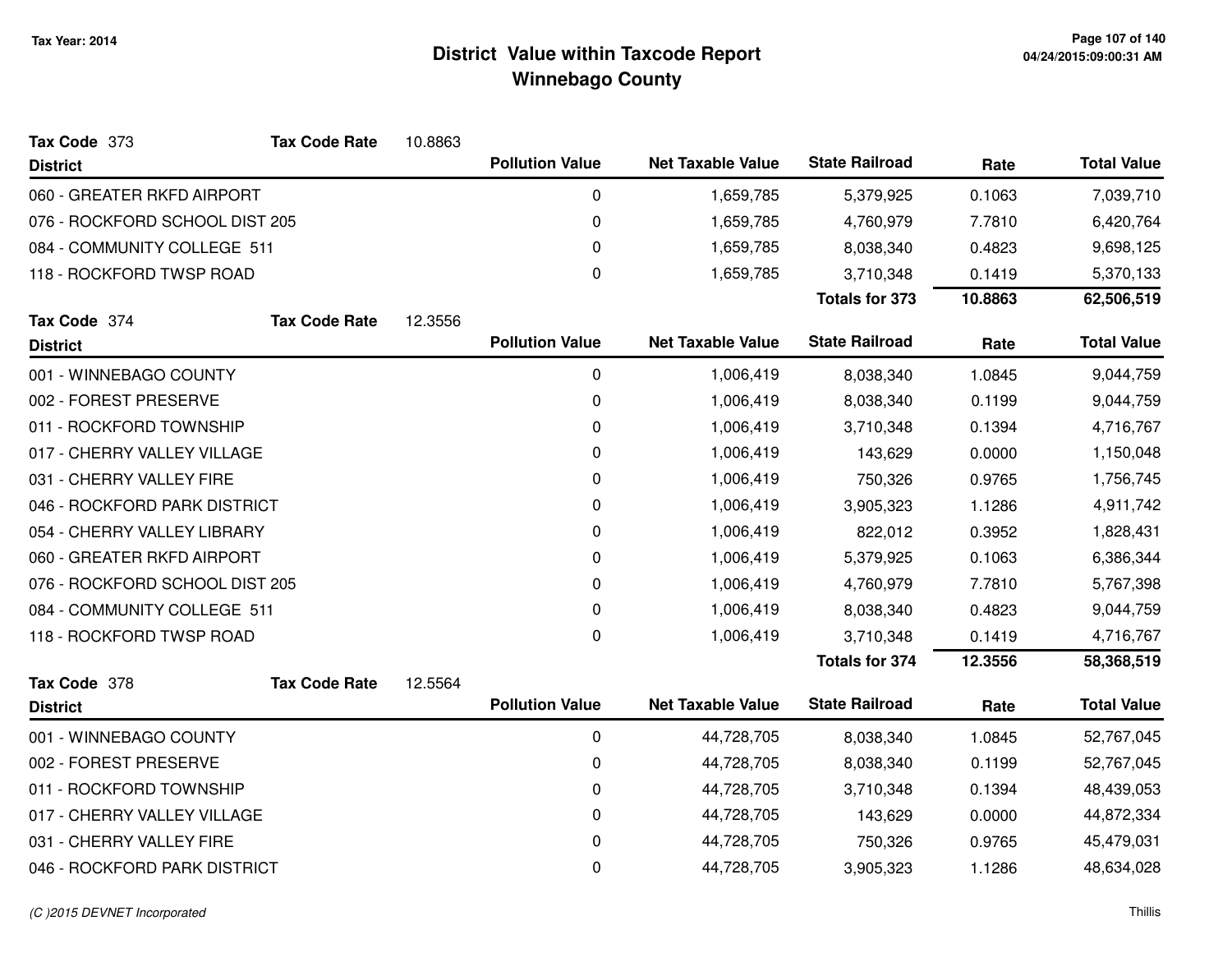| Tax Code 378                   | <b>Tax Code Rate</b> | 12.5564 |                        |                          |                       |         |                    |
|--------------------------------|----------------------|---------|------------------------|--------------------------|-----------------------|---------|--------------------|
| <b>District</b>                |                      |         | <b>Pollution Value</b> | <b>Net Taxable Value</b> | <b>State Railroad</b> | Rate    | <b>Total Value</b> |
| 051 - ROCK RIVER WATER REC     |                      |         | 0                      | 44,728,705               | 4,188,575             | 0.2008  | 48,917,280         |
| 054 - CHERRY VALLEY LIBRARY    |                      |         | $\pmb{0}$              | 44,728,705               | 822,012               | 0.3952  | 45,550,717         |
| 060 - GREATER RKFD AIRPORT     |                      |         | 0                      | 44,728,705               | 5,379,925             | 0.1063  | 50,108,630         |
| 076 - ROCKFORD SCHOOL DIST 205 |                      |         | 0                      | 44,728,705               | 4,760,979             | 7.7810  | 49,489,684         |
| 084 - COMMUNITY COLLEGE 511    |                      |         | 0                      | 44,728,705               | 8,038,340             | 0.4823  | 52,767,045         |
| 118 - ROCKFORD TWSP ROAD       |                      |         | 0                      | 44,728,705               | 3,710,348             | 0.1419  | 48,439,053         |
|                                |                      |         |                        |                          | <b>Totals for 378</b> | 12.5564 | 588,230,945        |
| Tax Code 379                   | <b>Tax Code Rate</b> | 10.6855 |                        |                          |                       |         |                    |
| <b>District</b>                |                      |         | <b>Pollution Value</b> | <b>Net Taxable Value</b> | <b>State Railroad</b> | Rate    | <b>Total Value</b> |
| 001 - WINNEBAGO COUNTY         |                      |         | $\mathbf 0$            | 690,629                  | 8,038,340             | 1.0845  | 8,728,969          |
| 002 - FOREST PRESERVE          |                      |         | $\pmb{0}$              | 690,629                  | 8,038,340             | 0.1199  | 8,728,969          |
| 011 - ROCKFORD TOWNSHIP        |                      |         | 0                      | 690,629                  | 3,710,348             | 0.1394  | 4,400,977          |
| 021 - NEW MILFORD VILLAGE      |                      |         | 0                      | 690,629                  | 0                     | 0.0000  | 690,629            |
| 036 - NEW MILFORD FIRE         |                      |         | 0                      | 690,629                  | 43,474                | 0.8302  | 734,103            |
| 060 - GREATER RKFD AIRPORT     |                      |         | $\Omega$               | 690,629                  | 5,379,925             | 0.1063  | 6,070,554          |
| 076 - ROCKFORD SCHOOL DIST 205 |                      |         | 0                      | 690,629                  | 4,760,979             | 7.7810  | 5,451,608          |
| 084 - COMMUNITY COLLEGE 511    |                      |         | 0                      | 690,629                  | 8,038,340             | 0.4823  | 8,728,969          |
| 118 - ROCKFORD TWSP ROAD       |                      |         | $\pmb{0}$              | 690,629                  | 3,710,348             | 0.1419  | 4,400,977          |
|                                |                      |         |                        |                          | <b>Totals for 379</b> | 10.6855 | 47,935,755         |
| Tax Code 380                   | <b>Tax Code Rate</b> | 11.8141 |                        |                          |                       |         |                    |
| <b>District</b>                |                      |         | <b>Pollution Value</b> | <b>Net Taxable Value</b> | <b>State Railroad</b> | Rate    | <b>Total Value</b> |
| 001 - WINNEBAGO COUNTY         |                      |         | $\mathbf 0$            | 939,540                  | 8,038,340             | 1.0845  | 8,977,880          |
| 002 - FOREST PRESERVE          |                      |         | 0                      | 939,540                  | 8,038,340             | 0.1199  | 8,977,880          |
| 011 - ROCKFORD TOWNSHIP        |                      |         | 0                      | 939,540                  | 3,710,348             | 0.1394  | 4,649,888          |
| 021 - NEW MILFORD VILLAGE      |                      |         | 0                      | 939,540                  | 0                     | 0.0000  | 939,540            |
| 036 - NEW MILFORD FIRE         |                      |         | 0                      | 939,540                  | 43,474                | 0.8302  | 983,014            |
| 046 - ROCKFORD PARK DISTRICT   |                      |         | 0                      | 939,540                  | 3,905,323             | 1.1286  | 4,844,863          |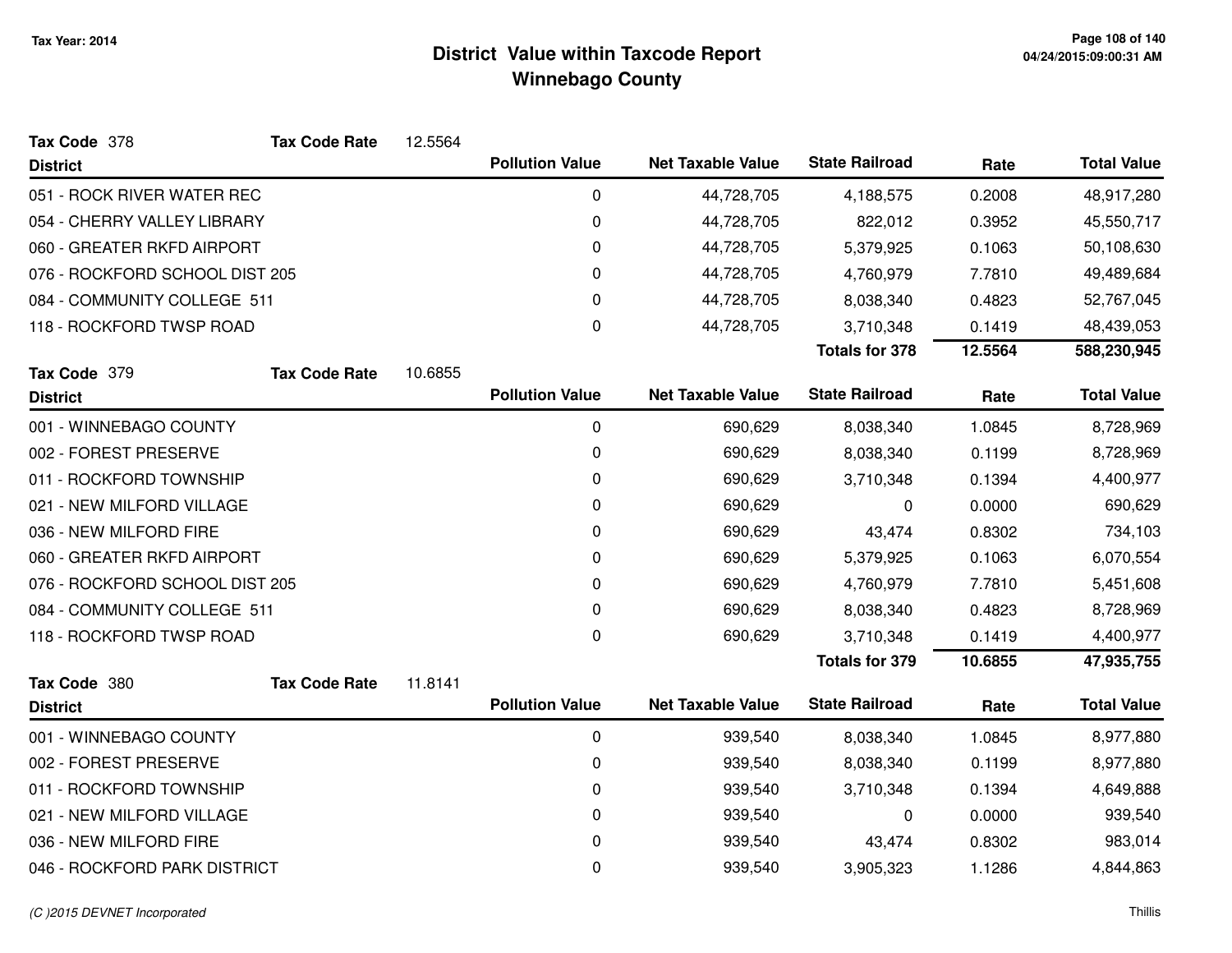| Tax Code 380                   | <b>Tax Code Rate</b> | 11.8141 |                        |                          |                       |         |                    |
|--------------------------------|----------------------|---------|------------------------|--------------------------|-----------------------|---------|--------------------|
| <b>District</b>                |                      |         | <b>Pollution Value</b> | <b>Net Taxable Value</b> | <b>State Railroad</b> | Rate    | <b>Total Value</b> |
| 060 - GREATER RKFD AIRPORT     |                      |         | $\mathbf 0$            | 939,540                  | 5,379,925             | 0.1063  | 6,319,465          |
| 076 - ROCKFORD SCHOOL DIST 205 |                      |         | $\mathbf 0$            | 939,540                  | 4,760,979             | 7.7810  | 5,700,519          |
| 084 - COMMUNITY COLLEGE 511    |                      |         | 0                      | 939,540                  | 8,038,340             | 0.4823  | 8,977,880          |
| 118 - ROCKFORD TWSP ROAD       |                      |         | $\boldsymbol{0}$       | 939,540                  | 3,710,348             | 0.1419  | 4,649,888          |
|                                |                      |         |                        |                          | <b>Totals for 380</b> | 11.8141 | 55,020,817         |
| Tax Code 381                   | <b>Tax Code Rate</b> | 14.3836 |                        |                          |                       |         |                    |
| <b>District</b>                |                      |         | <b>Pollution Value</b> | <b>Net Taxable Value</b> | <b>State Railroad</b> | Rate    | <b>Total Value</b> |
| 001 - WINNEBAGO COUNTY         |                      |         | 0                      | 5,624,145                | 8,038,340             | 1.0845  | 13,662,485         |
| 002 - FOREST PRESERVE          |                      |         | 0                      | 5,624,145                | 8,038,340             | 0.1199  | 13,662,485         |
| 011 - ROCKFORD TOWNSHIP        |                      |         | 0                      | 5,624,145                | 3,710,348             | 0.1394  | 9,334,493          |
| 023 - ROCKFORD CITY            |                      |         | $\mathbf 0$            | 5,624,145                | 3,105,256             | 3.2931  | 8,729,401          |
| 046 - ROCKFORD PARK DISTRICT   |                      |         | 0                      | 5,624,145                | 3,905,323             | 1.1286  | 9,529,468          |
| 051 - ROCK RIVER WATER REC     |                      |         | 0                      | 5,624,145                | 4,188,575             | 0.2008  | 9,812,720          |
| 059 - ROCKFORD CITY LIBRARY    |                      |         | 0                      | 5,624,145                | 3,105,256             | 0.5042  | 8,729,401          |
| 060 - GREATER RKFD AIRPORT     |                      |         | $\mathbf 0$            | 5,624,145                | 5,379,925             | 0.1063  | 11,004,070         |
| 082 - WINNEBAGO UNIT SD #323   |                      |         | $\mathbf 0$            | 5,624,145                | 1,414,768             | 7.1826  | 7,038,913          |
| 084 - COMMUNITY COLLEGE 511    |                      |         | 0                      | 5,624,145                | 8,038,340             | 0.4823  | 13,662,485         |
| 118 - ROCKFORD TWSP ROAD       |                      |         | $\boldsymbol{0}$       | 5,624,145                | 3,710,348             | 0.1419  | 9,334,493          |
|                                |                      |         |                        |                          | <b>Totals for 381</b> | 14.3836 | 114,500,414        |
| Tax Code 382                   | <b>Tax Code Rate</b> | 14.1828 |                        |                          |                       |         |                    |
| <b>District</b>                |                      |         | <b>Pollution Value</b> | <b>Net Taxable Value</b> | <b>State Railroad</b> | Rate    | <b>Total Value</b> |
| 001 - WINNEBAGO COUNTY         |                      |         | $\mathbf 0$            | 155,853                  | 8,038,340             | 1.0845  | 8,194,193          |
| 002 - FOREST PRESERVE          |                      |         | 0                      | 155,853                  | 8,038,340             | 0.1199  | 8,194,193          |
| 011 - ROCKFORD TOWNSHIP        |                      |         | 0                      | 155,853                  | 3,710,348             | 0.1394  | 3,866,201          |
| 023 - ROCKFORD CITY            |                      |         | $\mathbf 0$            | 155,853                  | 3,105,256             | 3.2931  | 3,261,109          |
| 046 - ROCKFORD PARK DISTRICT   |                      |         | 0                      | 155,853                  | 3,905,323             | 1.1286  | 4,061,176          |
| 059 - ROCKFORD CITY LIBRARY    |                      |         | $\mathbf 0$            | 155,853                  | 3,105,256             | 0.5042  | 3,261,109          |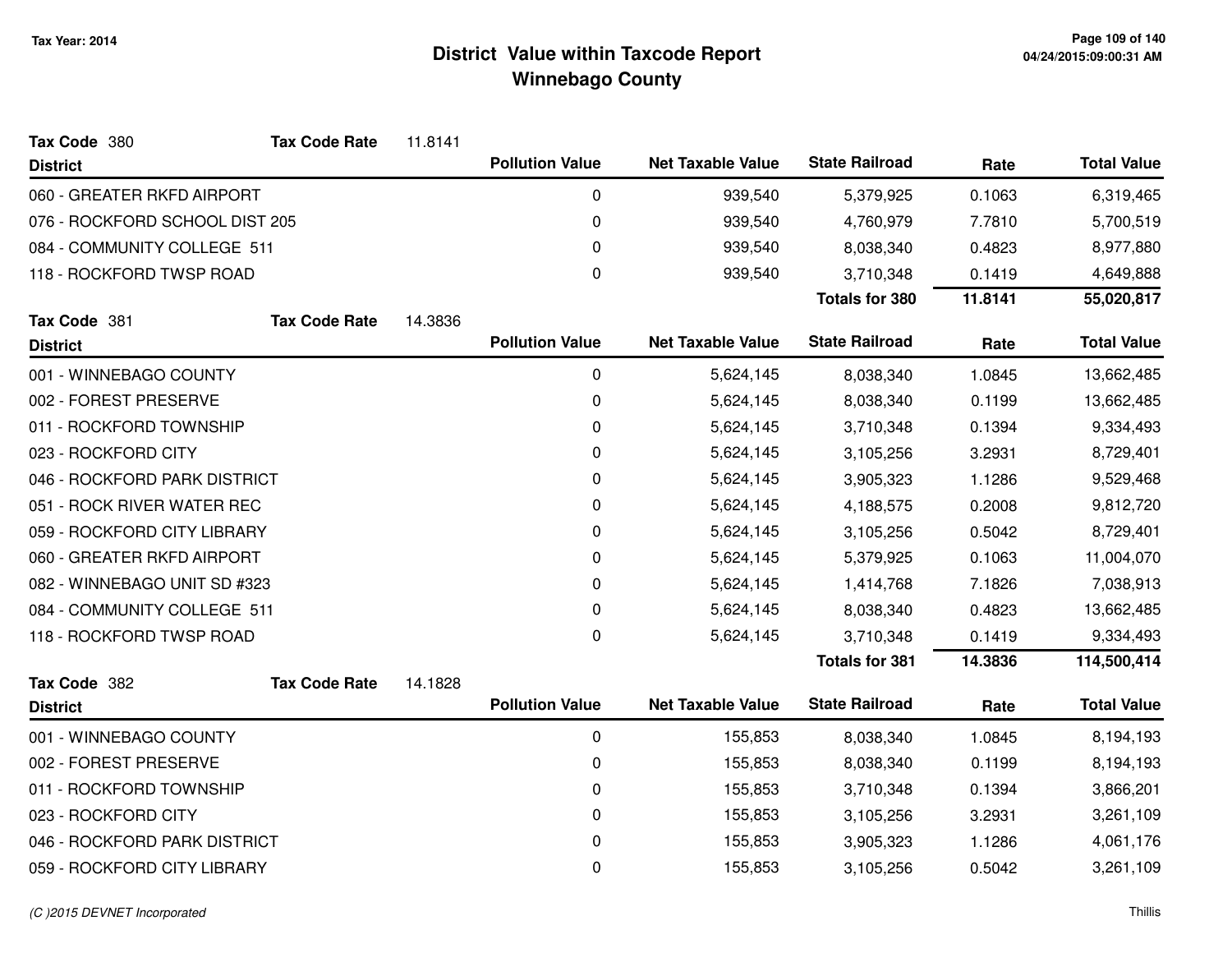| Tax Code 382                   | <b>Tax Code Rate</b> | 14.1828 |                        |                          |                       |         |                    |
|--------------------------------|----------------------|---------|------------------------|--------------------------|-----------------------|---------|--------------------|
| <b>District</b>                |                      |         | <b>Pollution Value</b> | <b>Net Taxable Value</b> | <b>State Railroad</b> | Rate    | <b>Total Value</b> |
| 060 - GREATER RKFD AIRPORT     |                      |         | 0                      | 155,853                  | 5,379,925             | 0.1063  | 5,535,778          |
| 082 - WINNEBAGO UNIT SD #323   |                      |         | 0                      | 155,853                  | 1,414,768             | 7.1826  | 1,570,621          |
| 084 - COMMUNITY COLLEGE 511    |                      |         | 0                      | 155,853                  | 8,038,340             | 0.4823  | 8,194,193          |
| 118 - ROCKFORD TWSP ROAD       |                      |         | 0                      | 155,853                  | 3,710,348             | 0.1419  | 3,866,201          |
|                                |                      |         |                        |                          | <b>Totals for 382</b> | 14.1828 | 50,004,774         |
| Tax Code 383                   | <b>Tax Code Rate</b> | 14.9074 |                        |                          |                       |         |                    |
| <b>District</b>                |                      |         | <b>Pollution Value</b> | <b>Net Taxable Value</b> | <b>State Railroad</b> | Rate    | <b>Total Value</b> |
| 001 - WINNEBAGO COUNTY         |                      |         | 0                      | 1,434,515                | 8,038,340             | 1.0845  | 9,472,855          |
| 002 - FOREST PRESERVE          |                      |         | 0                      | 1,434,515                | 8,038,340             | 0.1199  | 9,472,855          |
| 004 - CHERRY VALLEY TOWNSHIP   |                      |         | 0                      | 1,434,515                | 1,294,515             | 0.1382  | 2,729,030          |
| 023 - ROCKFORD CITY            |                      |         | 0                      | 1,434,515                | 3,105,256             | 3.2931  | 4,539,771          |
| 046 - ROCKFORD PARK DISTRICT   |                      |         | 0                      | 1,434,515                | 3,905,323             | 1.1286  | 5,339,838          |
| 059 - ROCKFORD CITY LIBRARY    |                      |         | 0                      | 1,434,515                | 3,105,256             | 0.5042  | 4,539,771          |
| 060 - GREATER RKFD AIRPORT     |                      |         | 0                      | 1,434,515                | 5,379,925             | 0.1063  | 6,814,440          |
| 076 - ROCKFORD SCHOOL DIST 205 |                      |         | 0                      | 1,434,515                | 4,760,979             | 7.7810  | 6,195,494          |
| 084 - COMMUNITY COLLEGE 511    |                      |         | 0                      | 1,434,515                | 8,038,340             | 0.4823  | 9,472,855          |
| 111 - CHERRY VALLEY TWSP ROAD  |                      |         | 0                      | 1,434,515                | 1,294,515             | 0.2693  | 2,729,030          |
|                                |                      |         |                        |                          | <b>Totals for 383</b> | 14.9074 | 61,305,939         |
| Tax Code 385                   | <b>Tax Code Rate</b> | 12.0149 |                        |                          |                       |         |                    |
| <b>District</b>                |                      |         | <b>Pollution Value</b> | <b>Net Taxable Value</b> | <b>State Railroad</b> | Rate    | <b>Total Value</b> |
| 001 - WINNEBAGO COUNTY         |                      |         | 0                      | 565,946                  | 8,038,340             | 1.0845  | 8,604,286          |
| 002 - FOREST PRESERVE          |                      |         | 0                      | 565,946                  | 8,038,340             | 0.1199  | 8,604,286          |
| 011 - ROCKFORD TOWNSHIP        |                      |         | 0                      | 565,946                  | 3,710,348             | 0.1394  | 4,276,294          |
| 021 - NEW MILFORD VILLAGE      |                      |         | 0                      | 565,946                  | 0                     | 0.0000  | 565,946            |
| 036 - NEW MILFORD FIRE         |                      |         | 0                      | 565,946                  | 43,474                | 0.8302  | 609,420            |
| 046 - ROCKFORD PARK DISTRICT   |                      |         | 0                      | 565,946                  | 3,905,323             | 1.1286  | 4,471,269          |
| 051 - ROCK RIVER WATER REC     |                      |         | 0                      | 565,946                  | 4,188,575             | 0.2008  | 4,754,521          |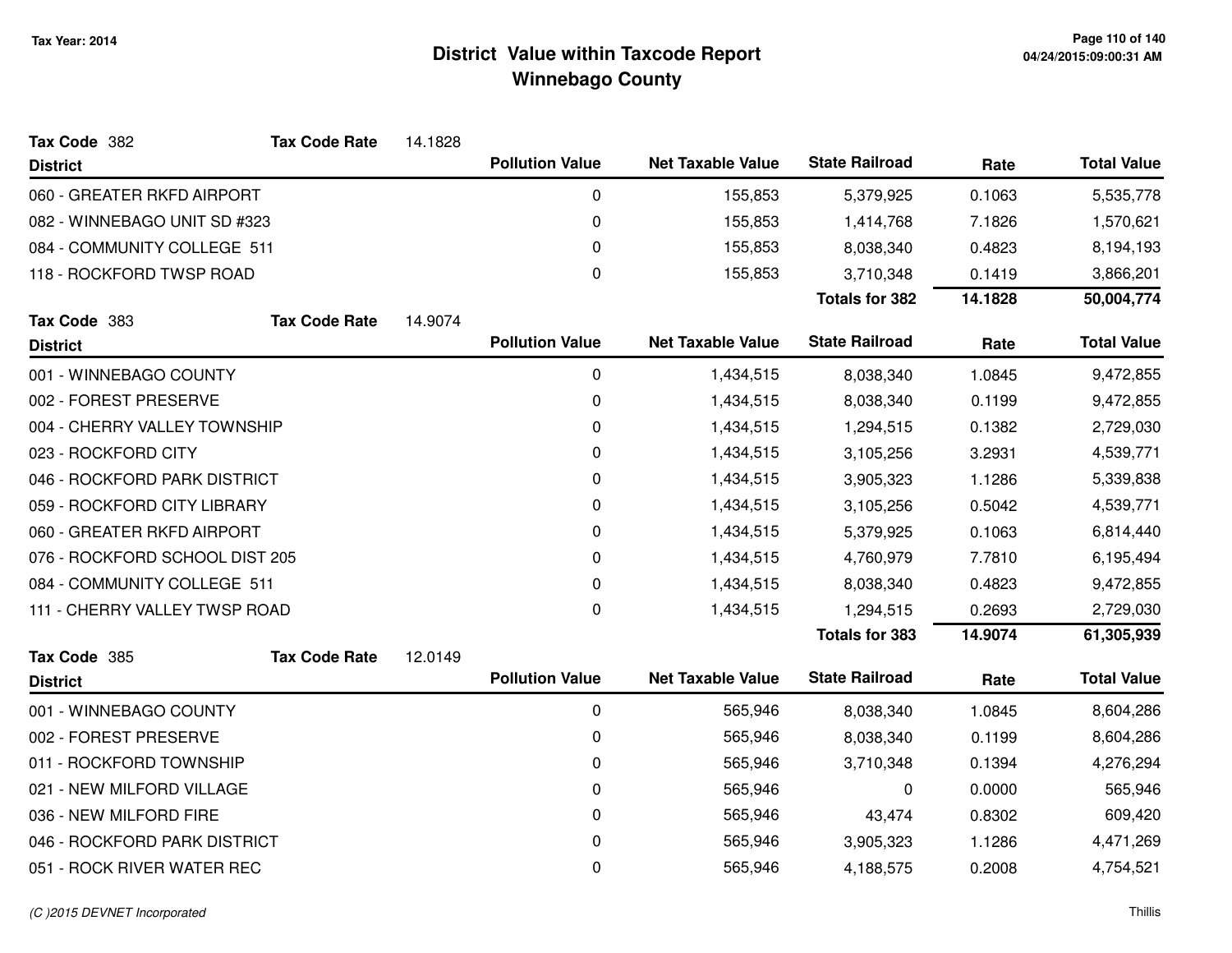| Tax Code 385                   | <b>Tax Code Rate</b> | 12.0149 |                        |                          |                       |         |                    |
|--------------------------------|----------------------|---------|------------------------|--------------------------|-----------------------|---------|--------------------|
| <b>District</b>                |                      |         | <b>Pollution Value</b> | <b>Net Taxable Value</b> | <b>State Railroad</b> | Rate    | <b>Total Value</b> |
| 060 - GREATER RKFD AIRPORT     |                      |         | 0                      | 565,946                  | 5,379,925             | 0.1063  | 5,945,871          |
| 076 - ROCKFORD SCHOOL DIST 205 |                      |         | 0                      | 565,946                  | 4,760,979             | 7.7810  | 5,326,925          |
| 084 - COMMUNITY COLLEGE 511    |                      |         | 0                      | 565,946                  | 8,038,340             | 0.4823  | 8,604,286          |
| 118 - ROCKFORD TWSP ROAD       |                      |         | $\mathbf 0$            | 565,946                  | 3,710,348             | 0.1419  | 4,276,294          |
|                                |                      |         |                        |                          | <b>Totals for 385</b> | 12.0149 | 56,039,398         |
| Tax Code 386                   | <b>Tax Code Rate</b> | 12.4818 |                        |                          |                       |         |                    |
| <b>District</b>                |                      |         | <b>Pollution Value</b> | <b>Net Taxable Value</b> | <b>State Railroad</b> | Rate    | <b>Total Value</b> |
| 001 - WINNEBAGO COUNTY         |                      |         | 0                      | 0                        | 8,038,340             | 1.0845  | 8,038,340          |
| 002 - FOREST PRESERVE          |                      |         | 0                      | 0                        | 8,038,340             | 0.1199  | 8,038,340          |
| 004 - CHERRY VALLEY TOWNSHIP   |                      |         | 0                      | 0                        | 1,294,515             | 0.1382  | 1,294,515          |
| 021 - NEW MILFORD VILLAGE      |                      |         | 0                      | 0                        | 0                     | 0.0000  | 0                  |
| 031 - CHERRY VALLEY FIRE       |                      |         | 0                      | 0                        | 750,326               | 0.9765  | 750,326            |
| 046 - ROCKFORD PARK DISTRICT   |                      |         | 0                      | 0                        | 3,905,323             | 1.1286  | 3,905,323          |
| 054 - CHERRY VALLEY LIBRARY    |                      |         | 0                      | 0                        | 822,012               | 0.3952  | 822,012            |
| 060 - GREATER RKFD AIRPORT     |                      |         | 0                      | 0                        | 5,379,925             | 0.1063  | 5,379,925          |
| 076 - ROCKFORD SCHOOL DIST 205 |                      |         | 0                      | 0                        | 4,760,979             | 7.7810  | 4,760,979          |
| 084 - COMMUNITY COLLEGE 511    |                      |         | $\Omega$               | 0                        | 8,038,340             | 0.4823  | 8,038,340          |
| 111 - CHERRY VALLEY TWSP ROAD  |                      |         | 0                      | 0                        | 1,294,515             | 0.2693  | 1,294,515          |
|                                |                      |         |                        |                          | <b>Totals for 386</b> | 12.4818 | 42,322,615         |
| Tax Code 391                   | <b>Tax Code Rate</b> | 14.9820 |                        |                          |                       |         |                    |
| <b>District</b>                |                      |         | <b>Pollution Value</b> | <b>Net Taxable Value</b> | <b>State Railroad</b> | Rate    | <b>Total Value</b> |
| 001 - WINNEBAGO COUNTY         |                      |         | 0                      | 820,301                  | 8,038,340             | 1.0845  | 8,858,641          |
| 002 - FOREST PRESERVE          |                      |         | 0                      | 820,301                  | 8,038,340             | 0.1199  | 8,858,641          |
| 011 - ROCKFORD TOWNSHIP        |                      |         | 0                      | 820,301                  | 3,710,348             | 0.1394  | 4,530,649          |
| 023 - ROCKFORD CITY            |                      |         | $\pmb{0}$              | 820,301                  | 3,105,256             | 3.2931  | 3,925,557          |
| 046 - ROCKFORD PARK DISTRICT   |                      |         | 0                      | 820,301                  | 3,905,323             | 1.1286  | 4,725,624          |
| 051 - ROCK RIVER WATER REC     |                      |         | 0                      | 820,301                  | 4,188,575             | 0.2008  | 5,008,876          |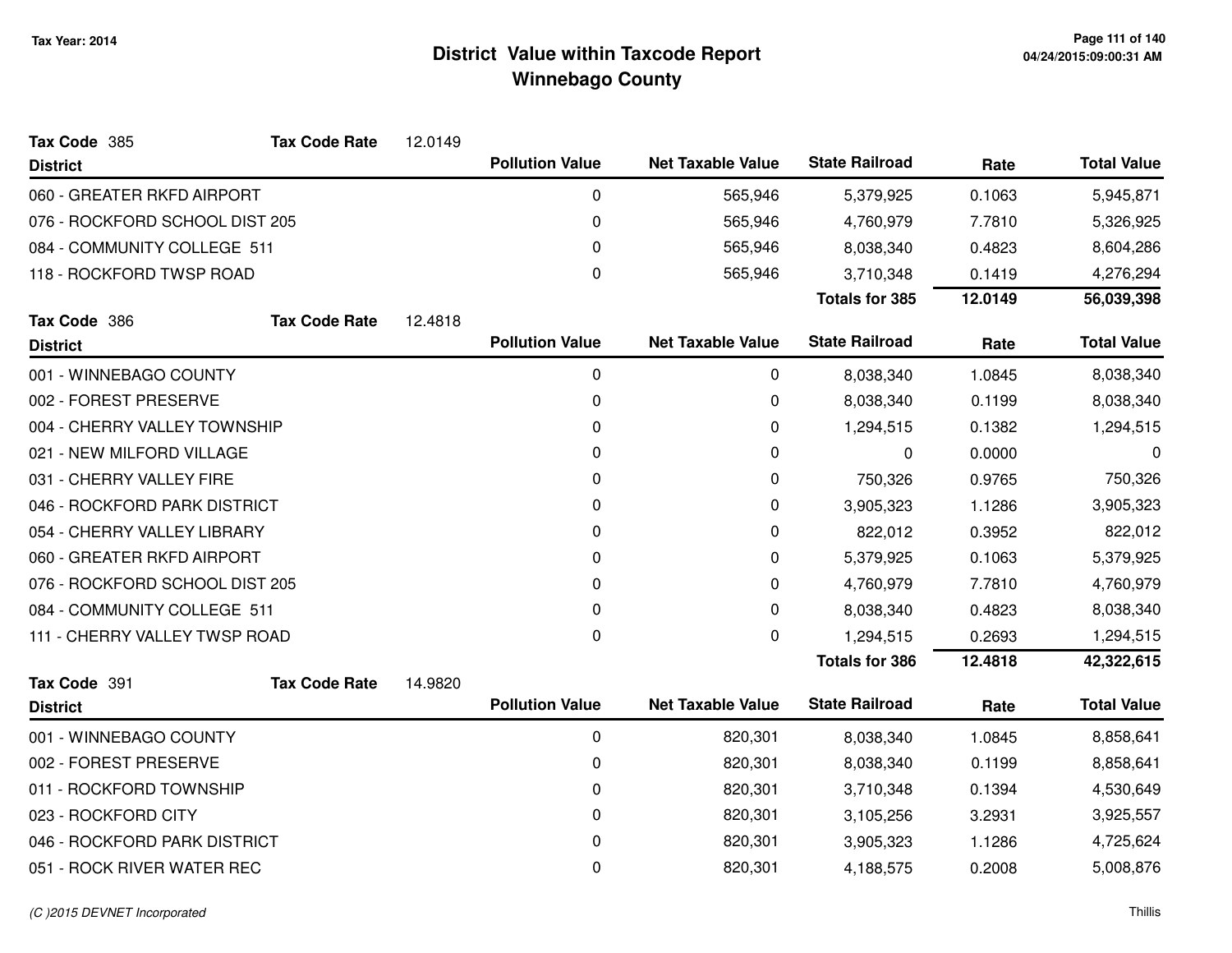| Tax Code 391                   | <b>Tax Code Rate</b> | 14.9820 |                        |                          |                       |         |                    |
|--------------------------------|----------------------|---------|------------------------|--------------------------|-----------------------|---------|--------------------|
| <b>District</b>                |                      |         | <b>Pollution Value</b> | <b>Net Taxable Value</b> | <b>State Railroad</b> | Rate    | <b>Total Value</b> |
| 059 - ROCKFORD CITY LIBRARY    |                      |         | 0                      | 820,301                  | 3,105,256             | 0.5042  | 3,925,557          |
| 060 - GREATER RKFD AIRPORT     |                      |         | 0                      | 820,301                  | 5,379,925             | 0.1063  | 6,200,226          |
| 076 - ROCKFORD SCHOOL DIST 205 |                      |         | 0                      | 820,301                  | 4,760,979             | 7.7810  | 5,581,280          |
| 084 - COMMUNITY COLLEGE 511    |                      |         | 0                      | 820,301                  | 8,038,340             | 0.4823  | 8,858,641          |
| 093 - NORTH MAIN TIF           |                      |         | 0                      | 301,625                  | 0                     | 0.0000  | 301,625            |
| 118 - ROCKFORD TWSP ROAD       |                      |         | 0                      | 820,301                  | 3,710,348             | 0.1419  | 4,530,649          |
|                                |                      |         |                        |                          | <b>Totals for 391</b> | 14.9820 | 65,305,966         |
| Tax Code 392                   | <b>Tax Code Rate</b> | 14.9820 |                        |                          |                       |         |                    |
| <b>District</b>                |                      |         | <b>Pollution Value</b> | <b>Net Taxable Value</b> | <b>State Railroad</b> | Rate    | <b>Total Value</b> |
| 001 - WINNEBAGO COUNTY         |                      |         | 0                      | 21,543,244               | 8,038,340             | 1.0845  | 29,581,584         |
| 002 - FOREST PRESERVE          |                      |         | 0                      | 21,543,244               | 8,038,340             | 0.1199  | 29,581,584         |
| 011 - ROCKFORD TOWNSHIP        |                      |         | 0                      | 21,543,244               | 3,710,348             | 0.1394  | 25,253,592         |
| 023 - ROCKFORD CITY            |                      |         | 0                      | 21,543,244               | 3,105,256             | 3.2931  | 24,648,500         |
| 046 - ROCKFORD PARK DISTRICT   |                      |         | 0                      | 21,543,244               | 3,905,323             | 1.1286  | 25,448,567         |
| 051 - ROCK RIVER WATER REC     |                      |         | 0                      | 21,543,244               | 4,188,575             | 0.2008  | 25,731,819         |
| 059 - ROCKFORD CITY LIBRARY    |                      |         | 0                      | 21,543,244               | 3,105,256             | 0.5042  | 24,648,500         |
| 060 - GREATER RKFD AIRPORT     |                      |         | 0                      | 21,543,244               | 5,379,925             | 0.1063  | 26,923,169         |
| 076 - ROCKFORD SCHOOL DIST 205 |                      |         | 0                      | 21,543,244               | 4,760,979             | 7.7810  | 26,304,223         |
| 084 - COMMUNITY COLLEGE 511    |                      |         | 0                      | 21,543,244               | 8,038,340             | 0.4823  | 29,581,584         |
| 094 - GLOBAL TRADE TIF #1      |                      |         | $\Omega$               | 5,398,749                | 0                     | 0.0000  | 5,398,749          |
| 118 - ROCKFORD TWSP ROAD       |                      |         | $\mathbf 0$            | 21,543,244               | 3,710,348             | 0.1419  | 25,253,592         |
|                                |                      |         |                        |                          | <b>Totals for 392</b> | 14.9820 | 298, 355, 463      |
| Tax Code 393                   | <b>Tax Code Rate</b> | 11.0807 |                        |                          |                       |         |                    |
| <b>District</b>                |                      |         | <b>Pollution Value</b> | <b>Net Taxable Value</b> | <b>State Railroad</b> | Rate    | <b>Total Value</b> |
| 001 - WINNEBAGO COUNTY         |                      |         | 0                      | 238,599                  | 8,038,340             | 1.0845  | 8,276,939          |
| 002 - FOREST PRESERVE          |                      |         | 0                      | 238,599                  | 8,038,340             | 0.1199  | 8,276,939          |
| 011 - ROCKFORD TOWNSHIP        |                      |         | 0                      | 238,599                  | 3,710,348             | 0.1394  | 3,948,947          |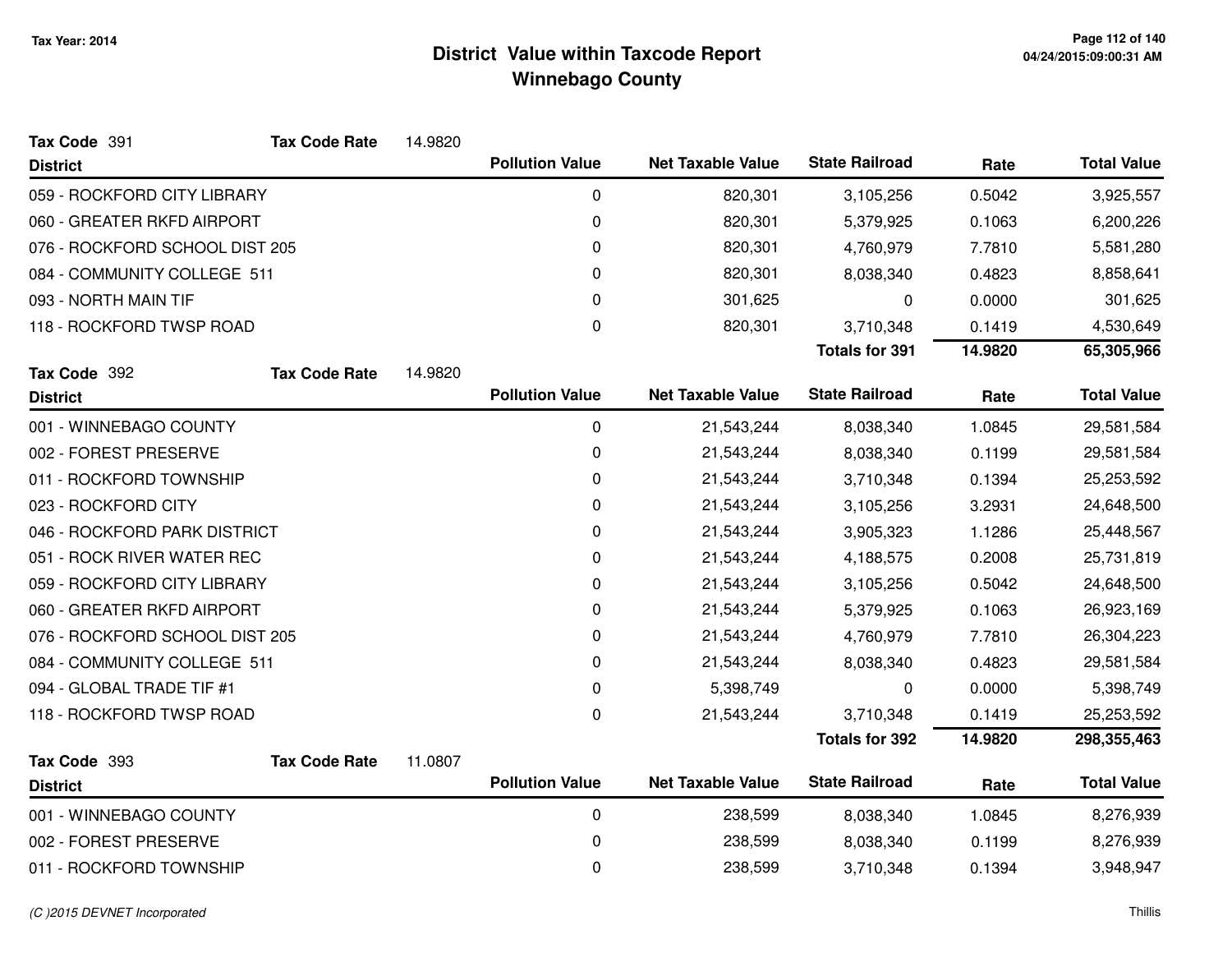| Tax Code 393                   | <b>Tax Code Rate</b> | 11.0807 |                        |                          |                       |         |                    |
|--------------------------------|----------------------|---------|------------------------|--------------------------|-----------------------|---------|--------------------|
| <b>District</b>                |                      |         | <b>Pollution Value</b> | <b>Net Taxable Value</b> | <b>State Railroad</b> | Rate    | <b>Total Value</b> |
| 021 - NEW MILFORD VILLAGE      |                      |         | $\mathbf 0$            | 238,599                  | 0                     | 0.0000  | 238,599            |
| 036 - NEW MILFORD FIRE         |                      |         | 0                      | 238,599                  | 43,474                | 0.8302  | 282,073            |
| 054 - CHERRY VALLEY LIBRARY    |                      |         | 0                      | 238,599                  | 822,012               | 0.3952  | 1,060,611          |
| 060 - GREATER RKFD AIRPORT     |                      |         | 0                      | 238,599                  | 5,379,925             | 0.1063  | 5,618,524          |
| 076 - ROCKFORD SCHOOL DIST 205 |                      |         | $\Omega$               | 238,599                  | 4,760,979             | 7.7810  | 4,999,578          |
| 084 - COMMUNITY COLLEGE 511    |                      |         | $\Omega$               | 238,599                  | 8,038,340             | 0.4823  | 8,276,939          |
| 118 - ROCKFORD TWSP ROAD       |                      |         | 0                      | 238,599                  | 3,710,348             | 0.1419  | 3,948,947          |
|                                |                      |         |                        |                          | <b>Totals for 393</b> | 11.0807 | 44,928,096         |
| Tax Code 394                   | <b>Tax Code Rate</b> | 11.0807 |                        |                          |                       |         |                    |
| <b>District</b>                |                      |         | <b>Pollution Value</b> | <b>Net Taxable Value</b> | <b>State Railroad</b> | Rate    | <b>Total Value</b> |
| 001 - WINNEBAGO COUNTY         |                      |         | $\pmb{0}$              | 0                        | 8,038,340             | 1.0845  | 8,038,340          |
| 002 - FOREST PRESERVE          |                      |         | 0                      | 0                        | 8,038,340             | 0.1199  | 8,038,340          |
| 011 - ROCKFORD TOWNSHIP        |                      |         | 0                      | 0                        | 3,710,348             | 0.1394  | 3,710,348          |
| 017 - CHERRY VALLEY VILLAGE    |                      |         | 0                      | 0                        | 143,629               | 0.0000  | 143,629            |
| 036 - NEW MILFORD FIRE         |                      |         | 0                      | 0                        | 43,474                | 0.8302  | 43,474             |
| 054 - CHERRY VALLEY LIBRARY    |                      |         | 0                      | 0                        | 822,012               | 0.3952  | 822,012            |
| 060 - GREATER RKFD AIRPORT     |                      |         | 0                      | 0                        | 5,379,925             | 0.1063  | 5,379,925          |
| 076 - ROCKFORD SCHOOL DIST 205 |                      |         | $\mathbf 0$            | 0                        | 4,760,979             | 7.7810  | 4,760,979          |
| 084 - COMMUNITY COLLEGE 511    |                      |         | $\mathbf 0$            | 0                        | 8,038,340             | 0.4823  | 8,038,340          |
| 118 - ROCKFORD TWSP ROAD       |                      |         | 0                      | 0                        | 3,710,348             | 0.1419  | 3,710,348          |
|                                |                      |         |                        |                          | <b>Totals for 394</b> | 11.0807 | 42,685,735         |
| Tax Code 396                   | <b>Tax Code Rate</b> | 11.2469 |                        |                          |                       |         |                    |
| <b>District</b>                |                      |         | <b>Pollution Value</b> | <b>Net Taxable Value</b> | <b>State Railroad</b> | Rate    | <b>Total Value</b> |
| 001 - WINNEBAGO COUNTY         |                      |         | 0                      | 0                        | 8,038,340             | 1.0845  | 8,038,340          |
| 002 - FOREST PRESERVE          |                      |         | 0                      | 0                        | 8,038,340             | 0.1199  | 8,038,340          |
| 004 - CHERRY VALLEY TOWNSHIP   |                      |         | 0                      | 0                        | 1,294,515             | 0.1382  | 1,294,515          |
| 017 - CHERRY VALLEY VILLAGE    |                      |         | 0                      | 0                        | 143,629               | 0.0000  | 143,629            |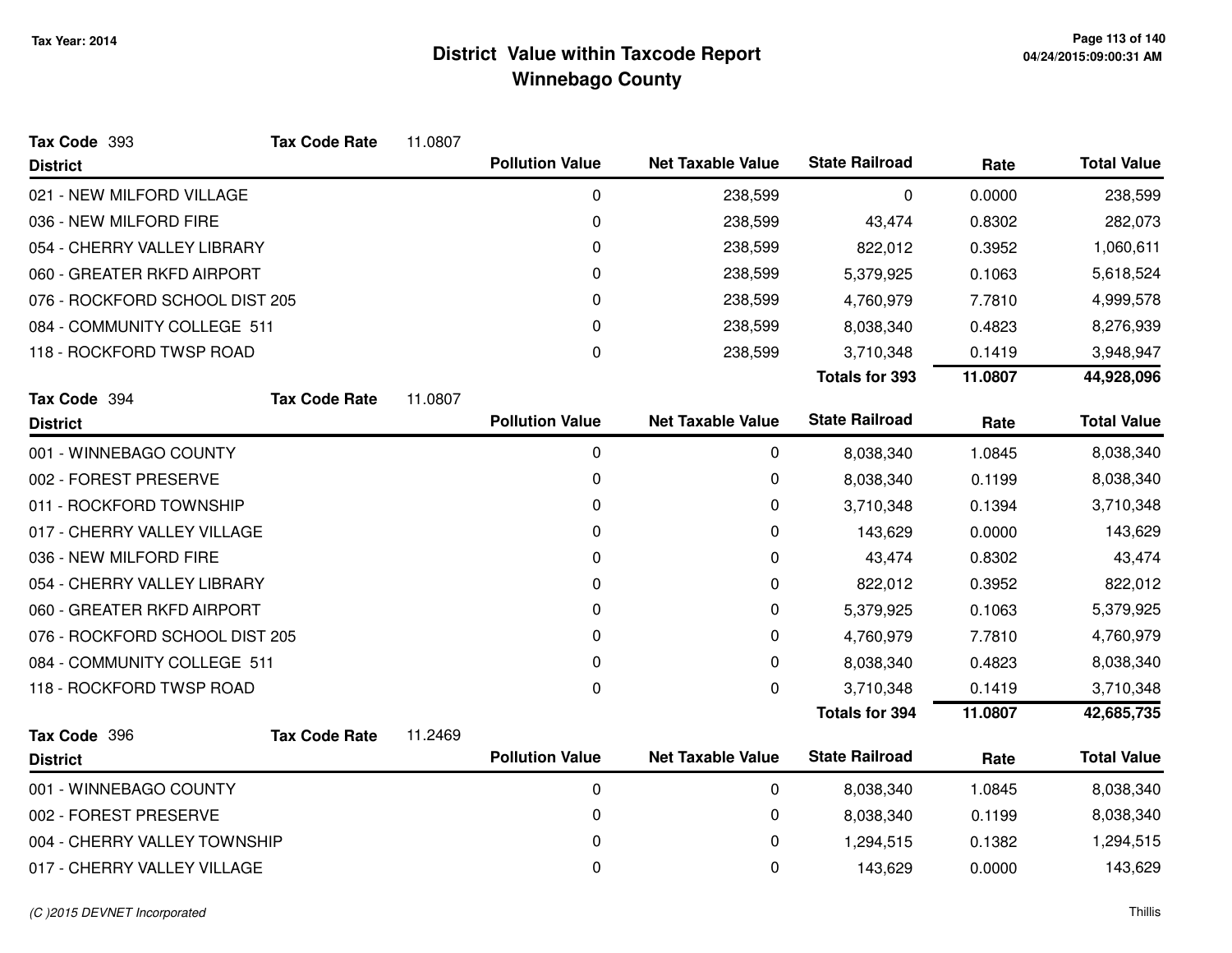| Tax Code 396                   | <b>Tax Code Rate</b> | 11.2469 |                        |                          |                       |         |                    |
|--------------------------------|----------------------|---------|------------------------|--------------------------|-----------------------|---------|--------------------|
| <b>District</b>                |                      |         | <b>Pollution Value</b> | <b>Net Taxable Value</b> | <b>State Railroad</b> | Rate    | <b>Total Value</b> |
| 031 - CHERRY VALLEY FIRE       |                      |         | 0                      | 0                        | 750,326               | 0.9765  | 750,326            |
| 054 - CHERRY VALLEY LIBRARY    |                      |         | 0                      | 0                        | 822,012               | 0.3952  | 822,012            |
| 076 - ROCKFORD SCHOOL DIST 205 |                      |         | 0                      | 0                        | 4,760,979             | 7.7810  | 4,760,979          |
| 084 - COMMUNITY COLLEGE 511    |                      |         | 0                      | 0                        | 8,038,340             | 0.4823  | 8,038,340          |
| 111 - CHERRY VALLEY TWSP ROAD  |                      |         | $\mathbf 0$            | 0                        | 1,294,515             | 0.2693  | 1,294,515          |
|                                |                      |         |                        |                          | <b>Totals for 396</b> | 11.2469 | 33,180,996         |
| Tax Code 397                   | <b>Tax Code Rate</b> | 10.8318 |                        |                          |                       |         |                    |
| <b>District</b>                |                      |         | <b>Pollution Value</b> | <b>Net Taxable Value</b> | <b>State Railroad</b> | Rate    | <b>Total Value</b> |
| 001 - WINNEBAGO COUNTY         |                      |         | $\mathbf 0$            | 0                        | 8,038,340             | 1.0845  | 8,038,340          |
| 002 - FOREST PRESERVE          |                      |         | 0                      | 0                        | 8,038,340             | 0.1199  | 8,038,340          |
| 011 - ROCKFORD TOWNSHIP        |                      |         | 0                      | 0                        | 3,710,348             | 0.1394  | 3,710,348          |
| 017 - CHERRY VALLEY VILLAGE    |                      |         | 0                      | 0                        | 143,629               | 0.0000  | 143,629            |
| 031 - CHERRY VALLEY FIRE       |                      |         | 0                      | 0                        | 750,326               | 0.9765  | 750,326            |
| 060 - GREATER RKFD AIRPORT     |                      |         | 0                      | 0                        | 5,379,925             | 0.1063  | 5,379,925          |
| 076 - ROCKFORD SCHOOL DIST 205 |                      |         | 0                      | 0                        | 4,760,979             | 7.7810  | 4,760,979          |
| 084 - COMMUNITY COLLEGE 511    |                      |         | 0                      | 0                        | 8,038,340             | 0.4823  | 8,038,340          |
| 118 - ROCKFORD TWSP ROAD       |                      |         | 0                      | 0                        | 3,710,348             | 0.1419  | 3,710,348          |
|                                |                      |         |                        |                          | <b>Totals for 397</b> | 10.8318 | 42,570,575         |
| Tax Code 400                   | <b>Tax Code Rate</b> | 14.9820 |                        |                          |                       |         |                    |
| <b>District</b>                |                      |         | <b>Pollution Value</b> | <b>Net Taxable Value</b> | <b>State Railroad</b> | Rate    | <b>Total Value</b> |
| 001 - WINNEBAGO COUNTY         |                      |         | $\pmb{0}$              | 40,506                   | 8,038,340             | 1.0845  | 8,078,846          |
| 002 - FOREST PRESERVE          |                      |         | 0                      | 40,506                   | 8,038,340             | 0.1199  | 8,078,846          |
| 011 - ROCKFORD TOWNSHIP        |                      |         | 0                      | 40,506                   | 3,710,348             | 0.1394  | 3,750,854          |
| 023 - ROCKFORD CITY            |                      |         | 0                      | 40,506                   | 3,105,256             | 3.2931  | 3,145,762          |
| 046 - ROCKFORD PARK DISTRICT   |                      |         | 0                      | 40,506                   | 3,905,323             | 1.1286  | 3,945,829          |
| 051 - ROCK RIVER WATER REC     |                      |         | 0                      | 40,506                   | 4,188,575             | 0.2008  | 4,229,081          |
| 059 - ROCKFORD CITY LIBRARY    |                      |         | 0                      | 40,506                   | 3,105,256             | 0.5042  | 3,145,762          |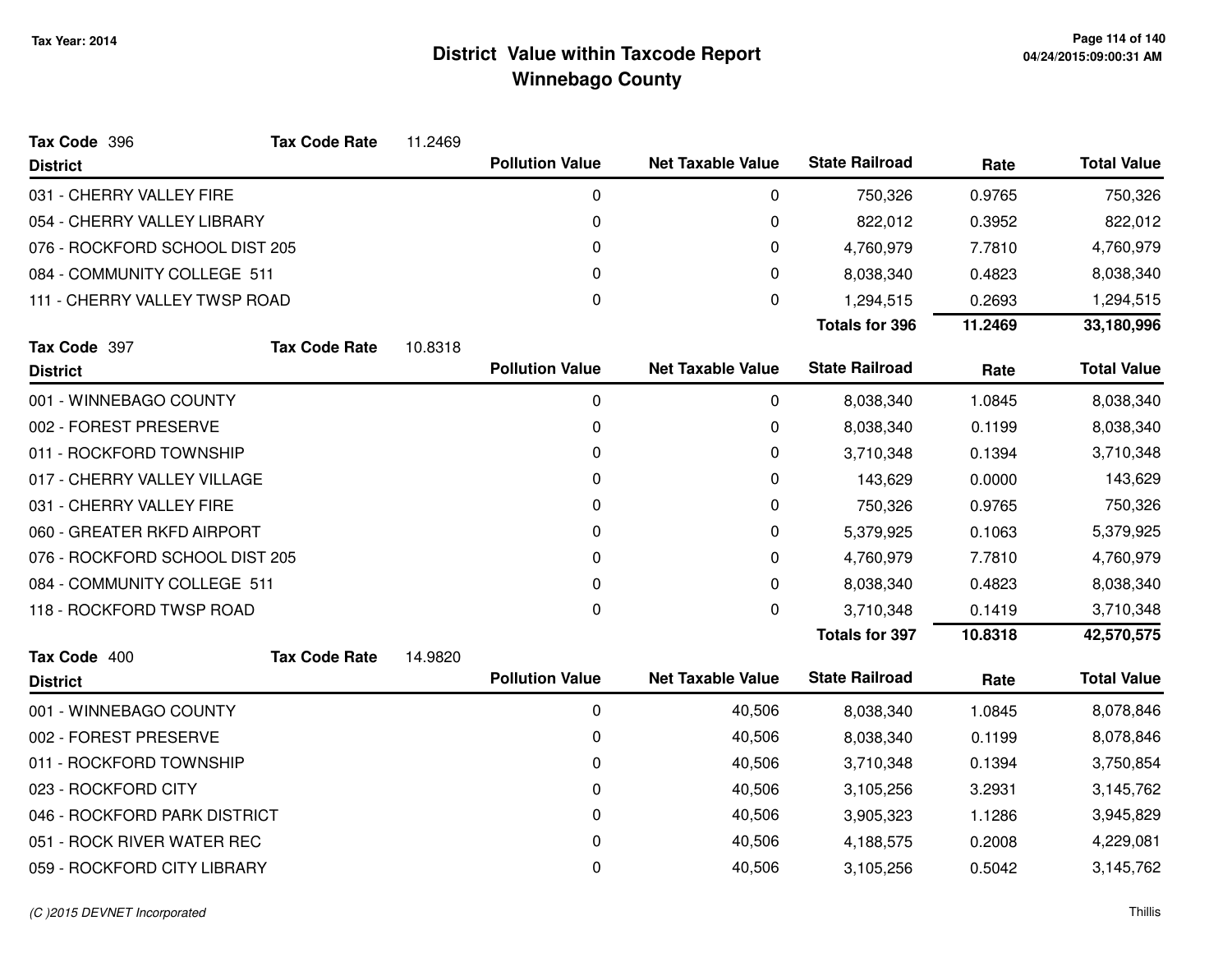| <b>District</b>                |                      |         |                        |                          |                       |         |                    |
|--------------------------------|----------------------|---------|------------------------|--------------------------|-----------------------|---------|--------------------|
|                                |                      |         | <b>Pollution Value</b> | <b>Net Taxable Value</b> | <b>State Railroad</b> | Rate    | <b>Total Value</b> |
| 060 - GREATER RKFD AIRPORT     |                      |         | 0                      | 40,506                   | 5,379,925             | 0.1063  | 5,420,431          |
| 076 - ROCKFORD SCHOOL DIST 205 |                      |         | 0                      | 40,506                   | 4,760,979             | 7.7810  | 4,801,485          |
| 084 - COMMUNITY COLLEGE 511    |                      |         | 0                      | 40,506                   | 8,038,340             | 0.4823  | 8,078,846          |
| 118 - ROCKFORD TWSP ROAD       |                      |         | $\pmb{0}$              | 40,506                   | 3,710,348             | 0.1419  | 3,750,854          |
|                                |                      |         |                        |                          | <b>Totals for 400</b> | 14.9820 | 56,426,596         |
| Tax Code 402                   | <b>Tax Code Rate</b> | 10.2372 |                        |                          |                       |         |                    |
| <b>District</b>                |                      |         | <b>Pollution Value</b> | <b>Net Taxable Value</b> | <b>State Railroad</b> | Rate    | <b>Total Value</b> |
| 001 - WINNEBAGO COUNTY         |                      |         | 0                      | 517,387                  | 8,038,340             | 1.0845  | 8,555,727          |
| 002 - FOREST PRESERVE          |                      |         | 0                      | 517,387                  | 8,038,340             | 0.1199  | 8,555,727          |
| 012 - ROCKTON TOWNSHIP         |                      |         | 0                      | 517,387                  | 850,987               | 0.2026  | 1,368,374          |
| 024 - ROCKTON VILLAGE          |                      |         | 0                      | 517,387                  | 107,070               | 0.6866  | 624,457            |
| 041 - ROCKTON FIRE             |                      |         | 0                      | 517,387                  | 434,616               | 0.7814  | 952,003            |
| 057 - TALCOTT FREE LIBRARY     |                      |         | 0                      | 517,387                  | 305,371               | 0.2200  | 822,758            |
| 074 - ROCKTON SCHOOL DIST 140  |                      |         | 0                      | 517,387                  | 404,205               | 3.8827  | 921,592            |
| 077 - HONONEGAH HIGH SD #207   |                      |         | 0                      | 517,387                  | 482,199               | 2.6168  | 999,586            |
| 084 - COMMUNITY COLLEGE 511    |                      |         | 0                      | 517,387                  | 8,038,340             | 0.4823  | 8,555,727          |
| 119 - ROCKTON TWSP ROAD        |                      |         | $\Omega$               | 517,387                  | 850,987               | 0.1604  | 1,368,374          |
| 125 - WAGON WHEEL TIF          |                      |         | $\mathbf 0$            | 1,107,012                | 0                     | 0.0000  | 1,107,012          |
|                                |                      |         |                        |                          | <b>Totals for 402</b> | 10.2372 | 33,831,337         |
| Tax Code 403                   | <b>Tax Code Rate</b> | 14.9820 |                        |                          |                       |         |                    |
| <b>District</b>                |                      |         | <b>Pollution Value</b> | <b>Net Taxable Value</b> | <b>State Railroad</b> | Rate    | <b>Total Value</b> |
| 001 - WINNEBAGO COUNTY         |                      |         | 0                      | 70,075                   | 8,038,340             | 1.0845  | 8,108,415          |
| 002 - FOREST PRESERVE          |                      |         | 0                      | 70,075                   | 8,038,340             | 0.1199  | 8,108,415          |
| 011 - ROCKFORD TOWNSHIP        |                      |         | 0                      | 70,075                   | 3,710,348             | 0.1394  | 3,780,423          |
| 023 - ROCKFORD CITY            |                      |         | $\pmb{0}$              | 70,075                   | 3,105,256             | 3.2931  | 3,175,331          |
| 046 - ROCKFORD PARK DISTRICT   |                      |         | 0                      | 70,075                   | 3,905,323             | 1.1286  | 3,975,398          |
| 051 - ROCK RIVER WATER REC     |                      |         | 0                      | 70,075                   | 4,188,575             | 0.2008  | 4,258,650          |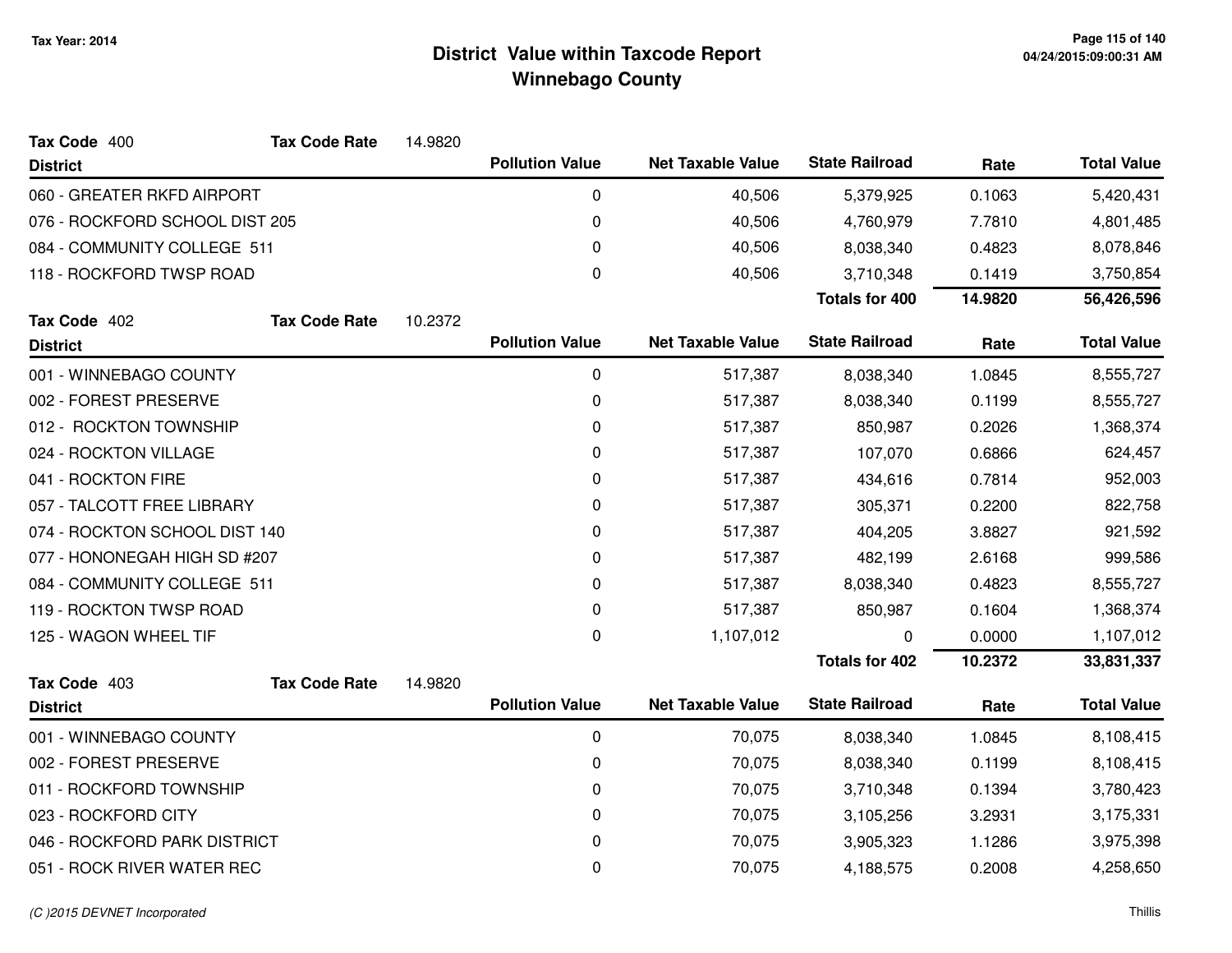| Tax Code 403                   | <b>Tax Code Rate</b> | 14.9820 |                        |                          |                       |         |                    |
|--------------------------------|----------------------|---------|------------------------|--------------------------|-----------------------|---------|--------------------|
| <b>District</b>                |                      |         | <b>Pollution Value</b> | <b>Net Taxable Value</b> | <b>State Railroad</b> | Rate    | <b>Total Value</b> |
| 059 - ROCKFORD CITY LIBRARY    |                      |         | 0                      | 70,075                   | 3,105,256             | 0.5042  | 3,175,331          |
| 060 - GREATER RKFD AIRPORT     |                      |         | 0                      | 70,075                   | 5,379,925             | 0.1063  | 5,450,000          |
| 076 - ROCKFORD SCHOOL DIST 205 |                      |         | 0                      | 70,075                   | 4,760,979             | 7.7810  | 4,831,054          |
| 084 - COMMUNITY COLLEGE 511    |                      |         | 0                      | 70,075                   | 8,038,340             | 0.4823  | 8,108,415          |
| 118 - ROCKFORD TWSP ROAD       |                      |         | 0                      | 70,075                   | 3,710,348             | 0.1419  | 3,780,423          |
| 126 - RIVER OAKS TIF           |                      |         | 0                      | 156,328                  | ŋ                     | 0.0000  | 156,328            |
|                                |                      |         |                        |                          | <b>Totals for 403</b> | 14.9820 | 56,908,183         |
| Tax Code 404                   | <b>Tax Code Rate</b> | 14.9820 |                        |                          |                       |         |                    |
| <b>District</b>                |                      |         | <b>Pollution Value</b> | <b>Net Taxable Value</b> | <b>State Railroad</b> | Rate    | <b>Total Value</b> |
| 001 - WINNEBAGO COUNTY         |                      |         | 0                      | 1,026,878                | 8,038,340             | 1.0845  | 9,065,218          |
| 002 - FOREST PRESERVE          |                      |         | 0                      | 1,026,878                | 8,038,340             | 0.1199  | 9,065,218          |
| 011 - ROCKFORD TOWNSHIP        |                      |         | 0                      | 1,026,878                | 3,710,348             | 0.1394  | 4,737,226          |
| 023 - ROCKFORD CITY            |                      |         | 0                      | 1,026,878                | 3,105,256             | 3.2931  | 4,132,134          |
| 046 - ROCKFORD PARK DISTRICT   |                      |         | 0                      | 1,026,878                | 3,905,323             | 1.1286  | 4,932,201          |
| 051 - ROCK RIVER WATER REC     |                      |         | 0                      | 1,026,878                | 4,188,575             | 0.2008  | 5,215,453          |
| 059 - ROCKFORD CITY LIBRARY    |                      |         | 0                      | 1,026,878                | 3,105,256             | 0.5042  | 4,132,134          |
| 060 - GREATER RKFD AIRPORT     |                      |         | 0                      | 1,026,878                | 5,379,925             | 0.1063  | 6,406,803          |
| 076 - ROCKFORD SCHOOL DIST 205 |                      |         | 0                      | 1,026,878                | 4,760,979             | 7.7810  | 5,787,857          |
| 084 - COMMUNITY COLLEGE 511    |                      |         | 0                      | 1,026,878                | 8,038,340             | 0.4823  | 9,065,218          |
| 118 - ROCKFORD TWSP ROAD       |                      |         | 0                      | 1,026,878                | 3,710,348             | 0.1419  | 4,737,226          |
| 127 - GARRISON SCHOOL TIF      |                      |         | $\pmb{0}$              | 445,731                  | 0                     | 0.0000  | 445,731            |
|                                |                      |         |                        |                          | <b>Totals for 404</b> | 14.9820 | 67,722,419         |
| Tax Code 405                   | <b>Tax Code Rate</b> | 14.9820 |                        |                          |                       |         |                    |
| <b>District</b>                |                      |         | <b>Pollution Value</b> | <b>Net Taxable Value</b> | <b>State Railroad</b> | Rate    | <b>Total Value</b> |
| 001 - WINNEBAGO COUNTY         |                      |         | $\pmb{0}$              | 1,397,392                | 8,038,340             | 1.0845  | 9,435,732          |
| 002 - FOREST PRESERVE          |                      |         | 0                      | 1,397,392                | 8,038,340             | 0.1199  | 9,435,732          |
| 011 - ROCKFORD TOWNSHIP        |                      |         | 0                      | 1,397,392                | 3,710,348             | 0.1394  | 5,107,740          |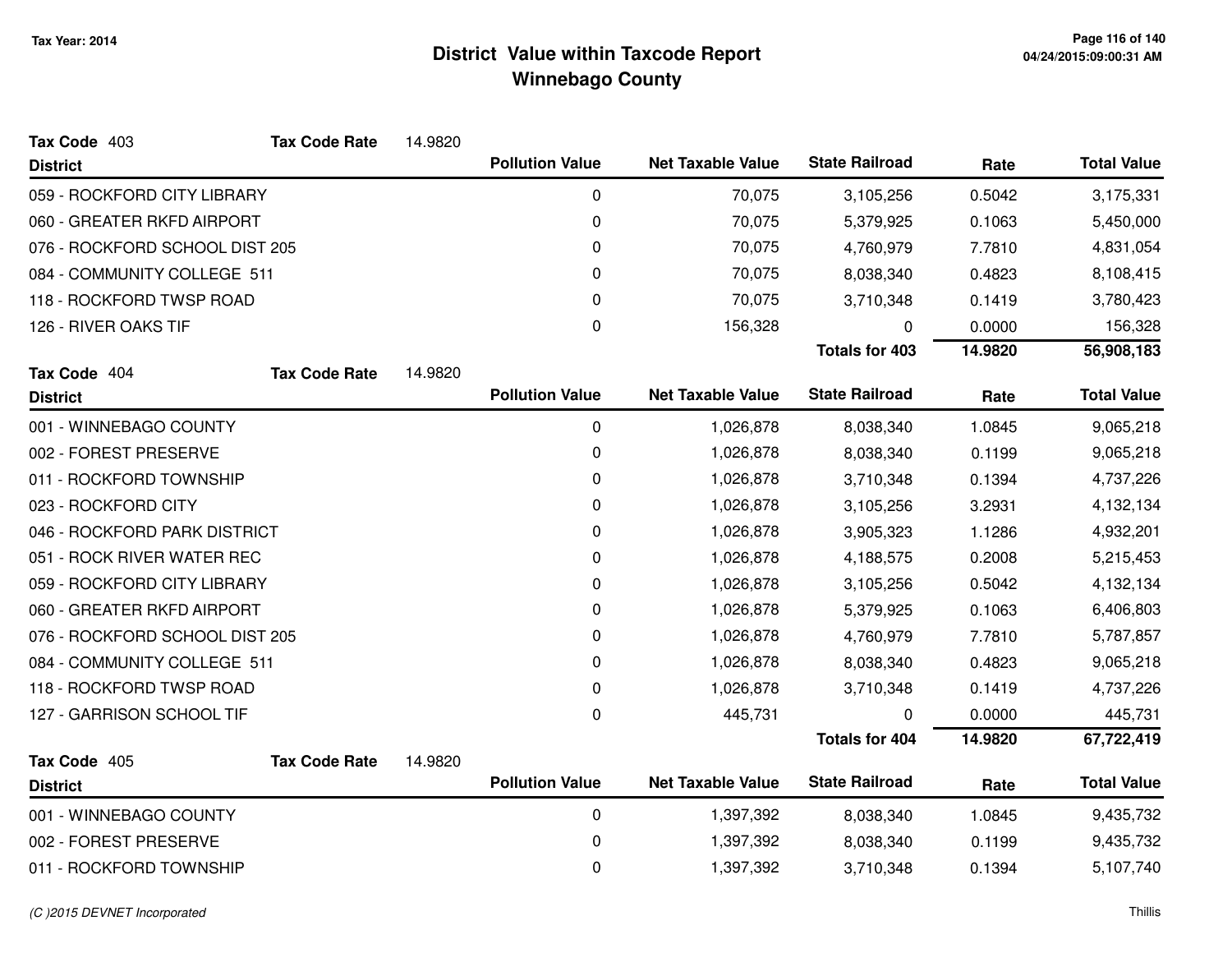| Tax Code 405                    | <b>Tax Code Rate</b> | 14.9820 |                        |                          |                       |         |                    |
|---------------------------------|----------------------|---------|------------------------|--------------------------|-----------------------|---------|--------------------|
| <b>District</b>                 |                      |         | <b>Pollution Value</b> | <b>Net Taxable Value</b> | <b>State Railroad</b> | Rate    | <b>Total Value</b> |
| 023 - ROCKFORD CITY             |                      |         | $\boldsymbol{0}$       | 1,397,392                | 3,105,256             | 3.2931  | 4,502,648          |
| 046 - ROCKFORD PARK DISTRICT    |                      |         | 0                      | 1,397,392                | 3,905,323             | 1.1286  | 5,302,715          |
| 051 - ROCK RIVER WATER REC      |                      |         | 0                      | 1,397,392                | 4,188,575             | 0.2008  | 5,585,967          |
| 059 - ROCKFORD CITY LIBRARY     |                      |         | 0                      | 1,397,392                | 3,105,256             | 0.5042  | 4,502,648          |
| 060 - GREATER RKFD AIRPORT      |                      |         | 0                      | 1,397,392                | 5,379,925             | 0.1063  | 6,777,317          |
| 076 - ROCKFORD SCHOOL DIST 205  |                      |         | 0                      | 1,397,392                | 4,760,979             | 7.7810  | 6,158,371          |
| 084 - COMMUNITY COLLEGE 511     |                      |         | 0                      | 1,397,392                | 8,038,340             | 0.4823  | 9,435,732          |
| 118 - ROCKFORD TWSP ROAD        |                      |         | 0                      | 1,397,392                | 3,710,348             | 0.1419  | 5,107,740          |
| 128 - KISHWAUKEE & HARRISON TIF |                      |         | 0                      | 262,686                  | 0                     | 0.0000  | 262,686            |
|                                 |                      |         |                        |                          | <b>Totals for 405</b> | 14.9820 | 71,615,028         |
| Tax Code 406                    | <b>Tax Code Rate</b> | 14.9820 |                        |                          |                       |         |                    |
| <b>District</b>                 |                      |         | <b>Pollution Value</b> | <b>Net Taxable Value</b> | <b>State Railroad</b> | Rate    | <b>Total Value</b> |
| 001 - WINNEBAGO COUNTY          |                      |         | $\mathbf 0$            | 10,548                   | 8,038,340             | 1.0845  | 8,048,888          |
| 002 - FOREST PRESERVE           |                      |         | 0                      | 10,548                   | 8,038,340             | 0.1199  | 8,048,888          |
| 011 - ROCKFORD TOWNSHIP         |                      |         | $\mathbf 0$            | 10,548                   | 3,710,348             | 0.1394  | 3,720,896          |
| 023 - ROCKFORD CITY             |                      |         | 0                      | 10,548                   | 3,105,256             | 3.2931  | 3,115,804          |
| 046 - ROCKFORD PARK DISTRICT    |                      |         | 0                      | 10,548                   | 3,905,323             | 1.1286  | 3,915,871          |
| 051 - ROCK RIVER WATER REC      |                      |         | 0                      | 10,548                   | 4,188,575             | 0.2008  | 4,199,123          |
| 059 - ROCKFORD CITY LIBRARY     |                      |         | 0                      | 10,548                   | 3,105,256             | 0.5042  | 3,115,804          |
| 060 - GREATER RKFD AIRPORT      |                      |         | 0                      | 10,548                   | 5,379,925             | 0.1063  | 5,390,473          |
| 076 - ROCKFORD SCHOOL DIST 205  |                      |         | 0                      | 10,548                   | 4,760,979             | 7.7810  | 4,771,527          |
| 084 - COMMUNITY COLLEGE 511     |                      |         | $\mathbf 0$            | 10,548                   | 8,038,340             | 0.4823  | 8,048,888          |
| 118 - ROCKFORD TWSP ROAD        |                      |         | 0                      | 10,548                   | 3,710,348             | 0.1419  | 3,720,896          |
| 129 - LINCOLNWOOD TIF #2        |                      |         | $\mathbf 0$            | 281,554                  |                       | 0.0000  | 281,554            |
|                                 |                      |         |                        |                          | <b>Totals for 406</b> | 14.9820 | 56,378,612         |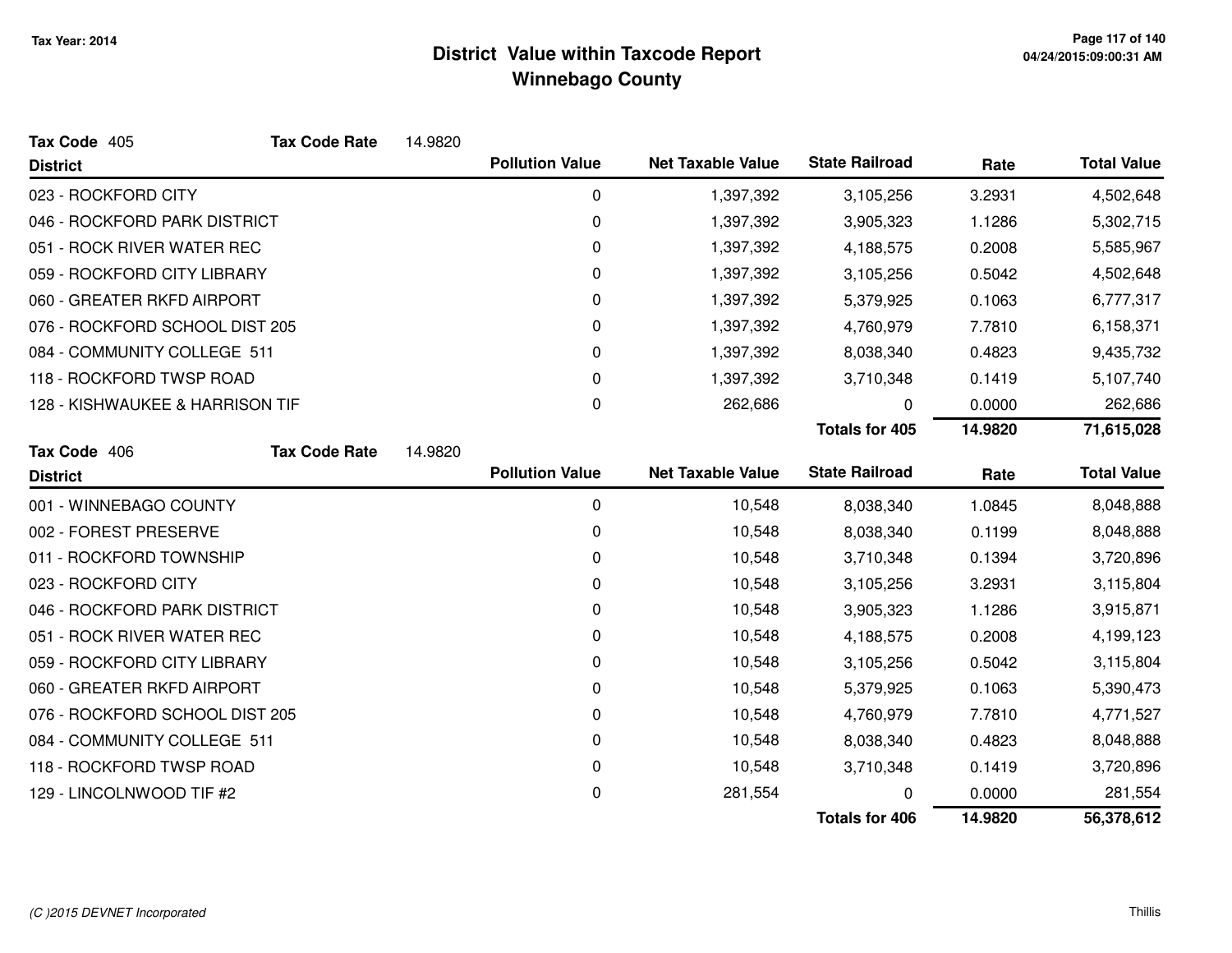| Tax Code 407                   | <b>Tax Code Rate</b> | 14.9820 |                        |                          |                       |         |                    |
|--------------------------------|----------------------|---------|------------------------|--------------------------|-----------------------|---------|--------------------|
| <b>District</b>                |                      |         | <b>Pollution Value</b> | <b>Net Taxable Value</b> | <b>State Railroad</b> | Rate    | <b>Total Value</b> |
| 001 - WINNEBAGO COUNTY         |                      |         | $\mathbf 0$            | 745,521                  | 8,038,340             | 1.0845  | 8,783,861          |
| 002 - FOREST PRESERVE          |                      |         | 0                      | 745,521                  | 8,038,340             | 0.1199  | 8,783,861          |
| 011 - ROCKFORD TOWNSHIP        |                      |         | 0                      | 745,521                  | 3,710,348             | 0.1394  | 4,455,869          |
| 023 - ROCKFORD CITY            |                      |         | 0                      | 745,521                  | 3,105,256             | 3.2931  | 3,850,777          |
| 046 - ROCKFORD PARK DISTRICT   |                      |         | 0                      | 745,521                  | 3,905,323             | 1.1286  | 4,650,844          |
| 051 - ROCK RIVER WATER REC     |                      |         | 0                      | 745,521                  | 4,188,575             | 0.2008  | 4,934,096          |
| 059 - ROCKFORD CITY LIBRARY    |                      |         | 0                      | 745,521                  | 3,105,256             | 0.5042  | 3,850,777          |
| 060 - GREATER RKFD AIRPORT     |                      |         | 0                      | 745,521                  | 5,379,925             | 0.1063  | 6,125,446          |
| 076 - ROCKFORD SCHOOL DIST 205 |                      |         | 0                      | 745,521                  | 4,760,979             | 7.7810  | 5,506,500          |
| 084 - COMMUNITY COLLEGE 511    |                      |         | 0                      | 745,521                  | 8,038,340             | 0.4823  | 8,783,861          |
| 118 - ROCKFORD TWSP ROAD       |                      |         | 0                      | 745,521                  | 3,710,348             | 0.1419  | 4,455,869          |
| 130 - HOPE VI TIF              |                      |         | 0                      | 1,014,882                | 0                     | 0.0000  | 1,014,882          |
|                                |                      |         |                        |                          | <b>Totals for 407</b> | 14.9820 | 65,196,643         |
|                                |                      |         |                        |                          |                       |         |                    |
| Tax Code 409                   | <b>Tax Code Rate</b> | 12.0261 |                        |                          |                       |         |                    |
| <b>District</b>                |                      |         | <b>Pollution Value</b> | <b>Net Taxable Value</b> | <b>State Railroad</b> | Rate    | <b>Total Value</b> |
| 001 - WINNEBAGO COUNTY         |                      |         | 0                      | 10,221,113               | 8,038,340             | 1.0845  | 18,259,453         |
| 002 - FOREST PRESERVE          |                      |         | 0                      | 10,221,113               | 8,038,340             | 0.1199  | 18,259,453         |
| 011 - ROCKFORD TOWNSHIP        |                      |         | 0                      | 10,221,113               | 3,710,348             | 0.1394  | 13,931,461         |
| 019 - LOVES PARK CITY          |                      |         | 0                      | 10,221,113               | 0                     | 0.0000  | 10,221,113         |
| 046 - ROCKFORD PARK DISTRICT   |                      |         | 0                      | 10,221,113               | 3,905,323             | 1.1286  | 14,126,436         |
| 051 - ROCK RIVER WATER REC     |                      |         | 0                      | 10,221,113               | 4,188,575             | 0.2008  | 14,409,688         |
| 055 - NORTH SUBURBAN LIBRARY   |                      |         | 0                      | 10,221,113               | 744,822               | 0.3027  | 10,965,935         |
| 060 - GREATER RKFD AIRPORT     |                      |         | 0                      | 10,221,113               | 5,379,925             | 0.1063  | 15,601,038         |
| 070 - HARLEM SCHOOL DIST 122   |                      |         | 0                      | 10,221,113               | 413,139               | 8.3197  | 10,634,252         |
| 084 - COMMUNITY COLLEGE 511    |                      |         | 0                      | 10,221,113               | 8,038,340             | 0.4823  | 18,259,453         |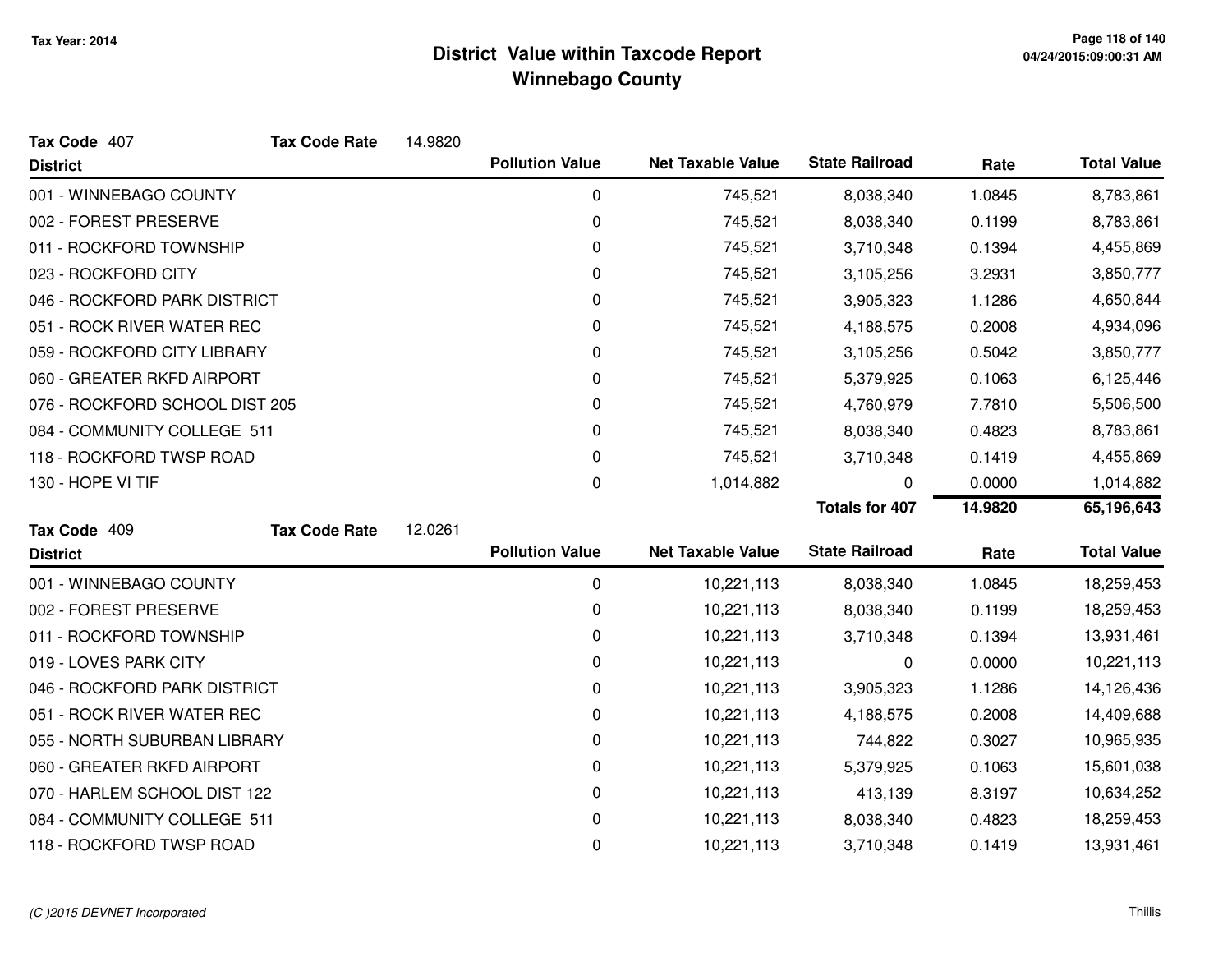| Tax Code 409                   | <b>Tax Code Rate</b> | 12.0261 |                        |                          |                       |         |                    |
|--------------------------------|----------------------|---------|------------------------|--------------------------|-----------------------|---------|--------------------|
| <b>District</b>                |                      |         | <b>Pollution Value</b> | <b>Net Taxable Value</b> | <b>State Railroad</b> | Rate    | <b>Total Value</b> |
| 132 - NORTH 2ND TIF LOVES PARK |                      |         | 0                      | 618,889                  | 0                     | 0.0000  | 618,889            |
|                                |                      |         |                        |                          | <b>Totals for 409</b> | 12.0261 | 159,218,632        |
| Tax Code 410                   | <b>Tax Code Rate</b> | 14.9820 |                        |                          |                       |         |                    |
| <b>District</b>                |                      |         | <b>Pollution Value</b> | <b>Net Taxable Value</b> | <b>State Railroad</b> | Rate    | <b>Total Value</b> |
| 001 - WINNEBAGO COUNTY         |                      |         | 0                      | 6,620,288                | 8,038,340             | 1.0845  | 14,658,628         |
| 002 - FOREST PRESERVE          |                      |         | 0                      | 6,620,288                | 8,038,340             | 0.1199  | 14,658,628         |
| 011 - ROCKFORD TOWNSHIP        |                      |         | 0                      | 6,620,288                | 3,710,348             | 0.1394  | 10,330,636         |
| 023 - ROCKFORD CITY            |                      |         | 0                      | 6,620,288                | 3,105,256             | 3.2931  | 9,725,544          |
| 046 - ROCKFORD PARK DISTRICT   |                      |         | 0                      | 6,620,288                | 3,905,323             | 1.1286  | 10,525,611         |
| 051 - ROCK RIVER WATER REC     |                      |         | 0                      | 6,620,288                | 4,188,575             | 0.2008  | 10,808,863         |
| 059 - ROCKFORD CITY LIBRARY    |                      |         | 0                      | 6,620,288                | 3,105,256             | 0.5042  | 9,725,544          |
| 060 - GREATER RKFD AIRPORT     |                      |         | 0                      | 6,620,288                | 5,379,925             | 0.1063  | 12,000,213         |
| 076 - ROCKFORD SCHOOL DIST 205 |                      |         | 0                      | 6,620,288                | 4,760,979             | 7.7810  | 11,381,267         |
| 084 - COMMUNITY COLLEGE 511    |                      |         | 0                      | 6,620,288                | 8,038,340             | 0.4823  | 14,658,628         |
| 118 - ROCKFORD TWSP ROAD       |                      |         | 0                      | 6,620,288                | 3,710,348             | 0.1419  | 10,330,636         |
| 133 - GLOBAL TRADE TIF #2      |                      |         | 0                      | 1,642,824                | $\Omega$              | 0.0000  | 1,642,824          |
|                                |                      |         |                        |                          | <b>Totals for 410</b> | 14.9820 | 130,447,022        |
| Tax Code 411                   | <b>Tax Code Rate</b> | 14.7812 |                        |                          |                       |         |                    |
| <b>District</b>                |                      |         | <b>Pollution Value</b> | <b>Net Taxable Value</b> | <b>State Railroad</b> | Rate    | <b>Total Value</b> |
| 001 - WINNEBAGO COUNTY         |                      |         | 0                      | 362                      | 8,038,340             | 1.0845  | 8,038,702          |
| 002 - FOREST PRESERVE          |                      |         | 0                      | 362                      | 8,038,340             | 0.1199  | 8,038,702          |
| 011 - ROCKFORD TOWNSHIP        |                      |         | 0                      | 362                      | 3,710,348             | 0.1394  | 3,710,710          |
| 023 - ROCKFORD CITY            |                      |         | 0                      | 362                      | 3,105,256             | 3.2931  | 3,105,618          |
| 046 - ROCKFORD PARK DISTRICT   |                      |         | 0                      | 362                      | 3,905,323             | 1.1286  | 3,905,685          |
| 059 - ROCKFORD CITY LIBRARY    |                      |         | 0                      | 362                      | 3,105,256             | 0.5042  | 3,105,618          |
| 060 - GREATER RKFD AIRPORT     |                      |         | 0                      | 362                      | 5,379,925             | 0.1063  | 5,380,287          |
| 076 - ROCKFORD SCHOOL DIST 205 |                      |         | 0                      | 362                      | 4,760,979             | 7.7810  | 4,761,341          |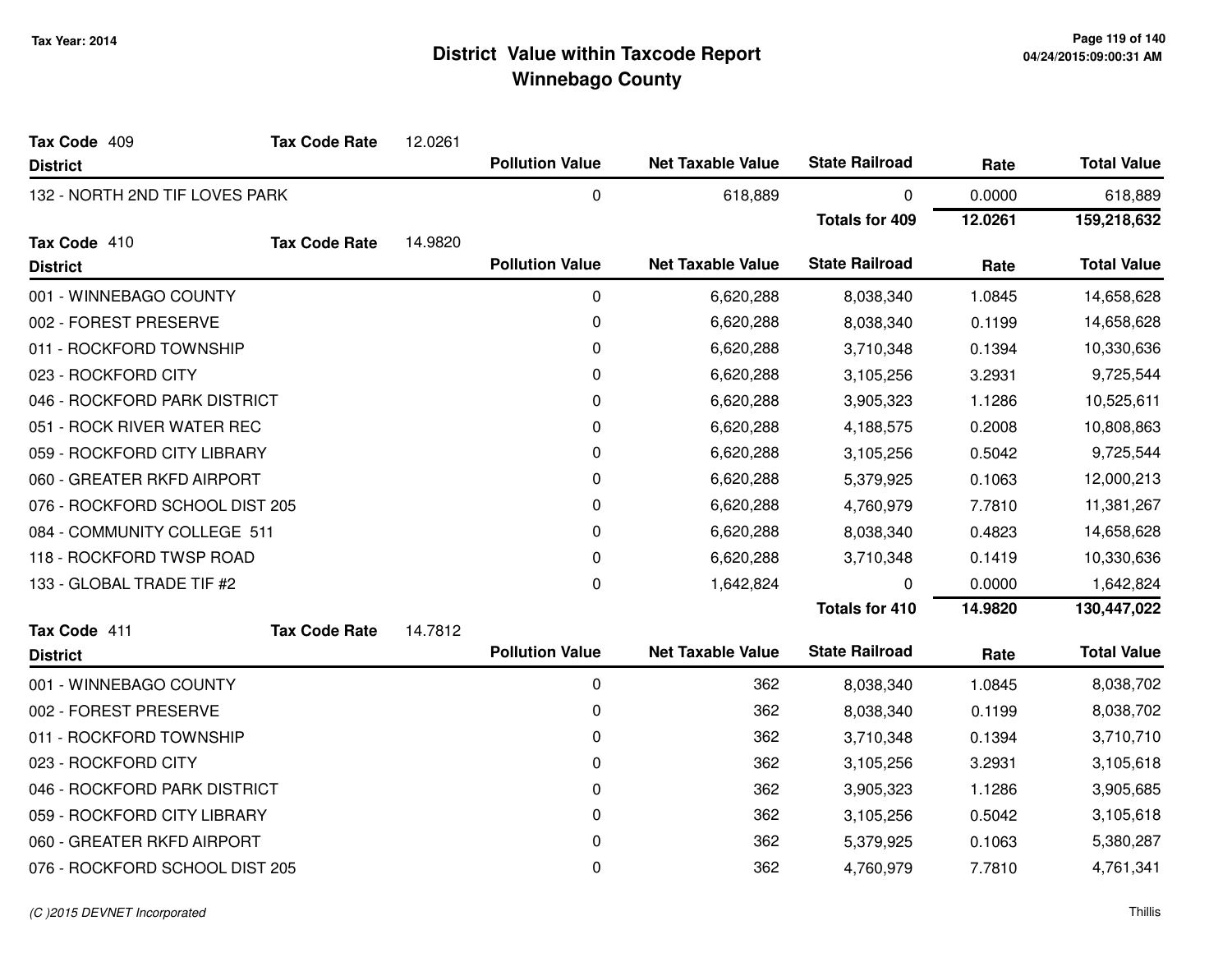| Tax Code 411                             | <b>Tax Code Rate</b> | 14.7812 |                        |                          |                       |         |                    |
|------------------------------------------|----------------------|---------|------------------------|--------------------------|-----------------------|---------|--------------------|
| <b>District</b>                          |                      |         | <b>Pollution Value</b> | <b>Net Taxable Value</b> | <b>State Railroad</b> | Rate    | <b>Total Value</b> |
| 084 - COMMUNITY COLLEGE 511              |                      |         | 0                      | 362                      | 8,038,340             | 0.4823  | 8,038,702          |
| 118 - ROCKFORD TWSP ROAD                 |                      |         | $\mathbf 0$            | 362                      | 3,710,348             | 0.1419  | 3,710,710          |
| 133 - GLOBAL TRADE TIF #2                |                      |         | 0                      | 0                        | 0                     | 0.0000  | $\mathbf 0$        |
|                                          |                      |         |                        |                          | <b>Totals for 411</b> | 14.7812 | 51,796,075         |
| Tax Code 412                             | <b>Tax Code Rate</b> | 14.9820 |                        |                          |                       |         |                    |
| <b>District</b>                          |                      |         | <b>Pollution Value</b> | <b>Net Taxable Value</b> | <b>State Railroad</b> | Rate    | <b>Total Value</b> |
| 001 - WINNEBAGO COUNTY                   |                      |         | 0                      | 66,399                   | 8,038,340             | 1.0845  | 8,104,739          |
| 002 - FOREST PRESERVE                    |                      |         | 0                      | 66,399                   | 8,038,340             | 0.1199  | 8,104,739          |
| 011 - ROCKFORD TOWNSHIP                  |                      |         | $\mathbf 0$            | 66,399                   | 3,710,348             | 0.1394  | 3,776,747          |
| 023 - ROCKFORD CITY                      |                      |         | 0                      | 66,399                   | 3,105,256             | 3.2931  | 3,171,655          |
| 046 - ROCKFORD PARK DISTRICT             |                      |         | 0                      | 66,399                   | 3,905,323             | 1.1286  | 3,971,722          |
| 051 - ROCK RIVER WATER REC               |                      |         | 0                      | 66,399                   | 4,188,575             | 0.2008  | 4,254,974          |
| 059 - ROCKFORD CITY LIBRARY              |                      |         | 0                      | 66,399                   | 3,105,256             | 0.5042  | 3,171,655          |
| 060 - GREATER RKFD AIRPORT               |                      |         | $\mathbf 0$            | 66,399                   | 5,379,925             | 0.1063  | 5,446,324          |
| 076 - ROCKFORD SCHOOL DIST 205           |                      |         | 0                      | 66,399                   | 4,760,979             | 7.7810  | 4,827,378          |
| 084 - COMMUNITY COLLEGE 511              |                      |         | $\mathbf 0$            | 66,399                   | 8,038,340             | 0.4823  | 8,104,739          |
| 118 - ROCKFORD TWSP ROAD                 |                      |         | 0                      | 66,399                   | 3,710,348             | 0.1419  | 3,776,747          |
| 134 - ASSISTED LIVING/ RIVER HOUSING TIF |                      |         | 0                      | 0                        | $\Omega$              | 0.0000  | 0                  |
|                                          |                      |         |                        |                          | <b>Totals for 412</b> | 14.9820 | 56,711,419         |
| Tax Code 413                             | <b>Tax Code Rate</b> | 11.3521 |                        |                          |                       |         |                    |
| <b>District</b>                          |                      |         | <b>Pollution Value</b> | <b>Net Taxable Value</b> | <b>State Railroad</b> | Rate    | <b>Total Value</b> |
| 001 - WINNEBAGO COUNTY                   |                      |         | 0                      | 463,162                  | 8,038,340             | 1.0845  | 8,501,502          |
| 002 - FOREST PRESERVE                    |                      |         | 0                      | 463,162                  | 8,038,340             | 0.1199  | 8,501,502          |
| 006 - HARLEM TOWNSHIP                    |                      |         | $\mathbf{0}$           | 463,162                  | 0                     | 0.1138  | 463,162            |
| 020 - MACHESNEY PARK VILLAGE             |                      |         | $\mathbf 0$            | 463,162                  | 0                     | 0.0000  | 463,162            |
| 035 - HARLEM-ROSCOE FIRE                 |                      |         | 0                      | 463,162                  | 302,870               | 0.7743  | 766,032            |
| 055 - NORTH SUBURBAN LIBRARY             |                      |         | 0                      | 463,162                  | 744,822               | 0.3027  | 1,207,984          |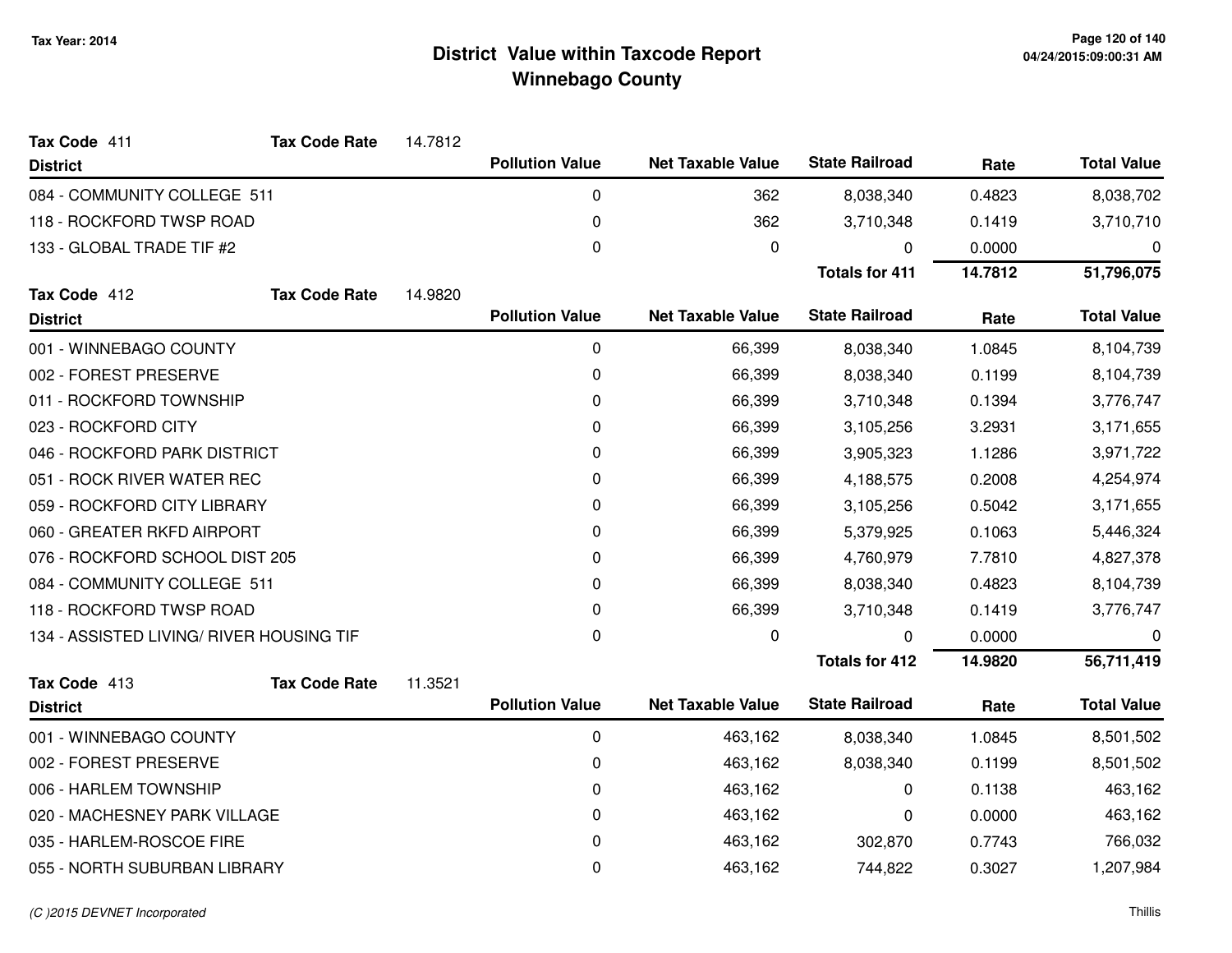| Tax Code 413                       | <b>Tax Code Rate</b> | 11.3521 |                        |                          |                       |         |                    |
|------------------------------------|----------------------|---------|------------------------|--------------------------|-----------------------|---------|--------------------|
| <b>District</b>                    |                      |         | <b>Pollution Value</b> | <b>Net Taxable Value</b> | <b>State Railroad</b> | Rate    | <b>Total Value</b> |
| 060 - GREATER RKFD AIRPORT         |                      |         | 0                      | 463,162                  | 5,379,925             | 0.1063  | 5,843,087          |
| 070 - HARLEM SCHOOL DIST 122       |                      |         | $\pmb{0}$              | 463,162                  | 413,139               | 8.3197  | 876,301            |
| 084 - COMMUNITY COLLEGE 511        |                      |         | 0                      | 463,162                  | 8,038,340             | 0.4823  | 8,501,502          |
| 113 - HARLEM TWSP ROAD             |                      |         | 0                      | 463,162                  | 0                     | 0.0486  | 463,162            |
| 135 - NORTH 2ND TIF MACHESNEY PARK |                      |         | 0                      | 135,365                  | 0                     | 0.0000  | 135,365            |
|                                    |                      |         |                        |                          | <b>Totals for 413</b> | 11.3521 | 35,722,761         |
| Tax Code 414                       | <b>Tax Code Rate</b> | 11.5529 |                        |                          |                       |         |                    |
| <b>District</b>                    |                      |         | <b>Pollution Value</b> | <b>Net Taxable Value</b> | <b>State Railroad</b> | Rate    | <b>Total Value</b> |
| 001 - WINNEBAGO COUNTY             |                      |         | $\pmb{0}$              | 983,794                  | 8,038,340             | 1.0845  | 9,022,134          |
| 002 - FOREST PRESERVE              |                      |         | 0                      | 983,794                  | 8,038,340             | 0.1199  | 9,022,134          |
| 006 - HARLEM TOWNSHIP              |                      |         | 0                      | 983,794                  | 0                     | 0.1138  | 983,794            |
| 020 - MACHESNEY PARK VILLAGE       |                      |         | 0                      | 983,794                  | 0                     | 0.0000  | 983,794            |
| 035 - HARLEM-ROSCOE FIRE           |                      |         | 0                      | 983,794                  | 302,870               | 0.7743  | 1,286,664          |
| 051 - ROCK RIVER WATER REC         |                      |         | 0                      | 983,794                  | 4,188,575             | 0.2008  | 5,172,369          |
| 055 - NORTH SUBURBAN LIBRARY       |                      |         | 0                      | 983,794                  | 744,822               | 0.3027  | 1,728,616          |
| 060 - GREATER RKFD AIRPORT         |                      |         | 0                      | 983,794                  | 5,379,925             | 0.1063  | 6,363,719          |
| 070 - HARLEM SCHOOL DIST 122       |                      |         | 0                      | 983,794                  | 413,139               | 8.3197  | 1,396,933          |
| 084 - COMMUNITY COLLEGE 511        |                      |         | 0                      | 983,794                  | 8,038,340             | 0.4823  | 9,022,134          |
| 113 - HARLEM TWSP ROAD             |                      |         | 0                      | 983,794                  | 0                     | 0.0486  | 983,794            |
| 135 - NORTH 2ND TIF MACHESNEY PARK |                      |         | 0                      | 28,158                   | ∩                     | 0.0000  | 28,158             |
|                                    |                      |         |                        |                          | <b>Totals for 414</b> | 11.5529 | 45,994,243         |
| Tax Code 416                       | <b>Tax Code Rate</b> | 11.2241 |                        |                          |                       |         |                    |
| <b>District</b>                    |                      |         | <b>Pollution Value</b> | <b>Net Taxable Value</b> | <b>State Railroad</b> | Rate    | <b>Total Value</b> |
| 001 - WINNEBAGO COUNTY             |                      |         | 0                      | 6,195,087                | 8,038,340             | 1.0845  | 14,233,427         |
| 002 - FOREST PRESERVE              |                      |         | $\pmb{0}$              | 6,195,087                | 8,038,340             | 0.1199  | 14,233,427         |
| 006 - HARLEM TOWNSHIP              |                      |         | 0                      | 6,195,087                | 0                     | 0.1138  | 6,195,087          |
| 020 - MACHESNEY PARK VILLAGE       |                      |         | $\pmb{0}$              | 6,195,087                | 0                     | 0.0000  | 6,195,087          |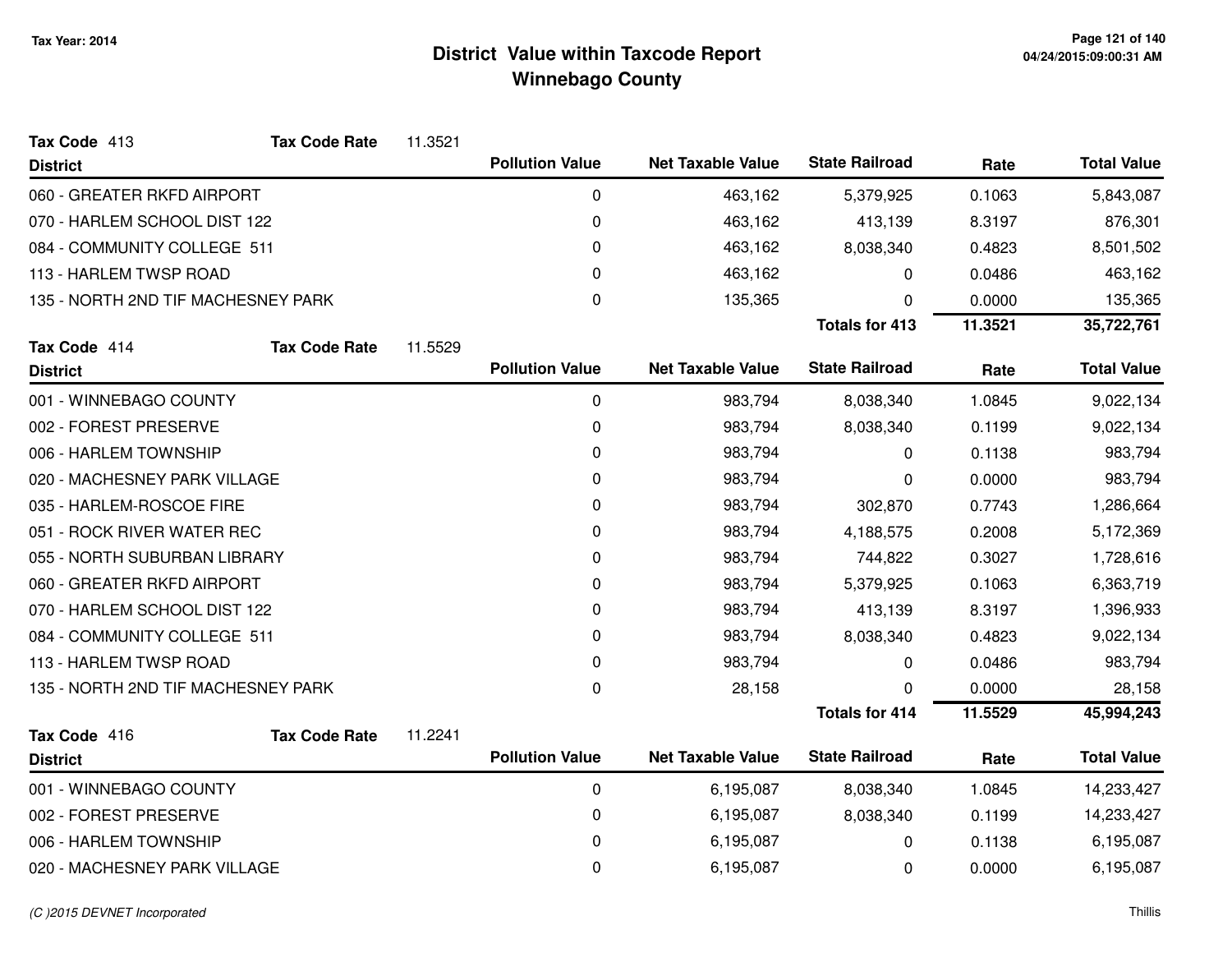| Tax Code 416                       | <b>Tax Code Rate</b> | 11.2241 |                        |                          |                       |         |                    |
|------------------------------------|----------------------|---------|------------------------|--------------------------|-----------------------|---------|--------------------|
| <b>District</b>                    |                      |         | <b>Pollution Value</b> | <b>Net Taxable Value</b> | <b>State Railroad</b> | Rate    | <b>Total Value</b> |
| 037 - NORTH PARK FIRE              |                      |         | 0                      | 6,195,087                | 353,168               | 0.4455  | 6,548,255          |
| 051 - ROCK RIVER WATER REC         |                      |         | 0                      | 6,195,087                | 4,188,575             | 0.2008  | 10,383,662         |
| 055 - NORTH SUBURBAN LIBRARY       |                      |         | 0                      | 6,195,087                | 744,822               | 0.3027  | 6,939,909          |
| 060 - GREATER RKFD AIRPORT         |                      |         | 0                      | 6,195,087                | 5,379,925             | 0.1063  | 11,575,012         |
| 070 - HARLEM SCHOOL DIST 122       |                      |         | 0                      | 6,195,087                | 413,139               | 8.3197  | 6,608,226          |
| 084 - COMMUNITY COLLEGE 511        |                      |         | 0                      | 6,195,087                | 8,038,340             | 0.4823  | 14,233,427         |
| 113 - HARLEM TWSP ROAD             |                      |         | 0                      | 6,195,087                | 0                     | 0.0486  | 6,195,087          |
| 135 - NORTH 2ND TIF MACHESNEY PARK |                      |         | 0                      | 444,457                  | 0                     | 0.0000  | 444,457            |
|                                    |                      |         |                        |                          | <b>Totals for 416</b> | 11.2241 | 103,785,063        |
| Tax Code 417                       | <b>Tax Code Rate</b> | 14.9820 |                        |                          |                       |         |                    |
| <b>District</b>                    |                      |         | <b>Pollution Value</b> | <b>Net Taxable Value</b> | <b>State Railroad</b> | Rate    | <b>Total Value</b> |
| 001 - WINNEBAGO COUNTY             |                      |         | 0                      | 898,655                  | 8,038,340             | 1.0845  | 8,936,995          |
| 002 - FOREST PRESERVE              |                      |         | 0                      | 898,655                  | 8,038,340             | 0.1199  | 8,936,995          |
| 011 - ROCKFORD TOWNSHIP            |                      |         | 0                      | 898,655                  | 3,710,348             | 0.1394  | 4,609,003          |
| 023 - ROCKFORD CITY                |                      |         | 0                      | 898,655                  | 3,105,256             | 3.2931  | 4,003,911          |
| 046 - ROCKFORD PARK DISTRICT       |                      |         | 0                      | 898,655                  | 3,905,323             | 1.1286  | 4,803,978          |
| 051 - ROCK RIVER WATER REC         |                      |         | 0                      | 898,655                  | 4,188,575             | 0.2008  | 5,087,230          |
| 059 - ROCKFORD CITY LIBRARY        |                      |         | 0                      | 898,655                  | 3,105,256             | 0.5042  | 4,003,911          |
| 060 - GREATER RKFD AIRPORT         |                      |         | 0                      | 898,655                  | 5,379,925             | 0.1063  | 6,278,580          |
| 076 - ROCKFORD SCHOOL DIST 205     |                      |         | 0                      | 898,655                  | 4,760,979             | 7.7810  | 5,659,634          |
| 084 - COMMUNITY COLLEGE 511        |                      |         | 0                      | 898,655                  | 8,038,340             | 0.4823  | 8,936,995          |
| 118 - ROCKFORD TWSP ROAD           |                      |         | 0                      | 898,655                  | 3,710,348             | 0.1419  | 4,609,003          |
| 137 - MAIN & WHITMAN TIF           |                      |         | 0                      | 129,796                  | 0                     | 0.0000  | 129,796            |
|                                    |                      |         |                        |                          | <b>Totals for 417</b> | 14.9820 | 65,996,031         |
| Tax Code 418                       | <b>Tax Code Rate</b> | 14.9820 |                        |                          |                       |         |                    |
| <b>District</b>                    |                      |         | <b>Pollution Value</b> | <b>Net Taxable Value</b> | <b>State Railroad</b> | Rate    | <b>Total Value</b> |
| 001 - WINNEBAGO COUNTY             |                      |         | 0                      | 5,773,301                | 8,038,340             | 1.0845  | 13,811,641         |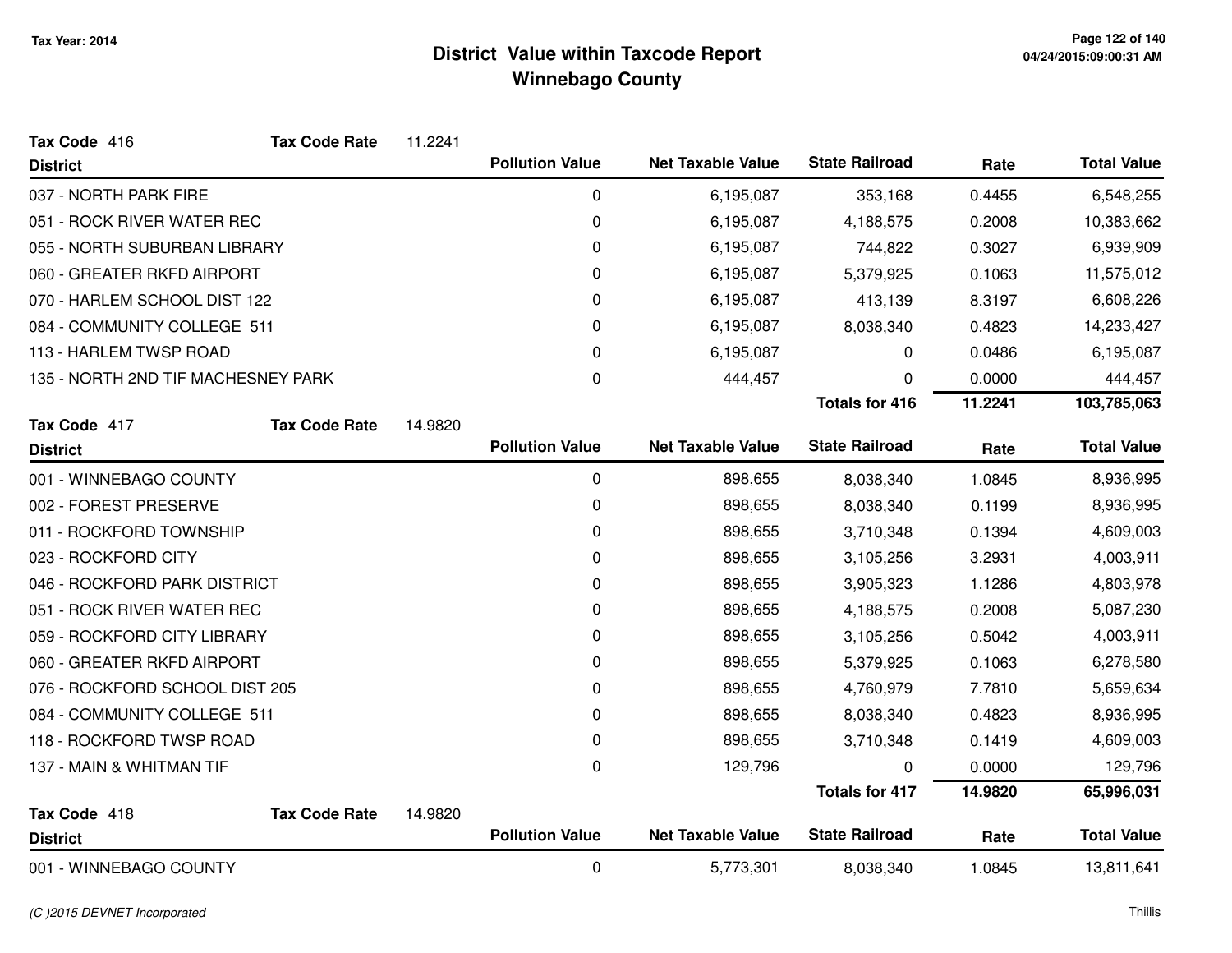| Tax Code 418                       | <b>Tax Code Rate</b> | 14.9820 |                        |                          |                       |         |                    |
|------------------------------------|----------------------|---------|------------------------|--------------------------|-----------------------|---------|--------------------|
| <b>District</b>                    |                      |         | <b>Pollution Value</b> | <b>Net Taxable Value</b> | <b>State Railroad</b> | Rate    | <b>Total Value</b> |
| 002 - FOREST PRESERVE              |                      |         | 0                      | 5,773,301                | 8,038,340             | 0.1199  | 13,811,641         |
| 011 - ROCKFORD TOWNSHIP            |                      |         | $\pmb{0}$              | 5,773,301                | 3,710,348             | 0.1394  | 9,483,649          |
| 023 - ROCKFORD CITY                |                      |         | 0                      | 5,773,301                | 3,105,256             | 3.2931  | 8,878,557          |
| 046 - ROCKFORD PARK DISTRICT       |                      |         | 0                      | 5,773,301                | 3,905,323             | 1.1286  | 9,678,624          |
| 051 - ROCK RIVER WATER REC         |                      |         | 0                      | 5,773,301                | 4,188,575             | 0.2008  | 9,961,876          |
| 059 - ROCKFORD CITY LIBRARY        |                      |         | $\Omega$               | 5,773,301                | 3,105,256             | 0.5042  | 8,878,557          |
| 060 - GREATER RKFD AIRPORT         |                      |         | 0                      | 5,773,301                | 5,379,925             | 0.1063  | 11,153,226         |
| 076 - ROCKFORD SCHOOL DIST 205     |                      |         | 0                      | 5,773,301                | 4,760,979             | 7.7810  | 10,534,280         |
| 084 - COMMUNITY COLLEGE 511        |                      |         | 0                      | 5,773,301                | 8,038,340             | 0.4823  | 13,811,641         |
| 118 - ROCKFORD TWSP ROAD           |                      |         | 0                      | 5,773,301                | 3,710,348             | 0.1419  | 9,483,649          |
| 138 - MIDTOWN TIF                  |                      |         | 0                      | 77,966                   | 0                     | 0.0000  | 77,966             |
|                                    |                      |         |                        |                          | <b>Totals for 418</b> | 14.9820 | 119,565,307        |
| Tax Code 419                       | <b>Tax Code Rate</b> | 14.9820 |                        |                          |                       |         |                    |
| <b>District</b>                    |                      |         | <b>Pollution Value</b> | <b>Net Taxable Value</b> | <b>State Railroad</b> | Rate    | <b>Total Value</b> |
| 001 - WINNEBAGO COUNTY             |                      |         | $\mathbf 0$            | 386,620                  | 8,038,340             | 1.0845  | 8,424,960          |
| 002 - FOREST PRESERVE              |                      |         | 0                      | 386,620                  | 8,038,340             | 0.1199  | 8,424,960          |
| 011 - ROCKFORD TOWNSHIP            |                      |         | 0                      | 386,620                  | 3,710,348             | 0.1394  | 4,096,968          |
| 023 - ROCKFORD CITY                |                      |         | 0                      | 386,620                  | 3,105,256             | 3.2931  | 3,491,876          |
| 046 - ROCKFORD PARK DISTRICT       |                      |         | 0                      | 386,620                  | 3,905,323             | 1.1286  | 4,291,943          |
| 051 - ROCK RIVER WATER REC         |                      |         | 0                      | 386,620                  | 4,188,575             | 0.2008  | 4,575,195          |
| 059 - ROCKFORD CITY LIBRARY        |                      |         | 0                      | 386,620                  | 3,105,256             | 0.5042  | 3,491,876          |
| 060 - GREATER RKFD AIRPORT         |                      |         | 0                      | 386,620                  | 5,379,925             | 0.1063  | 5,766,545          |
| 076 - ROCKFORD SCHOOL DIST 205     |                      |         | 0                      | 386,620                  | 4,760,979             | 7.7810  | 5,147,599          |
| 084 - COMMUNITY COLLEGE 511        |                      |         | 0                      | 386,620                  | 8,038,340             | 0.4823  | 8,424,960          |
| 118 - ROCKFORD TWSP ROAD           |                      |         | 0                      | 386,620                  | 3,710,348             | 0.1419  | 4,096,968          |
| 139 - KISHWAUKEE & HARRISON TIF #2 |                      |         |                        |                          |                       |         |                    |
|                                    |                      |         | 0                      | 0                        | 0                     | 0.0000  | 0                  |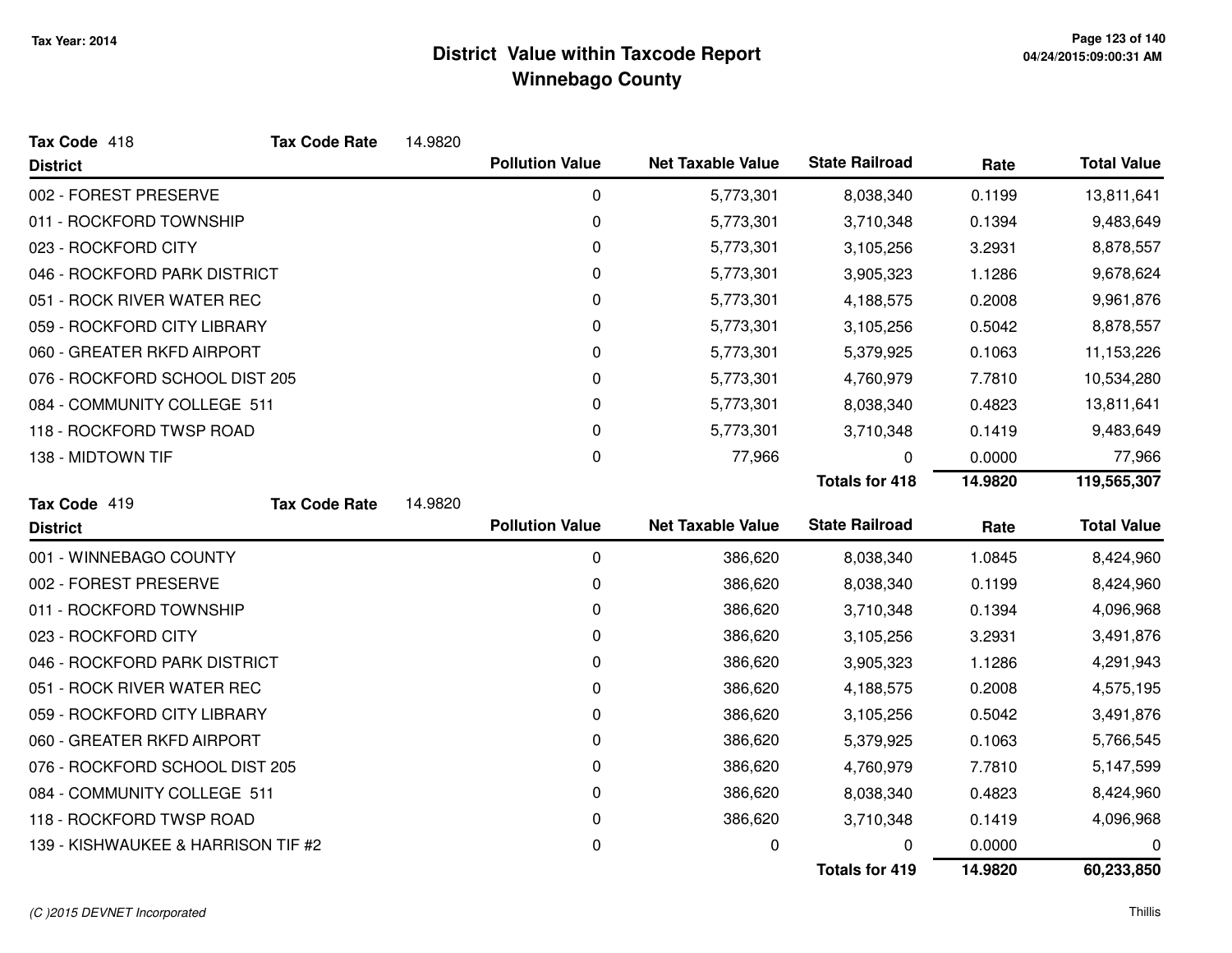| Tax Code 420                   | <b>Tax Code Rate</b> | 10.2372 |                        |                          |                       |         |                    |
|--------------------------------|----------------------|---------|------------------------|--------------------------|-----------------------|---------|--------------------|
| <b>District</b>                |                      |         | <b>Pollution Value</b> | <b>Net Taxable Value</b> | <b>State Railroad</b> | Rate    | <b>Total Value</b> |
| 001 - WINNEBAGO COUNTY         |                      |         | $\mathbf 0$            | 1,737,044                | 8,038,340             | 1.0845  | 9,775,384          |
| 002 - FOREST PRESERVE          |                      |         | 0                      | 1,737,044                | 8,038,340             | 0.1199  | 9,775,384          |
| 012 - ROCKTON TOWNSHIP         |                      |         | 0                      | 1,737,044                | 850,987               | 0.2026  | 2,588,031          |
| 024 - ROCKTON VILLAGE          |                      |         | 0                      | 1,737,044                | 107,070               | 0.6866  | 1,844,114          |
| 041 - ROCKTON FIRE             |                      |         | 0                      | 1,737,044                | 434,616               | 0.7814  | 2,171,660          |
| 057 - TALCOTT FREE LIBRARY     |                      |         | 0                      | 1,737,044                | 305,371               | 0.2200  | 2,042,415          |
| 074 - ROCKTON SCHOOL DIST 140  |                      |         | 0                      | 1,737,044                | 404,205               | 3.8827  | 2,141,249          |
| 077 - HONONEGAH HIGH SD #207   |                      |         | 0                      | 1,737,044                | 482,199               | 2.6168  | 2,219,243          |
| 084 - COMMUNITY COLLEGE 511    |                      |         | 0                      | 1,737,044                | 8,038,340             | 0.4823  | 9,775,384          |
| 119 - ROCKTON TWSP ROAD        |                      |         | $\mathbf 0$            | 1,737,044                | 850,987               | 0.1604  | 2,588,031          |
| 140 - FORMER BELOIT CORP TIF   |                      |         | 0                      | 2,117,932                | 0                     | 0.0000  | 2,117,932          |
|                                |                      |         |                        |                          | <b>Totals for 420</b> | 10.2372 | 47,038,827         |
| Tax Code 421                   | <b>Tax Code Rate</b> | 14.9820 |                        |                          |                       |         |                    |
|                                |                      |         |                        |                          |                       |         |                    |
| <b>District</b>                |                      |         | <b>Pollution Value</b> | <b>Net Taxable Value</b> | <b>State Railroad</b> | Rate    | <b>Total Value</b> |
| 001 - WINNEBAGO COUNTY         |                      |         | 0                      | 13,032,718               | 8,038,340             | 1.0845  | 21,071,058         |
| 002 - FOREST PRESERVE          |                      |         | 0                      | 13,032,718               | 8,038,340             | 0.1199  | 21,071,058         |
| 011 - ROCKFORD TOWNSHIP        |                      |         | 0                      | 13,032,718               | 3,710,348             | 0.1394  | 16,743,066         |
| 023 - ROCKFORD CITY            |                      |         | 0                      | 13,032,718               | 3,105,256             | 3.2931  | 16,137,974         |
| 046 - ROCKFORD PARK DISTRICT   |                      |         | 0                      | 13,032,718               | 3,905,323             | 1.1286  | 16,938,041         |
| 051 - ROCK RIVER WATER REC     |                      |         | 0                      | 13,032,718               | 4,188,575             | 0.2008  | 17,221,293         |
| 059 - ROCKFORD CITY LIBRARY    |                      |         | 0                      | 13,032,718               | 3,105,256             | 0.5042  | 16,137,974         |
| 060 - GREATER RKFD AIRPORT     |                      |         | 0                      | 13,032,718               | 5,379,925             | 0.1063  | 18,412,643         |
| 076 - ROCKFORD SCHOOL DIST 205 |                      |         | 0                      | 13,032,718               | 4,760,979             | 7.7810  | 17,793,697         |
| 084 - COMMUNITY COLLEGE 511    |                      |         | $\mathbf 0$            | 13,032,718               | 8,038,340             | 0.4823  | 21,071,058         |
| 118 - ROCKFORD TWSP ROAD       |                      |         | 0                      | 13,032,718               | 3,710,348             | 0.1419  | 16,743,066         |
| 141 - GLOBAL TRADE TIF #3      |                      |         | 0                      | 115,907                  |                       | 0.0000  | 115,907            |

#### (C )2015 DEVNET Incorporated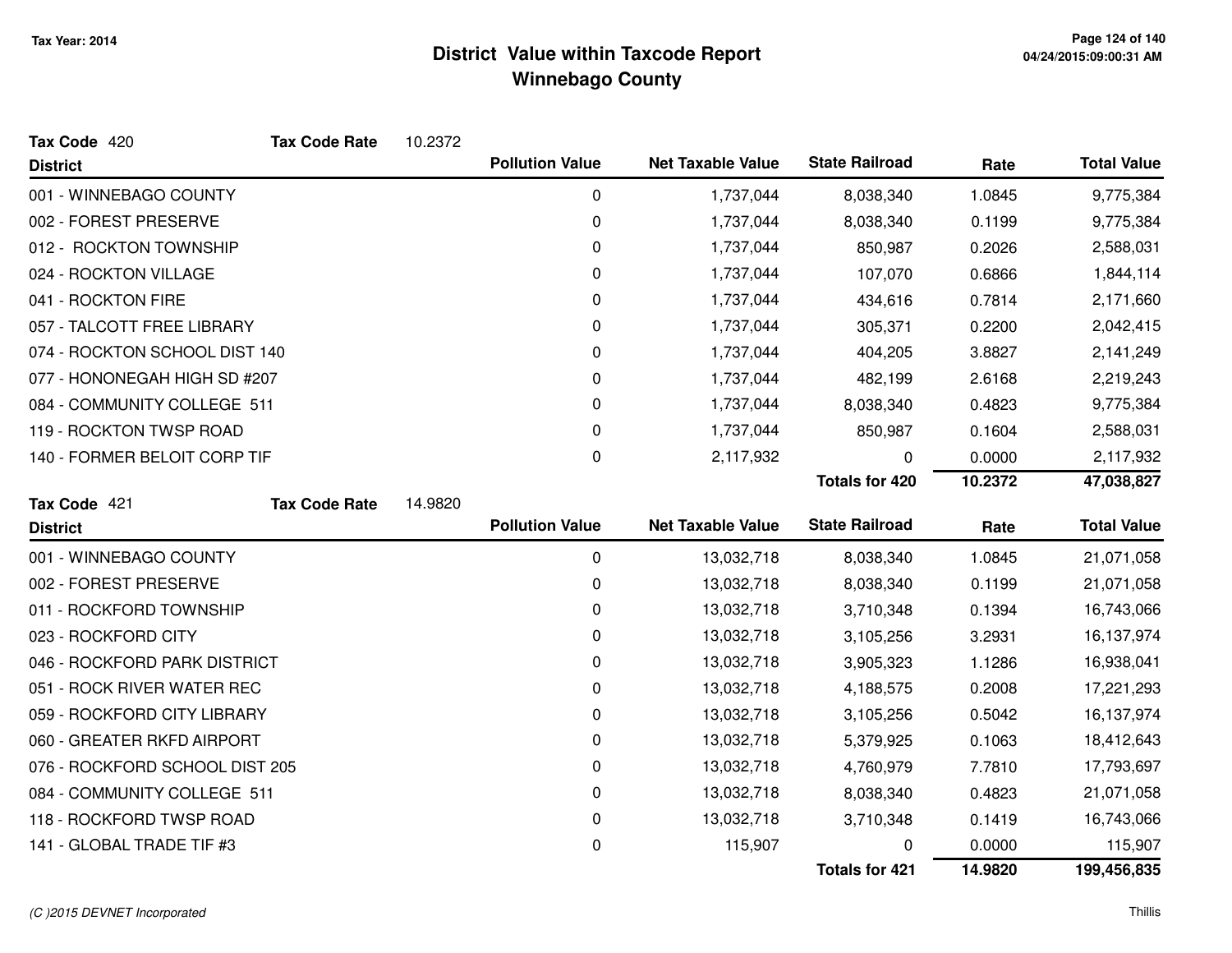| Tax Code 422                   | <b>Tax Code Rate</b> | 14.9820 |                        |                          |                       |         |                    |
|--------------------------------|----------------------|---------|------------------------|--------------------------|-----------------------|---------|--------------------|
| <b>District</b>                |                      |         | <b>Pollution Value</b> | <b>Net Taxable Value</b> | <b>State Railroad</b> | Rate    | <b>Total Value</b> |
| 001 - WINNEBAGO COUNTY         |                      |         | 0                      | 6,986,681                | 8,038,340             | 1.0845  | 15,025,021         |
| 002 - FOREST PRESERVE          |                      |         | 0                      | 6,986,681                | 8,038,340             | 0.1199  | 15,025,021         |
| 011 - ROCKFORD TOWNSHIP        |                      |         | 0                      | 6,986,681                | 3,710,348             | 0.1394  | 10,697,029         |
| 023 - ROCKFORD CITY            |                      |         | 0                      | 6,986,681                | 3,105,256             | 3.2931  | 10,091,937         |
| 046 - ROCKFORD PARK DISTRICT   |                      |         | 0                      | 6,986,681                | 3,905,323             | 1.1286  | 10,892,004         |
| 051 - ROCK RIVER WATER REC     |                      |         | 0                      | 6,986,681                | 4,188,575             | 0.2008  | 11,175,256         |
| 059 - ROCKFORD CITY LIBRARY    |                      |         | 0                      | 6,986,681                | 3,105,256             | 0.5042  | 10,091,937         |
| 060 - GREATER RKFD AIRPORT     |                      |         | 0                      | 6,986,681                | 5,379,925             | 0.1063  | 12,366,606         |
| 076 - ROCKFORD SCHOOL DIST 205 |                      |         | 0                      | 6,986,681                | 4,760,979             | 7.7810  | 11,747,660         |
| 084 - COMMUNITY COLLEGE 511    |                      |         | 0                      | 6,986,681                | 8,038,340             | 0.4823  | 15,025,021         |
| 118 - ROCKFORD TWSP ROAD       |                      |         | 0                      | 6,986,681                | 3,710,348             | 0.1419  | 10,697,029         |
| 142 - RIVER DISTRICT NORTH TIF |                      |         | 0                      | 331,671                  | 0                     | 0.0000  | 331,671            |
|                                |                      |         |                        |                          |                       |         |                    |
|                                |                      |         |                        |                          | <b>Totals for 422</b> | 14.9820 | 133,166,192        |
| Tax Code 423                   | <b>Tax Code Rate</b> | 14.9820 |                        |                          |                       |         |                    |
| <b>District</b>                |                      |         | <b>Pollution Value</b> | <b>Net Taxable Value</b> | <b>State Railroad</b> | Rate    | <b>Total Value</b> |
| 001 - WINNEBAGO COUNTY         |                      |         | $\mathbf 0$            | 12,066,358               | 8,038,340             | 1.0845  | 20,104,698         |
| 002 - FOREST PRESERVE          |                      |         | 0                      | 12,066,358               | 8,038,340             | 0.1199  | 20,104,698         |
| 011 - ROCKFORD TOWNSHIP        |                      |         | 0                      | 12,066,358               | 3,710,348             | 0.1394  | 15,776,706         |
| 023 - ROCKFORD CITY            |                      |         | 0                      | 12,066,358               | 3,105,256             | 3.2931  | 15,171,614         |
| 046 - ROCKFORD PARK DISTRICT   |                      |         | 0                      | 12,066,358               | 3,905,323             | 1.1286  | 15,971,681         |
| 051 - ROCK RIVER WATER REC     |                      |         | 0                      | 12,066,358               | 4,188,575             | 0.2008  | 16,254,933         |
| 059 - ROCKFORD CITY LIBRARY    |                      |         | 0                      | 12,066,358               | 3,105,256             | 0.5042  | 15,171,614         |
| 060 - GREATER RKFD AIRPORT     |                      |         | 0                      | 12,066,358               | 5,379,925             | 0.1063  | 17,446,283         |
| 076 - ROCKFORD SCHOOL DIST 205 |                      |         | 0                      | 12,066,358               | 4,760,979             | 7.7810  | 16,827,337         |
| 084 - COMMUNITY COLLEGE 511    |                      |         | 0                      | 12,066,358               | 8,038,340             | 0.4823  | 20,104,698         |

### (C )2015 DEVNET Incorporated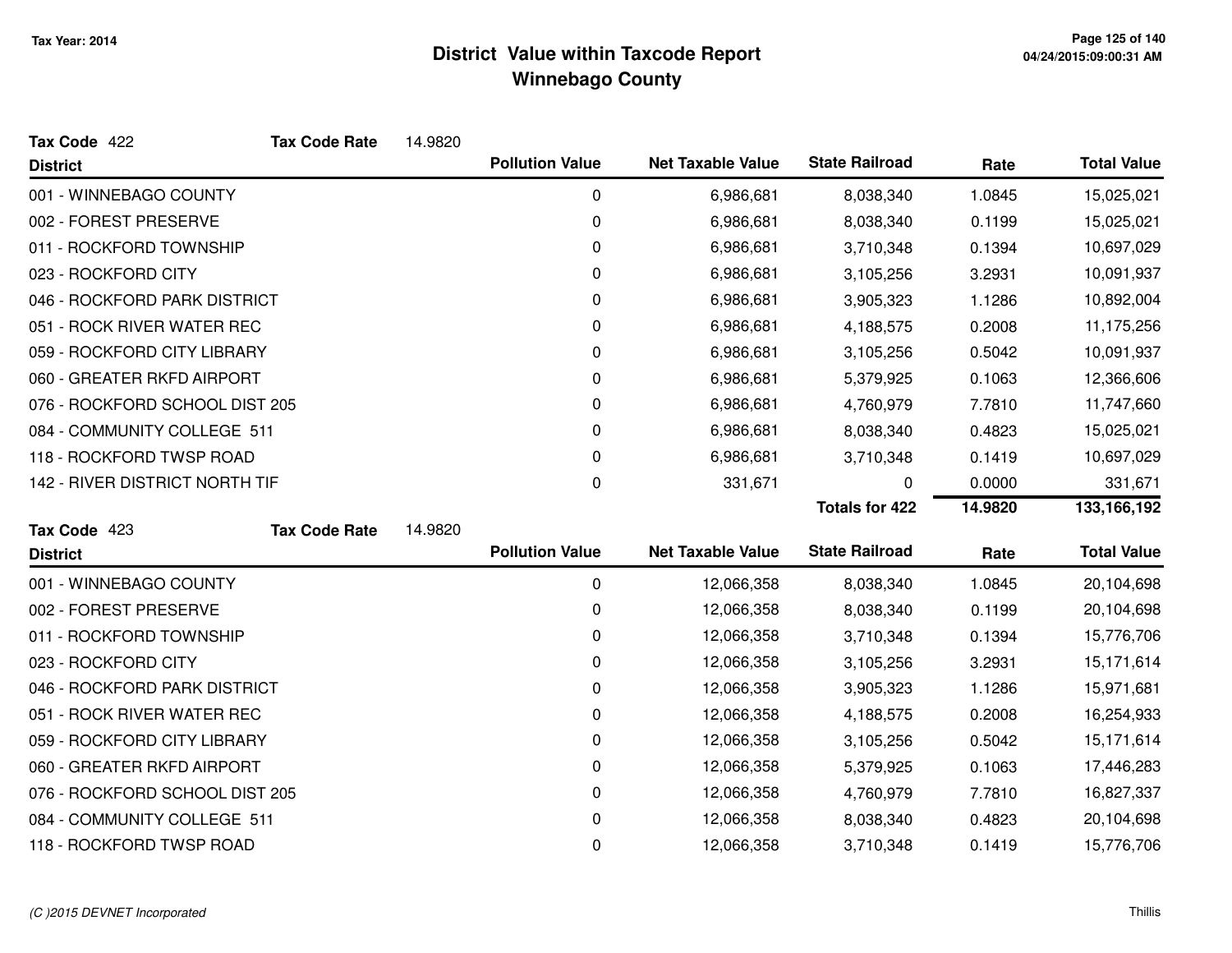| Tax Code 423                   | <b>Tax Code Rate</b> | 14.9820 |                        |                          |                       |         |                    |
|--------------------------------|----------------------|---------|------------------------|--------------------------|-----------------------|---------|--------------------|
| <b>District</b>                |                      |         | <b>Pollution Value</b> | <b>Net Taxable Value</b> | <b>State Railroad</b> | Rate    | <b>Total Value</b> |
| 143 - BROADWAY TIF             |                      |         | $\mathbf 0$            | 345,217                  | 0                     | 0.0000  | 345,217            |
|                                |                      |         |                        |                          | <b>Totals for 423</b> | 14.9820 | 189,056,185        |
| Tax Code 424                   | <b>Tax Code Rate</b> | 14.9820 |                        |                          |                       |         |                    |
| <b>District</b>                |                      |         | <b>Pollution Value</b> | <b>Net Taxable Value</b> | <b>State Railroad</b> | Rate    | <b>Total Value</b> |
| 001 - WINNEBAGO COUNTY         |                      |         | $\mathbf 0$            | 8,722,573                | 8,038,340             | 1.0845  | 16,760,913         |
| 002 - FOREST PRESERVE          |                      |         | 0                      | 8,722,573                | 8,038,340             | 0.1199  | 16,760,913         |
| 011 - ROCKFORD TOWNSHIP        |                      |         | $\pmb{0}$              | 8,722,573                | 3,710,348             | 0.1394  | 12,432,921         |
| 023 - ROCKFORD CITY            |                      |         | 0                      | 8,722,573                | 3,105,256             | 3.2931  | 11,827,829         |
| 046 - ROCKFORD PARK DISTRICT   |                      |         | 0                      | 8,722,573                | 3,905,323             | 1.1286  | 12,627,896         |
| 051 - ROCK RIVER WATER REC     |                      |         | 0                      | 8,722,573                | 4,188,575             | 0.2008  | 12,911,148         |
| 059 - ROCKFORD CITY LIBRARY    |                      |         | $\pmb{0}$              | 8,722,573                | 3,105,256             | 0.5042  | 11,827,829         |
| 060 - GREATER RKFD AIRPORT     |                      |         | 0                      | 8,722,573                | 5,379,925             | 0.1063  | 14,102,498         |
| 076 - ROCKFORD SCHOOL DIST 205 |                      |         | 0                      | 8,722,573                | 4,760,979             | 7.7810  | 13,483,552         |
| 084 - COMMUNITY COLLEGE 511    |                      |         | $\pmb{0}$              | 8,722,573                | 8,038,340             | 0.4823  | 16,760,913         |
| 118 - ROCKFORD TWSP ROAD       |                      |         | $\mathbf 0$            | 8,722,573                | 3,710,348             | 0.1419  | 12,432,921         |
| 144 - EAST RIVER TIF           |                      |         | $\mathbf 0$            | 1,245,811                | <sup>0</sup>          | 0.0000  | 1,245,811          |
|                                |                      |         |                        |                          | <b>Totals for 424</b> | 14.9820 | 153, 175, 144      |
| Tax Code 425                   | <b>Tax Code Rate</b> | 10.3187 |                        |                          |                       |         |                    |
| <b>District</b>                |                      |         | <b>Pollution Value</b> | <b>Net Taxable Value</b> | <b>State Railroad</b> | Rate    | <b>Total Value</b> |
| 001 - WINNEBAGO COUNTY         |                      |         | $\mathbf 0$            | 57,263                   | 8,038,340             | 1.0845  | 8,095,603          |
| 002 - FOREST PRESERVE          |                      |         | $\pmb{0}$              | 57,263                   | 8,038,340             | 0.1199  | 8,095,603          |
| 010 - PECATONICA TOWNSHIP      |                      |         | 0                      | 57,263                   | 0                     | 0.1814  | 57,263             |
| 022 - PECATONICA VILLAGE       |                      |         | 0                      | 57,263                   | 0                     | 0.3991  | 57,263             |
| 039 - PECATONICA FIRE          |                      |         | 0                      | 57,263                   | 584,768               | 0.4536  | 642,031            |
| 047 - SUMNER PARK              |                      |         | 0                      | 57,263                   | 0                     | 0.1504  | 57,263             |
| 056 - PECATONICA LIBRARY       |                      |         | 0                      | 57,263                   | 0                     | 0.1956  | 57,263             |
| 080 - PECATONICA UNIT SD #321  |                      |         | 0                      | 57,263                   | 0                     | 7.0120  | 57,263             |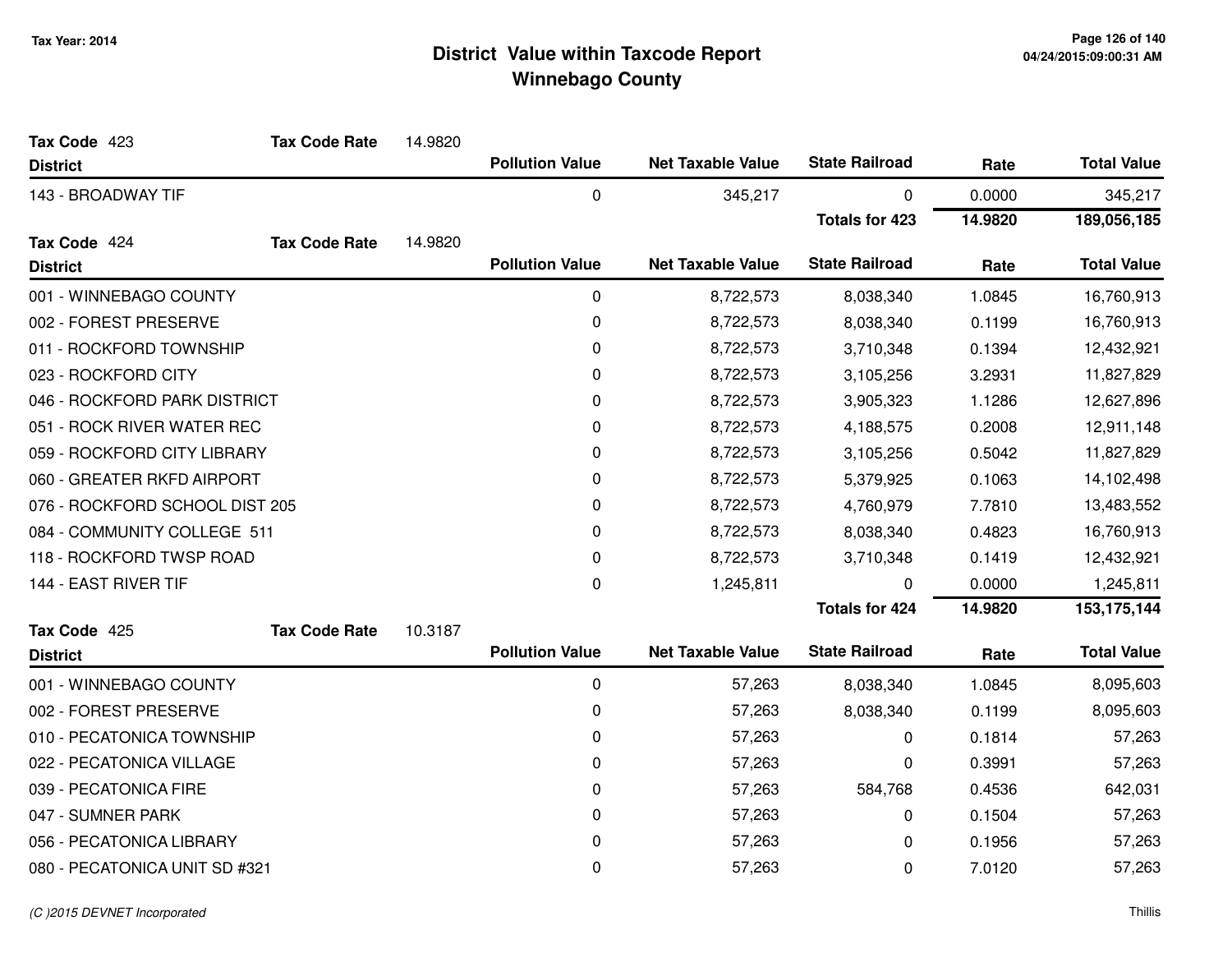| Tax Code 425                     | <b>Tax Code Rate</b> | 10.3187 |                        |                          |                       |         |                    |
|----------------------------------|----------------------|---------|------------------------|--------------------------|-----------------------|---------|--------------------|
| <b>District</b>                  |                      |         | <b>Pollution Value</b> | <b>Net Taxable Value</b> | <b>State Railroad</b> | Rate    | <b>Total Value</b> |
| 084 - COMMUNITY COLLEGE 511      |                      |         | 0                      | 57,263                   | 8,038,340             | 0.4823  | 8,095,603          |
| 117 - PECATONICA TWSP ROAD       |                      |         | $\pmb{0}$              | 57,263                   | 0                     | 0.1859  | 57,263             |
| 124 - PE/SE MULTI TOWNSHIP       |                      |         | 0                      | 57,263                   | 0                     | 0.0540  | 57,263             |
| 145 - SUMNER ROAD / GROVE ST TIF |                      |         | 0                      | 0                        | 0                     | 0.0000  | 0                  |
|                                  |                      |         |                        |                          | <b>Totals for 425</b> | 10.3187 | 25,329,681         |
| Tax Code 426                     | <b>Tax Code Rate</b> | 11.4874 |                        |                          |                       |         |                    |
| <b>District</b>                  |                      |         | <b>Pollution Value</b> | <b>Net Taxable Value</b> | <b>State Railroad</b> | Rate    | <b>Total Value</b> |
| 001 - WINNEBAGO COUNTY           |                      |         | 0                      | 2,254,958                | 8,038,340             | 1.0845  | 10,293,298         |
| 002 - FOREST PRESERVE            |                      |         | 0                      | 2,254,958                | 8,038,340             | 0.1199  | 10,293,298         |
| 011 - ROCKFORD TOWNSHIP          |                      |         | 0                      | 2,254,958                | 3,710,348             | 0.1394  | 5,965,306          |
| 019 - LOVES PARK CITY            |                      |         | 0                      | 2,254,958                | 0                     | 0.0000  | 2,254,958          |
| 046 - ROCKFORD PARK DISTRICT     |                      |         | 0                      | 2,254,958                | 3,905,323             | 1.1286  | 6,160,281          |
| 051 - ROCK RIVER WATER REC       |                      |         | 0                      | 2,254,958                | 4,188,575             | 0.2008  | 6,443,533          |
| 055 - NORTH SUBURBAN LIBRARY     |                      |         | 0                      | 2,254,958                | 744,822               | 0.3027  | 2,999,780          |
| 060 - GREATER RKFD AIRPORT       |                      |         | 0                      | 2,254,958                | 5,379,925             | 0.1063  | 7,634,883          |
| 076 - ROCKFORD SCHOOL DIST 205   |                      |         | 0                      | 2,254,958                | 4,760,979             | 7.7810  | 7,015,937          |
| 084 - COMMUNITY COLLEGE 511      |                      |         | 0                      | 2,254,958                | 8,038,340             | 0.4823  | 10,293,298         |
| 118 - ROCKFORD TWSP ROAD         |                      |         | 0                      | 2,254,958                | 3,710,348             | 0.1419  | 5,965,306          |
| 146 - LOVES PARK CORP CENTER TIF |                      |         | $\mathbf 0$            | 18,323                   | 0                     | 0.0000  | 18,323             |
|                                  |                      |         |                        |                          | <b>Totals for 426</b> | 11.4874 | 75,338,201         |
| Tax Code 427                     | <b>Tax Code Rate</b> | 11.1677 | <b>Pollution Value</b> | <b>Net Taxable Value</b> | <b>State Railroad</b> |         | <b>Total Value</b> |
| <b>District</b>                  |                      |         |                        |                          |                       | Rate    |                    |
| 001 - WINNEBAGO COUNTY           |                      |         | 0                      | 10,115                   | 8,038,340             | 1.0845  | 8,048,455          |
| 002 - FOREST PRESERVE            |                      |         | 0                      | 10,115                   | 8,038,340             | 0.1199  | 8,048,455          |
| 006 - HARLEM TOWNSHIP            |                      |         | 0                      | 10,115                   | 0                     | 0.1138  | 10,115             |
| 019 - LOVES PARK CITY            |                      |         | 0                      | 10,115                   | 0                     | 0.0000  | 10,115             |
| 046 - ROCKFORD PARK DISTRICT     |                      |         | 0                      | 10,115                   | 3,905,323             | 1.1286  | 3,915,438          |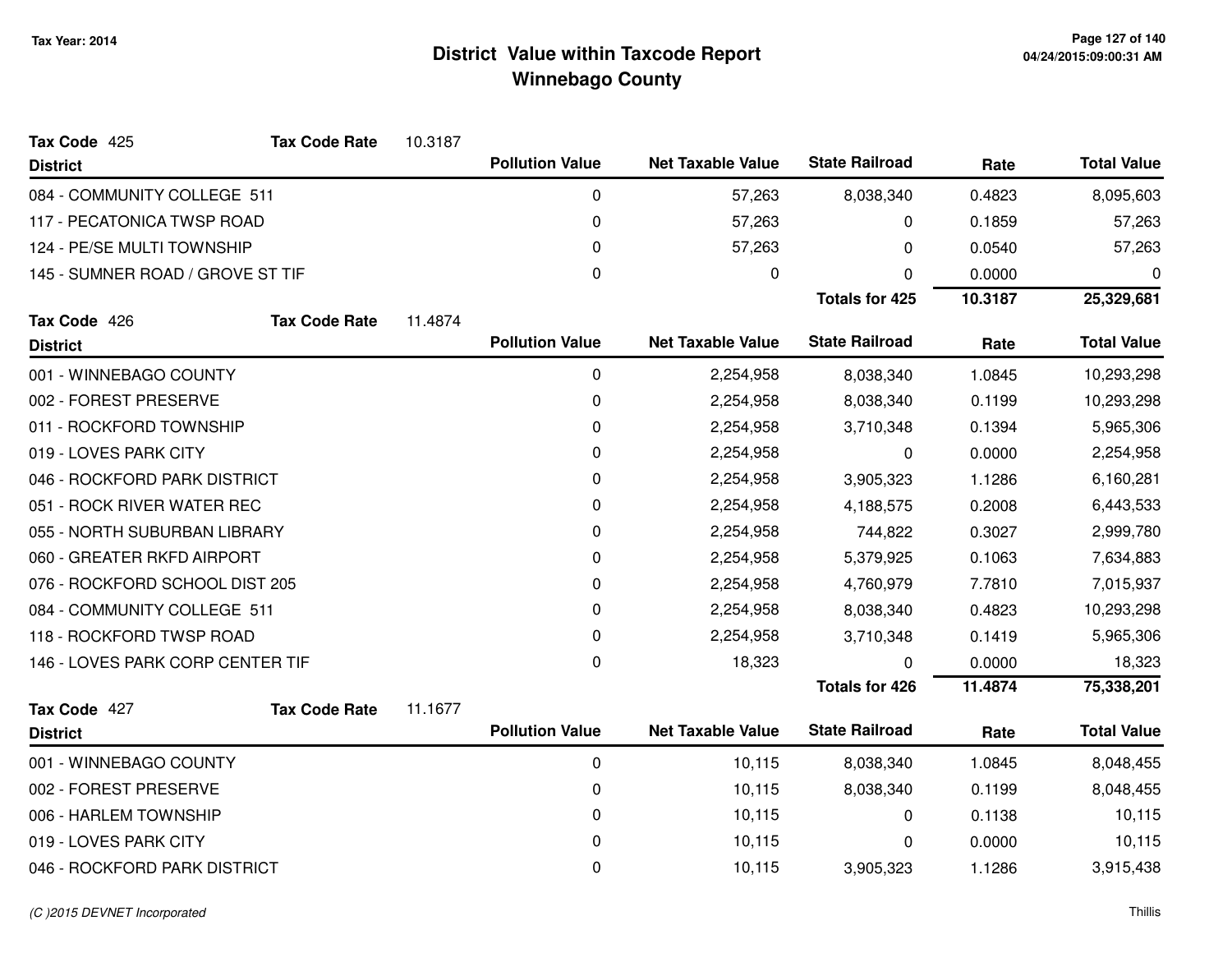| Tax Code 427                     | <b>Tax Code Rate</b> | 11.1677 |                        |                          |                       |         |                    |
|----------------------------------|----------------------|---------|------------------------|--------------------------|-----------------------|---------|--------------------|
| <b>District</b>                  |                      |         | <b>Pollution Value</b> | <b>Net Taxable Value</b> | <b>State Railroad</b> | Rate    | <b>Total Value</b> |
| 055 - NORTH SUBURBAN LIBRARY     |                      |         | 0                      | 10,115                   | 744,822               | 0.3027  | 754,937            |
| 060 - GREATER RKFD AIRPORT       |                      |         | 0                      | 10,115                   | 5,379,925             | 0.1063  | 5,390,040          |
| 076 - ROCKFORD SCHOOL DIST 205   |                      |         | 0                      | 10,115                   | 4,760,979             | 7.7810  | 4,771,094          |
| 084 - COMMUNITY COLLEGE 511      |                      |         | 0                      | 10,115                   | 8,038,340             | 0.4823  | 8,048,455          |
| 113 - HARLEM TWSP ROAD           |                      |         | 0                      | 10,115                   | 0                     | 0.0486  | 10,115             |
| 146 - LOVES PARK CORP CENTER TIF |                      |         | 0                      | 1,372,688                | O                     | 0.0000  | 1,372,688          |
|                                  |                      |         |                        |                          | <b>Totals for 427</b> | 11.1677 | 40,379,907         |
| Tax Code 428                     | <b>Tax Code Rate</b> | 11.3685 |                        |                          |                       |         |                    |
| <b>District</b>                  |                      |         | <b>Pollution Value</b> | <b>Net Taxable Value</b> | <b>State Railroad</b> | Rate    | <b>Total Value</b> |
| 001 - WINNEBAGO COUNTY           |                      |         | 0                      | 1,674,969                | 8,038,340             | 1.0845  | 9,713,309          |
| 002 - FOREST PRESERVE            |                      |         | 0                      | 1,674,969                | 8,038,340             | 0.1199  | 9,713,309          |
| 006 - HARLEM TOWNSHIP            |                      |         | 0                      | 1,674,969                | 0                     | 0.1138  | 1,674,969          |
| 019 - LOVES PARK CITY            |                      |         | 0                      | 1,674,969                | 0                     | 0.0000  | 1,674,969          |
| 046 - ROCKFORD PARK DISTRICT     |                      |         | 0                      | 1,674,969                | 3,905,323             | 1.1286  | 5,580,292          |
| 051 - ROCK RIVER WATER REC       |                      |         | 0                      | 1,674,969                | 4,188,575             | 0.2008  | 5,863,544          |
| 055 - NORTH SUBURBAN LIBRARY     |                      |         | $\pmb{0}$              | 1,674,969                | 744,822               | 0.3027  | 2,419,791          |
| 060 - GREATER RKFD AIRPORT       |                      |         | 0                      | 1,674,969                | 5,379,925             | 0.1063  | 7,054,894          |
| 076 - ROCKFORD SCHOOL DIST 205   |                      |         | 0                      | 1,674,969                | 4,760,979             | 7.7810  | 6,435,948          |
| 084 - COMMUNITY COLLEGE 511      |                      |         | 0                      | 1,674,969                | 8,038,340             | 0.4823  | 9,713,309          |
| 113 - HARLEM TWSP ROAD           |                      |         | 0                      | 1,674,969                | 0                     | 0.0486  | 1,674,969          |
| 146 - LOVES PARK CORP CENTER TIF |                      |         | $\pmb{0}$              | 1,364                    | 0                     | 0.0000  | 1,364              |
|                                  |                      |         |                        |                          | <b>Totals for 428</b> | 11.3685 | 61,520,667         |
| Tax Code 429                     | <b>Tax Code Rate</b> | 10.8134 |                        |                          |                       |         |                    |
| <b>District</b>                  |                      |         | <b>Pollution Value</b> | <b>Net Taxable Value</b> | <b>State Railroad</b> | Rate    | <b>Total Value</b> |
| 001 - WINNEBAGO COUNTY           |                      |         | $\pmb{0}$              | 3,334                    | 8,038,340             | 1.0845  | 8,041,674          |
| 002 - FOREST PRESERVE            |                      |         | 0                      | 3,334                    | 8,038,340             | 0.1199  | 8,041,674          |
| 006 - HARLEM TOWNSHIP            |                      |         | 0                      | 3,334                    | 0                     | 0.1138  | 3,334              |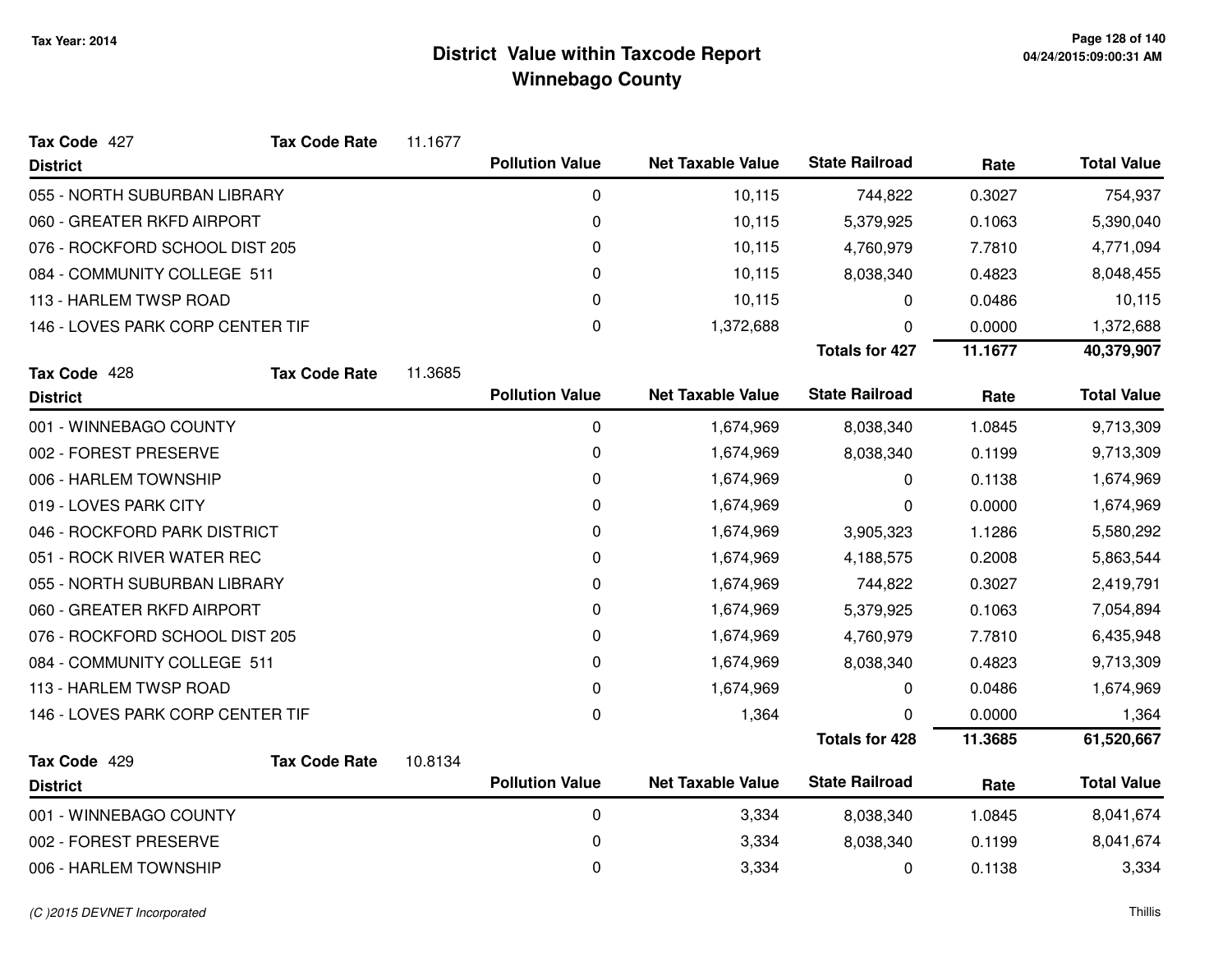| Tax Code 429                   | <b>Tax Code Rate</b> | 10.8134 |                        |                          |                       |         |                    |
|--------------------------------|----------------------|---------|------------------------|--------------------------|-----------------------|---------|--------------------|
| <b>District</b>                |                      |         | <b>Pollution Value</b> | <b>Net Taxable Value</b> | <b>State Railroad</b> | Rate    | <b>Total Value</b> |
| 020 - MACHESNEY PARK VILLAGE   |                      |         | 0                      | 3,334                    | 0                     | 0.0000  | 3,334              |
| 035 - HARLEM-ROSCOE FIRE       |                      |         | 0                      | 3,334                    | 302,870               | 0.7743  | 306,204            |
| 055 - NORTH SUBURBAN LIBRARY   |                      |         | 0                      | 3,334                    | 744,822               | 0.3027  | 748,156            |
| 060 - GREATER RKFD AIRPORT     |                      |         | 0                      | 3,334                    | 5,379,925             | 0.1063  | 5,383,259          |
| 076 - ROCKFORD SCHOOL DIST 205 |                      |         | 0                      | 3,334                    | 4,760,979             | 7.7810  | 4,764,313          |
| 084 - COMMUNITY COLLEGE 511    |                      |         | 0                      | 3,334                    | 8,038,340             | 0.4823  | 8,041,674          |
| 113 - HARLEM TWSP ROAD         |                      |         | 0                      | 3,334                    | 0                     | 0.0486  | 3,334              |
| 147 - WESTSTONE TIF            |                      |         | 0                      | 1,154                    | 0                     | 0.0000  | 1,154              |
|                                |                      |         |                        |                          | <b>Totals for 429</b> | 10.8134 | 35,338,110         |
| Tax Code 430                   | <b>Tax Code Rate</b> | 11.0142 |                        |                          |                       |         |                    |
| <b>District</b>                |                      |         | <b>Pollution Value</b> | <b>Net Taxable Value</b> | <b>State Railroad</b> | Rate    | <b>Total Value</b> |
| 001 - WINNEBAGO COUNTY         |                      |         | 0                      | 131,773                  | 8,038,340             | 1.0845  | 8,170,113          |
| 002 - FOREST PRESERVE          |                      |         | 0                      | 131,773                  | 8,038,340             | 0.1199  | 8,170,113          |
| 006 - HARLEM TOWNSHIP          |                      |         | 0                      | 131,773                  | 0                     | 0.1138  | 131,773            |
| 020 - MACHESNEY PARK VILLAGE   |                      |         | 0                      | 131,773                  | 0                     | 0.0000  | 131,773            |
| 035 - HARLEM-ROSCOE FIRE       |                      |         | 0                      | 131,773                  | 302,870               | 0.7743  | 434,643            |
| 051 - ROCK RIVER WATER REC     |                      |         | 0                      | 131,773                  | 4,188,575             | 0.2008  | 4,320,348          |
| 055 - NORTH SUBURBAN LIBRARY   |                      |         | 0                      | 131,773                  | 744,822               | 0.3027  | 876,595            |
| 060 - GREATER RKFD AIRPORT     |                      |         | 0                      | 131,773                  | 5,379,925             | 0.1063  | 5,511,698          |
| 076 - ROCKFORD SCHOOL DIST 205 |                      |         | 0                      | 131,773                  | 4,760,979             | 7.7810  | 4,892,752          |
| 084 - COMMUNITY COLLEGE 511    |                      |         | 0                      | 131,773                  | 8,038,340             | 0.4823  | 8,170,113          |
| 113 - HARLEM TWSP ROAD         |                      |         | 0                      | 131,773                  | 0                     | 0.0486  | 131,773            |
| 147 - WESTSTONE TIF            |                      |         | 0                      | 2,196,825                | <sup>n</sup>          | 0.0000  | 2,196,825          |
|                                |                      |         |                        |                          | <b>Totals for 430</b> | 11.0142 | 43,138,519         |
| Tax Code 431                   | <b>Tax Code Rate</b> | 11.0142 |                        |                          |                       |         |                    |
| <b>District</b>                |                      |         | <b>Pollution Value</b> | <b>Net Taxable Value</b> | <b>State Railroad</b> | Rate    | <b>Total Value</b> |
| 001 - WINNEBAGO COUNTY         |                      |         | 0                      | 2,135                    | 8,038,340             | 1.0845  | 8,040,475          |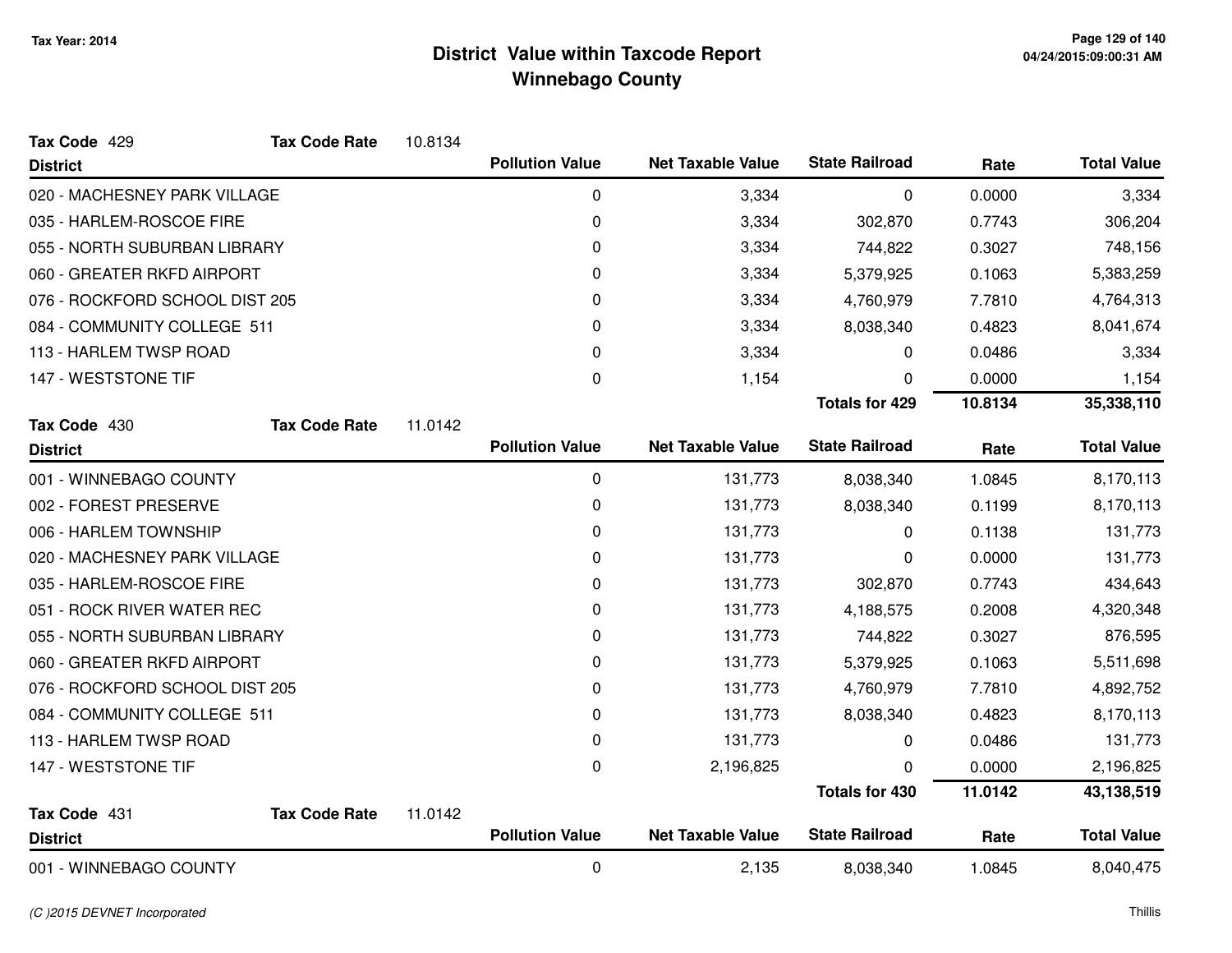| Tax Code 431                   | <b>Tax Code Rate</b> | 11.0142 |                        |                          |                       |         |                    |
|--------------------------------|----------------------|---------|------------------------|--------------------------|-----------------------|---------|--------------------|
| <b>District</b>                |                      |         | <b>Pollution Value</b> | <b>Net Taxable Value</b> | <b>State Railroad</b> | Rate    | <b>Total Value</b> |
| 002 - FOREST PRESERVE          |                      |         | 0                      | 2,135                    | 8,038,340             | 0.1199  | 8,040,475          |
| 006 - HARLEM TOWNSHIP          |                      |         | 0                      | 2,135                    | 0                     | 0.1138  | 2,135              |
| 035 - HARLEM-ROSCOE FIRE       |                      |         | 0                      | 2,135                    | 302,870               | 0.7743  | 305,005            |
| 051 - ROCK RIVER WATER REC     |                      |         | 0                      | 2,135                    | 4,188,575             | 0.2008  | 4,190,710          |
| 055 - NORTH SUBURBAN LIBRARY   |                      |         | 0                      | 2,135                    | 744,822               | 0.3027  | 746,957            |
| 060 - GREATER RKFD AIRPORT     |                      |         | 0                      | 2,135                    | 5,379,925             | 0.1063  | 5,382,060          |
| 076 - ROCKFORD SCHOOL DIST 205 |                      |         | 0                      | 2,135                    | 4,760,979             | 7.7810  | 4,763,114          |
| 084 - COMMUNITY COLLEGE 511    |                      |         | 0                      | 2,135                    | 8,038,340             | 0.4823  | 8,040,475          |
| 113 - HARLEM TWSP ROAD         |                      |         | 0                      | 2,135                    | 0                     | 0.0486  | 2,135              |
| 147 - WESTSTONE TIF            |                      |         | $\mathbf 0$            | 1,072                    | 0                     | 0.0000  | 1,072              |
|                                |                      |         |                        |                          | <b>Totals for 431</b> | 11.0142 | 39,514,613         |
| Tax Code 432                   | <b>Tax Code Rate</b> | 10.8134 |                        |                          |                       |         |                    |
| <b>District</b>                |                      |         | <b>Pollution Value</b> | <b>Net Taxable Value</b> | <b>State Railroad</b> | Rate    | <b>Total Value</b> |
| 001 - WINNEBAGO COUNTY         |                      |         | 0                      | 1,279                    | 8,038,340             | 1.0845  | 8,039,619          |
| 002 - FOREST PRESERVE          |                      |         | 0                      | 1,279                    | 8,038,340             | 0.1199  | 8,039,619          |
| 006 - HARLEM TOWNSHIP          |                      |         | 0                      | 1,279                    | 0                     | 0.1138  | 1,279              |
| 035 - HARLEM-ROSCOE FIRE       |                      |         | 0                      | 1,279                    | 302,870               | 0.7743  | 304,149            |
| 055 - NORTH SUBURBAN LIBRARY   |                      |         | 0                      | 1,279                    | 744,822               | 0.3027  | 746,101            |
| 060 - GREATER RKFD AIRPORT     |                      |         | 0                      | 1,279                    | 5,379,925             | 0.1063  | 5,381,204          |
| 076 - ROCKFORD SCHOOL DIST 205 |                      |         | 0                      | 1,279                    | 4,760,979             | 7.7810  | 4,762,258          |
| 084 - COMMUNITY COLLEGE 511    |                      |         | 0                      | 1,279                    | 8,038,340             | 0.4823  | 8,039,619          |
| 113 - HARLEM TWSP ROAD         |                      |         | 0                      | 1,279                    | 0                     | 0.0486  | 1,279              |
| 147 - WESTSTONE TIF            |                      |         | 0                      | 605                      | U                     | 0.0000  | 605                |
|                                |                      |         |                        |                          | <b>Totals for 432</b> | 10.8134 | 35,315,732         |
| Tax Code 433                   | <b>Tax Code Rate</b> | 11.5529 |                        |                          |                       |         |                    |
| <b>District</b>                |                      |         | <b>Pollution Value</b> | <b>Net Taxable Value</b> | <b>State Railroad</b> | Rate    | <b>Total Value</b> |
| 001 - WINNEBAGO COUNTY         |                      |         | 0                      | 1,309,109                | 8,038,340             | 1.0845  | 9,347,449          |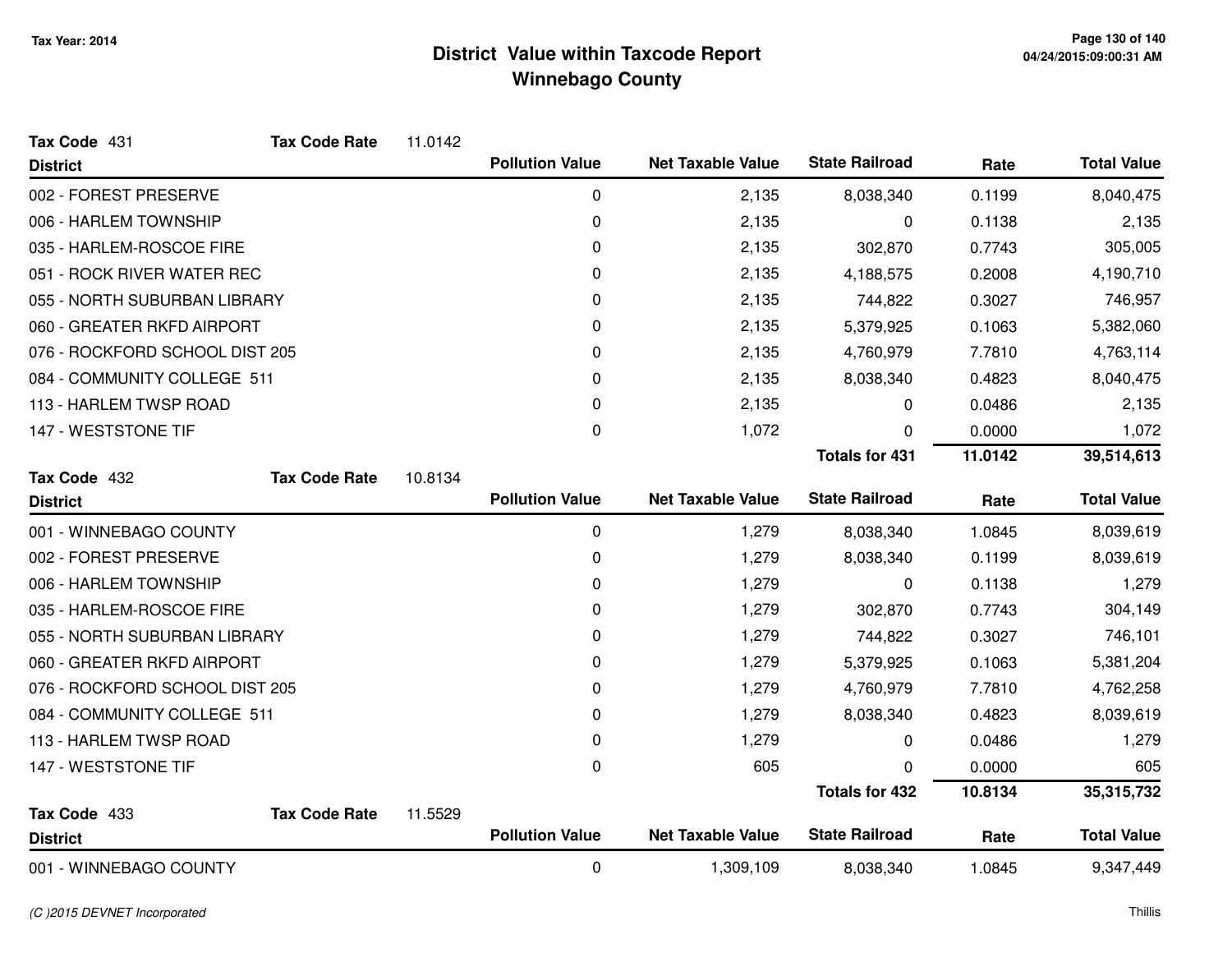| Tax Code 433                 | <b>Tax Code Rate</b> | 11.5529 |                        |                          |                       |         |                    |
|------------------------------|----------------------|---------|------------------------|--------------------------|-----------------------|---------|--------------------|
| <b>District</b>              |                      |         | <b>Pollution Value</b> | <b>Net Taxable Value</b> | <b>State Railroad</b> | Rate    | <b>Total Value</b> |
| 002 - FOREST PRESERVE        |                      |         | 0                      | 1,309,109                | 8,038,340             | 0.1199  | 9,347,449          |
| 006 - HARLEM TOWNSHIP        |                      |         | 0                      | 1,309,109                | 0                     | 0.1138  | 1,309,109          |
| 020 - MACHESNEY PARK VILLAGE |                      |         | 0                      | 1,309,109                | 0                     | 0.0000  | 1,309,109          |
| 035 - HARLEM-ROSCOE FIRE     |                      |         | 0                      | 1,309,109                | 302,870               | 0.7743  | 1,611,979          |
| 051 - ROCK RIVER WATER REC   |                      |         | 0                      | 1,309,109                | 4,188,575             | 0.2008  | 5,497,684          |
| 055 - NORTH SUBURBAN LIBRARY |                      |         | 0                      | 1,309,109                | 744,822               | 0.3027  | 2,053,931          |
| 060 - GREATER RKFD AIRPORT   |                      |         | 0                      | 1,309,109                | 5,379,925             | 0.1063  | 6,689,034          |
| 070 - HARLEM SCHOOL DIST 122 |                      |         | 0                      | 1,309,109                | 413,139               | 8.3197  | 1,722,248          |
| 084 - COMMUNITY COLLEGE 511  |                      |         | 0                      | 1,309,109                | 8,038,340             | 0.4823  | 9,347,449          |
| 113 - HARLEM TWSP ROAD       |                      |         | 0                      | 1,309,109                | 0                     | 0.0486  | 1,309,109          |
| 148 - NORTH WILLOW CREEK TIF |                      |         | 0                      | 81,732                   | 0                     | 0.0000  | 81,732             |
|                              |                      |         |                        |                          | <b>Totals for 433</b> | 11.5529 | 49,626,282         |
| Tax Code 434                 | <b>Tax Code Rate</b> | 11.5529 |                        |                          |                       |         |                    |
| <b>District</b>              |                      |         | <b>Pollution Value</b> | <b>Net Taxable Value</b> | <b>State Railroad</b> | Rate    | <b>Total Value</b> |
| 001 - WINNEBAGO COUNTY       |                      |         | 0                      | 187,245                  | 8,038,340             | 1.0845  | 8,225,585          |
| 002 - FOREST PRESERVE        |                      |         | 0                      | 187,245                  | 8,038,340             | 0.1199  | 8,225,585          |
| 006 - HARLEM TOWNSHIP        |                      |         | 0                      | 187,245                  | 0                     | 0.1138  | 187,245            |
| 035 - HARLEM-ROSCOE FIRE     |                      |         | 0                      | 187,245                  | 302,870               | 0.7743  | 490,115            |
| 051 - ROCK RIVER WATER REC   |                      |         | 0                      | 187,245                  | 4,188,575             | 0.2008  | 4,375,820          |
| 055 - NORTH SUBURBAN LIBRARY |                      |         | 0                      | 187,245                  | 744,822               | 0.3027  | 932,067            |
| 060 - GREATER RKFD AIRPORT   |                      |         | 0                      | 187,245                  | 5,379,925             | 0.1063  | 5,567,170          |
| 070 - HARLEM SCHOOL DIST 122 |                      |         | 0                      | 187,245                  | 413,139               | 8.3197  | 600,384            |
| 084 - COMMUNITY COLLEGE 511  |                      |         | 0                      | 187,245                  | 8,038,340             | 0.4823  | 8,225,585          |
| 113 - HARLEM TWSP ROAD       |                      |         | 0                      | 187,245                  | 0                     | 0.0486  | 187,245            |
| 149 - SOUTH WILLOW CREEK TIF |                      |         | 0                      | 0                        | ∩                     | 0.0000  | 0                  |
|                              |                      |         |                        |                          | <b>Totals for 434</b> | 11.5529 | 37,016,801         |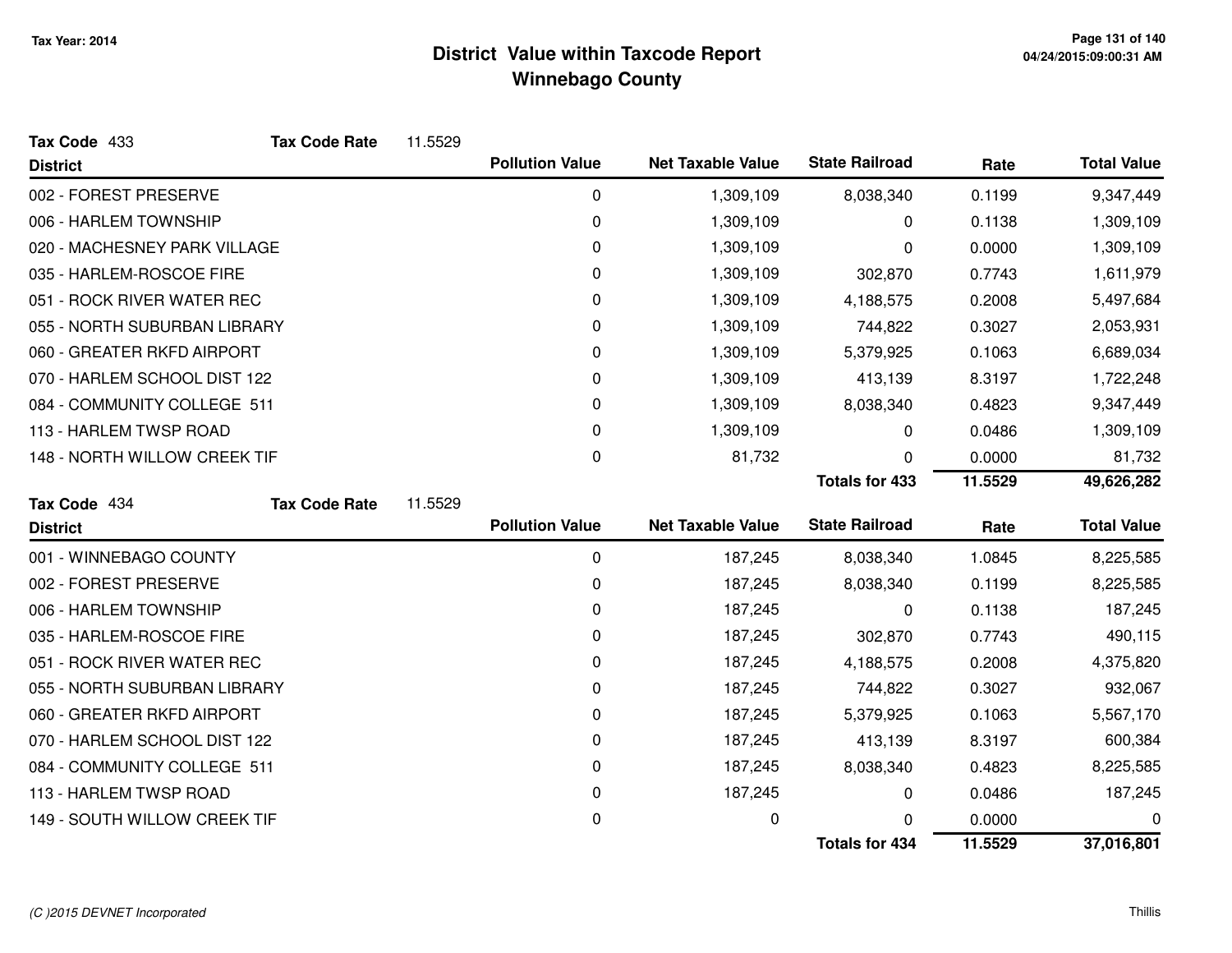| Tax Code 435                   | <b>Tax Code Rate</b> | 11.5529 |                        |                          |                       |         |                    |
|--------------------------------|----------------------|---------|------------------------|--------------------------|-----------------------|---------|--------------------|
| <b>District</b>                |                      |         | <b>Pollution Value</b> | <b>Net Taxable Value</b> | <b>State Railroad</b> | Rate    | <b>Total Value</b> |
| 001 - WINNEBAGO COUNTY         |                      |         | 0                      | 5,353,767                | 8,038,340             | 1.0845  | 13,392,107         |
| 002 - FOREST PRESERVE          |                      |         | 0                      | 5,353,767                | 8,038,340             | 0.1199  | 13,392,107         |
| 006 - HARLEM TOWNSHIP          |                      |         | 0                      | 5,353,767                | 0                     | 0.1138  | 5,353,767          |
| 020 - MACHESNEY PARK VILLAGE   |                      |         | 0                      | 5,353,767                | 0                     | 0.0000  | 5,353,767          |
| 035 - HARLEM-ROSCOE FIRE       |                      |         | 0                      | 5,353,767                | 302,870               | 0.7743  | 5,656,637          |
| 051 - ROCK RIVER WATER REC     |                      |         | 0                      | 5,353,767                | 4,188,575             | 0.2008  | 9,542,342          |
| 055 - NORTH SUBURBAN LIBRARY   |                      |         | 0                      | 5,353,767                | 744,822               | 0.3027  | 6,098,589          |
| 060 - GREATER RKFD AIRPORT     |                      |         | 0                      | 5,353,767                | 5,379,925             | 0.1063  | 10,733,692         |
| 070 - HARLEM SCHOOL DIST 122   |                      |         | 0                      | 5,353,767                | 413,139               | 8.3197  | 5,766,906          |
| 084 - COMMUNITY COLLEGE 511    |                      |         | 0                      | 5,353,767                | 8,038,340             | 0.4823  | 13,392,107         |
| 113 - HARLEM TWSP ROAD         |                      |         | 0                      | 5,353,767                | 0                     | 0.0486  | 5,353,767          |
| 149 - SOUTH WILLOW CREEK TIF   |                      |         | 0                      | 421,357                  | 0                     | 0.0000  | 421,357            |
|                                |                      |         |                        |                          | <b>Totals for 435</b> | 11.5529 | 94,457,145         |
| Tax Code 438                   | <b>Tax Code Rate</b> | 11.0807 |                        |                          |                       |         |                    |
| <b>District</b>                |                      |         | <b>Pollution Value</b> | <b>Net Taxable Value</b> | <b>State Railroad</b> | Rate    | <b>Total Value</b> |
| 001 - WINNEBAGO COUNTY         |                      |         | $\mathbf 0$            | 554,254                  | 8,038,340             | 1.0845  | 8,592,594          |
| 002 - FOREST PRESERVE          |                      |         | 0                      | 554,254                  | 8,038,340             | 0.1199  | 8,592,594          |
| 011 - ROCKFORD TOWNSHIP        |                      |         | 0                      | 554,254                  | 3,710,348             | 0.1394  | 4,264,602          |
| 036 - NEW MILFORD FIRE         |                      |         | 0                      | 554,254                  | 43,474                | 0.8302  | 597,728            |
| 054 - CHERRY VALLEY LIBRARY    |                      |         | 0                      | 554,254                  | 822,012               | 0.3952  | 1,376,266          |
| 060 - GREATER RKFD AIRPORT     |                      |         | 0                      | 554,254                  | 5,379,925             | 0.1063  | 5,934,179          |
| 076 - ROCKFORD SCHOOL DIST 205 |                      |         | 0                      | 554,254                  | 4,760,979             | 7.7810  | 5,315,233          |
| 084 - COMMUNITY COLLEGE 511    |                      |         | 0                      | 554,254                  | 8,038,340             | 0.4823  | 8,592,594          |
| 118 - ROCKFORD TWSP ROAD       |                      |         | 0                      | 554,254                  | 3,710,348             | 0.1419  | 4,264,602          |
| 151 - I-39 / BAXTER ROAD TIF   |                      |         | 0                      | 6,902                    |                       | 0.0000  | 6,902              |
|                                |                      |         |                        |                          | <b>Totals for 438</b> | 11.0807 | 47,537,294         |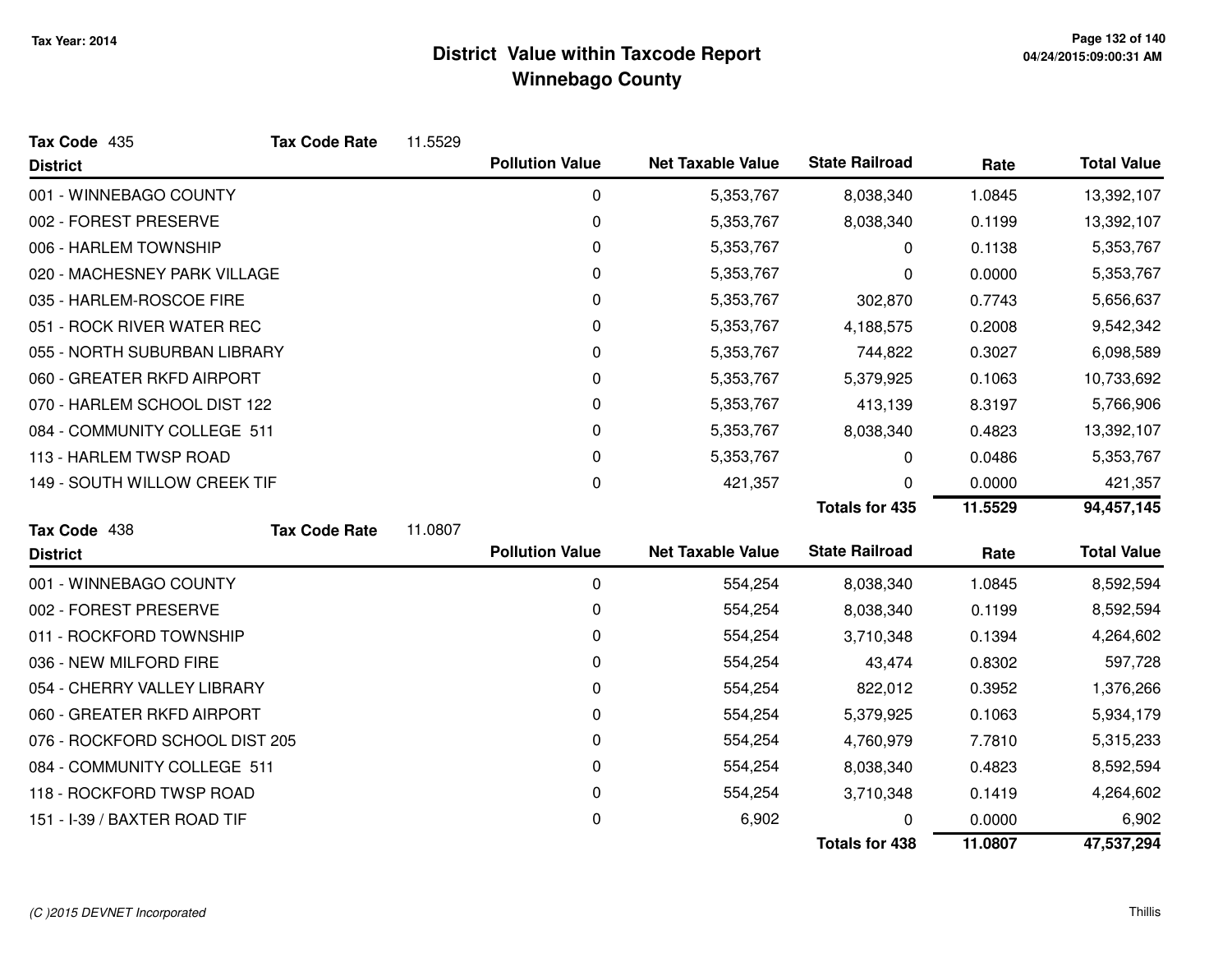| Tax Code 439                   | <b>Tax Code Rate</b> | 11.2270 |                        |                          |                       |         |                    |
|--------------------------------|----------------------|---------|------------------------|--------------------------|-----------------------|---------|--------------------|
| <b>District</b>                |                      |         | <b>Pollution Value</b> | <b>Net Taxable Value</b> | <b>State Railroad</b> | Rate    | <b>Total Value</b> |
| 001 - WINNEBAGO COUNTY         |                      |         | 0                      | 391,712                  | 8,038,340             | 1.0845  | 8,430,052          |
| 002 - FOREST PRESERVE          |                      |         | 0                      | 391,712                  | 8,038,340             | 0.1199  | 8,430,052          |
| 011 - ROCKFORD TOWNSHIP        |                      |         | 0                      | 391,712                  | 3,710,348             | 0.1394  | 4,102,060          |
| 017 - CHERRY VALLEY VILLAGE    |                      |         | 0                      | 391,712                  | 143,629               | 0.0000  | 535,341            |
| 031 - CHERRY VALLEY FIRE       |                      |         | 0                      | 391,712                  | 750,326               | 0.9765  | 1,142,038          |
| 054 - CHERRY VALLEY LIBRARY    |                      |         | 0                      | 391,712                  | 822,012               | 0.3952  | 1,213,724          |
| 060 - GREATER RKFD AIRPORT     |                      |         | 0                      | 391,712                  | 5,379,925             | 0.1063  | 5,771,637          |
| 076 - ROCKFORD SCHOOL DIST 205 |                      |         | 0                      | 391,712                  | 4,760,979             | 7.7810  | 5,152,691          |
| 084 - COMMUNITY COLLEGE 511    |                      |         | 0                      | 391,712                  | 8,038,340             | 0.4823  | 8,430,052          |
| 118 - ROCKFORD TWSP ROAD       |                      |         | 0                      | 391,712                  | 3,710,348             | 0.1419  | 4,102,060          |
| 151 - I-39 / BAXTER ROAD TIF   |                      |         | 0                      | 8,812                    | 0                     | 0.0000  | 8,812              |
|                                |                      |         |                        |                          | <b>Totals for 439</b> | 11.2270 | 47,318,519         |
| Tax Code 440                   | <b>Tax Code Rate</b> | 11.3532 |                        |                          |                       |         |                    |
| <b>District</b>                |                      |         | <b>Pollution Value</b> | <b>Net Taxable Value</b> | <b>State Railroad</b> | Rate    | <b>Total Value</b> |
| 001 - WINNEBAGO COUNTY         |                      |         | 0                      | 25,815                   | 8,038,340             | 1.0845  | 8,064,155          |
| 002 - FOREST PRESERVE          |                      |         | 0                      | 25,815                   | 8,038,340             | 0.1199  | 8,064,155          |
| 004 - CHERRY VALLEY TOWNSHIP   |                      |         | 0                      | 25,815                   | 1,294,515             | 0.1382  | 1,320,330          |
| 017 - CHERRY VALLEY VILLAGE    |                      |         | 0                      | 25,815                   | 143,629               | 0.0000  | 169,444            |
| 031 - CHERRY VALLEY FIRE       |                      |         | 0                      | 25,815                   | 750,326               | 0.9765  | 776,141            |
| 054 - CHERRY VALLEY LIBRARY    |                      |         | 0                      | 25,815                   | 822,012               | 0.3952  | 847,827            |
| 060 - GREATER RKFD AIRPORT     |                      |         | 0                      | 25,815                   | 5,379,925             | 0.1063  | 5,405,740          |
| 076 - ROCKFORD SCHOOL DIST 205 |                      |         | 0                      | 25,815                   | 4,760,979             | 7.7810  | 4,786,794          |
| 084 - COMMUNITY COLLEGE 511    |                      |         | 0                      | 25,815                   | 8,038,340             | 0.4823  | 8,064,155          |
| 111 - CHERRY VALLEY TWSP ROAD  |                      |         | 0                      | 25,815                   | 1,294,515             | 0.2693  | 1,320,330          |
| 151 - I-39 / BAXTER ROAD TIF   |                      |         | 0                      | 14,936                   | U                     | 0.0000  | 14,936             |
|                                |                      |         |                        |                          | <b>Totals for 440</b> | 11.3532 | 38,834,007         |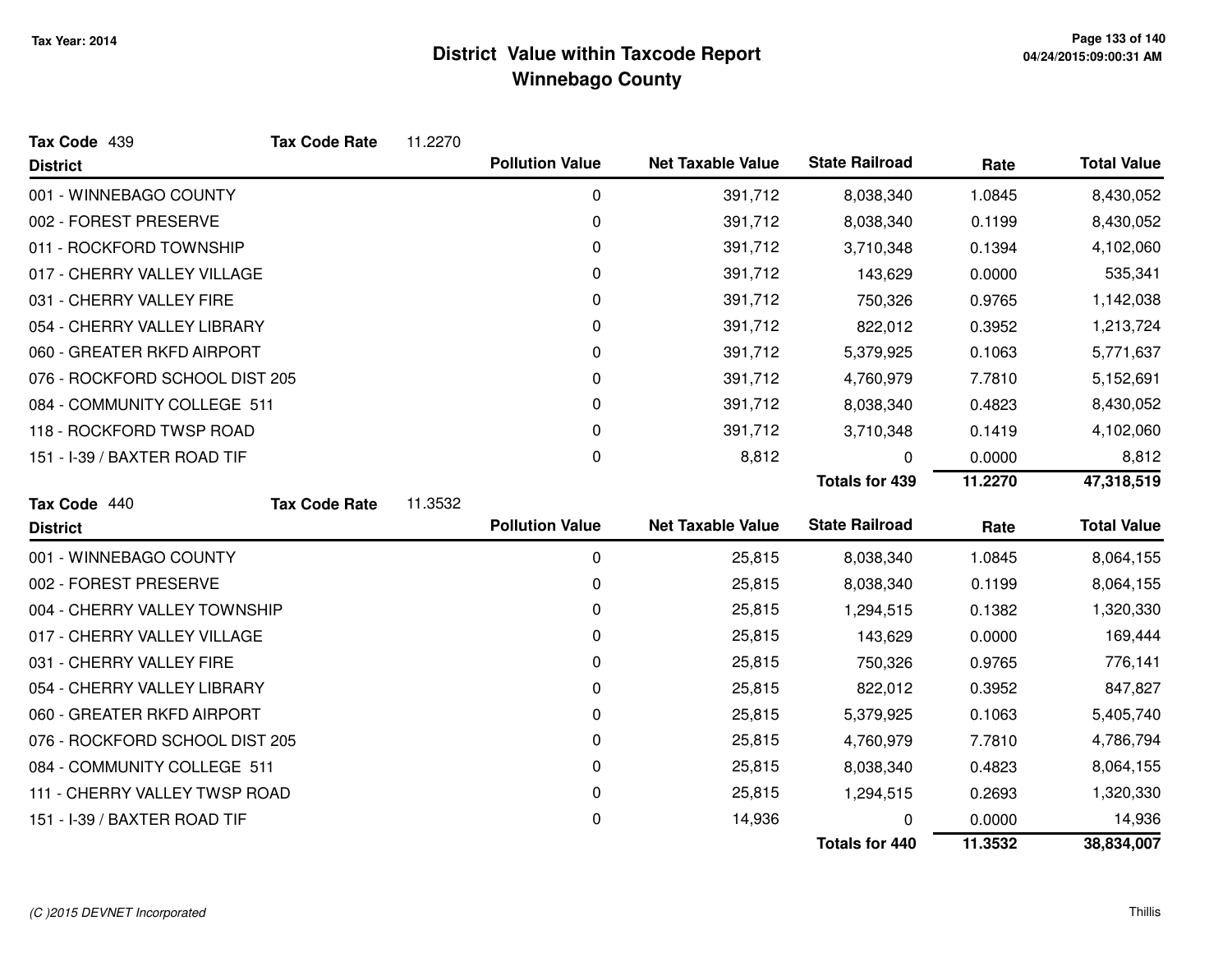| Tax Code 441                   | <b>Tax Code Rate</b> | 11.0807 |                        |                          |                       |         |                    |
|--------------------------------|----------------------|---------|------------------------|--------------------------|-----------------------|---------|--------------------|
| <b>District</b>                |                      |         | <b>Pollution Value</b> | <b>Net Taxable Value</b> | <b>State Railroad</b> | Rate    | <b>Total Value</b> |
| 001 - WINNEBAGO COUNTY         |                      |         | 0                      | 383,451                  | 8,038,340             | 1.0845  | 8,421,791          |
| 002 - FOREST PRESERVE          |                      |         | 0                      | 383,451                  | 8,038,340             | 0.1199  | 8,421,791          |
| 011 - ROCKFORD TOWNSHIP        |                      |         | 0                      | 383,451                  | 3,710,348             | 0.1394  | 4,093,799          |
| 021 - NEW MILFORD VILLAGE      |                      |         | 0                      | 383,451                  | 0                     | 0.0000  | 383,451            |
| 036 - NEW MILFORD FIRE         |                      |         | 0                      | 383,451                  | 43,474                | 0.8302  | 426,925            |
| 054 - CHERRY VALLEY LIBRARY    |                      |         | 0                      | 383,451                  | 822,012               | 0.3952  | 1,205,463          |
| 060 - GREATER RKFD AIRPORT     |                      |         | 0                      | 383,451                  | 5,379,925             | 0.1063  | 5,763,376          |
| 076 - ROCKFORD SCHOOL DIST 205 |                      |         | 0                      | 383,451                  | 4,760,979             | 7.7810  | 5,144,430          |
| 084 - COMMUNITY COLLEGE 511    |                      |         | 0                      | 383,451                  | 8,038,340             | 0.4823  | 8,421,791          |
| 118 - ROCKFORD TWSP ROAD       |                      |         | 0                      | 383,451                  | 3,710,348             | 0.1419  | 4,093,799          |
| 151 - I-39 / BAXTER ROAD TIF   |                      |         | 0                      | 17,373                   | 0                     | 0.0000  | 17,373             |
|                                |                      |         |                        |                          | <b>Totals for 441</b> | 11.0807 | 46,393,989         |
| Tax Code 442                   | <b>Tax Code Rate</b> | 11.9072 |                        |                          |                       |         |                    |
|                                |                      |         |                        |                          |                       |         |                    |
| <b>District</b>                |                      |         | <b>Pollution Value</b> | <b>Net Taxable Value</b> | <b>State Railroad</b> | Rate    | <b>Total Value</b> |
| 001 - WINNEBAGO COUNTY         |                      |         | 0                      | 882,459                  | 8,038,340             | 1.0845  | 8,920,799          |
| 002 - FOREST PRESERVE          |                      |         | 0                      | 882,459                  | 8,038,340             | 0.1199  | 8,920,799          |
| 006 - HARLEM TOWNSHIP          |                      |         | 0                      | 882,459                  | 0                     | 0.1138  | 882,459            |
| 019 - LOVES PARK CITY          |                      |         | 0                      | 882,459                  | 0                     | 0.0000  | 882,459            |
| 046 - ROCKFORD PARK DISTRICT   |                      |         | 0                      | 882,459                  | 3,905,323             | 1.1286  | 4,787,782          |
| 051 - ROCK RIVER WATER REC     |                      |         | 0                      | 882,459                  | 4,188,575             | 0.2008  | 5,071,034          |
| 055 - NORTH SUBURBAN LIBRARY   |                      |         | 0                      | 882,459                  | 744,822               | 0.3027  | 1,627,281          |
| 060 - GREATER RKFD AIRPORT     |                      |         | 0                      | 882,459                  | 5,379,925             | 0.1063  | 6,262,384          |
| 070 - HARLEM SCHOOL DIST 122   |                      |         | 0                      | 882,459                  | 413,139               | 8.3197  | 1,295,598          |
| 084 - COMMUNITY COLLEGE 511    |                      |         | 0                      | 882,459                  | 8,038,340             | 0.4823  | 8,920,799          |
| 113 - HARLEM TWSP ROAD         |                      |         | 0                      | 882,459                  | 0                     | 0.0486  | 882,459            |
| 152 - ZENITH CUTTER TIF        |                      |         | 0                      | 300,006                  |                       | 0.0000  | 300,006            |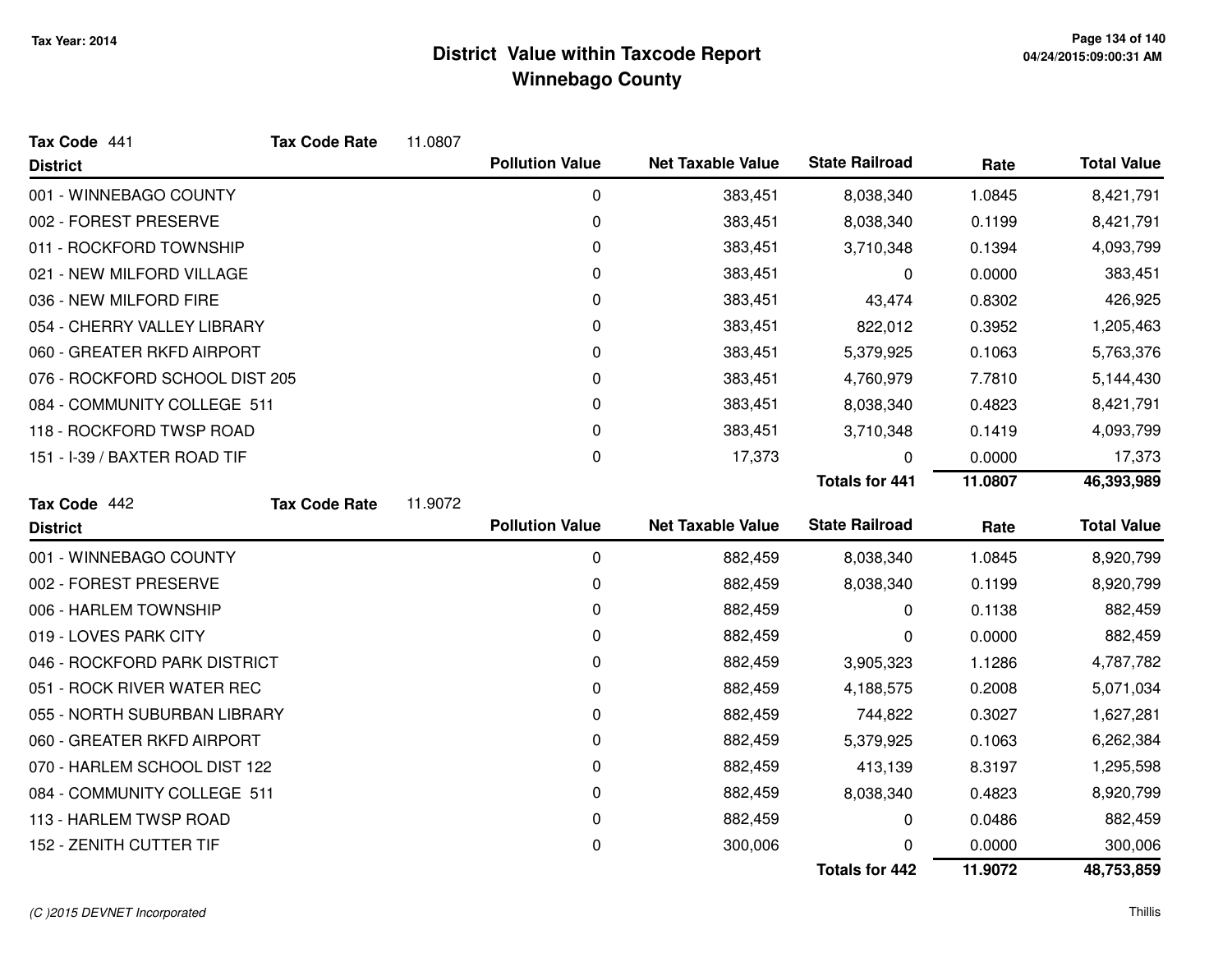| Tax Code 443                   | <b>Tax Code Rate</b> | 10.0391 |                        |                          |                       |         |                    |
|--------------------------------|----------------------|---------|------------------------|--------------------------|-----------------------|---------|--------------------|
| <b>District</b>                |                      |         | <b>Pollution Value</b> | <b>Net Taxable Value</b> | <b>State Railroad</b> | Rate    | <b>Total Value</b> |
| 001 - WINNEBAGO COUNTY         |                      |         | 0                      | 53,848                   | 8,038,340             | 1.0845  | 8,092,188          |
| 002 - FOREST PRESERVE          |                      |         | 0                      | 53,848                   | 8,038,340             | 0.1199  | 8,092,188          |
| 006 - HARLEM TOWNSHIP          |                      |         | 0                      | 53,848                   | 0                     | 0.1138  | 53,848             |
| 019 - LOVES PARK CITY          |                      |         | 0                      | 53,848                   | 0                     | 0.0000  | 53,848             |
| 055 - NORTH SUBURBAN LIBRARY   |                      |         | 0                      | 53,848                   | 744,822               | 0.3027  | 798,670            |
| 060 - GREATER RKFD AIRPORT     |                      |         | 0                      | 53,848                   | 5,379,925             | 0.1063  | 5,433,773          |
| 076 - ROCKFORD SCHOOL DIST 205 |                      |         | 0                      | 53,848                   | 4,760,979             | 7.7810  | 4,814,827          |
| 084 - COMMUNITY COLLEGE 511    |                      |         | 0                      | 53,848                   | 8,038,340             | 0.4823  | 8,092,188          |
| 113 - HARLEM TWSP ROAD         |                      |         | 0                      | 53,848                   | 0                     | 0.0486  | 53,848             |
| 153 - SPRING CREEK LAKES TIF   |                      |         | 0                      | 26,336                   | 0                     | 0.0000  | 26,336             |
|                                |                      |         |                        |                          | <b>Totals for 443</b> | 10.0391 | 35,511,714         |
| Tax Code 444                   | <b>Tax Code Rate</b> | 11.3685 |                        |                          |                       |         |                    |
| <b>District</b>                |                      |         | <b>Pollution Value</b> | <b>Net Taxable Value</b> | <b>State Railroad</b> | Rate    | <b>Total Value</b> |
| 001 - WINNEBAGO COUNTY         |                      |         | 0                      | 13,371                   | 8,038,340             | 1.0845  | 8,051,711          |
| 002 - FOREST PRESERVE          |                      |         | 0                      | 13,371                   | 8,038,340             | 0.1199  | 8,051,711          |
| 006 - HARLEM TOWNSHIP          |                      |         | 0                      | 13,371                   | 0                     | 0.1138  | 13,371             |
| 019 - LOVES PARK CITY          |                      |         | 0                      | 13,371                   | 0                     | 0.0000  | 13,371             |
| 046 - ROCKFORD PARK DISTRICT   |                      |         | 0                      | 13,371                   | 3,905,323             | 1.1286  | 3,918,694          |
| 051 - ROCK RIVER WATER REC     |                      |         | 0                      | 13,371                   | 4,188,575             | 0.2008  | 4,201,946          |
| 055 - NORTH SUBURBAN LIBRARY   |                      |         | 0                      | 13,371                   | 744,822               | 0.3027  | 758,193            |
| 060 - GREATER RKFD AIRPORT     |                      |         | 0                      | 13,371                   | 5,379,925             | 0.1063  | 5,393,296          |
| 076 - ROCKFORD SCHOOL DIST 205 |                      |         | 0                      | 13,371                   | 4,760,979             | 7.7810  | 4,774,350          |
| 084 - COMMUNITY COLLEGE 511    |                      |         | 0                      | 13,371                   | 8,038,340             | 0.4823  | 8,051,711          |
| 113 - HARLEM TWSP ROAD         |                      |         | 0                      | 13,371                   | 0                     | 0.0486  | 13,371             |
| 153 - SPRING CREEK LAKES TIF   |                      |         | 0                      | 795                      | ∩                     | 0.0000  | 795                |
|                                |                      |         |                        |                          | <b>Totals for 444</b> | 11.3685 | 43,242,520         |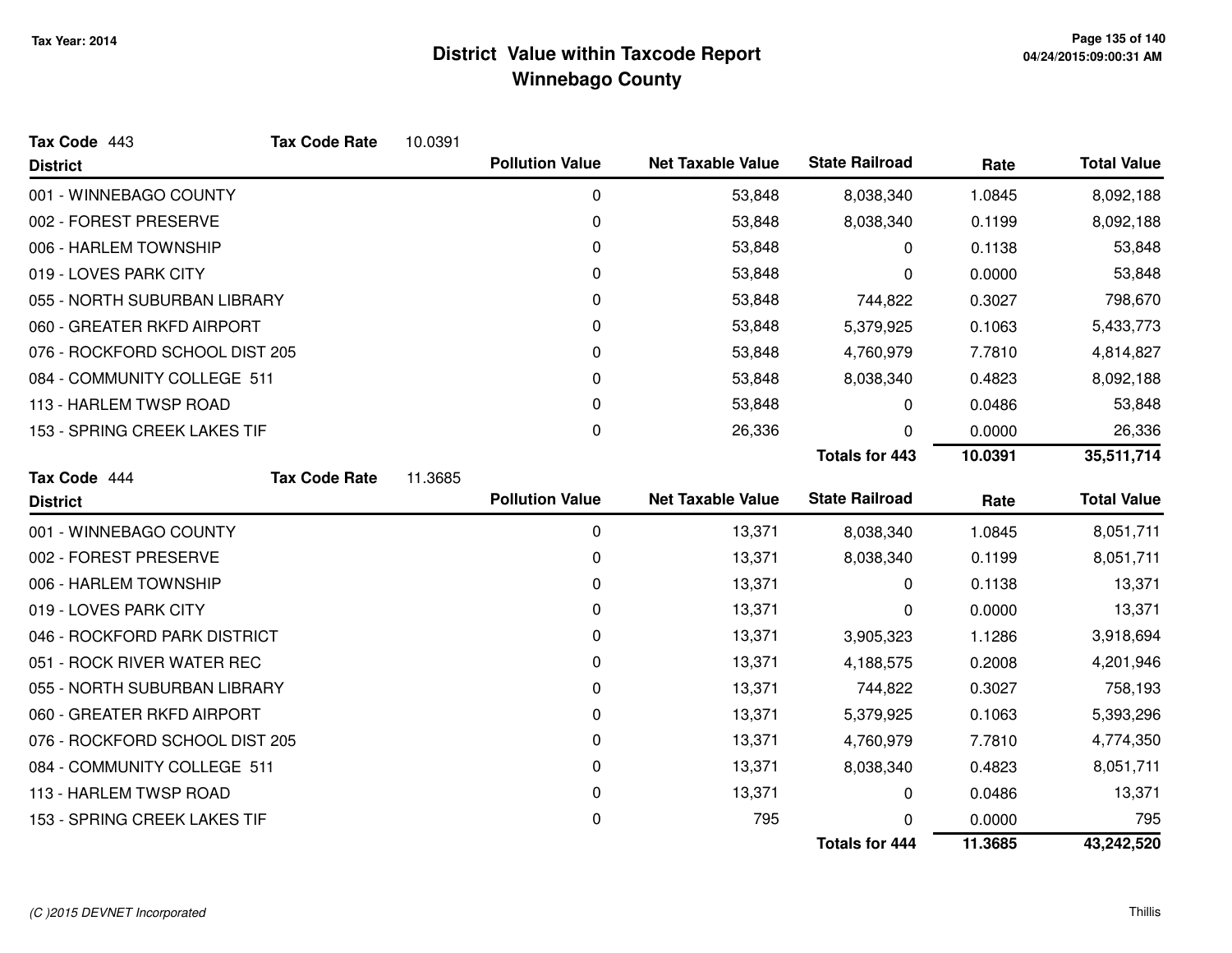| Tax Code 447                     | <b>Tax Code Rate</b> | 10.0694 |                        |                          |                       |         |                    |
|----------------------------------|----------------------|---------|------------------------|--------------------------|-----------------------|---------|--------------------|
| <b>District</b>                  |                      |         | <b>Pollution Value</b> | <b>Net Taxable Value</b> | <b>State Railroad</b> | Rate    | <b>Total Value</b> |
| 001 - WINNEBAGO COUNTY           |                      |         | 0                      | 390,181                  | 8,038,340             | 1.0845  | 8,428,521          |
| 002 - FOREST PRESERVE            |                      |         | 0                      | 390,181                  | 8,038,340             | 0.1199  | 8,428,521          |
| 013 - ROSCOE TOWNSHIP            |                      |         | 0                      | 390,181                  | 546,162               | 0.1501  | 936,343            |
| 025 - ROSCOE VILLAGE             |                      |         | 0                      | 390,181                  | 0                     | 0.6728  | 390,181            |
| 035 - HARLEM-ROSCOE FIRE         |                      |         | 0                      | 390,181                  | 302,870               | 0.7743  | 693,051            |
| 055 - NORTH SUBURBAN LIBRARY     |                      |         | 0                      | 390,181                  | 744,822               | 0.3027  | 1,135,003          |
| 071 - KINNIKINNICK SD #131       |                      |         | 0                      | 390,181                  | 77,994                | 3.6812  | 468,175            |
| 077 - HONONEGAH HIGH SD #207     |                      |         | 0                      | 390,181                  | 482,199               | 2.6168  | 872,380            |
| 084 - COMMUNITY COLLEGE 511      |                      |         | 0                      | 390,181                  | 8,038,340             | 0.4823  | 8,428,521          |
| 120 - ROSCOE TWSP ROAD           |                      |         | 0                      | 390,181                  | 546,162               | 0.1848  | 936,343            |
| 154 - FORMER WARNER ELECTRIC TIF |                      |         | 0                      | 4,908                    | 0                     | 0.0000  | 4,908              |
|                                  |                      |         |                        |                          | <b>Totals for 447</b> | 10.0694 | 30,721,947         |
| Tax Code 448                     | <b>Tax Code Rate</b> | 11.4874 |                        |                          |                       |         |                    |
| <b>District</b>                  |                      |         | <b>Pollution Value</b> | <b>Net Taxable Value</b> | <b>State Railroad</b> | Rate    | <b>Total Value</b> |
| 001 - WINNEBAGO COUNTY           |                      |         | 0                      | 11,091                   | 8,038,340             | 1.0845  | 8,049,431          |
| 002 - FOREST PRESERVE            |                      |         |                        |                          |                       |         |                    |
|                                  |                      |         | 0                      | 11,091                   | 8,038,340             | 0.1199  | 8,049,431          |
| 011 - ROCKFORD TOWNSHIP          |                      |         | 0                      | 11,091                   | 3,710,348             | 0.1394  | 3,721,439          |
| 019 - LOVES PARK CITY            |                      |         | 0                      | 11,091                   | 0                     | 0.0000  | 11,091             |
| 046 - ROCKFORD PARK DISTRICT     |                      |         | 0                      | 11,091                   | 3,905,323             | 1.1286  | 3,916,414          |
| 051 - ROCK RIVER WATER REC       |                      |         | 0                      | 11,091                   | 4,188,575             | 0.2008  | 4,199,666          |
| 055 - NORTH SUBURBAN LIBRARY     |                      |         | 0                      | 11,091                   | 744,822               | 0.3027  | 755,913            |
| 060 - GREATER RKFD AIRPORT       |                      |         | 0                      | 11,091                   | 5,379,925             | 0.1063  | 5,391,016          |
| 076 - ROCKFORD SCHOOL DIST 205   |                      |         | 0                      | 11,091                   | 4,760,979             | 7.7810  | 4,772,070          |
| 084 - COMMUNITY COLLEGE 511      |                      |         | 0                      | 11,091                   | 8,038,340             | 0.4823  | 8,049,431          |
| 118 - ROCKFORD TWSP ROAD         |                      |         | 0                      | 11,091                   | 3,710,348             | 0.1419  | 3,721,439          |
| 153 - SPRING CREEK LAKES TIF     |                      |         | 0                      | 0                        |                       | 0.0000  | 0                  |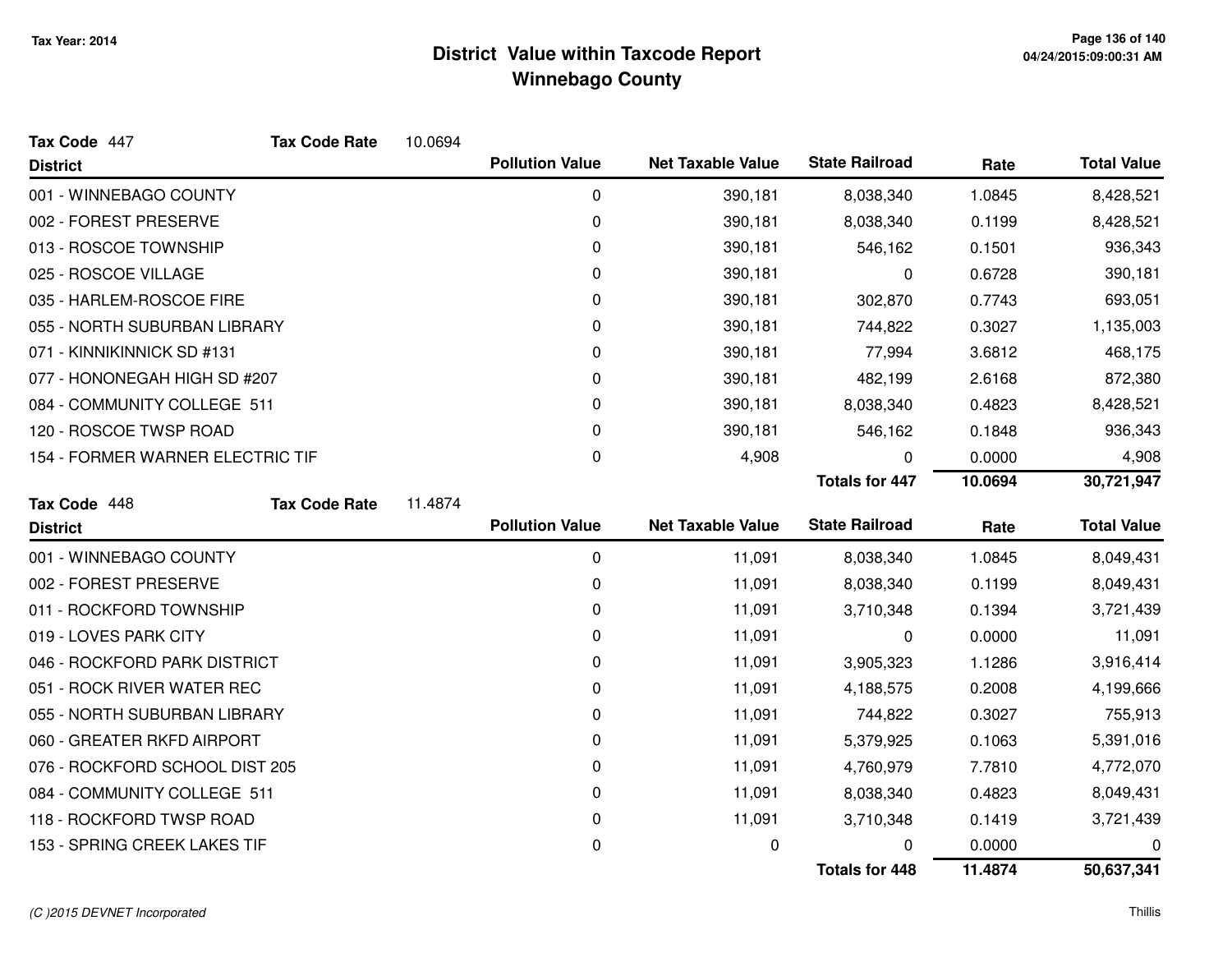| Tax Code 450                       | <b>Tax Code Rate</b> | 14.9820 |                        |                          |                       |         |                    |
|------------------------------------|----------------------|---------|------------------------|--------------------------|-----------------------|---------|--------------------|
| <b>District</b>                    |                      |         | <b>Pollution Value</b> | <b>Net Taxable Value</b> | <b>State Railroad</b> | Rate    | <b>Total Value</b> |
| 001 - WINNEBAGO COUNTY             |                      |         | 0                      | 206,273                  | 8,038,340             | 1.0845  | 8,244,613          |
| 002 - FOREST PRESERVE              |                      |         | 0                      | 206,273                  | 8,038,340             | 0.1199  | 8,244,613          |
| 011 - ROCKFORD TOWNSHIP            |                      |         | 0                      | 206,273                  | 3,710,348             | 0.1394  | 3,916,621          |
| 023 - ROCKFORD CITY                |                      |         | 0                      | 206,273                  | 3,105,256             | 3.2931  | 3,311,529          |
| 046 - ROCKFORD PARK DISTRICT       |                      |         | 0                      | 206,273                  | 3,905,323             | 1.1286  | 4,111,596          |
| 051 - ROCK RIVER WATER REC         |                      |         | 0                      | 206,273                  | 4,188,575             | 0.2008  | 4,394,848          |
| 059 - ROCKFORD CITY LIBRARY        |                      |         | 0                      | 206,273                  | 3,105,256             | 0.5042  | 3,311,529          |
| 060 - GREATER RKFD AIRPORT         |                      |         | 0                      | 206,273                  | 5,379,925             | 0.1063  | 5,586,198          |
| 076 - ROCKFORD SCHOOL DIST 205     |                      |         | 0                      | 206,273                  | 4,760,979             | 7.7810  | 4,967,252          |
| 084 - COMMUNITY COLLEGE 511        |                      |         | 0                      | 206,273                  | 8,038,340             | 0.4823  | 8,244,613          |
| 118 - ROCKFORD TWSP ROAD           |                      |         | 0                      | 206,273                  | 3,710,348             | 0.1419  | 3,916,621          |
| 157 - JEFFERSON / NORTH 3RD ST TIF |                      |         | 0                      | 92,359                   | 0                     | 0.0000  | 92,359             |
|                                    |                      |         |                        |                          | <b>Totals for 450</b> | 14.9820 | 58,342,392         |
|                                    |                      |         |                        |                          |                       |         |                    |
| Tax Code 451                       | <b>Tax Code Rate</b> | 14.9820 |                        |                          |                       |         |                    |
| <b>District</b>                    |                      |         | <b>Pollution Value</b> | <b>Net Taxable Value</b> | <b>State Railroad</b> | Rate    | <b>Total Value</b> |
| 001 - WINNEBAGO COUNTY             |                      |         | 0                      | 37,500,531               | 8,038,340             | 1.0845  | 45,538,871         |
| 002 - FOREST PRESERVE              |                      |         | 0                      | 37,500,531               | 8,038,340             | 0.1199  | 45,538,871         |
| 011 - ROCKFORD TOWNSHIP            |                      |         | 0                      | 37,500,531               | 3,710,348             | 0.1394  | 41,210,879         |
| 023 - ROCKFORD CITY                |                      |         | 0                      | 37,500,531               | 3,105,256             | 3.2931  | 40,605,787         |
| 046 - ROCKFORD PARK DISTRICT       |                      |         | 0                      | 37,500,531               | 3,905,323             | 1.1286  | 41,405,854         |
| 051 - ROCK RIVER WATER REC         |                      |         | 0                      | 37,500,531               | 4,188,575             | 0.2008  | 41,689,106         |
| 059 - ROCKFORD CITY LIBRARY        |                      |         | 0                      | 37,500,531               | 3,105,256             | 0.5042  | 40,605,787         |
| 060 - GREATER RKFD AIRPORT         |                      |         | 0                      | 37,500,531               | 5,379,925             | 0.1063  | 42,880,456         |
| 076 - ROCKFORD SCHOOL DIST 205     |                      |         | 0                      | 37,500,531               | 4,760,979             | 7.7810  | 42,261,510         |
| 084 - COMMUNITY COLLEGE 511        |                      |         | 0                      | 37,500,531               | 8,038,340             | 0.4823  | 45,538,871         |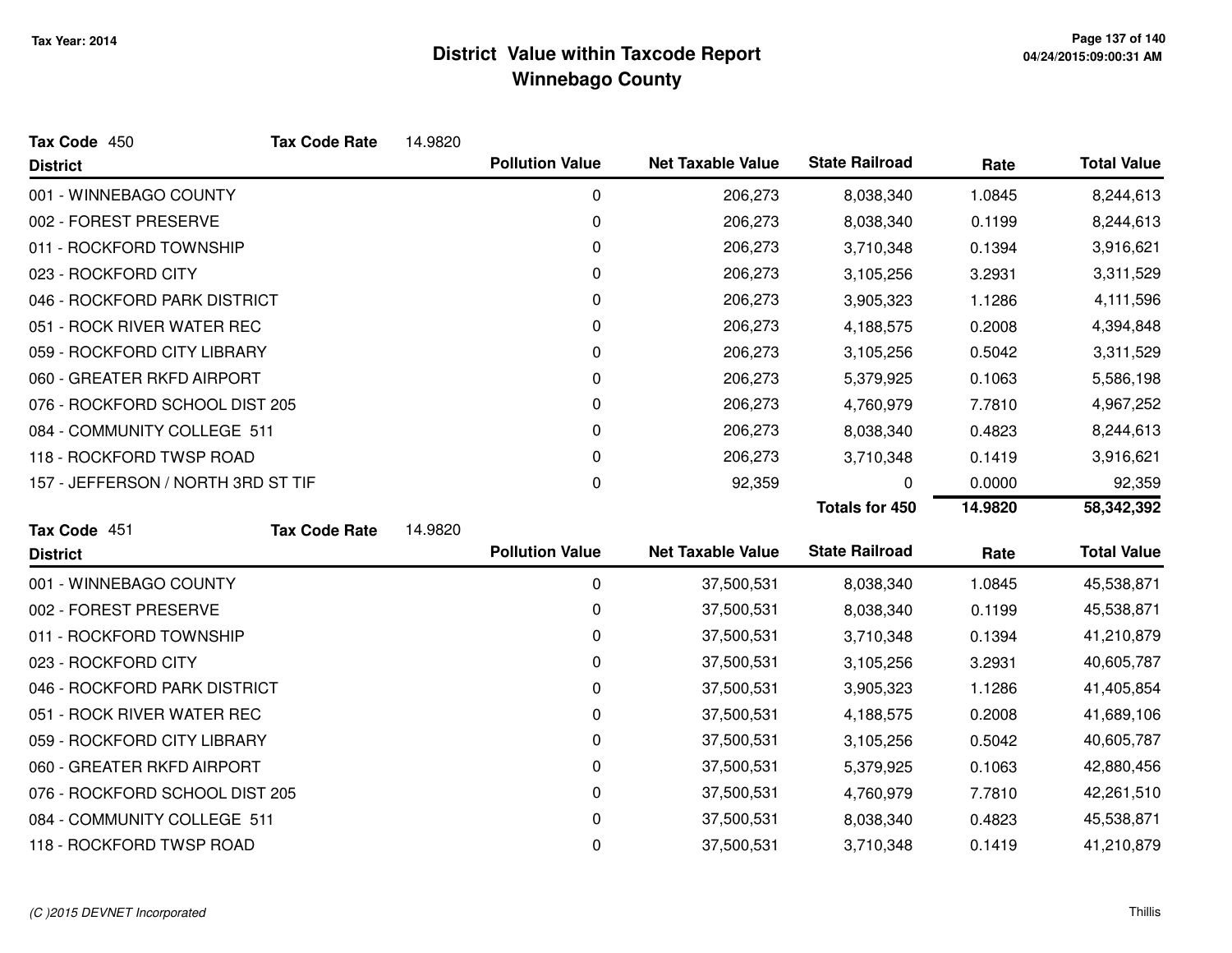| Tax Code 451                          | <b>Tax Code Rate</b> | 14.9820 |                        |                          |                       |           |                    |
|---------------------------------------|----------------------|---------|------------------------|--------------------------|-----------------------|-----------|--------------------|
| <b>District</b>                       |                      |         | <b>Pollution Value</b> | <b>Net Taxable Value</b> | <b>State Railroad</b> | Rate      | <b>Total Value</b> |
| 159 - MULFORD & EAST STATE STREET TIF |                      | 0       | 1,098,619              | 0                        | 0.0000                | 1,098,619 |                    |
|                                       |                      |         |                        |                          | <b>Totals for 451</b> | 14.9820   | 469,585,490        |
| Tax Code 452                          | <b>Tax Code Rate</b> | 11.0807 |                        |                          |                       |           |                    |
| <b>District</b>                       |                      |         | <b>Pollution Value</b> | <b>Net Taxable Value</b> | <b>State Railroad</b> | Rate      | <b>Total Value</b> |
| 001 - WINNEBAGO COUNTY                |                      |         | 0                      | 25,100                   | 8,038,340             | 1.0845    | 8,063,440          |
| 002 - FOREST PRESERVE                 |                      |         | 0                      | 25,100                   | 8,038,340             | 0.1199    | 8,063,440          |
| 011 - ROCKFORD TOWNSHIP               |                      |         | 0                      | 25,100                   | 3,710,348             | 0.1394    | 3,735,448          |
| 017 - CHERRY VALLEY VILLAGE           |                      |         | 0                      | 25,100                   | 143,629               | 0.0000    | 168,729            |
| 036 - NEW MILFORD FIRE                |                      |         | 0                      | 25,100                   | 43,474                | 0.8302    | 68,574             |
| 054 - CHERRY VALLEY LIBRARY           |                      |         | 0                      | 25,100                   | 822,012               | 0.3952    | 847,112            |
| 060 - GREATER RKFD AIRPORT            |                      |         | 0                      | 25,100                   | 5,379,925             | 0.1063    | 5,405,025          |
| 076 - ROCKFORD SCHOOL DIST 205        |                      |         | 0                      | 25,100                   | 4,760,979             | 7.7810    | 4,786,079          |
| 084 - COMMUNITY COLLEGE 511           |                      |         | 0                      | 25,100                   | 8,038,340             | 0.4823    | 8,063,440          |
| 118 - ROCKFORD TWSP ROAD              |                      |         | 0                      | 25,100                   | 3,710,348             | 0.1419    | 3,735,448          |
| 151 - I-39 / BAXTER ROAD TIF          |                      |         | 0                      | 1,386                    | 0                     | 0.0000    | 1,386              |
|                                       |                      |         |                        |                          | <b>Totals for 452</b> | 11.0807   | 42,938,121         |
| Tax Code 453                          | <b>Tax Code Rate</b> | 12.9888 |                        |                          |                       |           |                    |
| <b>District</b>                       |                      |         | <b>Pollution Value</b> | <b>Net Taxable Value</b> | <b>State Railroad</b> | Rate      | <b>Total Value</b> |
| 001 - WINNEBAGO COUNTY                |                      |         | 0                      | 180,510                  | 8,038,340             | 1.0845    | 8,218,850          |
| 002 - FOREST PRESERVE                 |                      |         | 0                      | 180,510                  | 8,038,340             | 0.1199    | 8,218,850          |
| 011 - ROCKFORD TOWNSHIP               |                      |         | 0                      | 180,510                  | 3,710,348             | 0.1394    | 3,890,858          |
| 023 - ROCKFORD CITY                   |                      |         | 0                      | 180,510                  | 3,105,256             | 3.2931    | 3,285,766          |
| 046 - ROCKFORD PARK DISTRICT          |                      |         | 0                      | 180,510                  | 3,905,323             | 1.1286    | 4,085,833          |
| 059 - ROCKFORD CITY LIBRARY           |                      |         | 0                      | 180,510                  | 3,105,256             | 0.5042    | 3,285,766          |
| 060 - GREATER RKFD AIRPORT            |                      |         | 0                      | 180,510                  | 5,379,925             | 0.1063    | 5,560,435          |
| 078 - MERIDIAN SCHOOL DIST 223        |                      |         | 0                      | 180,510                  | 11,758                | 5.9886    | 192,268            |
| 084 - COMMUNITY COLLEGE 511           |                      |         | 0                      | 180,510                  | 8,038,340             | 0.4823    | 8,218,850          |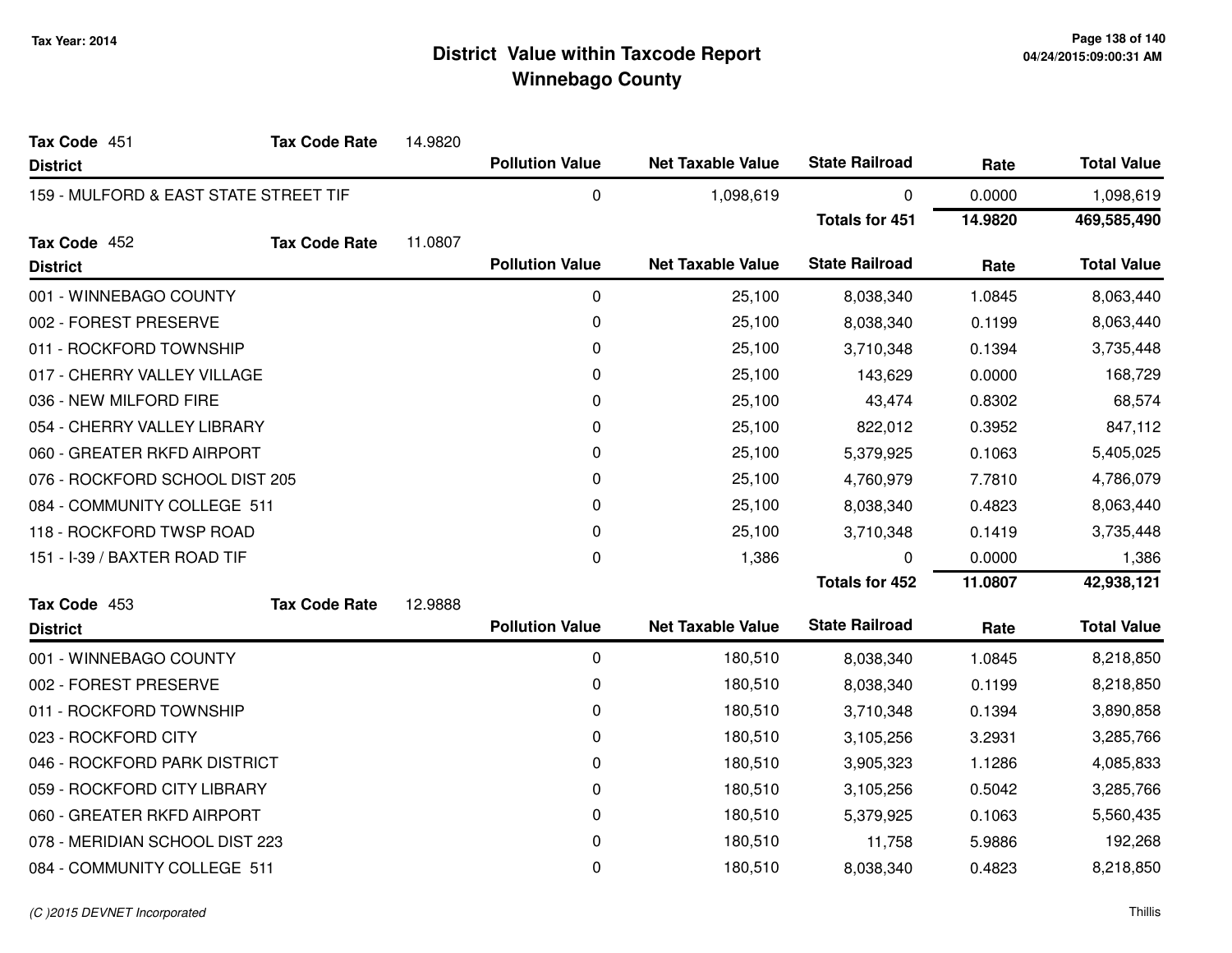| Tax Code 453                     | <b>Tax Code Rate</b> | 12.9888 |                        |                          |                       |         |                    |
|----------------------------------|----------------------|---------|------------------------|--------------------------|-----------------------|---------|--------------------|
| <b>District</b>                  |                      |         | <b>Pollution Value</b> | <b>Net Taxable Value</b> | <b>State Railroad</b> | Rate    | <b>Total Value</b> |
| 118 - ROCKFORD TWSP ROAD         |                      |         | 0                      | 180,510                  | 3,710,348             | 0.1419  | 3,890,858          |
| 150 - GLOBAL TRADEPARK SOUTH TIF |                      |         | $\pmb{0}$              | 89,208                   | 0                     | 0.0000  | 89,208             |
|                                  |                      |         |                        |                          | <b>Totals for 453</b> | 12.9888 | 48,937,542         |
| Tax Code 454                     | <b>Tax Code Rate</b> | 11.1677 |                        |                          |                       |         |                    |
| <b>District</b>                  |                      |         | <b>Pollution Value</b> | <b>Net Taxable Value</b> | <b>State Railroad</b> | Rate    | <b>Total Value</b> |
| 001 - WINNEBAGO COUNTY           |                      |         | $\pmb{0}$              | 30,306                   | 8,038,340             | 1.0845  | 8,068,646          |
| 002 - FOREST PRESERVE            |                      |         | 0                      | 30,306                   | 8,038,340             | 0.1199  | 8,068,646          |
| 006 - HARLEM TOWNSHIP            |                      |         | 0                      | 30,306                   | 0                     | 0.1138  | 30,306             |
| 019 - LOVES PARK CITY            |                      |         | 0                      | 30,306                   | 0                     | 0.0000  | 30,306             |
| 046 - ROCKFORD PARK DISTRICT     |                      |         | 0                      | 30,306                   | 3,905,323             | 1.1286  | 3,935,629          |
| 055 - NORTH SUBURBAN LIBRARY     |                      |         | 0                      | 30,306                   | 744,822               | 0.3027  | 775,128            |
| 060 - GREATER RKFD AIRPORT       |                      |         | 0                      | 30,306                   | 5,379,925             | 0.1063  | 5,410,231          |
| 076 - ROCKFORD SCHOOL DIST 205   |                      |         | 0                      | 30,306                   | 4,760,979             | 7.7810  | 4,791,285          |
| 084 - COMMUNITY COLLEGE 511      |                      |         | 0                      | 30,306                   | 8,038,340             | 0.4823  | 8,068,646          |
| 113 - HARLEM TWSP ROAD           |                      |         | 0                      | 30,306                   | 0                     | 0.0486  | 30,306             |
| 153 - SPRING CREEK LAKES TIF     |                      |         | $\pmb{0}$              | 11,774                   | 0                     | 0.0000  | 11,774             |
|                                  |                      |         |                        |                          | <b>Totals for 454</b> | 11.1677 | 39,220,903         |
| Tax Code 455                     | <b>Tax Code Rate</b> | 14.9820 |                        |                          |                       |         |                    |
| <b>District</b>                  |                      |         | <b>Pollution Value</b> | <b>Net Taxable Value</b> | <b>State Railroad</b> | Rate    | <b>Total Value</b> |
| 001 - WINNEBAGO COUNTY           |                      |         | 0                      | 6,458,689                | 8,038,340             | 1.0845  | 14,497,029         |
| 002 - FOREST PRESERVE            |                      |         | 0                      | 6,458,689                | 8,038,340             | 0.1199  | 14,497,029         |
| 011 - ROCKFORD TOWNSHIP          |                      |         | 0                      | 6,458,689                | 3,710,348             | 0.1394  | 10,169,037         |
| 023 - ROCKFORD CITY              |                      |         | 0                      | 6,458,689                | 3,105,256             | 3.2931  | 9,563,945          |
| 046 - ROCKFORD PARK DISTRICT     |                      |         | 0                      | 6,458,689                | 3,905,323             | 1.1286  | 10,364,012         |
| 051 - ROCK RIVER WATER REC       |                      |         | 0                      | 6,458,689                | 4,188,575             | 0.2008  | 10,647,264         |
| 059 - ROCKFORD CITY LIBRARY      |                      |         | 0                      | 6,458,689                | 3,105,256             | 0.5042  | 9,563,945          |
| 060 - GREATER RKFD AIRPORT       |                      |         | 0                      | 6,458,689                | 5,379,925             | 0.1063  | 11,838,614         |